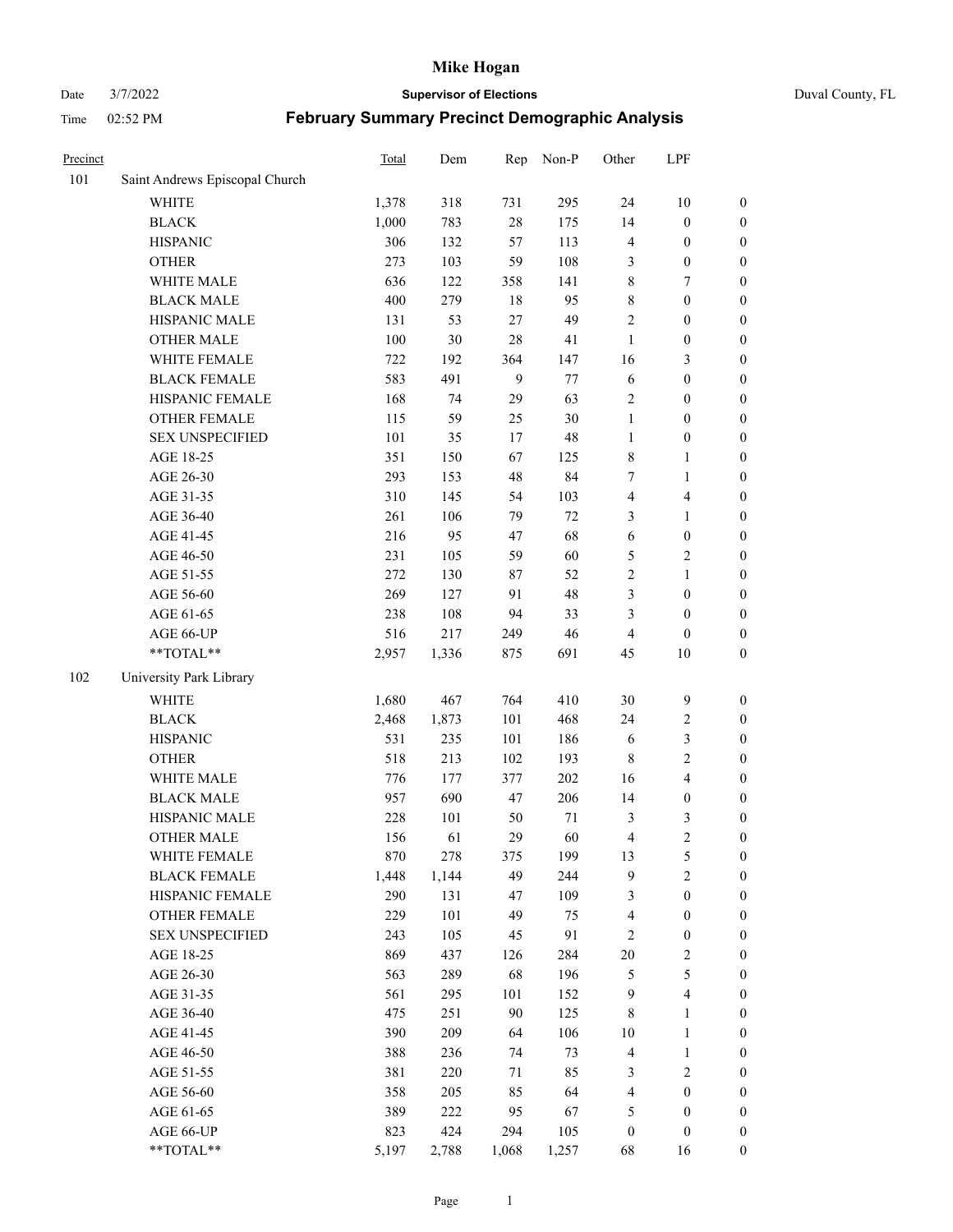Date 3/7/2022 **Supervisor of Elections** Duval County, FL

| Precinct |                            | <b>Total</b> | Dem   | Rep    | Non-P  | Other            | LPF              |                  |
|----------|----------------------------|--------------|-------|--------|--------|------------------|------------------|------------------|
| 103      | River Reach Baptist Church |              |       |        |        |                  |                  |                  |
|          | <b>WHITE</b>               | 972          | 201   | 529    | 214    | 21               | $\boldsymbol{7}$ | 0                |
|          | <b>BLACK</b>               | 522          | 389   | 23     | 101    | 9                | $\boldsymbol{0}$ | $\boldsymbol{0}$ |
|          | <b>HISPANIC</b>            | 167          | 57    | 34     | 75     | $\mathbf{1}$     | $\boldsymbol{0}$ | $\boldsymbol{0}$ |
|          | <b>OTHER</b>               | 223          | 58    | 63     | 97     | 3                | $\sqrt{2}$       | $\boldsymbol{0}$ |
|          | WHITE MALE                 | 473          | 73    | 276    | 114    | 7                | $\mathfrak{Z}$   | $\boldsymbol{0}$ |
|          | <b>BLACK MALE</b>          | 233          | 166   | 11     | 51     | 5                | $\boldsymbol{0}$ | $\boldsymbol{0}$ |
|          | HISPANIC MALE              | 76           | 23    | 15     | 38     | $\boldsymbol{0}$ | $\boldsymbol{0}$ | $\boldsymbol{0}$ |
|          | <b>OTHER MALE</b>          | 88           | 25    | 26     | 36     | $\boldsymbol{0}$ | $\mathbf{1}$     | $\boldsymbol{0}$ |
|          | WHITE FEMALE               | 483          | 123   | 246    | 97     | 14               | $\mathfrak{Z}$   | $\boldsymbol{0}$ |
|          | <b>BLACK FEMALE</b>        | 280          | 216   | 11     | 49     | $\overline{4}$   | $\boldsymbol{0}$ | $\boldsymbol{0}$ |
|          | HISPANIC FEMALE            | 87           | 32    | 19     | 35     | 1                | $\boldsymbol{0}$ | 0                |
|          | <b>OTHER FEMALE</b>        | 102          | 26    | $30\,$ | 42     | 3                | $\mathbf{1}$     | $\boldsymbol{0}$ |
|          | <b>SEX UNSPECIFIED</b>     | 62           | 21    | 15     | 25     | $\boldsymbol{0}$ | $\mathbf{1}$     | $\boldsymbol{0}$ |
|          | AGE 18-25                  | 193          | 73    | 42     | $70\,$ | 6                | $\sqrt{2}$       | $\boldsymbol{0}$ |
|          | AGE 26-30                  | 197          | 63    | 54     | 73     | 7                | $\boldsymbol{0}$ | $\boldsymbol{0}$ |
|          | AGE 31-35                  | 201          | 74    | 66     | 58     | $\mathbf{1}$     | $\sqrt{2}$       | $\boldsymbol{0}$ |
|          | AGE 36-40                  | 192          | 62    | 57     | 71     | $\sqrt{2}$       | $\boldsymbol{0}$ | $\boldsymbol{0}$ |
|          | AGE 41-45                  | 154          | 63    | 43     | $44\,$ | $\sqrt{2}$       | $\overline{2}$   | $\boldsymbol{0}$ |
|          | AGE 46-50                  | 143          | 67    | 42     | 31     | 3                | $\boldsymbol{0}$ | $\boldsymbol{0}$ |
|          | AGE 51-55                  | 161          | 68    | 51     | 37     | $\overline{4}$   | $\mathbf{1}$     | $\boldsymbol{0}$ |
|          | AGE 56-60                  | 179          | 58    | 82     | 37     | $\mathbf{2}$     | $\boldsymbol{0}$ | 0                |
|          | AGE 61-65                  | 133          | 51    | 59     | $18\,$ | $\overline{4}$   | $\mathbf{1}$     | 0                |
|          | AGE 66-UP                  | 331          | 126   | 153    | 48     | 3                | $\mathbf{1}$     | $\boldsymbol{0}$ |
|          | $**TOTAL**$                | 1,884        | 705   | 649    | 487    | 34               | $\boldsymbol{9}$ | $\boldsymbol{0}$ |
| 104      | Arlington Christian Church |              |       |        |        |                  |                  |                  |
|          | <b>WHITE</b>               | 1,412        | 298   | 760    | 326    | 24               | $\overline{4}$   | $\boldsymbol{0}$ |
|          | <b>BLACK</b>               | 922          | 714   | 53     | 143    | 10               | $\sqrt{2}$       | $\boldsymbol{0}$ |
|          | <b>HISPANIC</b>            | 356          | 138   | 82     | 129    | 5                | $\mathbf{2}$     | $\boldsymbol{0}$ |
|          | <b>OTHER</b>               | 320          | 99    | 94     | 124    | 3                | $\boldsymbol{0}$ | $\boldsymbol{0}$ |
|          | WHITE MALE                 | 689          | 125   | 376    | 173    | $11\,$           | $\overline{4}$   | $\boldsymbol{0}$ |
|          | <b>BLACK MALE</b>          | 387          | 270   | $27\,$ | 84     | $\overline{4}$   | $\overline{2}$   | $\boldsymbol{0}$ |
|          | HISPANIC MALE              | 160          | 57    | 37     | 62     | 3                | $\mathbf{1}$     | $\boldsymbol{0}$ |
|          | <b>OTHER MALE</b>          | 121          | 30    | 47     | 43     | $\mathbf{1}$     | $\boldsymbol{0}$ | $\boldsymbol{0}$ |
|          | WHITE FEMALE               | 698          | 170   | 367    | 148    | 13               | $\boldsymbol{0}$ | 0                |
|          | <b>BLACK FEMALE</b>        | 519          | 432   | 26     | 55     | 6                | $\boldsymbol{0}$ | $\boldsymbol{0}$ |
|          | HISPANIC FEMALE            | 187          | 76    | 41     | 67     | $\sqrt{2}$       | $\mathbf{1}$     | $\overline{0}$   |
|          | OTHER FEMALE               | 157          | 54    | 40     | 61     | $\overline{c}$   | $\boldsymbol{0}$ | $\overline{0}$   |
|          | <b>SEX UNSPECIFIED</b>     | 92           | 35    | $28\,$ | 29     | $\boldsymbol{0}$ | $\boldsymbol{0}$ | 0                |
|          | AGE 18-25                  | 322          | 142   | 67     | 105    | 7                | $\mathbf{1}$     | $\theta$         |
|          | AGE 26-30                  | 301          | 107   | 76     | 110    | 6                | $\sqrt{2}$       | 0                |
|          | AGE 31-35                  | 298          | 125   | 83     | 83     | 4                | $\mathfrak{Z}$   | 0                |
|          | AGE 36-40                  | 299          | 110   | 86     | 97     | 6                | $\boldsymbol{0}$ | 0                |
|          | AGE 41-45                  | 247          | 117   | 61     | 65     | $\overline{4}$   | $\boldsymbol{0}$ | 0                |
|          | AGE 46-50                  | 258          | 102   | $88\,$ | 63     | 5                | $\boldsymbol{0}$ | 0                |
|          | AGE 51-55                  | 234          | 101   | 84     | 44     | 5                | $\boldsymbol{0}$ | $\overline{0}$   |
|          | AGE 56-60                  | 267          | 116   | 110    | 38     | 3                | $\boldsymbol{0}$ | $\overline{0}$   |
|          | AGE 61-65                  | 269          | 113   | 102    | 52     | $\mathbf{1}$     | $\mathbf{1}$     | $\overline{0}$   |
|          | AGE 66-UP                  | 515          | 216   | 232    | 65     | $\mathbf{1}$     | $\mathbf{1}$     | $\boldsymbol{0}$ |
|          | **TOTAL**                  | 3,010        | 1,249 | 989    | 722    | 42               | 8                | $\boldsymbol{0}$ |
|          |                            |              |       |        |        |                  |                  |                  |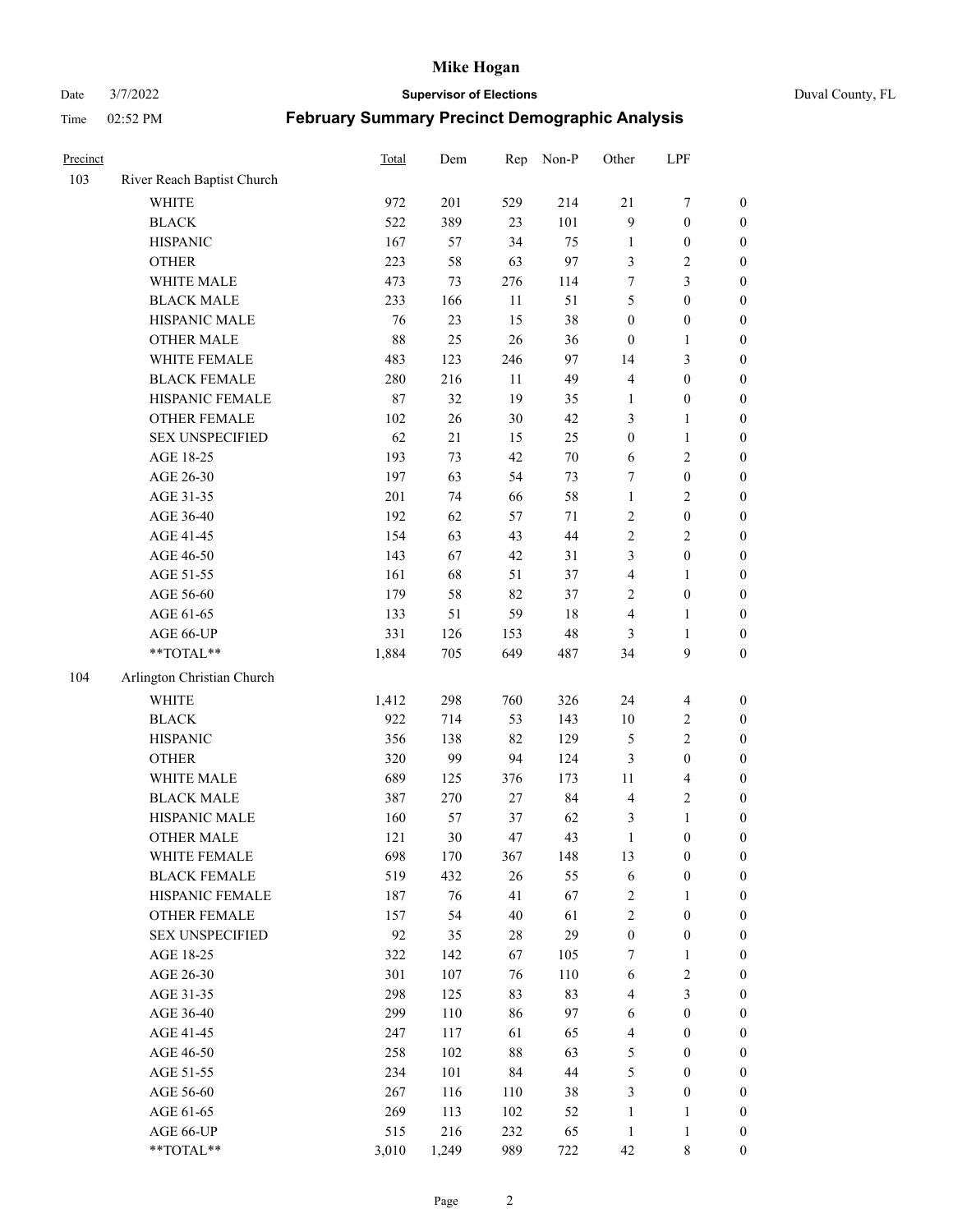Date 3/7/2022 **Supervisor of Elections** Duval County, FL

| Precinct |                                     | Total        | Dem   | Rep       | Non-P     | Other               | LPF                      |                  |
|----------|-------------------------------------|--------------|-------|-----------|-----------|---------------------|--------------------------|------------------|
| 105      | Terry Parker Baptist Church         |              |       |           |           |                     |                          |                  |
|          | <b>WHITE</b>                        | 2,384        | 551   | 1,257     | 528       | 36                  | 12                       | 0                |
|          | <b>BLACK</b>                        | 1,116        | 849   | 54        | 193       | 18                  | $\sqrt{2}$               | $\boldsymbol{0}$ |
|          | <b>HISPANIC</b>                     | 380          | 131   | 107       | 138       | $\overline{4}$      | $\boldsymbol{0}$         | $\boldsymbol{0}$ |
|          | <b>OTHER</b>                        | 403          | 119   | 112       | 168       | 3                   | $\mathbf{1}$             | $\boldsymbol{0}$ |
|          | WHITE MALE                          | 1,091        | 201   | 583       | 279       | 18                  | $10\,$                   | $\boldsymbol{0}$ |
|          | <b>BLACK MALE</b>                   | 481          | 345   | 30        | 96        | $\mathbf{9}$        | $\mathbf{1}$             | $\boldsymbol{0}$ |
|          | HISPANIC MALE                       | 156          | 44    | 54        | 55        | 3                   | $\boldsymbol{0}$         | $\boldsymbol{0}$ |
|          | <b>OTHER MALE</b>                   | 155          | 34    | 51        | $70\,$    | $\boldsymbol{0}$    | $\boldsymbol{0}$         | $\boldsymbol{0}$ |
|          | WHITE FEMALE                        | 1,256        | 342   | 653       | 241       | 18                  | $\overline{2}$           | $\boldsymbol{0}$ |
|          | <b>BLACK FEMALE</b>                 | 606          | 486   | $22\,$    | $88\,$    | $\mathbf{9}$        | $\mathbf{1}$             | $\boldsymbol{0}$ |
|          | HISPANIC FEMALE                     | 216          | 83    | 52        | $80\,$    | 1                   | $\boldsymbol{0}$         | 0                |
|          | OTHER FEMALE                        | 168          | 64    | 46        | 54        | 3                   | $\mathbf{1}$             | $\boldsymbol{0}$ |
|          | <b>SEX UNSPECIFIED</b>              | 154          | 51    | 39        | 64        | $\boldsymbol{0}$    | $\boldsymbol{0}$         | $\boldsymbol{0}$ |
|          | AGE 18-25                           | 478          | 190   | 109       | 170       | 9                   | $\boldsymbol{0}$         | $\boldsymbol{0}$ |
|          | AGE 26-30                           | 359          | 118   | 96        | 136       | 7                   | $\sqrt{2}$               | $\boldsymbol{0}$ |
|          | AGE 31-35                           | 442          | 162   | 111       | 156       | 9                   | $\overline{\mathbf{4}}$  | $\boldsymbol{0}$ |
|          | AGE 36-40                           | 387          | 146   | 110       | 121       | 6                   | $\overline{\mathbf{4}}$  | $\boldsymbol{0}$ |
|          | AGE 41-45                           | 324          | 124   | 101       | 97        | $\mathbf{1}$        | $\mathbf{1}$             | $\boldsymbol{0}$ |
|          | AGE 46-50                           | 289          | 110   | 101       | $72\,$    | 3                   | $\mathfrak{Z}$           | $\boldsymbol{0}$ |
|          | AGE 51-55                           | 336          | 126   | 147       | 56        | 7                   | $\boldsymbol{0}$         | $\boldsymbol{0}$ |
|          | AGE 56-60                           | 403          | 155   | 177       | 65        | $\sqrt{6}$          | $\boldsymbol{0}$         | 0                |
|          | AGE 61-65                           | 387          | 158   | 168       | 56        | 5                   | $\boldsymbol{0}$         | 0                |
|          | AGE 66-UP                           | 878          | 361   | 410       | 98        | 8                   | $\mathbf{1}$             | $\boldsymbol{0}$ |
|          | $**TOTAL**$                         | 4,283        | 1,650 | 1,530     | 1,027     | 61                  | 15                       | $\boldsymbol{0}$ |
| 106      | Blue Cypress Community Center       |              |       |           |           |                     |                          |                  |
|          | <b>WHITE</b>                        | 2,215        | 537   | 1,197     | 437       | 31                  | 13                       | $\boldsymbol{0}$ |
|          | <b>BLACK</b>                        | 1,966        | 1,571 | $71\,$    | 307       | 15                  | $\sqrt{2}$               | $\boldsymbol{0}$ |
|          | <b>HISPANIC</b>                     | 293          | 102   | 74        | 112       | 3                   | $\sqrt{2}$               | $\boldsymbol{0}$ |
|          | <b>OTHER</b>                        | 455          | 136   | 137       | 175       | 6                   | $\mathbf{1}$             | $\boldsymbol{0}$ |
|          | WHITE MALE                          | 1,039        | 217   | 599       | 203       | $11\,$              | $\mathbf{9}$             | $\boldsymbol{0}$ |
|          | <b>BLACK MALE</b>                   | 744          | 557   | 32        | 147       | 7                   | $\mathbf{1}$             | $\boldsymbol{0}$ |
|          | HISPANIC MALE                       | 130          | 42    | 36        | 47        | $\mathfrak{Z}$      | $\sqrt{2}$               | $\boldsymbol{0}$ |
|          | <b>OTHER MALE</b>                   | 157          | 42    | 59        | 54        | $\mathfrak{2}$      | $\boldsymbol{0}$         | $\boldsymbol{0}$ |
|          |                                     |              | 311   |           |           |                     | 4                        | 0                |
|          | WHITE FEMALE<br><b>BLACK FEMALE</b> | 1,143        | 986   | 583<br>37 | 226       | 19<br>7             | $\mathbf{1}$             | $\boldsymbol{0}$ |
|          | HISPANIC FEMALE                     | 1,188<br>159 | 58    | 38        | 157<br>63 | $\boldsymbol{0}$    | $\boldsymbol{0}$         | $\overline{0}$   |
|          | <b>OTHER FEMALE</b>                 | 221          | 74    | 69        | 74        |                     | $\boldsymbol{0}$         | $\overline{0}$   |
|          | <b>SEX UNSPECIFIED</b>              | 148          | 59    | 26        | 60        | $\overline{4}$<br>2 | $\mathbf{1}$             | 0                |
|          | AGE 18-25                           | 606          | 303   | 118       | 170       | $10\,$              | $\mathfrak s$            | $\theta$         |
|          | AGE 26-30                           | 514          | 259   |           | 162       | 5                   | $\sqrt{2}$               | 0                |
|          |                                     | 500          | 251   | 86        | 127       |                     | $\overline{\mathbf{4}}$  | 0                |
|          | AGE 31-35<br>AGE 36-40              | 424          | 214   | 111<br>88 | 115       | 7                   |                          |                  |
|          |                                     |              | 194   | 78        | 98        | 5<br>$\sqrt{2}$     | $\sqrt{2}$<br>$\sqrt{2}$ | 0                |
|          | AGE 41-45                           | 374          |       |           |           |                     |                          | 0                |
|          | AGE 46-50                           | 374          | 178   | 113       | 73        | 9                   | $\mathbf{1}$             | 0                |
|          | AGE 51-55                           | 359          | 164   | 131       | 60        | $\sqrt{2}$          | $\sqrt{2}$               | 0                |
|          | AGE 56-60                           | 423          | 199   | 152       | 65        | 7                   | $\boldsymbol{0}$         | $\overline{0}$   |
|          | AGE 61-65<br>AGE 66-UP              | 382          | 174   | 151       | 56        | $\mathbf{1}$        | $\boldsymbol{0}$         | $\boldsymbol{0}$ |
|          |                                     | 973          | 410   | 451       | 105       | 7                   | $\boldsymbol{0}$         | 0                |
|          | **TOTAL**                           | 4,929        | 2,346 | 1,479     | 1,031     | 55                  | 18                       | $\boldsymbol{0}$ |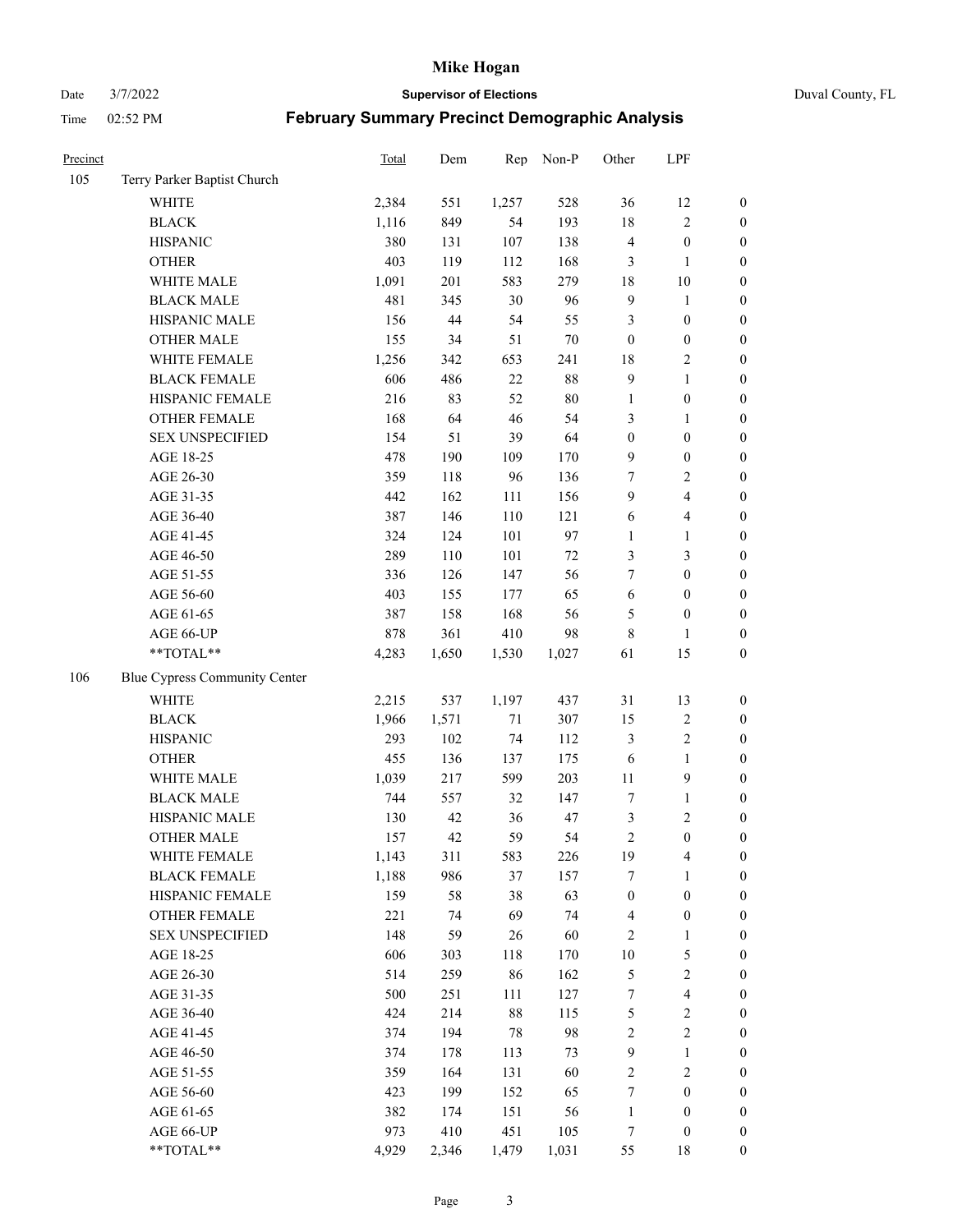Date 3/7/2022 **Supervisor of Elections** Duval County, FL

| Precinct |                                    | <b>Total</b> | Dem | Rep     | Non-P  | Other                   | LPF                     |                  |
|----------|------------------------------------|--------------|-----|---------|--------|-------------------------|-------------------------|------------------|
| 107      | Arlington Baptist Church           |              |     |         |        |                         |                         |                  |
|          | <b>WHITE</b>                       | 629          | 180 | 287     | 153    | 8                       | $\mathbf{1}$            | 0                |
|          | <b>BLACK</b>                       | 749          | 572 | 39      | 131    | 5                       | $\sqrt{2}$              | 0                |
|          | <b>HISPANIC</b>                    | 117          | 45  | 27      | 44     | $\mathbf{1}$            | $\boldsymbol{0}$        | $\boldsymbol{0}$ |
|          | <b>OTHER</b>                       | 151          | 65  | 25      | 58     | $\overline{c}$          | $\mathbf{1}$            | $\boldsymbol{0}$ |
|          | WHITE MALE                         | 295          | 83  | 142     | 68     | 2                       | $\boldsymbol{0}$        | $\boldsymbol{0}$ |
|          | <b>BLACK MALE</b>                  | 312          | 231 | 19      | 57     | 4                       | $\mathbf{1}$            | $\boldsymbol{0}$ |
|          | HISPANIC MALE                      | 55           | 21  | 13      | 21     | $\boldsymbol{0}$        | $\boldsymbol{0}$        | $\boldsymbol{0}$ |
|          | <b>OTHER MALE</b>                  | 59           | 21  | 16      | 21     | $\boldsymbol{0}$        | $\mathbf{1}$            | $\boldsymbol{0}$ |
|          | WHITE FEMALE                       | 330          | 96  | 142     | 85     | 6                       | $\mathbf{1}$            | $\boldsymbol{0}$ |
|          | <b>BLACK FEMALE</b>                | 424          | 332 | 19      | 71     | $\mathbf{1}$            | $\mathbf{1}$            | 0                |
|          | HISPANIC FEMALE                    | 60           | 24  | 13      | 22     | $\mathbf{1}$            | $\boldsymbol{0}$        | 0                |
|          | <b>OTHER FEMALE</b>                | 58           | 29  | 6       | 21     | $\mathfrak{2}$          | $\boldsymbol{0}$        | $\boldsymbol{0}$ |
|          | <b>SEX UNSPECIFIED</b>             | 53           | 25  | $\,8\,$ | 20     | $\boldsymbol{0}$        | $\boldsymbol{0}$        | $\boldsymbol{0}$ |
|          | AGE 18-25                          | 160          | 86  | $28\,$  | 44     | $\sqrt{2}$              | $\boldsymbol{0}$        | $\boldsymbol{0}$ |
|          | AGE 26-30                          | 164          | 85  | 26      | 52     | $\mathbf{1}$            | $\boldsymbol{0}$        | $\boldsymbol{0}$ |
|          | AGE 31-35                          | 152          | 82  | 22      | 47     | $\mathbf{1}$            | $\boldsymbol{0}$        | $\boldsymbol{0}$ |
|          | AGE 36-40                          | 144          | 85  | $18\,$  | 39     | $\overline{c}$          | $\boldsymbol{0}$        | $\boldsymbol{0}$ |
|          | AGE 41-45                          | 117          | 62  | $18\,$  | 33     | 4                       | $\boldsymbol{0}$        | $\boldsymbol{0}$ |
|          | AGE 46-50                          | 131          | 71  | 25      | 33     | $\mathbf{1}$            | $\mathbf{1}$            | $\boldsymbol{0}$ |
|          | AGE 51-55                          | 143          | 72  | 41      | $27\,$ | $\mathbf{1}$            | $\sqrt{2}$              | $\boldsymbol{0}$ |
|          | AGE 56-60                          | 149          | 80  | 38      | 29     | $\overline{c}$          | $\boldsymbol{0}$        | 0                |
|          | AGE 61-65                          | 157          | 92  | 37      | 27     | $\mathbf{1}$            | $\boldsymbol{0}$        | 0                |
|          | AGE 66-UP                          | 329          | 147 | 125     | 55     | $\mathbf{1}$            | $\mathbf{1}$            | $\boldsymbol{0}$ |
|          | **TOTAL**                          | 1,646        | 862 | 378     | 386    | 16                      | $\overline{\mathbf{4}}$ | $\boldsymbol{0}$ |
| 108      | The Central Church of the Nazarene |              |     |         |        |                         |                         |                  |
|          | <b>WHITE</b>                       | 1,397        | 337 | 703     | 332    | 18                      | $\boldsymbol{7}$        | $\boldsymbol{0}$ |
|          | <b>BLACK</b>                       | 560          | 449 | $20\,$  | 84     | 6                       | $\mathbf{1}$            | $\boldsymbol{0}$ |
|          | <b>HISPANIC</b>                    | 201          | 84  | 46      | $70\,$ | $\mathbf{1}$            | $\boldsymbol{0}$        | $\boldsymbol{0}$ |
|          | <b>OTHER</b>                       | 188          | 77  | $44\,$  | 64     | 3                       | $\boldsymbol{0}$        | $\boldsymbol{0}$ |
|          | WHITE MALE                         | 636          | 126 | 332     | 169    | 4                       | $\mathfrak{S}$          | $\boldsymbol{0}$ |
|          | <b>BLACK MALE</b>                  | 227          | 172 | 13      | 37     | 4                       | $\mathbf{1}$            | $\boldsymbol{0}$ |
|          | HISPANIC MALE                      | 100          | 37  | 28      | 35     | $\boldsymbol{0}$        | $\boldsymbol{0}$        | 0                |
|          | <b>OTHER MALE</b>                  | 63           | 24  | 19      | 19     | 1                       | $\boldsymbol{0}$        | $\boldsymbol{0}$ |
|          | WHITE FEMALE                       | 751          | 208 | 367     | 160    | 14                      | 2                       | 0                |
|          | <b>BLACK FEMALE</b>                | 317          | 263 | 7       | 45     | $\mathbf{2}$            | $\boldsymbol{0}$        | $\boldsymbol{0}$ |
|          | HISPANIC FEMALE                    | 97           | 46  | $18\,$  | 32     | $\mathbf{1}$            | $\boldsymbol{0}$        | $\overline{0}$   |
|          | OTHER FEMALE                       | 85           | 38  | $18\,$  | 27     | 2                       | $\boldsymbol{0}$        | $\overline{0}$   |
|          | <b>SEX UNSPECIFIED</b>             | 70           | 33  | 11      | 26     | $\boldsymbol{0}$        | $\boldsymbol{0}$        | 0                |
|          | AGE 18-25                          | 236          | 103 | 50      | 75     | 7                       | $\mathbf{1}$            | 0                |
|          | AGE 26-30                          | 210          | 90  | 39      | 75     | $\overline{\mathbf{4}}$ | $\overline{2}$          | 0                |
|          | AGE 31-35                          | 204          | 87  | 58      | 55     | 4                       | $\boldsymbol{0}$        | 0                |
|          | AGE 36-40                          | 218          | 89  | 52      | 74     | $\mathbf{1}$            | $\sqrt{2}$              | 0                |
|          | AGE 41-45                          | 172          | 66  | 43      | 59     | 3                       | $\mathbf{1}$            | 0                |
|          | AGE 46-50                          | 156          | 58  | 61      | 35     | $\sqrt{2}$              | $\boldsymbol{0}$        | 0                |
|          | AGE 51-55                          | 195          | 87  | 73      | 34     | $\mathbf{1}$            | $\boldsymbol{0}$        | 0                |
|          | AGE 56-60                          | 256          | 102 | 116     | 35     | $\overline{c}$          | $\mathbf{1}$            | $\overline{0}$   |
|          | AGE 61-65                          | 231          | 89  | 96      | 45     | $\mathbf{1}$            | $\boldsymbol{0}$        | $\overline{0}$   |
|          | AGE 66-UP                          | 468          | 176 | 225     | 63     | 3                       | $\mathbf{1}$            | $\boldsymbol{0}$ |
|          | **TOTAL**                          | 2,346        | 947 | 813     | 550    | 28                      | 8                       | $\boldsymbol{0}$ |
|          |                                    |              |     |         |        |                         |                         |                  |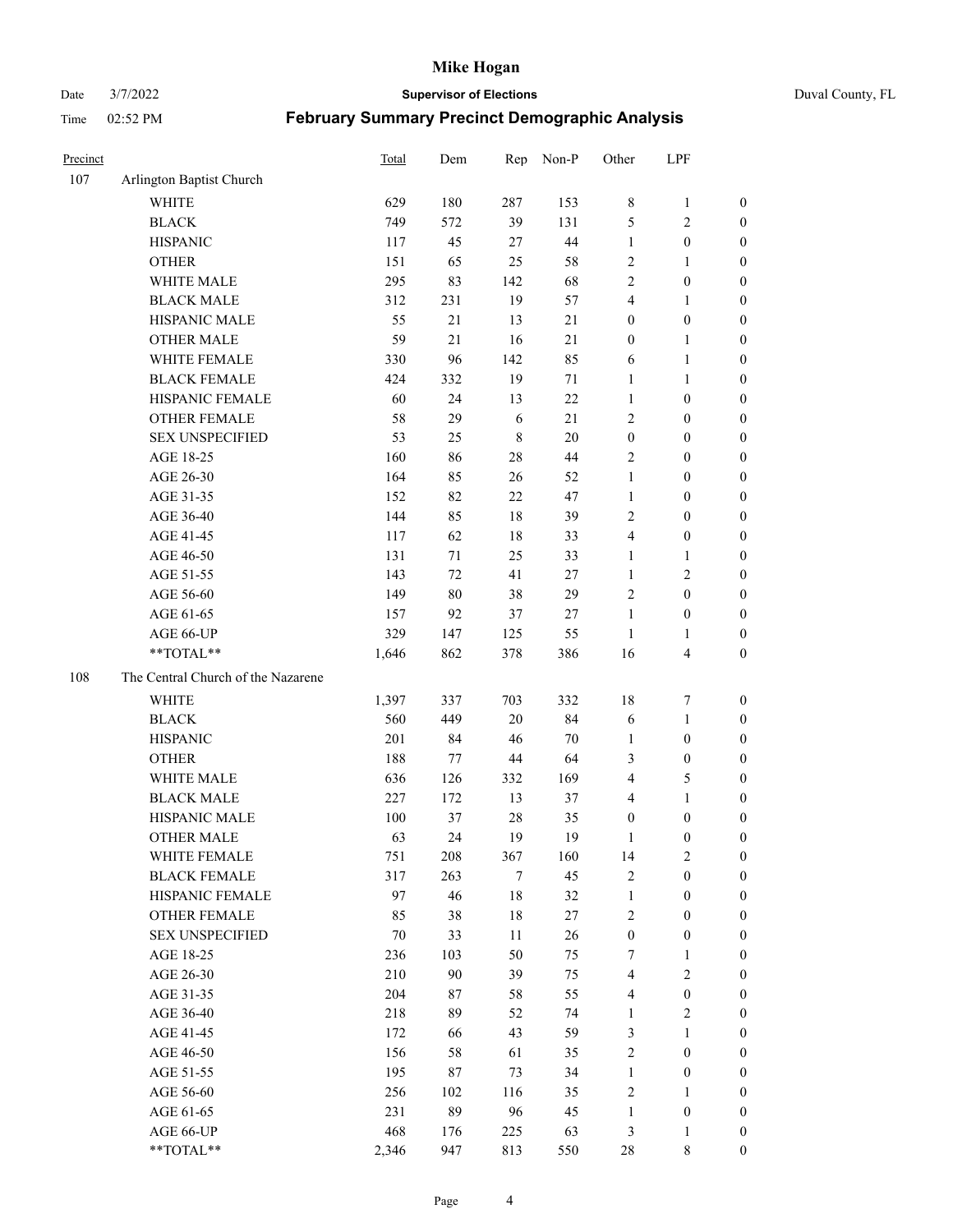# Date 3/7/2022 **Supervisor of Elections** Duval County, FL

| Precinct |                                 | Total | Dem    | Rep            | Non-P   | Other            | LPF                     |                  |
|----------|---------------------------------|-------|--------|----------------|---------|------------------|-------------------------|------------------|
| 109      | Arlington Congregational Church |       |        |                |         |                  |                         |                  |
|          | <b>WHITE</b>                    | 850   | 217    | 448            | 163     | 14               | $\,8\,$                 | 0                |
|          | <b>BLACK</b>                    | 407   | 290    | 21             | 91      | 4                | $\mathbf{1}$            | 0                |
|          | <b>HISPANIC</b>                 | 121   | 62     | 27             | 27      | 4                | $\mathbf{1}$            | $\boldsymbol{0}$ |
|          | <b>OTHER</b>                    | 110   | 37     | 32             | 39      | $\overline{c}$   | $\boldsymbol{0}$        | $\boldsymbol{0}$ |
|          | WHITE MALE                      | 403   | 84     | 220            | 89      | 5                | 5                       | $\boldsymbol{0}$ |
|          | <b>BLACK MALE</b>               | 167   | 113    | 10             | 41      | $\mathfrak{2}$   | $\mathbf{1}$            | $\boldsymbol{0}$ |
|          | HISPANIC MALE                   | 49    | 25     | 9              | 13      | $\mathbf{1}$     | $\mathbf{1}$            | $\boldsymbol{0}$ |
|          | <b>OTHER MALE</b>               | 41    | $10\,$ | 14             | 16      | $\mathbf{1}$     | $\boldsymbol{0}$        | $\boldsymbol{0}$ |
|          | WHITE FEMALE                    | 441   | 133    | 223            | 73      | 9                | $\mathfrak{Z}$          | $\boldsymbol{0}$ |
|          | <b>BLACK FEMALE</b>             | 226   | 169    | $\overline{9}$ | 46      | 2                | $\boldsymbol{0}$        | $\boldsymbol{0}$ |
|          | HISPANIC FEMALE                 | 67    | 36     | 17             | 11      | 3                | $\boldsymbol{0}$        | $\boldsymbol{0}$ |
|          | OTHER FEMALE                    | 51    | 24     | 13             | 13      | $\mathbf{1}$     | $\boldsymbol{0}$        | $\boldsymbol{0}$ |
|          | <b>SEX UNSPECIFIED</b>          | 43    | 12     | 13             | $18\,$  | $\boldsymbol{0}$ | $\boldsymbol{0}$        | $\boldsymbol{0}$ |
|          | AGE 18-25                       | 168   | 66     | 46             | 51      | $\sqrt{2}$       | $\mathfrak{Z}$          | $\boldsymbol{0}$ |
|          | AGE 26-30                       | 140   | 60     | 39             | 37      | 4                | $\boldsymbol{0}$        | $\boldsymbol{0}$ |
|          | AGE 31-35                       | 186   | $80\,$ | 44             | 57      | 3                | $\sqrt{2}$              | $\boldsymbol{0}$ |
|          | AGE 36-40                       | 140   | 68     | 32             | 39      | $\mathbf{1}$     | $\boldsymbol{0}$        | $\boldsymbol{0}$ |
|          | AGE 41-45                       | 98    | 50     | 23             | 19      | 5                | $\mathbf{1}$            | $\boldsymbol{0}$ |
|          | AGE 46-50                       | 90    | 35     | 28             | 25      | $\overline{c}$   | $\boldsymbol{0}$        | $\boldsymbol{0}$ |
|          | AGE 51-55                       | 128   | 40     | 60             | 25      | $\mathbf{1}$     | $\sqrt{2}$              | $\boldsymbol{0}$ |
|          | AGE 56-60                       | 109   | 41     | 52             | 14      | $\sqrt{2}$       | $\boldsymbol{0}$        |                  |
|          | AGE 61-65                       | 125   | 47     | 58             | 17      | $\sqrt{2}$       | $\mathbf{1}$            | 0                |
|          |                                 | 304   | 119    |                | 36      | $\sqrt{2}$       |                         | 0                |
|          | AGE 66-UP<br>**TOTAL**          | 1,488 | 606    | 146<br>528     | 320     | 24               | $\mathbf{1}$<br>$10\,$  | $\boldsymbol{0}$ |
|          |                                 |       |        |                |         |                  |                         | $\boldsymbol{0}$ |
| 110      | St. Pauls Episcopal Church      |       |        |                |         |                  |                         |                  |
|          | <b>WHITE</b>                    | 1,751 | 450    | 952            | 320     | 18               | 11                      | $\boldsymbol{0}$ |
|          | <b>BLACK</b>                    | 238   | 170    | 12             | 52      | 4                | $\boldsymbol{0}$        | $\boldsymbol{0}$ |
|          | <b>HISPANIC</b>                 | 111   | $44\,$ | 35             | 31      | $\mathbf{1}$     | $\boldsymbol{0}$        | $\boldsymbol{0}$ |
|          | <b>OTHER</b>                    | 173   | 53     | 52             | 63      | 4                | $\mathbf{1}$            | $\boldsymbol{0}$ |
|          | WHITE MALE                      | 831   | 180    | 460            | 178     | 9                | $\overline{\mathbf{4}}$ | $\boldsymbol{0}$ |
|          | <b>BLACK MALE</b>               | 104   | 67     | 6              | 29      | $\overline{c}$   | $\boldsymbol{0}$        | $\boldsymbol{0}$ |
|          | HISPANIC MALE                   | 48    | 19     | $21\,$         | $\,8\,$ | $\boldsymbol{0}$ | $\boldsymbol{0}$        | $\boldsymbol{0}$ |
|          | <b>OTHER MALE</b>               | 59    | 17     | 21             | 18      | 2                | $\mathbf{1}$            | $\boldsymbol{0}$ |
|          | WHITE FEMALE                    | 901   | 261    | 484            | 140     | 9                | 7                       | 0                |
|          | <b>BLACK FEMALE</b>             | 127   | 98     | 5              | 22      | 2                | $\boldsymbol{0}$        | $\boldsymbol{0}$ |
|          | HISPANIC FEMALE                 | 62    | 25     | 14             | $22\,$  | $\mathbf{1}$     | $\boldsymbol{0}$        | $\overline{0}$   |
|          | OTHER FEMALE                    | 80    | 31     | 24             | 24      | $\mathbf{1}$     | $\boldsymbol{0}$        | $\overline{0}$   |
|          | <b>SEX UNSPECIFIED</b>          | 61    | 19     | 16             | 25      | $\mathbf{1}$     | $\boldsymbol{0}$        | 0                |
|          | AGE 18-25                       | 187   | 51     | 77             | 57      | 2                | $\boldsymbol{0}$        | 0                |
|          | AGE 26-30                       | 169   | 58     | 59             | 52      | $\boldsymbol{0}$ | $\boldsymbol{0}$        | 0                |
|          | AGE 31-35                       | 190   | 58     | 74             | 52      | 4                | $\sqrt{2}$              | 0                |
|          | AGE 36-40                       | 178   | 47     | 65             | 56      | 6                | $\overline{\mathbf{4}}$ | 0                |
|          | AGE 41-45                       | 162   | 46     | 73             | 39      | 3                | $\mathbf{1}$            | 0                |
|          | AGE 46-50                       | 175   | 56     | 82             | 33      | 2                | $\sqrt{2}$              | 0                |
|          | AGE 51-55                       | 189   | 54     | 93             | 39      | 3                | $\boldsymbol{0}$        | 0                |
|          | AGE 56-60                       | 208   | 64     | 96             | 47      | $\mathbf{1}$     | $\boldsymbol{0}$        | $\overline{0}$   |
|          | AGE 61-65                       | 213   | 75     | 115            | 21      | $\mathbf{1}$     | $\mathbf{1}$            | 0                |
|          | AGE 66-UP                       | 602   | 208    | 317            | $70\,$  | $\mathfrak{S}$   | $\sqrt{2}$              | 0                |
|          | **TOTAL**                       | 2,273 | 717    | 1,051          | 466     | 27               | 12                      | $\boldsymbol{0}$ |
|          |                                 |       |        |                |         |                  |                         |                  |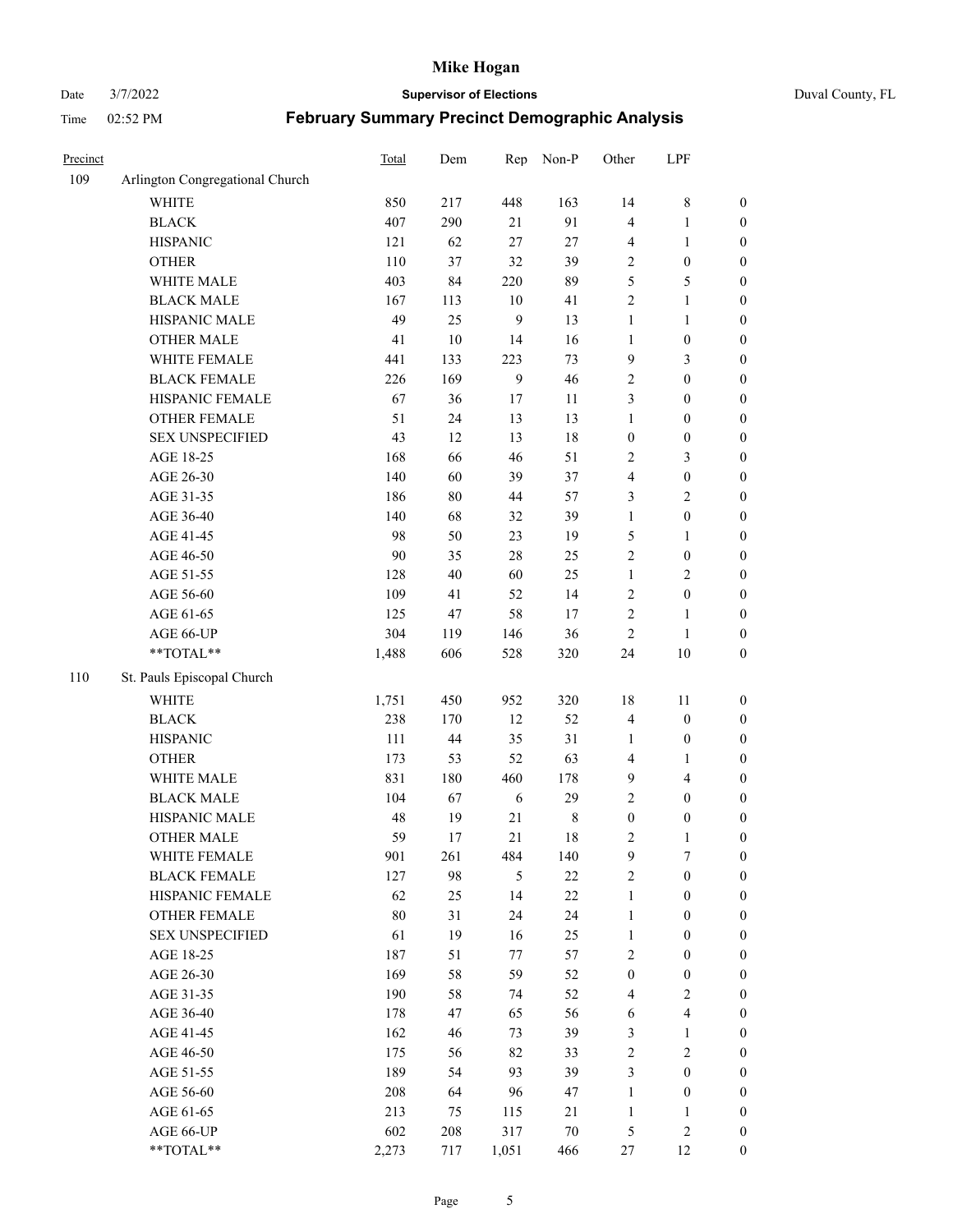Date 3/7/2022 **Supervisor of Elections** Duval County, FL

| Precinct |                                   | Total | Dem    | Rep    | Non-P  | Other            | LPF              |                  |
|----------|-----------------------------------|-------|--------|--------|--------|------------------|------------------|------------------|
| 111      | Fort Caroline Presbyterian Church |       |        |        |        |                  |                  |                  |
|          | <b>WHITE</b>                      | 1,112 | 259    | 633    | 193    | 18               | $\mathbf{9}$     | 0                |
|          | <b>BLACK</b>                      | 310   | 239    | 14     | 56     | $\mathbf{1}$     | $\boldsymbol{0}$ | 0                |
|          | <b>HISPANIC</b>                   | 115   | $40\,$ | 31     | 41     | $\mathbf{1}$     | 2                | $\boldsymbol{0}$ |
|          | <b>OTHER</b>                      | 123   | 37     | 36     | 49     | $\mathbf{1}$     | $\boldsymbol{0}$ | $\boldsymbol{0}$ |
|          | WHITE MALE                        | 536   | 107    | 317    | 94     | 12               | 6                | $\boldsymbol{0}$ |
|          | <b>BLACK MALE</b>                 | 138   | 96     | 9      | 32     | $\mathbf{1}$     | $\boldsymbol{0}$ | $\boldsymbol{0}$ |
|          | HISPANIC MALE                     | 46    | 14     | 15     | 16     | $\boldsymbol{0}$ | $\mathbf{1}$     | $\boldsymbol{0}$ |
|          | <b>OTHER MALE</b>                 | 45    | 10     | 14     | 21     | $\boldsymbol{0}$ | $\boldsymbol{0}$ | $\boldsymbol{0}$ |
|          | WHITE FEMALE                      | 566   | 150    | 311    | 96     | 6                | $\mathfrak{Z}$   | $\boldsymbol{0}$ |
|          | <b>BLACK FEMALE</b>               | 169   | 141    | 5      | 23     | $\boldsymbol{0}$ | $\boldsymbol{0}$ | 0                |
|          | HISPANIC FEMALE                   | 64    | $22\,$ | 16     | 24     | 1                | $\mathbf{1}$     | 0                |
|          | OTHER FEMALE                      | 64    | 25     | 16     | 22     | $\mathbf{1}$     | $\boldsymbol{0}$ | 0                |
|          | <b>SEX UNSPECIFIED</b>            | 32    | 10     | 11     | 11     | $\boldsymbol{0}$ | $\boldsymbol{0}$ | $\boldsymbol{0}$ |
|          | AGE 18-25                         | 151   | 50     | 48     | 48     | 3                | $\sqrt{2}$       | $\boldsymbol{0}$ |
|          | AGE 26-30                         | 144   | 47     | 49     | 45     | 3                | $\boldsymbol{0}$ | $\boldsymbol{0}$ |
|          | AGE 31-35                         | 129   | 41     | 43     | 38     | 4                | $\mathfrak{Z}$   | $\boldsymbol{0}$ |
|          | AGE 36-40                         | 131   | 54     | 40     | 34     | 2                | $\mathbf{1}$     | $\boldsymbol{0}$ |
|          | AGE 41-45                         | 127   | 45     | 41     | 38     | $\boldsymbol{0}$ | 3                | $\boldsymbol{0}$ |
|          | AGE 46-50                         | 107   | 40     | 41     | 24     | 1                | $\mathbf{1}$     | $\boldsymbol{0}$ |
|          | AGE 51-55                         | 125   | 40     | 66     | 19     | $\boldsymbol{0}$ | $\boldsymbol{0}$ | 0                |
|          | AGE 56-60                         | 162   | 46     | 87     | 27     | 2                | $\boldsymbol{0}$ | 0                |
|          | AGE 61-65                         | 158   | 45     | 83     | 25     | 4                | $\mathbf{1}$     | 0                |
|          | AGE 66-UP                         | 426   | 167    | 216    | 41     | $\overline{c}$   | $\boldsymbol{0}$ | $\boldsymbol{0}$ |
|          | **TOTAL**                         | 1,660 | 575    | 714    | 339    | 21               | 11               | $\boldsymbol{0}$ |
| 112      | Regency Square Regional Library   |       |        |        |        |                  |                  |                  |
|          | <b>WHITE</b>                      | 904   | 232    | 404    | 244    | 18               | 6                | $\boldsymbol{0}$ |
|          | <b>BLACK</b>                      | 846   | 645    | 29     | 160    | 12               | $\boldsymbol{0}$ | $\boldsymbol{0}$ |
|          | <b>HISPANIC</b>                   | 205   | 84     | 39     | 75     | 7                | $\boldsymbol{0}$ | $\boldsymbol{0}$ |
|          | <b>OTHER</b>                      | 224   | 94     | 41     | 83     | 5                | $\mathbf{1}$     | $\boldsymbol{0}$ |
|          | WHITE MALE                        | 416   | 73     | 206    | 125    | 8                | $\overline{4}$   | $\boldsymbol{0}$ |
|          | <b>BLACK MALE</b>                 | 319   | 234    | 12     | 68     | 5                | $\boldsymbol{0}$ | $\boldsymbol{0}$ |
|          | HISPANIC MALE                     | 81    | 24     | 17     | 36     | 4                | $\boldsymbol{0}$ | $\boldsymbol{0}$ |
|          | <b>OTHER MALE</b>                 | 77    | 25     | 15     | 35     | $\mathbf{1}$     | 1                | $\boldsymbol{0}$ |
|          | WHITE FEMALE                      | 478   | 157    | 194    | 116    | 9                | 2                | 0                |
|          | <b>BLACK FEMALE</b>               | 512   | 400    | 17     | $88\,$ | 7                | $\boldsymbol{0}$ | $\boldsymbol{0}$ |
|          | HISPANIC FEMALE                   | 121   | 58     | $22\,$ | 38     | 3                | $\boldsymbol{0}$ | $\overline{0}$   |
|          | OTHER FEMALE                      | 111   | 59     | 17     | 33     | $\overline{c}$   | $\boldsymbol{0}$ | $\overline{0}$   |
|          | <b>SEX UNSPECIFIED</b>            | 64    | 25     | 13     | 23     | 3                | $\boldsymbol{0}$ | 0                |
|          | AGE 18-25                         | 304   | 142    | 48     | 106    | $\,$ 8 $\,$      | $\boldsymbol{0}$ | 0                |
|          | AGE 26-30                         | 315   | 149    | 52     | 104    | 8                | $\overline{2}$   | 0                |
|          | AGE 31-35                         | 239   | 127    | 36     | 73     | 3                | $\boldsymbol{0}$ | 0                |
|          | AGE 36-40                         | 175   | 91     | 31     | 47     | 5                | $\mathbf{1}$     | 0                |
|          | AGE 41-45                         | 158   | 83     | 29     | 43     | 3                | $\boldsymbol{0}$ | 0                |
|          | AGE 46-50                         | 155   | 75     | 31     | 45     | 3                | $\mathbf{1}$     | 0                |
|          | AGE 51-55                         | 149   | 79     | 33     | 31     | 6                | $\boldsymbol{0}$ | 0                |
|          | AGE 56-60                         | 154   | 83     | 39     | 31     | $\boldsymbol{0}$ | $\mathbf{1}$     | $\boldsymbol{0}$ |
|          | AGE 61-65                         | 152   | 69     | 56     | 25     | 1                | $\mathbf{1}$     | $\boldsymbol{0}$ |
|          | AGE 66-UP                         | 378   | 157    | 158    | 57     | 5                | $\mathbf{1}$     | 0                |
|          | **TOTAL**                         | 2,179 | 1,055  | 513    | 562    | 42               | 7                | $\boldsymbol{0}$ |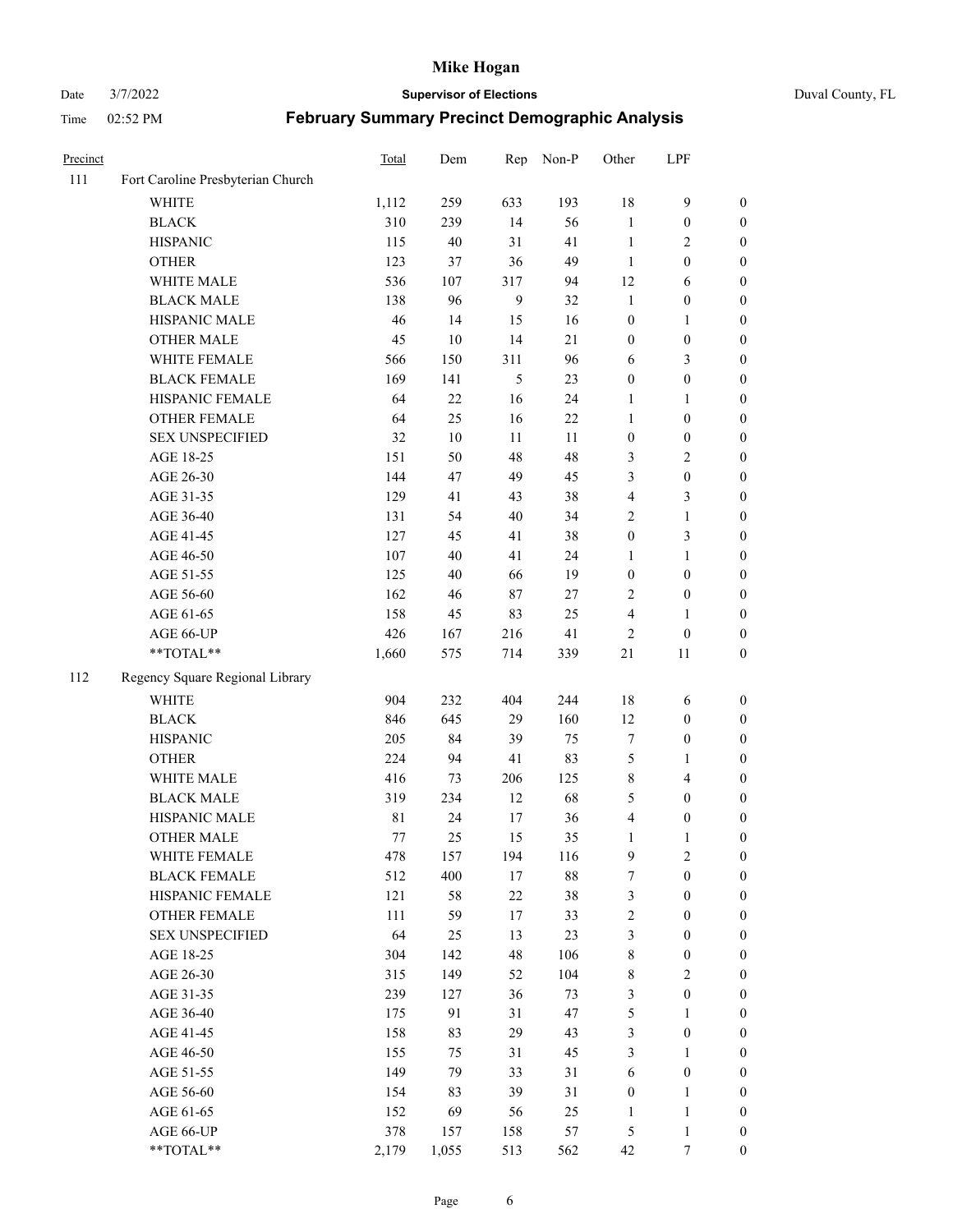Date 3/7/2022 **Supervisor of Elections** Duval County, FL

| Precinct |                                    | Total | Dem    | Rep    | Non-P  | Other            | LPF                     |                  |
|----------|------------------------------------|-------|--------|--------|--------|------------------|-------------------------|------------------|
| 113      | Fort Caroline Christian Church     |       |        |        |        |                  |                         |                  |
|          | <b>WHITE</b>                       | 2,981 | 691    | 1,551  | 678    | 47               | 14                      | 0                |
|          | <b>BLACK</b>                       | 1,981 | 1,526  | 72     | 354    | 27               | $\sqrt{2}$              | 0                |
|          | <b>HISPANIC</b>                    | 488   | 189    | 110    | 180    | $\,$ 8 $\,$      | $\mathbf{1}$            | $\boldsymbol{0}$ |
|          | <b>OTHER</b>                       | 617   | 208    | 139    | 253    | 13               | $\overline{\mathbf{4}}$ | $\boldsymbol{0}$ |
|          | WHITE MALE                         | 1,350 | 251    | 726    | 342    | $22\,$           | 9                       | $\boldsymbol{0}$ |
|          | <b>BLACK MALE</b>                  | 815   | 603    | 46     | 154    | 12               | $\boldsymbol{0}$        | $\boldsymbol{0}$ |
|          | HISPANIC MALE                      | 231   | 87     | 55     | 83     | 5                | $\mathbf{1}$            | $\boldsymbol{0}$ |
|          | <b>OTHER MALE</b>                  | 231   | 74     | 60     | 91     | $\mathfrak{Z}$   | $\mathfrak{Z}$          | $\boldsymbol{0}$ |
|          | WHITE FEMALE                       | 1,599 | 432    | 812    | 327    | 24               | $\overline{4}$          | $\boldsymbol{0}$ |
|          | <b>BLACK FEMALE</b>                | 1,124 | 895    | 25     | 187    | 15               | $\sqrt{2}$              | 0                |
|          | HISPANIC FEMALE                    | 244   | 97     | 53     | 91     | 3                | $\boldsymbol{0}$        | 0                |
|          | OTHER FEMALE                       | 285   | 105    | 64     | 109    | 6                | $\mathbf{1}$            | 0                |
|          | <b>SEX UNSPECIFIED</b>             | 187   | $70\,$ | 31     | $80\,$ | $\mathfrak{S}$   | $\mathbf{1}$            | $\boldsymbol{0}$ |
|          | AGE 18-25                          | 727   | 315    | 162    | 221    | $22\,$           | $\boldsymbol{7}$        | $\boldsymbol{0}$ |
|          | AGE 26-30                          | 627   | 249    | 154    | 210    | 12               | $\sqrt{2}$              | $\boldsymbol{0}$ |
|          | AGE 31-35                          | 546   | 261    | 121    | 152    | $10\,$           | $\sqrt{2}$              | $\boldsymbol{0}$ |
|          | AGE 36-40                          | 543   | 244    | 115    | 169    | 12               | $\mathfrak{Z}$          | $\boldsymbol{0}$ |
|          | AGE 41-45                          | 484   | 209    | 119    | 144    | $10\,$           | $\sqrt{2}$              | $\boldsymbol{0}$ |
|          | AGE 46-50                          | 475   | 202    | 153    | 115    | $\mathfrak{Z}$   | $\sqrt{2}$              | $\boldsymbol{0}$ |
|          | AGE 51-55                          | 541   | 246    | 157    | 126    | $10\,$           | $\sqrt{2}$              | 0                |
|          | AGE 56-60                          | 536   | 221    | 194    | 114    | 6                | $\mathbf{1}$            | 0                |
|          | AGE 61-65                          | 484   | 213    | 200    | 66     | 5                | $\boldsymbol{0}$        | 0                |
|          | AGE 66-UP                          | 1,104 | 454    | 497    | 148    | $\mathfrak{S}$   | $\boldsymbol{0}$        | $\boldsymbol{0}$ |
|          | **TOTAL**                          | 6,067 | 2,614  | 1,872  | 1,465  | 95               | 21                      | $\boldsymbol{0}$ |
| 114      | Destination Church Assembly of God |       |        |        |        |                  |                         |                  |
|          | <b>WHITE</b>                       | 975   | 228    | 432    | 286    | 25               | $\overline{4}$          | $\boldsymbol{0}$ |
|          | <b>BLACK</b>                       | 1,266 | 953    | 48     | 247    | 16               | $\mathbf{2}$            | $\boldsymbol{0}$ |
|          | <b>HISPANIC</b>                    | 260   | 118    | 40     | 93     | 8                | $\mathbf{1}$            | $\boldsymbol{0}$ |
|          | <b>OTHER</b>                       | 280   | 110    | 43     | 125    | $\mathbf{1}$     | $\mathbf{1}$            | $\boldsymbol{0}$ |
|          | WHITE MALE                         | 489   | 96     | 231    | 146    | 13               | $\mathfrak{Z}$          | $\boldsymbol{0}$ |
|          | <b>BLACK MALE</b>                  | 460   | 321    | 17     | 114    | 7                | $\mathbf{1}$            | $\boldsymbol{0}$ |
|          | HISPANIC MALE                      | 110   | 57     | 18     | 34     | $\mathbf{1}$     | $\boldsymbol{0}$        | 0                |
|          | <b>OTHER MALE</b>                  | 89    | 40     | 13     | 36     | $\boldsymbol{0}$ | $\boldsymbol{0}$        | 0                |
|          | WHITE FEMALE                       | 466   | 129    | 190    | 134    | 12               | 1                       | 0                |
|          | <b>BLACK FEMALE</b>                | 767   | 598    | 29     | 130    | 9                | $\mathbf{1}$            | $\overline{0}$   |
|          | HISPANIC FEMALE                    | 139   | 54     | $21\,$ | 57     | 6                | $\mathbf{1}$            | $\overline{0}$   |
|          | OTHER FEMALE                       | 110   | 47     | 19     | 42     | $\mathbf{1}$     | $\mathbf{1}$            | $\overline{0}$   |
|          | <b>SEX UNSPECIFIED</b>             | 151   | 67     | 25     | 58     | $\mathbf{1}$     | $\boldsymbol{0}$        | 0                |
|          | AGE 18-25                          | 378   | 181    | 37     | 151    | 9                | $\boldsymbol{0}$        | 0                |
|          | AGE 26-30                          | 387   | 188    | 54     | 135    | 8                | $\overline{2}$          | 0                |
|          | AGE 31-35                          | 388   | 222    | 43     | 115    | 7                | $\mathbf{1}$            | 0                |
|          | AGE 36-40                          | 266   | 124    | 50     | 82     | 8                | $\sqrt{2}$              | 0                |
|          | AGE 41-45                          | 230   | 113    | 45     | 67     | 5                | $\boldsymbol{0}$        | 0                |
|          | AGE 46-50                          | 211   | 109    | 54     | 40     | 6                | $\sqrt{2}$              | 0                |
|          | AGE 51-55                          | 216   | 112    | 55     | 44     | $\overline{4}$   | $\mathbf{1}$            | 0                |
|          | AGE 56-60                          | 223   | 106    | 68     | 47     | $\mathfrak{2}$   | $\boldsymbol{0}$        | $\overline{0}$   |
|          | AGE 61-65                          | 167   | 93     | 47     | 26     | $\mathbf{1}$     | $\boldsymbol{0}$        | $\overline{0}$   |
|          | AGE 66-UP                          | 315   | 161    | 110    | 44     | $\boldsymbol{0}$ | $\boldsymbol{0}$        | 0                |
|          | **TOTAL**                          | 2,781 | 1,409  | 563    | 751    | 50               | 8                       | $\boldsymbol{0}$ |
|          |                                    |       |        |        |        |                  |                         |                  |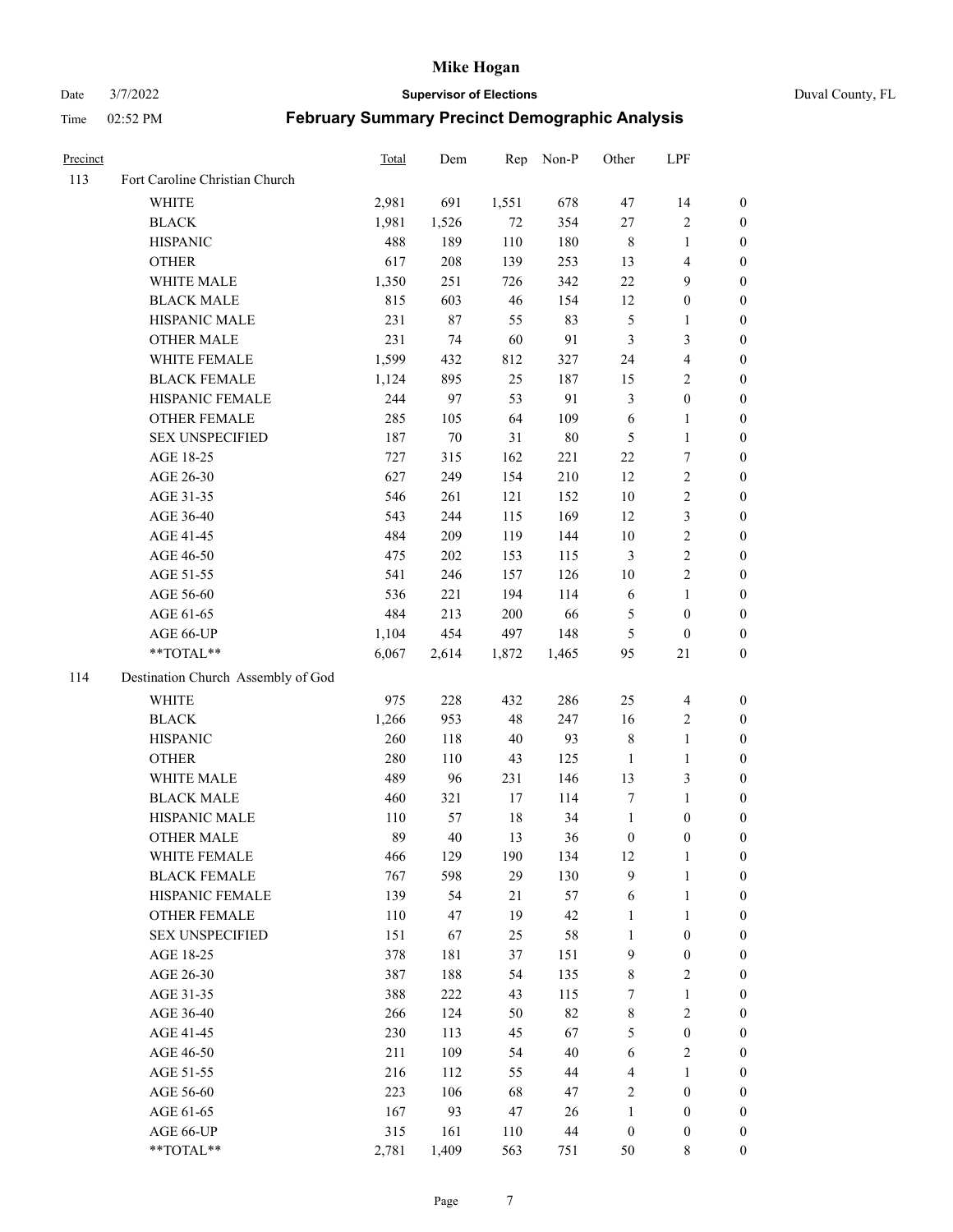Date 3/7/2022 **Supervisor of Elections** Duval County, FL

| Precinct |                            | Total | Dem   | Rep    | Non-P   | Other          | LPF                     |                  |
|----------|----------------------------|-------|-------|--------|---------|----------------|-------------------------|------------------|
| 201      | Victory Celebration Church |       |       |        |         |                |                         |                  |
|          | <b>WHITE</b>               | 2,174 | 335   | 1,342  | 435     | $40\,$         | $22\,$                  | 0                |
|          | <b>BLACK</b>               | 1,139 | 846   | 52     | 214     | 24             | $\mathfrak{Z}$          | $\boldsymbol{0}$ |
|          | <b>HISPANIC</b>            | 344   | 112   | $88\,$ | 138     | $\mathfrak{S}$ | $\mathbf{1}$            | $\boldsymbol{0}$ |
|          | <b>OTHER</b>               | 371   | 116   | 117    | 130     | 6              | $\sqrt{2}$              | $\boldsymbol{0}$ |
|          | WHITE MALE                 | 1,064 | 131   | 673    | 226     | $20\,$         | 14                      | $\boldsymbol{0}$ |
|          | <b>BLACK MALE</b>          | 520   | 356   | 32     | 117     | 12             | $\mathfrak{Z}$          | $\boldsymbol{0}$ |
|          | HISPANIC MALE              | 150   | 42    | 45     | 60      | $\sqrt{2}$     | $\mathbf{1}$            | $\boldsymbol{0}$ |
|          | <b>OTHER MALE</b>          | 159   | 49    | 52     | 56      | $\mathbf{1}$   | $\mathbf{1}$            | $\boldsymbol{0}$ |
|          | WHITE FEMALE               | 1,089 | 201   | 658    | 203     | 19             | $8\,$                   | $\boldsymbol{0}$ |
|          | <b>BLACK FEMALE</b>        | 603   | 481   | $20\,$ | 90      | 12             | $\boldsymbol{0}$        | 0                |
|          | HISPANIC FEMALE            | 187   | 68    | 41     | 75      | 3              | $\boldsymbol{0}$        | 0                |
|          | OTHER FEMALE               | 168   | 57    | 55     | 51      | $\overline{4}$ | $\mathbf{1}$            | $\boldsymbol{0}$ |
|          | <b>SEX UNSPECIFIED</b>     | 88    | 24    | 23     | 39      | $\sqrt{2}$     | $\boldsymbol{0}$        | $\boldsymbol{0}$ |
|          | AGE 18-25                  | 411   | 149   | 118    | 128     | 13             | $\mathfrak{Z}$          | $\boldsymbol{0}$ |
|          | AGE 26-30                  | 441   | 125   | 151    | 150     | 10             | $\mathfrak{S}$          | $\boldsymbol{0}$ |
|          | AGE 31-35                  | 494   | 154   | 193    | 135     | $\,$ 8 $\,$    | $\overline{\mathbf{4}}$ | $\boldsymbol{0}$ |
|          | AGE 36-40                  | 439   | 171   | 142    | 110     | 9              | $\boldsymbol{7}$        | $\boldsymbol{0}$ |
|          | AGE 41-45                  | 385   | 134   | 140    | 99      | 7              | $\mathfrak s$           | $\boldsymbol{0}$ |
|          | AGE 46-50                  | 361   | 140   | 134    | $80\,$  | 6              | $\mathbf{1}$            | $\boldsymbol{0}$ |
|          | AGE 51-55                  | 359   | 143   | 147    | 62      | 6              | $\mathbf{1}$            | 0                |
|          | AGE 56-60                  | 342   | 124   | 164    | 45      | 8              | $\mathbf{1}$            | 0                |
|          | AGE 61-65                  | 286   | 104   | 134    | 45      | 3              | $\boldsymbol{0}$        | 0                |
|          | AGE 66-UP                  | 510   | 165   | 276    | 63      | 5              | $\mathbf{1}$            | $\boldsymbol{0}$ |
|          | $**TOTAL**$                | 4,028 | 1,409 | 1,599  | 917     | $75\,$         | $28\,$                  | $\boldsymbol{0}$ |
| 202      | Faith Bridge Church        |       |       |        |         |                |                         |                  |
|          | <b>WHITE</b>               | 3,560 | 725   | 1,929  | 824     | 65             | 17                      | $\boldsymbol{0}$ |
|          | <b>BLACK</b>               | 844   | 596   | 67     | 169     | 12             | $\boldsymbol{0}$        | $\boldsymbol{0}$ |
|          | <b>HISPANIC</b>            | 450   | 146   | 138    | 160     | $\overline{4}$ | $\sqrt{2}$              | $\boldsymbol{0}$ |
|          | <b>OTHER</b>               | 998   | 266   | 323    | 396     | 12             | $\mathbf{1}$            | $\boldsymbol{0}$ |
|          | WHITE MALE                 | 1,713 | 292   | 948    | 432     | 29             | 12                      | $\boldsymbol{0}$ |
|          | <b>BLACK MALE</b>          | 407   | 257   | $40\,$ | 105     | 5              | $\boldsymbol{0}$        | $\boldsymbol{0}$ |
|          | HISPANIC MALE              | 209   | 59    | 69     | $78\,$  | 3              | $\boldsymbol{0}$        | 0                |
|          | <b>OTHER MALE</b>          | 416   | 112   | 141    | 159     | 4              | $\boldsymbol{0}$        | $\boldsymbol{0}$ |
|          | WHITE FEMALE               | 1,808 | 424   | 962    | 381     | 36             | 5                       | 0                |
|          | <b>BLACK FEMALE</b>        | 420   | 325   | $27\,$ | 62      | 6              | $\boldsymbol{0}$        | $\boldsymbol{0}$ |
|          | HISPANIC FEMALE            | 234   | 86    | 68     | $77 \,$ | $\mathbf{1}$   | $\sqrt{2}$              | $\overline{0}$   |
|          | OTHER FEMALE               | 489   | 136   | 166    | 180     | 7              | $\boldsymbol{0}$        | $\overline{0}$   |
|          | <b>SEX UNSPECIFIED</b>     | 156   | 42    | 36     | 75      | $\overline{c}$ | $\mathbf{1}$            | $\overline{0}$   |
|          | AGE 18-25                  | 719   | 232   | 244    | 216     | 23             | $\overline{\mathbf{4}}$ | $\theta$         |
|          | AGE 26-30                  | 597   | 168   | 227    | 182     | 18             | $\sqrt{2}$              | 0                |
|          | AGE 31-35                  | 620   | 169   | 236    | 202     | 7              | $\sqrt{6}$              | 0                |
|          | AGE 36-40                  | 603   | 175   | 216    | 199     | $\,$ 8 $\,$    | $\mathfrak{S}$          | 0                |
|          | AGE 41-45                  | 541   | 150   | 211    | 166     | 13             | $\mathbf{1}$            | 0                |
|          | AGE 46-50                  | 506   | 148   | 231    | 122     | $\overline{4}$ | $\mathbf{1}$            | 0                |
|          | AGE 51-55                  | 513   | 140   | 242    | 126     | 4              | $\mathbf{1}$            | 0                |
|          | AGE 56-60                  | 526   | 153   | 264    | 103     | 6              | $\boldsymbol{0}$        | $\boldsymbol{0}$ |
|          | AGE 61-65                  | 393   | 135   | 177    | 77      | 4              | $\boldsymbol{0}$        | $\boldsymbol{0}$ |
|          | AGE 66-UP                  | 834   | 263   | 409    | 156     | 6              | $\boldsymbol{0}$        | $\boldsymbol{0}$ |
|          | **TOTAL**                  | 5,852 | 1,733 | 2,457  | 1,549   | 93             | 20                      | $\boldsymbol{0}$ |
|          |                            |       |       |        |         |                |                         |                  |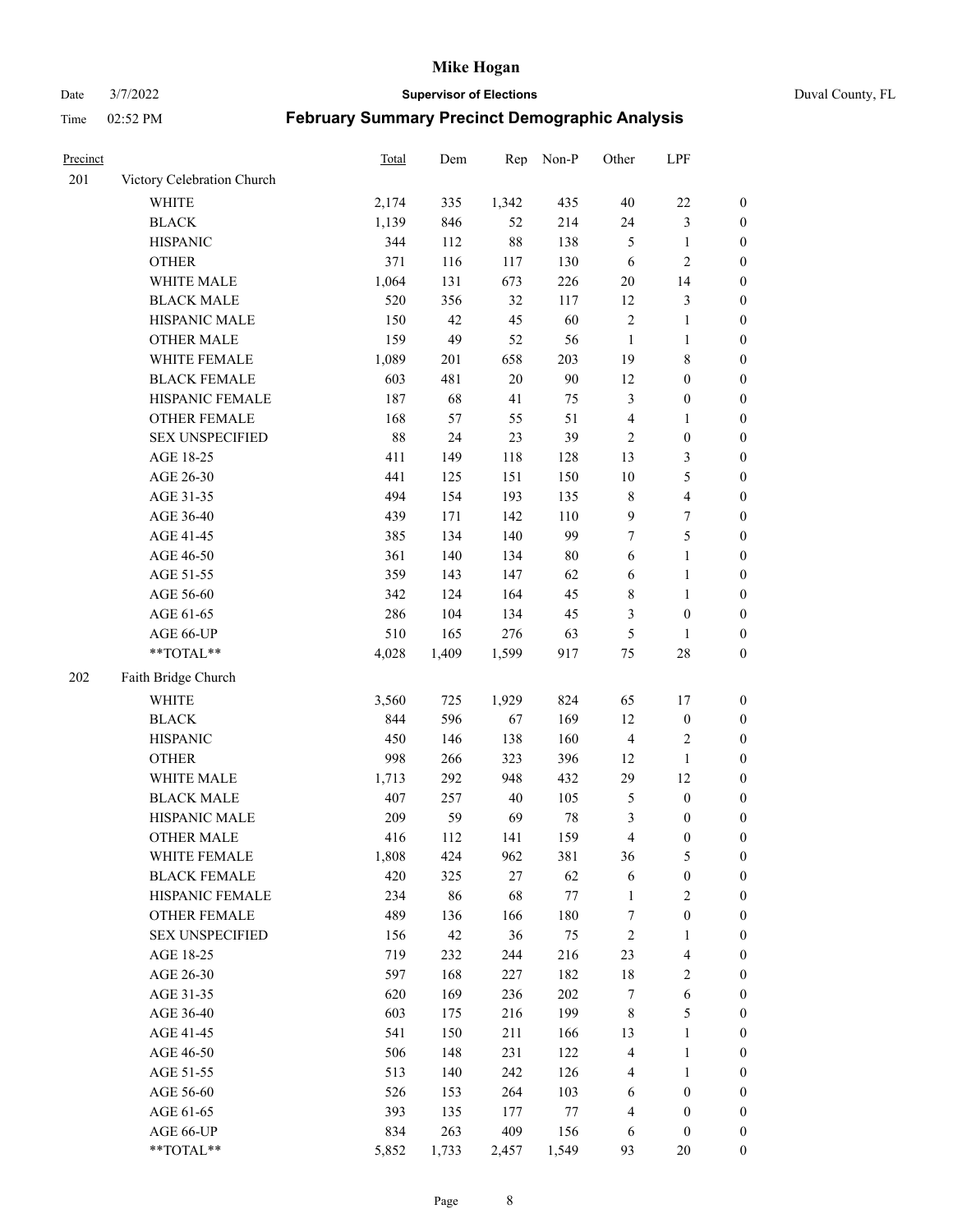#### Date 3/7/2022 **Supervisor of Elections** Duval County, FL

| Precinct |                                       | Total | Dem    | Rep     | Non-P  | Other                   | LPF                     |                  |
|----------|---------------------------------------|-------|--------|---------|--------|-------------------------|-------------------------|------------------|
| 203      | Faith Chapel Free Will Baptist Church |       |        |         |        |                         |                         |                  |
|          | <b>WHITE</b>                          | 2,642 | 557    | 1,444   | 572    | 42                      | $27\,$                  | $\boldsymbol{0}$ |
|          | <b>BLACK</b>                          | 1,366 | 1,001  | 57      | 288    | 17                      | $\mathfrak{Z}$          | $\boldsymbol{0}$ |
|          | <b>HISPANIC</b>                       | 408   | 169    | $77 \,$ | 155    | 6                       | $\mathbf{1}$            | $\boldsymbol{0}$ |
|          | <b>OTHER</b>                          | 472   | 139    | 125     | 196    | 7                       | 5                       | $\boldsymbol{0}$ |
|          | WHITE MALE                            | 1,267 | 230    | 699     | 300    | 20                      | 18                      | $\boldsymbol{0}$ |
|          | <b>BLACK MALE</b>                     | 534   | 340    | 31      | 151    | $\overline{9}$          | $\mathfrak{Z}$          | $\boldsymbol{0}$ |
|          | HISPANIC MALE                         | 196   | 77     | 45      | $72\,$ | $\mathbf{1}$            | $\mathbf{1}$            | $\boldsymbol{0}$ |
|          | <b>OTHER MALE</b>                     | 179   | 51     | 59      | 64     | 3                       | $\sqrt{2}$              | $\boldsymbol{0}$ |
|          | WHITE FEMALE                          | 1,339 | 316    | 727     | 265    | $22\,$                  | $\boldsymbol{9}$        | 0                |
|          | <b>BLACK FEMALE</b>                   | 809   | 648    | 26      | 127    | $\,$ 8 $\,$             | $\boldsymbol{0}$        | $\boldsymbol{0}$ |
|          | HISPANIC FEMALE                       | 201   | 88     | $30\,$  | $78\,$ | 5                       | $\boldsymbol{0}$        | $\boldsymbol{0}$ |
|          | OTHER FEMALE                          | 229   | 75     | 53      | 94     | 4                       | $\mathfrak{Z}$          | $\boldsymbol{0}$ |
|          | <b>SEX UNSPECIFIED</b>                | 134   | 41     | 33      | 60     | $\boldsymbol{0}$        | $\boldsymbol{0}$        | $\boldsymbol{0}$ |
|          | AGE 18-25                             | 537   | 198    | 142     | 179    | 13                      | 5                       | $\boldsymbol{0}$ |
|          | AGE 26-30                             | 540   | 214    | 113     | 195    | $11\,$                  | $\boldsymbol{7}$        | $\boldsymbol{0}$ |
|          | AGE 31-35                             | 537   | 223    | 135     | 160    | 12                      | $\boldsymbol{7}$        | $\boldsymbol{0}$ |
|          | AGE 36-40                             | 483   | 195    | 132     | 150    | $\mathfrak{2}$          | $\overline{4}$          | $\boldsymbol{0}$ |
|          | AGE 41-45                             | 429   | 154    | 134     | 131    | $\overline{\mathbf{4}}$ | 6                       | $\boldsymbol{0}$ |
|          | AGE 46-50                             | 375   | 139    | 130     | 94     | 8                       | $\overline{\mathbf{4}}$ | 0                |
|          | AGE 51-55                             | 385   | 137    | 166     | 74     | 8                       | $\boldsymbol{0}$        | $\boldsymbol{0}$ |
|          | AGE 56-60                             | 410   | 137    | 198     | 68     | 7                       | $\boldsymbol{0}$        | $\boldsymbol{0}$ |
|          | AGE 61-65                             | 378   | 139    | 175     | 57     | 5                       | $\sqrt{2}$              | $\boldsymbol{0}$ |
|          | AGE 66-UP                             | 814   | 330    | 378     | 103    | $\overline{c}$          | $\mathbf{1}$            | $\boldsymbol{0}$ |
|          | $**TOTAL**$                           | 4,888 | 1,866  | 1,703   | 1,211  | $72\,$                  | 36                      | $\boldsymbol{0}$ |
| 204      | Cedar Bay Baptist Church              |       |        |         |        |                         |                         |                  |
|          | <b>WHITE</b>                          | 2,066 | 392    | 1,279   | 353    | 35                      | $\boldsymbol{7}$        | $\boldsymbol{0}$ |
|          | <b>BLACK</b>                          | 352   | 266    | $17\,$  | 64     | 5                       | $\boldsymbol{0}$        | $\boldsymbol{0}$ |
|          | <b>HISPANIC</b>                       | 97    | 34     | 38      | 25     | $\boldsymbol{0}$        | $\boldsymbol{0}$        | $\boldsymbol{0}$ |
|          | <b>OTHER</b>                          | 168   | 38     | 66      | 62     | $\mathfrak{2}$          | $\boldsymbol{0}$        | $\boldsymbol{0}$ |
|          | WHITE MALE                            | 928   | 148    | 583     | 178    | 16                      | $\mathfrak{Z}$          | $\boldsymbol{0}$ |
|          | <b>BLACK MALE</b>                     | 154   | 107    | $11\,$  | 35     | $\mathbf{1}$            | $\boldsymbol{0}$        | 0                |
|          | HISPANIC MALE                         | 54    | 22     | 21      | 11     | $\boldsymbol{0}$        | $\boldsymbol{0}$        | 0                |
|          | <b>OTHER MALE</b>                     | 64    | 8      | 26      | 29     | $\mathbf{1}$            | $\boldsymbol{0}$        | $\boldsymbol{0}$ |
|          | WHITE FEMALE                          | 1,121 | 242    | 688     | 169    | 19                      | $\mathfrak{Z}$          | $\boldsymbol{0}$ |
|          | <b>BLACK FEMALE</b>                   | 197   | 158    | 6       | 29     | 4                       | $\boldsymbol{0}$        | $\overline{0}$   |
|          | HISPANIC FEMALE                       | 43    | 12     | 17      | 14     | $\boldsymbol{0}$        | $\boldsymbol{0}$        | $\overline{0}$   |
|          | <b>OTHER FEMALE</b>                   | 68    | 22     | 29      | 16     | $\mathbf{1}$            | $\boldsymbol{0}$        | $\overline{0}$   |
|          | <b>SEX UNSPECIFIED</b>                | 54    | $11\,$ | 19      | 23     | $\boldsymbol{0}$        | $\mathbf{1}$            | $\overline{0}$   |
|          | AGE 18-25                             | 284   | 79     | 116     | 83     | 6                       | $\boldsymbol{0}$        | 0                |
|          | AGE 26-30                             | 243   | 61     | 95      | 79     | 7                       | $\mathbf{1}$            | 0                |
|          | AGE 31-35                             | 237   | 48     | 114     | $70\,$ | $\sqrt{2}$              | $\mathfrak{Z}$          | 0                |
|          | AGE 36-40                             | 209   | 72     | 92      | 39     | $\mathfrak s$           | $\mathbf{1}$            | 0                |
|          | AGE 41-45                             | 196   | 48     | 90      | 54     | 4                       | $\boldsymbol{0}$        | 0                |
|          | AGE 46-50                             | 215   | 71     | 95      | 43     | 6                       | $\boldsymbol{0}$        | $\boldsymbol{0}$ |
|          | AGE 51-55                             | 201   | 50     | 112     | 36     | $\overline{c}$          | $\mathbf{1}$            | $\boldsymbol{0}$ |
|          | AGE 56-60                             | 244   | 62     | 144     | 33     | 5                       | $\boldsymbol{0}$        | $\overline{0}$   |
|          | AGE 61-65                             | 222   | 53     | 145     | 23     | $\mathbf{1}$            | $\boldsymbol{0}$        | $\overline{0}$   |
|          | AGE 66-UP                             | 632   | 186    | 397     | 44     | $\overline{4}$          | $\mathbf{1}$            | $\boldsymbol{0}$ |
|          | **TOTAL**                             | 2,683 | 730    | 1,400   | 504    | 42                      | $\boldsymbol{7}$        | $\boldsymbol{0}$ |
|          |                                       |       |        |         |        |                         |                         |                  |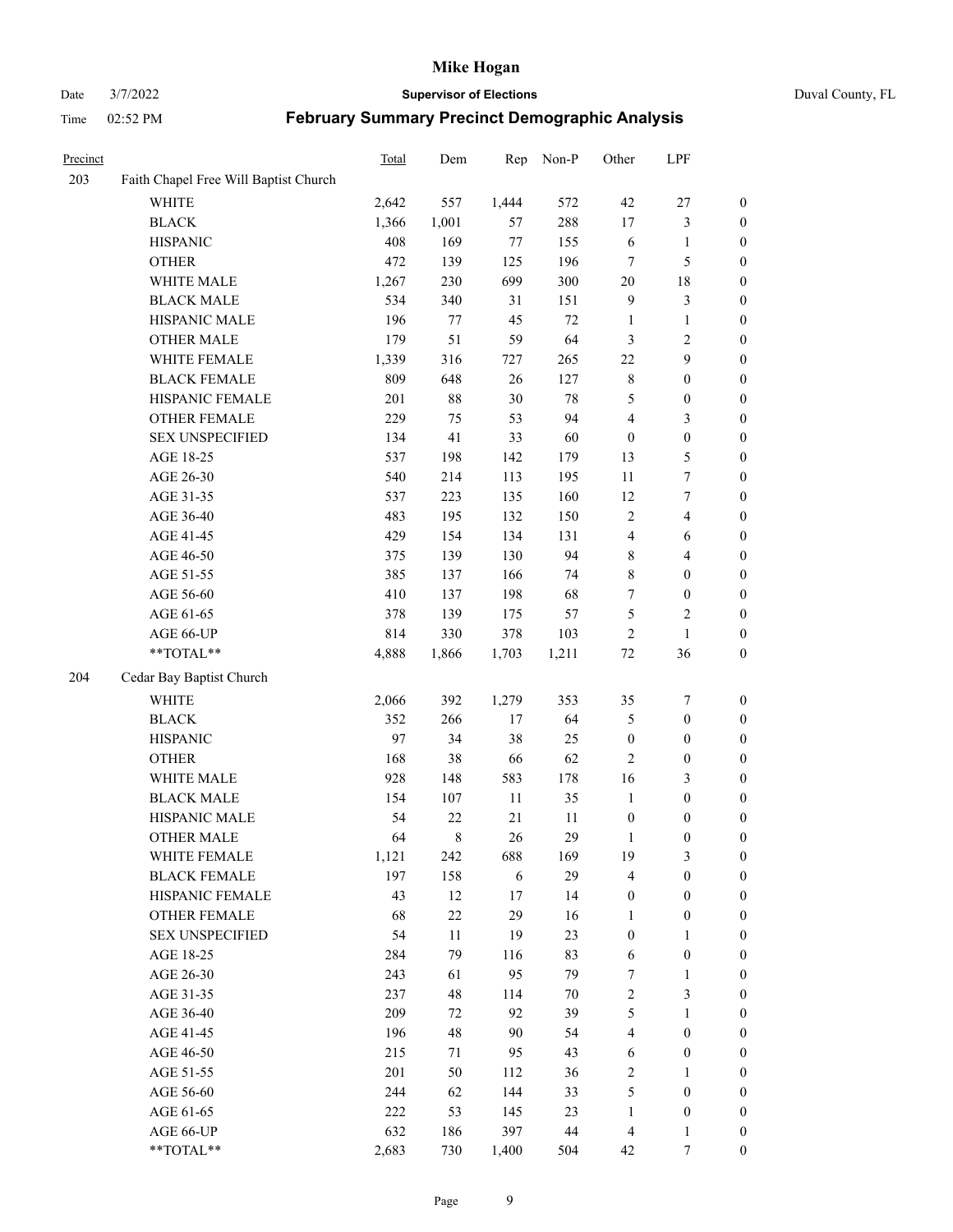Date 3/7/2022 **Supervisor of Elections** Duval County, FL

| Precinct |                               | Total | Dem    | Rep   | Non-P   | Other            | LPF                     |                  |
|----------|-------------------------------|-------|--------|-------|---------|------------------|-------------------------|------------------|
| 205      | Dunns Creek Baptist Church    |       |        |       |         |                  |                         |                  |
|          | <b>WHITE</b>                  | 5,337 | 918    | 3,181 | 1,119   | 80               | 39                      | $\boldsymbol{0}$ |
|          | <b>BLACK</b>                  | 2,722 | 2,097  | 111   | 471     | $40\,$           | $\mathfrak{Z}$          | $\boldsymbol{0}$ |
|          | <b>HISPANIC</b>               | 642   | 218    | 175   | 239     | $10\,$           | $\boldsymbol{0}$        | $\boldsymbol{0}$ |
|          | <b>OTHER</b>                  | 825   | 233    | 265   | 311     | 12               | $\overline{\mathbf{4}}$ | $\boldsymbol{0}$ |
|          | WHITE MALE                    | 2,533 | 347    | 1,546 | 584     | 31               | 25                      | $\boldsymbol{0}$ |
|          | <b>BLACK MALE</b>             | 1,227 | 879    | 68    | 258     | 19               | $\mathfrak{Z}$          | $\boldsymbol{0}$ |
|          | HISPANIC MALE                 | 306   | 86     | 96    | 118     | 6                | $\boldsymbol{0}$        | $\boldsymbol{0}$ |
|          | <b>OTHER MALE</b>             | 322   | 78     | 109   | 129     | $\mathfrak{Z}$   | 3                       | $\boldsymbol{0}$ |
|          | WHITE FEMALE                  | 2,747 | 563    | 1,597 | 525     | 48               | 14                      | $\boldsymbol{0}$ |
|          | <b>BLACK FEMALE</b>           | 1,465 | 1,199  | 42    | 203     | $21\,$           | $\boldsymbol{0}$        | 0                |
|          | HISPANIC FEMALE               | 329   | 129    | 76    | 120     | 4                | $\boldsymbol{0}$        | $\boldsymbol{0}$ |
|          | OTHER FEMALE                  | 371   | 122    | 116   | 126     | 6                | $\mathbf{1}$            | $\boldsymbol{0}$ |
|          | <b>SEX UNSPECIFIED</b>        | 226   | 63     | 82    | $77 \,$ | $\overline{4}$   | $\boldsymbol{0}$        | $\boldsymbol{0}$ |
|          | AGE 18-25                     | 1,064 | 386    | 313   | 338     | 25               | $\sqrt{2}$              | $\boldsymbol{0}$ |
|          | AGE 26-30                     | 898   | 310    | 304   | 253     | 23               | $\,8\,$                 | $\boldsymbol{0}$ |
|          | AGE 31-35                     | 1,026 | 308    | 360   | 335     | 14               | 9                       | $\boldsymbol{0}$ |
|          | AGE 36-40                     | 954   | 340    | 330   | 261     | 11               | 12                      | $\boldsymbol{0}$ |
|          | AGE 41-45                     | 916   | 357    | 304   | 231     | 18               | 6                       | $\boldsymbol{0}$ |
|          | AGE 46-50                     | 905   | 385    | 324   | 185     | $\tau$           | $\overline{\mathbf{4}}$ | $\boldsymbol{0}$ |
|          | AGE 51-55                     | 858   | 311    | 376   | 159     | 12               | $\boldsymbol{0}$        | 0                |
|          | AGE 56-60                     | 859   | 329    | 370   | 149     | 9                | $\sqrt{2}$              | $\boldsymbol{0}$ |
|          | AGE 61-65                     | 672   | 237    | 337   | 87      | 10               | $\mathbf{1}$            | $\boldsymbol{0}$ |
|          | AGE 66-UP                     | 1,374 | 503    | 714   | 142     | 13               | $\sqrt{2}$              | $\boldsymbol{0}$ |
|          | **TOTAL**                     | 9,526 | 3,466  | 3,732 | 2,140   | 142              | 46                      | $\boldsymbol{0}$ |
| 206      | Resurrection Episcopal Church |       |        |       |         |                  |                         |                  |
|          | <b>WHITE</b>                  | 3,893 | 678    | 2,486 | 657     | 59               | 13                      | $\boldsymbol{0}$ |
|          | <b>BLACK</b>                  | 316   | 248    | 17    | 46      | 3                | $\sqrt{2}$              | $\boldsymbol{0}$ |
|          | <b>HISPANIC</b>               | 194   | 52     | 83    | 58      | $\mathbf{1}$     | $\boldsymbol{0}$        | $\boldsymbol{0}$ |
|          | <b>OTHER</b>                  | 344   | 96     | 130   | 114     | $\overline{4}$   | $\boldsymbol{0}$        | $\boldsymbol{0}$ |
|          | WHITE MALE                    | 1,888 | 273    | 1,225 | 356     | 25               | $\mathbf{9}$            | $\boldsymbol{0}$ |
|          | <b>BLACK MALE</b>             | 156   | 115    | 12    | 26      | $\mathbf{1}$     | $\overline{c}$          | $\boldsymbol{0}$ |
|          | HISPANIC MALE                 | 79    | 16     | 34    | 29      | $\boldsymbol{0}$ | $\boldsymbol{0}$        | 0                |
|          | <b>OTHER MALE</b>             | 135   | 30     | 55    | 47      | 3                | $\boldsymbol{0}$        | $\boldsymbol{0}$ |
|          | WHITE FEMALE                  | 1,978 | 402    | 1,242 | 297     | 33               | $\overline{\mathbf{4}}$ | $\boldsymbol{0}$ |
|          | <b>BLACK FEMALE</b>           | 159   | 132    | 5     | $20\,$  | $\sqrt{2}$       | $\boldsymbol{0}$        | $\boldsymbol{0}$ |
|          | HISPANIC FEMALE               | 109   | 34     | 48    | 26      | $\mathbf{1}$     | $\boldsymbol{0}$        | $\boldsymbol{0}$ |
|          | <b>OTHER FEMALE</b>           | 159   | 53     | 62    | 44      | $\boldsymbol{0}$ | $\boldsymbol{0}$        | $\overline{0}$   |
|          | <b>SEX UNSPECIFIED</b>        | 84    | 19     | 33    | 30      | $\sqrt{2}$       | $\boldsymbol{0}$        | 0                |
|          | AGE 18-25                     | 434   | 102    | 193   | 123     | 14               | $\sqrt{2}$              | 0                |
|          | AGE 26-30                     | 297   | 75     | 133   | $80\,$  | 7                | $\sqrt{2}$              | 0                |
|          | AGE 31-35                     | 384   | 102    | 198   | 73      | $\,$ 8 $\,$      | $\mathfrak{Z}$          | 0                |
|          | AGE 36-40                     | 363   | 93     | 169   | 93      | 5                | $\mathfrak{Z}$          | 0                |
|          | AGE 41-45                     | 340   | 71     | 172   | 91      | 5                | $\mathbf{1}$            | 0                |
|          | AGE 46-50                     | 311   | $70\,$ | 173   | 62      | 4                | $\sqrt{2}$              | 0                |
|          | AGE 51-55                     | 420   | 79     | 254   | 79      | 6                | $\sqrt{2}$              | $\boldsymbol{0}$ |
|          | AGE 56-60                     | 527   | 110    | 344   | 71      | $\overline{c}$   | $\boldsymbol{0}$        | $\boldsymbol{0}$ |
|          | AGE 61-65                     | 473   | 93     | 312   | 65      | 3                | $\boldsymbol{0}$        | 0                |
|          | AGE 66-UP                     | 1,198 | 279    | 768   | 138     | 13               | $\boldsymbol{0}$        | 0                |
|          | **TOTAL**                     | 4,747 | 1,074  | 2,716 | 875     | 67               | 15                      | $\boldsymbol{0}$ |
|          |                               |       |        |       |         |                  |                         |                  |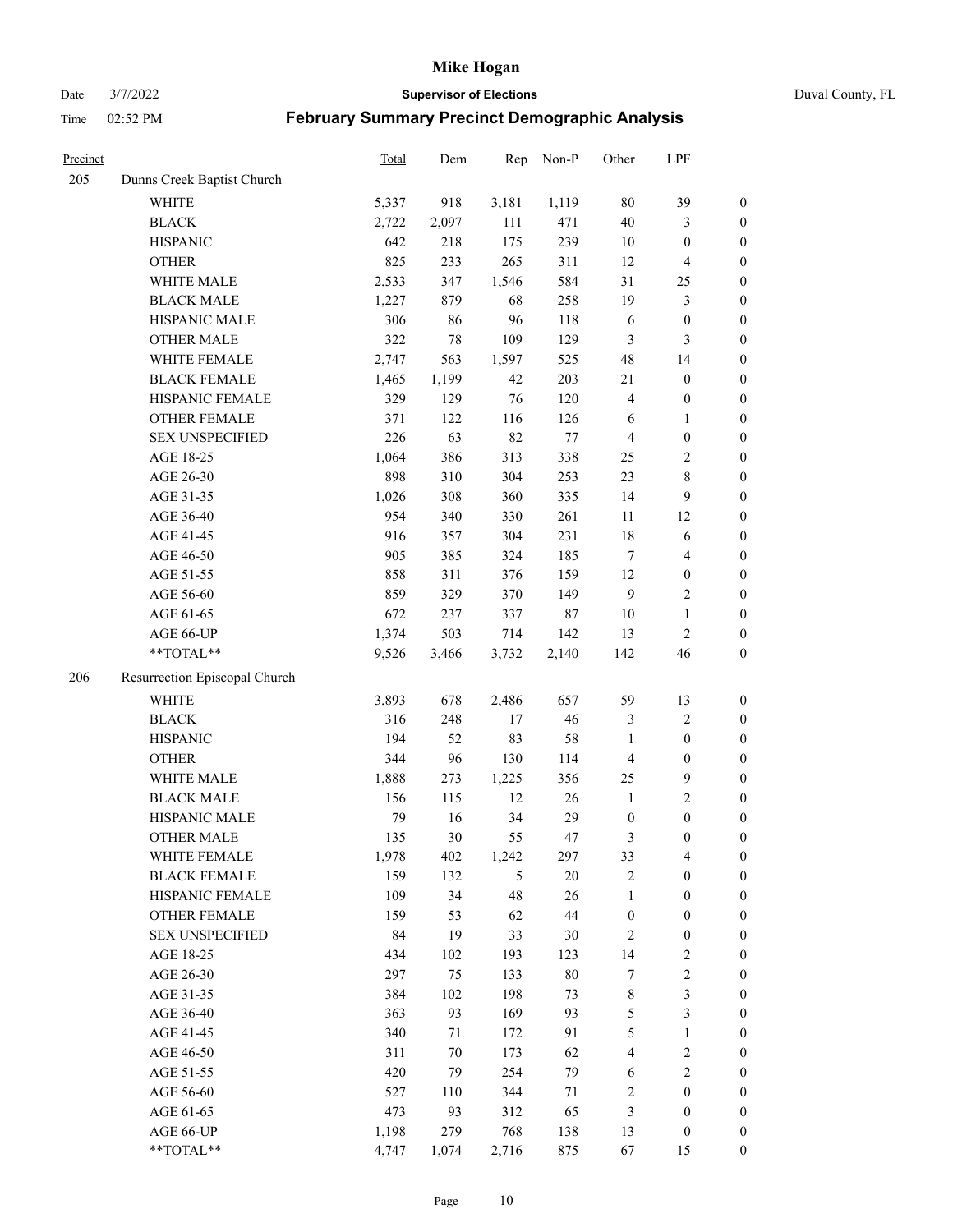Date 3/7/2022 **Supervisor of Elections** Duval County, FL

| Precinct |                                   | Total | Dem    | Rep    | Non-P  | Other                   | LPF              |                  |
|----------|-----------------------------------|-------|--------|--------|--------|-------------------------|------------------|------------------|
| 207      | Police Athletic League            |       |        |        |        |                         |                  |                  |
|          | <b>WHITE</b>                      | 3,520 | 714    | 1,922  | 807    | 59                      | 18               | $\boldsymbol{0}$ |
|          | <b>BLACK</b>                      | 1,103 | 860    | 29     | 197    | 16                      | $\mathbf{1}$     | $\boldsymbol{0}$ |
|          | <b>HISPANIC</b>                   | 437   | 155    | 109    | 168    | 4                       | $\mathbf{1}$     | $\boldsymbol{0}$ |
|          | <b>OTHER</b>                      | 572   | 146    | 191    | 225    | 7                       | 3                | $\boldsymbol{0}$ |
|          | WHITE MALE                        | 1,665 | 274    | 973    | 379    | 30                      | 9                | $\boldsymbol{0}$ |
|          | <b>BLACK MALE</b>                 | 453   | 324    | 18     | 100    | 10                      | $\mathbf{1}$     | $\boldsymbol{0}$ |
|          | HISPANIC MALE                     | 179   | 54     | 47     | 75     | $\overline{c}$          | $\mathbf{1}$     | $\boldsymbol{0}$ |
|          | <b>OTHER MALE</b>                 | 241   | 51     | $87\,$ | 99     | 3                       | $\mathbf{1}$     | $\boldsymbol{0}$ |
|          | WHITE FEMALE                      | 1,826 | 434    | 941    | 413    | 29                      | $\mathbf{9}$     | $\boldsymbol{0}$ |
|          | <b>BLACK FEMALE</b>               | 633   | 523    | 10     | 94     | 6                       | $\boldsymbol{0}$ | $\boldsymbol{0}$ |
|          | HISPANIC FEMALE                   | 246   | 96     | 62     | 86     | $\overline{c}$          | $\boldsymbol{0}$ | 0                |
|          | <b>OTHER FEMALE</b>               | 251   | 81     | $80\,$ | 85     | $\overline{4}$          | $\mathbf{1}$     | $\boldsymbol{0}$ |
|          | <b>SEX UNSPECIFIED</b>            | 138   | 38     | 33     | 66     | $\boldsymbol{0}$        | $\mathbf{1}$     | $\boldsymbol{0}$ |
|          | AGE 18-25                         | 509   | 169    | 132    | 194    | 12                      | $\sqrt{2}$       | $\boldsymbol{0}$ |
|          | AGE 26-30                         | 505   | 151    | 159    | 175    | 15                      | $\mathfrak{S}$   | $\boldsymbol{0}$ |
|          | AGE 31-35                         | 596   | 214    | 173    | 195    | 7                       | $\boldsymbol{7}$ | $\boldsymbol{0}$ |
|          | AGE 36-40                         | 538   | 179    | 170    | 177    | 6                       | 6                | $\boldsymbol{0}$ |
|          | AGE 41-45                         | 463   | 164    | 161    | 129    | 9                       | $\boldsymbol{0}$ | $\boldsymbol{0}$ |
|          | AGE 46-50                         | 420   | 136    | 161    | 115    | 7                       | $\mathbf{1}$     | $\boldsymbol{0}$ |
|          | AGE 51-55                         | 439   | 157    | 172    | 105    | $\overline{\mathbf{4}}$ | $\mathbf{1}$     | $\boldsymbol{0}$ |
|          | AGE 56-60                         | 528   | 182    | 255    | 82     | 8                       | $\mathbf{1}$     | 0                |
|          | AGE 61-65                         | 500   | 179    | 230    | 83     | $\,$ 8 $\,$             | $\boldsymbol{0}$ | $\boldsymbol{0}$ |
|          | AGE 66-UP                         | 1,134 | 344    | 638    | 142    | 10                      | $\boldsymbol{0}$ | $\boldsymbol{0}$ |
|          | $**TOTAL**$                       | 5,632 | 1,875  | 2,251  | 1,397  | 86                      | 23               | $\boldsymbol{0}$ |
| 208      | Christ's Church River City Campus |       |        |        |        |                         |                  |                  |
|          | <b>WHITE</b>                      | 1,993 | 268    | 1,380  | 319    | 19                      | $\boldsymbol{7}$ | $\boldsymbol{0}$ |
|          | <b>BLACK</b>                      | 185   | 130    | 16     | 34     | 5                       | $\boldsymbol{0}$ | $\boldsymbol{0}$ |
|          | <b>HISPANIC</b>                   | 56    | 10     | 32     | 13     | $\mathbf{1}$            | $\boldsymbol{0}$ | $\boldsymbol{0}$ |
|          | <b>OTHER</b>                      | 107   | 31     | $42\,$ | 32     | $\overline{c}$          | $\boldsymbol{0}$ | $\boldsymbol{0}$ |
|          | WHITE MALE                        | 954   | 118    | 664    | 161    | 9                       | $\overline{2}$   | $\boldsymbol{0}$ |
|          | <b>BLACK MALE</b>                 | 95    | 58     | 9      | 23     | 5                       | $\boldsymbol{0}$ | $\boldsymbol{0}$ |
|          | HISPANIC MALE                     | 30    | 3      | 21     | 6      | $\boldsymbol{0}$        | $\boldsymbol{0}$ | $\boldsymbol{0}$ |
|          | <b>OTHER MALE</b>                 | 32    | 9      | 13     | 10     | $\boldsymbol{0}$        | $\boldsymbol{0}$ | $\boldsymbol{0}$ |
|          | WHITE FEMALE                      | 1,011 | 146    | 698    | 153    | 9                       | 5                | 0                |
|          | <b>BLACK FEMALE</b>               | 88    | 71     | 7      | $10\,$ | $\boldsymbol{0}$        | $\boldsymbol{0}$ | $\boldsymbol{0}$ |
|          | HISPANIC FEMALE                   | 24    | $\tau$ | $10\,$ | 7      | $\boldsymbol{0}$        | $\boldsymbol{0}$ | $\overline{0}$   |
|          | OTHER FEMALE                      | 48    | 16     | 21     | 11     | $\boldsymbol{0}$        | $\boldsymbol{0}$ | $\overline{0}$   |
|          | <b>SEX UNSPECIFIED</b>            | 59    | 11     | $27\,$ | 17     | 4                       | $\boldsymbol{0}$ | 0                |
|          | AGE 18-25                         | 197   | 39     | 107    | 48     | 3                       | $\boldsymbol{0}$ | $\overline{0}$   |
|          | AGE 26-30                         | 118   | $20\,$ | 60     | 34     | 4                       | $\boldsymbol{0}$ | 0                |
|          | AGE 31-35                         | 150   | 26     | 69     | 53     | $\boldsymbol{0}$        | $\sqrt{2}$       | 0                |
|          | AGE 36-40                         | 158   | $20\,$ | 96     | 39     | 2                       | $\mathbf{1}$     | 0                |
|          | AGE 41-45                         | 162   | 27     | 96     | 37     | $\boldsymbol{0}$        | $\sqrt{2}$       | 0                |
|          | AGE 46-50                         | 172   | 25     | 122    | 21     | 4                       | $\boldsymbol{0}$ | 0                |
|          | AGE 51-55                         | 231   | 40     | 153    | 34     | 4                       | $\boldsymbol{0}$ | 0                |
|          | AGE 56-60                         | 274   | 63     | 170    | 40     | 1                       | $\boldsymbol{0}$ | $\boldsymbol{0}$ |
|          | AGE 61-65                         | 250   | 50     | 166    | $28\,$ | 5                       | $\mathbf{1}$     | $\boldsymbol{0}$ |
|          | AGE 66-UP                         | 629   | 129    | 431    | 64     | $\overline{4}$          | $\mathbf{1}$     | $\boldsymbol{0}$ |
|          | **TOTAL**                         | 2,341 | 439    | 1,470  | 398    | 27                      | $\boldsymbol{7}$ | $\boldsymbol{0}$ |
|          |                                   |       |        |        |        |                         |                  |                  |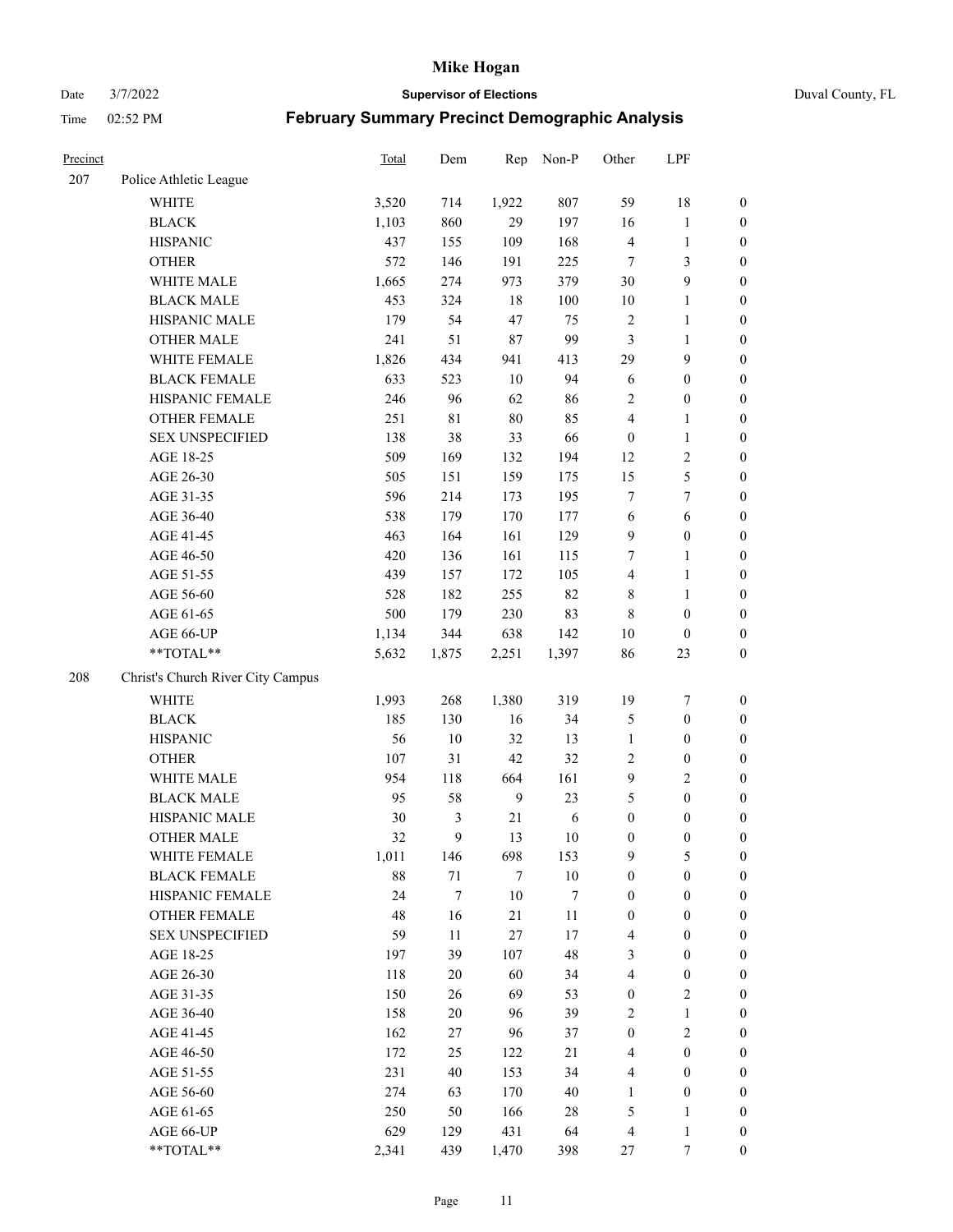Date 3/7/2022 **Supervisor of Elections** Duval County, FL

| Precinct |                            | Total  | Dem    | Rep              | Non-P        | Other            | LPF                     |                  |
|----------|----------------------------|--------|--------|------------------|--------------|------------------|-------------------------|------------------|
| 209      | Monument Pointe Fellowship |        |        |                  |              |                  |                         |                  |
|          | <b>WHITE</b>               | 2,152  | 402    | 1,330            | 372          | 37               | 11                      | 0                |
|          | <b>BLACK</b>               | 133    | 95     | 18               | $20\,$       | $\boldsymbol{0}$ | $\boldsymbol{0}$        | 0                |
|          | <b>HISPANIC</b>            | 106    | 39     | 40               | 25           | 2                | $\boldsymbol{0}$        | $\boldsymbol{0}$ |
|          | <b>OTHER</b>               | 180    | 32     | 84               | 59           | $\overline{4}$   | $\mathbf{1}$            | $\boldsymbol{0}$ |
|          | WHITE MALE                 | 1,061  | 164    | 667              | 199          | 21               | $10\,$                  | $\boldsymbol{0}$ |
|          | <b>BLACK MALE</b>          | 70     | 43     | 12               | 15           | $\boldsymbol{0}$ | $\boldsymbol{0}$        | $\boldsymbol{0}$ |
|          | HISPANIC MALE              | 49     | 12     | 23               | 13           | $\mathbf{1}$     | $\boldsymbol{0}$        | $\boldsymbol{0}$ |
|          | <b>OTHER MALE</b>          | 60     | 10     | 25               | 24           | $\mathbf{1}$     | $\boldsymbol{0}$        | $\boldsymbol{0}$ |
|          | WHITE FEMALE               | 1,064  | 234    | 644              | 169          | 16               | $\mathbf{1}$            | $\boldsymbol{0}$ |
|          | <b>BLACK FEMALE</b>        | 63     | 52     | 6                | 5            | $\boldsymbol{0}$ | $\boldsymbol{0}$        | 0                |
|          | HISPANIC FEMALE            | 56     | 27     | 17               | 11           | 1                | $\boldsymbol{0}$        | 0                |
|          | OTHER FEMALE               | 89     | 18     | 49               | $18\,$       | 3                | $\mathbf{1}$            | $\boldsymbol{0}$ |
|          | <b>SEX UNSPECIFIED</b>     | 59     | 8      | 29               | 22           | $\boldsymbol{0}$ | $\boldsymbol{0}$        | $\boldsymbol{0}$ |
|          | AGE 18-25                  | 219    | 51     | 114              | 45           | 8                | $\mathbf{1}$            | $\boldsymbol{0}$ |
|          | AGE 26-30                  | 160    | 45     | 66               | 41           | 7                | $\mathbf{1}$            | $\boldsymbol{0}$ |
|          | AGE 31-35                  | 216    | 39     | 103              | 68           | 5                | $\mathbf{1}$            | $\boldsymbol{0}$ |
|          | AGE 36-40                  | 226    | 43     | 106              | $70\,$       | $\sqrt{2}$       | $\mathfrak s$           | $\boldsymbol{0}$ |
|          | AGE 41-45                  | 185    | 34     | 97               | 51           | $\mathbf{2}$     | $\mathbf{1}$            | $\boldsymbol{0}$ |
|          | AGE 46-50                  | 165    | 30     | 96               | 34           | 4                | $\mathbf{1}$            | $\boldsymbol{0}$ |
|          | AGE 51-55                  | 215    | 44     | 129              | 37           | 4                | $\mathbf{1}$            | 0                |
|          | AGE 56-60                  | 259    | 52     | 166              | 37           | 3                | $\mathbf{1}$            | 0                |
|          | AGE 61-65                  | 279    | 70     | 182              | 26           | $\mathbf{1}$     | $\boldsymbol{0}$        | 0                |
|          | AGE 66-UP                  | 647    | 160    | 413              | 67           | $\tau$           | $\boldsymbol{0}$        | $\boldsymbol{0}$ |
|          | $**TOTAL**$                | 2,571  | 568    | 1,472            | 476          | 43               | 12                      | $\boldsymbol{0}$ |
| 210      | Sisters Creek Marina       |        |        |                  |              |                  |                         |                  |
|          | <b>WHITE</b>               | 1,287  | 224    | 843              | 184          | 24               | 12                      | $\boldsymbol{0}$ |
|          | <b>BLACK</b>               | 63     | 48     | $\sqrt{2}$       | 12           | $\mathbf{1}$     | $\boldsymbol{0}$        | $\boldsymbol{0}$ |
|          | <b>HISPANIC</b>            | 45     | 12     | $17\,$           | 16           | $\boldsymbol{0}$ | $\boldsymbol{0}$        | $\boldsymbol{0}$ |
|          | <b>OTHER</b>               | 84     | $20\,$ | 38               | 25           | $\mathbf{1}$     | $\boldsymbol{0}$        | $\boldsymbol{0}$ |
|          | WHITE MALE                 | 648    | 100    | 436              | 97           | 10               | $\mathfrak{S}$          | $\boldsymbol{0}$ |
|          | <b>BLACK MALE</b>          | 35     | 26     | $\boldsymbol{0}$ | $\mathbf{9}$ | $\boldsymbol{0}$ | $\boldsymbol{0}$        | $\boldsymbol{0}$ |
|          | HISPANIC MALE              | $22\,$ | 3      | 10               | $\mathbf{9}$ | $\boldsymbol{0}$ | $\boldsymbol{0}$        | 0                |
|          | <b>OTHER MALE</b>          | 38     | 6      | 20               | 12           | $\boldsymbol{0}$ | $\boldsymbol{0}$        | $\boldsymbol{0}$ |
|          | WHITE FEMALE               | 623    | 122    | 398              | 82           | 14               | 7                       | 0                |
|          | <b>BLACK FEMALE</b>        | 28     | 22     | $\overline{2}$   | 3            | $\mathbf{1}$     | $\boldsymbol{0}$        | $\overline{0}$   |
|          | HISPANIC FEMALE            | 22     | 8      | 7                | 7            | $\boldsymbol{0}$ | $\boldsymbol{0}$        | $\overline{0}$   |
|          | <b>OTHER FEMALE</b>        | 38     | 14     | 14               | 9            | 1                | $\boldsymbol{0}$        | $\overline{0}$   |
|          | <b>SEX UNSPECIFIED</b>     | 25     | 3      | 13               | 9            | $\boldsymbol{0}$ | $\boldsymbol{0}$        | 0                |
|          | AGE 18-25                  | 107    | 23     | 57               | 23           | 3                | $\mathbf{1}$            | $\theta$         |
|          | AGE 26-30                  | 72     | 17     | 34               | 19           | $\overline{c}$   | $\boldsymbol{0}$        | 0                |
|          | AGE 31-35                  | 84     | 12     | 43               | 26           | $\overline{c}$   | $\mathbf{1}$            | 0                |
|          | AGE 36-40                  | 78     | 11     | 41               | 19           | 6                | $\mathbf{1}$            | 0                |
|          | AGE 41-45                  | 86     | 15     | 45               | 21           | $\mathbf{1}$     | $\overline{\mathbf{4}}$ | 0                |
|          | AGE 46-50                  | 102    | 18     | 69               | 10           | $\mathbf{2}$     | 3                       | 0                |
|          | AGE 51-55                  | 120    | 10     | 90               | 20           | $\boldsymbol{0}$ | $\boldsymbol{0}$        | $\overline{0}$   |
|          | AGE 56-60                  | 174    | 35     | 120              | 15           | 4                | $\boldsymbol{0}$        | $\overline{0}$   |
|          | AGE 61-65                  | 203    | 37     | 129              | 34           | 3                | $\boldsymbol{0}$        | $\overline{0}$   |
|          | AGE 66-UP                  | 453    | 126    | 272              | 50           | 3                | $\mathbf{2}$            | $\boldsymbol{0}$ |
|          | **TOTAL**                  | 1,479  | 304    | 900              | 237          | 26               | 12                      | $\boldsymbol{0}$ |
|          |                            |        |        |                  |              |                  |                         |                  |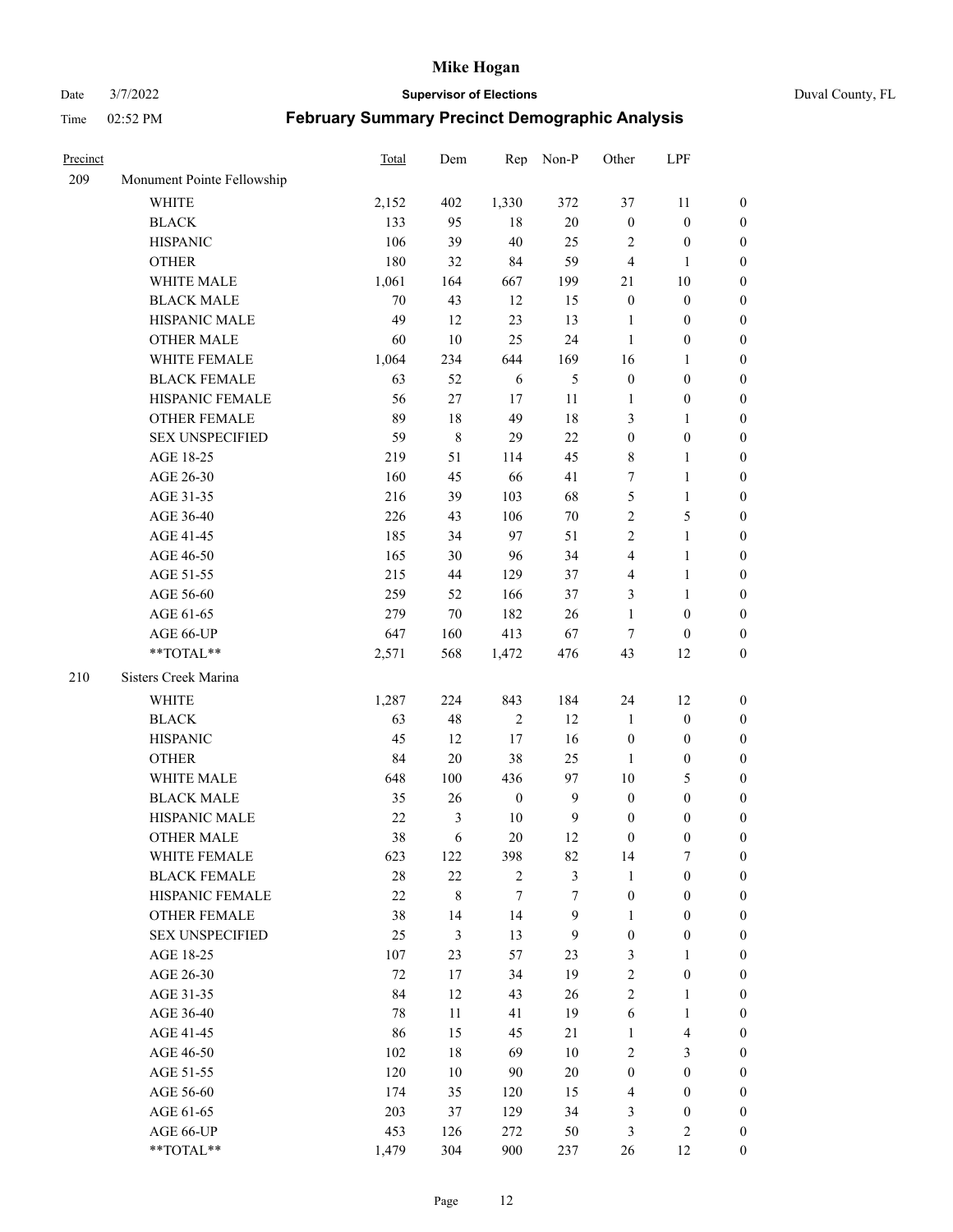Date 3/7/2022 **Supervisor of Elections** Duval County, FL

| Precinct |                                       | Total          | Dem                     | Rep              | Non-P            | Other            | LPF                     |                  |
|----------|---------------------------------------|----------------|-------------------------|------------------|------------------|------------------|-------------------------|------------------|
| 211      | Spirit of Life Lutheran Church        |                |                         |                  |                  |                  |                         |                  |
|          | <b>WHITE</b>                          | 3,204          | 522                     | 1,928            | 691              | 47               | 16                      | 0                |
|          | <b>BLACK</b>                          | 1,491          | 1,093                   | 71               | 299              | $27\,$           | $\mathbf{1}$            | 0                |
|          | <b>HISPANIC</b>                       | 338            | 115                     | 99               | 120              | $\overline{4}$   | $\boldsymbol{0}$        | $\boldsymbol{0}$ |
|          | <b>OTHER</b>                          | 501            | 136                     | 147              | 211              | $\overline{2}$   | $\mathfrak{S}$          | $\boldsymbol{0}$ |
|          | WHITE MALE                            | 1,561          | 197                     | 966              | 366              | 20               | 12                      | $\boldsymbol{0}$ |
|          | <b>BLACK MALE</b>                     | 686            | 466                     | 36               | 167              | 16               | $\mathbf{1}$            | $\boldsymbol{0}$ |
|          | HISPANIC MALE                         | 164            | 59                      | 56               | 47               | $\overline{c}$   | $\boldsymbol{0}$        | $\boldsymbol{0}$ |
|          | OTHER MALE                            | 203            | 50                      | 69               | $80\,$           | $\mathbf{1}$     | $\mathfrak{Z}$          | $\boldsymbol{0}$ |
|          | WHITE FEMALE                          | 1,610          | 320                     | 940              | 319              | 27               | $\overline{4}$          | $\boldsymbol{0}$ |
|          | <b>BLACK FEMALE</b>                   | 781            | 606                     | 35               | 129              | 11               | $\boldsymbol{0}$        | 0                |
|          | HISPANIC FEMALE                       | 171            | 54                      | 43               | 72               | $\overline{c}$   | $\boldsymbol{0}$        | 0                |
|          | OTHER FEMALE                          | 199            | 71                      | 55               | 72               | $\boldsymbol{0}$ | $\mathbf{1}$            | 0                |
|          | <b>SEX UNSPECIFIED</b>                | 159            | 43                      | 45               | 69               | $\mathbf{1}$     | $\mathbf{1}$            | $\boldsymbol{0}$ |
|          | AGE 18-25                             | 647            | 212                     | 178              | 242              | $11\,$           | $\overline{\mathbf{4}}$ | $\boldsymbol{0}$ |
|          | AGE 26-30                             | 468            | 143                     | 159              | 150              | $11\,$           | $\mathfrak{S}$          | $\boldsymbol{0}$ |
|          | AGE 31-35                             | 611            | 187                     | 252              | 156              | 13               | $\mathfrak{Z}$          | $\boldsymbol{0}$ |
|          | AGE 36-40                             | 607            | 204                     | 201              | 190              | 6                | $\sqrt{6}$              | $\boldsymbol{0}$ |
|          | AGE 41-45                             | 606            | 215                     | 227              | 152              | 10               | $\overline{2}$          | $\boldsymbol{0}$ |
|          | AGE 46-50                             | 570            | 223                     | 215              | 124              | $\tau$           | $\mathbf{1}$            | $\boldsymbol{0}$ |
|          | AGE 51-55                             | 539            | 210                     | 216              | 103              | $10\,$           | $\boldsymbol{0}$        | 0                |
|          | AGE 56-60                             | 441            | 137                     | 233              | 67               | $\overline{4}$   | $\boldsymbol{0}$        | 0                |
|          | AGE 61-65                             | 361            | 116                     | 190              | 53               | 2                | $\boldsymbol{0}$        | 0                |
|          | AGE 66-UP                             | 684            | 219                     | 374              | 84               | 6                | $\mathbf{1}$            | $\boldsymbol{0}$ |
|          | $**TOTAL**$                           | 5,534          | 1,866                   | 2,245            | 1,321            | $80\,$           | $22\,$                  | $\boldsymbol{0}$ |
| 212      | Black Hammock Island Community Center |                |                         |                  |                  |                  |                         |                  |
|          | <b>WHITE</b>                          | 712            | 103                     | 473              | 124              | $11\,$           | $\mathbf{1}$            | $\boldsymbol{0}$ |
|          | <b>BLACK</b>                          | $\tau$         | 5                       | $\boldsymbol{0}$ | $\mathbf{1}$     | $\mathbf{1}$     | $\boldsymbol{0}$        | $\boldsymbol{0}$ |
|          | <b>HISPANIC</b>                       | $\tau$         | 4                       | $\overline{2}$   | $\mathbf{1}$     | $\boldsymbol{0}$ | $\boldsymbol{0}$        | $\boldsymbol{0}$ |
|          | <b>OTHER</b>                          | 31             | 5                       | 15               | 11               | $\boldsymbol{0}$ | $\boldsymbol{0}$        | $\boldsymbol{0}$ |
|          | WHITE MALE                            | 348            | 41                      | 236              | 65               | 5                | $\mathbf{1}$            | $\boldsymbol{0}$ |
|          | <b>BLACK MALE</b>                     | $\overline{4}$ | $\overline{\mathbf{4}}$ | $\boldsymbol{0}$ | $\boldsymbol{0}$ | $\boldsymbol{0}$ | $\boldsymbol{0}$        | $\boldsymbol{0}$ |
|          | HISPANIC MALE                         | $\mathfrak{Z}$ | $\mathbf{2}$            | $\mathbf{1}$     | $\boldsymbol{0}$ | $\boldsymbol{0}$ | $\boldsymbol{0}$        | 0                |
|          | <b>OTHER MALE</b>                     | 13             | $\overline{2}$          | $\,8\,$          | 3                | $\boldsymbol{0}$ | $\boldsymbol{0}$        | $\boldsymbol{0}$ |
|          | WHITE FEMALE                          | 353            | 61                      | 228              | 58               | 6                | $\boldsymbol{0}$        | 0                |
|          | <b>BLACK FEMALE</b>                   | 3              | $\mathbf{1}$            | $\boldsymbol{0}$ | $\mathbf{1}$     | $\mathbf{1}$     | $\boldsymbol{0}$        | $\overline{0}$   |
|          | HISPANIC FEMALE                       | 3              | $\overline{c}$          | $\boldsymbol{0}$ | $\mathbf{1}$     | $\boldsymbol{0}$ | $\boldsymbol{0}$        | $\overline{0}$   |
|          | <b>OTHER FEMALE</b>                   | 10             | 3                       | $\overline{4}$   | 3                | $\boldsymbol{0}$ | $\boldsymbol{0}$        | $\overline{0}$   |
|          | <b>SEX UNSPECIFIED</b>                | 20             | $\mathbf{1}$            | 13               | 6                | $\boldsymbol{0}$ | $\boldsymbol{0}$        | $\overline{0}$   |
|          | AGE 18-25                             | 58             | 8                       | 34               | 14               | $\mathbf{2}$     | $\boldsymbol{0}$        | $\theta$         |
|          | AGE 26-30                             | 38             | $\boldsymbol{0}$        | 25               | 12               | $\mathbf{1}$     | $\boldsymbol{0}$        | 0                |
|          | AGE 31-35                             | 66             | 6                       | 40               | 18               | $\mathbf{1}$     | $\mathbf{1}$            | 0                |
|          | AGE 36-40                             | 44             | 6                       | 31               | $\tau$           | $\boldsymbol{0}$ | $\boldsymbol{0}$        | 0                |
|          | AGE 41-45                             | 46             | 5                       | 28               | 13               | $\boldsymbol{0}$ | $\boldsymbol{0}$        | 0                |
|          | AGE 46-50                             | 61             | 8                       | 38               | 13               | 2                | $\boldsymbol{0}$        | 0                |
|          | AGE 51-55                             | 87             | 15                      | 54               | 18               | $\boldsymbol{0}$ | $\boldsymbol{0}$        | $\overline{0}$   |
|          | AGE 56-60                             | 94             | 12                      | 68               | 14               | $\boldsymbol{0}$ | $\boldsymbol{0}$        | $\overline{0}$   |
|          | AGE 61-65                             | 106            | 24                      | 67               | 11               | 4                | $\boldsymbol{0}$        | $\overline{0}$   |
|          | AGE 66-UP                             | 157            | 33                      | 105              | 17               | 2                | $\boldsymbol{0}$        | $\boldsymbol{0}$ |
|          | **TOTAL**                             | 757            | 117                     | 490              | 137              | 12               | $\mathbf{1}$            | $\boldsymbol{0}$ |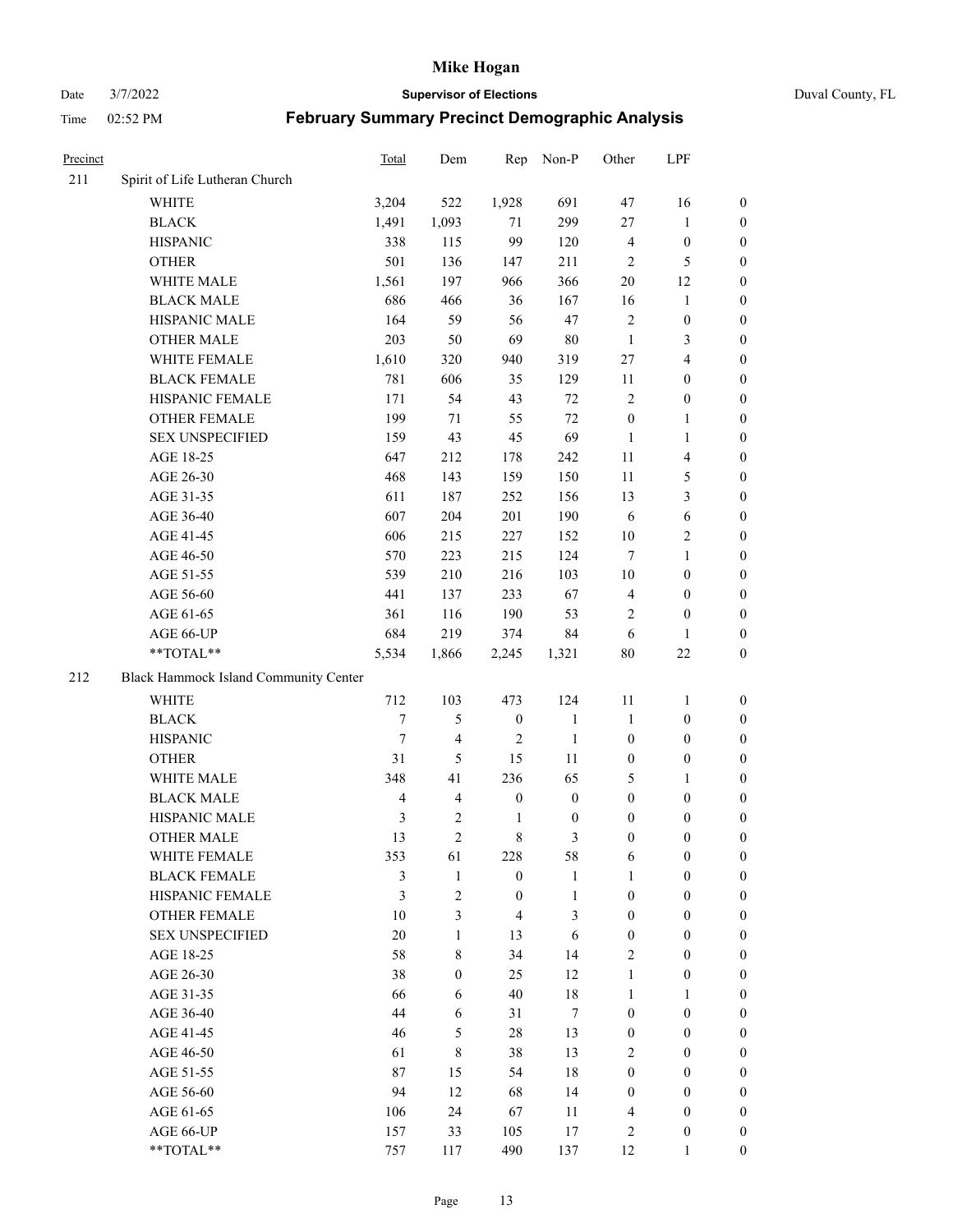Date 3/7/2022 **Supervisor of Elections** Duval County, FL

| Precinct |                                     | <b>Total</b> | Dem              | Rep            | Non-P         | Other            | LPF              |                  |
|----------|-------------------------------------|--------------|------------------|----------------|---------------|------------------|------------------|------------------|
| 213      | Hidden Hills Country Club           |              |                  |                |               |                  |                  |                  |
|          | <b>WHITE</b>                        | 969          | 168              | 650            | 136           | 15               | $\boldsymbol{0}$ | 0                |
|          | <b>BLACK</b>                        | 213          | 173              | 14             | 24            | $\sqrt{2}$       | $\boldsymbol{0}$ | $\boldsymbol{0}$ |
|          | <b>HISPANIC</b>                     | 48           | 16               | 22             | $\,$ 8 $\,$   | $\mathbf{2}$     | $\boldsymbol{0}$ | $\boldsymbol{0}$ |
|          | <b>OTHER</b>                        | 135          | 31               | 64             | 39            | $\mathbf{1}$     | $\boldsymbol{0}$ | $\boldsymbol{0}$ |
|          | WHITE MALE                          | 475          | 77               | 318            | $70\,$        | 10               | $\boldsymbol{0}$ | $\boldsymbol{0}$ |
|          | <b>BLACK MALE</b>                   | 104          | 78               | 10             | 15            | $\mathbf{1}$     | $\boldsymbol{0}$ | $\boldsymbol{0}$ |
|          | HISPANIC MALE                       | 23           | $\boldsymbol{7}$ | $10\,$         | $\mathfrak s$ | $\mathbf{1}$     | $\boldsymbol{0}$ | $\boldsymbol{0}$ |
|          | <b>OTHER MALE</b>                   | 51           | 11               | 27             | 12            | $\mathbf{1}$     | $\boldsymbol{0}$ | $\boldsymbol{0}$ |
|          | WHITE FEMALE                        | 484          | 90               | 327            | 62            | 5                | $\boldsymbol{0}$ | $\boldsymbol{0}$ |
|          | <b>BLACK FEMALE</b>                 | 103          | 90               | $\overline{4}$ | $\,$ 8 $\,$   | $\mathbf{1}$     | $\boldsymbol{0}$ | $\boldsymbol{0}$ |
|          | HISPANIC FEMALE                     | 24           | 9                | 11             | 3             | 1                | $\boldsymbol{0}$ | 0                |
|          | <b>OTHER FEMALE</b>                 | 62           | 14               | 29             | 19            | $\boldsymbol{0}$ | $\boldsymbol{0}$ | $\boldsymbol{0}$ |
|          | <b>SEX UNSPECIFIED</b>              | 39           | 12               | 14             | 13            | $\boldsymbol{0}$ | $\boldsymbol{0}$ | $\boldsymbol{0}$ |
|          | AGE 18-25                           | 132          | 42               | 56             | $28\,$        | 6                | $\boldsymbol{0}$ | $\boldsymbol{0}$ |
|          | AGE 26-30                           | 73           | 25               | 26             | 19            | 3                | $\boldsymbol{0}$ | $\boldsymbol{0}$ |
|          | AGE 31-35                           | 52           | 12               | $27\,$         | 13            | $\boldsymbol{0}$ | $\boldsymbol{0}$ | $\boldsymbol{0}$ |
|          | AGE 36-40                           | 49           | 16               | 21             | 11            | $\mathbf{1}$     | $\boldsymbol{0}$ | $\boldsymbol{0}$ |
|          | AGE 41-45                           | 97           | 33               | 40             | 23            | $\mathbf{1}$     | $\boldsymbol{0}$ | $\boldsymbol{0}$ |
|          | AGE 46-50                           | 99           | 33               | 47             | $18\,$        | $\mathbf{1}$     | $\boldsymbol{0}$ | $\boldsymbol{0}$ |
|          | AGE 51-55                           | 129          | 36               | 67             | 24            | 2                | $\boldsymbol{0}$ | $\boldsymbol{0}$ |
|          | AGE 56-60                           | 147          | 36               | 90             | 20            | $\mathbf{1}$     | $\boldsymbol{0}$ | 0                |
|          | AGE 61-65                           | 166          | 54               | 95             | 15            | $\overline{c}$   | $\boldsymbol{0}$ | 0                |
|          | AGE 66-UP                           | 421          | 101              | 281            | 36            | 3                | $\boldsymbol{0}$ | $\boldsymbol{0}$ |
|          | $**TOTAL**$                         | 1,365        | 388              | 750            | 207           | 20               | $\boldsymbol{0}$ | $\boldsymbol{0}$ |
| 301      | Queen's Harbor Yacht & Country Club |              |                  |                |               |                  |                  |                  |
|          | WHITE                               | 1,795        | 285              | 1,174          | 307           | 26               | $\mathfrak{Z}$   | $\boldsymbol{0}$ |
|          | <b>BLACK</b>                        | 132          | 101              | $10\,$         | 19            | 2                | $\boldsymbol{0}$ | $\boldsymbol{0}$ |
|          | <b>HISPANIC</b>                     | 55           | 11               | 32             | 12            | $\boldsymbol{0}$ | $\boldsymbol{0}$ | $\boldsymbol{0}$ |
|          | <b>OTHER</b>                        | 189          | 36               | 84             | 68            | $\mathbf{1}$     | $\boldsymbol{0}$ | $\boldsymbol{0}$ |
|          | WHITE MALE                          | 888          | 112              | 602            | 158           | 15               | $\mathbf{1}$     | $\boldsymbol{0}$ |
|          | <b>BLACK MALE</b>                   | 60           | 45               | $\tau$         | $8\,$         | $\boldsymbol{0}$ | $\boldsymbol{0}$ | $\boldsymbol{0}$ |
|          | HISPANIC MALE                       | 23           | $\mathfrak s$    | 13             | 5             | $\boldsymbol{0}$ | $\boldsymbol{0}$ | $\boldsymbol{0}$ |
|          | <b>OTHER MALE</b>                   | 71           | 10               | 32             | 29            | $\boldsymbol{0}$ | $\boldsymbol{0}$ | $\boldsymbol{0}$ |
|          | WHITE FEMALE                        | 889          | 169              | 566            | 141           | 11               | 2                | 0                |
|          | <b>BLACK FEMALE</b>                 | 70           | 55               | 3              | $10\,$        | $\mathbf{2}$     | $\boldsymbol{0}$ | $\boldsymbol{0}$ |
|          | HISPANIC FEMALE                     | 30           | 6                | 19             | 5             | $\boldsymbol{0}$ | $\boldsymbol{0}$ | $\overline{0}$   |
|          | <b>OTHER FEMALE</b>                 | 89           | $20\,$           | 39             | 29            | $\mathbf{1}$     | $\boldsymbol{0}$ | $\overline{0}$   |
|          | <b>SEX UNSPECIFIED</b>              | 51           | 11               | 19             | 21            | $\boldsymbol{0}$ | $\boldsymbol{0}$ | $\overline{0}$   |
|          | AGE 18-25                           | 200          | 50               | 97             | 45            | 8                | $\boldsymbol{0}$ | $\theta$         |
|          | AGE 26-30                           | 106          | 30               | 50             | 24            | $\mathbf{1}$     | $\mathbf{1}$     | $\overline{0}$   |
|          | AGE 31-35                           | 72           | 17               | 41             | 14            | $\boldsymbol{0}$ | $\boldsymbol{0}$ | 0                |
|          | AGE 36-40                           | 99           | $22\,$           | 40             | 36            | $\mathbf{1}$     | $\boldsymbol{0}$ | 0                |
|          | AGE 41-45                           | 123          | 22               | 66             | 34            | $\mathbf{1}$     | $\boldsymbol{0}$ | 0                |
|          | AGE 46-50                           | 153          | 30               | 89             | 32            | $\mathbf{1}$     | $\mathbf{1}$     | 0                |
|          | AGE 51-55                           | 199          | 38               | 120            | 36            | 5                | $\boldsymbol{0}$ | $\overline{0}$   |
|          | AGE 56-60                           | 229          | 34               | 157            | 38            | $\boldsymbol{0}$ | $\boldsymbol{0}$ | $\overline{0}$   |
|          | AGE 61-65                           | 252          | 46               | 155            | 42            | 8                | $\mathbf{1}$     | $\overline{0}$   |
|          | AGE 66-UP                           | 738          | 144              | 485            | 105           | $\overline{4}$   | $\boldsymbol{0}$ | $\boldsymbol{0}$ |
|          | **TOTAL**                           | 2,171        | 433              | 1,300          | 406           | 29               | $\mathfrak{Z}$   | $\boldsymbol{0}$ |
|          |                                     |              |                  |                |               |                  |                  |                  |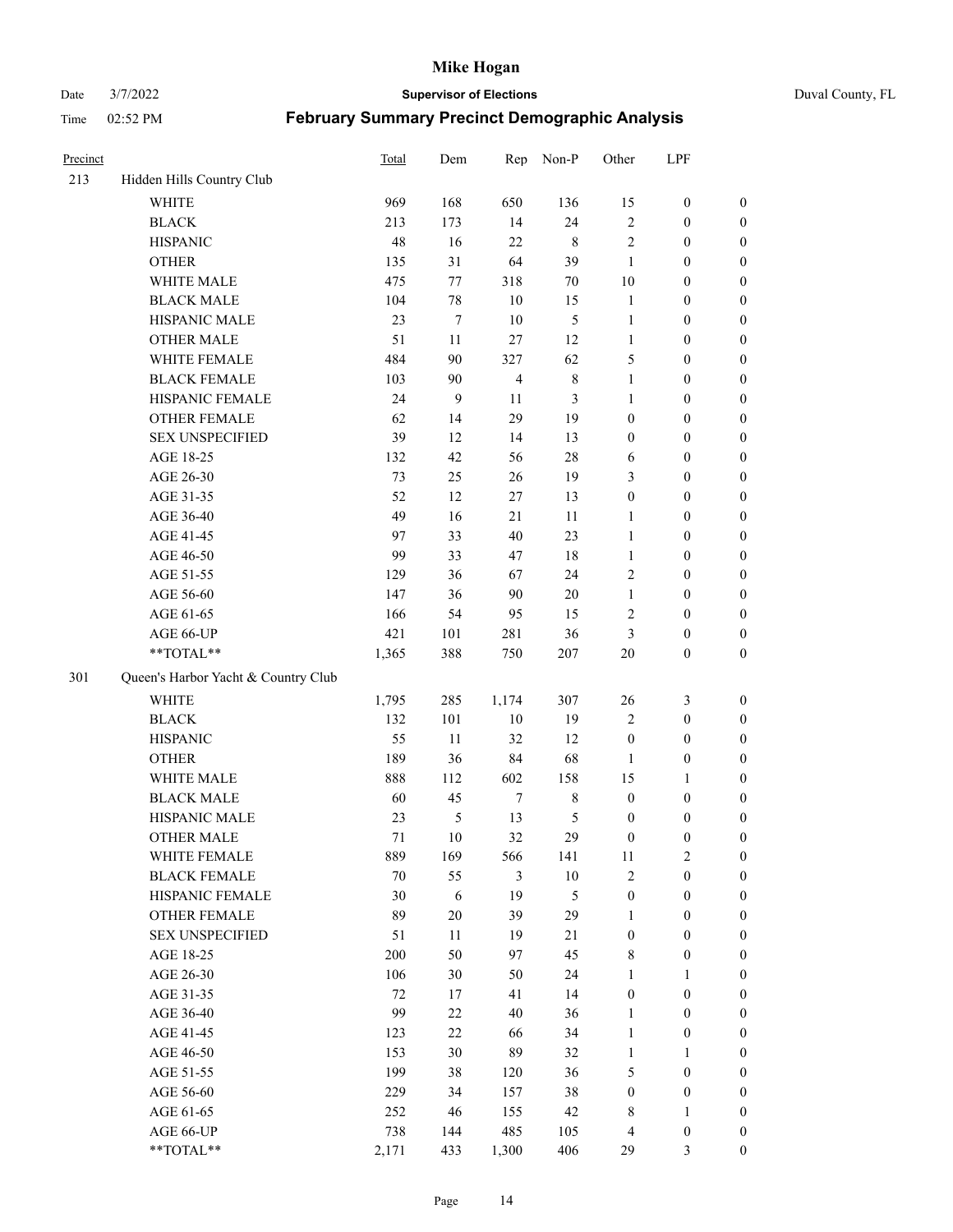#### Date 3/7/2022 **Supervisor of Elections** Duval County, FL

| <b>Precinct</b> |                                       | Total       | Dem | Rep            | Non-P  | Other            | LPF              |                  |
|-----------------|---------------------------------------|-------------|-----|----------------|--------|------------------|------------------|------------------|
| 302             | Fire Station #58                      |             |     |                |        |                  |                  |                  |
|                 | <b>WHITE</b>                          | 1,606       | 358 | 831            | 391    | 18               | $8\,$            | 0                |
|                 | <b>BLACK</b>                          | 219         | 153 | 16             | 48     | $\sqrt{2}$       | $\boldsymbol{0}$ | 0                |
|                 | <b>HISPANIC</b>                       | 168         | 51  | 55             | 56     | 5                | $\mathbf{1}$     | 0                |
|                 | <b>OTHER</b>                          | 303         | 63  | 125            | 110    | 5                | $\boldsymbol{0}$ | $\boldsymbol{0}$ |
|                 | WHITE MALE                            | 797         | 138 | 449            | 194    | 9                | 7                | $\boldsymbol{0}$ |
|                 | <b>BLACK MALE</b>                     | 103         | 61  | 10             | 30     | $\overline{c}$   | $\boldsymbol{0}$ | $\boldsymbol{0}$ |
|                 | HISPANIC MALE                         | $8\sqrt{1}$ | 20  | 25             | 33     | $\mathfrak{2}$   | $\mathbf{1}$     | $\boldsymbol{0}$ |
|                 | <b>OTHER MALE</b>                     | 123         | 27  | 49             | $44\,$ | 3                | $\boldsymbol{0}$ | 0                |
|                 | WHITE FEMALE                          | 792         | 217 | 376            | 190    | $\,$ $\,$        | $\mathbf{1}$     | 0                |
|                 | <b>BLACK FEMALE</b>                   | 113         | 90  | 6              | 17     | $\boldsymbol{0}$ | $\boldsymbol{0}$ | 0                |
|                 | HISPANIC FEMALE                       | 83          | 28  | 30             | $22\,$ | 3                | $\boldsymbol{0}$ | 0                |
|                 | OTHER FEMALE                          | 132         | 24  | 63             | 43     | $\mathbf{2}$     | $\boldsymbol{0}$ | 0                |
|                 | <b>SEX UNSPECIFIED</b>                | 72          | 20  | 19             | 32     | $\mathbf{1}$     | $\boldsymbol{0}$ | $\boldsymbol{0}$ |
|                 | AGE 18-25                             | 202         | 56  | 68             | 74     | 3                | $\mathbf{1}$     | $\boldsymbol{0}$ |
|                 | AGE 26-30                             | 239         | 71  | 92             | $72\,$ | 3                | $\mathbf{1}$     | $\boldsymbol{0}$ |
|                 | AGE 31-35                             | 232         | 56  | 94             | 76     | 4                | $\sqrt{2}$       | $\boldsymbol{0}$ |
|                 | AGE 36-40                             | 211         | 53  | 85             | 66     | 5                | $\sqrt{2}$       | $\boldsymbol{0}$ |
|                 | AGE 41-45                             | 212         | 55  | 84             | 67     | 5                | $\mathbf{1}$     | $\boldsymbol{0}$ |
|                 | AGE 46-50                             | 181         | 44  | 86             | 48     | 3                | $\boldsymbol{0}$ | $\boldsymbol{0}$ |
|                 | AGE 51-55                             | 173         | 41  | 84             | 47     | $\mathbf{1}$     | $\boldsymbol{0}$ | 0                |
|                 | AGE 56-60                             | 189         | 48  | 93             | 46     | $\mathbf{1}$     | $\mathbf{1}$     | 0                |
|                 | AGE 61-65                             | 212         | 62  | 109            | 38     | 3                | $\boldsymbol{0}$ | 0                |
|                 | AGE 66-UP                             | 445         | 139 | 232            | 71     | $\overline{2}$   | $\mathbf{1}$     | 0                |
|                 | **TOTAL**                             | 2,296       | 625 | 1,027          | 605    | 30               | $\boldsymbol{9}$ | $\boldsymbol{0}$ |
| 303             | Isle of Faith United Methodist Church |             |     |                |        |                  |                  |                  |
|                 | <b>WHITE</b>                          | 2,779       | 622 | 1,503          | 604    | 38               | 12               | $\boldsymbol{0}$ |
|                 | <b>BLACK</b>                          | 150         | 107 | $\,$ 8 $\,$    | $30\,$ | 5                | $\boldsymbol{0}$ | $\boldsymbol{0}$ |
|                 | <b>HISPANIC</b>                       | 144         | 43  | 60             | 39     | $\mathbf{1}$     | $\mathbf{1}$     | 0                |
|                 | <b>OTHER</b>                          | 284         | 69  | 116            | 96     | $\overline{c}$   | $\mathbf{1}$     | $\boldsymbol{0}$ |
|                 | WHITE MALE                            | 1,321       | 238 | 743            | 314    | 19               | $\tau$           | $\overline{0}$   |
|                 | <b>BLACK MALE</b>                     | $71\,$      | 41  | $\mathfrak{Z}$ | 23     | $\overline{4}$   | $\boldsymbol{0}$ | 0                |
|                 | HISPANIC MALE                         | 63          | 16  | 26             | 19     | 1                | 1                | 0                |
|                 | <b>OTHER MALE</b>                     | 105         | 23  | 38             | 43     | $\boldsymbol{0}$ | $\mathbf{1}$     | 0                |
|                 | WHITE FEMALE                          | 1,424       | 376 | 745            | 279    | 19               | 5                | 0                |
|                 | <b>BLACK FEMALE</b>                   | 75          | 62  | $\mathfrak{S}$ | 7      | $\mathbf{1}$     | $\boldsymbol{0}$ | $\overline{0}$   |
|                 | HISPANIC FEMALE                       | $77 \,$     | 26  | 33             | $18\,$ | $\boldsymbol{0}$ | $\boldsymbol{0}$ | $\overline{0}$   |
|                 | OTHER FEMALE                          | 140         | 38  | 62             | 38     | 2                | $\boldsymbol{0}$ | $\overline{0}$   |
|                 | <b>SEX UNSPECIFIED</b>                | $8\sqrt{1}$ | 21  | 32             | $28\,$ | $\boldsymbol{0}$ | $\boldsymbol{0}$ | 0                |
|                 | AGE 18-25                             | 298         | 86  | 118            | 86     | 7                | $\mathbf{1}$     | 0                |
|                 | AGE 26-30                             | 321         | 86  | 150            | $78\,$ | 6                | $\mathbf{1}$     | 0                |
|                 | AGE 31-35                             | 306         | 78  | 121            | 101    | 4                | $\sqrt{2}$       | 0                |
|                 | AGE 36-40                             | 291         | 69  | 106            | 111    | 4                | $\mathbf{1}$     | 0                |
|                 | AGE 41-45                             | 273         | 63  | 128            | 79     | $\sqrt{2}$       | $\mathbf{1}$     | 0                |
|                 | AGE 46-50                             | 248         | 62  | 119            | 58     | 4                | $\mathfrak s$    | 0                |
|                 | AGE 51-55                             | 261         | 55  | 155            | 47     | 3                | $\mathbf{1}$     | 0                |
|                 | AGE 56-60                             | 306         | 73  | 179            | 47     | 6                | $\mathbf{1}$     | $\boldsymbol{0}$ |
|                 | AGE 61-65                             | 302         | 66  | 185            | 49     | 2                | $\boldsymbol{0}$ | $\boldsymbol{0}$ |
|                 | AGE 66-UP                             | 751         | 203 | 426            | 113    | 8                | $\mathbf{1}$     | $\boldsymbol{0}$ |
|                 | **TOTAL**                             | 3,357       | 841 | 1,687          | 769    | 46               | 14               | $\boldsymbol{0}$ |
|                 |                                       |             |     |                |        |                  |                  |                  |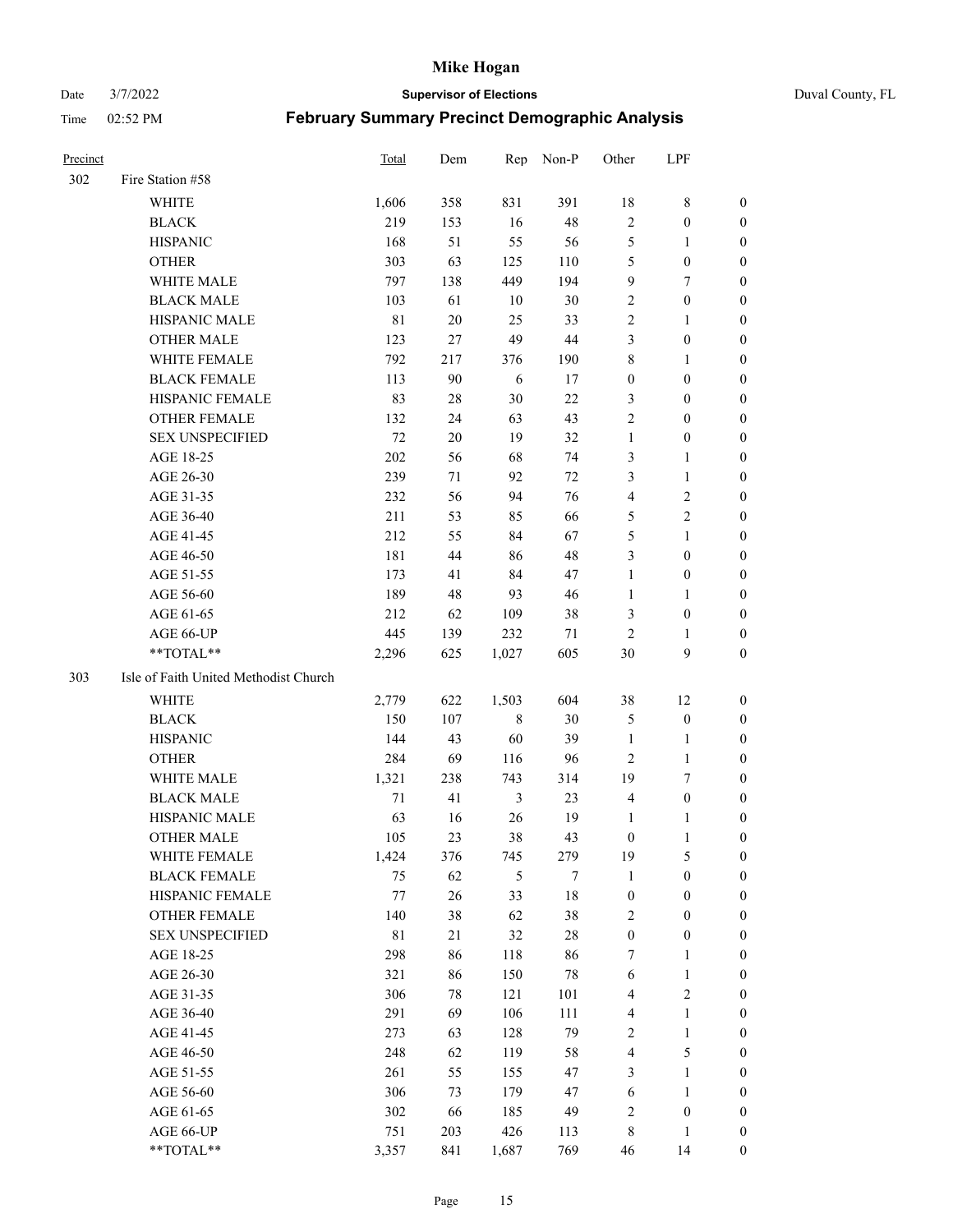#### Date 3/7/2022 **Supervisor of Elections** Duval County, FL

| Precinct |                                    | Total  | Dem    | Rep            | Non-P            | Other            | LPF                     |                  |
|----------|------------------------------------|--------|--------|----------------|------------------|------------------|-------------------------|------------------|
| 304      | Jacksonville Golf and Country Club |        |        |                |                  |                  |                         |                  |
|          | <b>WHITE</b>                       | 1,803  | 277    | 1,159          | 342              | 21               | $\overline{\mathbf{4}}$ | $\boldsymbol{0}$ |
|          | <b>BLACK</b>                       | 52     | 38     | $\tau$         | 7                | $\boldsymbol{0}$ | $\boldsymbol{0}$        | $\boldsymbol{0}$ |
|          | <b>HISPANIC</b>                    | 59     | 11     | 29             | 17               | 2                | $\boldsymbol{0}$        | $\boldsymbol{0}$ |
|          | <b>OTHER</b>                       | 185    | 35     | 61             | 89               | $\boldsymbol{0}$ | $\boldsymbol{0}$        | $\boldsymbol{0}$ |
|          | WHITE MALE                         | 874    | 98     | 597            | 169              | 8                | $\mathbf{2}$            | $\boldsymbol{0}$ |
|          | <b>BLACK MALE</b>                  | 26     | 15     | $\mathfrak{H}$ | 6                | $\boldsymbol{0}$ | $\boldsymbol{0}$        | $\boldsymbol{0}$ |
|          | HISPANIC MALE                      | 30     | 8      | 13             | $\,$ 8 $\,$      | $\mathbf{1}$     | $\boldsymbol{0}$        | $\boldsymbol{0}$ |
|          | <b>OTHER MALE</b>                  | 78     | 13     | 28             | 37               | $\boldsymbol{0}$ | $\boldsymbol{0}$        | $\boldsymbol{0}$ |
|          | WHITE FEMALE                       | 914    | 177    | 555            | 169              | 11               | $\mathfrak{2}$          | $\boldsymbol{0}$ |
|          | <b>BLACK FEMALE</b>                | 25     | 23     | $\overline{2}$ | $\boldsymbol{0}$ | $\boldsymbol{0}$ | $\boldsymbol{0}$        | 0                |
|          | HISPANIC FEMALE                    | $27\,$ | 3      | 16             | $\,$ 8 $\,$      | $\boldsymbol{0}$ | $\boldsymbol{0}$        | $\boldsymbol{0}$ |
|          | OTHER FEMALE                       | 78     | 17     | 23             | 38               | $\boldsymbol{0}$ | $\boldsymbol{0}$        | $\boldsymbol{0}$ |
|          | <b>SEX UNSPECIFIED</b>             | 47     | 7      | 17             | $20\,$           | 3                | $\boldsymbol{0}$        | $\boldsymbol{0}$ |
|          | AGE 18-25                          | 219    | 45     | 117            | 52               | 5                | $\boldsymbol{0}$        | $\boldsymbol{0}$ |
|          | AGE 26-30                          | 106    | 24     | 49             | 32               | $\mathbf{1}$     | $\boldsymbol{0}$        | $\boldsymbol{0}$ |
|          | AGE 31-35                          | 96     | 16     | 50             | 29               | $\mathbf{1}$     | $\boldsymbol{0}$        | $\boldsymbol{0}$ |
|          | AGE 36-40                          | 118    | 19     | 67             | 31               | $\mathbf{1}$     | $\boldsymbol{0}$        | $\boldsymbol{0}$ |
|          | AGE 41-45                          | 149    | $20\,$ | $80\,$         | 44               | 5                | $\boldsymbol{0}$        | $\boldsymbol{0}$ |
|          | AGE 46-50                          | 146    | 25     | 82             | 37               | $\boldsymbol{0}$ | $\sqrt{2}$              | $\boldsymbol{0}$ |
|          | AGE 51-55                          | 179    | 25     | 121            | 31               | 1                | $\mathbf{1}$            | 0                |
|          | AGE 56-60                          | 232    | 37     | 152            | 41               | $\overline{c}$   | $\boldsymbol{0}$        | 0                |
|          | AGE 61-65                          | 246    | 35     | 157            | 52               | $\mathbf{1}$     | $\mathbf{1}$            | 0                |
|          | AGE 66-UP                          | 608    | 115    | 381            | 106              | 6                | $\boldsymbol{0}$        | $\boldsymbol{0}$ |
|          | **TOTAL**                          | 2,099  | 361    | 1,256          | 455              | 23               | $\overline{4}$          | $\boldsymbol{0}$ |
| 305      | Chets Creek Church                 |        |        |                |                  |                  |                         |                  |
|          | <b>WHITE</b>                       | 4,361  | 979    | 2,210          | 1,057            | 86               | 29                      | $\boldsymbol{0}$ |
|          | <b>BLACK</b>                       | 370    | 248    | 31             | 82               | $\overline{9}$   | $\boldsymbol{0}$        | $\boldsymbol{0}$ |
|          | <b>HISPANIC</b>                    | 309    | 105    | 85             | 107              | 9                | 3                       | $\boldsymbol{0}$ |
|          | <b>OTHER</b>                       | 510    | 150    | 162            | 191              | 6                | $\mathbf{1}$            | $\boldsymbol{0}$ |
|          | WHITE MALE                         | 2,030  | 361    | 1,067          | 537              | 42               | 23                      | $\boldsymbol{0}$ |
|          | <b>BLACK MALE</b>                  | 177    | 108    | 21             | 43               | $\sqrt{5}$       | $\boldsymbol{0}$        | $\boldsymbol{0}$ |
|          | HISPANIC MALE                      | 129    | 39     | 37             | 47               | 5                | 1                       | 0                |
|          | <b>OTHER MALE</b>                  | 180    | 51     | 60             | 68               | $\mathbf{1}$     | $\boldsymbol{0}$        | $\boldsymbol{0}$ |
|          | WHITE FEMALE                       | 2,293  | 605    | 1,129          | 511              | 44               | $\overline{\mathbf{4}}$ | $\boldsymbol{0}$ |
|          | <b>BLACK FEMALE</b>                | 189    | 137    | $10\,$         | 38               | 4                | $\boldsymbol{0}$        | $\boldsymbol{0}$ |
|          | HISPANIC FEMALE                    | 177    | 66     | 47             | 59               | 4                | $\mathbf{1}$            | $\boldsymbol{0}$ |
|          | <b>OTHER FEMALE</b>                | 243    | $80\,$ | 75             | 84               | $\overline{4}$   | $\boldsymbol{0}$        | $\overline{0}$   |
|          | <b>SEX UNSPECIFIED</b>             | 132    | 35     | 42             | 50               | $\mathbf{1}$     | $\overline{\mathbf{4}}$ | 0                |
|          | AGE 18-25                          | 657    | 187    | 225            | 210              | 25               | $10\,$                  | 0                |
|          | AGE 26-30                          | 558    | 154    | 216            | 173              | 13               | $\sqrt{2}$              | 0                |
|          | AGE 31-35                          | 549    | 163    | 201            | 169              | $10\,$           | 6                       | 0                |
|          | AGE 36-40                          | 446    | 105    | 175            | 156              | 8                | $\sqrt{2}$              | 0                |
|          | AGE 41-45                          | 432    | 114    | 165            | 142              | $\,$ 8 $\,$      | $\mathfrak{Z}$          | 0                |
|          | AGE 46-50                          | 459    | 121    | 196            | 127              | 12               | $\mathfrak{Z}$          | 0                |
|          | AGE 51-55                          | 489    | 103    | 273            | 106              | 5                | $\sqrt{2}$              | $\boldsymbol{0}$ |
|          | AGE 56-60                          | 446    | 105    | 239            | 84               | 15               | $\mathfrak{Z}$          | $\boldsymbol{0}$ |
|          | AGE 61-65                          | 394    | 113    | 201            | 73               | 6                | $\mathbf{1}$            | 0                |
|          | AGE 66-UP                          | 1,120  | 317    | 597            | 197              | $\,$ 8 $\,$      | $\mathbf{1}$            | 0                |
|          | **TOTAL**                          | 5,550  | 1,482  | 2,488          | 1,437            | 110              | 33                      | $\boldsymbol{0}$ |
|          |                                    |        |        |                |                  |                  |                         |                  |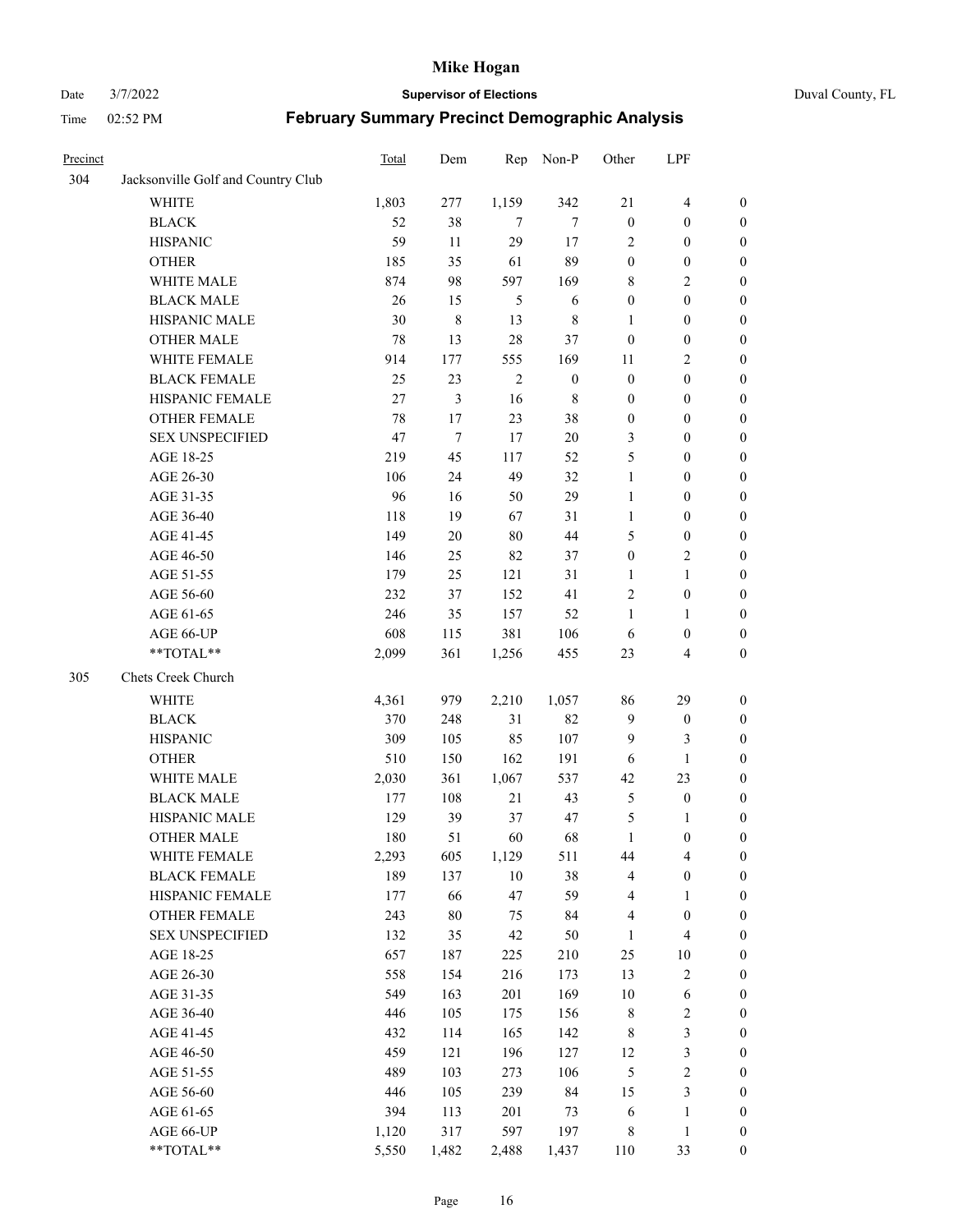Date 3/7/2022 **Supervisor of Elections** Duval County, FL

| Precinct |                              | Total | Dem   | Rep         | Non-P  | Other            | LPF              |                  |
|----------|------------------------------|-------|-------|-------------|--------|------------------|------------------|------------------|
| 306      | East Pointe Baptist Church   |       |       |             |        |                  |                  |                  |
|          | <b>WHITE</b>                 | 2,207 | 549   | 1,031       | 578    | 33               | 16               | 0                |
|          | <b>BLACK</b>                 | 755   | 531   | 33          | 181    | $\,$ 8 $\,$      | $\sqrt{2}$       | $\boldsymbol{0}$ |
|          | <b>HISPANIC</b>              | 437   | 145   | 122         | 161    | 9                | $\boldsymbol{0}$ | $\boldsymbol{0}$ |
|          | <b>OTHER</b>                 | 1,049 | 292   | 313         | 427    | 15               | $\mathbf{2}$     | $\boldsymbol{0}$ |
|          | WHITE MALE                   | 1,050 | 228   | 519         | 276    | 16               | 11               | $\boldsymbol{0}$ |
|          | <b>BLACK MALE</b>            | 369   | 243   | 21          | 98     | 6                | $\mathbf{1}$     | $\boldsymbol{0}$ |
|          | HISPANIC MALE                | 195   | 52    | 63          | 74     | 6                | $\boldsymbol{0}$ | $\boldsymbol{0}$ |
|          | <b>OTHER MALE</b>            | 457   | 121   | 142         | 184    | 8                | $\overline{2}$   | $\boldsymbol{0}$ |
|          | WHITE FEMALE                 | 1,126 | 317   | 498         | 289    | 17               | $\mathfrak s$    | $\boldsymbol{0}$ |
|          | <b>BLACK FEMALE</b>          | 375   | 280   | 12          | $80\,$ | $\overline{c}$   | $\mathbf{1}$     | $\boldsymbol{0}$ |
|          | HISPANIC FEMALE              | 227   | 89    | 55          | $80\,$ | 3                | $\boldsymbol{0}$ | 0                |
|          | OTHER FEMALE                 | 484   | 148   | 154         | 177    | 5                | $\boldsymbol{0}$ | $\boldsymbol{0}$ |
|          | <b>SEX UNSPECIFIED</b>       | 165   | 39    | 35          | 89     | $\mathbf{2}$     | $\boldsymbol{0}$ | $\boldsymbol{0}$ |
|          | AGE 18-25                    | 570   | 204   | 129         | 220    | 14               | $\mathfrak{Z}$   | $\boldsymbol{0}$ |
|          | AGE 26-30                    | 416   | 130   | 128         | 148    | 8                | $\sqrt{2}$       | $\boldsymbol{0}$ |
|          | AGE 31-35                    | 461   | 166   | 141         | 142    | 7                | $\mathfrak s$    | $\boldsymbol{0}$ |
|          | AGE 36-40                    | 446   | 144   | 138         | 152    | 9                | $\mathfrak{Z}$   | $\boldsymbol{0}$ |
|          | AGE 41-45                    | 444   | 134   | 145         | 155    | $\,$ $\,$        | $\overline{2}$   | $\boldsymbol{0}$ |
|          | AGE 46-50                    | 421   | 146   | 139         | 128    | 7                | $\mathbf{1}$     | $\boldsymbol{0}$ |
|          | AGE 51-55                    | 379   | 153   | 140         | 84     | $\mathbf{1}$     | $\mathbf{1}$     | $\boldsymbol{0}$ |
|          | AGE 56-60                    | 397   | 140   | 147         | 105    | $\overline{4}$   | $\mathbf{1}$     | 0                |
|          | AGE 61-65                    | 307   | 95    | 126         | 82     | $\overline{2}$   | $\mathbf{2}$     | 0                |
|          | AGE 66-UP                    | 607   | 205   | 266         | 131    | 5                | $\boldsymbol{0}$ | $\boldsymbol{0}$ |
|          | $**TOTAL**$                  | 4,448 | 1,517 | 1,499       | 1,347  | 65               | $20\,$           | $\boldsymbol{0}$ |
| 307      | Pablo Creek Regional Library |       |       |             |        |                  |                  |                  |
|          | <b>WHITE</b>                 | 2,001 | 430   | 936         | 582    | 36               | 17               | $\boldsymbol{0}$ |
|          | <b>BLACK</b>                 | 317   | 212   | 23          | $78\,$ | 4                | $\boldsymbol{0}$ | $\boldsymbol{0}$ |
|          | <b>HISPANIC</b>              | 379   | 144   | 71          | 155    | 8                | $\mathbf{1}$     | $\boldsymbol{0}$ |
|          | <b>OTHER</b>                 | 312   | 79    | 91          | 135    | 7                | $\boldsymbol{0}$ | $\boldsymbol{0}$ |
|          | WHITE MALE                   | 938   | 154   | 471         | 287    | 15               | 11               | $\boldsymbol{0}$ |
|          | <b>BLACK MALE</b>            | 152   | 95    | 15          | 39     | 3                | $\boldsymbol{0}$ | $\boldsymbol{0}$ |
|          | HISPANIC MALE                | 176   | 61    | 34          | 77     | 3                | 1                | $\boldsymbol{0}$ |
|          | <b>OTHER MALE</b>            | 118   | 32    | 39          | 45     | $\mathfrak{2}$   | $\boldsymbol{0}$ | $\boldsymbol{0}$ |
|          | WHITE FEMALE                 | 1,041 | 270   | 452         | 292    | 21               | 6                | 0                |
|          | <b>BLACK FEMALE</b>          | 164   | 117   | $\,$ 8 $\,$ | 38     | $\mathbf{1}$     | $\boldsymbol{0}$ | $\boldsymbol{0}$ |
|          | HISPANIC FEMALE              | 199   | 81    | 36          | $77\,$ | 5                | $\boldsymbol{0}$ | $\overline{0}$   |
|          | OTHER FEMALE                 | 153   | 42    | 43          | 63     | 5                | $\boldsymbol{0}$ | $\overline{0}$   |
|          | <b>SEX UNSPECIFIED</b>       | 68    | 13    | 23          | 32     | $\boldsymbol{0}$ | $\boldsymbol{0}$ | 0                |
|          | AGE 18-25                    | 406   | 111   | 113         | 166    | 15               | $\mathbf{1}$     | 0                |
|          | AGE 26-30                    | 406   | 115   | 108         | 174    | $\overline{4}$   | $\mathfrak{S}$   | 0                |
|          | AGE 31-35                    | 328   | 89    | 113         | 111    | $10\,$           | $\mathfrak s$    | 0                |
|          | AGE 36-40                    | 292   | 85    | 91          | 110    | 3                | $\mathfrak{Z}$   | 0                |
|          | AGE 41-45                    | 224   | 74    | 67          | 79     | $\sqrt{2}$       | $\overline{2}$   | 0                |
|          | AGE 46-50                    | 237   | 77    | 94          | 63     | 3                | $\boldsymbol{0}$ | 0                |
|          | AGE 51-55                    | 234   | 55    | 95          | 76     | $\tau$           | $\mathbf{1}$     | 0                |
|          | AGE 56-60                    | 251   | 68    | 127         | 55     | 1                | $\boldsymbol{0}$ | $\overline{0}$   |
|          | AGE 61-65                    | 227   | 68    | 103         | 49     | 6                | $\mathbf{1}$     | $\overline{0}$   |
|          | AGE 66-UP                    | 404   | 123   | 210         | 67     | $\overline{4}$   | $\boldsymbol{0}$ | 0                |
|          | **TOTAL**                    | 3,009 | 865   | 1,121       | 950    | 55               | 18               | $\boldsymbol{0}$ |
|          |                              |       |       |             |        |                  |                  |                  |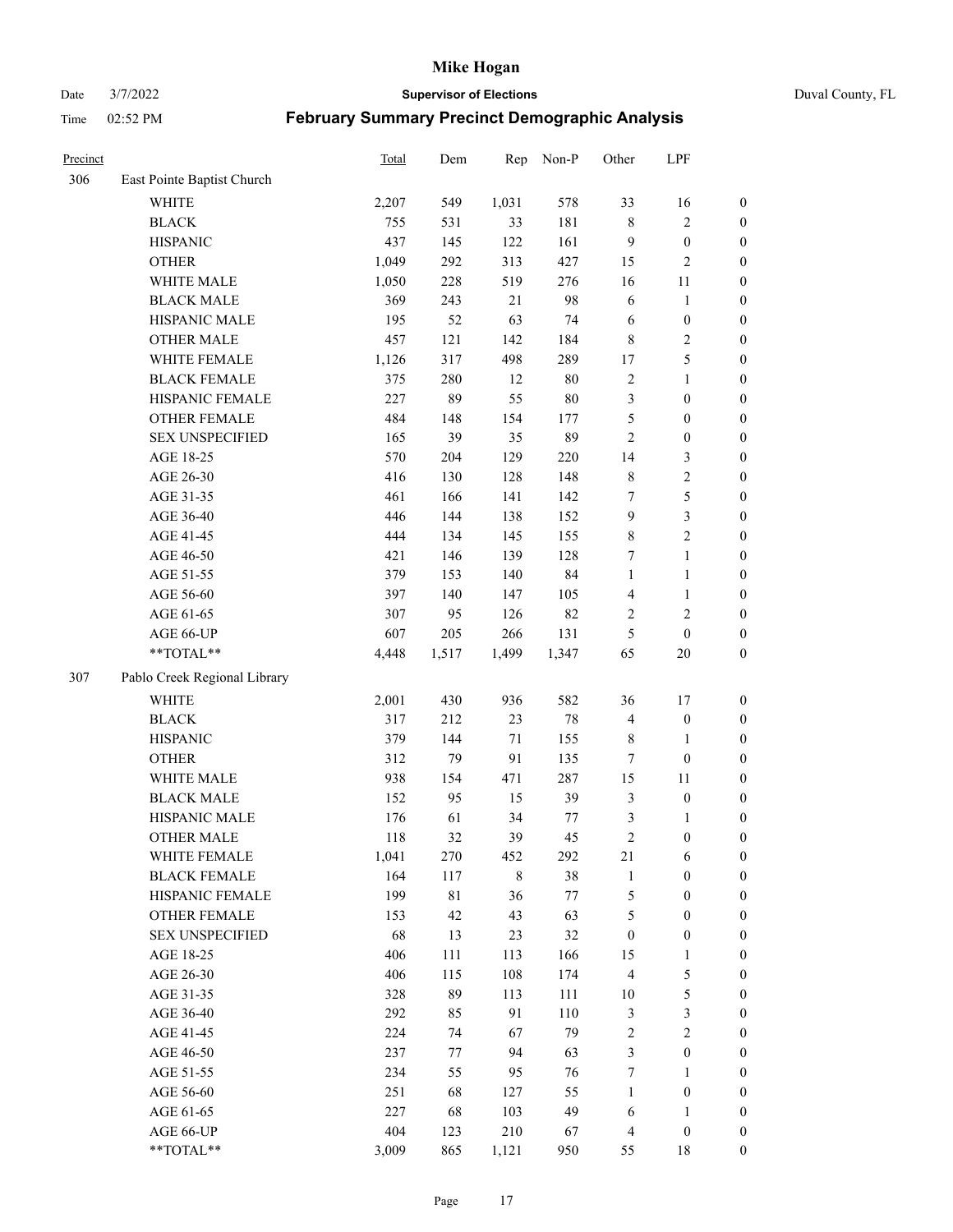Date 3/7/2022 **Supervisor of Elections** Duval County, FL

| Precinct |                            | Total  | Dem            | Rep            | Non-P        | Other            | LPF                     |                  |
|----------|----------------------------|--------|----------------|----------------|--------------|------------------|-------------------------|------------------|
| 308      | The Woods Community Center |        |                |                |              |                  |                         |                  |
|          | <b>WHITE</b>               | 1,411  | 316            | 794            | 268          | 20               | 13                      | $\boldsymbol{0}$ |
|          | <b>BLACK</b>               | 95     | 66             | $\,$ 8 $\,$    | $20\,$       | $\mathbf{1}$     | $\boldsymbol{0}$        | $\boldsymbol{0}$ |
|          | <b>HISPANIC</b>            | 73     | 25             | 32             | 16           | $\boldsymbol{0}$ | $\boldsymbol{0}$        | $\boldsymbol{0}$ |
|          | <b>OTHER</b>               | 138    | 32             | 42             | 58           | 3                | 3                       | $\boldsymbol{0}$ |
|          | WHITE MALE                 | 669    | 118            | 384            | 146          | 12               | 9                       | $\boldsymbol{0}$ |
|          | <b>BLACK MALE</b>          | 44     | 30             | $\overline{4}$ | 10           | $\boldsymbol{0}$ | $\boldsymbol{0}$        | $\boldsymbol{0}$ |
|          | HISPANIC MALE              | $30\,$ | $10\,$         | 14             | 6            | $\boldsymbol{0}$ | $\boldsymbol{0}$        | $\boldsymbol{0}$ |
|          | <b>OTHER MALE</b>          | 57     | 10             | 22             | 21           | $\mathfrak{2}$   | $\overline{2}$          | $\boldsymbol{0}$ |
|          | WHITE FEMALE               | 731    | 197            | 406            | 116          | $\,$ $\,$        | $\overline{\mathbf{4}}$ | $\boldsymbol{0}$ |
|          | <b>BLACK FEMALE</b>        | 48     | 35             | $\mathfrak{Z}$ | $\mathbf{9}$ | $\mathbf{1}$     | $\boldsymbol{0}$        | $\boldsymbol{0}$ |
|          | HISPANIC FEMALE            | 43     | 15             | $18\,$         | $10\,$       | $\boldsymbol{0}$ | $\boldsymbol{0}$        | 0                |
|          | <b>OTHER FEMALE</b>        | 66     | $20\,$         | $17\,$         | $28\,$       | $\boldsymbol{0}$ | $\mathbf{1}$            | $\boldsymbol{0}$ |
|          | <b>SEX UNSPECIFIED</b>     | 29     | $\overline{4}$ | $\,$ 8 $\,$    | 16           | $\mathbf{1}$     | $\boldsymbol{0}$        | $\boldsymbol{0}$ |
|          | AGE 18-25                  | 155    | 49             | 50             | 49           | 5                | $\sqrt{2}$              | $\boldsymbol{0}$ |
|          | AGE 26-30                  | 93     | 21             | 38             | 31           | $\boldsymbol{0}$ | $\mathfrak{Z}$          | $\boldsymbol{0}$ |
|          | AGE 31-35                  | 120    | 31             | 56             | 30           | $\sqrt{2}$       | $\mathbf{1}$            | $\boldsymbol{0}$ |
|          | AGE 36-40                  | 176    | 25             | 100            | 43           | 3                | $\mathfrak{S}$          | $\boldsymbol{0}$ |
|          | AGE 41-45                  | 176    | 45             | 85             | $44\,$       | $\sqrt{2}$       | $\boldsymbol{0}$        | $\boldsymbol{0}$ |
|          | AGE 46-50                  | 158    | 34             | $78\,$         | $40\,$       | 3                | $\mathfrak{Z}$          | $\boldsymbol{0}$ |
|          | AGE 51-55                  | 133    | 30             | 74             | $28\,$       | $\mathbf{1}$     | $\boldsymbol{0}$        | $\boldsymbol{0}$ |
|          | AGE 56-60                  | 142    | 37             | 89             | 15           | $\boldsymbol{0}$ | $\mathbf{1}$            | 0                |
|          | AGE 61-65                  | 147    | 39             | 82             | 23           | 2                | $\mathbf{1}$            | 0                |
|          | AGE 66-UP                  | 417    | 128            | 224            | 59           | 6                | $\boldsymbol{0}$        | $\boldsymbol{0}$ |
|          | $**TOTAL**$                | 1,717  | 439            | 876            | 362          | 24               | 16                      | $\boldsymbol{0}$ |
| 309      | East Pointe Baptist Church |        |                |                |              |                  |                         |                  |
|          | <b>WHITE</b>               | 2,186  | 478            | 1,077          | 576          | 39               | 16                      | $\boldsymbol{0}$ |
|          | <b>BLACK</b>               | 518    | 403            | 18             | 93           | 3                | $\mathbf{1}$            | $\boldsymbol{0}$ |
|          | <b>HISPANIC</b>            | 262    | 100            | $8\sqrt{1}$    | 78           | 3                | $\boldsymbol{0}$        | $\boldsymbol{0}$ |
|          | <b>OTHER</b>               | 472    | 157            | 145            | 165          | 5                | $\boldsymbol{0}$        | $\boldsymbol{0}$ |
|          | WHITE MALE                 | 1,009  | 167            | 534            | 276          | 18               | 14                      | $\boldsymbol{0}$ |
|          | <b>BLACK MALE</b>          | 217    | 159            | $\overline{9}$ | 47           | $\mathbf{1}$     | $\mathbf{1}$            | $\boldsymbol{0}$ |
|          | HISPANIC MALE              | 110    | 38             | 37             | 33           | $\overline{c}$   | $\boldsymbol{0}$        | 0                |
|          | <b>OTHER MALE</b>          | 201    | 54             | 66             | 79           | $\overline{c}$   | $\boldsymbol{0}$        | $\boldsymbol{0}$ |
|          | WHITE FEMALE               | 1,151  | 304            | 536            | 291          | 19               | 1                       | 0                |
|          | <b>BLACK FEMALE</b>        | 299    | 242            | 9              | 46           | $\sqrt{2}$       | $\boldsymbol{0}$        | $\boldsymbol{0}$ |
|          | HISPANIC FEMALE            | 147    | 60             | 42             | 44           | $\mathbf{1}$     | $\boldsymbol{0}$        | $\overline{0}$   |
|          | OTHER FEMALE               | 220    | 86             | 71             | 61           | $\boldsymbol{2}$ | $\boldsymbol{0}$        | $\overline{0}$   |
|          | <b>SEX UNSPECIFIED</b>     | 84     | 28             | 17             | 35           | 3                | $\mathbf{1}$            | 0                |
|          | AGE 18-25                  | 367    | 134            | 106            | 115          | 12               | $\boldsymbol{0}$        | 0                |
|          | AGE 26-30                  | 352    | 121            | 108            | 114          | 6                | $\mathfrak{Z}$          | 0                |
|          | AGE 31-35                  | 376    | 135            | 105            | 125          | 8                | $\mathfrak{Z}$          | 0                |
|          | AGE 36-40                  | 350    | 106            | 121            | 114          | $\mathbf{1}$     | $\,8\,$                 | 0                |
|          | AGE 41-45                  | 283    | 96             | 82             | 99           | $\mathfrak{S}$   | $\mathbf{1}$            | 0                |
|          | AGE 46-50                  | 227    | 80             | $88\,$         | 55           | 3                | $\mathbf{1}$            | 0                |
|          | AGE 51-55                  | 259    | 81             | 126            | 51           | $\mathbf{1}$     | $\boldsymbol{0}$        | 0                |
|          | AGE 56-60                  | 288    | 79             | 140            | 65           | 4                | $\boldsymbol{0}$        | $\boldsymbol{0}$ |
|          | AGE 61-65                  | 290    | 97             | 136            | 56           | 1                | $\boldsymbol{0}$        | $\boldsymbol{0}$ |
|          | AGE 66-UP                  | 646    | 209            | 309            | 118          | 9                | $\mathbf{1}$            | $\boldsymbol{0}$ |
|          | **TOTAL**                  | 3,438  | 1,138          | 1,321          | 912          | 50               | 17                      | $\boldsymbol{0}$ |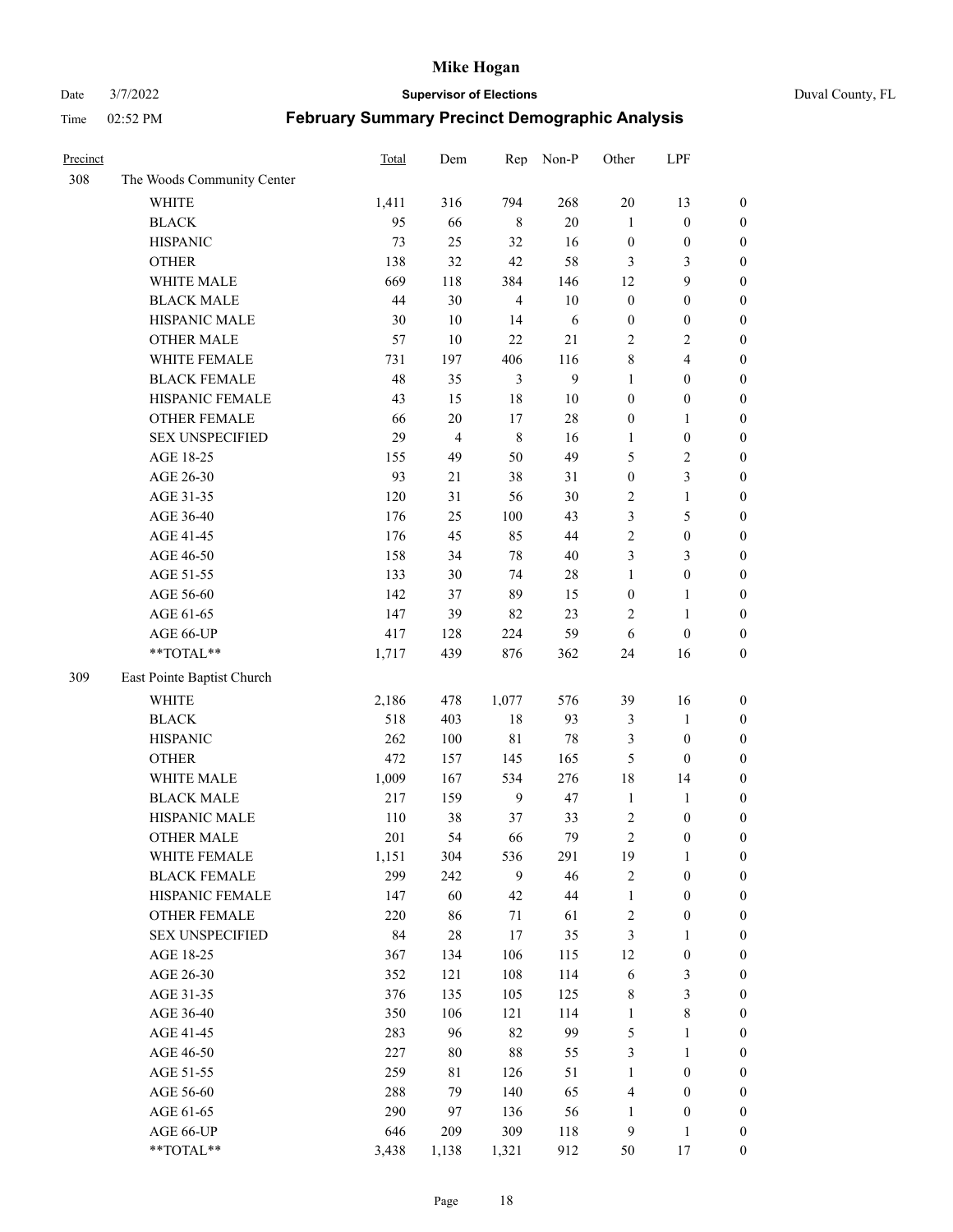#### Date 3/7/2022 **Supervisor of Elections** Duval County, FL

| <b>Precinct</b> |                                       | Total | Dem    | Rep            | Non-P       | Other            | LPF                     |                  |
|-----------------|---------------------------------------|-------|--------|----------------|-------------|------------------|-------------------------|------------------|
| 310             | Fire Station #59                      |       |        |                |             |                  |                         |                  |
|                 | <b>WHITE</b>                          | 2,600 | 492    | 1,562          | 508         | 31               | $\boldsymbol{7}$        | 0                |
|                 | <b>BLACK</b>                          | 89    | 68     | 3              | 17          | $\mathbf{1}$     | $\boldsymbol{0}$        | 0                |
|                 | <b>HISPANIC</b>                       | 98    | 27     | 36             | 34          | $\mathbf{1}$     | $\boldsymbol{0}$        | 0                |
|                 | <b>OTHER</b>                          | 234   | 78     | 75             | 75          | $\overline{4}$   | $\sqrt{2}$              | $\boldsymbol{0}$ |
|                 | WHITE MALE                            | 1,152 | 164    | 711            | 258         | 13               | 6                       | $\boldsymbol{0}$ |
|                 | <b>BLACK MALE</b>                     | 47    | 34     | $\overline{2}$ | $10\,$      | $\mathbf{1}$     | $\boldsymbol{0}$        | 0                |
|                 | HISPANIC MALE                         | 37    | 10     | 16             | 11          | $\boldsymbol{0}$ | $\boldsymbol{0}$        | 0                |
|                 | <b>OTHER MALE</b>                     | 90    | 20     | 38             | 29          | $\mathfrak{2}$   | $\mathbf{1}$            | 0                |
|                 | WHITE FEMALE                          | 1,427 | 320    | 841            | 247         | 18               | $\mathbf{1}$            | 0                |
|                 | <b>BLACK FEMALE</b>                   | 42    | 34     | $\mathbf{1}$   | 7           | $\boldsymbol{0}$ | $\boldsymbol{0}$        | 0                |
|                 | HISPANIC FEMALE                       | 61    | 17     | $20\,$         | 23          | 1                | $\boldsymbol{0}$        | 0                |
|                 | OTHER FEMALE                          | 118   | 53     | 29             | 33          | $\mathfrak{2}$   | $\mathbf{1}$            | 0                |
|                 | <b>SEX UNSPECIFIED</b>                | 47    | 13     | 18             | 16          | $\boldsymbol{0}$ | $\boldsymbol{0}$        | $\boldsymbol{0}$ |
|                 | AGE 18-25                             | 186   | 48     | 77             | 56          | 4                | $\mathbf{1}$            | $\boldsymbol{0}$ |
|                 | AGE 26-30                             | 148   | 26     | 76             | $44\,$      | 2                | $\boldsymbol{0}$        | $\boldsymbol{0}$ |
|                 | AGE 31-35                             | 193   | 32     | 103            | 55          | $\mathbf{1}$     | $\sqrt{2}$              | $\boldsymbol{0}$ |
|                 | AGE 36-40                             | 248   | 59     | 117            | 65          | 4                | $\mathfrak{Z}$          | $\boldsymbol{0}$ |
|                 | AGE 41-45                             | 249   | 55     | 122            | 67          | 5                | $\boldsymbol{0}$        | $\boldsymbol{0}$ |
|                 | AGE 46-50                             | 214   | 49     | 112            | 51          | $\overline{c}$   | $\boldsymbol{0}$        | 0                |
|                 | AGE 51-55                             | 212   | 31     | 125            | 54          | $\mathbf{1}$     | $\mathbf{1}$            | 0                |
|                 | AGE 56-60                             | 212   | 36     | 135            | 39          | 2                | $\boldsymbol{0}$        | 0                |
|                 | AGE 61-65                             | 195   | 50     | 107            | 35          | $\overline{2}$   | $\mathbf{1}$            | 0                |
|                 | AGE 66-UP                             | 1,164 | 279    | 702            | 168         | 14               | $\mathbf{1}$            | 0                |
|                 | **TOTAL**                             | 3,021 | 665    | 1,676          | 634         | 37               | $\boldsymbol{9}$        | $\boldsymbol{0}$ |
| 311             | Isle of Faith United Methodist Church |       |        |                |             |                  |                         |                  |
|                 | <b>WHITE</b>                          | 2,614 | 500    | 1,489          | 567         | 43               | 15                      | $\boldsymbol{0}$ |
|                 | <b>BLACK</b>                          | 101   | $71\,$ | $\tau$         | 21          | $\sqrt{2}$       | $\boldsymbol{0}$        | $\boldsymbol{0}$ |
|                 | <b>HISPANIC</b>                       | 107   | 35     | 41             | 30          | $\mathbf{1}$     | $\boldsymbol{0}$        | $\boldsymbol{0}$ |
|                 | <b>OTHER</b>                          | 204   | 55     | 80             | 66          | $\sqrt{2}$       | $\mathbf{1}$            | $\boldsymbol{0}$ |
|                 | WHITE MALE                            | 1,229 | 176    | 744            | 276         | 24               | 9                       | $\boldsymbol{0}$ |
|                 | <b>BLACK MALE</b>                     | 51    | 33     | $\sqrt{5}$     | 13          | $\boldsymbol{0}$ | $\boldsymbol{0}$        | 0                |
|                 | HISPANIC MALE                         | 47    | 15     | 17             | 15          | $\boldsymbol{0}$ | $\boldsymbol{0}$        | 0                |
|                 | <b>OTHER MALE</b>                     | 82    | 23     | 39             | 20          | $\boldsymbol{0}$ | $\boldsymbol{0}$        | 0                |
|                 | WHITE FEMALE                          | 1,368 | 319    | 736            | 288         | 19               | 6                       | 0                |
|                 | <b>BLACK FEMALE</b>                   | 48    | 36     | $\overline{2}$ | $\,$ 8 $\,$ | $\sqrt{2}$       | $\boldsymbol{0}$        | $\boldsymbol{0}$ |
|                 | HISPANIC FEMALE                       | 58    | 19     | 24             | 14          | $\mathbf{1}$     | $\boldsymbol{0}$        | $\overline{0}$   |
|                 | OTHER FEMALE                          | 90    | 24     | 34             | 30          | 2                | $\boldsymbol{0}$        | $\overline{0}$   |
|                 | <b>SEX UNSPECIFIED</b>                | 53    | 16     | 16             | $20\,$      | $\boldsymbol{0}$ | $\mathbf{1}$            | 0                |
|                 | AGE 18-25                             | 275   | 65     | 122            | 78          | 7                | $\mathfrak{Z}$          | $\theta$         |
|                 | AGE 26-30                             | 307   | 72     | 134            | 100         | $\mathbf{1}$     | $\boldsymbol{0}$        | 0                |
|                 | AGE 31-35                             | 281   | 60     | 127            | 83          | 7                | $\overline{\mathbf{4}}$ | 0                |
|                 | AGE 36-40                             | 277   | 65     | 121            | 84          | 3                | $\overline{4}$          | 0                |
|                 | AGE 41-45                             | 186   | 43     | $8\sqrt{1}$    | 56          | 6                | $\boldsymbol{0}$        | 0                |
|                 | AGE 46-50                             | 209   | 42     | 110            | 54          | $\overline{c}$   | $\mathbf{1}$            | 0                |
|                 | AGE 51-55                             | 226   | 42     | 133            | 42          | 6                | $\mathfrak{Z}$          | 0                |
|                 | AGE 56-60                             | 273   | 48     | 178            | 44          | $\mathbf{2}$     | $\mathbf{1}$            | 0                |
|                 | AGE 61-65                             | 264   | 53     | 162            | 44          | 5                | $\boldsymbol{0}$        | $\overline{0}$   |
|                 | AGE 66-UP                             | 728   | 171    | 449            | 99          | 9                | $\boldsymbol{0}$        | $\boldsymbol{0}$ |
|                 | **TOTAL**                             | 3,026 | 661    | 1,617          | 684         | 48               | 16                      | $\boldsymbol{0}$ |
|                 |                                       |       |        |                |             |                  |                         |                  |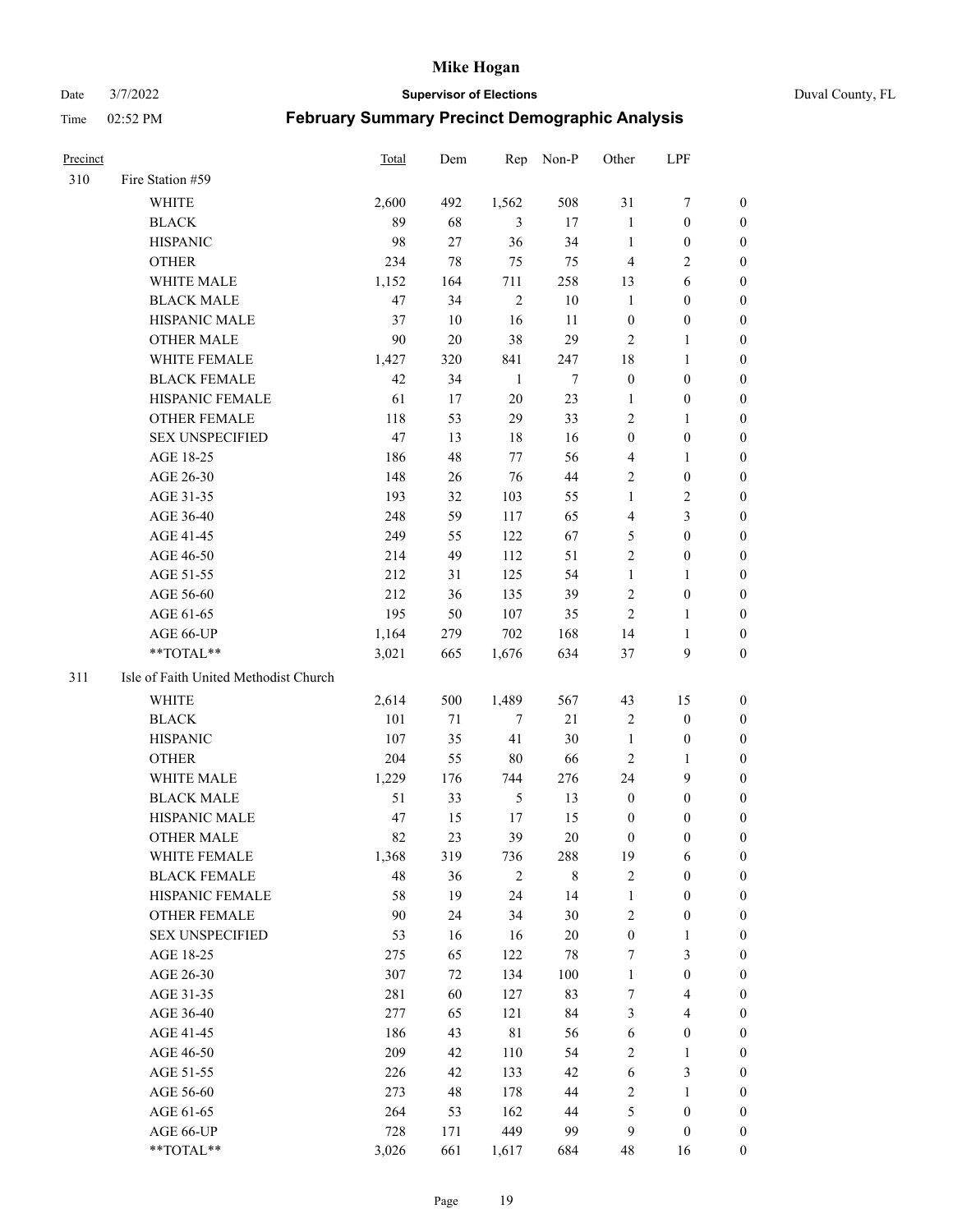Date 3/7/2022 **Supervisor of Elections** Duval County, FL

| <b>Precinct</b> |                              | Total | Dem    | Rep    | Non-P | Other            | LPF                     |                  |
|-----------------|------------------------------|-------|--------|--------|-------|------------------|-------------------------|------------------|
| 312             | Pablo Creek Regional Library |       |        |        |       |                  |                         |                  |
|                 | <b>WHITE</b>                 | 6,402 | 1,321  | 3,408  | 1,517 | 118              | 38                      | 0                |
|                 | <b>BLACK</b>                 | 902   | 638    | 42     | 204   | $18\,$           | $\boldsymbol{0}$        | $\boldsymbol{0}$ |
|                 | <b>HISPANIC</b>              | 657   | 225    | 176    | 239   | 15               | $\overline{c}$          | $\boldsymbol{0}$ |
|                 | <b>OTHER</b>                 | 1,478 | 418    | 436    | 605   | 12               | $\tau$                  | $\boldsymbol{0}$ |
|                 | WHITE MALE                   | 2,954 | 473    | 1,684  | 712   | 57               | $28\,$                  | $\boldsymbol{0}$ |
|                 | <b>BLACK MALE</b>            | 426   | 275    | 24     | 116   | 11               | $\boldsymbol{0}$        | $\boldsymbol{0}$ |
|                 | HISPANIC MALE                | 292   | 85     | $77\,$ | 123   | 6                | $\mathbf{1}$            | $\boldsymbol{0}$ |
|                 | <b>OTHER MALE</b>            | 595   | 161    | 174    | 251   | 6                | $\mathfrak{Z}$          | $\boldsymbol{0}$ |
|                 | WHITE FEMALE                 | 3,379 | 830    | 1,692  | 787   | 60               | $10\,$                  | $\boldsymbol{0}$ |
|                 | <b>BLACK FEMALE</b>          | 463   | 353    | 16     | 87    | 7                | $\boldsymbol{0}$        | $\boldsymbol{0}$ |
|                 | HISPANIC FEMALE              | 350   | 137    | 96     | 108   | $\overline{9}$   | $\boldsymbol{0}$        | 0                |
|                 | OTHER FEMALE                 | 710   | 217    | 216    | 269   | $\mathfrak{S}$   | $\mathfrak{Z}$          | $\boldsymbol{0}$ |
|                 | <b>SEX UNSPECIFIED</b>       | 270   | $71\,$ | 83     | 112   | $\sqrt{2}$       | $\sqrt{2}$              | $\boldsymbol{0}$ |
|                 | AGE 18-25                    | 1,026 | 312    | 346    | 335   | $25\,$           | 8                       | $\boldsymbol{0}$ |
|                 | AGE 26-30                    | 982   | 276    | 348    | 319   | 28               | 11                      | $\boldsymbol{0}$ |
|                 | AGE 31-35                    | 931   | 231    | 355    | 320   | 16               | $\boldsymbol{9}$        | $\boldsymbol{0}$ |
|                 | AGE 36-40                    | 797   | 226    | 288    | 262   | 17               | $\overline{\mathbf{4}}$ | $\boldsymbol{0}$ |
|                 | AGE 41-45                    | 774   | 203    | 314    | 245   | $\overline{9}$   | $\mathfrak{Z}$          | $\boldsymbol{0}$ |
|                 | AGE 46-50                    | 808   | 239    | 327    | 225   | 15               | $\sqrt{2}$              | $\boldsymbol{0}$ |
|                 | AGE 51-55                    | 837   | 217    | 406    | 203   | $\,$ 8 $\,$      | $\mathfrak{Z}$          | $\boldsymbol{0}$ |
|                 | AGE 56-60                    | 800   | 193    | 400    | 192   | 12               | $\mathfrak{Z}$          | 0                |
|                 | AGE 61-65                    | 786   | 217    | 384    | 166   | 16               | $\mathfrak{Z}$          | $\boldsymbol{0}$ |
|                 | AGE 66-UP                    | 1,698 | 488    | 894    | 298   | 17               | $\mathbf{1}$            | $\boldsymbol{0}$ |
|                 | $**TOTAL**$                  | 9,439 | 2,602  | 4,062  | 2,565 | 163              | 47                      | $\boldsymbol{0}$ |
| 313             | Coastal Baptist Church       |       |        |        |       |                  |                         |                  |
|                 | <b>WHITE</b>                 | 2,909 | 606    | 1,579  | 673   | 36               | 15                      | $\boldsymbol{0}$ |
|                 | <b>BLACK</b>                 | 732   | 559    | 31     | 139   | $\mathfrak{Z}$   | $\boldsymbol{0}$        | $\boldsymbol{0}$ |
|                 | <b>HISPANIC</b>              | 381   | 141    | 116    | 117   | 7                | $\boldsymbol{0}$        | $\boldsymbol{0}$ |
|                 | <b>OTHER</b>                 | 993   | 241    | 345    | 394   | 11               | $\sqrt{2}$              | $\boldsymbol{0}$ |
|                 | WHITE MALE                   | 1,426 | 230    | 831    | 334   | $22\,$           | 9                       | $\boldsymbol{0}$ |
|                 | <b>BLACK MALE</b>            | 350   | 250    | 17     | 82    | $\mathbf{1}$     | $\boldsymbol{0}$        | $\boldsymbol{0}$ |
|                 | HISPANIC MALE                | 160   | 46     | 62     | 52    | $\boldsymbol{0}$ | $\boldsymbol{0}$        | $\boldsymbol{0}$ |
|                 | <b>OTHER MALE</b>            | 400   | 90     | 140    | 164   | 5                | $\mathbf{1}$            | $\boldsymbol{0}$ |
|                 | WHITE FEMALE                 | 1,442 | 373    | 730    | 320   | 13               | 6                       | 0                |
|                 | <b>BLACK FEMALE</b>          | 366   | 302    | 13     | 49    | $\sqrt{2}$       | $\boldsymbol{0}$        | $\boldsymbol{0}$ |
|                 | HISPANIC FEMALE              | 214   | 92     | 54     | 61    | $\boldsymbol{7}$ | $\boldsymbol{0}$        | $\overline{0}$   |
|                 | OTHER FEMALE                 | 489   | 127    | 187    | 169   | 5                | $\mathbf{1}$            | $\overline{0}$   |
|                 | <b>SEX UNSPECIFIED</b>       | 167   | 37     | 37     | 91    | 2                | $\boldsymbol{0}$        | 0                |
|                 | AGE 18-25                    | 510   | 166    | 161    | 171   | $11\,$           | $\mathbf{1}$            | 0                |
|                 | AGE 26-30                    | 456   | 140    | 153    | 150   | $\overline{9}$   | $\overline{\mathbf{4}}$ | 0                |
|                 | AGE 31-35                    | 551   | 166    | 208    | 169   | 7                | $\mathbf{1}$            | 0                |
|                 | AGE 36-40                    | 511   | 140    | 189    | 175   | 6                | $\mathbf{1}$            | 0                |
|                 | AGE 41-45                    | 481   | 136    | 187    | 150   | $\overline{4}$   | $\overline{\mathbf{4}}$ | 0                |
|                 | AGE 46-50                    | 389   | 115    | 166    | 102   | 4                | $\overline{c}$          | 0                |
|                 | AGE 51-55                    | 429   | 135    | 199    | 89    | 4                | $\sqrt{2}$              | $\boldsymbol{0}$ |
|                 | AGE 56-60                    | 496   | 157    | 231    | 102   | 5                | 1                       | $\boldsymbol{0}$ |
|                 | AGE 61-65                    | 451   | 149    | 208    | 91    | 3                | $\boldsymbol{0}$        | $\boldsymbol{0}$ |
|                 | AGE 66-UP                    | 741   | 243    | 369    | 124   | $\overline{4}$   | $\mathbf{1}$            | 0                |
|                 | **TOTAL**                    | 5,015 | 1,547  | 2,071  | 1,323 | 57               | 17                      | $\boldsymbol{0}$ |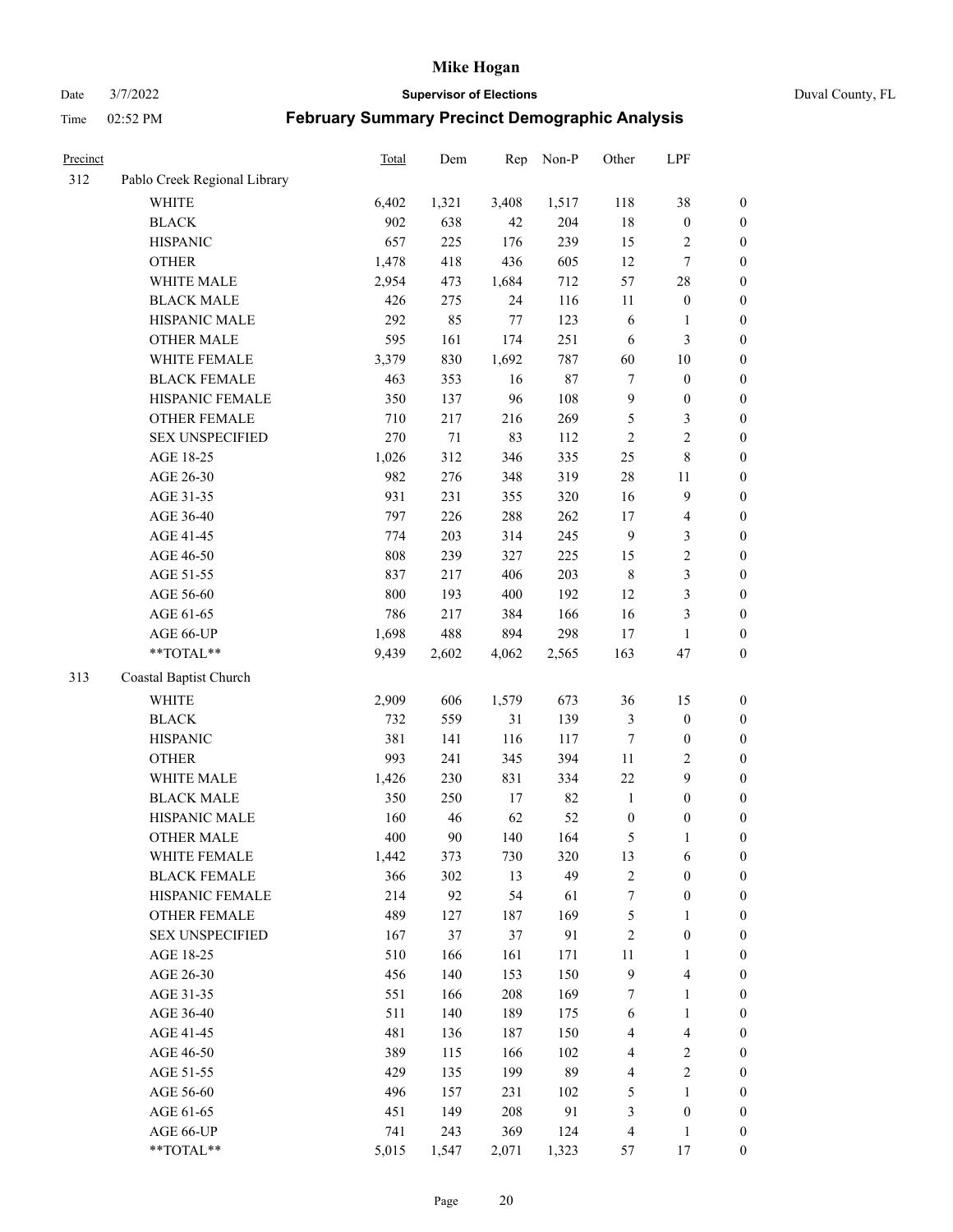Date 3/7/2022 **Supervisor of Elections** Duval County, FL

| Precinct |                           | Total | Dem          | Rep            | Non-P  | Other                   | LPF              |                  |
|----------|---------------------------|-------|--------------|----------------|--------|-------------------------|------------------|------------------|
| 315      | Coastal Baptist Church    |       |              |                |        |                         |                  |                  |
|          | WHITE                     | 1,240 | 238          | 674            | 304    | 19                      | $\mathfrak{S}$   | 0                |
|          | <b>BLACK</b>              | 251   | 200          | 15             | 36     | $\boldsymbol{0}$        | $\boldsymbol{0}$ | 0                |
|          | <b>HISPANIC</b>           | 108   | $27\,$       | 41             | 39     | $\boldsymbol{0}$        | $\mathbf{1}$     | $\boldsymbol{0}$ |
|          | <b>OTHER</b>              | 217   | 55           | 69             | 89     | 4                       | $\boldsymbol{0}$ | $\boldsymbol{0}$ |
|          | WHITE MALE                | 600   | 90           | 341            | 157    | 8                       | $\overline{4}$   | $\boldsymbol{0}$ |
|          | <b>BLACK MALE</b>         | 122   | 91           | 10             | 21     | $\boldsymbol{0}$        | $\boldsymbol{0}$ | $\boldsymbol{0}$ |
|          | HISPANIC MALE             | 47    | 11           | 17             | 19     | $\boldsymbol{0}$        | $\boldsymbol{0}$ | $\boldsymbol{0}$ |
|          | <b>OTHER MALE</b>         | 94    | 24           | 29             | 39     | $\mathfrak{2}$          | $\boldsymbol{0}$ | $\boldsymbol{0}$ |
|          | WHITE FEMALE              | 620   | 146          | 318            | 144    | 11                      | $\mathbf{1}$     | $\boldsymbol{0}$ |
|          | <b>BLACK FEMALE</b>       | 127   | 108          | $\overline{4}$ | 15     | $\boldsymbol{0}$        | $\boldsymbol{0}$ | $\boldsymbol{0}$ |
|          | HISPANIC FEMALE           | 58    | 15           | 23             | 19     | $\boldsymbol{0}$        | $\mathbf{1}$     | $\boldsymbol{0}$ |
|          | OTHER FEMALE              | 97    | 23           | 35             | 37     | 2                       | $\boldsymbol{0}$ | $\boldsymbol{0}$ |
|          | <b>SEX UNSPECIFIED</b>    | 51    | 12           | 22             | 17     | $\boldsymbol{0}$        | $\boldsymbol{0}$ | $\boldsymbol{0}$ |
|          | AGE 18-25                 | 166   | 52           | 55             | 56     | 3                       | $\boldsymbol{0}$ | $\boldsymbol{0}$ |
|          | AGE 26-30                 | 165   | 38           | 63             | 60     | $\overline{c}$          | $\sqrt{2}$       | $\boldsymbol{0}$ |
|          | AGE 31-35                 | 181   | 54           | 65             | 60     | $\sqrt{2}$              | $\boldsymbol{0}$ | $\boldsymbol{0}$ |
|          | AGE 36-40                 | 178   | 49           | 68             | 59     | $\boldsymbol{0}$        | $\sqrt{2}$       | $\boldsymbol{0}$ |
|          | AGE 41-45                 | 140   | 34           | 64             | 38     | $\overline{\mathbf{4}}$ | $\boldsymbol{0}$ | $\boldsymbol{0}$ |
|          | AGE 46-50                 | 150   | 33           | 74             | 39     | 2                       | $\overline{2}$   | $\boldsymbol{0}$ |
|          | AGE 51-55                 | 158   | 47           | 72             | 34     | 5                       | $\boldsymbol{0}$ | $\boldsymbol{0}$ |
|          | AGE 56-60                 | 200   | 58           | 107            | 35     | $\boldsymbol{0}$        | $\boldsymbol{0}$ | 0                |
|          | AGE 61-65                 | 169   | 58           | $78\,$         | 30     | 3                       | $\boldsymbol{0}$ | $\boldsymbol{0}$ |
|          | AGE 66-UP                 | 309   | 97           | 153            | 57     | $\sqrt{2}$              | $\boldsymbol{0}$ | $\boldsymbol{0}$ |
|          | **TOTAL**                 | 1,816 | 520          | 799            | 468    | 23                      | 6                | $\boldsymbol{0}$ |
| 401      | Glendale Community Church |       |              |                |        |                         |                  |                  |
|          | <b>WHITE</b>              | 1,034 | 240          | 577            | 192    | 18                      | $\boldsymbol{7}$ | $\boldsymbol{0}$ |
|          | <b>BLACK</b>              | 255   | 188          | 16             | 50     | $\mathbf{1}$            | $\boldsymbol{0}$ | $\boldsymbol{0}$ |
|          | <b>HISPANIC</b>           | 89    | 32           | 21             | 36     | $\boldsymbol{0}$        | $\boldsymbol{0}$ | $\boldsymbol{0}$ |
|          | <b>OTHER</b>              | 108   | 21           | 32             | 53     | $\mathbf{2}$            | $\boldsymbol{0}$ | $\boldsymbol{0}$ |
|          | WHITE MALE                | 484   | 105          | 268            | 98     | 9                       | $\overline{4}$   | $\boldsymbol{0}$ |
|          | <b>BLACK MALE</b>         | 102   | 67           | $\sqrt{6}$     | $28\,$ | $\mathbf{1}$            | $\boldsymbol{0}$ | $\boldsymbol{0}$ |
|          | HISPANIC MALE             | 49    | 19           | 11             | 19     | $\boldsymbol{0}$        | $\boldsymbol{0}$ | $\boldsymbol{0}$ |
|          | <b>OTHER MALE</b>         | 36    | $\mathbf{2}$ | 14             | 18     | 2                       | $\boldsymbol{0}$ | $\boldsymbol{0}$ |
|          | WHITE FEMALE              | 538   | 133          | 305            | 88     | 9                       | 3                | 0                |
|          | <b>BLACK FEMALE</b>       | 150   | 119          | 9              | $22\,$ | $\boldsymbol{0}$        | $\boldsymbol{0}$ | $\boldsymbol{0}$ |
|          | HISPANIC FEMALE           | 39    | 13           | 10             | 16     | $\boldsymbol{0}$        | $\boldsymbol{0}$ | $\overline{0}$   |
|          | OTHER FEMALE              | 52    | 15           | 17             | $20\,$ | $\boldsymbol{0}$        | $\boldsymbol{0}$ | $\overline{0}$   |
|          | <b>SEX UNSPECIFIED</b>    | 36    | $\,$ $\,$    | 6              | $22\,$ | $\boldsymbol{0}$        | $\boldsymbol{0}$ | 0                |
|          | AGE 18-25                 | 163   | 56           | 50             | 52     | 4                       | $\mathbf{1}$     | $\theta$         |
|          | AGE 26-30                 | 122   | 38           | 37             | 40     | $\overline{\mathbf{4}}$ | $\mathfrak{Z}$   | 0                |
|          | AGE 31-35                 | 154   | 50           | 50             | 51     | $\mathbf{1}$            | $\sqrt{2}$       | 0                |
|          | AGE 36-40                 | 119   | 50           | 44             | 23     | 2                       | $\boldsymbol{0}$ | 0                |
|          | AGE 41-45                 | 100   | 33           | 32             | 32     | 3                       | $\boldsymbol{0}$ | 0                |
|          | AGE 46-50                 | 109   | 30           | 46             | 31     | 2                       | $\boldsymbol{0}$ | 0                |
|          | AGE 51-55                 | 113   | 40           | 50             | 21     | 2                       | $\boldsymbol{0}$ | $\boldsymbol{0}$ |
|          | AGE 56-60                 | 130   | 33           | 69             | $28\,$ | $\boldsymbol{0}$        | $\boldsymbol{0}$ | $\overline{0}$   |
|          | AGE 61-65                 | 132   | 33           | 78             | $18\,$ | 3                       | $\boldsymbol{0}$ | $\overline{0}$   |
|          | AGE 66-UP                 | 344   | 118          | 190            | 35     | $\boldsymbol{0}$        | $\mathbf{1}$     | $\boldsymbol{0}$ |
|          | **TOTAL**                 | 1,486 | 481          | 646            | 331    | 21                      | 7                | $\boldsymbol{0}$ |
|          |                           |       |              |                |        |                         |                  |                  |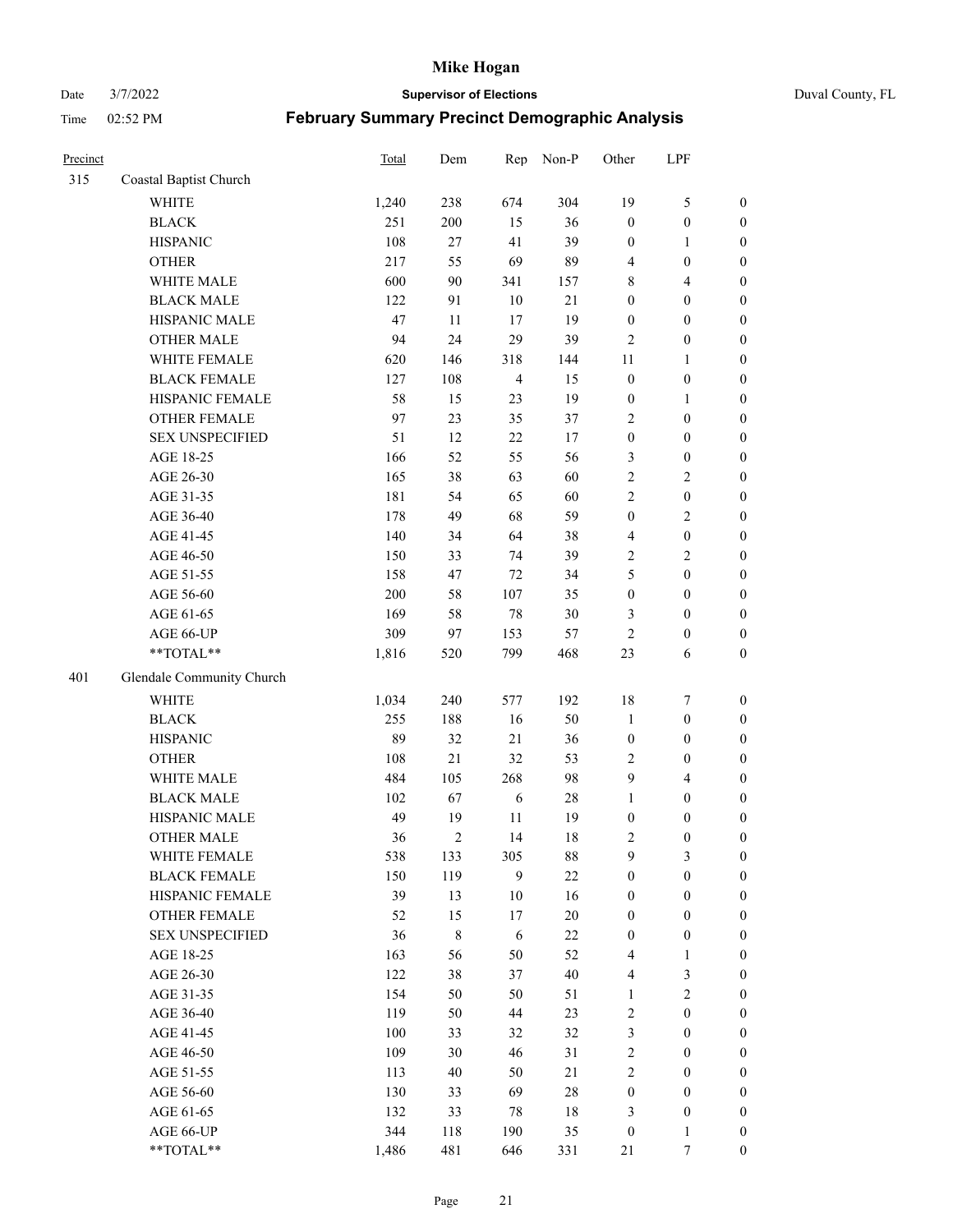#### Date 3/7/2022 **Supervisor of Elections** Duval County, FL

| <b>Precinct</b> |                                       | Total | Dem   | Rep    | Non-P  | Other            | LPF                     |                  |
|-----------------|---------------------------------------|-------|-------|--------|--------|------------------|-------------------------|------------------|
| 402             | Iglesia Pentecostal Presencia De Dios |       |       |        |        |                  |                         |                  |
|                 | <b>WHITE</b>                          | 2,245 | 499   | 1,091  | 604    | 38               | 13                      | 0                |
|                 | <b>BLACK</b>                          | 825   | 622   | 41     | 145    | 17               | $\boldsymbol{0}$        | 0                |
|                 | <b>HISPANIC</b>                       | 516   | 200   | 127    | 180    | $\,$ 8 $\,$      | 1                       | 0                |
|                 | <b>OTHER</b>                          | 635   | 182   | 179    | 263    | 10               | 1                       | $\boldsymbol{0}$ |
|                 | WHITE MALE                            | 1,052 | 181   | 531    | 309    | $22\,$           | 9                       | $\boldsymbol{0}$ |
|                 | <b>BLACK MALE</b>                     | 351   | 243   | 21     | $80\,$ | 7                | $\boldsymbol{0}$        | $\boldsymbol{0}$ |
|                 | HISPANIC MALE                         | 229   | 69    | 75     | $80\,$ | 4                | $\mathbf{1}$            | $\boldsymbol{0}$ |
|                 | <b>OTHER MALE</b>                     | 240   | 73    | 70     | 91     | 6                | $\boldsymbol{0}$        | $\boldsymbol{0}$ |
|                 | WHITE FEMALE                          | 1,166 | 316   | 540    | 290    | 16               | $\overline{4}$          | 0                |
|                 | <b>BLACK FEMALE</b>                   | 461   | 367   | 20     | 64     | 10               | $\boldsymbol{0}$        | 0                |
|                 | HISPANIC FEMALE                       | 273   | 122   | 51     | 96     | $\overline{4}$   | $\boldsymbol{0}$        | 0                |
|                 | <b>OTHER FEMALE</b>                   | 310   | 94    | 94     | 118    | 3                | $\mathbf{1}$            | 0                |
|                 | <b>SEX UNSPECIFIED</b>                | 139   | 38    | 36     | 64     | $\mathbf{1}$     | $\boldsymbol{0}$        | $\boldsymbol{0}$ |
|                 | AGE 18-25                             | 460   | 163   | 100    | 176    | 19               | $\sqrt{2}$              | $\boldsymbol{0}$ |
|                 | AGE 26-30                             | 455   | 148   | 120    | 171    | 14               | $\sqrt{2}$              | $\boldsymbol{0}$ |
|                 | AGE 31-35                             | 423   | 144   | 109    | 157    | 9                | $\overline{\mathbf{4}}$ | $\boldsymbol{0}$ |
|                 | AGE 36-40                             | 379   | 118   | 117    | 137    | 6                | $\mathbf{1}$            | $\boldsymbol{0}$ |
|                 | AGE 41-45                             | 352   | 135   | 107    | 103    | 7                | $\boldsymbol{0}$        | $\boldsymbol{0}$ |
|                 | AGE 46-50                             | 305   | 104   | 113    | 83     | 4                | $\mathbf{1}$            | 0                |
|                 | AGE 51-55                             | 336   | 131   | 117    | 85     | $\sqrt{2}$       | $\mathbf{1}$            | 0                |
|                 | AGE 56-60                             | 379   | 144   | 164    | 67     | $\overline{4}$   | $\boldsymbol{0}$        | 0                |
|                 | AGE 61-65                             | 391   | 143   | 155    | 91     | $\mathbf{1}$     | $\mathbf{1}$            | 0                |
|                 | AGE 66-UP                             | 741   | 273   | 336    | 122    | $\tau$           | 3                       | 0                |
|                 | **TOTAL**                             | 4,221 | 1,503 | 1,438  | 1,192  | 73               | 15                      | $\boldsymbol{0}$ |
| 403             | Restoration Church                    |       |       |        |        |                  |                         |                  |
|                 | <b>WHITE</b>                          | 3,189 | 793   | 1,565  | 762    | 58               | 11                      | $\boldsymbol{0}$ |
|                 | <b>BLACK</b>                          | 1,462 | 1,111 | 54     | 276    | 20               | $\mathbf{1}$            | $\boldsymbol{0}$ |
|                 | <b>HISPANIC</b>                       | 698   | 254   | 161    | 275    | $\overline{4}$   | $\overline{\mathbf{4}}$ | $\boldsymbol{0}$ |
|                 | <b>OTHER</b>                          | 790   | 275   | 177    | 329    | 8                | $\mathbf{1}$            | $\boldsymbol{0}$ |
|                 | WHITE MALE                            | 1,477 | 303   | 789    | 353    | 24               | $\,$ 8 $\,$             | $\overline{0}$   |
|                 | <b>BLACK MALE</b>                     | 567   | 385   | $28\,$ | 145    | $\,$ 8 $\,$      | $\mathbf{1}$            | 0                |
|                 | HISPANIC MALE                         | 300   | 95    | 82     | 122    | $\boldsymbol{0}$ | 1                       | 0                |
|                 | <b>OTHER MALE</b>                     | 324   | 108   | 78     | 131    | 6                | $\mathbf{1}$            | 0                |
|                 | WHITE FEMALE                          | 1,678 | 482   | 763    | 396    | 34               | 3                       | 0                |
|                 | <b>BLACK FEMALE</b>                   | 874   | 709   | 26     | 128    | 11               | $\boldsymbol{0}$        | $\boldsymbol{0}$ |
|                 | HISPANIC FEMALE                       | 378   | 155   | 75     | 141    | 4                | $\mathfrak{Z}$          | $\overline{0}$   |
|                 | OTHER FEMALE                          | 348   | 130   | 83     | 133    | $\boldsymbol{2}$ | $\boldsymbol{0}$        | $\overline{0}$   |
|                 | <b>SEX UNSPECIFIED</b>                | 193   | 66    | 33     | 93     | $\mathbf{1}$     | $\boldsymbol{0}$        | 0                |
|                 | AGE 18-25                             | 679   | 266   | 154    | 234    | 23               | $\sqrt{2}$              | 0                |
|                 | AGE 26-30                             | 608   | 236   | 139    | 219    | 14               | $\boldsymbol{0}$        | 0                |
|                 | AGE 31-35                             | 596   | 223   | 156    | 202    | 14               | $\mathbf{1}$            | 0                |
|                 | AGE 36-40                             | 525   | 208   | 129    | 177    | $\overline{9}$   | $\sqrt{2}$              | 0                |
|                 | AGE 41-45                             | 501   | 211   | 128    | 155    | 3                | $\overline{\mathbf{4}}$ | 0                |
|                 | AGE 46-50                             | 483   | 198   | 145    | 132    | $\mathfrak s$    | $\mathfrak{Z}$          | 0                |
|                 | AGE 51-55                             | 489   | 188   | 177    | 120    | $\sqrt{2}$       | $\sqrt{2}$              | $\overline{0}$   |
|                 | AGE 56-60                             | 567   | 217   | 224    | 117    | 7                | $\sqrt{2}$              | $\boldsymbol{0}$ |
|                 | AGE 61-65                             | 561   | 210   | 241    | 106    | 3                | $\mathbf{1}$            | $\boldsymbol{0}$ |
|                 | AGE 66-UP                             | 1,130 | 476   | 464    | 180    | 10               | $\boldsymbol{0}$        | $\boldsymbol{0}$ |
|                 | **TOTAL**                             | 6,139 | 2,433 | 1,957  | 1,642  | $90\,$           | 17                      | $\boldsymbol{0}$ |
|                 |                                       |       |       |        |        |                  |                         |                  |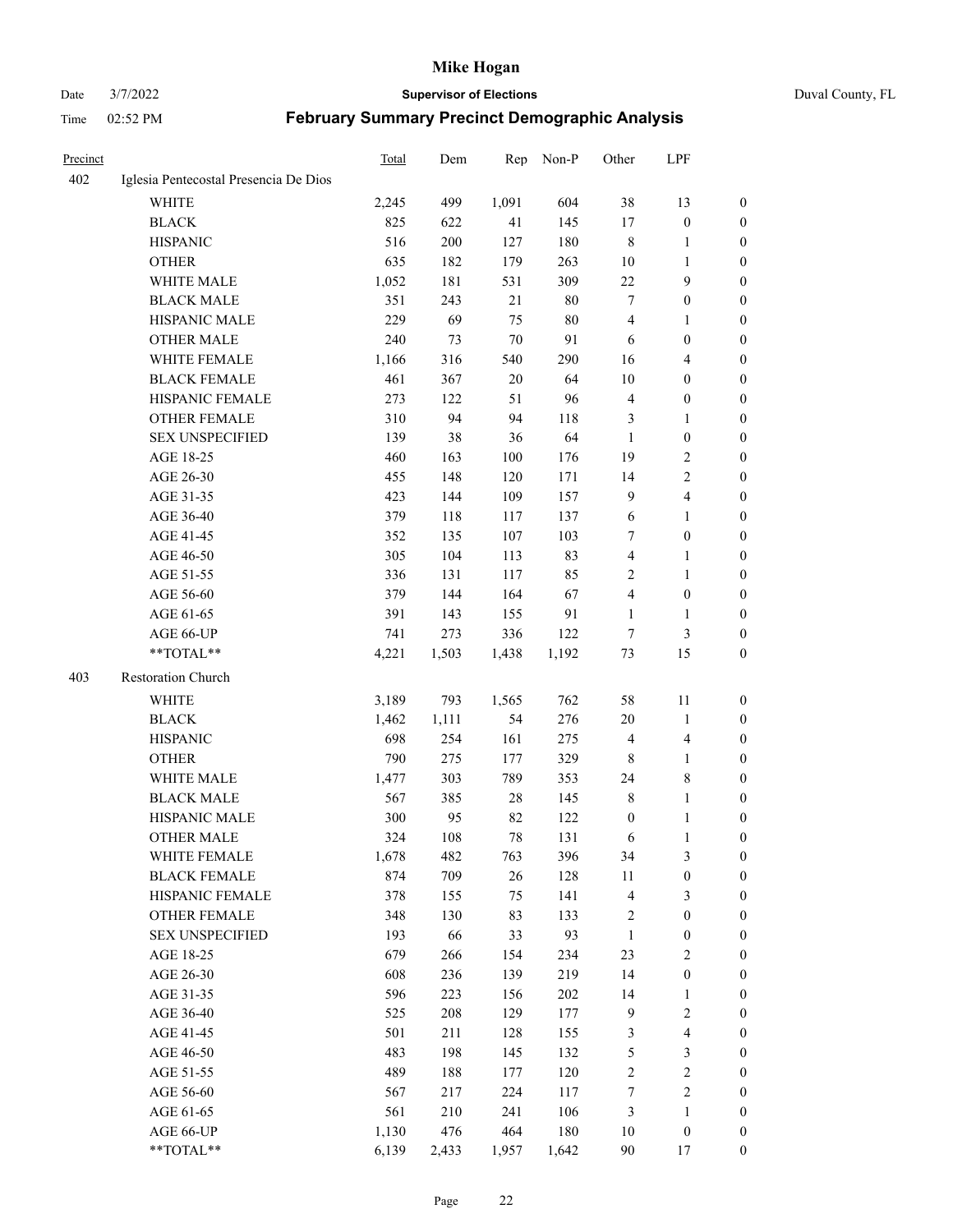Date 3/7/2022 **Supervisor of Elections** Duval County, FL

| Precinct |                                   | <b>Total</b> | Dem    | Rep    | Non-P  | Other            | LPF                     |                  |
|----------|-----------------------------------|--------------|--------|--------|--------|------------------|-------------------------|------------------|
| 404      | Holiday Hill Baptist Church       |              |        |        |        |                  |                         |                  |
|          | <b>WHITE</b>                      | 2,363        | 534    | 1,390  | 407    | 20               | 12                      | 0                |
|          | <b>BLACK</b>                      | 194          | 155    | 11     | 24     | $\overline{4}$   | $\boldsymbol{0}$        | $\boldsymbol{0}$ |
|          | <b>HISPANIC</b>                   | 121          | 38     | 43     | 34     | 6                | $\boldsymbol{0}$        | $\boldsymbol{0}$ |
|          | <b>OTHER</b>                      | 199          | 58     | 58     | 79     | $\overline{2}$   | $\sqrt{2}$              | $\boldsymbol{0}$ |
|          | WHITE MALE                        | 1,100        | 217    | 648    | 218    | 11               | 6                       | $\boldsymbol{0}$ |
|          | <b>BLACK MALE</b>                 | 105          | 79     | 6      | 17     | $\mathfrak{Z}$   | $\boldsymbol{0}$        | $\boldsymbol{0}$ |
|          | HISPANIC MALE                     | 63           | 18     | 22     | $20\,$ | 3                | $\boldsymbol{0}$        | $\boldsymbol{0}$ |
|          | <b>OTHER MALE</b>                 | 72           | 14     | $20\,$ | 34     | $\mathfrak{2}$   | $\overline{2}$          | $\boldsymbol{0}$ |
|          | WHITE FEMALE                      | 1,235        | 313    | 725    | 182    | 9                | $\sqrt{6}$              | $\boldsymbol{0}$ |
|          | <b>BLACK FEMALE</b>               | 86           | 74     | 5      | 6      | $\mathbf{1}$     | $\boldsymbol{0}$        | 0                |
|          | HISPANIC FEMALE                   | 58           | $20\,$ | 21     | 14     | 3                | $\boldsymbol{0}$        | 0                |
|          | <b>OTHER FEMALE</b>               | 83           | 33     | 24     | 26     | $\boldsymbol{0}$ | $\boldsymbol{0}$        | $\boldsymbol{0}$ |
|          | <b>SEX UNSPECIFIED</b>            | 75           | 17     | 31     | 27     | $\boldsymbol{0}$ | $\boldsymbol{0}$        | $\boldsymbol{0}$ |
|          | AGE 18-25                         | 253          | 71     | 98     | $78\,$ | 4                | $\sqrt{2}$              | $\boldsymbol{0}$ |
|          | AGE 26-30                         | 213          | 56     | 97     | 56     | 3                | $\mathbf{1}$            | $\boldsymbol{0}$ |
|          | AGE 31-35                         | 250          | 67     | 100    | 79     | $\sqrt{2}$       | $\sqrt{2}$              | $\boldsymbol{0}$ |
|          | AGE 36-40                         | 237          | 55     | 116    | 61     | $\overline{c}$   | $\mathfrak{Z}$          | $\boldsymbol{0}$ |
|          | AGE 41-45                         | 219          | 64     | 101    | 45     | $\tau$           | $\overline{2}$          | $\boldsymbol{0}$ |
|          | AGE 46-50                         | 203          | 59     | 101    | 41     | $\overline{c}$   | $\boldsymbol{0}$        | $\boldsymbol{0}$ |
|          | AGE 51-55                         | 224          | 47     | 132    | 40     | 5                | $\boldsymbol{0}$        | $\boldsymbol{0}$ |
|          | AGE 56-60                         | 244          | 61     | 141    | 37     | 3                | $\sqrt{2}$              | 0                |
|          | AGE 61-65                         | 288          | 75     | 166    | 43     | $\mathfrak{2}$   | $\overline{c}$          | 0                |
|          | AGE 66-UP                         | 746          | 230    | 450    | 64     | $\sqrt{2}$       | $\boldsymbol{0}$        | $\boldsymbol{0}$ |
|          | $**TOTAL**$                       | 2,877        | 785    | 1,502  | 544    | 32               | 14                      | $\boldsymbol{0}$ |
|          |                                   |              |        |        |        |                  |                         |                  |
| 405      | Harvest Time Christian Fellowship |              |        |        |        |                  |                         |                  |
|          | <b>WHITE</b>                      | 979          | 272    | 453    | 226    | 19               | $\mathbf{9}$            | $\boldsymbol{0}$ |
|          | <b>BLACK</b>                      | 666          | 505    | $20\,$ | 134    | 4                | $\mathfrak{Z}$          | $\boldsymbol{0}$ |
|          | <b>HISPANIC</b>                   | 237          | 87     | 58     | 86     | 5                | $\mathbf{1}$            | $\boldsymbol{0}$ |
|          | <b>OTHER</b>                      | 204          | 68     | 53     | 83     | $\boldsymbol{0}$ | $\boldsymbol{0}$        | $\boldsymbol{0}$ |
|          | WHITE MALE                        | 469          | 114    | 234    | 103    | 11               | $\boldsymbol{7}$        | $\boldsymbol{0}$ |
|          | <b>BLACK MALE</b>                 | 272          | 191    | 15     | 62     | $\sqrt{2}$       | $\sqrt{2}$              | $\boldsymbol{0}$ |
|          | HISPANIC MALE                     | 98           | 32     | 23     | 40     | $\overline{c}$   | $\mathbf{1}$            | $\boldsymbol{0}$ |
|          | <b>OTHER MALE</b>                 | 75           | 21     | 17     | 37     | $\boldsymbol{0}$ | $\boldsymbol{0}$        | $\boldsymbol{0}$ |
|          | WHITE FEMALE                      | 496          | 153    | 214    | 119    | 8                | 2                       | 0                |
|          | <b>BLACK FEMALE</b>               | 372          | 300    | 5      | 64     | $\sqrt{2}$       | $\mathbf{1}$            | $\boldsymbol{0}$ |
|          | HISPANIC FEMALE                   | 133          | 54     | 31     | 45     | 3                | $\boldsymbol{0}$        | $\overline{0}$   |
|          | <b>OTHER FEMALE</b>               | 98           | 38     | $28\,$ | 32     | $\boldsymbol{0}$ | $\boldsymbol{0}$        | $\overline{0}$   |
|          | <b>SEX UNSPECIFIED</b>            | 73           | 29     | 17     | 27     | $\boldsymbol{0}$ | $\boldsymbol{0}$        | 0                |
|          | AGE 18-25                         | 260          | 103    | 51     | 102    | 3                | $\mathbf{1}$            | $\theta$         |
|          | AGE 26-30                         | 287          | 134    | 48     | 97     | 4                | $\overline{\mathbf{4}}$ | 0                |
|          | AGE 31-35                         | 238          | 112    | 60     | 56     | 8                | $\sqrt{2}$              | 0                |
|          | AGE 36-40                         | 195          | 86     | 46     | 56     | 3                | $\overline{\mathbf{4}}$ | 0                |
|          | AGE 41-45                         | 178          | 78     | 44     | 52     | 3                | $\mathbf{1}$            | 0                |
|          | AGE 46-50                         | 144          | 69     | 35     | 38     | $\sqrt{2}$       | $\boldsymbol{0}$        | 0                |
|          | AGE 51-55                         | 171          | 77     | 55     | 38     | $\mathbf{1}$     | $\boldsymbol{0}$        | 0                |
|          | AGE 56-60                         | 180          | 89     | 64     | 26     | $\boldsymbol{0}$ | $\mathbf{1}$            | 0                |
|          | AGE 61-65                         | 160          | 61     | 76     | 22     | 1                | $\boldsymbol{0}$        | $\overline{0}$   |
|          | AGE 66-UP                         | 273          | 123    | 105    | 42     | 3                | $\boldsymbol{0}$        | 0                |
|          | **TOTAL**                         | 2,086        | 932    | 584    | 529    | 28               | 13                      | $\boldsymbol{0}$ |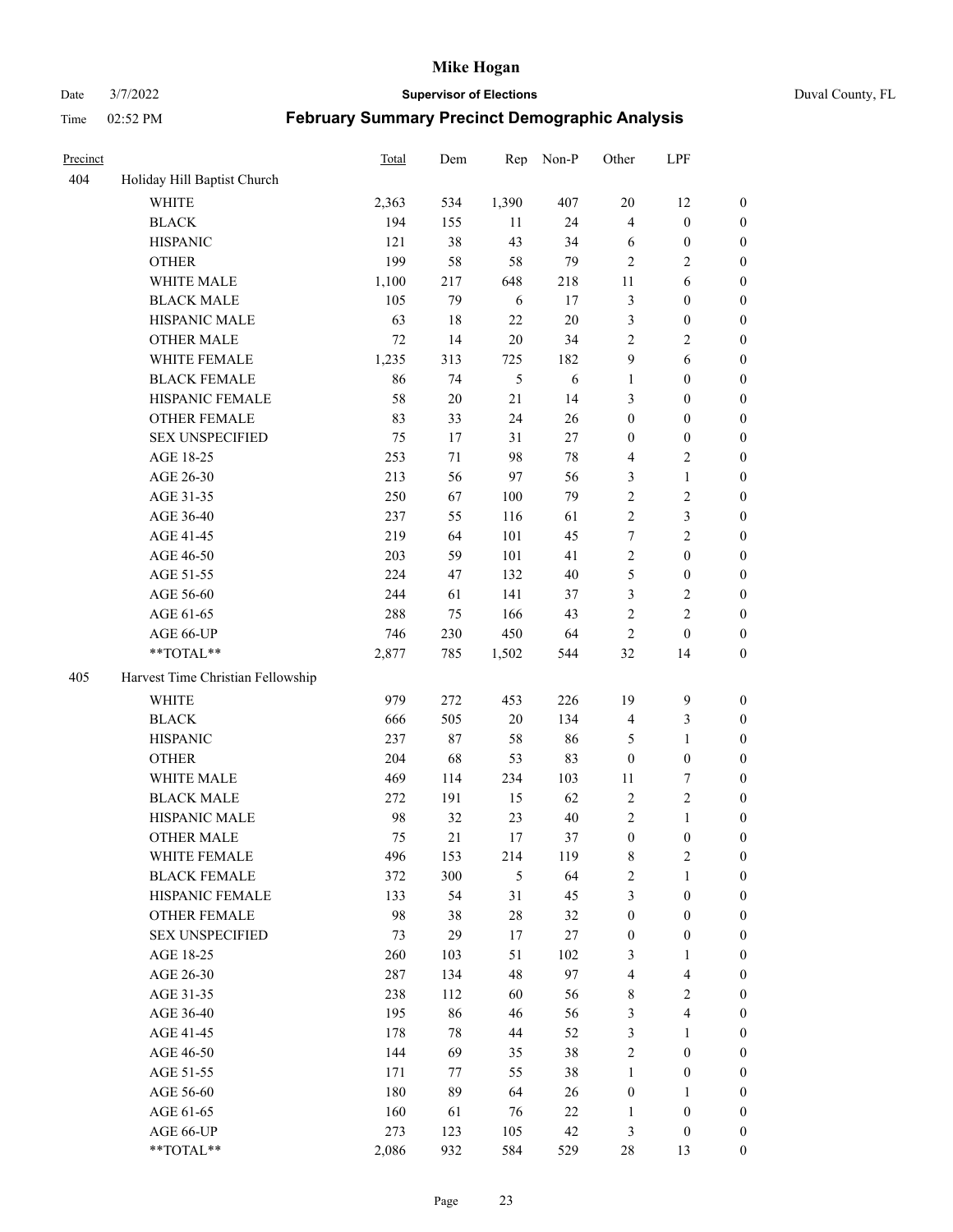Date 3/7/2022 **Supervisor of Elections** Duval County, FL

| Precinct |                            | Total | Dem   | Rep     | Non-P  | Other            | LPF                     |                  |
|----------|----------------------------|-------|-------|---------|--------|------------------|-------------------------|------------------|
| 407      | Southpoint Baptist Church  |       |       |         |        |                  |                         |                  |
|          | <b>WHITE</b>               | 3,892 | 925   | 1,977   | 878    | 73               | 39                      | 0                |
|          | <b>BLACK</b>               | 1,076 | 819   | 38      | 196    | 20               | $\mathfrak{Z}$          | 0                |
|          | <b>HISPANIC</b>            | 439   | 172   | 95      | 164    | $\tau$           | $\mathbf{1}$            | $\boldsymbol{0}$ |
|          | <b>OTHER</b>               | 891   | 315   | 181     | 382    | 10               | 3                       | $\boldsymbol{0}$ |
|          | WHITE MALE                 | 1,849 | 365   | 971     | 451    | 36               | 26                      | $\boldsymbol{0}$ |
|          | <b>BLACK MALE</b>          | 426   | 306   | 15      | 93     | $10\,$           | $\sqrt{2}$              | $\boldsymbol{0}$ |
|          | HISPANIC MALE              | 176   | 62    | 49      | 62     | 3                | $\boldsymbol{0}$        | $\boldsymbol{0}$ |
|          | <b>OTHER MALE</b>          | 365   | 114   | 76      | 167    | $\tau$           | $\mathbf{1}$            | $\boldsymbol{0}$ |
|          | WHITE FEMALE               | 2,008 | 551   | 992     | 416    | 37               | 12                      | $\boldsymbol{0}$ |
|          | <b>BLACK FEMALE</b>        | 638   | 504   | 22      | 101    | 10               | $\mathbf{1}$            | 0                |
|          | HISPANIC FEMALE            | 257   | 107   | 44      | 101    | $\overline{4}$   | $\mathbf{1}$            | 0                |
|          | OTHER FEMALE               | 401   | 167   | 86      | 145    | 3                | $\boldsymbol{0}$        | $\boldsymbol{0}$ |
|          | <b>SEX UNSPECIFIED</b>     | 178   | 55    | 36      | 84     | $\boldsymbol{0}$ | 3                       | $\boldsymbol{0}$ |
|          | AGE 18-25                  | 750   | 305   | 204     | 223    | 10               | $8\,$                   | $\boldsymbol{0}$ |
|          | AGE 26-30                  | 911   | 332   | 254     | 293    | 23               | $\boldsymbol{9}$        | $\boldsymbol{0}$ |
|          | AGE 31-35                  | 727   | 288   | 183     | 234    | 17               | $\mathfrak{S}$          | $\boldsymbol{0}$ |
|          | AGE 36-40                  | 572   | 204   | 173     | 170    | 21               | $\overline{\mathbf{4}}$ | $\boldsymbol{0}$ |
|          | AGE 41-45                  | 469   | 170   | 140     | 148    | 6                | 5                       | $\boldsymbol{0}$ |
|          | AGE 46-50                  | 447   | 145   | 165     | 124    | 7                | $\sqrt{6}$              | $\boldsymbol{0}$ |
|          | AGE 51-55                  | 452   | 148   | 180     | 116    | 6                | $\sqrt{2}$              | $\boldsymbol{0}$ |
|          | AGE 56-60                  | 439   | 141   | 213     | 79     | $\overline{4}$   | $\sqrt{2}$              | 0                |
|          | AGE 61-65                  | 419   | 137   | 199     | $72\,$ | 6                | $\mathfrak s$           | $\boldsymbol{0}$ |
|          | AGE 66-UP                  | 1,112 | 361   | 580     | 161    | 10               | $\boldsymbol{0}$        | $\boldsymbol{0}$ |
|          | **TOTAL**                  | 6,298 | 2,231 | 2,291   | 1,620  | 110              | 46                      | $\boldsymbol{0}$ |
| 408      | Dean Road Church of Christ |       |       |         |        |                  |                         |                  |
|          | <b>WHITE</b>               | 2,825 | 591   | 1,602   | 580    | 38               | 14                      | $\boldsymbol{0}$ |
|          | <b>BLACK</b>               | 572   | 429   | 26      | 108    | 7                | $\sqrt{2}$              | $\boldsymbol{0}$ |
|          | <b>HISPANIC</b>            | 313   | 118   | 75      | 114    | $\overline{4}$   | $\sqrt{2}$              | $\boldsymbol{0}$ |
|          | <b>OTHER</b>               | 408   | 112   | 146     | 142    | 7                | $\mathbf{1}$            | $\boldsymbol{0}$ |
|          | WHITE MALE                 | 1,302 | 218   | 758     | 300    | 18               | $\,$ 8 $\,$             | $\boldsymbol{0}$ |
|          | <b>BLACK MALE</b>          | 215   | 142   | 16      | 52     | $\overline{4}$   | $\mathbf{1}$            | $\boldsymbol{0}$ |
|          | HISPANIC MALE              | 141   | 49    | 32      | 57     | 2                | 1                       | 0                |
|          | <b>OTHER MALE</b>          | 152   | 30    | 61      | 60     | $\mathbf{1}$     | $\boldsymbol{0}$        | $\boldsymbol{0}$ |
|          | WHITE FEMALE               | 1,485 | 366   | 826     | 267    | 20               | 6                       | 0                |
|          | <b>BLACK FEMALE</b>        | 343   | 279   | $\,8\,$ | 52     | 3                | $\mathbf{1}$            | $\boldsymbol{0}$ |
|          | HISPANIC FEMALE            | 163   | 68    | 41      | 51     | $\sqrt{2}$       | $\mathbf{1}$            | $\boldsymbol{0}$ |
|          | OTHER FEMALE               | 189   | 61    | $71\,$  | 52     | 5                | $\boldsymbol{0}$        | $\overline{0}$   |
|          | <b>SEX UNSPECIFIED</b>     | 128   | 37    | 36      | 53     | $\mathbf{1}$     | $\mathbf{1}$            | 0                |
|          | AGE 18-25                  | 374   | 132   | 102     | 122    | 15               | $\mathfrak{Z}$          | 0                |
|          | AGE 26-30                  | 374   | 121   | 117     | 126    | $\,$ 8 $\,$      | $\sqrt{2}$              | 0                |
|          | AGE 31-35                  | 396   | 118   | 148     | 124    | 3                | $\mathfrak{Z}$          | 0                |
|          | AGE 36-40                  | 349   | 99    | 130     | 113    | 5                | $\sqrt{2}$              | 0                |
|          | AGE 41-45                  | 291   | 79    | 124     | 81     | 3                | $\overline{\mathbf{4}}$ | 0                |
|          | AGE 46-50                  | 274   | 86    | 123     | 61     | 3                | $\mathbf{1}$            | 0                |
|          | AGE 51-55                  | 336   | 96    | 161     | $72\,$ | $\overline{4}$   | $\mathfrak{Z}$          | $\boldsymbol{0}$ |
|          | AGE 56-60                  | 371   | 81    | 211     | $77\,$ | 2                | $\boldsymbol{0}$        | $\boldsymbol{0}$ |
|          | AGE 61-65                  | 382   | 112   | 205     | 64     | $\mathbf{1}$     | $\boldsymbol{0}$        | $\boldsymbol{0}$ |
|          | AGE 66-UP                  | 971   | 326   | 528     | 104    | 12               | $\mathbf{1}$            | $\boldsymbol{0}$ |
|          | **TOTAL**                  | 4,118 | 1,250 | 1,849   | 944    | 56               | 19                      | $\boldsymbol{0}$ |
|          |                            |       |       |         |        |                  |                         |                  |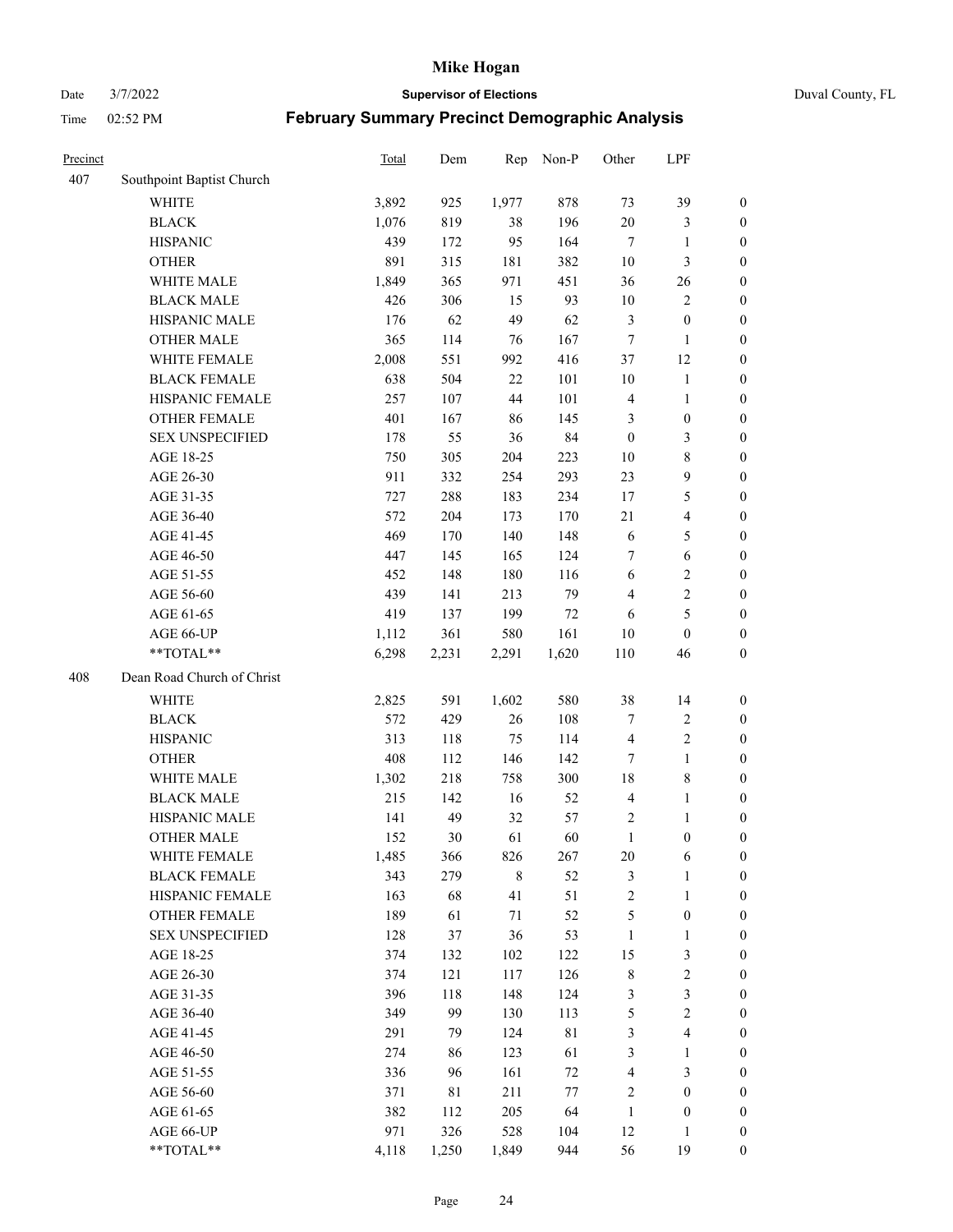#### Date 3/7/2022 **Supervisor of Elections** Duval County, FL

| Precinct |                                        | Total | Dem    | Rep   | Non-P   | Other            | LPF                     |                  |
|----------|----------------------------------------|-------|--------|-------|---------|------------------|-------------------------|------------------|
| 409      | Ramallah American Club of Jacksonville |       |        |       |         |                  |                         |                  |
|          | <b>WHITE</b>                           | 1,749 | 464    | 872   | 379     | 24               | $10\,$                  | $\boldsymbol{0}$ |
|          | <b>BLACK</b>                           | 661   | 508    | 22    | 124     | 7                | $\boldsymbol{0}$        | $\boldsymbol{0}$ |
|          | <b>HISPANIC</b>                        | 292   | 112    | 56    | 116     | 5                | $\mathfrak{Z}$          | $\boldsymbol{0}$ |
|          | <b>OTHER</b>                           | 395   | 106    | 103   | 180     | 5                | $\mathbf{1}$            | $\boldsymbol{0}$ |
|          | WHITE MALE                             | 787   | 176    | 409   | 186     | 11               | $\mathfrak{S}$          | $\boldsymbol{0}$ |
|          | <b>BLACK MALE</b>                      | 257   | 181    | 13    | 60      | 3                | $\boldsymbol{0}$        | $\boldsymbol{0}$ |
|          | HISPANIC MALE                          | 114   | 42     | 25    | 45      | $\boldsymbol{0}$ | $\overline{2}$          | $\boldsymbol{0}$ |
|          | <b>OTHER MALE</b>                      | 154   | 43     | 46    | 62      | $\overline{c}$   | $\mathbf{1}$            | 0                |
|          | WHITE FEMALE                           | 943   | 284    | 455   | 187     | 13               | $\overline{\mathbf{4}}$ | 0                |
|          | <b>BLACK FEMALE</b>                    | 391   | 317    | 9     | 61      | 4                | $\boldsymbol{0}$        | 0                |
|          | HISPANIC FEMALE                        | 174   | 69     | 30    | 69      | $\mathfrak{S}$   | $\mathbf{1}$            | $\boldsymbol{0}$ |
|          | OTHER FEMALE                           | 170   | 53     | 42    | 73      | $\sqrt{2}$       | $\boldsymbol{0}$        | $\boldsymbol{0}$ |
|          | <b>SEX UNSPECIFIED</b>                 | 107   | 25     | 24    | 56      | $\mathbf{1}$     | $\mathbf{1}$            | $\boldsymbol{0}$ |
|          | AGE 18-25                              | 326   | 140    | 69    | 111     | 5                | $\mathbf{1}$            | $\boldsymbol{0}$ |
|          | AGE 26-30                              | 308   | 117    | 67    | 114     | 8                | $\sqrt{2}$              | $\boldsymbol{0}$ |
|          | AGE 31-35                              | 268   | 101    | 68    | 87      | $\sqrt{6}$       | $\sqrt{6}$              | $\boldsymbol{0}$ |
|          | AGE 36-40                              | 247   | $78\,$ | 77    | $88\,$  | 3                | $\mathbf{1}$            | $\boldsymbol{0}$ |
|          | AGE 41-45                              | 232   | 85     | 61    | 81      | 5                | $\boldsymbol{0}$        | 0                |
|          | AGE 46-50                              | 214   | 87     | 68    | 50      | 6                | 3                       | 0                |
|          | AGE 51-55                              | 241   | 89     | 95    | 55      | $\mathbf{1}$     | $\mathbf{1}$            | 0                |
|          | AGE 56-60                              | 252   | 111    | 98    | 40      | 3                | $\boldsymbol{0}$        | $\boldsymbol{0}$ |
|          | AGE 61-65                              | 262   | 86     | 120   | 54      | $\sqrt{2}$       | $\boldsymbol{0}$        | $\boldsymbol{0}$ |
|          | AGE 66-UP                              | 747   | 296    | 330   | 119     | $\overline{c}$   | $\boldsymbol{0}$        | $\boldsymbol{0}$ |
|          | **TOTAL**                              | 3,097 | 1,190  | 1,053 | 799     | 41               | 14                      | $\boldsymbol{0}$ |
| 410      | St. Barnabas Anglican Church           |       |        |       |         |                  |                         |                  |
|          | <b>WHITE</b>                           | 2,448 | 581    | 1,213 | 591     | 48               | 15                      | $\boldsymbol{0}$ |
|          | <b>BLACK</b>                           | 864   | 644    | 45    | 160     | 13               | $\sqrt{2}$              | $\boldsymbol{0}$ |
|          | <b>HISPANIC</b>                        | 444   | 174    | 92    | 169     | 7                | $\sqrt{2}$              | $\overline{0}$   |
|          | <b>OTHER</b>                           | 765   | 207    | 244   | 303     | $\,$ 8 $\,$      | $\mathfrak{Z}$          | $\overline{0}$   |
|          | WHITE MALE                             | 1,167 | 236    | 610   | 292     | 18               | 11                      | 0                |
|          | <b>BLACK MALE</b>                      | 361   | 259    | 25    | $70\,$  | $\mathfrak{S}$   | $\sqrt{2}$              | 0                |
|          | HISPANIC MALE                          | 208   | 69     | 48    | 86      | $\mathfrak{Z}$   | $\sqrt{2}$              | 0                |
|          | <b>OTHER MALE</b>                      | 315   | 79     | 108   | 124     | 3                | $\mathbf{1}$            | $\boldsymbol{0}$ |
|          | WHITE FEMALE                           | 1,235 | 332    | 583   | 286     | 30               | $\overline{\mathbf{4}}$ | $\boldsymbol{0}$ |
|          | <b>BLACK FEMALE</b>                    | 484   | 371    | 18    | 87      | 8                | $\boldsymbol{0}$        | $\boldsymbol{0}$ |
|          | HISPANIC FEMALE                        | 224   | 99     | 41    | $80\,$  | 4                | $\boldsymbol{0}$        | $\overline{0}$   |
|          | <b>OTHER FEMALE</b>                    | 337   | 97     | 113   | 121     | 4                | $\sqrt{2}$              | $\overline{0}$   |
|          | <b>SEX UNSPECIFIED</b>                 | 190   | 64     | 48    | $77 \,$ | $\mathbf{1}$     | $\boldsymbol{0}$        | $\overline{0}$   |
|          | AGE 18-25                              | 554   | 205    | 137   | 195     | $11\,$           | 6                       | 0                |
|          | AGE 26-30                              | 422   | 159    | 91    | 156     | 14               | $\sqrt{2}$              | 0                |
|          | AGE 31-35                              | 377   | 140    | 109   | 116     | 8                | $\overline{\mathbf{4}}$ | 0                |
|          | AGE 36-40                              | 389   | 138    | 119   | 123     | 7                | $\sqrt{2}$              | 0                |
|          | AGE 41-45                              | 343   | 122    | 92    | 119     | 7                | $\mathfrak{Z}$          | $\boldsymbol{0}$ |
|          | AGE 46-50                              | 355   | 116    | 127   | 105     | 4                | $\mathfrak{Z}$          | $\boldsymbol{0}$ |
|          | AGE 51-55                              | 390   | 129    | 158   | 98      | 5                | $\boldsymbol{0}$        | $\boldsymbol{0}$ |
|          | AGE 56-60                              | 416   | 134    | 176   | 99      | 7                | $\boldsymbol{0}$        | $\boldsymbol{0}$ |
|          | AGE 61-65                              | 395   | 127    | 181   | 78      | $\,$ 8 $\,$      | $\mathbf{1}$            | $\overline{0}$   |
|          | AGE 66-UP                              | 880   | 336    | 404   | 134     | 5                | $\mathbf{1}$            | $\overline{0}$   |
|          | **TOTAL**                              | 4,521 | 1,606  | 1,594 | 1,223   | 76               | $22\,$                  | $\boldsymbol{0}$ |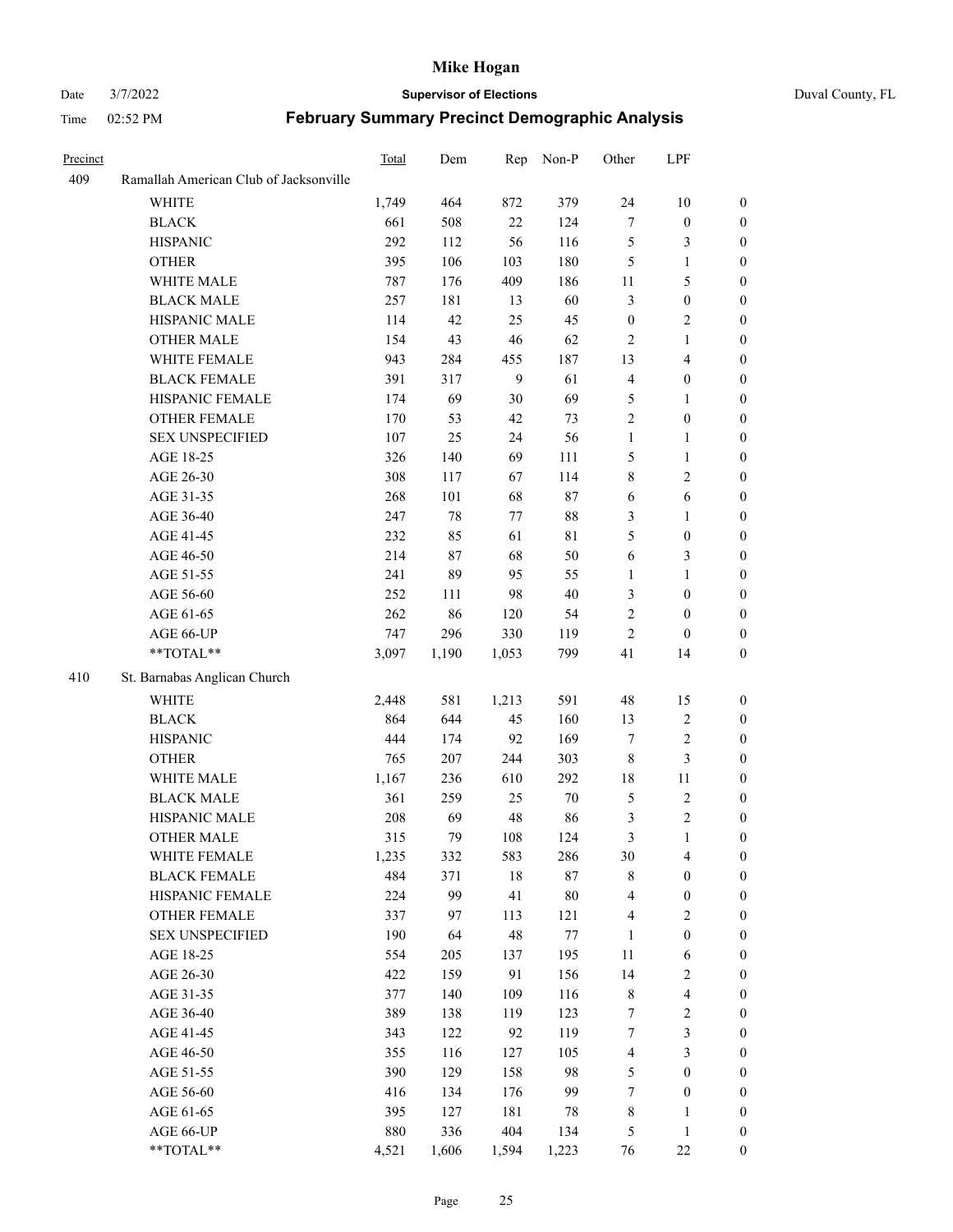Date 3/7/2022 **Supervisor of Elections** Duval County, FL

| Precinct |                             | Total | Dem    | Rep         | Non-P       | Other                   | LPF                     |                  |
|----------|-----------------------------|-------|--------|-------------|-------------|-------------------------|-------------------------|------------------|
| 411      | Windy Hill Community Center |       |        |             |             |                         |                         |                  |
|          | <b>WHITE</b>                | 3,039 | 690    | 1,452       | 822         | 58                      | 17                      | 0                |
|          | <b>BLACK</b>                | 748   | 543    | 38          | 157         | $10\,$                  | $\boldsymbol{0}$        | $\boldsymbol{0}$ |
|          | <b>HISPANIC</b>             | 712   | 287    | 135         | 277         | $10\,$                  | $\mathfrak{Z}$          | $\boldsymbol{0}$ |
|          | <b>OTHER</b>                | 672   | 210    | 168         | 281         | $10\,$                  | $\mathfrak{Z}$          | $\boldsymbol{0}$ |
|          | WHITE MALE                  | 1,449 | 262    | 750         | 396         | 29                      | 12                      | $\boldsymbol{0}$ |
|          | <b>BLACK MALE</b>           | 267   | 166    | 24          | $72\,$      | 5                       | $\boldsymbol{0}$        | $\boldsymbol{0}$ |
|          | HISPANIC MALE               | 329   | 121    | 66          | 137         | 5                       | $\boldsymbol{0}$        | $\boldsymbol{0}$ |
|          | <b>OTHER MALE</b>           | 267   | 77     | 76          | 106         | $\mathfrak{S}$          | $\mathfrak{Z}$          | $\boldsymbol{0}$ |
|          | WHITE FEMALE                | 1,546 | 422    | 683         | 407         | 29                      | $\mathfrak s$           | $\boldsymbol{0}$ |
|          | <b>BLACK FEMALE</b>         | 473   | 373    | 14          | 82          | $\overline{4}$          | $\boldsymbol{0}$        | $\boldsymbol{0}$ |
|          | HISPANIC FEMALE             | 368   | 160    | 66          | 134         | 5                       | $\mathfrak{Z}$          | $\boldsymbol{0}$ |
|          | OTHER FEMALE                | 308   | 109    | 69          | 125         | 5                       | $\boldsymbol{0}$        | $\boldsymbol{0}$ |
|          | <b>SEX UNSPECIFIED</b>      | 164   | $40\,$ | 45          | $78\,$      | $\mathbf{1}$            | $\boldsymbol{0}$        | $\boldsymbol{0}$ |
|          | AGE 18-25                   | 654   | 224    | 164         | 248         | 15                      | $\mathfrak{Z}$          | $\boldsymbol{0}$ |
|          | AGE 26-30                   | 661   | 214    | 188         | 237         | 17                      | $\mathfrak{S}$          | $\boldsymbol{0}$ |
|          | AGE 31-35                   | 642   | 219    | 188         | 214         | 15                      | $\sqrt{6}$              | $\boldsymbol{0}$ |
|          | AGE 36-40                   | 417   | 146    | 112         | 146         | $\,$ $\,$               | $\mathfrak{S}$          | $\boldsymbol{0}$ |
|          | AGE 41-45                   | 380   | 132    | 112         | 129         | 5                       | $\sqrt{2}$              | $\boldsymbol{0}$ |
|          | AGE 46-50                   | 384   | 131    | 135         | 108         | $\mathbf{9}$            | $\mathbf{1}$            | $\boldsymbol{0}$ |
|          | AGE 51-55                   | 375   | 110    | 143         | 115         | 7                       | $\boldsymbol{0}$        | $\boldsymbol{0}$ |
|          | AGE 56-60                   | 466   | 156    | 188         | 117         | 5                       | $\boldsymbol{0}$        | 0                |
|          | AGE 61-65                   | 394   | 129    | 167         | 93          | 4                       | $\mathbf{1}$            | $\boldsymbol{0}$ |
|          | AGE 66-UP                   | 798   | 269    | 396         | 130         | 3                       | $\boldsymbol{0}$        | $\boldsymbol{0}$ |
|          | **TOTAL**                   | 5,171 | 1,730  | 1,793       | 1,537       | 88                      | 23                      | $\boldsymbol{0}$ |
| 412      | CrossRoad Church, UMC       |       |        |             |             |                         |                         |                  |
|          | <b>WHITE</b>                | 2,409 | 623    | 1,003       | 696         | 67                      | $20\,$                  | $\boldsymbol{0}$ |
|          | <b>BLACK</b>                | 655   | 459    | 28          | 157         | $\,$ $\,$               | $\mathfrak{Z}$          | $\boldsymbol{0}$ |
|          | <b>HISPANIC</b>             | 362   | 109    | 85          | 166         | $\overline{c}$          | $\boldsymbol{0}$        | $\boldsymbol{0}$ |
|          | <b>OTHER</b>                | 458   | 165    | $8\sqrt{1}$ | 197         | 13                      | $\overline{c}$          | $\boldsymbol{0}$ |
|          | WHITE MALE                  | 1,138 | 238    | 486         | 367         | 33                      | 14                      | $\boldsymbol{0}$ |
|          | <b>BLACK MALE</b>           | 275   | 170    | 15          | $8\sqrt{1}$ | 6                       | $\mathfrak{Z}$          | $\boldsymbol{0}$ |
|          | HISPANIC MALE               | 170   | 45     | 47          | 77          | 1                       | $\boldsymbol{0}$        | 0                |
|          | <b>OTHER MALE</b>           | 181   | 53     | 33          | 87          | $\tau$                  | $\mathbf{1}$            | $\boldsymbol{0}$ |
|          | WHITE FEMALE                | 1,246 | 372    | 513         | 322         | 33                      | 6                       | 0                |
|          | <b>BLACK FEMALE</b>         | 367   | 278    | 13          | 74          | 2                       | $\boldsymbol{0}$        | $\boldsymbol{0}$ |
|          | HISPANIC FEMALE             | 187   | 64     | 37          | 85          | $\mathbf{1}$            | $\boldsymbol{0}$        | $\overline{0}$   |
|          | <b>OTHER FEMALE</b>         | 217   | 90     | 43          | $78\,$      | 5                       | $\mathbf{1}$            | $\overline{0}$   |
|          | <b>SEX UNSPECIFIED</b>      | 103   | 46     | 10          | 45          | $\mathfrak{2}$          | $\boldsymbol{0}$        | 0                |
|          | AGE 18-25                   | 659   | 242    | 171         | 215         | 26                      | $\mathfrak{S}$          | 0                |
|          | AGE 26-30                   | 785   | 252    | 235         | 272         | 19                      | $\boldsymbol{7}$        | 0                |
|          | AGE 31-35                   | 476   | 161    | 131         | 168         | 12                      | $\overline{\mathbf{4}}$ | 0                |
|          | AGE 36-40                   | 337   | 110    | 91          | 130         | 3                       | $\mathfrak{Z}$          | 0                |
|          | AGE 41-45                   | 283   | 108    | 84          | 84          | 6                       | $\mathbf{1}$            | 0                |
|          | AGE 46-50                   | 268   | 105    | 70          | 84          | 7                       | $\sqrt{2}$              | 0                |
|          | AGE 51-55                   | 267   | 99     | 98          | 64          | $\overline{\mathbf{4}}$ | $\overline{2}$          | 0                |
|          | AGE 56-60                   | 253   | 85     | 96          | 64          | 7                       | 1                       | $\overline{0}$   |
|          | AGE 61-65                   | 184   | 62     | 69          | 51          | 2                       | $\boldsymbol{0}$        | $\overline{0}$   |
|          | AGE 66-UP                   | 372   | 132    | 152         | 84          | 4                       | $\boldsymbol{0}$        | 0                |
|          | **TOTAL**                   | 3,884 | 1,356  | 1,197       | 1,216       | 90                      | 25                      | $\boldsymbol{0}$ |
|          |                             |       |        |             |             |                         |                         |                  |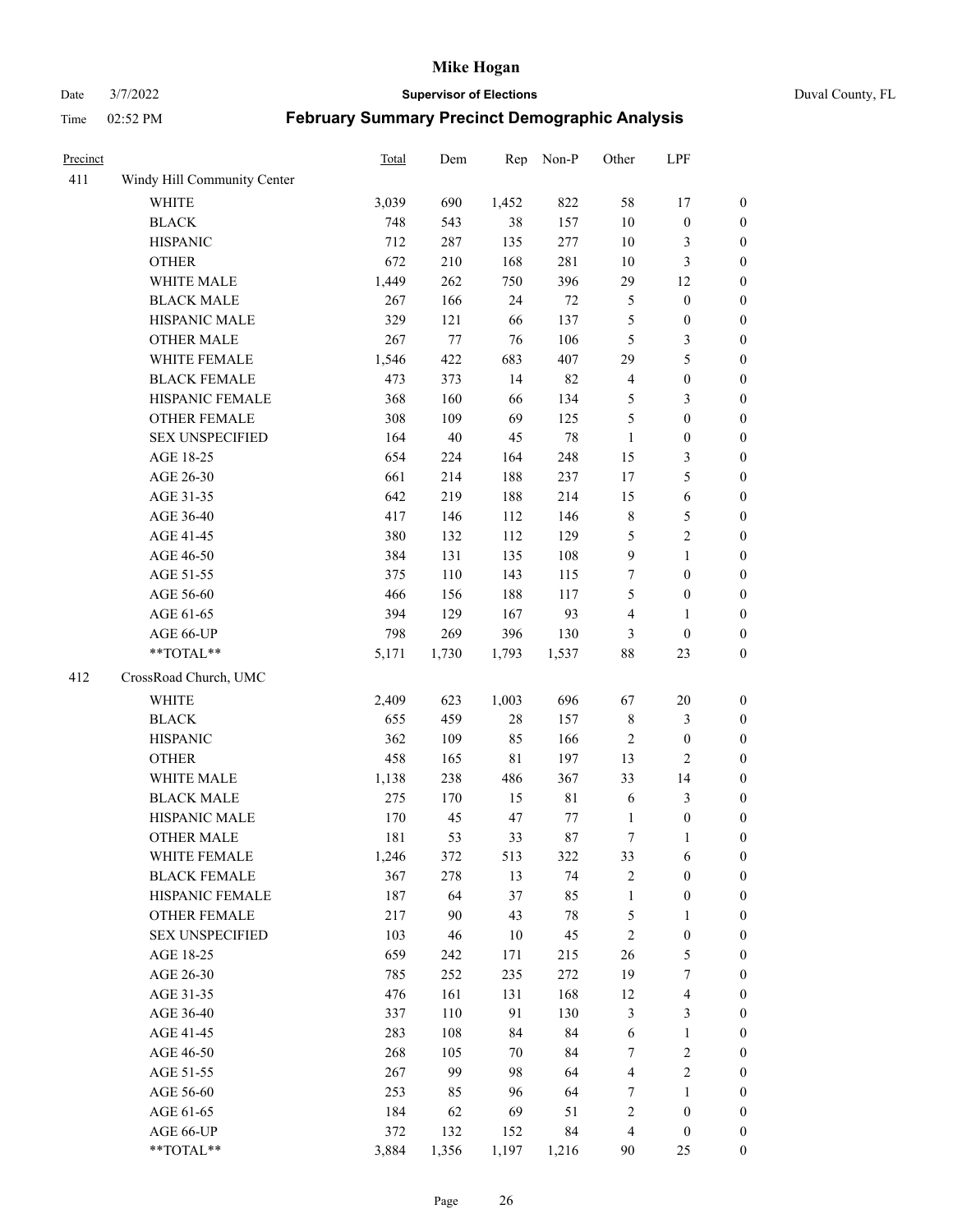Date 3/7/2022 **Supervisor of Elections** Duval County, FL

| Precinct |                                    | Total | Dem    | Rep            | Non-P            | Other            | LPF                     |                  |
|----------|------------------------------------|-------|--------|----------------|------------------|------------------|-------------------------|------------------|
| 501      | <b>Balis Community Center</b>      |       |        |                |                  |                  |                         |                  |
|          | <b>WHITE</b>                       | 2,705 | 852    | 1,203          | 578              | 53               | 19                      | 0                |
|          | <b>BLACK</b>                       | 256   | 173    | 14             | 64               | $\overline{4}$   | $\mathbf{1}$            | 0                |
|          | <b>HISPANIC</b>                    | 135   | 47     | 39             | 47               | 1                | $\mathbf{1}$            | $\boldsymbol{0}$ |
|          | <b>OTHER</b>                       | 287   | 94     | $72\,$         | 115              | 3                | $\mathfrak{Z}$          | $\boldsymbol{0}$ |
|          | WHITE MALE                         | 1,270 | 356    | 587            | 289              | 23               | 15                      | $\boldsymbol{0}$ |
|          | <b>BLACK MALE</b>                  | 118   | 75     | 9              | 31               | 3                | $\boldsymbol{0}$        | $\boldsymbol{0}$ |
|          | HISPANIC MALE                      | 68    | 25     | 17             | 26               | $\boldsymbol{0}$ | $\boldsymbol{0}$        | $\boldsymbol{0}$ |
|          | <b>OTHER MALE</b>                  | 113   | 30     | 33             | 48               | $\mathbf{1}$     | $\mathbf{1}$            | $\boldsymbol{0}$ |
|          | WHITE FEMALE                       | 1,403 | 490    | 602            | 277              | 30               | $\overline{\mathbf{4}}$ | $\boldsymbol{0}$ |
|          | <b>BLACK FEMALE</b>                | 136   | 97     | $\mathfrak{H}$ | 32               | $\mathbf{1}$     | $\mathbf{1}$            | 0                |
|          | HISPANIC FEMALE                    | 66    | 22     | $22\,$         | 20               | $\mathbf{1}$     | $\mathbf{1}$            | 0                |
|          | OTHER FEMALE                       | 131   | 53     | 31             | 46               | $\boldsymbol{0}$ | $\mathbf{1}$            | 0                |
|          | <b>SEX UNSPECIFIED</b>             | 78    | 18     | 22             | 35               | $\mathfrak{2}$   | $\mathbf{1}$            | $\boldsymbol{0}$ |
|          | AGE 18-25                          | 285   | 105    | 89             | $78\,$           | $10\,$           | $\mathfrak{Z}$          | $\boldsymbol{0}$ |
|          | AGE 26-30                          | 386   | 139    | 112            | 127              | 7                | $\mathbf{1}$            | $\boldsymbol{0}$ |
|          | AGE 31-35                          | 378   | 143    | 112            | 109              | $\mathbf{9}$     | $\mathfrak{S}$          | $\boldsymbol{0}$ |
|          | AGE 36-40                          | 272   | 93     | 83             | $88\,$           | 4                | $\overline{\mathbf{4}}$ | $\boldsymbol{0}$ |
|          | AGE 41-45                          | 240   | 79     | 85             | 69               | 3                | $\overline{4}$          | $\boldsymbol{0}$ |
|          | AGE 46-50                          | 238   | 69     | 101            | 59               | 7                | $\sqrt{2}$              | $\boldsymbol{0}$ |
|          | AGE 51-55                          | 246   | 71     | 112            | 56               | 5                | $\sqrt{2}$              | $\boldsymbol{0}$ |
|          | AGE 56-60                          | 279   | 79     | 135            | 61               | $\sqrt{2}$       | $\overline{2}$          | 0                |
|          | AGE 61-65                          | 294   | 108    | 129            | 52               | 5                | $\boldsymbol{0}$        | 0                |
|          | AGE 66-UP                          | 765   | 280    | 370            | 105              | 9                | $\mathbf{1}$            | $\boldsymbol{0}$ |
|          | $**TOTAL**$                        | 3,383 | 1,166  | 1,328          | 804              | 61               | 24                      | $\boldsymbol{0}$ |
| 502      | St. Nicholas Park Christian Church |       |        |                |                  |                  |                         |                  |
|          | <b>WHITE</b>                       | 1,043 | 312    | 499            | 211              | 12               | $\mathbf{9}$            | $\boldsymbol{0}$ |
|          | <b>BLACK</b>                       | 93    | 61     | 9              | 22               | $\boldsymbol{0}$ | $\mathbf{1}$            | $\boldsymbol{0}$ |
|          | <b>HISPANIC</b>                    | 63    | 22     | 18             | 17               | 5                | $\mathbf{1}$            | $\boldsymbol{0}$ |
|          | <b>OTHER</b>                       | 85    | 27     | $28\,$         | 29               | $\mathbf{1}$     | $\boldsymbol{0}$        | $\boldsymbol{0}$ |
|          | WHITE MALE                         | 472   | 128    | 222            | 112              | 4                | 6                       | $\boldsymbol{0}$ |
|          | <b>BLACK MALE</b>                  | 38    | 23     | $\mathfrak{Z}$ | 12               | $\boldsymbol{0}$ | $\boldsymbol{0}$        | $\boldsymbol{0}$ |
|          | HISPANIC MALE                      | 25    | 6      | $\overline{9}$ | $\,$ $\,$        | $\overline{c}$   | $\boldsymbol{0}$        | 0                |
|          | <b>OTHER MALE</b>                  | 35    | 12     | 9              | 13               | $\mathbf{1}$     | $\boldsymbol{0}$        | $\boldsymbol{0}$ |
|          | WHITE FEMALE                       | 557   | 180    | 269            | 97               | 8                | 3                       | 0                |
|          | <b>BLACK FEMALE</b>                | 55    | $38\,$ | 6              | $10\,$           | $\boldsymbol{0}$ | $\mathbf{1}$            | $\boldsymbol{0}$ |
|          | HISPANIC FEMALE                    | 37    | 15     | $\mathbf{9}$   | $\boldsymbol{9}$ | 3                | $\mathbf{1}$            | $\overline{0}$   |
|          | OTHER FEMALE                       | 33    | 11     | 14             | 8                | $\boldsymbol{0}$ | $\boldsymbol{0}$        | $\overline{0}$   |
|          | <b>SEX UNSPECIFIED</b>             | 32    | 9      | 13             | 10               | $\boldsymbol{0}$ | $\boldsymbol{0}$        | 0                |
|          | AGE 18-25                          | 116   | 39     | 34             | 38               | 5                | $\boldsymbol{0}$        | $\overline{0}$   |
|          | AGE 26-30                          | 153   | 56     | 59             | 35               | 2                | $\mathbf{1}$            | 0                |
|          | AGE 31-35                          | 152   | 52     | 68             | 27               | $\mathbf{1}$     | $\overline{\mathbf{4}}$ | 0                |
|          | AGE 36-40                          | 144   | 40     | 58             | 41               | 2                | $\mathfrak{Z}$          | 0                |
|          | AGE 41-45                          | 68    | 24     | 20             | 23               | $\mathbf{1}$     | $\boldsymbol{0}$        | 0                |
|          | AGE 46-50                          | 87    | 23     | 39             | 24               | $\boldsymbol{0}$ | $\mathbf{1}$            | 0                |
|          | AGE 51-55                          | 85    | 36     | 33             | 16               | $\boldsymbol{0}$ | $\boldsymbol{0}$        | $\overline{0}$   |
|          | AGE 56-60                          | 94    | 22     | 51             | 15               | 5                | $\mathbf{1}$            | $\overline{0}$   |
|          | AGE 61-65                          | 119   | 26     | 71             | 21               | $\mathbf{1}$     | $\boldsymbol{0}$        | $\boldsymbol{0}$ |
|          | AGE 66-UP                          | 266   | 104    | 121            | 39               | $\mathbf{1}$     | $\mathbf{1}$            | $\boldsymbol{0}$ |
|          | **TOTAL**                          | 1,284 | 422    | 554            | 279              | 18               | 11                      | $\boldsymbol{0}$ |
|          |                                    |       |        |                |                  |                  |                         |                  |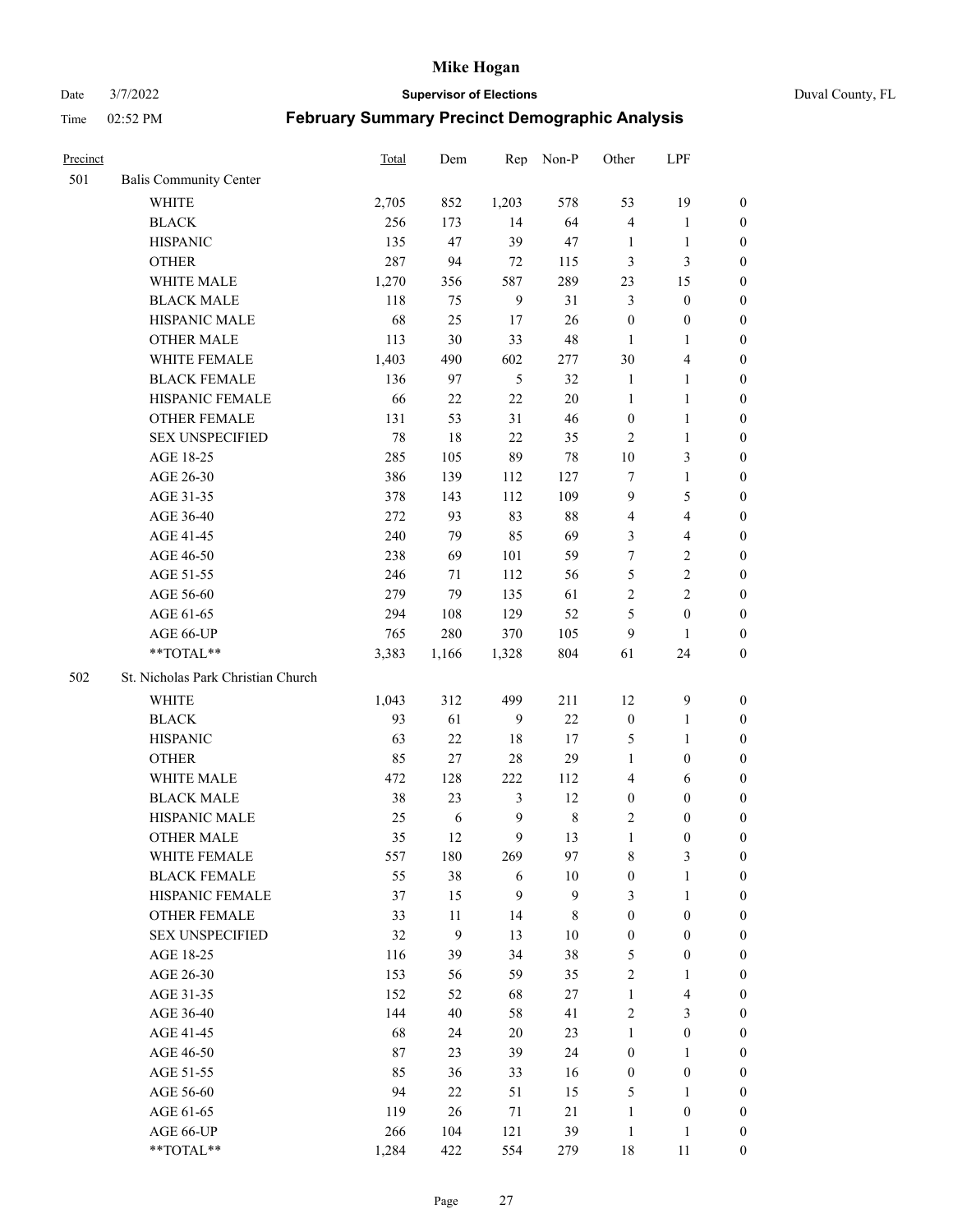Date 3/7/2022 **Supervisor of Elections** Duval County, FL

| Precinct |                                   | Total  | Dem    | Rep            | Non-P            | Other            | LPF              |                  |
|----------|-----------------------------------|--------|--------|----------------|------------------|------------------|------------------|------------------|
| 503      | Jacksonville Community Church     |        |        |                |                  |                  |                  |                  |
|          | <b>WHITE</b>                      | 1,213  | 347    | 509            | 318              | 26               | 13               | 0                |
|          | <b>BLACK</b>                      | 935    | 705    | 33             | 185              | $10\,$           | $\sqrt{2}$       | 0                |
|          | <b>HISPANIC</b>                   | 323    | 133    | 63             | 122              | 5                | $\boldsymbol{0}$ | $\boldsymbol{0}$ |
|          | <b>OTHER</b>                      | 298    | 119    | 62             | 112              | 4                | $\mathbf{1}$     | $\boldsymbol{0}$ |
|          | WHITE MALE                        | 531    | 131    | 212            | 162              | 14               | 12               | $\boldsymbol{0}$ |
|          | <b>BLACK MALE</b>                 | 386    | 274    | 16             | 89               | 6                | 1                | $\boldsymbol{0}$ |
|          | HISPANIC MALE                     | 141    | 57     | 29             | 53               | 2                | $\boldsymbol{0}$ | $\boldsymbol{0}$ |
|          | <b>OTHER MALE</b>                 | 125    | 45     | 41             | 38               | $\boldsymbol{0}$ | $\mathbf{1}$     | $\boldsymbol{0}$ |
|          | WHITE FEMALE                      | 657    | 203    | 292            | 149              | 12               | $\mathbf{1}$     | $\boldsymbol{0}$ |
|          | <b>BLACK FEMALE</b>               | 530    | 415    | 16             | 94               | 4                | $\mathbf{1}$     | 0                |
|          | HISPANIC FEMALE                   | 176    | 75     | 34             | 64               | 3                | $\boldsymbol{0}$ | 0                |
|          | <b>OTHER FEMALE</b>               | 115    | 56     | 17             | 39               | 3                | $\boldsymbol{0}$ | $\boldsymbol{0}$ |
|          | <b>SEX UNSPECIFIED</b>            | 108    | 48     | 10             | 49               | $\mathbf{1}$     | $\boldsymbol{0}$ | $\boldsymbol{0}$ |
|          | AGE 18-25                         | 312    | 162    | 42             | 96               | $11\,$           | 1                | $\boldsymbol{0}$ |
|          | AGE 26-30                         | 318    | 134    | 52             | 123              | 6                | $\mathfrak{Z}$   | $\boldsymbol{0}$ |
|          | AGE 31-35                         | 303    | 150    | 37             | 102              | 9                | 5                | $\boldsymbol{0}$ |
|          | AGE 36-40                         | 253    | 120    | 42             | $8\sqrt{1}$      | 6                | $\overline{4}$   | $\boldsymbol{0}$ |
|          | AGE 41-45                         | 197    | 91     | 47             | 58               | $\mathbf{1}$     | $\boldsymbol{0}$ | $\boldsymbol{0}$ |
|          | AGE 46-50                         | 188    | 82     | 41             | 62               | 2                | $\mathbf{1}$     | $\boldsymbol{0}$ |
|          | AGE 51-55                         | 203    | 101    | 45             | 56               | $\mathbf{1}$     | $\boldsymbol{0}$ | 0                |
|          | AGE 56-60                         | 197    | 108    | 44             | 42               | 3                | $\boldsymbol{0}$ | 0                |
|          | AGE 61-65                         | 203    | 107    | 65             | 29               | 2                | $\boldsymbol{0}$ | 0                |
|          | AGE 66-UP                         | 595    | 249    | 252            | $88\,$           | 4                | $\mathbf{2}$     | $\boldsymbol{0}$ |
|          | **TOTAL**                         | 2,769  | 1,304  | 667            | 737              | 45               | 16               | $\boldsymbol{0}$ |
| 504      | Southside United Methodist Church |        |        |                |                  |                  |                  |                  |
|          | <b>WHITE</b>                      | 1,587  | 455    | 827            | 276              | 16               | 13               | $\boldsymbol{0}$ |
|          | <b>BLACK</b>                      | 64     | 49     | $\overline{4}$ | $10\,$           | $\mathbf{1}$     | $\boldsymbol{0}$ | $\boldsymbol{0}$ |
|          | <b>HISPANIC</b>                   | 53     | 18     | 17             | 18               | $\boldsymbol{0}$ | $\boldsymbol{0}$ | $\boldsymbol{0}$ |
|          | <b>OTHER</b>                      | 105    | 35     | 37             | $30\,$           | 2                | $\mathbf{1}$     | $\boldsymbol{0}$ |
|          | WHITE MALE                        | 749    | 182    | 406            | 147              | 5                | 9                | $\overline{0}$   |
|          | <b>BLACK MALE</b>                 | 26     | 17     | $\sqrt{2}$     | $\boldsymbol{7}$ | $\boldsymbol{0}$ | $\boldsymbol{0}$ | $\boldsymbol{0}$ |
|          | HISPANIC MALE                     | $22\,$ | $11\,$ | $\overline{4}$ | 7                | $\boldsymbol{0}$ | $\boldsymbol{0}$ | 0                |
|          | <b>OTHER MALE</b>                 | 42     | 10     | 17             | 14               | $\boldsymbol{0}$ | $\mathbf{1}$     | 0                |
|          | WHITE FEMALE                      | 823    | 269    | 413            | 126              | 11               | 4                | 0                |
|          | <b>BLACK FEMALE</b>               | 36     | $30\,$ | $\mathbf{2}$   | 3                | $\mathbf{1}$     | $\boldsymbol{0}$ | $\overline{0}$   |
|          | HISPANIC FEMALE                   | $28\,$ | $\tau$ | $11\,$         | $10\,$           | $\boldsymbol{0}$ | $\boldsymbol{0}$ | $\overline{0}$   |
|          | <b>OTHER FEMALE</b>               | 42     | $18\,$ | 15             | 7                | 2                | $\boldsymbol{0}$ | $\overline{0}$   |
|          | <b>SEX UNSPECIFIED</b>            | 41     | 13     | 15             | 13               | $\boldsymbol{0}$ | $\boldsymbol{0}$ | 0                |
|          | AGE 18-25                         | 151    | 41     | $70\,$         | 34               | 6                | $\boldsymbol{0}$ | 0                |
|          | AGE 26-30                         | 123    | 39     | 51             | $26\,$           | 2                | $\mathfrak s$    | 0                |
|          | AGE 31-35                         | 178    | 57     | 66             | 49               | 3                | $\mathfrak{Z}$   | 0                |
|          | AGE 36-40                         | 189    | 68     | 72             | 45               | 2                | $\sqrt{2}$       | 0                |
|          | AGE 41-45                         | 176    | 53     | 86             | 33               | 3                | $\mathbf{1}$     | 0                |
|          | AGE 46-50                         | 157    | 43     | 78             | 35               | $\boldsymbol{0}$ | $\mathbf{1}$     | 0                |
|          | AGE 51-55                         | 152    | 33     | 93             | 23               | $\mathbf{1}$     | $\mathfrak{2}$   | 0                |
|          | AGE 56-60                         | 140    | 49     | 71             | $18\,$           | 2                | $\boldsymbol{0}$ | $\overline{0}$   |
|          | AGE 61-65                         | 147    | 41     | 86             | $20\,$           | $\boldsymbol{0}$ | $\boldsymbol{0}$ | $\overline{0}$   |
|          | AGE 66-UP                         | 396    | 133    | 212            | 51               | $\boldsymbol{0}$ | $\boldsymbol{0}$ | 0                |
|          | **TOTAL**                         | 1,809  | 557    | 885            | 334              | 19               | 14               | $\boldsymbol{0}$ |
|          |                                   |        |        |                |                  |                  |                  |                  |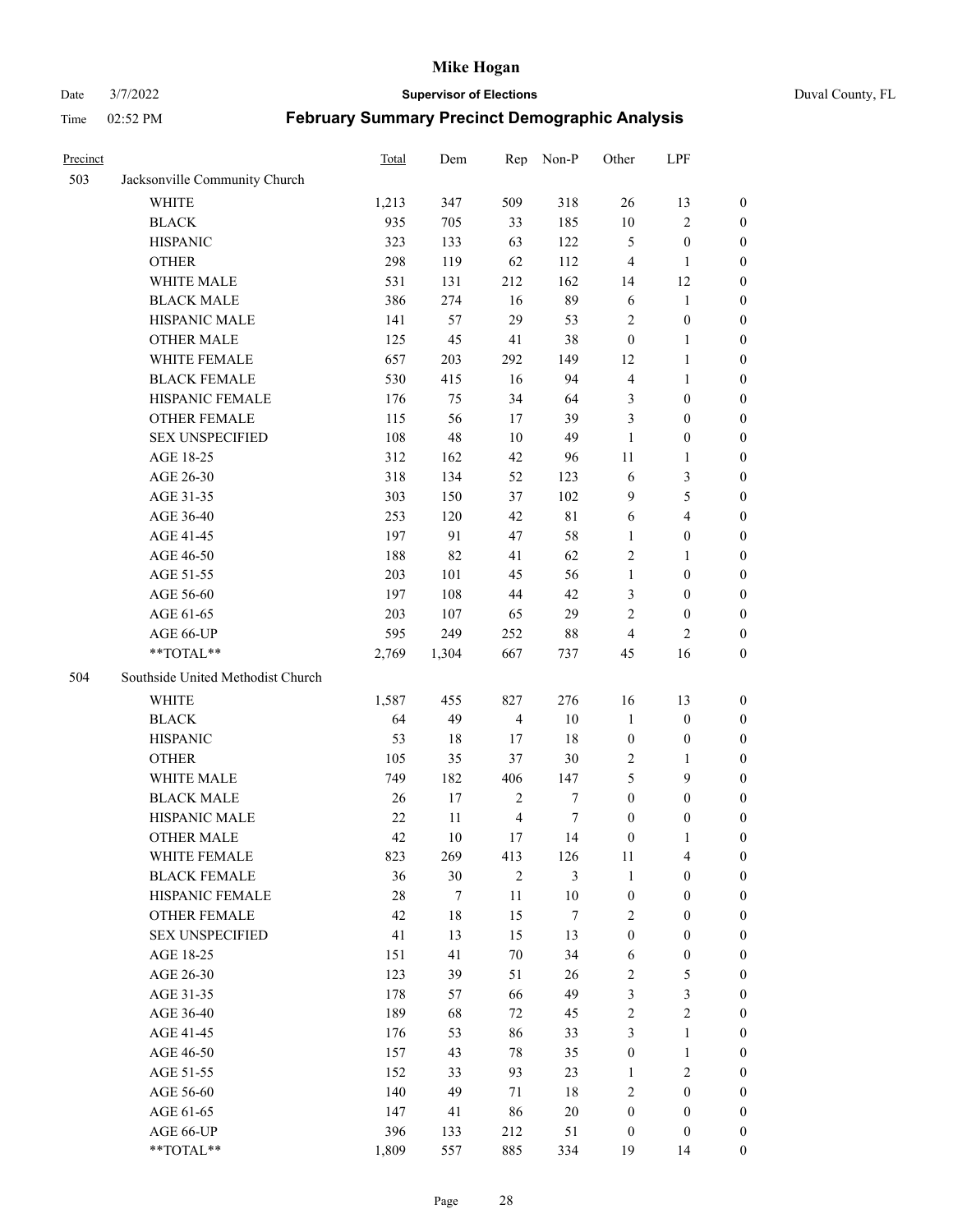Date 3/7/2022 **Supervisor of Elections** Duval County, FL

| Precinct |                                     | Total | Dem    | Rep              | Non-P        | Other            | LPF                     |                  |
|----------|-------------------------------------|-------|--------|------------------|--------------|------------------|-------------------------|------------------|
| 505      | Saint Mark's Lutheran Church - ELCA |       |        |                  |              |                  |                         |                  |
|          | <b>WHITE</b>                        | 2,212 | 583    | 1,258            | 335          | $28\,$           | 8                       | $\boldsymbol{0}$ |
|          | <b>BLACK</b>                        | 21    | 9      | $\overline{2}$   | $10\,$       | $\boldsymbol{0}$ | $\boldsymbol{0}$        | $\boldsymbol{0}$ |
|          | <b>HISPANIC</b>                     | 67    | 20     | 27               | $20\,$       | $\boldsymbol{0}$ | $\boldsymbol{0}$        | $\boldsymbol{0}$ |
|          | <b>OTHER</b>                        | 140   | 48     | 41               | 49           | 2                | $\boldsymbol{0}$        | 0                |
|          | WHITE MALE                          | 1,031 | 228    | 608              | 179          | 9                | 7                       | $\boldsymbol{0}$ |
|          | <b>BLACK MALE</b>                   | 14    | 5      | $\mathbf{2}$     | 7            | $\boldsymbol{0}$ | $\boldsymbol{0}$        | $\boldsymbol{0}$ |
|          | HISPANIC MALE                       | 35    | 12     | 14               | $\mathbf{9}$ | $\boldsymbol{0}$ | $\boldsymbol{0}$        | 0                |
|          | <b>OTHER MALE</b>                   | 55    | 17     | 18               | 20           | $\boldsymbol{0}$ | $\boldsymbol{0}$        | 0                |
|          | WHITE FEMALE                        | 1,158 | 349    | 637              | 152          | 19               | $\mathbf{1}$            | 0                |
|          | <b>BLACK FEMALE</b>                 | 7     | 4      | $\boldsymbol{0}$ | 3            | $\boldsymbol{0}$ | $\boldsymbol{0}$        | 0                |
|          | HISPANIC FEMALE                     | 29    | 8      | 12               | 9            | $\boldsymbol{0}$ | $\boldsymbol{0}$        | $\boldsymbol{0}$ |
|          | OTHER FEMALE                        | 66    | 26     | 17               | 22           | 1                | $\boldsymbol{0}$        | $\boldsymbol{0}$ |
|          | <b>SEX UNSPECIFIED</b>              | 45    | 11     | $20\,$           | 13           | $\mathbf{1}$     | $\boldsymbol{0}$        | $\boldsymbol{0}$ |
|          | AGE 18-25                           | 238   | 61     | 121              | 47           | 9                | $\boldsymbol{0}$        | 0                |
|          | AGE 26-30                           | 156   | 34     | 87               | 32           | $\overline{c}$   | $\mathbf{1}$            | $\boldsymbol{0}$ |
|          | AGE 31-35                           | 213   | 59     | 106              | 45           | $\mathbf{2}$     | $\mathbf{1}$            | $\boldsymbol{0}$ |
|          | AGE 36-40                           | 234   | 83     | 96               | 50           | $\overline{c}$   | $\mathfrak{Z}$          | 0                |
|          | AGE 41-45                           | 212   | 46     | 103              | 58           | 3                | $\sqrt{2}$              | 0                |
|          | AGE 46-50                           | 202   | 59     | 99               | 41           | $\sqrt{2}$       | $\mathbf{1}$            | 0                |
|          | AGE 51-55                           | 216   | 60     | 127              | 27           | $\mathbf{2}$     | $\boldsymbol{0}$        | 0                |
|          | AGE 56-60                           | 196   | 34     | 127              | 34           | $\mathbf{1}$     | $\boldsymbol{0}$        | 0                |
|          | AGE 61-65                           | 200   | 39     | 136              | 21           | 4                | $\boldsymbol{0}$        | $\boldsymbol{0}$ |
|          | AGE 66-UP                           | 573   | 185    | 326              | 59           | 3                | $\boldsymbol{0}$        | $\boldsymbol{0}$ |
|          | $**TOTAL**$                         | 2,440 | 660    | 1,328            | 414          | 30               | $\,8\,$                 | $\boldsymbol{0}$ |
| 506      | St. Nicholas Park Christian Church  |       |        |                  |              |                  |                         |                  |
|          | WHITE                               | 2,140 | 645    | 924              | 524          | 37               | $10\,$                  | $\boldsymbol{0}$ |
|          | <b>BLACK</b>                        | 1,350 | 1,051  | 54               | 230          | 14               | $\mathbf{1}$            | $\boldsymbol{0}$ |
|          | <b>HISPANIC</b>                     | 293   | 135    | 60               | 96           | $\overline{c}$   | $\boldsymbol{0}$        | $\boldsymbol{0}$ |
|          | <b>OTHER</b>                        | 400   | 138    | 99               | 155          | 6                | $\sqrt{2}$              | 0                |
|          | WHITE MALE                          | 988   | 251    | 461              | 254          | 14               | $\,8\,$                 | 0                |
|          | <b>BLACK MALE</b>                   | 532   | 388    | 24               | 115          | $\overline{4}$   | $\mathbf{1}$            | 0                |
|          | HISPANIC MALE                       | 142   | 63     | 38               | $40\,$       | 1                | $\boldsymbol{0}$        | 0                |
|          | <b>OTHER MALE</b>                   | 137   | 38     | 32               | 63           | 3                | $\mathbf{1}$            | $\boldsymbol{0}$ |
|          | WHITE FEMALE                        | 1,122 | 384    | 453              | 261          | 22               | $\sqrt{2}$              | $\boldsymbol{0}$ |
|          | <b>BLACK FEMALE</b>                 | 786   | 641    | 26               | 109          | 10               | $\boldsymbol{0}$        | $\boldsymbol{0}$ |
|          | HISPANIC FEMALE                     | 143   | 67     | 21               | 54           | $\mathbf{1}$     | $\boldsymbol{0}$        | $\overline{0}$   |
|          | <b>OTHER FEMALE</b>                 | 179   | $70\,$ | 50               | 55           | $\mathfrak{Z}$   | $\mathbf{1}$            | $\overline{0}$   |
|          | <b>SEX UNSPECIFIED</b>              | 154   | 67     | 32               | 54           | $\mathbf{1}$     | $\boldsymbol{0}$        | $\overline{0}$   |
|          | AGE 18-25                           | 422   | 203    | $80\,$           | 123          | 14               | $\sqrt{2}$              | 0                |
|          | AGE 26-30                           | 497   | 218    | $80\,$           | 185          | 10               | $\overline{\mathbf{4}}$ | 0                |
|          | AGE 31-35                           | 458   | 223    | 90               | 130          | 11               | $\overline{\mathbf{4}}$ | 0                |
|          | AGE 36-40                           | 395   | 188    | $88\,$           | 115          | 3                | $\mathbf{1}$            | 0                |
|          | AGE 41-45                           | 319   | 149    | 76               | 91           | 3                | $\boldsymbol{0}$        | $\boldsymbol{0}$ |
|          | AGE 46-50                           | 319   | 133    | 99               | 82           | 3                | $\sqrt{2}$              | $\boldsymbol{0}$ |
|          | AGE 51-55                           | 366   | 162    | 123              | $80\,$       | $\mathbf{1}$     | $\boldsymbol{0}$        | $\boldsymbol{0}$ |
|          | AGE 56-60                           | 394   | 173    | 139              | 77           | 5                | $\boldsymbol{0}$        | $\boldsymbol{0}$ |
|          | AGE 61-65                           | 335   | 187    | 104              | 40           | 4                | $\boldsymbol{0}$        | $\boldsymbol{0}$ |
|          | AGE 66-UP                           | 678   | 333    | 258              | 82           | 5                | $\boldsymbol{0}$        | $\boldsymbol{0}$ |
|          | **TOTAL**                           | 4,183 | 1,969  | 1,137            | 1,005        | 59               | 13                      | $\boldsymbol{0}$ |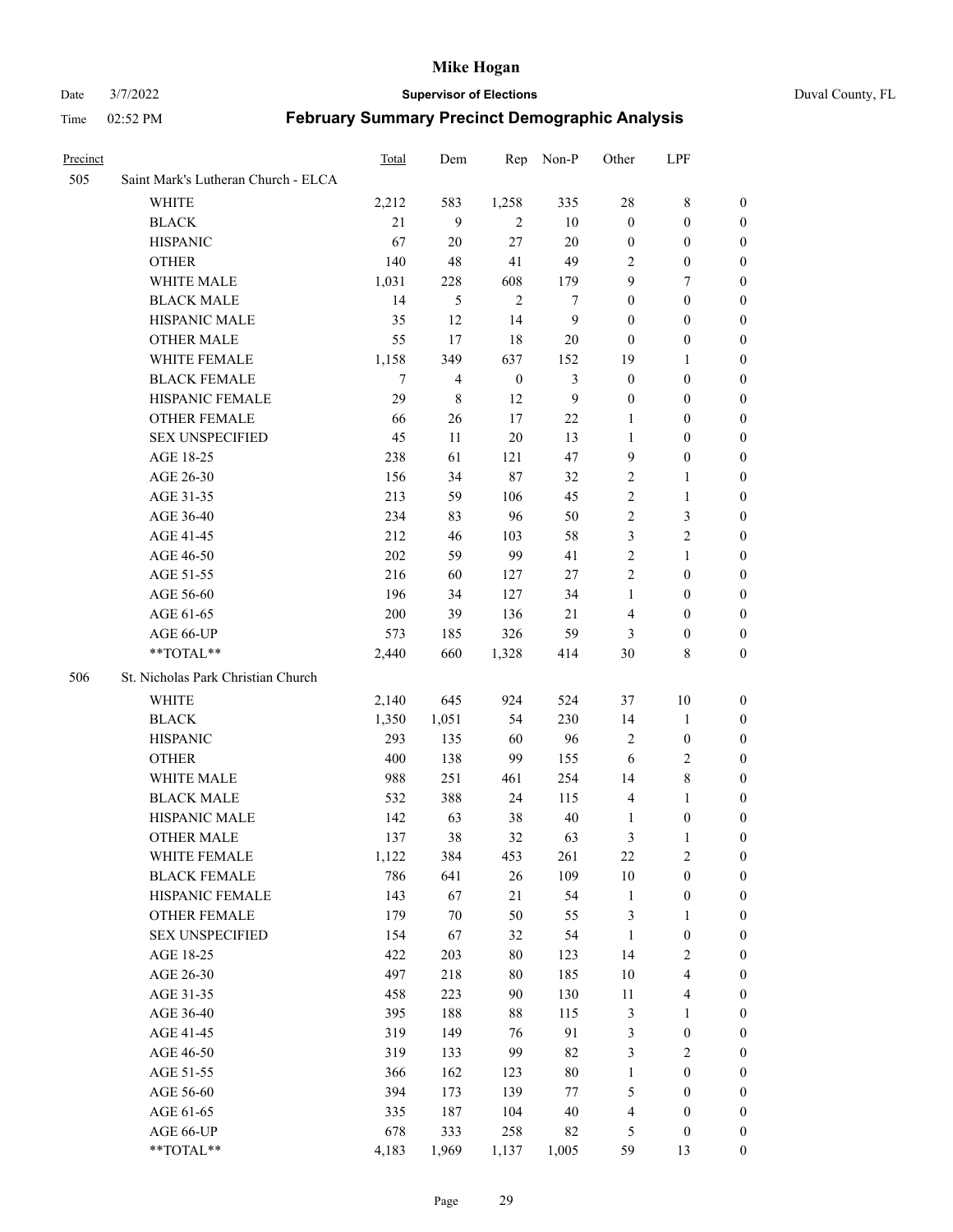#### Date 3/7/2022 **Supervisor of Elections** Duval County, FL

| Precinct |                                 | Total | Dem   | Rep         | Non-P  | Other            | LPF                     |                  |
|----------|---------------------------------|-------|-------|-------------|--------|------------------|-------------------------|------------------|
| 507      | Hendricks Avenue Baptist Church |       |       |             |        |                  |                         |                  |
|          | <b>WHITE</b>                    | 929   | 277   | 446         | 181    | 12               | 13                      | $\boldsymbol{0}$ |
|          | <b>BLACK</b>                    | 710   | 585   | 22          | 96     | 6                | $\mathbf{1}$            | 0                |
|          | <b>HISPANIC</b>                 | 82    | 41    | $\tau$      | 33     | $\mathbf{1}$     | $\boldsymbol{0}$        | $\boldsymbol{0}$ |
|          | <b>OTHER</b>                    | 150   | 47    | 43          | 55     | 3                | $\mathfrak{2}$          | $\boldsymbol{0}$ |
|          | WHITE MALE                      | 432   | 98    | 231         | 89     | 8                | 6                       | $\boldsymbol{0}$ |
|          | <b>BLACK MALE</b>               | 308   | 236   | 16          | 52     | 3                | $\mathbf{1}$            | $\boldsymbol{0}$ |
|          | HISPANIC MALE                   | 38    | 15    | 6           | 17     | $\boldsymbol{0}$ | $\boldsymbol{0}$        | $\boldsymbol{0}$ |
|          | <b>OTHER MALE</b>               | 62    | 19    | 21          | 21     | $\mathbf{1}$     | $\boldsymbol{0}$        | $\boldsymbol{0}$ |
|          | WHITE FEMALE                    | 488   | 175   | 213         | 89     | 4                | $\tau$                  | $\boldsymbol{0}$ |
|          | <b>BLACK FEMALE</b>             | 384   | 335   | 6           | 41     | 2                | $\boldsymbol{0}$        | $\boldsymbol{0}$ |
|          | HISPANIC FEMALE                 | 36    | 21    | 1           | 13     | $\mathbf{1}$     | $\boldsymbol{0}$        | 0                |
|          | <b>OTHER FEMALE</b>             | 67    | 24    | 15          | 24     | $\mathbf{2}$     | $\sqrt{2}$              | $\boldsymbol{0}$ |
|          | <b>SEX UNSPECIFIED</b>          | 56    | 27    | 9           | 19     | $\mathbf{1}$     | $\boldsymbol{0}$        | $\boldsymbol{0}$ |
|          | AGE 18-25                       | 177   | 84    | $30\,$      | 55     | 6                | $\sqrt{2}$              | $\boldsymbol{0}$ |
|          | AGE 26-30                       | 185   | 97    | 38          | 46     | 2                | $\sqrt{2}$              | $\boldsymbol{0}$ |
|          | AGE 31-35                       | 185   | 85    | 51          | 45     | $\sqrt{2}$       | $\sqrt{2}$              | $\boldsymbol{0}$ |
|          | AGE 36-40                       | 175   | 85    | 39          | 45     | $\mathfrak{2}$   | $\overline{\mathbf{4}}$ | $\boldsymbol{0}$ |
|          | AGE 41-45                       | 141   | 73    | 26          | 38     | $\mathbf{1}$     | $\mathfrak{Z}$          | $\boldsymbol{0}$ |
|          | AGE 46-50                       | 113   | 41    | 50          | 19     | $\mathbf{2}$     | $\mathbf{1}$            | $\boldsymbol{0}$ |
|          | AGE 51-55                       | 140   | 68    | 45          | 23     | 4                | $\boldsymbol{0}$        | 0                |
|          | AGE 56-60                       | 181   | 91    | 54          | 34     | $\mathbf{1}$     | $\mathbf{1}$            | 0                |
|          | AGE 61-65                       | 188   | 96    | 59          | 32     | 1                | $\boldsymbol{0}$        | 0                |
|          | AGE 66-UP                       | 386   | 230   | 126         | $28\,$ | $\mathbf{1}$     | $\mathbf{1}$            | $\boldsymbol{0}$ |
|          | $**TOTAL**$                     | 1,871 | 950   | 518         | 365    | $22\,$           | 16                      | $\boldsymbol{0}$ |
| 508      | San Jose Church of Christ       |       |       |             |        |                  |                         |                  |
|          | <b>WHITE</b>                    | 4,057 | 1,207 | 2,000       | 765    | 55               | $30\,$                  | $\boldsymbol{0}$ |
|          | <b>BLACK</b>                    | 272   | 182   | 13          | 76     | $\mathbf{1}$     | $\boldsymbol{0}$        | $\boldsymbol{0}$ |
|          | <b>HISPANIC</b>                 | 282   | 101   | $8\sqrt{1}$ | 98     | 2                | $\boldsymbol{0}$        | $\boldsymbol{0}$ |
|          | <b>OTHER</b>                    | 345   | 98    | 107         | 134    | $\mathfrak s$    | $\mathbf{1}$            | $\boldsymbol{0}$ |
|          | WHITE MALE                      | 1,895 | 497   | 981         | 370    | 25               | 22                      | $\boldsymbol{0}$ |
|          | <b>BLACK MALE</b>               | 117   | 75    | $\tau$      | 35     | $\boldsymbol{0}$ | $\boldsymbol{0}$        | $\boldsymbol{0}$ |
|          | HISPANIC MALE                   | 125   | 38    | 42          | 45     | $\boldsymbol{0}$ | $\boldsymbol{0}$        | 0                |
|          | <b>OTHER MALE</b>               | 135   | 32    | 46          | 56     | $\boldsymbol{0}$ | $\mathbf{1}$            | $\boldsymbol{0}$ |
|          | WHITE FEMALE                    | 2,129 | 701   | 1,004       | 387    | 30               | 7                       | 0                |
|          | <b>BLACK FEMALE</b>             | 152   | 105   | 6           | 40     | $\mathbf{1}$     | $\boldsymbol{0}$        | $\boldsymbol{0}$ |
|          | HISPANIC FEMALE                 | 151   | 63    | 36          | 50     | $\boldsymbol{2}$ | $\boldsymbol{0}$        | $\boldsymbol{0}$ |
|          | OTHER FEMALE                    | 158   | 56    | 47          | 50     | 5                | $\boldsymbol{0}$        | $\overline{0}$   |
|          | <b>SEX UNSPECIFIED</b>          | 94    | 21    | 32          | 40     | $\boldsymbol{0}$ | $\mathbf{1}$            | 0                |
|          | AGE 18-25                       | 423   | 124   | 145         | 141    | $\,$ 8 $\,$      | $\mathfrak s$           | 0                |
|          | AGE 26-30                       | 405   | 122   | 150         | 117    | $11\,$           | $\mathfrak s$           | 0                |
|          | AGE 31-35                       | 471   | 163   | 163         | 130    | $\,$ $\,$        | $\boldsymbol{7}$        | 0                |
|          | AGE 36-40                       | 400   | 137   | 141         | 117    | 2                | $\mathfrak{Z}$          | 0                |
|          | AGE 41-45                       | 321   | 105   | 128         | $80\,$ | 6                | $\sqrt{2}$              | 0                |
|          | AGE 46-50                       | 349   | 102   | 142         | 95     | 6                | $\overline{\mathbf{4}}$ | 0                |
|          | AGE 51-55                       | 411   | 94    | 211         | 102    | $\mathfrak{Z}$   | $\mathbf{1}$            | 0                |
|          | AGE 56-60                       | 400   | 123   | 199         | $71\,$ | 5                | $\sqrt{2}$              | $\boldsymbol{0}$ |
|          | AGE 61-65                       | 448   | 138   | 246         | 60     | $\overline{4}$   | $\boldsymbol{0}$        | $\boldsymbol{0}$ |
|          | AGE 66-UP                       | 1,328 | 480   | 676         | 160    | 10               | $\sqrt{2}$              | $\boldsymbol{0}$ |
|          | **TOTAL**                       | 4,956 | 1,588 | 2,201       | 1,073  | 63               | 31                      | $\boldsymbol{0}$ |
|          |                                 |       |       |             |        |                  |                         |                  |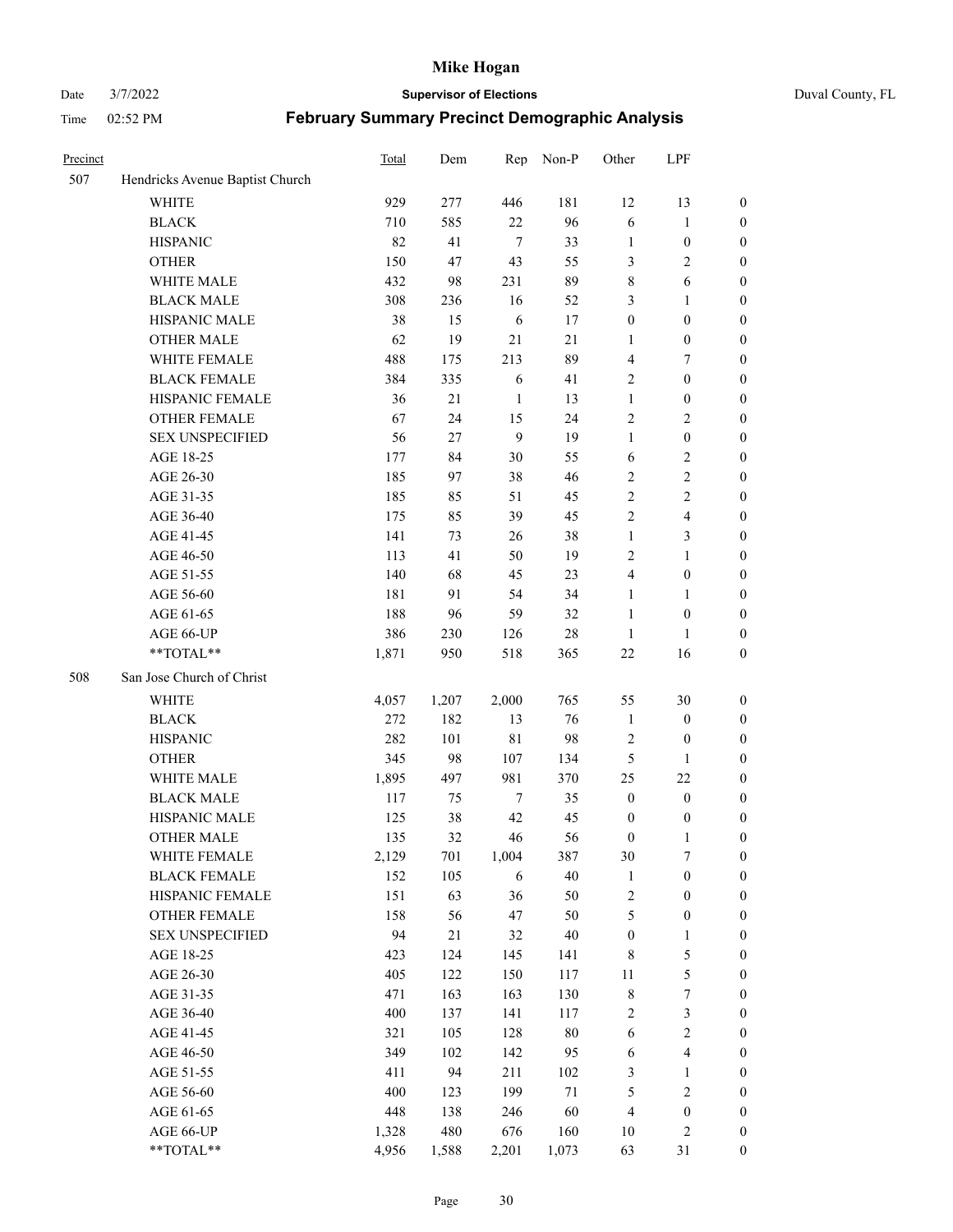Date 3/7/2022 **Supervisor of Elections** Duval County, FL

| Precinct |                           | Total | Dem    | Rep    | Non-P  | Other            | LPF                     |                  |
|----------|---------------------------|-------|--------|--------|--------|------------------|-------------------------|------------------|
| 509      | Christ the Messiah Church |       |        |        |        |                  |                         |                  |
|          | <b>WHITE</b>              | 3,362 | 887    | 1,864  | 557    | 37               | 17                      | 0                |
|          | <b>BLACK</b>              | 352   | 244    | 23     | 82     | 3                | $\boldsymbol{0}$        | 0                |
|          | <b>HISPANIC</b>           | 204   | 76     | 61     | 63     | 3                | $\mathbf{1}$            | $\boldsymbol{0}$ |
|          | <b>OTHER</b>              | 344   | 96     | 121    | 122    | $\overline{4}$   | $\mathbf{1}$            | $\boldsymbol{0}$ |
|          | WHITE MALE                | 1,534 | 347    | 888    | 279    | 11               | 9                       | $\boldsymbol{0}$ |
|          | <b>BLACK MALE</b>         | 146   | 90     | 12     | 43     | $\mathbf{1}$     | $\boldsymbol{0}$        | $\boldsymbol{0}$ |
|          | HISPANIC MALE             | 89    | 32     | $28\,$ | 29     | $\boldsymbol{0}$ | $\boldsymbol{0}$        | $\boldsymbol{0}$ |
|          | <b>OTHER MALE</b>         | 144   | 30     | 62     | 51     | $\mathbf{1}$     | $\boldsymbol{0}$        | $\boldsymbol{0}$ |
|          | WHITE FEMALE              | 1,796 | 533    | 961    | 271    | 25               | 6                       | $\boldsymbol{0}$ |
|          | <b>BLACK FEMALE</b>       | 200   | 150    | 11     | 37     | $\sqrt{2}$       | $\boldsymbol{0}$        | 0                |
|          | HISPANIC FEMALE           | 112   | 44     | 32     | 32     | 3                | $\mathbf{1}$            | 0                |
|          | <b>OTHER FEMALE</b>       | 146   | 56     | $46\,$ | 43     | $\mathbf{1}$     | $\boldsymbol{0}$        | $\boldsymbol{0}$ |
|          | <b>SEX UNSPECIFIED</b>    | 95    | 21     | 29     | 39     | 3                | $\mathfrak{Z}$          | $\boldsymbol{0}$ |
|          | AGE 18-25                 | 378   | 117    | 139    | 111    | $10\,$           | $\mathbf{1}$            | $\boldsymbol{0}$ |
|          | AGE 26-30                 | 336   | 94     | 131    | 104    | 4                | $\mathfrak{Z}$          | $\boldsymbol{0}$ |
|          | AGE 31-35                 | 335   | 107    | 125    | 95     | 4                | $\overline{\mathbf{4}}$ | $\boldsymbol{0}$ |
|          | AGE 36-40                 | 314   | 96     | 120    | 89     | 4                | $\mathfrak{S}$          | $\boldsymbol{0}$ |
|          | AGE 41-45                 | 306   | 89     | 125    | $87\,$ | $\sqrt{2}$       | $\mathfrak{Z}$          | $\boldsymbol{0}$ |
|          | AGE 46-50                 | 292   | 101    | 129    | 59     | 3                | $\boldsymbol{0}$        | $\boldsymbol{0}$ |
|          | AGE 51-55                 | 324   | 101    | 152    | 66     | 3                | $\sqrt{2}$              | $\boldsymbol{0}$ |
|          | AGE 56-60                 | 322   | 93     | 177    | 50     | $\sqrt{2}$       | $\boldsymbol{0}$        | 0                |
|          | AGE 61-65                 | 375   | 116    | 206    | 49     | $\overline{4}$   | $\boldsymbol{0}$        | $\boldsymbol{0}$ |
|          | AGE 66-UP                 | 1,280 | 389    | 765    | 114    | 11               | $\mathbf{1}$            | $\boldsymbol{0}$ |
|          | $**TOTAL**$               | 4,262 | 1,303  | 2,069  | 824    | 47               | 19                      | $\boldsymbol{0}$ |
|          |                           |       |        |        |        |                  |                         |                  |
| 510      | Wayman Chapel AME         |       |        |        |        |                  |                         |                  |
|          | <b>WHITE</b>              | 2,654 | 690    | 1,406  | 503    | 33               | $22\,$                  | $\boldsymbol{0}$ |
|          | <b>BLACK</b>              | 418   | 293    | $22\,$ | 95     | 6                | $\sqrt{2}$              | $\boldsymbol{0}$ |
|          | <b>HISPANIC</b>           | 219   | 79     | 51     | 86     | 3                | $\boldsymbol{0}$        | $\boldsymbol{0}$ |
|          | <b>OTHER</b>              | 271   | 64     | 97     | 103    | 6                | $\mathbf{1}$            | $\boldsymbol{0}$ |
|          | WHITE MALE                | 1,232 | 266    | 689    | 244    | $20\,$           | 13                      | $\boldsymbol{0}$ |
|          | <b>BLACK MALE</b>         | 171   | 111    | 11     | 45     | $\overline{4}$   | $\boldsymbol{0}$        | $\boldsymbol{0}$ |
|          | HISPANIC MALE             | 107   | 36     | 26     | 43     | 2                | $\boldsymbol{0}$        | 0                |
|          | <b>OTHER MALE</b>         | 94    | 19     | $40\,$ | 33     | $\overline{c}$   | $\boldsymbol{0}$        | $\boldsymbol{0}$ |
|          | WHITE FEMALE              | 1,402 | 420    | 709    | 251    | 13               | 9                       | 0                |
|          | <b>BLACK FEMALE</b>       | 244   | 179    | $11\,$ | 50     | $\sqrt{2}$       | $\sqrt{2}$              | $\boldsymbol{0}$ |
|          | HISPANIC FEMALE           | 108   | 40     | 25     | 42     | $\mathbf{1}$     | $\boldsymbol{0}$        | $\overline{0}$   |
|          | OTHER FEMALE              | 127   | 32     | 43     | 47     | 4                | $\mathbf{1}$            | $\overline{0}$   |
|          | <b>SEX UNSPECIFIED</b>    | 77    | 23     | $22\,$ | 32     | $\boldsymbol{0}$ | $\boldsymbol{0}$        | 0                |
|          | AGE 18-25                 | 327   | 94     | 117    | 102    | 10               | $\overline{\mathbf{4}}$ | 0                |
|          | AGE 26-30                 | 315   | 110    | 101    | 98     | 4                | $\sqrt{2}$              | 0                |
|          | AGE 31-35                 | 331   | 115    | 105    | 99     | 6                | $\sqrt{6}$              | 0                |
|          | AGE 36-40                 | 265   | $80\,$ | 96     | 81     | 5                | $\mathfrak{Z}$          | 0                |
|          | AGE 41-45                 | 216   | 66     | 73     | $70\,$ | 5                | $\sqrt{2}$              | 0                |
|          | AGE 46-50                 | 233   | 62     | 99     | 67     | 3                | $\sqrt{2}$              | 0                |
|          | AGE 51-55                 | 260   | 82     | 104    | 67     | 3                | $\overline{\mathbf{4}}$ | 0                |
|          | AGE 56-60                 | 306   | 91     | 162    | 48     | 4                | $\mathbf{1}$            | 0                |
|          | AGE 61-65                 | 353   | 105    | 203    | $40\,$ | 5                | $\boldsymbol{0}$        | $\boldsymbol{0}$ |
|          | AGE 66-UP                 | 956   | 321    | 516    | 115    | 3                | $\mathbf{1}$            | $\boldsymbol{0}$ |
|          | **TOTAL**                 | 3,562 | 1,126  | 1,576  | 787    | 48               | 25                      | $\boldsymbol{0}$ |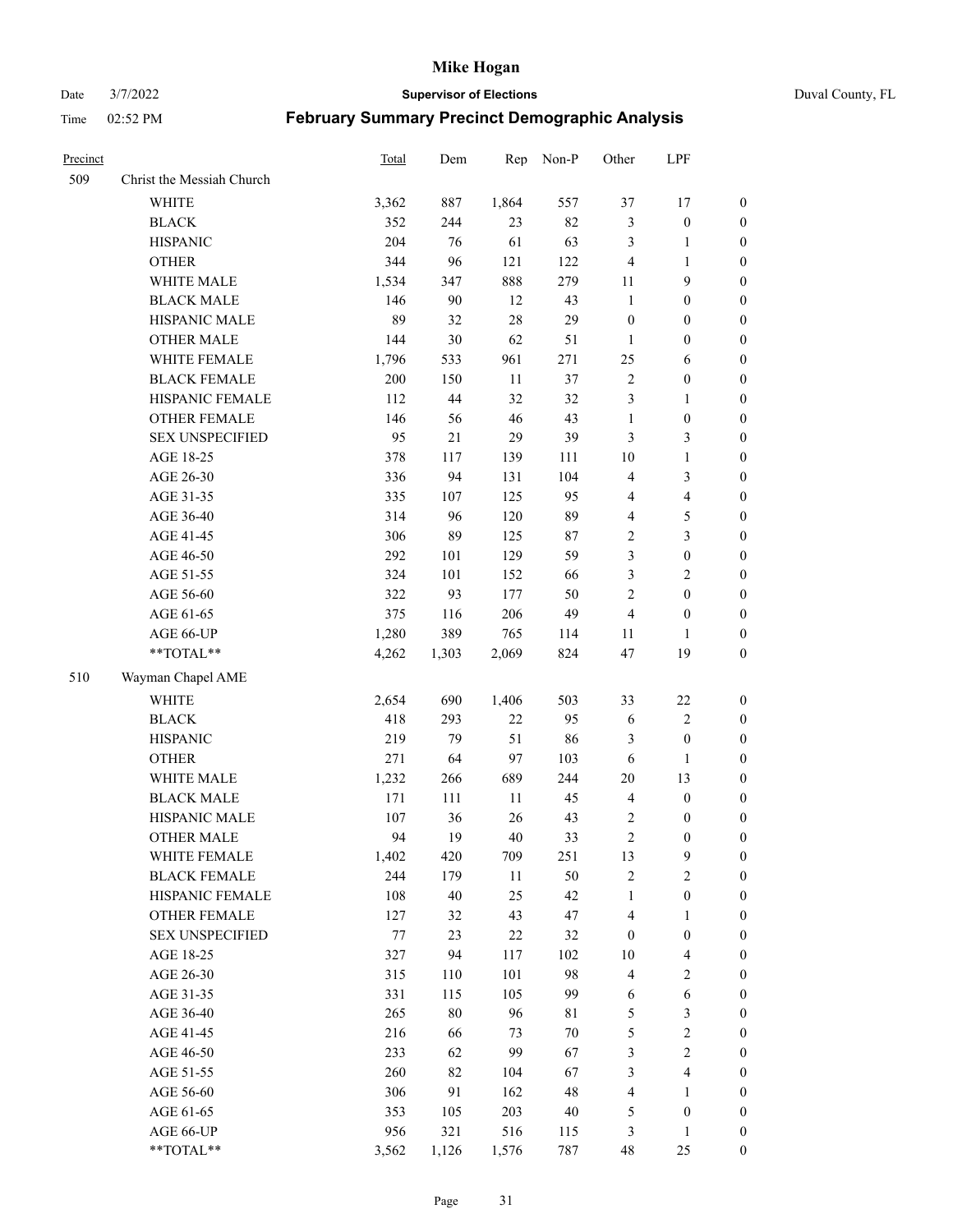# Date 3/7/2022 **Supervisor of Elections** Duval County, FL

| Precinct |                              | <b>Total</b> | Dem    | Rep    | Non-P  | Other            | LPF              |                  |
|----------|------------------------------|--------------|--------|--------|--------|------------------|------------------|------------------|
| 511      | Cuba Hunter Community Center |              |        |        |        |                  |                  |                  |
|          | <b>WHITE</b>                 | 1,766        | 527    | 800    | 399    | 33               | $\boldsymbol{7}$ | 0                |
|          | <b>BLACK</b>                 | 785          | 614    | 42     | 123    | 6                | $\boldsymbol{0}$ | $\boldsymbol{0}$ |
|          | <b>HISPANIC</b>              | 281          | 117    | 63     | 98     | $\mathbf{1}$     | $\overline{c}$   | $\boldsymbol{0}$ |
|          | <b>OTHER</b>                 | 365          | 102    | 106    | 150    | 6                | $\mathbf{1}$     | $\boldsymbol{0}$ |
|          | WHITE MALE                   | 821          | 209    | 399    | 198    | 12               | $\mathfrak{Z}$   | $\boldsymbol{0}$ |
|          | <b>BLACK MALE</b>            | 354          | 259    | 24     | 68     | 3                | $\boldsymbol{0}$ | $\boldsymbol{0}$ |
|          | HISPANIC MALE                | 114          | 43     | 33     | 35     | $\mathbf{1}$     | $\sqrt{2}$       | $\boldsymbol{0}$ |
|          | <b>OTHER MALE</b>            | 149          | $44\,$ | $46\,$ | 58     | $\mathbf{1}$     | $\boldsymbol{0}$ | $\boldsymbol{0}$ |
|          | WHITE FEMALE                 | 917          | 307    | 392    | 193    | 21               | $\overline{4}$   | $\boldsymbol{0}$ |
|          | <b>BLACK FEMALE</b>          | 423          | 350    | 17     | 53     | 3                | $\boldsymbol{0}$ | $\boldsymbol{0}$ |
|          | HISPANIC FEMALE              | 157          | 71     | $28\,$ | 58     | $\boldsymbol{0}$ | $\boldsymbol{0}$ | $\boldsymbol{0}$ |
|          | <b>OTHER FEMALE</b>          | 145          | 39     | 45     | 58     | 3                | $\boldsymbol{0}$ | $\boldsymbol{0}$ |
|          | <b>SEX UNSPECIFIED</b>       | 116          | 38     | 27     | 48     | $\overline{c}$   | $\mathbf{1}$     | $\boldsymbol{0}$ |
|          | AGE 18-25                    | 287          | 130    | 54     | 94     | $\,$ 8 $\,$      | $\mathbf{1}$     | $\boldsymbol{0}$ |
|          | AGE 26-30                    | 278          | 113    | 46     | 108    | $10\,$           | $\mathbf{1}$     | $\boldsymbol{0}$ |
|          | AGE 31-35                    | 307          | 112    | 93     | 99     | 3                | $\boldsymbol{0}$ | $\boldsymbol{0}$ |
|          | AGE 36-40                    | 245          | 95     | 68     | 76     | 4                | $\sqrt{2}$       | $\boldsymbol{0}$ |
|          | AGE 41-45                    | 226          | 86     | 65     | $71\,$ | $\mathbf{1}$     | 3                | $\boldsymbol{0}$ |
|          | AGE 46-50                    | 232          | 84     | 75     | 67     | 4                | $\overline{c}$   | $\boldsymbol{0}$ |
|          | AGE 51-55                    | 244          | 109    | 77     | 56     | $\overline{c}$   | $\boldsymbol{0}$ | $\boldsymbol{0}$ |
|          | AGE 56-60                    | 332          | 138    | 122    | 67     | 4                | 1                | 0                |
|          | AGE 61-65                    | 324          | 141    | 124    | 53     | 6                | $\boldsymbol{0}$ | $\boldsymbol{0}$ |
|          | AGE 66-UP                    | 722          | 352    | 287    | 79     | 4                | $\boldsymbol{0}$ | $\boldsymbol{0}$ |
|          | **TOTAL**                    | 3,197        | 1,360  | 1,011  | 770    | 46               | 10               | $\boldsymbol{0}$ |
| 512      | Community Hospice of NE FL   |              |        |        |        |                  |                  |                  |
|          | <b>WHITE</b>                 | 2,857        | 750    | 1,374  | 661    | 54               | 18               | $\boldsymbol{0}$ |
|          | <b>BLACK</b>                 | 1,111        | 819    | 35     | 245    | 11               | $\mathbf{1}$     | $\boldsymbol{0}$ |
|          | <b>HISPANIC</b>              | 487          | 197    | 112    | 172    | 6                | $\boldsymbol{0}$ | $\boldsymbol{0}$ |
|          | <b>OTHER</b>                 | 602          | 191    | 172    | 231    | 7                | $\mathbf{1}$     | $\boldsymbol{0}$ |
|          | WHITE MALE                   | 1,268        | 277    | 623    | 330    | 24               | 14               | $\boldsymbol{0}$ |
|          | <b>BLACK MALE</b>            | 413          | 278    | 15     | 112    | 7                | $\mathbf{1}$     | $\boldsymbol{0}$ |
|          | HISPANIC MALE                | 212          | 79     | 55     | 75     | 3                | $\boldsymbol{0}$ | 0                |
|          | <b>OTHER MALE</b>            | 228          | 67     | 69     | 89     | 3                | $\boldsymbol{0}$ | $\boldsymbol{0}$ |
|          | WHITE FEMALE                 | 1,554        | 462    | 740    | 318    | 30               | 4                | 0                |
|          | <b>BLACK FEMALE</b>          | 681          | 530    | $20\,$ | 127    | 4                | $\boldsymbol{0}$ | $\boldsymbol{0}$ |
|          | HISPANIC FEMALE              | 264          | 112    | 54     | 95     | 3                | $\boldsymbol{0}$ | $\overline{0}$   |
|          | OTHER FEMALE                 | 275          | 97     | 80     | 94     | 3                | $\mathbf{1}$     | $\overline{0}$   |
|          | <b>SEX UNSPECIFIED</b>       | 162          | 55     | 37     | 69     | $\mathbf{1}$     | $\boldsymbol{0}$ | 0                |
|          | AGE 18-25                    | 539          | 214    | 121    | 190    | 10               | $\overline{4}$   | 0                |
|          | AGE 26-30                    | 544          | 203    | 141    | 186    | $10\,$           | $\overline{4}$   | 0                |
|          | AGE 31-35                    | 533          | 231    | 122    | 167    | $10\,$           | $\mathfrak{Z}$   | 0                |
|          | AGE 36-40                    | 474          | 194    | 126    | 152    | $\mathbf{1}$     | $\mathbf{1}$     | 0                |
|          | AGE 41-45                    | 397          | 150    | 107    | 131    | 7                | $\sqrt{2}$       | 0                |
|          | AGE 46-50                    | 337          | 130    | 98     | 102    | 6                | $\mathbf{1}$     | 0                |
|          | AGE 51-55                    | 365          | 135    | 152    | 73     | 4                | $\mathbf{1}$     | 0                |
|          | AGE 56-60                    | 405          | 142    | 164    | 86     | 13               | $\boldsymbol{0}$ | 0                |
|          | AGE 61-65                    | 423          | 167    | 181    | 68     | 5                | $\sqrt{2}$       | 0                |
|          | AGE 66-UP                    | 1,040        | 391    | 481    | 154    | 12               | $\sqrt{2}$       | 0                |
|          | **TOTAL**                    | 5,057        | 1,957  | 1,693  | 1,309  | 78               | 20               | $\boldsymbol{0}$ |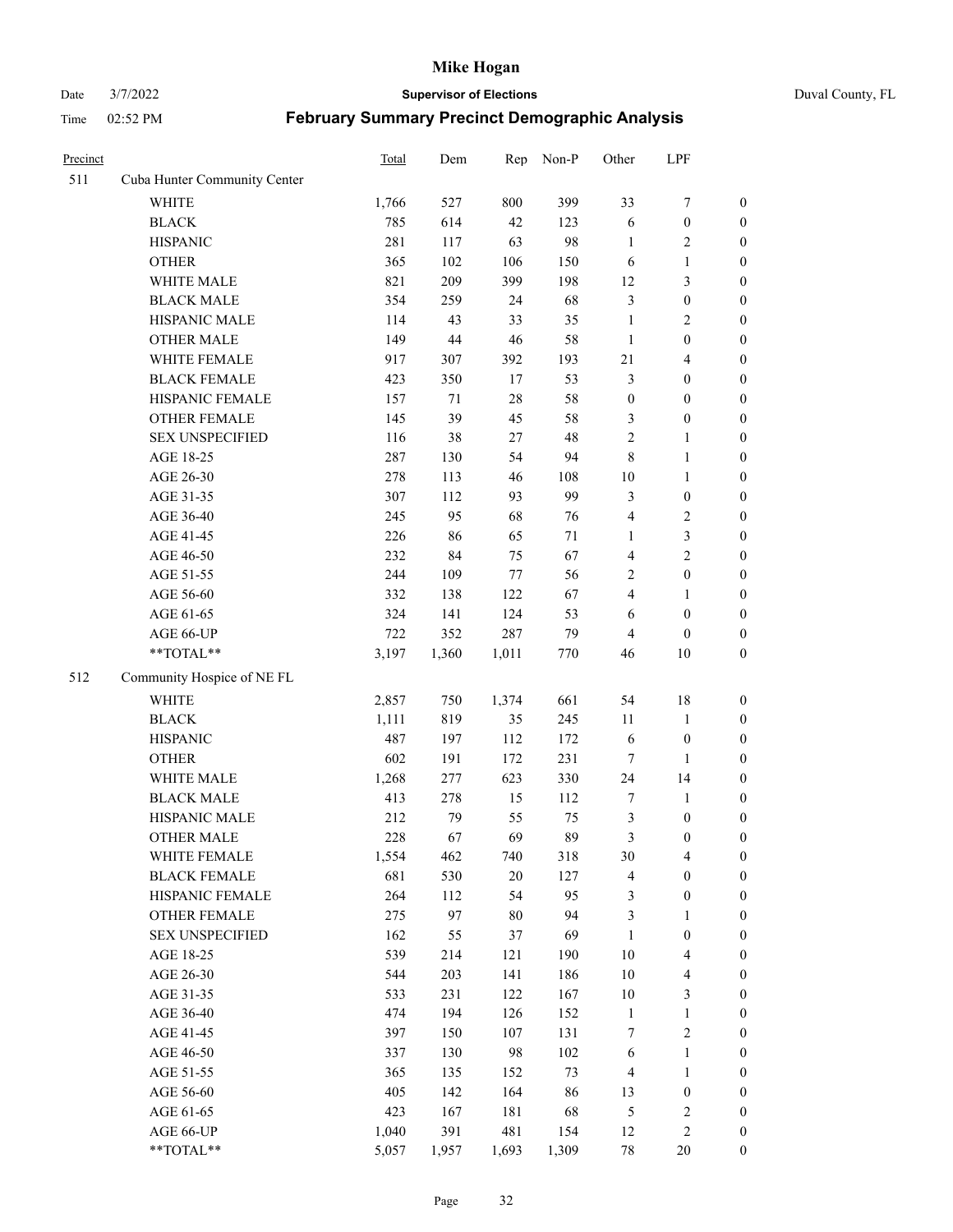Date 3/7/2022 **Supervisor of Elections** Duval County, FL

| Precinct |                          | <b>Total</b> | Dem        | Rep    | Non-P     | Other            | LPF                        |                                      |
|----------|--------------------------|--------------|------------|--------|-----------|------------------|----------------------------|--------------------------------------|
| 513      | Englewood Baptist Church |              |            |        |           |                  |                            |                                      |
|          | <b>WHITE</b>             | 1,425        | 376        | 728    | 301       | 15               | $\mathfrak{S}$             | 0                                    |
|          | <b>BLACK</b>             | 525          | 408        | 23     | $88\,$    | 5                | $\mathbf{1}$               | 0                                    |
|          | <b>HISPANIC</b>          | 248          | 102        | 58     | 85        | 3                | $\boldsymbol{0}$           | $\boldsymbol{0}$                     |
|          | <b>OTHER</b>             | 375          | 82         | 116    | 173       | 3                | $\mathbf{1}$               | $\boldsymbol{0}$                     |
|          | WHITE MALE               | 651          | 141        | 348    | 155       | 4                | $\mathfrak{Z}$             | $\boldsymbol{0}$                     |
|          | <b>BLACK MALE</b>        | 255          | 186        | 16     | 48        | 4                | $\mathbf{1}$               | $\boldsymbol{0}$                     |
|          | HISPANIC MALE            | 119          | 44         | 31     | 42        | $\overline{c}$   | $\boldsymbol{0}$           | $\boldsymbol{0}$                     |
|          | <b>OTHER MALE</b>        | 161          | 34         | 59     | 67        | $\mathbf{1}$     | $\boldsymbol{0}$           | $\boldsymbol{0}$                     |
|          | WHITE FEMALE             | 747          | 229        | 365    | 140       | $11\,$           | $\overline{2}$             | $\boldsymbol{0}$                     |
|          | <b>BLACK FEMALE</b>      | 263          | 215        | $\tau$ | 40        | $\mathbf{1}$     | $\boldsymbol{0}$           | 0                                    |
|          | HISPANIC FEMALE          | 116          | 51         | 25     | 40        | $\boldsymbol{0}$ | $\boldsymbol{0}$           | 0                                    |
|          | <b>OTHER FEMALE</b>      | 141          | 35         | 41     | 63        | $\mathbf{1}$     | $\mathbf{1}$               | $\boldsymbol{0}$                     |
|          | <b>SEX UNSPECIFIED</b>   | 120          | 33         | 33     | 52        | $\mathbf{2}$     | $\boldsymbol{0}$           | $\boldsymbol{0}$                     |
|          | AGE 18-25                | 240          | 92         | 57     | 85        | 6                | $\boldsymbol{0}$           | $\boldsymbol{0}$                     |
|          | AGE 26-30                | 193          | 73         | 46     | 69        | 2                | $\mathfrak{Z}$             | $\boldsymbol{0}$                     |
|          | AGE 31-35                | 233          | 92         | 62     | 74        | 3                | $\sqrt{2}$                 | $\boldsymbol{0}$                     |
|          | AGE 36-40                | 206          | 72         | 65     | 63        | 5                | $\mathbf{1}$               | $\boldsymbol{0}$                     |
|          | AGE 41-45                | 185          | 59         | 68     | 57        | $\mathbf{1}$     | $\boldsymbol{0}$           | $\boldsymbol{0}$                     |
|          | AGE 46-50                | 209          | 64         | 69     | 74        | $\overline{c}$   | $\boldsymbol{0}$           | $\boldsymbol{0}$                     |
|          | AGE 51-55                | 210          | 84         | 73     | 51        | $\mathbf{1}$     | $\mathbf{1}$               |                                      |
|          | AGE 56-60                | 242          | 98         | 97     | 45        | $\overline{c}$   | $\boldsymbol{0}$           | $\boldsymbol{0}$                     |
|          | AGE 61-65                | 241          |            |        | 47        | $\boldsymbol{0}$ | $\boldsymbol{0}$           | 0                                    |
|          |                          |              | 93         | 101    |           |                  |                            | 0                                    |
|          | AGE 66-UP<br>**TOTAL**   | 614          | 241<br>968 | 287    | 82<br>647 | $\overline{4}$   | $\boldsymbol{0}$<br>$\tau$ | $\boldsymbol{0}$<br>$\boldsymbol{0}$ |
|          |                          | 2,573        |            | 925    |           | 26               |                            |                                      |
| 601      | Italian American Club    |              |            |        |           |                  |                            |                                      |
|          | <b>WHITE</b>             | 3,002        | 542        | 1,919  | 495       | 33               | 13                         | $\boldsymbol{0}$                     |
|          | <b>BLACK</b>             | 132          | 88         | 16     | 25        | 3                | $\boldsymbol{0}$           | $\boldsymbol{0}$                     |
|          | <b>HISPANIC</b>          | 137          | 28         | $71\,$ | 36        | 2                | $\boldsymbol{0}$           | $\boldsymbol{0}$                     |
|          | <b>OTHER</b>             | 212          | 41         | 101    | 62        | 5                | $\mathfrak{Z}$             | $\boldsymbol{0}$                     |
|          | WHITE MALE               | 1,469        | 207        | 965    | 273       | 15               | 9                          | $\boldsymbol{0}$                     |
|          | <b>BLACK MALE</b>        | 61           | 33         | $10\,$ | 15        | 3                | $\boldsymbol{0}$           | $\boldsymbol{0}$                     |
|          | HISPANIC MALE            | 66           | 12         | 36     | 17        | $\mathbf{1}$     | $\boldsymbol{0}$           | 0                                    |
|          | <b>OTHER MALE</b>        | 74           | 15         | 36     | 19        | $\mathbf{1}$     | 3                          | $\boldsymbol{0}$                     |
|          | WHITE FEMALE             | 1,508        | 330        | 941    | 216       | 18               | 3                          | 0                                    |
|          | <b>BLACK FEMALE</b>      | 70           | 55         | 5      | $10\,$    | $\boldsymbol{0}$ | $\boldsymbol{0}$           | $\boldsymbol{0}$                     |
|          | HISPANIC FEMALE          | 68           | 14         | 35     | $18\,$    | $\mathbf{1}$     | $\boldsymbol{0}$           | $\overline{0}$                       |
|          | OTHER FEMALE             | 110          | 23         | 56     | 27        | 4                | $\boldsymbol{0}$           | $\overline{0}$                       |
|          | <b>SEX UNSPECIFIED</b>   | 57           | $10\,$     | 23     | 23        | $\boldsymbol{0}$ | $\mathbf{1}$               | 0                                    |
|          | AGE 18-25                | 324          | 56         | 173    | 84        | $\,$ 8 $\,$      | $\mathfrak{Z}$             | $\theta$                             |
|          | AGE 26-30                | 190          | 37         | 100    | 49        | 2                | $\sqrt{2}$                 | 0                                    |
|          | AGE 31-35                | 209          | 42         | 110    | 53        | 3                | $\mathbf{1}$               | 0                                    |
|          | AGE 36-40                | 249          | 49         | 124    | 75        | $\boldsymbol{0}$ | $\mathbf{1}$               | 0                                    |
|          | AGE 41-45                | 232          | 44         | 128    | 51        | 7                | $\sqrt{2}$                 | 0                                    |
|          | AGE 46-50                | 223          | 39         | 135    | 44        | 4                | $\mathbf{1}$               | 0                                    |
|          | AGE 51-55                | 299          | 54         | 185    | 56        | $\overline{c}$   | $\sqrt{2}$                 | $\boldsymbol{0}$                     |
|          | AGE 56-60                | 360          | 57         | 249    | 47        | 5                | $\sqrt{2}$                 | $\overline{0}$                       |
|          | AGE 61-65                | 342          | 65         | 228    | 48        | $\mathbf{1}$     | $\boldsymbol{0}$           | $\boldsymbol{0}$                     |
|          | AGE 66-UP                | 1,055        | 256        | 675    | 111       | 11               | $\mathfrak{2}$             | $\boldsymbol{0}$                     |
|          | **TOTAL**                | 3,483        | 699        | 2,107  | 618       | 43               | 16                         | $\boldsymbol{0}$                     |
|          |                          |              |            |        |           |                  |                            |                                      |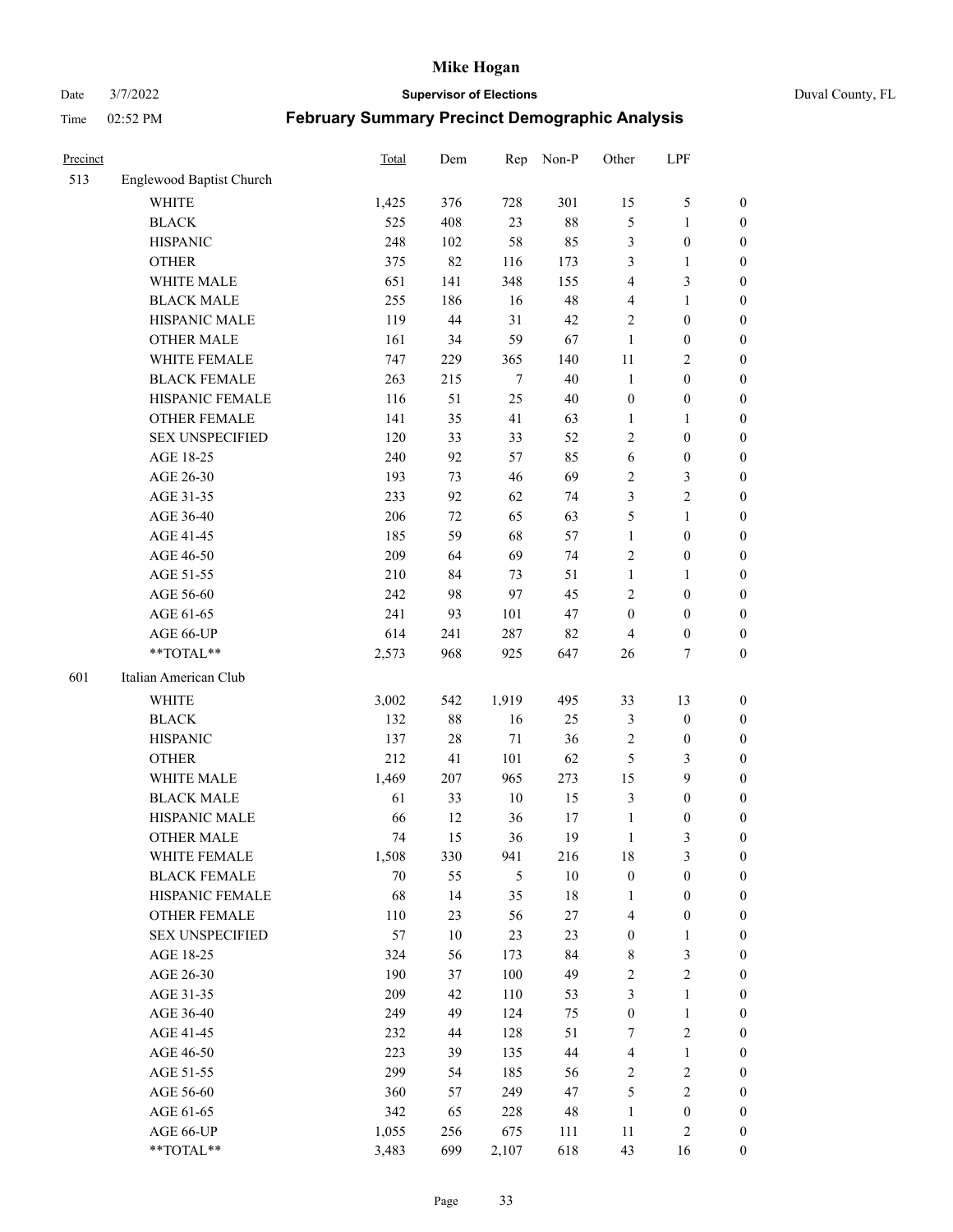Date 3/7/2022 **Supervisor of Elections** Duval County, FL

| Precinct |                           | Total       | Dem    | Rep    | Non-P  | Other            | LPF                     |                  |
|----------|---------------------------|-------------|--------|--------|--------|------------------|-------------------------|------------------|
| 602      | All Souls Anglican Church |             |        |        |        |                  |                         |                  |
|          | WHITE                     | 3,305       | 707    | 1,842  | 697    | 47               | 12                      | 0                |
|          | <b>BLACK</b>              | 405         | 309    | 31     | 59     | 6                | $\boldsymbol{0}$        | 0                |
|          | <b>HISPANIC</b>           | 313         | 97     | 100    | 109    | $\tau$           | $\boldsymbol{0}$        | $\boldsymbol{0}$ |
|          | <b>OTHER</b>              | 482         | 128    | 152    | 195    | 5                | $\sqrt{2}$              | $\boldsymbol{0}$ |
|          | WHITE MALE                | 1,566       | 281    | 916    | 346    | 16               | $\tau$                  | $\boldsymbol{0}$ |
|          | <b>BLACK MALE</b>         | 194         | 137    | 21     | 31     | 5                | $\boldsymbol{0}$        | $\boldsymbol{0}$ |
|          | HISPANIC MALE             | 142         | 42     | 46     | 51     | 3                | $\boldsymbol{0}$        | $\boldsymbol{0}$ |
|          | <b>OTHER MALE</b>         | 216         | 49     | 67     | 98     | $\mathfrak{2}$   | $\boldsymbol{0}$        | $\boldsymbol{0}$ |
|          | WHITE FEMALE              | 1,714       | 418    | 911    | 350    | 30               | $\mathfrak{S}$          | $\boldsymbol{0}$ |
|          | <b>BLACK FEMALE</b>       | 208         | 170    | 10     | 27     | $\mathbf{1}$     | $\boldsymbol{0}$        | 0                |
|          | HISPANIC FEMALE           | 169         | 54     | 54     | 57     | 4                | $\boldsymbol{0}$        | 0                |
|          | OTHER FEMALE              | 196         | 66     | 62     | 64     | 3                | $\mathbf{1}$            | $\boldsymbol{0}$ |
|          | <b>SEX UNSPECIFIED</b>    | 100         | 24     | 38     | 36     | $\mathbf{1}$     | $\mathbf{1}$            | $\boldsymbol{0}$ |
|          | AGE 18-25                 | 444         | 125    | 172    | 135    | $10\,$           | $\sqrt{2}$              | $\boldsymbol{0}$ |
|          | AGE 26-30                 | 341         | 92     | 142    | 102    | 5                | $\boldsymbol{0}$        | $\boldsymbol{0}$ |
|          | AGE 31-35                 | 407         | 121    | 153    | 128    | 3                | $\sqrt{2}$              | $\boldsymbol{0}$ |
|          | AGE 36-40                 | 442         | 118    | 181    | 131    | $\,$ 8 $\,$      | $\overline{\mathbf{4}}$ | $\boldsymbol{0}$ |
|          | AGE 41-45                 | 342         | 100    | 126    | 106    | $10\,$           | $\boldsymbol{0}$        | $\boldsymbol{0}$ |
|          | AGE 46-50                 | 332         | 90     | 153    | 79     | 7                | $\mathfrak{Z}$          | $\boldsymbol{0}$ |
|          | AGE 51-55                 | 399         | 82     | 216    | 93     | 6                | $\sqrt{2}$              | $\boldsymbol{0}$ |
|          | AGE 56-60                 | 451         | 117    | 249    | 83     | $\sqrt{2}$       | $\boldsymbol{0}$        | 0                |
|          | AGE 61-65                 | 470         | 142    | 260    | 65     | $\mathfrak{Z}$   | $\boldsymbol{0}$        | $\boldsymbol{0}$ |
|          | AGE 66-UP                 | 877         | 254    | 473    | 138    | 11               | $\mathbf{1}$            | $\boldsymbol{0}$ |
|          | **TOTAL**                 | 4,505       | 1,241  | 2,125  | 1,060  | 65               | 14                      | $\boldsymbol{0}$ |
| 603      | Mandarin Branch Library   |             |        |        |        |                  |                         |                  |
|          | WHITE                     | 3,325       | 856    | 1,857  | 552    | 48               | 12                      | $\boldsymbol{0}$ |
|          | <b>BLACK</b>              | 120         | 76     | 10     | 33     | $\mathbf{1}$     | $\boldsymbol{0}$        | $\boldsymbol{0}$ |
|          | <b>HISPANIC</b>           | 155         | 44     | 57     | 53     | $\mathbf{1}$     | $\boldsymbol{0}$        | $\boldsymbol{0}$ |
|          | <b>OTHER</b>              | 275         | 69     | 95     | 107    | $\overline{c}$   | $\sqrt{2}$              | $\boldsymbol{0}$ |
|          | WHITE MALE                | 1,522       | 327    | 879    | 290    | 18               | $8\,$                   | $\boldsymbol{0}$ |
|          | <b>BLACK MALE</b>         | 55          | 29     | $\tau$ | $18\,$ | $\mathbf{1}$     | $\boldsymbol{0}$        | $\boldsymbol{0}$ |
|          | HISPANIC MALE             | $72\,$      | $20\,$ | 26     | 25     | $\mathbf{1}$     | $\boldsymbol{0}$        | $\boldsymbol{0}$ |
|          | <b>OTHER MALE</b>         | 108         | 20     | 46     | 42     | $\boldsymbol{0}$ | $\boldsymbol{0}$        | $\boldsymbol{0}$ |
|          | WHITE FEMALE              | 1,781       | 522    | 967    | 258    | 30               | 4                       | 0                |
|          | <b>BLACK FEMALE</b>       | 65          | 47     | 3      | 15     | $\boldsymbol{0}$ | $\boldsymbol{0}$        | $\boldsymbol{0}$ |
|          | HISPANIC FEMALE           | $8\sqrt{1}$ | 23     | 31     | 27     | $\boldsymbol{0}$ | $\boldsymbol{0}$        | $\overline{0}$   |
|          | OTHER FEMALE              | 127         | 39     | 37     | 48     | $\mathbf{1}$     | $\sqrt{2}$              | $\overline{0}$   |
|          | <b>SEX UNSPECIFIED</b>    | 64          | 18     | 23     | 22     | $\mathbf{1}$     | $\boldsymbol{0}$        | 0                |
|          | AGE 18-25                 | 361         | 100    | 151    | 103    | 6                | $\mathbf{1}$            | 0                |
|          | AGE 26-30                 | 244         | 58     | 117    | 57     | $10\,$           | $\overline{2}$          | 0                |
|          | AGE 31-35                 | 267         | 63     | 119    | 75     | 3                | $\boldsymbol{7}$        | 0                |
|          | AGE 36-40                 | 246         | 85     | 98     | 60     | 3                | $\boldsymbol{0}$        | 0                |
|          | AGE 41-45                 | 253         | 69     | 108    | $70\,$ | 5                | $\mathbf{1}$            | 0                |
|          | AGE 46-50                 | 276         | 62     | 141    | 68     | 2                | $\mathfrak{Z}$          | 0                |
|          | AGE 51-55                 | 301         | 66     | 170    | 61     | $\overline{4}$   | $\boldsymbol{0}$        | $\boldsymbol{0}$ |
|          | AGE 56-60                 | 334         | $80\,$ | 197    | 52     | 5                | $\boldsymbol{0}$        | $\boldsymbol{0}$ |
|          | AGE 61-65                 | 318         | 84     | 182    | 47     | 5                | $\boldsymbol{0}$        | $\overline{0}$   |
|          | AGE 66-UP                 | 1,275       | 378    | 736    | 152    | 9                | $\boldsymbol{0}$        | $\boldsymbol{0}$ |
|          | **TOTAL**                 | 3,875       | 1,045  | 2,019  | 745    | 52               | 14                      | $\boldsymbol{0}$ |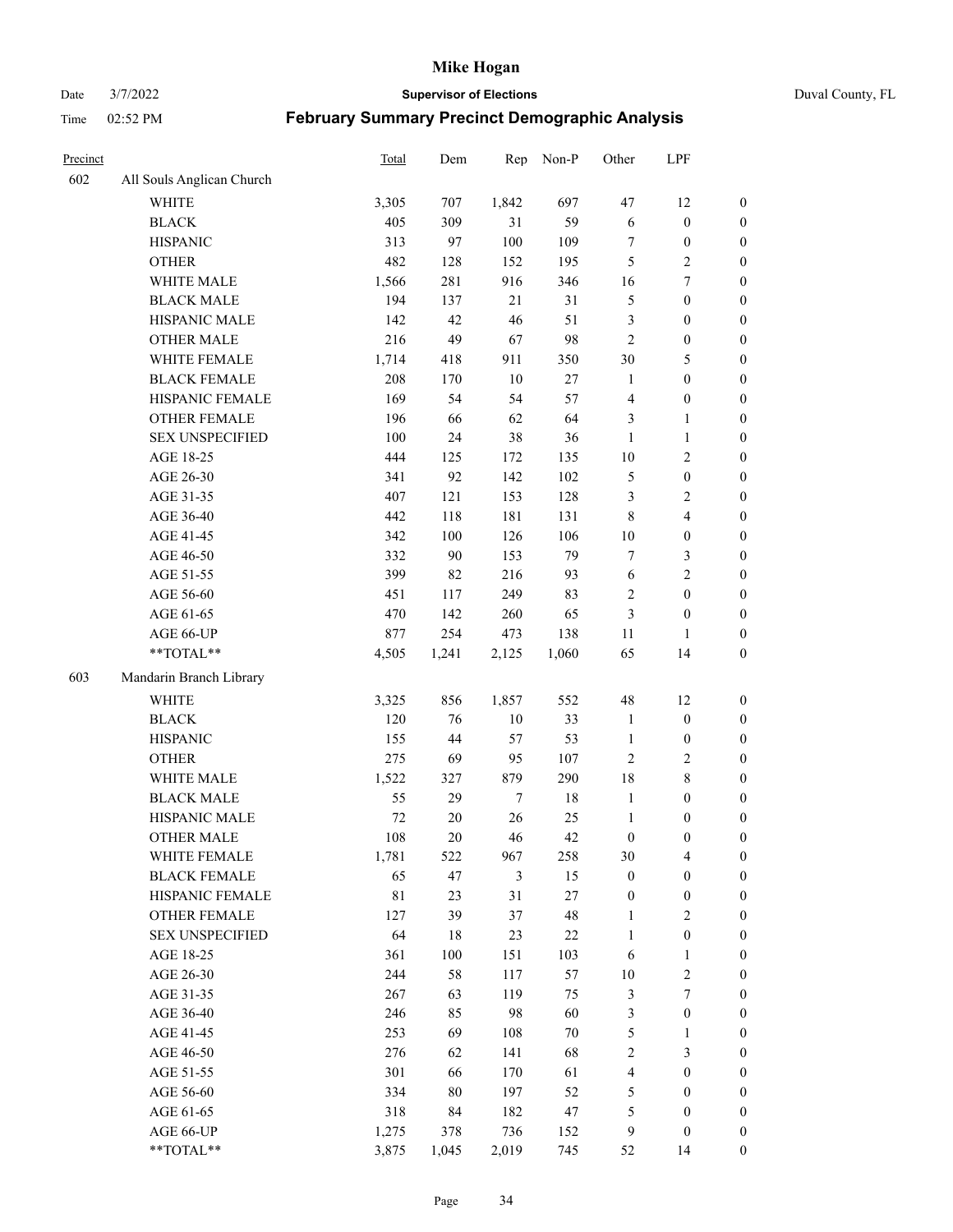Date 3/7/2022 **Supervisor of Elections** Duval County, FL

| Precinct |                                | Total  | Dem    | Rep            | Non-P          | Other                   | LPF                     |                  |
|----------|--------------------------------|--------|--------|----------------|----------------|-------------------------|-------------------------|------------------|
| 604      | Mandarin Presbyterian Church   |        |        |                |                |                         |                         |                  |
|          | <b>WHITE</b>                   | 1,688  | 342    | 1,050          | 277            | 12                      | $\boldsymbol{7}$        | 0                |
|          | <b>BLACK</b>                   | 32     | 19     | 3              | 9              | $\mathbf{1}$            | $\boldsymbol{0}$        | $\boldsymbol{0}$ |
|          | <b>HISPANIC</b>                | 82     | 25     | 29             | 27             | $\boldsymbol{0}$        | $\mathbf{1}$            | $\boldsymbol{0}$ |
|          | <b>OTHER</b>                   | 112    | 32     | 49             | 29             | $\mathbf{2}$            | $\boldsymbol{0}$        | $\boldsymbol{0}$ |
|          | WHITE MALE                     | 812    | 135    | 515            | 149            | 7                       | 6                       | $\boldsymbol{0}$ |
|          | <b>BLACK MALE</b>              | 16     | 9      | $\mathfrak{2}$ | 5              | $\boldsymbol{0}$        | $\boldsymbol{0}$        | $\boldsymbol{0}$ |
|          | HISPANIC MALE                  | 35     | $10\,$ | 13             | 11             | $\boldsymbol{0}$        | $\mathbf{1}$            | $\boldsymbol{0}$ |
|          | <b>OTHER MALE</b>              | 50     | 11     | 27             | 11             | $\mathbf{1}$            | $\boldsymbol{0}$        | $\boldsymbol{0}$ |
|          | WHITE FEMALE                   | 862    | 203    | 528            | 125            | 5                       | $\mathbf{1}$            | $\boldsymbol{0}$ |
|          | <b>BLACK FEMALE</b>            | 15     | 9      | $\mathbf{1}$   | $\overline{4}$ | $\mathbf{1}$            | $\boldsymbol{0}$        | 0                |
|          | HISPANIC FEMALE                | 46     | 15     | 15             | 16             | $\boldsymbol{0}$        | $\boldsymbol{0}$        | 0                |
|          | OTHER FEMALE                   | 45     | 17     | 15             | 12             | $\mathbf{1}$            | $\boldsymbol{0}$        | 0                |
|          | <b>SEX UNSPECIFIED</b>         | 33     | 9      | 15             | 9              | $\boldsymbol{0}$        | $\boldsymbol{0}$        | $\boldsymbol{0}$ |
|          | AGE 18-25                      | 135    | 34     | 61             | 39             | 1                       | $\boldsymbol{0}$        | $\boldsymbol{0}$ |
|          | AGE 26-30                      | 113    | 23     | 57             | 30             | $\overline{c}$          | $\mathbf{1}$            | $\boldsymbol{0}$ |
|          | AGE 31-35                      | 140    | 29     | 74             | 34             | 3                       | $\boldsymbol{0}$        | $\boldsymbol{0}$ |
|          | AGE 36-40                      | 132    | 33     | 72             | 25             | $\mathbf{1}$            | $\mathbf{1}$            | $\boldsymbol{0}$ |
|          | AGE 41-45                      | 147    | 24     | 78             | 42             | $\mathbf{1}$            | $\sqrt{2}$              | $\boldsymbol{0}$ |
|          | AGE 46-50                      | 131    | 27     | $70\,$         | 31             | $\mathbf{1}$            | $\overline{2}$          | $\boldsymbol{0}$ |
|          | AGE 51-55                      | 164    | 27     | 106            | 30             | $\mathbf{1}$            | $\boldsymbol{0}$        | $\boldsymbol{0}$ |
|          | AGE 56-60                      | 165    | 31     | 108            | 26             | $\boldsymbol{0}$        | $\boldsymbol{0}$        | 0                |
|          | AGE 61-65                      | 175    | 40     | 114            | $20\,$         | 1                       | $\boldsymbol{0}$        | 0                |
|          | AGE 66-UP                      | 612    | 150    | 391            | 65             | $\overline{4}$          | $\overline{c}$          | 0                |
|          | **TOTAL**                      | 1,914  | 418    | 1,131          | 342            | 15                      | $\,$ 8 $\,$             | $\boldsymbol{0}$ |
| 605      | Episcopal Church of Our Savior |        |        |                |                |                         |                         |                  |
|          | <b>WHITE</b>                   | 3,446  | 658    | 2,145          | 574            | 47                      | $22\,$                  | $\boldsymbol{0}$ |
|          | <b>BLACK</b>                   | 143    | 95     | 14             | $28\,$         | 6                       | $\boldsymbol{0}$        | $\boldsymbol{0}$ |
|          | <b>HISPANIC</b>                | 146    | 31     | 74             | 38             | 2                       | $\mathbf{1}$            | $\boldsymbol{0}$ |
|          | <b>OTHER</b>                   | 278    | 71     | 108            | 93             | 4                       | $\mathfrak{2}$          | $\boldsymbol{0}$ |
|          | WHITE MALE                     | 1,667  | 254    | 1,085          | 290            | 24                      | 14                      | $\boldsymbol{0}$ |
|          | <b>BLACK MALE</b>              | $70\,$ | 42     | $10\,$         | 16             | $\mathfrak{2}$          | $\boldsymbol{0}$        | $\boldsymbol{0}$ |
|          | HISPANIC MALE                  | 60     | 14     | 30             | 15             | $\boldsymbol{0}$        | 1                       | 0                |
|          | <b>OTHER MALE</b>              | 107    | 29     | 38             | 39             | $\mathbf{1}$            | $\boldsymbol{0}$        | $\boldsymbol{0}$ |
|          | WHITE FEMALE                   | 1,743  | 398    | 1,039          | 275            | 23                      | 8                       | 0                |
|          | <b>BLACK FEMALE</b>            | 70     | 51     | $\overline{4}$ | 11             | $\overline{\mathbf{4}}$ | $\boldsymbol{0}$        | $\boldsymbol{0}$ |
|          | HISPANIC FEMALE                | 83     | 16     | 44             | 21             | $\sqrt{2}$              | $\boldsymbol{0}$        | $\overline{0}$   |
|          | OTHER FEMALE                   | 126    | 33     | 59             | 31             | $\mathbf{1}$            | $\sqrt{2}$              | $\overline{0}$   |
|          | <b>SEX UNSPECIFIED</b>         | 87     | $18\,$ | 32             | 35             | $\sqrt{2}$              | $\boldsymbol{0}$        | 0                |
|          | AGE 18-25                      | 391    | 93     | 196            | 90             | $10\,$                  | $\sqrt{2}$              | 0                |
|          | AGE 26-30                      | 231    | 56     | 103            | 63             | 5                       | $\overline{\mathbf{4}}$ | 0                |
|          | AGE 31-35                      | 246    | 52     | 138            | 47             | 6                       | $\mathfrak{Z}$          | 0                |
|          | AGE 36-40                      | 273    | 51     | 146            | 68             | 4                       | $\overline{\mathbf{4}}$ | 0                |
|          | AGE 41-45                      | 238    | 46     | 125            | 57             | $\overline{4}$          | 6                       | 0                |
|          | AGE 46-50                      | 286    | 45     | 163            | 68             | 6                       | $\overline{\mathbf{4}}$ | 0                |
|          | AGE 51-55                      | 338    | 51     | 217            | 62             | 7                       | $\mathbf{1}$            | $\boldsymbol{0}$ |
|          | AGE 56-60                      | 421    | 80     | 251            | 86             | 4                       | $\boldsymbol{0}$        | $\boldsymbol{0}$ |
|          | AGE 61-65                      | 417    | 113    | 253            | 48             | 3                       | $\boldsymbol{0}$        | $\boldsymbol{0}$ |
|          | AGE 66-UP                      | 1,172  | 268    | 749            | 144            | 10                      | $\mathbf{1}$            | $\boldsymbol{0}$ |
|          | **TOTAL**                      | 4,013  | 855    | 2,341          | 733            | 59                      | 25                      | $\boldsymbol{0}$ |
|          |                                |        |        |                |                |                         |                         |                  |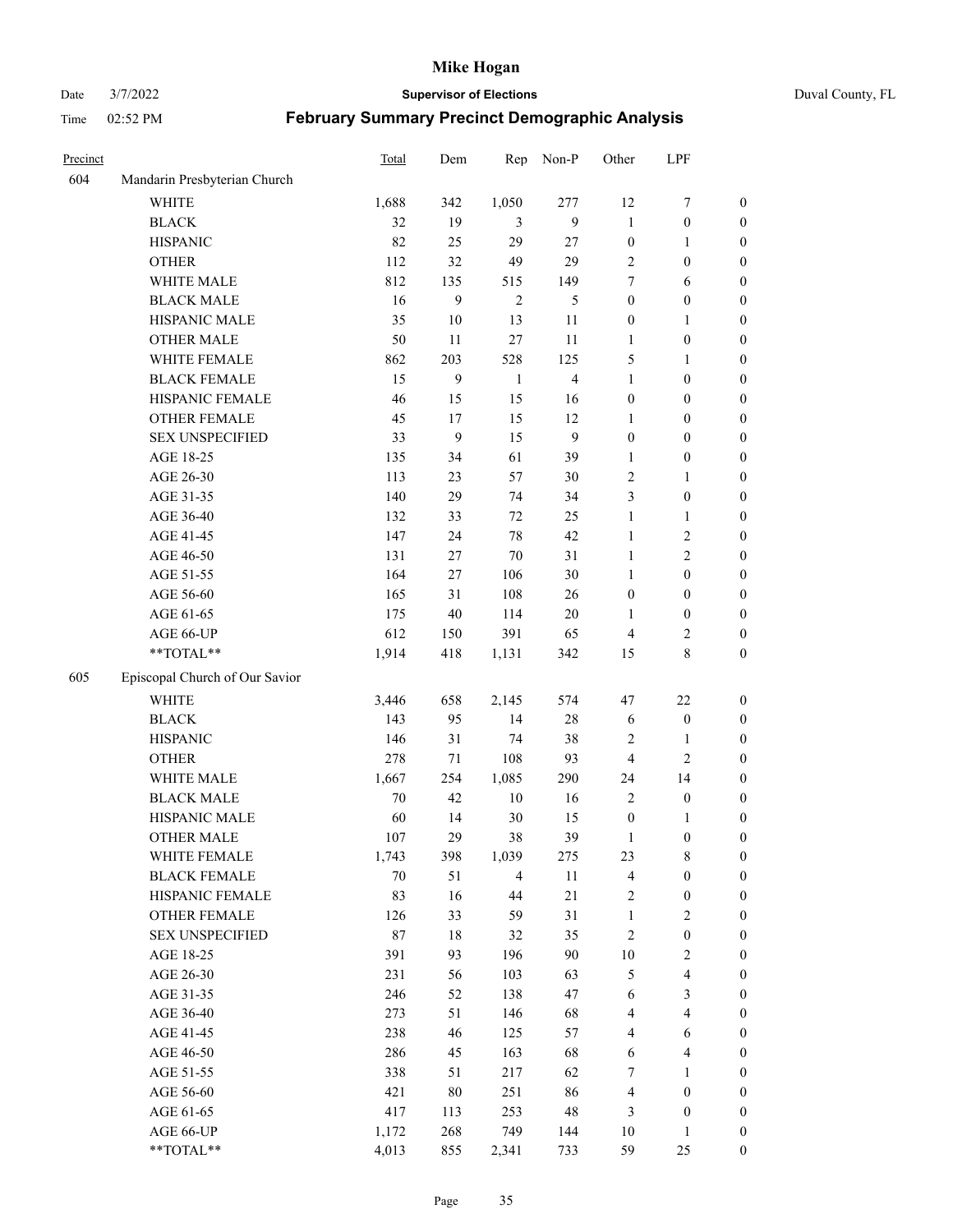#### Date 3/7/2022 **Supervisor of Elections** Duval County, FL

| Precinct |                                 | Total | Dem   | Rep            | Non-P  | Other            | LPF                     |                  |
|----------|---------------------------------|-------|-------|----------------|--------|------------------|-------------------------|------------------|
| 606      | South Mandarin Regional Library |       |       |                |        |                  |                         |                  |
|          | <b>WHITE</b>                    | 4,759 | 982   | 2,908          | 792    | 44               | 33                      | 0                |
|          | <b>BLACK</b>                    | 271   | 186   | 18             | 61     | 5                | $\mathbf{1}$            | $\boldsymbol{0}$ |
|          | <b>HISPANIC</b>                 | 198   | 70    | 73             | 54     | $\mathbf{1}$     | $\boldsymbol{0}$        | $\boldsymbol{0}$ |
|          | <b>OTHER</b>                    | 350   | 89    | 134            | 121    | 4                | $\mathbf{2}$            | $\boldsymbol{0}$ |
|          | WHITE MALE                      | 2,259 | 371   | 1,430          | 418    | 19               | 21                      | $\boldsymbol{0}$ |
|          | <b>BLACK MALE</b>               | 133   | 82    | 14             | 33     | 4                | $\boldsymbol{0}$        | $\boldsymbol{0}$ |
|          | HISPANIC MALE                   | 89    | 27    | 36             | 25     | $\mathbf{1}$     | $\boldsymbol{0}$        | $\boldsymbol{0}$ |
|          | <b>OTHER MALE</b>               | 133   | 24    | 56             | 51     | $\overline{c}$   | $\boldsymbol{0}$        | $\boldsymbol{0}$ |
|          | WHITE FEMALE                    | 2,462 | 603   | 1,456          | 366    | 25               | 12                      | $\boldsymbol{0}$ |
|          | <b>BLACK FEMALE</b>             | 135   | 103   | $\overline{4}$ | 26     | $\mathbf{1}$     | $\mathbf{1}$            | $\boldsymbol{0}$ |
|          | HISPANIC FEMALE                 | 101   | 40    | 35             | 26     | $\boldsymbol{0}$ | $\boldsymbol{0}$        | 0                |
|          | <b>OTHER FEMALE</b>             | 163   | 55    | 59             | 45     | $\mathbf{2}$     | $\sqrt{2}$              | $\boldsymbol{0}$ |
|          | <b>SEX UNSPECIFIED</b>          | 103   | 22    | 43             | 38     | $\boldsymbol{0}$ | $\boldsymbol{0}$        | $\boldsymbol{0}$ |
|          | AGE 18-25                       | 496   | 120   | 245            | 118    | 9                | $\overline{\mathbf{4}}$ | $\boldsymbol{0}$ |
|          | AGE 26-30                       | 371   | 89    | 166            | 103    | 9                | $\overline{\mathbf{4}}$ | $\boldsymbol{0}$ |
|          | AGE 31-35                       | 419   | 90    | 209            | 114    | $\sqrt{2}$       | $\overline{\mathbf{4}}$ | $\boldsymbol{0}$ |
|          | AGE 36-40                       | 431   | 102   | 208            | 115    | $\overline{c}$   | $\overline{\mathbf{4}}$ | $\boldsymbol{0}$ |
|          | AGE 41-45                       | 376   | 90    | 174            | 104    | 7                | $\mathbf{1}$            | $\boldsymbol{0}$ |
|          | AGE 46-50                       | 360   | 86    | 187            | $78\,$ | 5                | $\overline{\mathbf{4}}$ | $\boldsymbol{0}$ |
|          | AGE 51-55                       | 472   | 96    | 292            | 75     | 6                | $\mathfrak{Z}$          | $\boldsymbol{0}$ |
|          | AGE 56-60                       | 562   | 112   | 364            | 80     | 4                | $\sqrt{2}$              | 0                |
|          | AGE 61-65                       | 525   | 131   | 325            | 66     | $\boldsymbol{0}$ | $\mathfrak{Z}$          | $\boldsymbol{0}$ |
|          | AGE 66-UP                       | 1,566 | 411   | 963            | 175    | 10               | $\tau$                  | $\boldsymbol{0}$ |
|          | $**TOTAL**$                     | 5,578 | 1,327 | 3,133          | 1,028  | 54               | 36                      | $\boldsymbol{0}$ |
| 607      | Mandarin Branch Library         |       |       |                |        |                  |                         |                  |
|          | <b>WHITE</b>                    | 1,522 | 350   | 802            | 331    | 28               | 11                      | $\boldsymbol{0}$ |
|          | <b>BLACK</b>                    | 234   | 172   | 14             | 42     | 6                | $\boldsymbol{0}$        | $\boldsymbol{0}$ |
|          | <b>HISPANIC</b>                 | 174   | 61    | 58             | 53     | 2                | $\boldsymbol{0}$        | $\boldsymbol{0}$ |
|          | <b>OTHER</b>                    | 157   | 49    | $48\,$         | 52     | 5                | $\mathfrak{Z}$          | $\boldsymbol{0}$ |
|          | WHITE MALE                      | 673   | 123   | 375            | 158    | 12               | $\mathfrak{S}$          | $\boldsymbol{0}$ |
|          | <b>BLACK MALE</b>               | 92    | 69    | $\sqrt{5}$     | 16     | $\mathfrak{2}$   | $\boldsymbol{0}$        | $\boldsymbol{0}$ |
|          | HISPANIC MALE                   | 71    | 19    | 29             | 23     | $\boldsymbol{0}$ | $\boldsymbol{0}$        | $\boldsymbol{0}$ |
|          | <b>OTHER MALE</b>               | 62    | 21    | 18             | 20     | $\mathbf{1}$     | $\mathfrak{2}$          | $\boldsymbol{0}$ |
|          | WHITE FEMALE                    | 834   | 222   | 418            | 172    | 16               | 6                       | 0                |
|          | <b>BLACK FEMALE</b>             | 136   | 99    | $\,$ 8 $\,$    | 25     | 4                | $\boldsymbol{0}$        | $\overline{0}$   |
|          | HISPANIC FEMALE                 | 98    | 41    | $28\,$         | 27     | $\overline{c}$   | $\boldsymbol{0}$        | $\overline{0}$   |
|          | OTHER FEMALE                    | 67    | 22    | 25             | $18\,$ | $\overline{c}$   | $\boldsymbol{0}$        | $\overline{0}$   |
|          | <b>SEX UNSPECIFIED</b>          | 54    | 16    | 16             | 19     | 2                | $\mathbf{1}$            | 0                |
|          | AGE 18-25                       | 179   | 54    | 57             | 62     | $\sqrt{6}$       | $\boldsymbol{0}$        | 0                |
|          | AGE 26-30                       | 185   | 52    | 62             | 64     | 5                | $\overline{2}$          | 0                |
|          | AGE 31-35                       | 191   | 72    | 46             | 64     | 5                | $\overline{4}$          | 0                |
|          | AGE 36-40                       | 168   | 51    | 61             | 45     | 8                | $\mathfrak{Z}$          | 0                |
|          | AGE 41-45                       | 136   | 38    | 57             | 36     | $\overline{4}$   | $\mathbf{1}$            | 0                |
|          | AGE 46-50                       | 125   | 41    | 51             | $28\,$ | 4                | $\mathbf{1}$            | 0                |
|          | AGE 51-55                       | 135   | 37    | 68             | 27     | $\overline{c}$   | $\mathbf{1}$            | 0                |
|          | AGE 56-60                       | 180   | 44    | 97             | 37     | 1                | $\mathbf{1}$            | 0                |
|          | AGE 61-65                       | 176   | 58    | 83             | 33     | $\mathbf{1}$     | $\mathbf{1}$            | 0                |
|          | AGE 66-UP                       | 612   | 185   | 340            | 82     | 5                | $\boldsymbol{0}$        | 0                |
|          | **TOTAL**                       | 2,087 | 632   | 922            | 478    | 41               | 14                      | $\boldsymbol{0}$ |
|          |                                 |       |       |                |        |                  |                         |                  |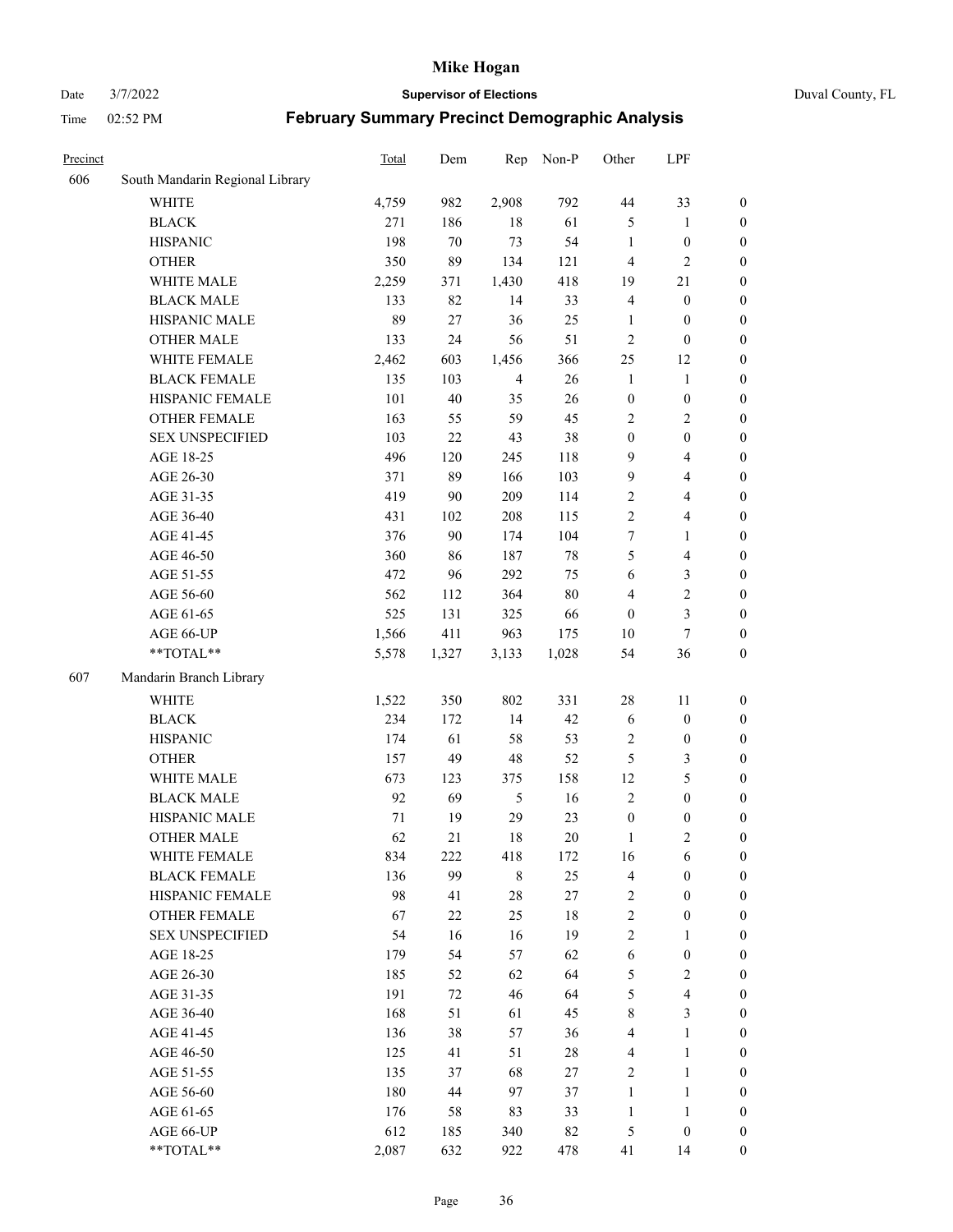Date 3/7/2022 **Supervisor of Elections** Duval County, FL

| Precinct |                                       | <b>Total</b> | Dem   | Rep    | Non-P  | Other            | LPF                     |                  |
|----------|---------------------------------------|--------------|-------|--------|--------|------------------|-------------------------|------------------|
| 608      | Freedom Christian Fellowship          |              |       |        |        |                  |                         |                  |
|          | <b>WHITE</b>                          | 4,765        | 1,038 | 2,530  | 1,072  | 95               | $30\,$                  | $\boldsymbol{0}$ |
|          | <b>BLACK</b>                          | 653          | 454   | 31     | 158    | $\,$ 8 $\,$      | $\sqrt{2}$              | $\boldsymbol{0}$ |
|          | <b>HISPANIC</b>                       | 527          | 171   | 166    | 182    | 6                | $\sqrt{2}$              | $\boldsymbol{0}$ |
|          | <b>OTHER</b>                          | 554          | 154   | 163    | 219    | 15               | $\mathfrak{Z}$          | $\boldsymbol{0}$ |
|          | WHITE MALE                            | 2,195        | 374   | 1,210  | 542    | 49               | $20\,$                  | $\boldsymbol{0}$ |
|          | <b>BLACK MALE</b>                     | 263          | 174   | 15     | 73     | $\mathbf{1}$     | $\boldsymbol{0}$        | $\boldsymbol{0}$ |
|          | HISPANIC MALE                         | 233          | 65    | 76     | 89     | $\mathbf{1}$     | $\sqrt{2}$              | $\boldsymbol{0}$ |
|          | <b>OTHER MALE</b>                     | 212          | 58    | 53     | 93     | $\tau$           | $\mathbf{1}$            | $\boldsymbol{0}$ |
|          | WHITE FEMALE                          | 2,532        | 652   | 1,303  | 521    | 46               | $10\,$                  | $\boldsymbol{0}$ |
|          | <b>BLACK FEMALE</b>                   | 378          | 272   | 15     | 82     | 7                | $\sqrt{2}$              | 0                |
|          | HISPANIC FEMALE                       | 282          | 104   | 85     | 89     | $\overline{4}$   | $\boldsymbol{0}$        | 0                |
|          | OTHER FEMALE                          | 265          | 77    | $87\,$ | 91     | 8                | $\sqrt{2}$              | 0                |
|          | <b>SEX UNSPECIFIED</b>                | 139          | 41    | $46\,$ | 51     | $\mathbf{1}$     | $\boldsymbol{0}$        | $\boldsymbol{0}$ |
|          | AGE 18-25                             | 690          | 193   | 238    | 235    | $22\,$           | $\sqrt{2}$              | $\boldsymbol{0}$ |
|          | AGE 26-30                             | 595          | 151   | 231    | 192    | 17               | $\overline{\mathbf{4}}$ | $\boldsymbol{0}$ |
|          | AGE 31-35                             | 637          | 199   | 224    | 181    | 18               | 15                      | $\boldsymbol{0}$ |
|          | AGE 36-40                             | 550          | 146   | 229    | 160    | $\mathbf{9}$     | 6                       | $\boldsymbol{0}$ |
|          | AGE 41-45                             | 533          | 147   | 206    | 171    | 6                | $\mathfrak{Z}$          | $\boldsymbol{0}$ |
|          | AGE 46-50                             | 461          | 117   | 201    | 130    | 11               | $\overline{2}$          | $\boldsymbol{0}$ |
|          | AGE 51-55                             | 535          | 141   | 255    | 125    | 13               | $\mathbf{1}$            | $\boldsymbol{0}$ |
|          | AGE 56-60                             | 542          | 135   | 286    | 117    | $\overline{4}$   | $\boldsymbol{0}$        | 0                |
|          | AGE 61-65                             | 503          | 123   | 266    | 102    | 9                | 3                       | 0                |
|          | AGE 66-UP                             | 1,453        | 465   | 754    | 218    | 15               | $\mathbf{1}$            | $\boldsymbol{0}$ |
|          | **TOTAL**                             | 6,499        | 1,817 | 2,890  | 1,631  | 124              | $37\,$                  | $\boldsymbol{0}$ |
| 609      | <b>Burnett Park Recreation Center</b> |              |       |        |        |                  |                         |                  |
|          | <b>WHITE</b>                          | 1,479        | 378   | 725    | 327    | 33               | 16                      | $\boldsymbol{0}$ |
|          | <b>BLACK</b>                          | 241          | 179   | 12     | 47     | 3                | $\boldsymbol{0}$        | $\boldsymbol{0}$ |
|          | <b>HISPANIC</b>                       | 187          | 65    | 50     | 70     | $\mathbf{1}$     | $\mathbf{1}$            | $\boldsymbol{0}$ |
|          | <b>OTHER</b>                          | 187          | 48    | 57     | 79     | $\mathbf{1}$     | $\sqrt{2}$              | $\boldsymbol{0}$ |
|          | WHITE MALE                            | 673          | 144   | 337    | 167    | 13               | 12                      | $\boldsymbol{0}$ |
|          | <b>BLACK MALE</b>                     | 98           | 65    | 9      | 23     | $\mathbf{1}$     | $\boldsymbol{0}$        | $\boldsymbol{0}$ |
|          | HISPANIC MALE                         | 94           | 25    | $30\,$ | 38     | $\mathbf{1}$     | $\boldsymbol{0}$        | 0                |
|          | <b>OTHER MALE</b>                     | 68           | 15    | 19     | 32     | $\boldsymbol{0}$ | $\mathbf{2}$            | 0                |
|          | WHITE FEMALE                          | 792          | 228   | 384    | 156    | 20               | 4                       | 0                |
|          | <b>BLACK FEMALE</b>                   | 142          | 113   | 3      | 24     | $\mathbf{2}$     | $\boldsymbol{0}$        | $\boldsymbol{0}$ |
|          | HISPANIC FEMALE                       | 88           | 39    | $20\,$ | $28\,$ | $\boldsymbol{0}$ | $\mathbf{1}$            | $\overline{0}$   |
|          | <b>OTHER FEMALE</b>                   | 88           | 29    | 26     | 33     | $\boldsymbol{0}$ | $\boldsymbol{0}$        | $\overline{0}$   |
|          | <b>SEX UNSPECIFIED</b>                | 51           | 12    | 16     | 22     | $\mathbf{1}$     | $\boldsymbol{0}$        | 0                |
|          | AGE 18-25                             | 223          | 70    | 71     | 71     | 9                | $\sqrt{2}$              | 0                |
|          | AGE 26-30                             | 213          | 71    | 66     | 66     | 5                | $\mathfrak s$           | 0                |
|          | AGE 31-35                             | 182          | 59    | 62     | 54     | 5                | $\overline{2}$          | 0                |
|          | AGE 36-40                             | 185          | 54    | 62     | 63     | $\boldsymbol{0}$ | $\sqrt{6}$              | 0                |
|          | AGE 41-45                             | 152          | 53    | 44     | 52     | 1                | $\sqrt{2}$              | 0                |
|          | AGE 46-50                             | 145          | 40    | 63     | 36     | 4                | $\sqrt{2}$              | 0                |
|          | AGE 51-55                             | 161          | 52    | 68     | 37     | $\overline{4}$   | $\boldsymbol{0}$        | $\overline{0}$   |
|          | AGE 56-60                             | 171          | 40    | 91     | 35     | 5                | $\boldsymbol{0}$        | $\overline{0}$   |
|          | AGE 61-65                             | 149          | 54    | 65     | 29     | $\mathbf{1}$     | $\boldsymbol{0}$        | $\overline{0}$   |
|          | AGE 66-UP                             | 513          | 177   | 252    | 80     | $\overline{4}$   | $\boldsymbol{0}$        | 0                |
|          | **TOTAL**                             | 2,094        | 670   | 844    | 523    | 38               | 19                      | $\boldsymbol{0}$ |
|          |                                       |              |       |        |        |                  |                         |                  |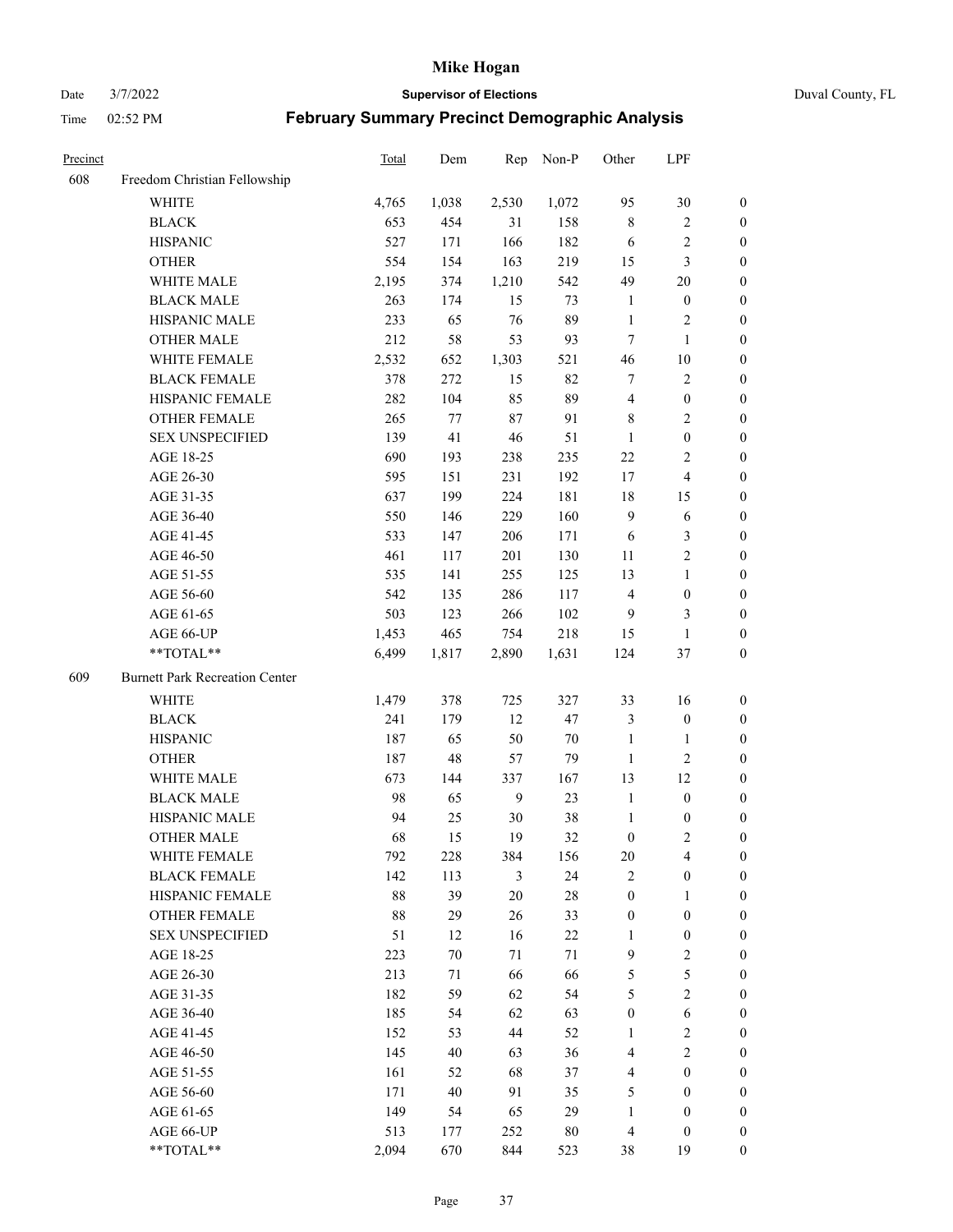Date 3/7/2022 **Supervisor of Elections** Duval County, FL

| Precinct |                           | Total       | Dem    | Rep            | Non-P  | Other            | LPF                     |                  |
|----------|---------------------------|-------------|--------|----------------|--------|------------------|-------------------------|------------------|
| 610      | Mandarin Church of Christ |             |        |                |        |                  |                         |                  |
|          | <b>WHITE</b>              | 4,671       | 870    | 2,767          | 940    | 65               | 29                      | $\boldsymbol{0}$ |
|          | <b>BLACK</b>              | 276         | 192    | 19             | 60     | 5                | $\boldsymbol{0}$        | 0                |
|          | <b>HISPANIC</b>           | 287         | 95     | 101            | 82     | 6                | 3                       | $\boldsymbol{0}$ |
|          | <b>OTHER</b>              | 406         | 108    | 153            | 139    | 6                | $\boldsymbol{0}$        | $\boldsymbol{0}$ |
|          | WHITE MALE                | 2,296       | 333    | 1,424          | 488    | 30               | 21                      | $\boldsymbol{0}$ |
|          | <b>BLACK MALE</b>         | 137         | 90     | 11             | 33     | 3                | $\boldsymbol{0}$        | $\boldsymbol{0}$ |
|          | HISPANIC MALE             | 133         | 33     | 56             | 39     | 3                | $\sqrt{2}$              | $\boldsymbol{0}$ |
|          | <b>OTHER MALE</b>         | 156         | 41     | 64             | 49     | $\overline{2}$   | $\boldsymbol{0}$        | $\boldsymbol{0}$ |
|          | WHITE FEMALE              | 2,326       | 526    | 1,312          | 445    | 35               | $\,$ 8 $\,$             | $\boldsymbol{0}$ |
|          | <b>BLACK FEMALE</b>       | 136         | 100    | 8              | 26     | $\sqrt{2}$       | $\boldsymbol{0}$        | 0                |
|          | HISPANIC FEMALE           | 153         | 62     | 44             | 43     | 3                | $\mathbf{1}$            | 0                |
|          | OTHER FEMALE              | 182         | 53     | 74             | 52     | 3                | $\boldsymbol{0}$        | 0                |
|          | <b>SEX UNSPECIFIED</b>    | 121         | 27     | $47\,$         | 46     | $\mathbf{1}$     | $\boldsymbol{0}$        | $\boldsymbol{0}$ |
|          | AGE 18-25                 | 571         | 118    | 283            | 159    | 7                | $\overline{\mathbf{4}}$ | $\boldsymbol{0}$ |
|          | AGE 26-30                 | 387         | 84     | 180            | 110    | 10               | $\mathfrak{Z}$          | $\boldsymbol{0}$ |
|          | AGE 31-35                 | 502         | 103    | 226            | 153    | 11               | $\boldsymbol{9}$        | $\boldsymbol{0}$ |
|          | AGE 36-40                 | 461         | 96     | 210            | 143    | $\,$ 8 $\,$      | $\overline{4}$          | $\boldsymbol{0}$ |
|          | AGE 41-45                 | 435         | 108    | 202            | 113    | 7                | 5                       | $\boldsymbol{0}$ |
|          | AGE 46-50                 | 442         | 94     | 238            | 104    | $\overline{4}$   | $\overline{2}$          | $\boldsymbol{0}$ |
|          | AGE 51-55                 | 530         | 103    | 313            | 100    | 13               | $\mathbf{1}$            | 0                |
|          | AGE 56-60                 | 561         | 114    | 338            | 102    | 5                | $\sqrt{2}$              | 0                |
|          | AGE 61-65                 | 558         | 122    | 338            | 94     | $\mathfrak{Z}$   | $\mathbf{1}$            | 0                |
|          | AGE 66-UP                 | 1,193       | 323    | 712            | 143    | 14               | $\mathbf{1}$            | 0                |
|          | **TOTAL**                 | 5,640       | 1,265  | 3,040          | 1,221  | 82               | $32\,$                  | $\boldsymbol{0}$ |
| 611      | Mandarin Senior Center    |             |        |                |        |                  |                         |                  |
|          |                           |             |        |                | 423    |                  |                         |                  |
|          | <b>WHITE</b>              | 1,907       | 478    | 972            |        | 23               | 11                      | $\boldsymbol{0}$ |
|          | <b>BLACK</b>              | 187         | 128    | 11             | 44     | 3                | $\mathbf{1}$            | $\boldsymbol{0}$ |
|          | <b>HISPANIC</b>           | 164         | 61     | 39             | 61     | 3                | $\boldsymbol{0}$        | $\boldsymbol{0}$ |
|          | <b>OTHER</b>              | 200         | 61     | 54             | 79     | 4                | $\sqrt{2}$              | $\boldsymbol{0}$ |
|          | WHITE MALE                | 863         | 172    | 462            | 213    | 9                | $\tau$                  | $\boldsymbol{0}$ |
|          | <b>BLACK MALE</b>         | $8\sqrt{1}$ | 50     | $\tau$         | 23     | $\mathbf{1}$     | $\mathbf{0}$            | $\boldsymbol{0}$ |
|          | HISPANIC MALE             | 73          | 26     | 19             | $28\,$ | $\boldsymbol{0}$ | $\boldsymbol{0}$        | 0                |
|          | <b>OTHER MALE</b>         | 85          | 22     | 26             | 34     | 1                | $\mathbf{2}$            | 0                |
|          | WHITE FEMALE              | 1,031       | 303    | 503            | 207    | 14               | 4                       | 0                |
|          | <b>BLACK FEMALE</b>       | 101         | 75     | $\overline{4}$ | 19     | $\sqrt{2}$       | $\mathbf{1}$            | $\boldsymbol{0}$ |
|          | HISPANIC FEMALE           | 87          | 33     | 19             | 32     | 3                | $\boldsymbol{0}$        | $\overline{0}$   |
|          | OTHER FEMALE              | 86          | 32     | $22\,$         | 29     | 3                | $\boldsymbol{0}$        | $\overline{0}$   |
|          | <b>SEX UNSPECIFIED</b>    | 51          | 15     | 14             | 22     | $\boldsymbol{0}$ | $\boldsymbol{0}$        | 0                |
|          | AGE 18-25                 | 208         | 47     | 68             | 89     | 4                | $\boldsymbol{0}$        | 0                |
|          | AGE 26-30                 | 228         | 62     | 92             | 61     | $10\,$           | $\mathfrak{Z}$          | 0                |
|          | AGE 31-35                 | 214         | $70\,$ | 77             | 62     | 3                | $\sqrt{2}$              | 0                |
|          | AGE 36-40                 | 231         | $70\,$ | 75             | $80\,$ | 5                | $\mathbf{1}$            | 0                |
|          | AGE 41-45                 | 171         | 43     | 73             | 52     | $\boldsymbol{0}$ | $\mathfrak{Z}$          | 0                |
|          | AGE 46-50                 | 189         | 50     | $80\,$         | 55     | $\overline{c}$   | $\sqrt{2}$              | 0                |
|          | AGE 51-55                 | 184         | 62     | 75             | 43     | $\overline{4}$   | $\boldsymbol{0}$        | 0                |
|          | AGE 56-60                 | 212         | 57     | 118            | 34     | 1                | $\mathfrak{2}$          | 0                |
|          | AGE 61-65                 | 203         | 61     | 103            | 37     | 2                | $\boldsymbol{0}$        | $\overline{0}$   |
|          | AGE 66-UP                 | 618         | 206    | 315            | 94     | 2                | $\mathbf{1}$            | $\boldsymbol{0}$ |
|          | **TOTAL**                 | 2,458       | 728    | 1,076          | 607    | 33               | 14                      | $\boldsymbol{0}$ |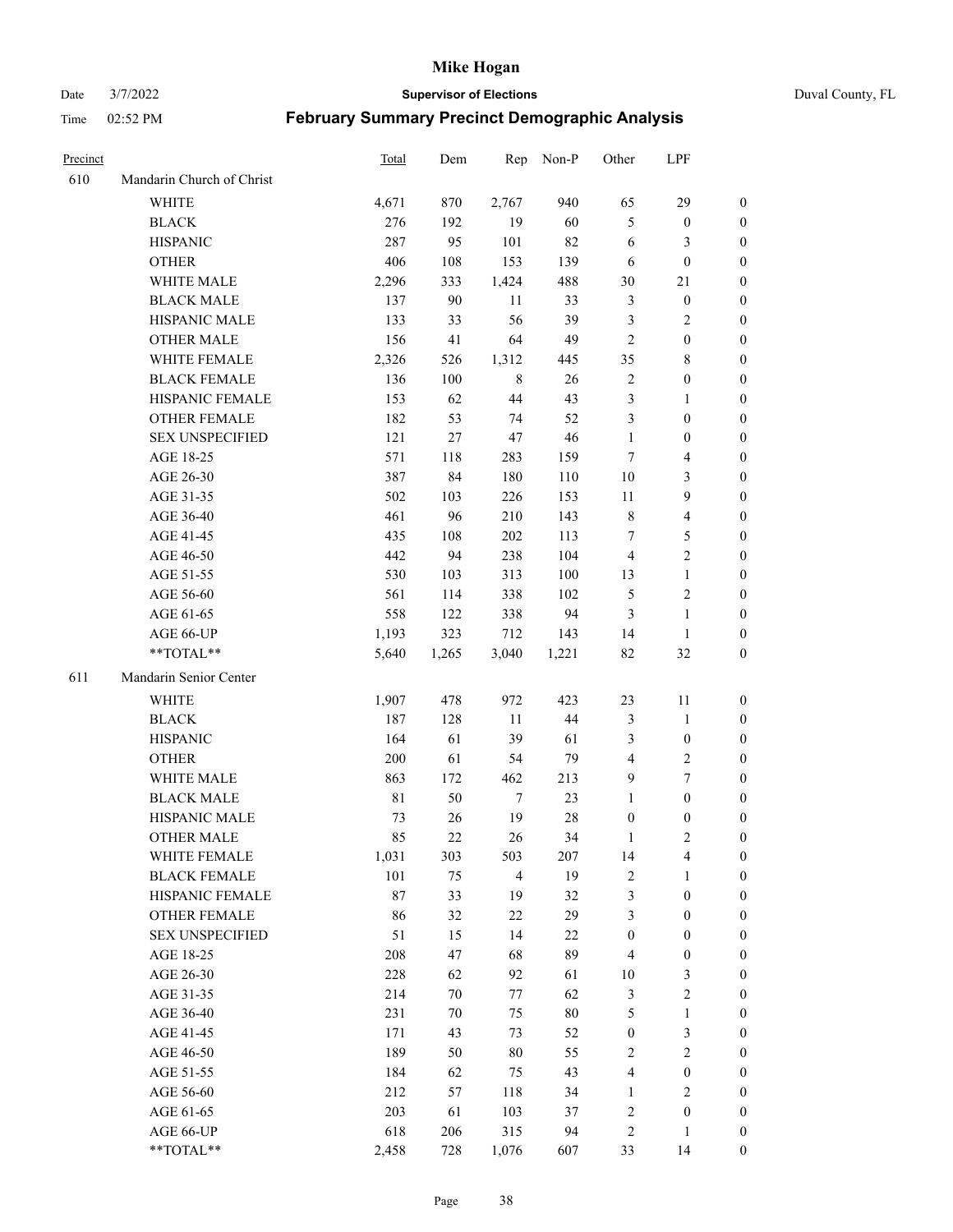Date 3/7/2022 **Supervisor of Elections** Duval County, FL

| Precinct |                           | Total | Dem      | Rep            | Non-P  | Other          | LPF                     |                  |
|----------|---------------------------|-------|----------|----------------|--------|----------------|-------------------------|------------------|
| 612      | Mandarin Church of Christ |       |          |                |        |                |                         |                  |
|          | <b>WHITE</b>              | 3,278 | 688      | 1,851          | 670    | 52             | 17                      | 0                |
|          | <b>BLACK</b>              | 450   | 354      | $20\,$         | 68     | $\,$ 8 $\,$    | $\boldsymbol{0}$        | $\boldsymbol{0}$ |
|          | <b>HISPANIC</b>           | 306   | 95       | 104            | 101    | 3              | 3                       | $\boldsymbol{0}$ |
|          | <b>OTHER</b>              | 749   | 214      | 213            | 309    | 11             | $\sqrt{2}$              | $\boldsymbol{0}$ |
|          | WHITE MALE                | 1,570 | 286      | 908            | 345    | $20\,$         | 11                      | $\boldsymbol{0}$ |
|          | <b>BLACK MALE</b>         | 215   | 154      | 11             | 45     | 5              | $\boldsymbol{0}$        | $\boldsymbol{0}$ |
|          | HISPANIC MALE             | 145   | 38       | 50             | 52     | 2              | $\mathfrak{Z}$          | $\boldsymbol{0}$ |
|          | <b>OTHER MALE</b>         | 304   | 76       | 94             | 132    | $\overline{2}$ | $\boldsymbol{0}$        | $\boldsymbol{0}$ |
|          | WHITE FEMALE              | 1,678 | 398      | 923            | 319    | 32             | 6                       | $\boldsymbol{0}$ |
|          | <b>BLACK FEMALE</b>       | 232   | 197      | 9              | 23     | 3              | $\boldsymbol{0}$        | 0                |
|          | HISPANIC FEMALE           | 157   | 56       | 52             | 48     | $\mathbf{1}$   | $\boldsymbol{0}$        | 0                |
|          | OTHER FEMALE              | 366   | 125      | 98             | 134    | $\,$ 8 $\,$    | $\mathbf{1}$            | 0                |
|          | <b>SEX UNSPECIFIED</b>    | 116   | 21       | 43             | 50     | $\mathbf{1}$   | $\mathbf{1}$            | $\boldsymbol{0}$ |
|          | AGE 18-25                 | 561   | 185      | 183            | 172    | 19             | $\sqrt{2}$              | $\boldsymbol{0}$ |
|          | AGE 26-30                 | 335   | 93       | 138            | 95     | 5              | $\overline{\mathbf{4}}$ | $\boldsymbol{0}$ |
|          | AGE 31-35                 | 360   | 118      | 132            | 99     | 4              | $\boldsymbol{7}$        | $\boldsymbol{0}$ |
|          | AGE 36-40                 | 419   | 110      | 180            | 119    | 7              | $\mathfrak{Z}$          | $\boldsymbol{0}$ |
|          | AGE 41-45                 | 411   | 117      | 149            | 136    | $\sqrt{6}$     | $\mathfrak{Z}$          | $\boldsymbol{0}$ |
|          | AGE 46-50                 | 431   | 112      | 194            | 118    | 7              | $\boldsymbol{0}$        | $\boldsymbol{0}$ |
|          | AGE 51-55                 | 499   | 130      | 243            | 117    | 8              | $\mathbf{1}$            | 0                |
|          | AGE 56-60                 | 481   | 112      | 263            | 102    | 3              | $\mathbf{1}$            | 0                |
|          | AGE 61-65                 | 413   | 117      | 204            | 86     | 5              | $\mathbf{1}$            | 0                |
|          | AGE 66-UP                 | 873   | 257      | 502            | 104    | $10\,$         | $\boldsymbol{0}$        | $\boldsymbol{0}$ |
|          | $**TOTAL**$               | 4,783 | 1,351    | 2,188          | 1,148  | 74             | $22\,$                  | $\boldsymbol{0}$ |
| 613      | Mandarin Moose Lodge #42  |       |          |                |        |                |                         |                  |
|          | <b>WHITE</b>              | 2,416 | 494      | 1,309          | 565    | 36             | 12                      | $\boldsymbol{0}$ |
|          | <b>BLACK</b>              | 326   | 235      | 13             | $71\,$ | 7              | $\boldsymbol{0}$        | $\boldsymbol{0}$ |
|          | <b>HISPANIC</b>           | 256   | 91       | 64             | 98     | 3              | $\boldsymbol{0}$        | $\boldsymbol{0}$ |
|          | <b>OTHER</b>              | 299   | 97       | $8\sqrt{1}$    | 112    | 9              | $\boldsymbol{0}$        | $\boldsymbol{0}$ |
|          | WHITE MALE                | 1,138 | 192      | 636            | 285    | 18             | $\boldsymbol{7}$        | $\boldsymbol{0}$ |
|          | <b>BLACK MALE</b>         | 154   | 97       | 9              | 42     | 6              | $\boldsymbol{0}$        | $\boldsymbol{0}$ |
|          | HISPANIC MALE             | 119   | 42       | 32             | 44     | 1              | $\boldsymbol{0}$        | $\boldsymbol{0}$ |
|          | <b>OTHER MALE</b>         | 116   | 33       | 31             | 48     | 4              | $\boldsymbol{0}$        | $\boldsymbol{0}$ |
|          | WHITE FEMALE              | 1,260 | 300      | 663            | 274    | 18             | 5                       | 0                |
|          | <b>BLACK FEMALE</b>       | 169   | 136      | $\overline{4}$ | $28\,$ | $\mathbf{1}$   | $\boldsymbol{0}$        | $\boldsymbol{0}$ |
|          | HISPANIC FEMALE           | 132   | 48       | 30             | 52     | $\overline{c}$ | $\boldsymbol{0}$        | $\overline{0}$   |
|          | <b>OTHER FEMALE</b>       | 140   | 54       | 41             | 43     | $\overline{c}$ | $\boldsymbol{0}$        | $\overline{0}$   |
|          | <b>SEX UNSPECIFIED</b>    | 69    | 15       | 21             | 30     | 3              | $\boldsymbol{0}$        | 0                |
|          | AGE 18-25                 | 350   | 97       | 117            | 125    | 10             | $\mathbf{1}$            | 0                |
|          | AGE 26-30                 | 297   | 81       | 101            | 107    | 6              | $\sqrt{2}$              | 0                |
|          | AGE 31-35                 | 336   | 82       | 129            | 116    | 6              | $\mathfrak{Z}$          | 0                |
|          | AGE 36-40                 | 294   |          |                | 92     |                | $\mathbf{1}$            |                  |
|          | AGE 41-45                 | 273   | 84<br>72 | 110<br>115     | 78     | 7<br>7         | $\mathbf{1}$            | 0                |
|          |                           |       |          |                |        |                |                         | 0                |
|          | AGE 46-50                 | 261   | 58       | 124            | 74     | 4              | $\mathbf{1}$            | 0                |
|          | AGE 51-55                 | 281   | 65       | 138            | 71     | 5              | $\sqrt{2}$              | 0                |
|          | AGE 56-60                 | 283   | 88       | 144            | 46     | 5              | $\boldsymbol{0}$        | $\overline{0}$   |
|          | AGE 61-65                 | 264   | 85       | 130            | 47     | $\overline{c}$ | $\boldsymbol{0}$        | $\boldsymbol{0}$ |
|          | AGE 66-UP                 | 658   | 205      | 359            | 90     | 3              | $\mathbf{1}$            | $\boldsymbol{0}$ |
|          | **TOTAL**                 | 3,297 | 917      | 1,467          | 846    | 55             | 12                      | $\boldsymbol{0}$ |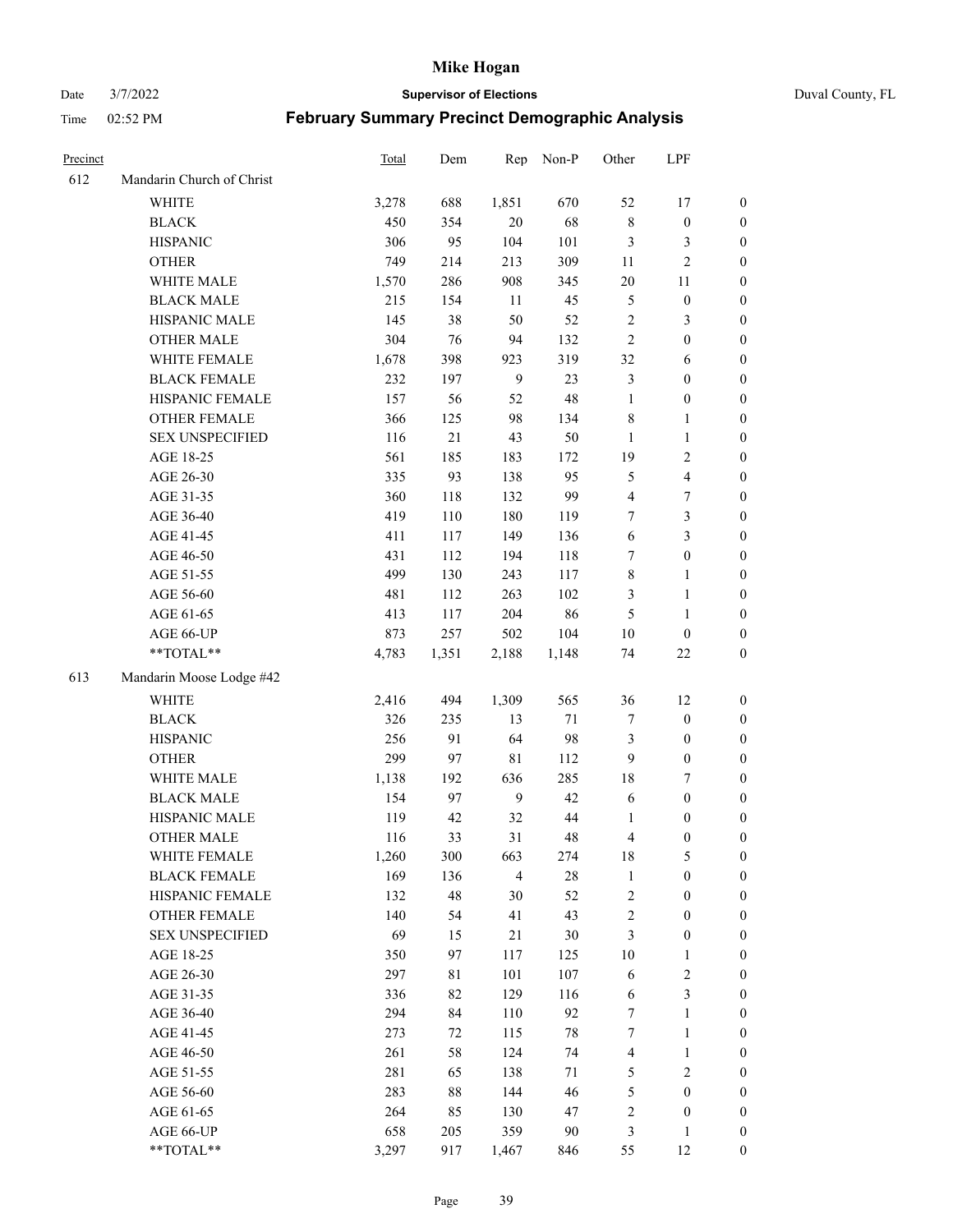Date 3/7/2022 **Supervisor of Elections** Duval County, FL

| Precinct |                                 | Total  | Dem        | Rep            | Non-P   | Other            | LPF                          |                  |
|----------|---------------------------------|--------|------------|----------------|---------|------------------|------------------------------|------------------|
| 614      | Mandarin Senior Center          |        |            |                |         |                  |                              |                  |
|          | WHITE                           | 1,341  | 266        | 756            | 291     | 17               | 11                           | 0                |
|          | <b>BLACK</b>                    | 220    | 174        | $\overline{4}$ | 38      | $\mathfrak{Z}$   | $\mathbf{1}$                 | 0                |
|          | <b>HISPANIC</b>                 | 146    | 54         | 41             | 49      | $\mathbf{2}$     | $\boldsymbol{0}$             | $\boldsymbol{0}$ |
|          | <b>OTHER</b>                    | 317    | 83         | 108            | 118     | 6                | $\sqrt{2}$                   | $\boldsymbol{0}$ |
|          | WHITE MALE                      | 663    | 103        | 382            | 165     | 7                | 6                            | $\boldsymbol{0}$ |
|          | <b>BLACK MALE</b>               | 103    | 78         | $\overline{2}$ | 21      | $\sqrt{2}$       | $\boldsymbol{0}$             | $\boldsymbol{0}$ |
|          | HISPANIC MALE                   | 69     | 24         | $21\,$         | 22      | $\overline{c}$   | $\boldsymbol{0}$             | $\boldsymbol{0}$ |
|          | OTHER MALE                      | 144    | $40\,$     | 58             | $44\,$  | $\mathbf{2}$     | $\boldsymbol{0}$             | $\boldsymbol{0}$ |
|          | WHITE FEMALE                    | 667    | 162        | 367            | 123     | $10\,$           | $\mathfrak{S}$               | $\boldsymbol{0}$ |
|          | <b>BLACK FEMALE</b>             | 115    | 95         | $\sqrt{2}$     | 16      | $\mathbf{1}$     | $\mathbf{1}$                 | $\boldsymbol{0}$ |
|          | HISPANIC FEMALE                 | 75     | 30         | 19             | 26      | $\boldsymbol{0}$ | $\boldsymbol{0}$             | 0                |
|          | <b>OTHER FEMALE</b>             | 144    | 39         | 43             | 59      | $\mathbf{1}$     | $\sqrt{2}$                   | 0                |
|          | <b>SEX UNSPECIFIED</b>          | 44     | $\sqrt{6}$ | 15             | $20\,$  | 3                | $\boldsymbol{0}$             | $\boldsymbol{0}$ |
|          | AGE 18-25                       | 165    | 46         | 57             | 57      | $\overline{c}$   | $\mathfrak{Z}$               | $\boldsymbol{0}$ |
|          | AGE 26-30                       | 156    | 42         | 61             | 49      | 3                | $\mathbf{1}$                 | $\boldsymbol{0}$ |
|          | AGE 31-35                       | 240    | 90         | 79             | 64      | 5                | $\sqrt{2}$                   | $\boldsymbol{0}$ |
|          | AGE 36-40                       | 207    | 49         | 87             | 66      | 4                | $\mathbf{1}$                 | $\boldsymbol{0}$ |
|          | AGE 41-45                       | 220    | 46         | 103            | 65      | 4                | $\sqrt{2}$                   | $\boldsymbol{0}$ |
|          | AGE 46-50                       | 172    | 63         | 63             | 41      | 3                | $\sqrt{2}$                   | $\boldsymbol{0}$ |
|          | AGE 51-55                       | 187    | 52         | 100            | 33      | $\boldsymbol{0}$ | $\sqrt{2}$                   | $\boldsymbol{0}$ |
|          | AGE 56-60                       | 179    | 52         | 84             | 41      | $\overline{c}$   | $\boldsymbol{0}$             | 0                |
|          | AGE 61-65                       | 155    | 36         | 95             | 22      | 1                | $\mathbf{1}$                 | 0                |
|          | AGE 66-UP                       | 343    | 101        | 180            | 58      | $\overline{4}$   | $\boldsymbol{0}$             | $\boldsymbol{0}$ |
|          | $**TOTAL**$                     | 2,024  | 577        | 909            | 496     | $28\,$           | 14                           | $\boldsymbol{0}$ |
| 701      | Charlie T. Joseph Senior Center |        |            |                |         |                  |                              |                  |
|          | <b>WHITE</b>                    | 446    | 112        |                | 96      |                  |                              |                  |
|          |                                 | 680    |            | 228            |         | 6                | $\overline{\mathbf{4}}$      | $\boldsymbol{0}$ |
|          | <b>BLACK</b><br><b>HISPANIC</b> | 32     | 560<br>14  | $22\,$<br>9    | 91<br>6 | 6                | $\mathbf{1}$<br>$\mathbf{1}$ | $\boldsymbol{0}$ |
|          |                                 |        |            |                |         | $\overline{c}$   |                              | $\boldsymbol{0}$ |
|          | <b>OTHER</b>                    | $70\,$ | 28         | 14             | 27      | $\mathbf{1}$     | $\boldsymbol{0}$             | $\boldsymbol{0}$ |
|          | WHITE MALE                      | 215    | 46         | 117            | 48      | $\sqrt{2}$       | $\overline{2}$               | $\boldsymbol{0}$ |
|          | <b>BLACK MALE</b>               | 268    | 217        | 14             | 34      | $\mathbf{2}$     | $\mathbf{1}$                 | $\boldsymbol{0}$ |
|          | HISPANIC MALE                   | 16     | 7          | 5              | 3<br>9  | $\boldsymbol{0}$ | $\mathbf{1}$                 | 0                |
|          | <b>OTHER MALE</b>               | 19     | 6          | $\overline{4}$ |         | $\boldsymbol{0}$ | $\boldsymbol{0}$             | $\boldsymbol{0}$ |
|          | WHITE FEMALE                    | 224    | 65         | 108            | 45      | 4                | 2                            | 0                |
|          | <b>BLACK FEMALE</b>             | 400    | 334        | $\tau$         | 56      | 3                | $\boldsymbol{0}$             | $\boldsymbol{0}$ |
|          | HISPANIC FEMALE                 | 15     | 6          | $\overline{4}$ | 3       | $\overline{c}$   | $\boldsymbol{0}$             | $\overline{0}$   |
|          | OTHER FEMALE                    | 27     | 13         | $\mathfrak{S}$ | 9       | $\boldsymbol{0}$ | $\boldsymbol{0}$             | $\overline{0}$   |
|          | <b>SEX UNSPECIFIED</b>          | 44     | $20\,$     | 9              | 13      | $\overline{c}$   | $\boldsymbol{0}$             | 0                |
|          | AGE 18-25                       | 136    | 71         | 17             | $44\,$  | 4                | $\boldsymbol{0}$             | $\theta$         |
|          | AGE 26-30                       | 100    | 54         | 12             | 32      | $\mathbf{1}$     | $\mathbf{1}$                 | 0                |
|          | AGE 31-35                       | 98     | 58         | $11\,$         | $28\,$  | $\mathbf{1}$     | $\boldsymbol{0}$             | 0                |
|          | AGE 36-40                       | 104    | 69         | 15             | 16      | 2                | $\sqrt{2}$                   | 0                |
|          | AGE 41-45                       | 84     | 52         | 13             | 16      | $\mathbf{1}$     | $\overline{2}$               | 0                |
|          | AGE 46-50                       | 105    | 61         | 21             | 21      | 1                | $\mathbf{1}$                 | 0                |
|          | AGE 51-55                       | 112    | 62         | 38             | 12      | $\boldsymbol{0}$ | $\boldsymbol{0}$             | $\overline{0}$   |
|          | AGE 56-60                       | 129    | 76         | 36             | $17\,$  | $\boldsymbol{0}$ | $\boldsymbol{0}$             | $\overline{0}$   |
|          | AGE 61-65                       | 128    | 82         | 31             | 15      | $\boldsymbol{0}$ | $\boldsymbol{0}$             | $\overline{0}$   |
|          | AGE 66-UP                       | 232    | 129        | 79             | 19      | 5                | $\boldsymbol{0}$             | $\boldsymbol{0}$ |
|          | **TOTAL**                       | 1,228  | 714        | 273            | 220     | 15               | 6                            | $\boldsymbol{0}$ |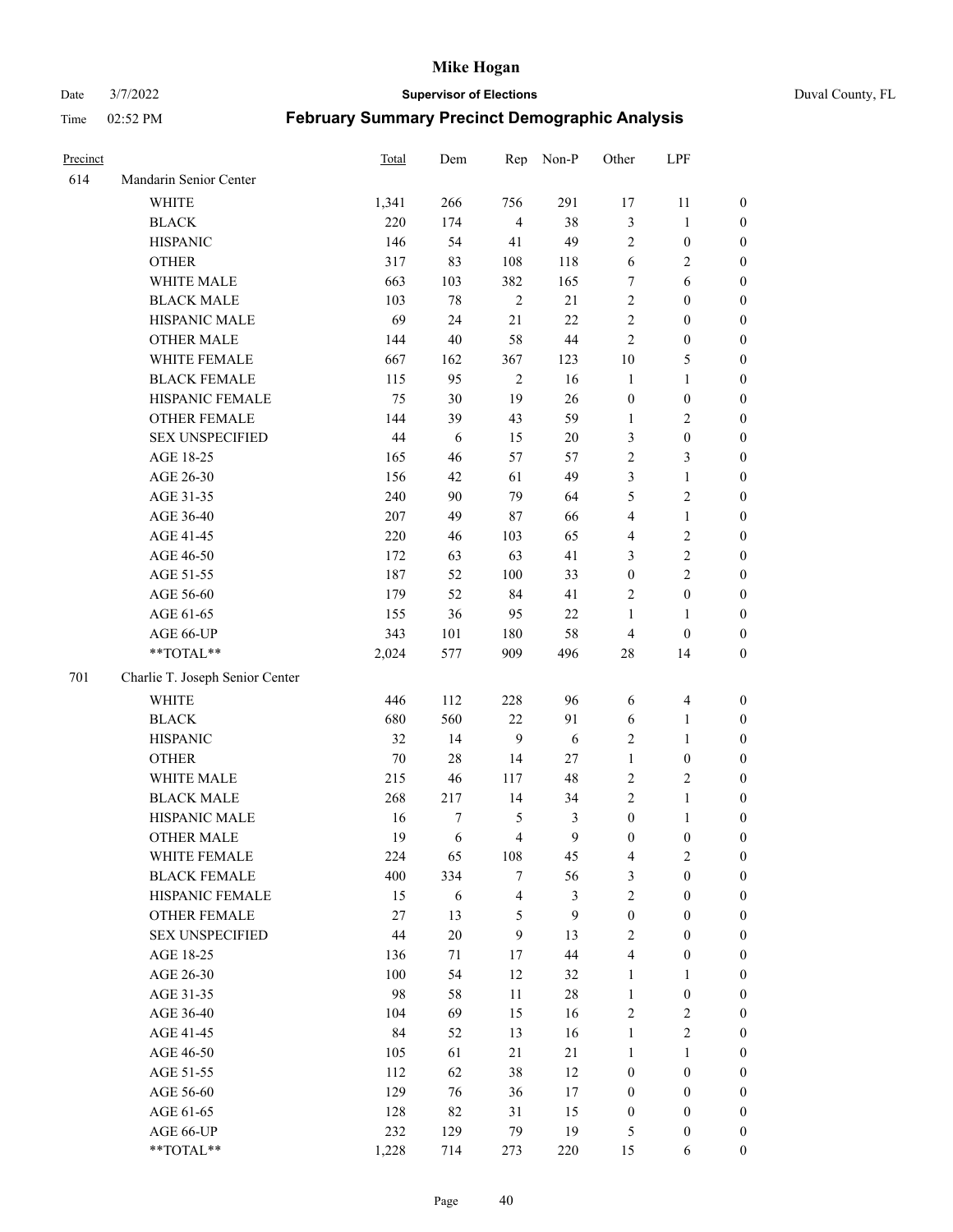Date 3/7/2022 **Supervisor of Elections** Duval County, FL

| Precinct |                                 | <b>Total</b> | Dem    | Rep            | Non-P  | Other            | LPF                     |                  |
|----------|---------------------------------|--------------|--------|----------------|--------|------------------|-------------------------|------------------|
| 702      | Unity Missionary Baptist Church |              |        |                |        |                  |                         |                  |
|          | <b>WHITE</b>                    | 241          | 83     | 75             | 76     | 6                | $\mathbf{1}$            | 0                |
|          | <b>BLACK</b>                    | 869          | 752    | $18\,$         | 95     | 3                | $\mathbf{1}$            | $\boldsymbol{0}$ |
|          | <b>HISPANIC</b>                 | 30           | 13     | $\tau$         | 10     | $\boldsymbol{0}$ | $\boldsymbol{0}$        | $\boldsymbol{0}$ |
|          | <b>OTHER</b>                    | 82           | 42     | $\,8\,$        | 30     | 2                | $\boldsymbol{0}$        | $\boldsymbol{0}$ |
|          | WHITE MALE                      | 107          | 37     | 30             | 37     | 2                | $\mathbf{1}$            | $\boldsymbol{0}$ |
|          | <b>BLACK MALE</b>               | 335          | 276    | $\,$ 8 $\,$    | 50     | $\mathbf{1}$     | $\boldsymbol{0}$        | $\boldsymbol{0}$ |
|          | HISPANIC MALE                   | 14           | 4      | 3              | $\tau$ | $\boldsymbol{0}$ | $\boldsymbol{0}$        | $\boldsymbol{0}$ |
|          | <b>OTHER MALE</b>               | 26           | 12     | 3              | 11     | $\boldsymbol{0}$ | $\boldsymbol{0}$        | $\boldsymbol{0}$ |
|          | WHITE FEMALE                    | 129          | 46     | 42             | 37     | 4                | $\boldsymbol{0}$        | $\boldsymbol{0}$ |
|          | <b>BLACK FEMALE</b>             | 511          | 457    | $10\,$         | 41     | $\sqrt{2}$       | $\mathbf{1}$            | $\boldsymbol{0}$ |
|          | HISPANIC FEMALE                 | 15           | 8      | $\overline{4}$ | 3      | $\boldsymbol{0}$ | $\boldsymbol{0}$        | $\boldsymbol{0}$ |
|          | <b>OTHER FEMALE</b>             | 36           | 22     | $\mathfrak{Z}$ | 9      | $\mathbf{2}$     | $\boldsymbol{0}$        | $\boldsymbol{0}$ |
|          | <b>SEX UNSPECIFIED</b>          | 49           | 28     | 5              | 16     | $\boldsymbol{0}$ | $\boldsymbol{0}$        | $\boldsymbol{0}$ |
|          | AGE 18-25                       | 110          | 66     | $\mathfrak{Z}$ | 36     | 4                | $\mathbf{1}$            | $\boldsymbol{0}$ |
|          | AGE 26-30                       | 83           | 53     | 7              | 23     | $\boldsymbol{0}$ | $\boldsymbol{0}$        | $\boldsymbol{0}$ |
|          | AGE 31-35                       | 103          | 72     | $\sqrt{2}$     | 27     | $\mathbf{1}$     | $\mathbf{1}$            | $\boldsymbol{0}$ |
|          | AGE 36-40                       | 103          | 78     | 5              | 19     | $\mathbf{1}$     | $\boldsymbol{0}$        | $\boldsymbol{0}$ |
|          | AGE 41-45                       | 66           | 51     | $\mathbf{1}$   | 13     | $\mathbf{1}$     | $\boldsymbol{0}$        | $\boldsymbol{0}$ |
|          | AGE 46-50                       | 92           | 63     | 11             | 17     | $\mathbf{1}$     | $\boldsymbol{0}$        | $\boldsymbol{0}$ |
|          | AGE 51-55                       | 87           | 59     | 11             | 15     | $\overline{c}$   | $\boldsymbol{0}$        | $\boldsymbol{0}$ |
|          | AGE 56-60                       | 124          | 83     | 21             | 19     | $\mathbf{1}$     | $\boldsymbol{0}$        | 0                |
|          | AGE 61-65                       | 140          | 107    | 14             | 19     | $\boldsymbol{0}$ | $\boldsymbol{0}$        | 0                |
|          | AGE 66-UP                       | 314          | 258    | 33             | 23     | $\boldsymbol{0}$ | $\boldsymbol{0}$        | $\boldsymbol{0}$ |
|          | **TOTAL**                       | 1,222        | 890    | 108            | 211    | 11               | $\sqrt{2}$              | $\boldsymbol{0}$ |
| 703      | Oceanway Community Center       |              |        |                |        |                  |                         |                  |
|          | <b>WHITE</b>                    | 4,987        | 866    | 2,792          | 1,173  | 114              | 42                      | $\boldsymbol{0}$ |
|          | <b>BLACK</b>                    | 2,929        | 2,258  | 104            | 540    | 25               | $\sqrt{2}$              | $\boldsymbol{0}$ |
|          | <b>HISPANIC</b>                 | 556          | 199    | 118            | 226    | 10               | 3                       | $\boldsymbol{0}$ |
|          | <b>OTHER</b>                    | 694          | 216    | 198            | 264    | 12               | $\overline{\mathbf{4}}$ | $\boldsymbol{0}$ |
|          | WHITE MALE                      | 2,403        | 340    | 1,386          | 599    | 50               | $28\,$                  | $\boldsymbol{0}$ |
|          | <b>BLACK MALE</b>               | 1,200        | 853    | 58             | 276    | 13               | $\boldsymbol{0}$        | $\boldsymbol{0}$ |
|          | HISPANIC MALE                   | 262          | 79     | 66             | 111    | $\mathfrak{Z}$   | 3                       | $\boldsymbol{0}$ |
|          | <b>OTHER MALE</b>               | 248          | 65     | 75             | 101    | 6                | $\mathbf{1}$            | $\boldsymbol{0}$ |
|          | WHITE FEMALE                    | 2,525        | 520    | 1,370          | 557    | 64               | 14                      | 0                |
|          | <b>BLACK FEMALE</b>             | 1,691        | 1,380  | 45             | 253    | 11               | $\sqrt{2}$              | $\boldsymbol{0}$ |
|          | HISPANIC FEMALE                 | 290          | 120    | 52             | 111    | 7                | $\boldsymbol{0}$        | $\boldsymbol{0}$ |
|          | OTHER FEMALE                    | 314          | 110    | 95             | 103    | $\overline{4}$   | $\sqrt{2}$              | $\overline{0}$   |
|          | <b>SEX UNSPECIFIED</b>          | 233          | $72\,$ | 65             | 92     | 3                | $\mathbf{1}$            | 0                |
|          | AGE 18-25                       | 1,123        | 429    | 308            | 357    | 26               | $\mathfrak{Z}$          | 0                |
|          | AGE 26-30                       | 964          | 343    | 251            | 337    | 18               | 15                      | 0                |
|          | AGE 31-35                       | 888          | 315    | 270            | 268    | 24               | 11                      | 0                |
|          | AGE 36-40                       | 919          | 339    | 292            | 263    | 15               | $10\,$                  | 0                |
|          | AGE 41-45                       | 825          | 343    | 258            | 204    | 15               | $\mathfrak{S}$          | 0                |
|          | AGE 46-50                       | 859          | 350    | 275            | 215    | 15               | $\overline{\mathbf{4}}$ | 0                |
|          | AGE 51-55                       | 875          | 368    | 320            | 175    | 12               | $\boldsymbol{0}$        | 0                |
|          | AGE 56-60                       | 782          | 300    | 334            | 134    | 13               | $\mathbf{1}$            | 0                |
|          | AGE 61-65                       | 631          | 241    | 286            | 99     | 5                | $\boldsymbol{0}$        | $\boldsymbol{0}$ |
|          | AGE 66-UP                       | 1,300        | 511    | 618            | 151    | 18               | $\sqrt{2}$              | 0                |
|          | **TOTAL**                       | 9,166        | 3,539  | 3,212          | 2,203  | 161              | 51                      | $\boldsymbol{0}$ |
|          |                                 |              |        |                |        |                  |                         |                  |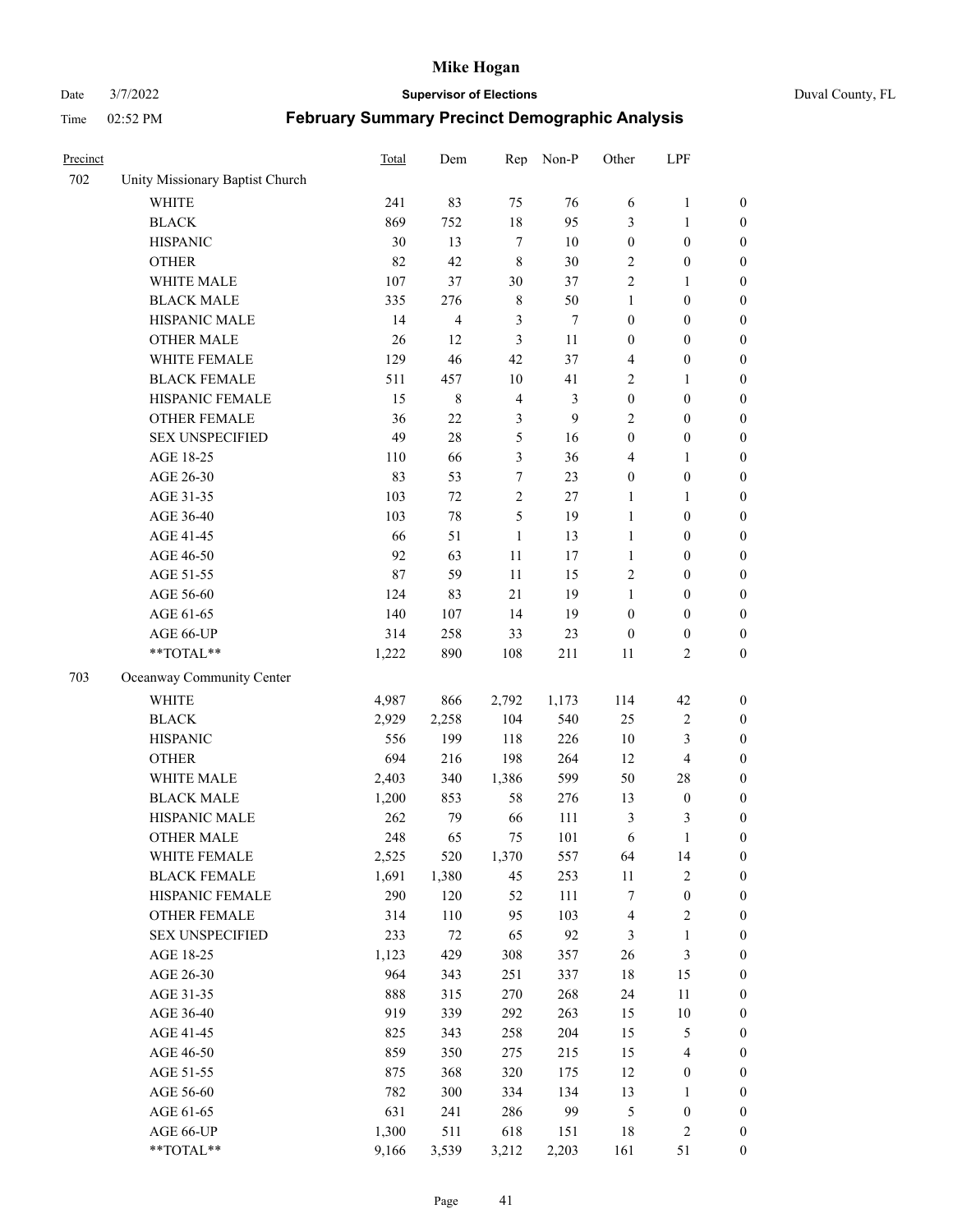# Date 3/7/2022 **Supervisor of Elections** Duval County, FL

| Precinct |                                                           | Total | Dem   | Rep              | Non-P       | Other            | LPF              |                  |
|----------|-----------------------------------------------------------|-------|-------|------------------|-------------|------------------|------------------|------------------|
| 704      | Wilbur Fernander Scottish Rite Masonic Cathedral          |       |       |                  |             |                  |                  |                  |
|          | WHITE                                                     | 1,246 | 626   | 279              | 304         | 25               | 12               | $\boldsymbol{0}$ |
|          | <b>BLACK</b>                                              | 1,360 | 1,094 | 61               | 188         | $17\,$           | $\boldsymbol{0}$ | $\boldsymbol{0}$ |
|          | <b>HISPANIC</b>                                           | 105   | 51    | 15               | 37          | 2                | $\boldsymbol{0}$ | $\boldsymbol{0}$ |
|          | <b>OTHER</b>                                              | 260   | 132   | $18\,$           | $107\,$     | $\sqrt{2}$       | $\mathbf{1}$     | $\boldsymbol{0}$ |
|          | WHITE MALE                                                | 607   | 278   | 150              | 161         | $10\,$           | $\,$ 8 $\,$      | $\boldsymbol{0}$ |
|          | <b>BLACK MALE</b>                                         | 572   | 432   | 35               | 93          | 12               | $\boldsymbol{0}$ | 0                |
|          | HISPANIC MALE                                             | 52    | 25    | $8\,$            | 19          | $\boldsymbol{0}$ | $\boldsymbol{0}$ | 0                |
|          | <b>OTHER MALE</b>                                         | 95    | 43    | 5                | 46          | 1                | $\boldsymbol{0}$ | 0                |
|          | WHITE FEMALE                                              | 625   | 342   | 126              | 138         | 15               | $\overline{4}$   | $\boldsymbol{0}$ |
|          | <b>BLACK FEMALE</b>                                       | 759   | 641   | 26               | $87\,$      | 5                | $\boldsymbol{0}$ | $\boldsymbol{0}$ |
|          | HISPANIC FEMALE                                           | 50    | 24    | 7                | 17          | 2                | $\boldsymbol{0}$ | $\boldsymbol{0}$ |
|          | <b>OTHER FEMALE</b>                                       | 115   | 69    | $\boldsymbol{9}$ | 36          | $\boldsymbol{0}$ | $\mathbf{1}$     | $\boldsymbol{0}$ |
|          | <b>SEX UNSPECIFIED</b>                                    | 96    | 49    | $\tau$           | 39          | $\mathbf{1}$     | $\boldsymbol{0}$ | $\boldsymbol{0}$ |
|          | AGE 18-25                                                 | 312   | 184   | 25               | 96          | 6                | $\mathbf{1}$     | $\boldsymbol{0}$ |
|          | AGE 26-30                                                 | 256   | 143   | 25               | $8\sqrt{1}$ | 6                | $\mathbf{1}$     | $\boldsymbol{0}$ |
|          | AGE 31-35                                                 | 393   | 244   | 40               | 99          | 7                | $\mathfrak{Z}$   | 0                |
|          | AGE 36-40                                                 | 361   | 220   | $40\,$           | 95          | 6                | $\boldsymbol{0}$ | 0                |
|          | AGE 41-45                                                 | 271   | 170   | 31               | 60          | 8                | $\overline{c}$   | 0                |
|          | AGE 46-50                                                 | 247   | 151   | 39               | 54          | $\overline{c}$   | $\mathbf{1}$     | 0                |
|          | AGE 51-55                                                 | 215   | 146   | 32               | 34          | $\overline{c}$   | $\mathbf{1}$     | $\boldsymbol{0}$ |
|          | AGE 56-60                                                 | 224   | 153   | 31               | 37          | 2                | $\mathbf{1}$     | $\boldsymbol{0}$ |
|          | AGE 61-65                                                 | 213   | 137   | 35               | 33          | 6                | $\mathfrak{2}$   | 0                |
|          | AGE 66-UP                                                 | 479   | 355   | 75               | 47          | $\mathbf{1}$     | $\mathbf{1}$     | 0                |
|          | $\mathrm{*}\mathrm{*}\mathrm{TOTAL} \mathrm{*}\mathrm{*}$ | 2,971 | 1,903 | 373              | 636         | 46               | 13               | $\boldsymbol{0}$ |
| 705      | Garden City United Methodist Church                       |       |       |                  |             |                  |                  |                  |
|          | WHITE                                                     | 1,978 | 328   | 1,167            | 441         | $30\,$           | 12               | $\boldsymbol{0}$ |
|          | <b>BLACK</b>                                              | 2,739 | 2,292 | $72\,$           | 350         | 25               | $\boldsymbol{0}$ | $\boldsymbol{0}$ |
|          | <b>HISPANIC</b>                                           | 231   | 97    | 35               | 93          | $\mathfrak{S}$   | $\mathbf{1}$     | 0                |
|          | <b>OTHER</b>                                              | 316   | 124   | 66               | 116         | $\boldsymbol{7}$ | $\mathfrak{Z}$   | 0                |
|          | WHITE MALE                                                | 934   | 125   | 575              | 213         | 13               | $\,$ 8 $\,$      | 0                |
|          | <b>BLACK MALE</b>                                         | 1,103 | 876   | 37               | 177         | 13               | $\boldsymbol{0}$ | 0                |
|          | HISPANIC MALE                                             | 91    | 35    | 15               | $38\,$      | 3                | $\boldsymbol{0}$ | $\boldsymbol{0}$ |
|          | <b>OTHER MALE</b>                                         | 111   | 46    | 25               | 33          | 5                | $\mathfrak{2}$   | $\boldsymbol{0}$ |
|          | WHITE FEMALE                                              | 1,029 | 199   | 583              | 226         | 17               | $\overline{4}$   | $\boldsymbol{0}$ |
|          | <b>BLACK FEMALE</b>                                       | 1,603 | 1,391 | 35               | 165         | 12               | $\boldsymbol{0}$ | $\overline{0}$   |
|          | HISPANIC FEMALE                                           | 134   | 59    | $18\,$           | 54          | $\overline{c}$   | $\mathbf{1}$     | $\overline{0}$   |
|          | <b>OTHER FEMALE</b>                                       | 122   | 50    | 30               | 39          | $\overline{c}$   | $\mathbf{1}$     | 0                |
|          | <b>SEX UNSPECIFIED</b>                                    | 137   | 60    | $22\,$           | 55          | $\boldsymbol{0}$ | $\boldsymbol{0}$ | 0                |
|          | AGE 18-25                                                 | 645   | 300   | 130              | 199         | 13               | $\mathfrak{Z}$   | 0                |
|          | AGE 26-30                                                 | 487   | 212   | 105              | 162         | 6                | $\sqrt{2}$       | 0                |
|          | AGE 31-35                                                 | 541   | 277   | 111              | 142         | 7                | $\overline{4}$   | 0                |
|          | AGE 36-40                                                 | 469   | 271   | $90\,$           | 100         | 7                | $\mathbf{1}$     | $\boldsymbol{0}$ |
|          | AGE 41-45                                                 | 486   | 298   | 93               | 85          | 8                | $\sqrt{2}$       | $\boldsymbol{0}$ |
|          | AGE 46-50                                                 | 462   | 262   | 123              | 72          | 4                | $\mathbf{1}$     | $\boldsymbol{0}$ |
|          | AGE 51-55                                                 | 464   | 245   | 143              | 69          | 6                | $\mathbf{1}$     | $\overline{0}$   |
|          | AGE 56-60                                                 | 457   | 263   | 137              | 54          | 3                | $\boldsymbol{0}$ | $\overline{0}$   |
|          | AGE 61-65                                                 | 395   | 220   | 126              | 42          | 5                | $\sqrt{2}$       | $\overline{0}$   |
|          | AGE 66-UP                                                 | 858   | 493   | 282              | 75          | $\,$ 8 $\,$      | $\boldsymbol{0}$ | $\boldsymbol{0}$ |
|          | **TOTAL**                                                 | 5,264 | 2,841 | 1,340            | 1,000       | 67               | 16               | $\boldsymbol{0}$ |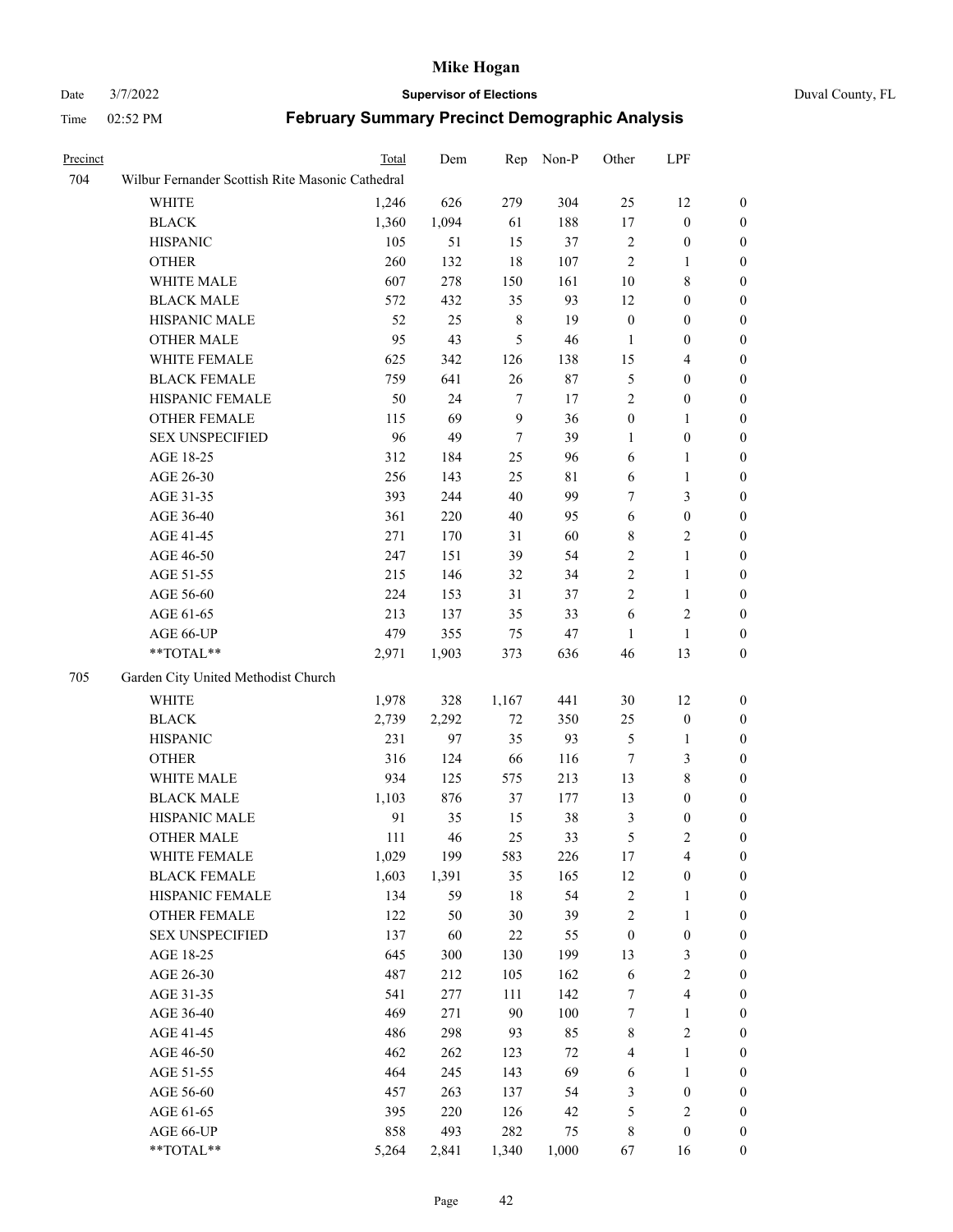Date 3/7/2022 **Supervisor of Elections** Duval County, FL

| Precinct |                                                             | Total       | Dem            | Rep              | Non-P          | Other            | LPF                     |                  |
|----------|-------------------------------------------------------------|-------------|----------------|------------------|----------------|------------------|-------------------------|------------------|
| 706      | Long Branch Senior Center                                   |             |                |                  |                |                  |                         |                  |
|          | <b>WHITE</b>                                                | 46          | 16             | 10               | 17             | $\mathbf{1}$     | $\sqrt{2}$              | $\boldsymbol{0}$ |
|          | <b>BLACK</b>                                                | 1,063       | 940            | 22               | 97             | 3                | $\mathbf{1}$            | $\boldsymbol{0}$ |
|          | <b>HISPANIC</b>                                             | 14          | 9              | $\mathbf{1}$     | $\overline{4}$ | $\boldsymbol{0}$ | $\boldsymbol{0}$        | $\boldsymbol{0}$ |
|          | <b>OTHER</b>                                                | 64          | 27             | $\overline{2}$   | 34             | $\boldsymbol{0}$ | $\mathbf{1}$            | $\boldsymbol{0}$ |
|          | WHITE MALE                                                  | 18          | $\overline{2}$ | $\tau$           | $\,$ 8 $\,$    | $\boldsymbol{0}$ | $\mathbf{1}$            | $\boldsymbol{0}$ |
|          | <b>BLACK MALE</b>                                           | 412         | 361            | 13               | 36             | $\mathbf{1}$     | $\mathbf{1}$            | $\boldsymbol{0}$ |
|          | HISPANIC MALE                                               | 5           | 3              | $\mathbf{1}$     | $\mathbf{1}$   | $\boldsymbol{0}$ | $\boldsymbol{0}$        | $\boldsymbol{0}$ |
|          | <b>OTHER MALE</b>                                           | 16          | $\overline{4}$ | 1                | 10             | $\boldsymbol{0}$ | 1                       | $\boldsymbol{0}$ |
|          | WHITE FEMALE                                                | 28          | 14             | $\mathfrak{Z}$   | $\mathbf{9}$   | $\mathbf{1}$     | $\mathbf{1}$            | $\boldsymbol{0}$ |
|          | <b>BLACK FEMALE</b>                                         | 623         | 554            | 9                | 58             | $\overline{c}$   | $\boldsymbol{0}$        | 0                |
|          | HISPANIC FEMALE                                             | $\,$ 8 $\,$ | 5              | $\boldsymbol{0}$ | 3              | $\boldsymbol{0}$ | $\boldsymbol{0}$        | $\boldsymbol{0}$ |
|          | OTHER FEMALE                                                | 23          | 14             | $\boldsymbol{0}$ | 9              | $\boldsymbol{0}$ | $\boldsymbol{0}$        | $\boldsymbol{0}$ |
|          | <b>SEX UNSPECIFIED</b>                                      | 54          | 35             | $\mathbf{1}$     | 18             | $\boldsymbol{0}$ | $\boldsymbol{0}$        | $\boldsymbol{0}$ |
|          | AGE 18-25                                                   | 136         | 97             | $\sqrt{2}$       | 37             | $\boldsymbol{0}$ | $\boldsymbol{0}$        | $\boldsymbol{0}$ |
|          | AGE 26-30                                                   | 117         | 88             | 5                | 24             | $\boldsymbol{0}$ | $\boldsymbol{0}$        | $\boldsymbol{0}$ |
|          | AGE 31-35                                                   | 99          | 77             | $\sqrt{2}$       | 18             | $\mathbf{1}$     | $\mathbf{1}$            | $\boldsymbol{0}$ |
|          | AGE 36-40                                                   | 97          | 77             | $\sqrt{6}$       | 12             | $\mathbf{1}$     | $\mathbf{1}$            | $\boldsymbol{0}$ |
|          | AGE 41-45                                                   | 99          | 80             | $\overline{4}$   | 15             | $\boldsymbol{0}$ | $\boldsymbol{0}$        | $\boldsymbol{0}$ |
|          | AGE 46-50                                                   | 99          | 83             | $\mathbf{1}$     | 13             | $\mathbf{1}$     | 1                       | $\boldsymbol{0}$ |
|          | AGE 51-55                                                   | 83          | 72             | $\overline{4}$   | 7              | $\boldsymbol{0}$ | $\boldsymbol{0}$        | $\boldsymbol{0}$ |
|          | AGE 56-60                                                   | 106         | 91             | 5                | 9              | $\mathbf{1}$     | $\boldsymbol{0}$        | 0                |
|          | AGE 61-65                                                   | 101         | 93             | $\mathbf{1}$     | 7              | $\boldsymbol{0}$ | $\boldsymbol{0}$        | $\boldsymbol{0}$ |
|          | AGE 66-UP                                                   | 250         | 234            | 5                | $10\,$         | $\boldsymbol{0}$ | $\mathbf{1}$            | $\boldsymbol{0}$ |
|          | $**TOTAL**$                                                 | 1,187       | 992            | 35               | 152            | 4                | $\overline{\mathbf{4}}$ | $\boldsymbol{0}$ |
| 707      | Joseph Lee Community Center                                 |             |                |                  |                |                  |                         |                  |
|          | <b>WHITE</b>                                                | 265         | 101            | 99               | 58             | 4                | $\mathfrak{Z}$          | $\boldsymbol{0}$ |
|          | <b>BLACK</b>                                                | 2,462       | 2,112          | 51               | 290            | 9                | $\boldsymbol{0}$        | $\boldsymbol{0}$ |
|          | <b>HISPANIC</b>                                             | 49          | 24             | $\tau$           | 18             | $\boldsymbol{0}$ | $\boldsymbol{0}$        | $\boldsymbol{0}$ |
|          | <b>OTHER</b>                                                | 183         | 92             | 14               | 76             | $\boldsymbol{0}$ | $\mathbf{1}$            | $\boldsymbol{0}$ |
|          | WHITE MALE                                                  | 106         | 33             | 46               | 24             | 1                | $\mathbf{2}$            | $\boldsymbol{0}$ |
|          | <b>BLACK MALE</b>                                           | 910         | 749            | 23               | 137            | $\mathbf{1}$     | $\boldsymbol{0}$        | $\boldsymbol{0}$ |
|          | HISPANIC MALE                                               | 22          | 13             | 3                | 6              | $\boldsymbol{0}$ | $\boldsymbol{0}$        | 0                |
|          | <b>OTHER MALE</b>                                           | 53          | 26             | 6                | 21             | $\boldsymbol{0}$ | $\boldsymbol{0}$        | $\boldsymbol{0}$ |
|          | WHITE FEMALE                                                | 155         | 67             | 52               | 32             | 3                | $\mathbf{1}$            | $\boldsymbol{0}$ |
|          | <b>BLACK FEMALE</b>                                         | 1,503       | 1,324          | $28\,$           | 143            | $\,$ $\,$        | $\boldsymbol{0}$        | $\boldsymbol{0}$ |
|          | HISPANIC FEMALE                                             | 26          | $11\,$         | $\overline{4}$   | $11\,$         | $\boldsymbol{0}$ | $\boldsymbol{0}$        | $\overline{0}$   |
|          | <b>OTHER FEMALE</b>                                         | 82          | 47             | 7                | 27             | $\boldsymbol{0}$ | $\mathbf{1}$            | $\overline{0}$   |
|          | <b>SEX UNSPECIFIED</b>                                      | 102         | 59             | $\sqrt{2}$       | 41             | $\boldsymbol{0}$ | $\boldsymbol{0}$        | 0                |
|          | AGE 18-25                                                   | 314         | $202\,$        | 14               | 97             | $\mathbf{1}$     | $\boldsymbol{0}$        | $\theta$         |
|          | AGE 26-30                                                   | 267         | 175            | 15               | 76             | $\mathbf{1}$     | $\boldsymbol{0}$        | 0                |
|          | AGE 31-35                                                   | 278         | 203            | $10\,$           | 61             | $\sqrt{2}$       | $\sqrt{2}$              | 0                |
|          | AGE 36-40                                                   | 241         | 178            | 16               | 44             | $\sqrt{2}$       | $\mathbf{1}$            | 0                |
|          | AGE 41-45                                                   | 222         | 170            | 16               | 34             | $\sqrt{2}$       | $\boldsymbol{0}$        | 0                |
|          | AGE 46-50                                                   | 224         | 173            | 19               | 32             | $\boldsymbol{0}$ | $\boldsymbol{0}$        | 0                |
|          | AGE 51-55                                                   | 217         | 171            | 15               | 29             | 1                | $\mathbf{1}$            | $\boldsymbol{0}$ |
|          | AGE 56-60                                                   | 241         | 203            | 19               | 18             | $\mathbf{1}$     | $\boldsymbol{0}$        | $\boldsymbol{0}$ |
|          | AGE 61-65                                                   | 297         | 266            | 13               | 18             | $\boldsymbol{0}$ | $\boldsymbol{0}$        | $\boldsymbol{0}$ |
|          | AGE 66-UP                                                   | 658         | 588            | 34               | 33             | 3                | $\boldsymbol{0}$        | 0                |
|          | $\mathrm{*}\mathrm{*} \mathrm{TOTAL} \mathrm{*} \mathrm{*}$ | 2,959       | 2,329          | 171              | 442            | 13               | $\overline{4}$          | $\boldsymbol{0}$ |
|          |                                                             |             |                |                  |                |                  |                         |                  |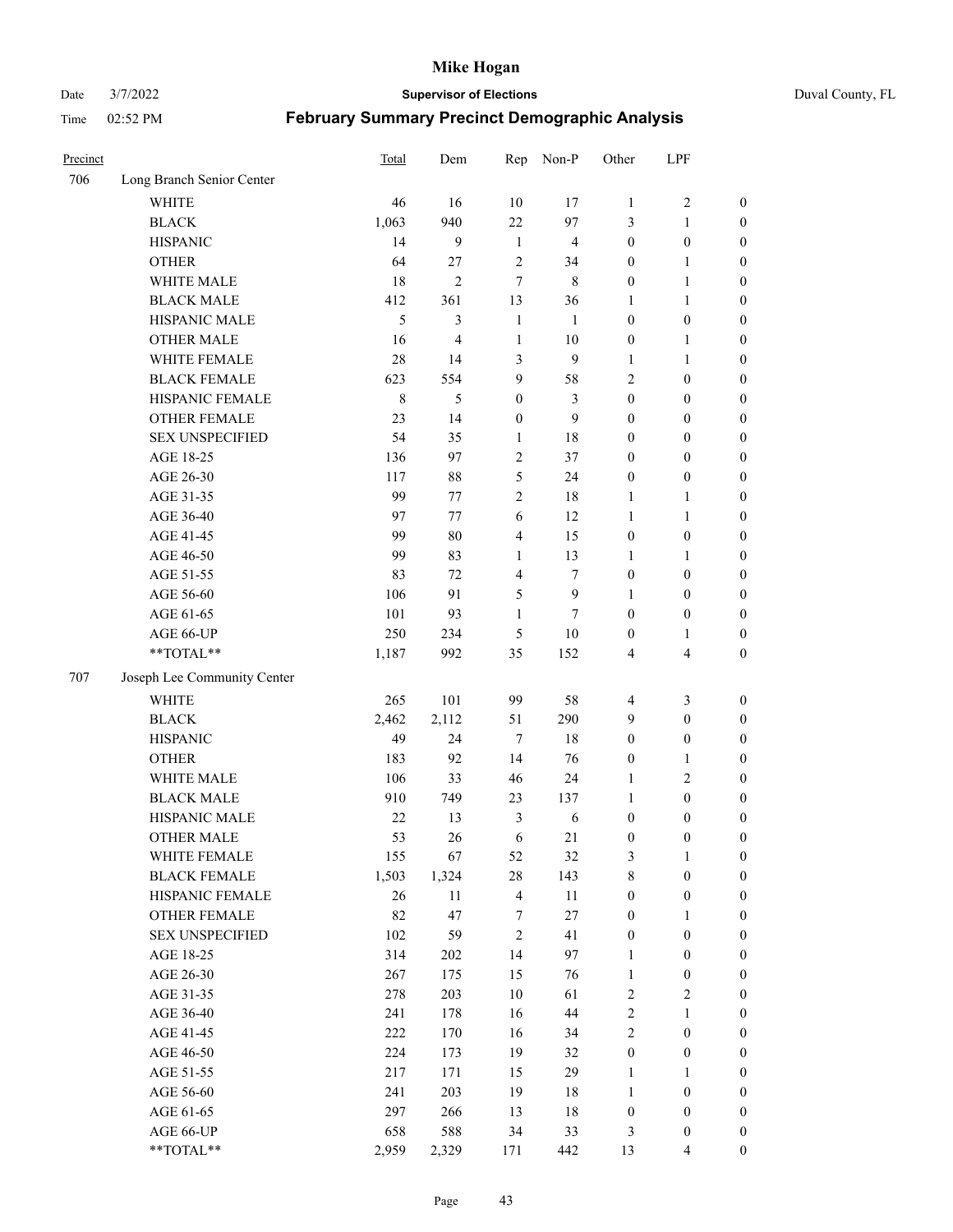Date 3/7/2022 **Supervisor of Elections** Duval County, FL

| Precinct |                               | Total | Dem    | Rep            | Non-P        | Other                   | LPF              |                  |
|----------|-------------------------------|-------|--------|----------------|--------------|-------------------------|------------------|------------------|
| 708      | Brown Eastside Branch Library |       |        |                |              |                         |                  |                  |
|          | <b>WHITE</b>                  | 173   | 49     | 68             | 54           | $\overline{2}$          | $\boldsymbol{0}$ | 0                |
|          | <b>BLACK</b>                  | 1,016 | 850    | 35             | 126          | 4                       | $\mathbf{1}$     | $\boldsymbol{0}$ |
|          | <b>HISPANIC</b>               | 15    | 12     | $\overline{2}$ | 1            | $\boldsymbol{0}$        | $\boldsymbol{0}$ | $\boldsymbol{0}$ |
|          | <b>OTHER</b>                  | 85    | 43     | 6              | 36           | $\boldsymbol{0}$        | $\boldsymbol{0}$ | $\boldsymbol{0}$ |
|          | WHITE MALE                    | 76    | 13     | 42             | $20\,$       | 1                       | $\boldsymbol{0}$ | $\boldsymbol{0}$ |
|          | <b>BLACK MALE</b>             | 415   | 342    | 18             | 53           | $\overline{c}$          | $\boldsymbol{0}$ | $\boldsymbol{0}$ |
|          | HISPANIC MALE                 | 9     | $\tau$ | $\mathbf{1}$   | 1            | $\boldsymbol{0}$        | $\boldsymbol{0}$ | $\boldsymbol{0}$ |
|          | <b>OTHER MALE</b>             | 31    | 20     | $\overline{2}$ | 9            | $\boldsymbol{0}$        | $\boldsymbol{0}$ | $\boldsymbol{0}$ |
|          | WHITE FEMALE                  | 90    | 34     | 24             | 31           | 1                       | $\boldsymbol{0}$ | $\boldsymbol{0}$ |
|          | <b>BLACK FEMALE</b>           | 577   | 492    | 15             | 68           | $\overline{c}$          | $\boldsymbol{0}$ | $\boldsymbol{0}$ |
|          | HISPANIC FEMALE               | 6     | 5      | $\mathbf{1}$   | $\mathbf{0}$ | $\boldsymbol{0}$        | $\boldsymbol{0}$ | 0                |
|          | <b>OTHER FEMALE</b>           | 30    | 15     | $\mathfrak{Z}$ | 12           | $\boldsymbol{0}$        | $\boldsymbol{0}$ | $\boldsymbol{0}$ |
|          | <b>SEX UNSPECIFIED</b>        | 55    | 26     | 5              | 23           | $\boldsymbol{0}$        | $\mathbf{1}$     | $\boldsymbol{0}$ |
|          | AGE 18-25                     | 149   | 88     | 7              | 52           | 1                       | $\mathbf{1}$     | $\boldsymbol{0}$ |
|          | AGE 26-30                     | 123   | 78     | 10             | 34           | $\mathbf{1}$            | $\boldsymbol{0}$ | $\boldsymbol{0}$ |
|          | AGE 31-35                     | 120   | 80     | 10             | 29           | $\mathbf{1}$            | $\boldsymbol{0}$ | $\boldsymbol{0}$ |
|          | AGE 36-40                     | 106   | 81     | 11             | 14           | $\boldsymbol{0}$        | $\boldsymbol{0}$ | $\boldsymbol{0}$ |
|          | AGE 41-45                     | 98    | 76     | $\sqrt{6}$     | 15           | $\mathbf{1}$            | $\boldsymbol{0}$ | $\boldsymbol{0}$ |
|          | AGE 46-50                     | 102   | $80\,$ | 9              | 12           | $\mathbf{1}$            | $\boldsymbol{0}$ | $\boldsymbol{0}$ |
|          | AGE 51-55                     | 109   | 77     | 13             | 19           | $\boldsymbol{0}$        | $\boldsymbol{0}$ | $\boldsymbol{0}$ |
|          | AGE 56-60                     | 132   | 101    | 13             | 17           | 1                       | $\boldsymbol{0}$ | 0                |
|          | AGE 61-65                     | 138   | 112    | 12             | 14           | $\boldsymbol{0}$        | $\boldsymbol{0}$ | 0                |
|          | AGE 66-UP                     | 212   | 181    | $20\,$         | 11           | $\boldsymbol{0}$        | $\boldsymbol{0}$ | $\boldsymbol{0}$ |
|          | $**TOTAL**$                   | 1,289 | 954    | 111            | 217          | 6                       | $\mathbf{1}$     | $\boldsymbol{0}$ |
| 709      | First Timothy Baptist Church  |       |        |                |              |                         |                  |                  |
|          | WHITE                         | 267   | $70\,$ | 101            | 86           | 9                       | $\mathbf{1}$     | $\boldsymbol{0}$ |
|          | <b>BLACK</b>                  | 3,942 | 3,353  | 119            | 441          | 27                      | $\sqrt{2}$       | $\boldsymbol{0}$ |
|          | <b>HISPANIC</b>               | 157   | 77     | 19             | 60           | $\mathbf{1}$            | $\boldsymbol{0}$ | $\boldsymbol{0}$ |
|          | <b>OTHER</b>                  | 262   | 140    | 22             | 93           | 7                       | $\boldsymbol{0}$ | $\boldsymbol{0}$ |
|          | WHITE MALE                    | 110   | 19     | 51             | 37           | 3                       | $\boldsymbol{0}$ | $\boldsymbol{0}$ |
|          | <b>BLACK MALE</b>             | 1,576 | 1,259  | 59             | 242          | 16                      | $\boldsymbol{0}$ | $\boldsymbol{0}$ |
|          | HISPANIC MALE                 | 72    | 40     | 10             | 21           | $\mathbf{1}$            | $\boldsymbol{0}$ | $\boldsymbol{0}$ |
|          | <b>OTHER MALE</b>             | 76    | 44     | 6              | 23           | 3                       | $\boldsymbol{0}$ | $\boldsymbol{0}$ |
|          | WHITE FEMALE                  | 156   | 51     | 50             | 48           | 6                       | 1                | 0                |
|          | <b>BLACK FEMALE</b>           | 2,309 | 2,044  | 59             | 193          | 11                      | $\sqrt{2}$       | $\boldsymbol{0}$ |
|          | HISPANIC FEMALE               | 83    | 36     | 9              | 38           | $\boldsymbol{0}$        | $\boldsymbol{0}$ | $\overline{0}$   |
|          | OTHER FEMALE                  | 116   | 64     | 11             | 38           | 3                       | $\boldsymbol{0}$ | $\overline{0}$   |
|          | <b>SEX UNSPECIFIED</b>        | 130   | 83     | 6              | 40           | $\mathbf{1}$            | $\boldsymbol{0}$ | 0                |
|          | AGE 18-25                     | 558   | 376    | 27             | 147          | 7                       | $\mathbf{1}$     | $\overline{0}$   |
|          | AGE 26-30                     | 478   | 322    | 36             | 115          | $\overline{\mathbf{4}}$ | $\mathbf{1}$     | 0                |
|          | AGE 31-35                     | 441   | 330    | 14             | 91           | 6                       | $\boldsymbol{0}$ | 0                |
|          | AGE 36-40                     | 355   | 279    | 17             | 57           | $\mathbf{1}$            | $\mathbf{1}$     | 0                |
|          | AGE 41-45                     | 349   | 259    | 18             | 67           | 5                       | $\boldsymbol{0}$ | 0                |
|          | AGE 46-50                     | 361   | 273    | $27\,$         | 56           | 5                       | $\boldsymbol{0}$ | 0                |
|          | AGE 51-55                     | 409   | 337    | 26             | 40           | 6                       | $\boldsymbol{0}$ | $\boldsymbol{0}$ |
|          | AGE 56-60                     | 407   | 336    | 33             | 33           | 5                       | $\boldsymbol{0}$ | $\boldsymbol{0}$ |
|          | AGE 61-65                     | 432   | 362    | 27             | 39           | 4                       | $\boldsymbol{0}$ | $\boldsymbol{0}$ |
|          | AGE 66-UP                     | 838   | 766    | 36             | 35           | $\mathbf{1}$            | $\boldsymbol{0}$ | $\boldsymbol{0}$ |
|          | **TOTAL**                     | 4,628 | 3,640  | 261            | 680          | 44                      | $\mathfrak{Z}$   | $\boldsymbol{0}$ |
|          |                               |       |        |                |              |                         |                  |                  |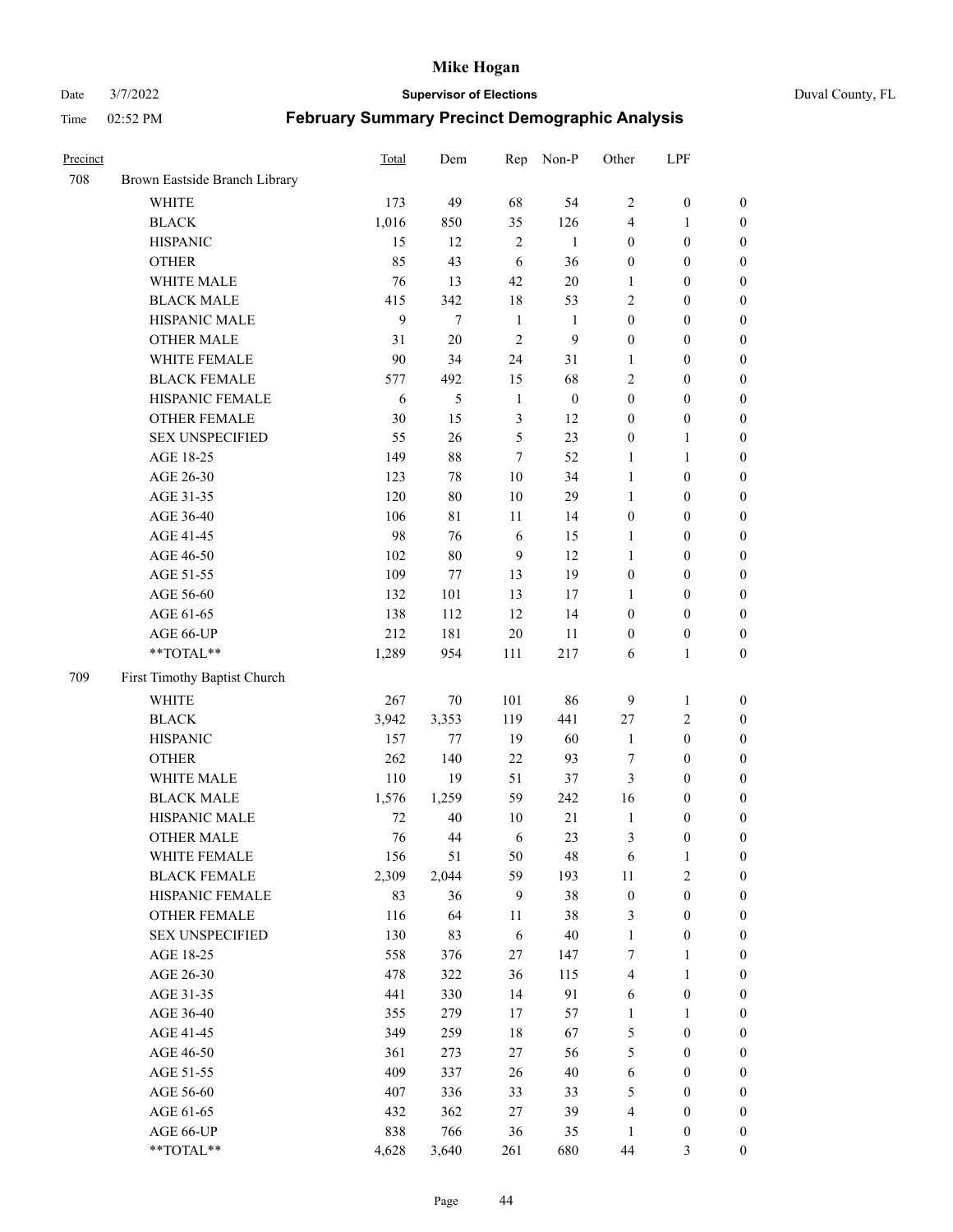Date 3/7/2022 **Supervisor of Elections** Duval County, FL

| Precinct |                                                   | <b>Total</b> | Dem   | Rep            | Non-P                   | Other            | LPF              |                  |
|----------|---------------------------------------------------|--------------|-------|----------------|-------------------------|------------------|------------------|------------------|
| 710      | Highlands Regional Library                        |              |       |                |                         |                  |                  |                  |
|          | <b>WHITE</b>                                      | 423          | 86    | 211            | 112                     | 11               | $\mathfrak{Z}$   | 0                |
|          | <b>BLACK</b>                                      | 3,297        | 2,803 | 79             | 390                     | 24               | $\mathbf{1}$     | 0                |
|          | <b>HISPANIC</b>                                   | 116          | 64    | 17             | 35                      | $\boldsymbol{0}$ | $\boldsymbol{0}$ | $\boldsymbol{0}$ |
|          | <b>OTHER</b>                                      | 262          | 147   | 15             | 97                      | 2                | $\mathbf{1}$     | $\boldsymbol{0}$ |
|          | WHITE MALE                                        | 223          | 41    | 112            | 62                      | 7                | $\mathbf{1}$     | $\boldsymbol{0}$ |
|          | <b>BLACK MALE</b>                                 | 1,346        | 1,087 | 46             | 199                     | 14               | $\boldsymbol{0}$ | $\boldsymbol{0}$ |
|          | HISPANIC MALE                                     | 47           | 22    | $\overline{9}$ | 16                      | $\boldsymbol{0}$ | $\boldsymbol{0}$ | $\boldsymbol{0}$ |
|          | <b>OTHER MALE</b>                                 | 83           | 42    | 5              | 35                      | $\mathbf{1}$     | $\boldsymbol{0}$ | $\boldsymbol{0}$ |
|          | WHITE FEMALE                                      | 193          | 43    | 97             | 47                      | 4                | $\mathfrak{2}$   | $\boldsymbol{0}$ |
|          | <b>BLACK FEMALE</b>                               | 1,902        | 1,684 | 31             | 176                     | 10               | $\mathbf{1}$     | $\boldsymbol{0}$ |
|          | HISPANIC FEMALE                                   | 62           | 38    | $\,$ 8 $\,$    | 16                      | $\boldsymbol{0}$ | $\boldsymbol{0}$ | 0                |
|          | <b>OTHER FEMALE</b>                               | 119          | 78    | $\tau$         | 32                      | 1                | $\mathbf{1}$     | 0                |
|          | <b>SEX UNSPECIFIED</b>                            | 123          | 65    | $\tau$         | 51                      | $\boldsymbol{0}$ | $\boldsymbol{0}$ | $\boldsymbol{0}$ |
|          | AGE 18-25                                         | 567          | 384   | $30\,$         | 143                     | 8                | $\sqrt{2}$       | $\boldsymbol{0}$ |
|          | AGE 26-30                                         | 412          | 279   | 31             | 95                      | 5                | $\sqrt{2}$       | $\boldsymbol{0}$ |
|          | AGE 31-35                                         | 393          | 277   | 32             | 82                      | $\sqrt{2}$       | $\boldsymbol{0}$ | $\boldsymbol{0}$ |
|          | AGE 36-40                                         | 349          | 259   | 24             | 62                      | 3                | $\mathbf{1}$     | $\boldsymbol{0}$ |
|          | AGE 41-45                                         | 310          | 237   | 21             | 49                      | 3                | $\boldsymbol{0}$ | $\boldsymbol{0}$ |
|          | AGE 46-50                                         | 323          | 242   | 25             | 52                      | 4                | $\boldsymbol{0}$ | $\boldsymbol{0}$ |
|          | AGE 51-55                                         | 362          | 288   | $22\,$         | 47                      | 5                | $\boldsymbol{0}$ | $\boldsymbol{0}$ |
|          | AGE 56-60                                         | 343          | 283   | 27             | 28                      | 5                | $\boldsymbol{0}$ | 0                |
|          | AGE 61-65                                         | 343          | 275   | 35             | 32                      | $\mathbf{1}$     | $\boldsymbol{0}$ | 0                |
|          | AGE 66-UP                                         | 696          | 576   | 75             | 44                      | $\mathbf{1}$     | $\boldsymbol{0}$ | $\boldsymbol{0}$ |
|          | $**TOTAL**$                                       | 4,098        | 3,100 | 322            | 634                     | 37               | $\mathfrak s$    | $\boldsymbol{0}$ |
| 711      | Robert F. Kennedy Community Center, Gymn and Park |              |       |                |                         |                  |                  |                  |
|          | WHITE                                             | 126          | 37    | 40             | 47                      | 1                | $\mathbf{1}$     | $\boldsymbol{0}$ |
|          | <b>BLACK</b>                                      | 932          | 789   | $22\,$         | 112                     | 9                | $\boldsymbol{0}$ | $\boldsymbol{0}$ |
|          | <b>HISPANIC</b>                                   | 17           | 9     | $\overline{2}$ | 6                       | $\boldsymbol{0}$ | $\boldsymbol{0}$ | $\boldsymbol{0}$ |
|          | <b>OTHER</b>                                      | 79           | 44    | 11             | 22                      | $\overline{c}$   | $\boldsymbol{0}$ | $\boldsymbol{0}$ |
|          | WHITE MALE                                        | 56           | 11    | 24             | 19                      | $\mathbf{1}$     | $\mathbf{1}$     | $\boldsymbol{0}$ |
|          | <b>BLACK MALE</b>                                 | 381          | 310   | 12             | 54                      | 5                | $\boldsymbol{0}$ | $\boldsymbol{0}$ |
|          | HISPANIC MALE                                     | $\tau$       | 3     | $\mathbf{1}$   | 3                       | $\boldsymbol{0}$ | $\boldsymbol{0}$ | $\boldsymbol{0}$ |
|          | <b>OTHER MALE</b>                                 | 26           | 8     | 6              | 10                      | 2                | $\boldsymbol{0}$ | $\boldsymbol{0}$ |
|          | WHITE FEMALE                                      | 65           | 22    | 15             | 28                      | $\boldsymbol{0}$ | $\boldsymbol{0}$ | 0                |
|          | <b>BLACK FEMALE</b>                               | 537          | 467   | $10\,$         | 56                      | 4                | $\boldsymbol{0}$ | $\overline{0}$   |
|          | HISPANIC FEMALE                                   | 9            | 5     | $\mathbf{1}$   | 3                       | $\boldsymbol{0}$ | $\boldsymbol{0}$ | $\overline{0}$   |
|          | <b>OTHER FEMALE</b>                               | 35           | 26    | $\mathfrak{Z}$ | 6                       | $\boldsymbol{0}$ | $\boldsymbol{0}$ | $\overline{0}$   |
|          | <b>SEX UNSPECIFIED</b>                            | 38           | 27    | $\mathfrak{Z}$ | $\,$ 8 $\,$             | $\boldsymbol{0}$ | $\boldsymbol{0}$ | $\overline{0}$   |
|          | AGE 18-25                                         | 151          | 111   | 7              | 30                      | $\overline{c}$   | $\mathbf{1}$     | $\overline{0}$   |
|          | AGE 26-30                                         | 109          | 78    | $\overline{9}$ | 22                      | $\boldsymbol{0}$ | $\boldsymbol{0}$ | $\overline{0}$   |
|          | AGE 31-35                                         | 117          | 73    | $\,$ 8 $\,$    | 34                      | $\sqrt{2}$       | $\boldsymbol{0}$ | 0                |
|          | AGE 36-40                                         | 109          | 73    | 11             | 23                      | $\sqrt{2}$       | $\boldsymbol{0}$ | 0                |
|          | AGE 41-45                                         | 102          | 76    | $\overline{4}$ | 20                      | $\mathbf{2}$     | $\boldsymbol{0}$ | 0                |
|          | AGE 46-50                                         | 76           | 55    | $\overline{4}$ | 17                      | $\boldsymbol{0}$ | $\boldsymbol{0}$ | 0                |
|          | AGE 51-55                                         | 94           | 74    | 9              | 11                      | $\boldsymbol{0}$ | $\boldsymbol{0}$ | $\boldsymbol{0}$ |
|          | AGE 56-60                                         | 90           | 79    | 6              | $\overline{\mathbf{4}}$ | 1                | $\boldsymbol{0}$ | $\overline{0}$   |
|          | AGE 61-65                                         | 103          | 86    | 8              | 8                       | $\mathbf{1}$     | $\boldsymbol{0}$ | $\boldsymbol{0}$ |
|          | AGE 66-UP                                         | 203          | 174   | $\mathbf{9}$   | 18                      | 2                | $\boldsymbol{0}$ | $\boldsymbol{0}$ |
|          | **TOTAL**                                         | 1,154        | 879   | 75             | 187                     | 12               | $\mathbf{1}$     | $\boldsymbol{0}$ |
|          |                                                   |              |       |                |                         |                  |                  |                  |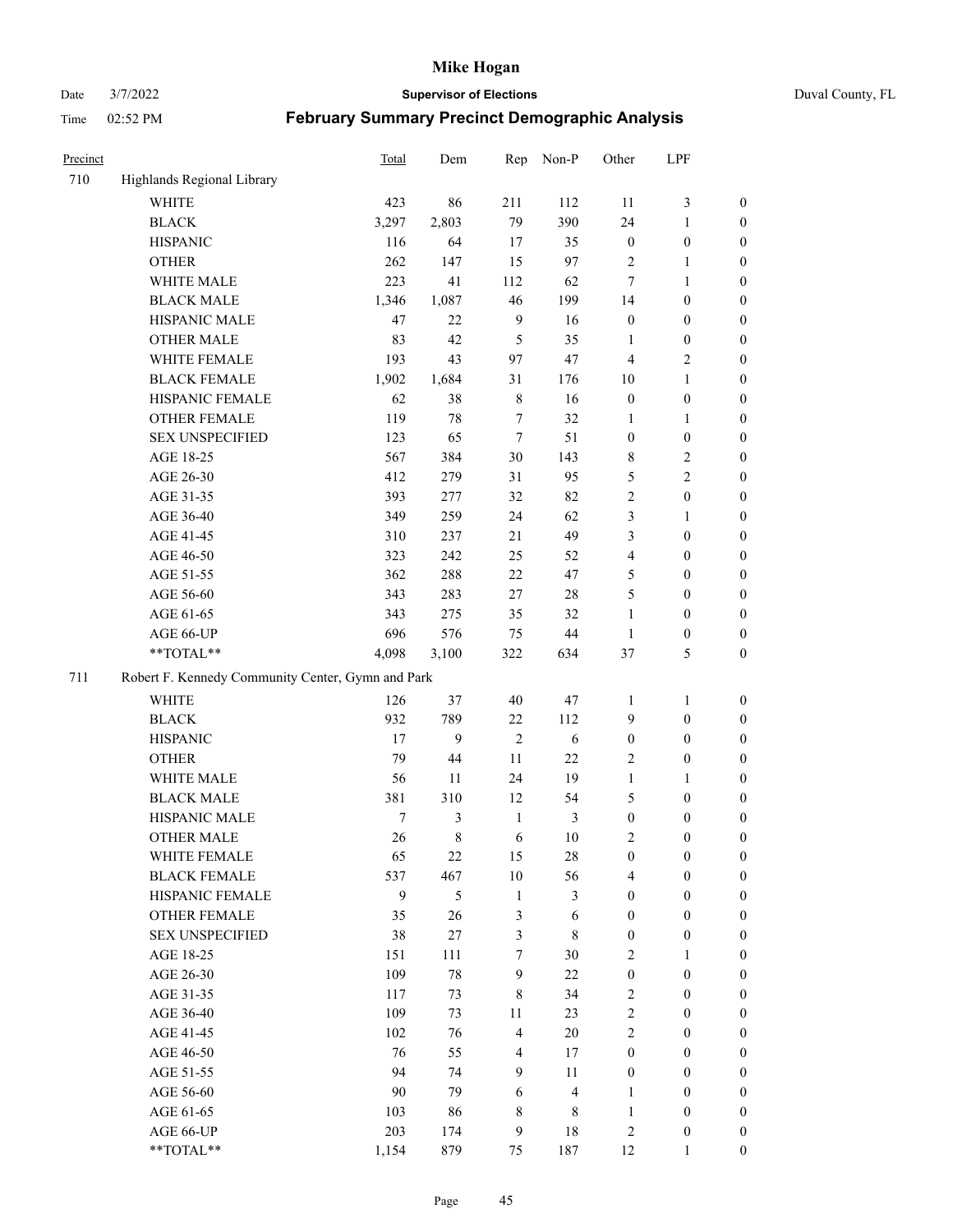## Date 3/7/2022 **Supervisor of Elections** Duval County, FL

| Precinct |                                      | Total | Dem    | Rep            | Non-P  | Other                   | LPF                     |                  |
|----------|--------------------------------------|-------|--------|----------------|--------|-------------------------|-------------------------|------------------|
| 712      | Mary Singleton Senior Citizen Center |       |        |                |        |                         |                         |                  |
|          | WHITE                                | 548   | 244    | 158            | 139    | $\overline{4}$          | $\mathfrak{Z}$          | 0                |
|          | <b>BLACK</b>                         | 959   | 813    | $27\,$         | 103    | 14                      | $\sqrt{2}$              | 0                |
|          | <b>HISPANIC</b>                      | 75    | 40     | 11             | 23     | $\mathbf{1}$            | $\boldsymbol{0}$        | $\boldsymbol{0}$ |
|          | <b>OTHER</b>                         | 116   | 50     | 18             | 43     | 4                       | $\mathbf{1}$            | $\boldsymbol{0}$ |
|          | WHITE MALE                           | 303   | 118    | 94             | 86     | 2                       | $\mathfrak{Z}$          | $\boldsymbol{0}$ |
|          | <b>BLACK MALE</b>                    | 399   | 322    | 14             | 53     | 9                       | $\mathbf{1}$            | $\boldsymbol{0}$ |
|          | HISPANIC MALE                        | 30    | 17     | $\sqrt{2}$     | $10\,$ | $\mathbf{1}$            | $\boldsymbol{0}$        | $\boldsymbol{0}$ |
|          | <b>OTHER MALE</b>                    | 54    | 22     | 11             | $20\,$ | $\mathbf{1}$            | $\boldsymbol{0}$        | $\boldsymbol{0}$ |
|          | WHITE FEMALE                         | 235   | 120    | 64             | 49     | 2                       | $\boldsymbol{0}$        | $\boldsymbol{0}$ |
|          | <b>BLACK FEMALE</b>                  | 535   | 473    | 12             | 44     | 5                       | $\mathbf{1}$            | 0                |
|          | HISPANIC FEMALE                      | 42    | $22\,$ | $\overline{9}$ | 11     | $\boldsymbol{0}$        | $\boldsymbol{0}$        | 0                |
|          | OTHER FEMALE                         | 42    | 22     | 6              | 12     | $\mathbf{1}$            | $\mathbf{1}$            | 0                |
|          | <b>SEX UNSPECIFIED</b>               | 58    | 31     | $\sqrt{2}$     | 23     | $\sqrt{2}$              | $\boldsymbol{0}$        | $\boldsymbol{0}$ |
|          | AGE 18-25                            | 144   | 91     | 15             | 36     | $\sqrt{2}$              | $\boldsymbol{0}$        | $\boldsymbol{0}$ |
|          | AGE 26-30                            | 136   | 98     | 11             | 25     | $\mathbf{1}$            | $\mathbf{1}$            | $\boldsymbol{0}$ |
|          | AGE 31-35                            | 186   | 115    | 23             | 44     | 3                       | $\mathbf{1}$            | $\boldsymbol{0}$ |
|          | AGE 36-40                            | 182   | 112    | 23             | 42     | 4                       | $\mathbf{1}$            | $\boldsymbol{0}$ |
|          | AGE 41-45                            | 143   | 95     | 17             | 27     | $\overline{\mathbf{4}}$ | $\boldsymbol{0}$        | $\boldsymbol{0}$ |
|          | AGE 46-50                            | 127   | 68     | $22\,$         | 34     | 2                       | $\mathbf{1}$            | $\boldsymbol{0}$ |
|          | AGE 51-55                            | 132   | 85     | $22\,$         | 23     | $\mathbf{1}$            | $\mathbf{1}$            | 0                |
|          | AGE 56-60                            | 166   | 103    | 34             | 26     | 3                       | $\boldsymbol{0}$        | 0                |
|          | AGE 61-65                            | 183   | 139    | 20             | 23     | $\mathbf{1}$            | $\boldsymbol{0}$        | 0                |
|          | AGE 66-UP                            | 299   | 241    | $27\,$         | $28\,$ | $\overline{c}$          | $\mathbf{1}$            | $\boldsymbol{0}$ |
|          | **TOTAL**                            | 1,698 | 1,147  | 214            | 308    | 23                      | 6                       | $\boldsymbol{0}$ |
| 713      | First Baptist Church of Jacksonville |       |        |                |        |                         |                         |                  |
|          | <b>WHITE</b>                         | 1,899 | 568    | 775            | 491    | 49                      | 16                      | $\boldsymbol{0}$ |
|          | <b>BLACK</b>                         | 1,516 | 1,144  | 85             | 254    | 29                      | $\overline{\mathbf{4}}$ | $\boldsymbol{0}$ |
|          | <b>HISPANIC</b>                      | 184   | 68     | 43             | 67     | 3                       | $\mathfrak{Z}$          | $\boldsymbol{0}$ |
|          | <b>OTHER</b>                         | 475   | 224    | 83             | 149    | 18                      | $\mathbf{1}$            | $\boldsymbol{0}$ |
|          | WHITE MALE                           | 1,057 | 277    | 443            | 294    | 30                      | 13                      | $\boldsymbol{0}$ |
|          | <b>BLACK MALE</b>                    | 715   | 504    | 56             | 137    | 14                      | $\overline{\mathbf{4}}$ | $\boldsymbol{0}$ |
|          | HISPANIC MALE                        | 97    | 30     | 29             | 35     | $\mathbf{1}$            | $\overline{c}$          | $\boldsymbol{0}$ |
|          | <b>OTHER MALE</b>                    | 214   | 99     | 36             | $71\,$ | 8                       | $\boldsymbol{0}$        | 0                |
|          | WHITE FEMALE                         | 815   | 281    | 322            | 190    | 19                      | 3                       | 0                |
|          | <b>BLACK FEMALE</b>                  | 779   | 620    | 29             | 117    | 13                      | $\boldsymbol{0}$        | $\boldsymbol{0}$ |
|          | HISPANIC FEMALE                      | 84    | 38     | 13             | 30     | $\overline{c}$          | $\mathbf{1}$            | $\overline{0}$   |
|          | OTHER FEMALE                         | 192   | 103    | 35             | 44     | 9                       | $\mathbf{1}$            | $\overline{0}$   |
|          | <b>SEX UNSPECIFIED</b>               | 121   | 52     | 23             | 43     | 3                       | $\boldsymbol{0}$        | 0                |
|          | AGE 18-25                            | 296   | 127    | 59             | 99     | 9                       | $\sqrt{2}$              | $\theta$         |
|          | AGE 26-30                            | 439   | 198    | 85             | 140    | $10\,$                  | $\sqrt{6}$              | 0                |
|          | AGE 31-35                            | 458   | 204    | 98             | 133    | $17\,$                  | 6                       | 0                |
|          | AGE 36-40                            | 428   | 186    | 101            | 130    | 7                       | $\overline{\mathbf{4}}$ | 0                |
|          | AGE 41-45                            | 384   | 164    | 119            | 91     | 8                       | $\overline{2}$          | 0                |
|          | AGE 46-50                            | 394   | 156    | 119            | 102    | $17\,$                  | $\boldsymbol{0}$        | 0                |
|          | AGE 51-55                            | 345   | 142    | 113            | $78\,$ | 9                       | 3                       | $\overline{0}$   |
|          | AGE 56-60                            | 303   | 161    | 80             | 54     | 8                       | $\boldsymbol{0}$        | $\overline{0}$   |
|          | AGE 61-65                            | 289   | 170    | 63             | 50     | 5                       | 1                       | $\overline{0}$   |
|          | AGE 66-UP                            | 738   | 496    | 149            | 84     | 9                       | $\boldsymbol{0}$        | $\boldsymbol{0}$ |
|          | **TOTAL**                            | 4,074 | 2,004  | 986            | 961    | 99                      | 24                      | $\boldsymbol{0}$ |
|          |                                      |       |        |                |        |                         |                         |                  |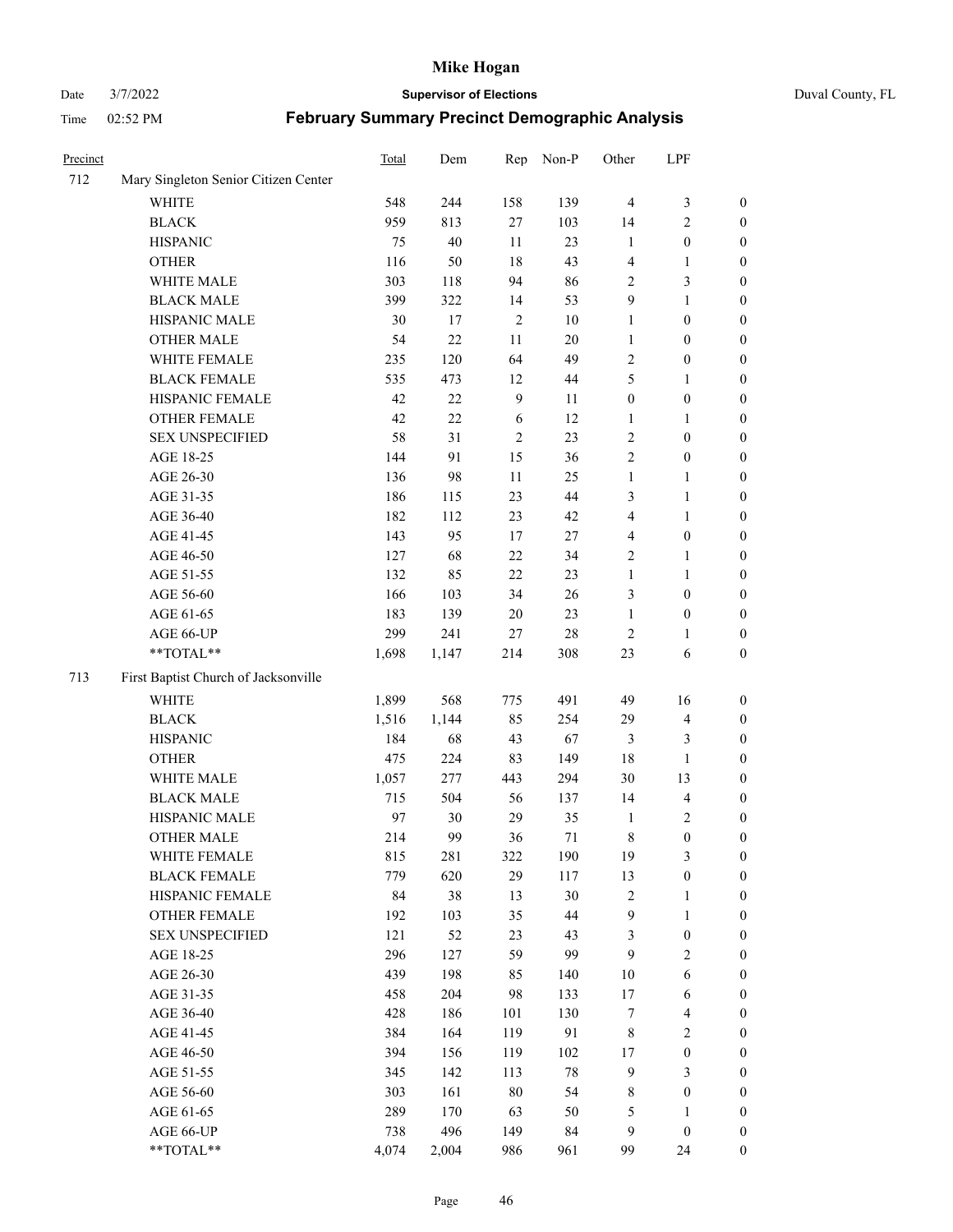Date 3/7/2022 **Supervisor of Elections** Duval County, FL

| Precinct |                                  | Total  | Dem            | Rep              | Non-P          | Other            | LPF              |                  |
|----------|----------------------------------|--------|----------------|------------------|----------------|------------------|------------------|------------------|
| 714      | Grace Baptist Church             |        |                |                  |                |                  |                  |                  |
|          | <b>WHITE</b>                     | 263    | 102            | 77               | 75             | $\,8\,$          | $\mathbf{1}$     | 0                |
|          | <b>BLACK</b>                     | 1,561  | 1,288          | 47               | 214            | 10               | $\sqrt{2}$       | $\boldsymbol{0}$ |
|          | <b>HISPANIC</b>                  | 47     | 23             | $\overline{4}$   | 16             | 4                | $\boldsymbol{0}$ | $\boldsymbol{0}$ |
|          | <b>OTHER</b>                     | 149    | 77             | 12               | 58             | 2                | $\boldsymbol{0}$ | $\boldsymbol{0}$ |
|          | WHITE MALE                       | 129    | 42             | 48               | 35             | 3                | $\mathbf{1}$     | $\boldsymbol{0}$ |
|          | <b>BLACK MALE</b>                | 634    | 493            | $22\,$           | 111            | 6                | $\sqrt{2}$       | $\boldsymbol{0}$ |
|          | HISPANIC MALE                    | 18     | 5              | $\mathfrak{Z}$   | $\,$ 8 $\,$    | $\mathbf{2}$     | $\boldsymbol{0}$ | $\boldsymbol{0}$ |
|          | <b>OTHER MALE</b>                | 47     | 22             | 6                | $18\,$         | $\mathbf{1}$     | $\boldsymbol{0}$ | $\boldsymbol{0}$ |
|          | WHITE FEMALE                     | 126    | 57             | 26               | 38             | 5                | $\boldsymbol{0}$ | $\boldsymbol{0}$ |
|          | <b>BLACK FEMALE</b>              | 888    | 768            | 25               | 91             | $\overline{4}$   | $\boldsymbol{0}$ | $\boldsymbol{0}$ |
|          | HISPANIC FEMALE                  | $27\,$ | 16             | $\mathbf{1}$     | $\,$ 8 $\,$    | $\mathbf{2}$     | $\boldsymbol{0}$ | 0                |
|          | OTHER FEMALE                     | 64     | 37             | 5                | 22             | $\boldsymbol{0}$ | $\boldsymbol{0}$ | $\boldsymbol{0}$ |
|          | <b>SEX UNSPECIFIED</b>           | 87     | 50             | $\overline{4}$   | 32             | $\mathbf{1}$     | $\boldsymbol{0}$ | $\boldsymbol{0}$ |
|          | AGE 18-25                        | 246    | 153            | 15               | 73             | 5                | $\boldsymbol{0}$ | $\boldsymbol{0}$ |
|          | AGE 26-30                        | 182    | 118            | 10               | 51             | 3                | $\boldsymbol{0}$ | $\boldsymbol{0}$ |
|          | AGE 31-35                        | 192    | 130            | 13               | 45             | 3                | $\mathbf{1}$     | $\boldsymbol{0}$ |
|          | AGE 36-40                        | 207    | 135            | 14               | 55             | $\sqrt{2}$       | $\mathbf{1}$     | $\boldsymbol{0}$ |
|          | AGE 41-45                        | 179    | 134            | 14               | 29             | $\mathbf{2}$     | $\boldsymbol{0}$ | $\boldsymbol{0}$ |
|          | AGE 46-50                        | 133    | 100            | 10               | $20\,$         | 3                | $\boldsymbol{0}$ | $\boldsymbol{0}$ |
|          | AGE 51-55                        | 155    | 116            | 12               | 26             | $\mathbf{1}$     | $\boldsymbol{0}$ | $\boldsymbol{0}$ |
|          | AGE 56-60                        | 192    | 152            | 15               | 23             | $\mathbf{1}$     | $\mathbf{1}$     | 0                |
|          | AGE 61-65                        | 195    | 160            | 12               | $20\,$         | 3                | $\boldsymbol{0}$ | 0                |
|          | AGE 66-UP                        | 339    | 292            | 25               | $21\,$         | $\mathbf{1}$     | $\boldsymbol{0}$ | $\boldsymbol{0}$ |
|          | **TOTAL**                        | 2,020  | 1,490          | 140              | 363            | 24               | $\mathfrak{Z}$   | $\boldsymbol{0}$ |
| 801      | North Jacksonville Church of God |        |                |                  |                |                  |                  |                  |
|          | <b>WHITE</b>                     | 356    | 96             | 183              | 66             | 8                | $\mathfrak{Z}$   | $\boldsymbol{0}$ |
|          | <b>BLACK</b>                     | 1,763  | 1,505          | 56               | 190            | 9                | $\mathfrak{Z}$   | $\boldsymbol{0}$ |
|          | <b>HISPANIC</b>                  | 27     | 12             | $\mathfrak s$    | 10             | $\boldsymbol{0}$ | $\boldsymbol{0}$ | $\boldsymbol{0}$ |
|          | <b>OTHER</b>                     | 144    | 72             | 13               | 57             | $\mathbf{1}$     | $\mathbf{1}$     | $\boldsymbol{0}$ |
|          | WHITE MALE                       | 174    | 43             | 89               | 36             | 5                | $\mathbf{1}$     | $\boldsymbol{0}$ |
|          | <b>BLACK MALE</b>                | 702    | 560            | 29               | 108            | 4                | $\mathbf{1}$     | $\boldsymbol{0}$ |
|          | HISPANIC MALE                    | 12     | $\overline{4}$ | 5                | $\mathfrak{Z}$ | $\boldsymbol{0}$ | $\boldsymbol{0}$ | 0                |
|          | <b>OTHER MALE</b>                | 42     | 20             | $\overline{4}$   | $17\,$         | $\boldsymbol{0}$ | $\mathbf{1}$     | 0                |
|          | WHITE FEMALE                     | 177    | 52             | 92               | 28             | 3                | 2                | 0                |
|          | <b>BLACK FEMALE</b>              | 1,025  | 918            | 26               | 74             | 5                | $\sqrt{2}$       | $\boldsymbol{0}$ |
|          | HISPANIC FEMALE                  | 14     | 7              | $\boldsymbol{0}$ | $\tau$         | $\boldsymbol{0}$ | $\boldsymbol{0}$ | $\overline{0}$   |
|          | OTHER FEMALE                     | 54     | 36             | 5                | 13             | $\boldsymbol{0}$ | $\boldsymbol{0}$ | $\overline{0}$   |
|          | <b>SEX UNSPECIFIED</b>           | 90     | 45             | $\boldsymbol{7}$ | 37             | $\mathbf{1}$     | $\boldsymbol{0}$ | 0                |
|          | AGE 18-25                        | 271    | 178            | 12               | 74             | 2                | $\mathfrak{S}$   | $\theta$         |
|          | AGE 26-30                        | 189    | 129            | 14               | 45             | $\mathbf{1}$     | $\boldsymbol{0}$ | 0                |
|          | AGE 31-35                        | 223    | 163            | 13               | 45             | 2                | $\boldsymbol{0}$ | 0                |
|          | AGE 36-40                        | 176    | 125            | 20               | 30             | $\mathbf{1}$     | $\boldsymbol{0}$ | 0                |
|          | AGE 41-45                        | 190    | 143            | 24               | 22             | $\mathbf{1}$     | $\boldsymbol{0}$ | 0                |
|          | AGE 46-50                        | 151    | 113            | 14               | 19             | 5                | $\boldsymbol{0}$ | 0                |
|          | AGE 51-55                        | 186    | 132            | 31               | $20\,$         | $\mathbf{1}$     | $\overline{2}$   | 0                |
|          | AGE 56-60                        | 187    | 142            | 22               | 21             | $\sqrt{2}$       | $\boldsymbol{0}$ | $\overline{0}$   |
|          | AGE 61-65                        | 238    | 187            | 25               | 25             | $\mathbf{1}$     | $\boldsymbol{0}$ | $\boldsymbol{0}$ |
|          | AGE 66-UP                        | 479    | 373            | 82               | $22\,$         | $\overline{c}$   | $\boldsymbol{0}$ | 0                |
|          | **TOTAL**                        | 2,290  | 1,685          | 257              | 323            | 18               | 7                | $\boldsymbol{0}$ |
|          |                                  |        |                |                  |                |                  |                  |                  |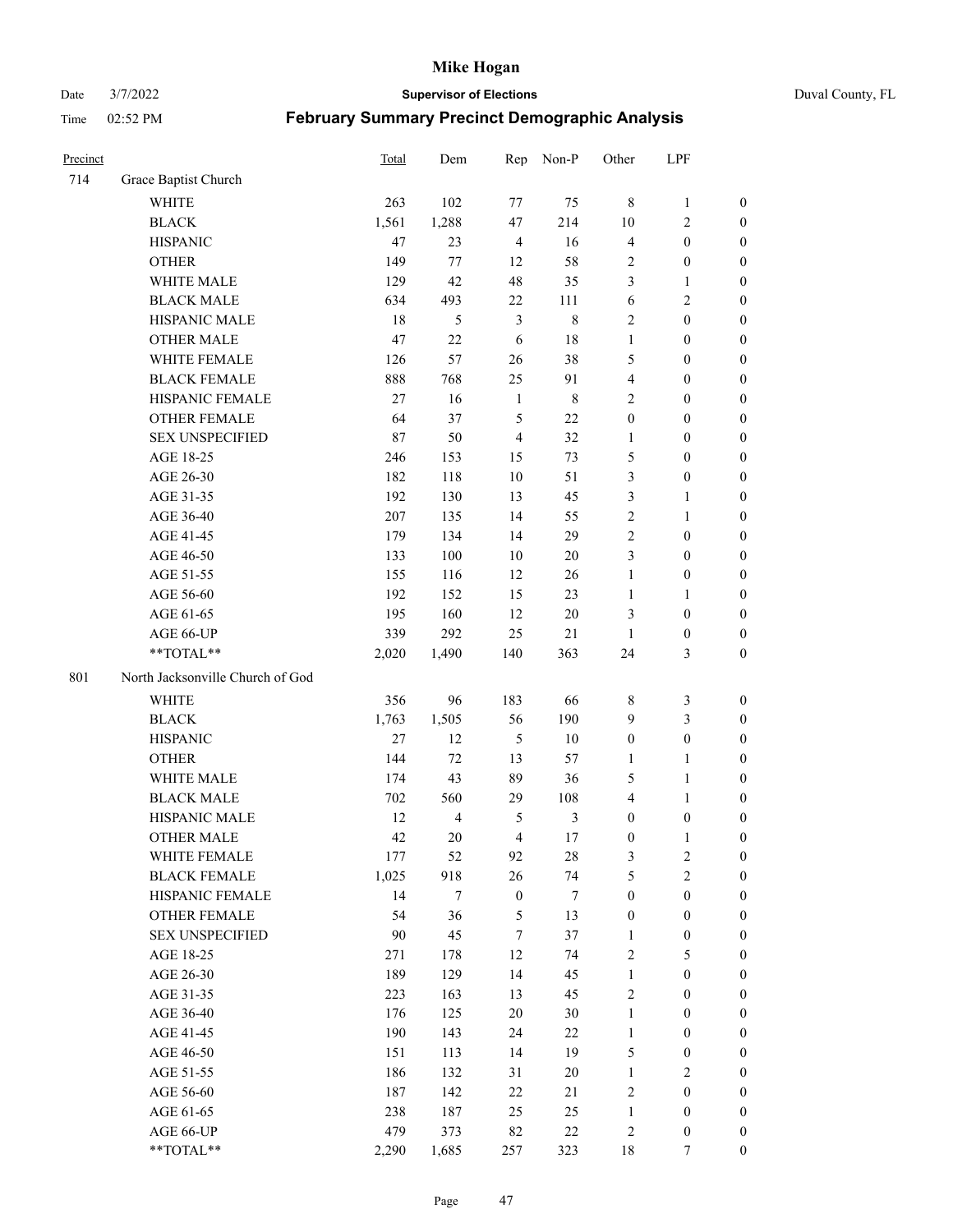Date 3/7/2022 **Supervisor of Elections** Duval County, FL

| Precinct |                                   | <b>Total</b> | Dem    | Rep            | Non-P       | Other            | LPF                     |                  |
|----------|-----------------------------------|--------------|--------|----------------|-------------|------------------|-------------------------|------------------|
| 802      | St Paul Missionary Baptist Church |              |        |                |             |                  |                         |                  |
|          | <b>WHITE</b>                      | 89           | 38     | 20             | 30          | 1                | $\boldsymbol{0}$        | $\boldsymbol{0}$ |
|          | <b>BLACK</b>                      | 2,313        | 2,021  | 44             | 236         | 10               | $\overline{c}$          | $\boldsymbol{0}$ |
|          | <b>HISPANIC</b>                   | 21           | 7      | 3              | 11          | $\boldsymbol{0}$ | $\boldsymbol{0}$        | $\boldsymbol{0}$ |
|          | <b>OTHER</b>                      | 115          | 61     | 6              | 47          | 1                | $\boldsymbol{0}$        | $\boldsymbol{0}$ |
|          | WHITE MALE                        | 35           | 13     | $\,8\,$        | 13          | $\mathbf{1}$     | $\boldsymbol{0}$        | $\boldsymbol{0}$ |
|          | <b>BLACK MALE</b>                 | 944          | 795    | 23             | 120         | 6                | $\boldsymbol{0}$        | $\boldsymbol{0}$ |
|          | HISPANIC MALE                     | $\,$ 8 $\,$  | 3      | $\overline{2}$ | 3           | $\boldsymbol{0}$ | $\boldsymbol{0}$        | $\boldsymbol{0}$ |
|          | <b>OTHER MALE</b>                 | 39           | 20     | 3              | 16          | $\boldsymbol{0}$ | $\boldsymbol{0}$        | $\boldsymbol{0}$ |
|          | WHITE FEMALE                      | 53           | 24     | 12             | 17          | $\boldsymbol{0}$ | $\boldsymbol{0}$        | $\boldsymbol{0}$ |
|          | <b>BLACK FEMALE</b>               | 1,336        | 1,200  | $21\,$         | 109         | 4                | $\sqrt{2}$              | $\boldsymbol{0}$ |
|          | HISPANIC FEMALE                   | 13           | 4      | $\mathbf{1}$   | $\,$ 8 $\,$ | $\boldsymbol{0}$ | $\boldsymbol{0}$        | $\boldsymbol{0}$ |
|          | <b>OTHER FEMALE</b>               | 45           | 27     | $\overline{2}$ | 15          | $\mathbf{1}$     | $\boldsymbol{0}$        | $\boldsymbol{0}$ |
|          | <b>SEX UNSPECIFIED</b>            | 65           | 41     | $\mathbf{1}$   | 23          | $\boldsymbol{0}$ | $\boldsymbol{0}$        | $\boldsymbol{0}$ |
|          | AGE 18-25                         | 282          | 195    | 6              | 79          | $\sqrt{2}$       | $\boldsymbol{0}$        | $\boldsymbol{0}$ |
|          | AGE 26-30                         | 188          | 122    | 7              | 58          | $\mathbf{1}$     | $\boldsymbol{0}$        | $\boldsymbol{0}$ |
|          | AGE 31-35                         | 176          | 138    | $\mathbf{9}$   | 28          | $\mathbf{1}$     | $\boldsymbol{0}$        | $\boldsymbol{0}$ |
|          | AGE 36-40                         | 178          | 147    | 6              | 25          | $\boldsymbol{0}$ | $\boldsymbol{0}$        | $\boldsymbol{0}$ |
|          | AGE 41-45                         | 190          | 147    | 8              | 32          | $\mathfrak{2}$   | $\mathbf{1}$            | $\boldsymbol{0}$ |
|          | AGE 46-50                         | 195          | 161    | $\tau$         | 24          | 3                | $\boldsymbol{0}$        | $\boldsymbol{0}$ |
|          | AGE 51-55                         | 199          | 177    | 6              | 16          | $\boldsymbol{0}$ | $\boldsymbol{0}$        | $\boldsymbol{0}$ |
|          | AGE 56-60                         | 209          | 179    | 6              | 23          | 1                | $\boldsymbol{0}$        | 0                |
|          | AGE 61-65                         | 202          | 181    | $\overline{4}$ | 16          | $\mathbf{1}$     | $\boldsymbol{0}$        | 0                |
|          | AGE 66-UP                         | 719          | 680    | 14             | 23          | $\mathbf{1}$     | $\mathbf{1}$            | $\boldsymbol{0}$ |
|          | **TOTAL**                         | 2,538        | 2,127  | 73             | 324         | 12               | $\sqrt{2}$              | $\boldsymbol{0}$ |
| 803      | New Life Community Church         |              |        |                |             |                  |                         |                  |
|          | <b>WHITE</b>                      | 818          | 197    | 429            | 170         | 18               | $\overline{\mathbf{4}}$ | $\boldsymbol{0}$ |
|          | <b>BLACK</b>                      | 3,491        | 3,007  | 95             | 356         | 28               | $\mathfrak{S}$          | $\boldsymbol{0}$ |
|          | <b>HISPANIC</b>                   | 112          | 49     | 30             | 32          | $\mathbf{1}$     | $\boldsymbol{0}$        | $\boldsymbol{0}$ |
|          | <b>OTHER</b>                      | 289          | 146    | 29             | 106         | 6                | $\sqrt{2}$              | $\boldsymbol{0}$ |
|          | WHITE MALE                        | 362          | 68     | 199            | $87\,$      | 6                | $\mathfrak{2}$          | $\boldsymbol{0}$ |
|          | <b>BLACK MALE</b>                 | 1,329        | 1,079  | 53             | 171         | 23               | 3                       | $\boldsymbol{0}$ |
|          | HISPANIC MALE                     | 48           | $20\,$ | 14             | 14          | $\boldsymbol{0}$ | $\boldsymbol{0}$        | $\boldsymbol{0}$ |
|          | <b>OTHER MALE</b>                 | 90           | 50     | 13             | 24          | 2                | $\mathbf{1}$            | $\boldsymbol{0}$ |
|          | WHITE FEMALE                      | 443          | 127    | 225            | 77          | 12               | 2                       | 0                |
|          | <b>BLACK FEMALE</b>               | 2,107        | 1,882  | 41             | 177         | 5                | $\sqrt{2}$              | $\boldsymbol{0}$ |
|          | HISPANIC FEMALE                   | 63           | 29     | 15             | $18\,$      | $\mathbf{1}$     | $\boldsymbol{0}$        | $\overline{0}$   |
|          | <b>OTHER FEMALE</b>               | 121          | 64     | $10\,$         | 44          | $\overline{c}$   | $\mathbf{1}$            | $\overline{0}$   |
|          | <b>SEX UNSPECIFIED</b>            | 147          | $80\,$ | 13             | 52          | $\overline{c}$   | $\boldsymbol{0}$        | 0                |
|          | AGE 18-25                         | 581          | 396    | 37             | 134         | 14               | $\boldsymbol{0}$        | 0                |
|          | AGE 26-30                         | 380          | 248    | 36             | 86          | 6                | $\overline{\mathbf{4}}$ | 0                |
|          | AGE 31-35                         | 436          | 292    | 42             | 95          | 5                | $\overline{2}$          | 0                |
|          | AGE 36-40                         | 420          | 299    | 37             | $78\,$      | 5                | $\mathbf{1}$            | 0                |
|          | AGE 41-45                         | 396          | 285    | 41             | 65          | $\overline{4}$   | $\mathbf{1}$            | 0                |
|          | AGE 46-50                         | 384          | 292    | 38             | 50          | 2                | $\sqrt{2}$              | 0                |
|          | AGE 51-55                         | 382          | 276    | 53             | 47          | 5                | $\mathbf{1}$            | 0                |
|          | AGE 56-60                         | 446          | 343    | 67             | 33          | 3                | $\boldsymbol{0}$        | $\overline{0}$   |
|          | AGE 61-65                         | 386          | 295    | 59             | 30          | $\overline{c}$   | $\boldsymbol{0}$        | $\overline{0}$   |
|          | AGE 66-UP                         | 899          | 673    | 173            | 46          | 7                | $\boldsymbol{0}$        | $\boldsymbol{0}$ |
|          | **TOTAL**                         | 4,710        | 3,399  | 583            | 664         | 53               | 11                      | $\boldsymbol{0}$ |
|          |                                   |              |        |                |             |                  |                         |                  |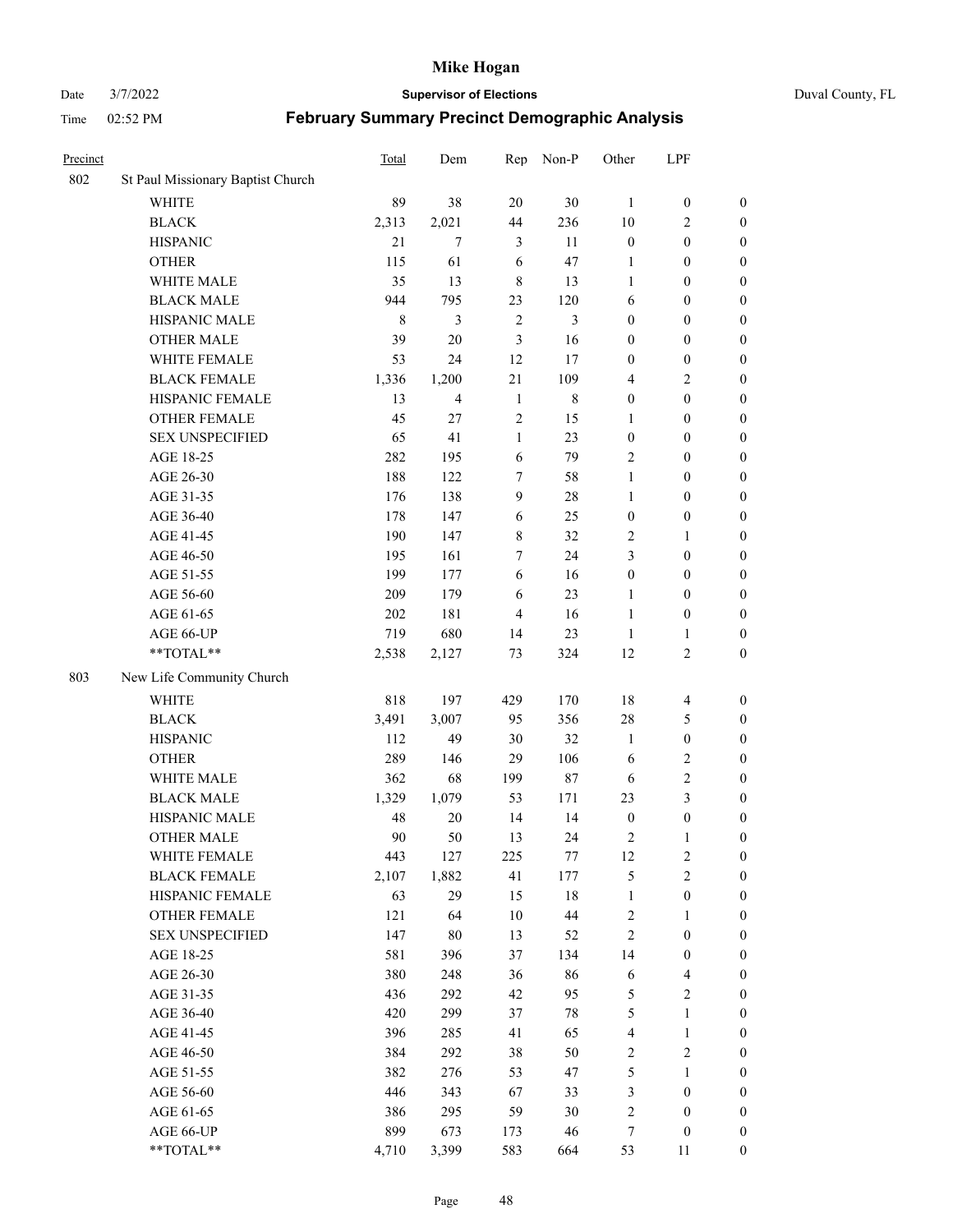Date 3/7/2022 **Supervisor of Elections** Duval County, FL

|                         | <b>Total</b>                                                                                                                                                                                             | Dem                                                                                            | Rep                                                                           | Non-P                                                                           | Other                                                                                                    | LPF                                                                                              |                                                                                                                              |
|-------------------------|----------------------------------------------------------------------------------------------------------------------------------------------------------------------------------------------------------|------------------------------------------------------------------------------------------------|-------------------------------------------------------------------------------|---------------------------------------------------------------------------------|----------------------------------------------------------------------------------------------------------|--------------------------------------------------------------------------------------------------|------------------------------------------------------------------------------------------------------------------------------|
| Universal Church        |                                                                                                                                                                                                          |                                                                                                |                                                                               |                                                                                 |                                                                                                          |                                                                                                  |                                                                                                                              |
| <b>WHITE</b>            | 933                                                                                                                                                                                                      | 249                                                                                            | 460                                                                           | 201                                                                             | 14                                                                                                       | $\mathbf{9}$                                                                                     | $\boldsymbol{0}$                                                                                                             |
| <b>BLACK</b>            | 1,423                                                                                                                                                                                                    | 1,167                                                                                          | 41                                                                            | 204                                                                             | 11                                                                                                       | $\boldsymbol{0}$                                                                                 | $\boldsymbol{0}$                                                                                                             |
| <b>HISPANIC</b>         | 66                                                                                                                                                                                                       | 23                                                                                             | 18                                                                            | 23                                                                              | $\boldsymbol{0}$                                                                                         | $\overline{2}$                                                                                   | $\boldsymbol{0}$                                                                                                             |
| <b>OTHER</b>            | 179                                                                                                                                                                                                      | 75                                                                                             | 29                                                                            | 75                                                                              | $\boldsymbol{0}$                                                                                         | $\boldsymbol{0}$                                                                                 | $\boldsymbol{0}$                                                                                                             |
| WHITE MALE              | 418                                                                                                                                                                                                      | 97                                                                                             | 222                                                                           | 87                                                                              | 8                                                                                                        | $\overline{4}$                                                                                   | $\boldsymbol{0}$                                                                                                             |
| <b>BLACK MALE</b>       | 553                                                                                                                                                                                                      | 433                                                                                            | 23                                                                            | 91                                                                              | 6                                                                                                        | $\boldsymbol{0}$                                                                                 | $\boldsymbol{0}$                                                                                                             |
| <b>HISPANIC MALE</b>    | 35                                                                                                                                                                                                       | 9                                                                                              | 9                                                                             | 16                                                                              | $\boldsymbol{0}$                                                                                         | $\mathbf{1}$                                                                                     | $\boldsymbol{0}$                                                                                                             |
| <b>OTHER MALE</b>       | 58                                                                                                                                                                                                       | 23                                                                                             | 11                                                                            | 24                                                                              | $\boldsymbol{0}$                                                                                         | $\boldsymbol{0}$                                                                                 | $\boldsymbol{0}$                                                                                                             |
| WHITE FEMALE            | 507                                                                                                                                                                                                      | 150                                                                                            | 235                                                                           | 111                                                                             | 6                                                                                                        | $\mathfrak{S}$                                                                                   | $\boldsymbol{0}$                                                                                                             |
| <b>BLACK FEMALE</b>     | 848                                                                                                                                                                                                      | 717                                                                                            | 16                                                                            | 110                                                                             | 5                                                                                                        | $\boldsymbol{0}$                                                                                 | 0                                                                                                                            |
| HISPANIC FEMALE         | 30                                                                                                                                                                                                       | 14                                                                                             | $\,8\,$                                                                       | $\tau$                                                                          | $\boldsymbol{0}$                                                                                         | $\mathbf{1}$                                                                                     | 0                                                                                                                            |
| <b>OTHER FEMALE</b>     | 74                                                                                                                                                                                                       | 38                                                                                             | 16                                                                            | $20\,$                                                                          | $\boldsymbol{0}$                                                                                         | $\boldsymbol{0}$                                                                                 | 0                                                                                                                            |
| <b>SEX UNSPECIFIED</b>  | 78                                                                                                                                                                                                       | 33                                                                                             | $\,$ 8 $\,$                                                                   | 37                                                                              | $\boldsymbol{0}$                                                                                         | $\boldsymbol{0}$                                                                                 | $\boldsymbol{0}$                                                                                                             |
| AGE 18-25               | 266                                                                                                                                                                                                      | 132                                                                                            | 37                                                                            | 90                                                                              | 5                                                                                                        | $\sqrt{2}$                                                                                       | $\boldsymbol{0}$                                                                                                             |
| AGE 26-30               | 245                                                                                                                                                                                                      | 136                                                                                            | 36                                                                            | 69                                                                              | 3                                                                                                        | $\mathbf{1}$                                                                                     | $\boldsymbol{0}$                                                                                                             |
| AGE 31-35               | 253                                                                                                                                                                                                      | 153                                                                                            | 37                                                                            | 57                                                                              | $\sqrt{2}$                                                                                               | $\overline{\mathbf{4}}$                                                                          | $\boldsymbol{0}$                                                                                                             |
| AGE 36-40               | 208                                                                                                                                                                                                      | 121                                                                                            | $30\,$                                                                        | 55                                                                              | $\mathfrak{2}$                                                                                           | $\boldsymbol{0}$                                                                                 | $\boldsymbol{0}$                                                                                                             |
| AGE 41-45               | 158                                                                                                                                                                                                      | $8\sqrt{1}$                                                                                    | 33                                                                            | 39                                                                              | $\overline{4}$                                                                                           | $\mathbf{1}$                                                                                     | $\boldsymbol{0}$                                                                                                             |
| AGE 46-50               | 160                                                                                                                                                                                                      | 92                                                                                             | $30\,$                                                                        | 35                                                                              | $\overline{c}$                                                                                           | $\mathbf{1}$                                                                                     | $\boldsymbol{0}$                                                                                                             |
| AGE 51-55               | 227                                                                                                                                                                                                      | 142                                                                                            | 47                                                                            | 34                                                                              | 3                                                                                                        | $\mathbf{1}$                                                                                     | 0                                                                                                                            |
| AGE 56-60               | 292                                                                                                                                                                                                      | 174                                                                                            | 75                                                                            | 41                                                                              | $\overline{2}$                                                                                           | $\boldsymbol{0}$                                                                                 | 0                                                                                                                            |
| AGE 61-65               | 267                                                                                                                                                                                                      | 174                                                                                            | 60                                                                            | 31                                                                              | 1                                                                                                        | $\mathbf{1}$                                                                                     | 0                                                                                                                            |
| AGE 66-UP               | 525                                                                                                                                                                                                      | 309                                                                                            | 163                                                                           | 52                                                                              | $\mathbf{1}$                                                                                             | $\boldsymbol{0}$                                                                                 | 0                                                                                                                            |
| **TOTAL**               | 2,601                                                                                                                                                                                                    | 1,514                                                                                          | 548                                                                           | 503                                                                             | 25                                                                                                       | 11                                                                                               | $\boldsymbol{0}$                                                                                                             |
| Riverview Senior Center |                                                                                                                                                                                                          |                                                                                                |                                                                               |                                                                                 |                                                                                                          |                                                                                                  |                                                                                                                              |
|                         |                                                                                                                                                                                                          |                                                                                                |                                                                               |                                                                                 |                                                                                                          |                                                                                                  | $\boldsymbol{0}$                                                                                                             |
|                         |                                                                                                                                                                                                          |                                                                                                |                                                                               |                                                                                 |                                                                                                          |                                                                                                  | $\boldsymbol{0}$                                                                                                             |
|                         |                                                                                                                                                                                                          | 24                                                                                             | 13                                                                            |                                                                                 |                                                                                                          | $\mathbf{1}$                                                                                     | $\boldsymbol{0}$                                                                                                             |
|                         |                                                                                                                                                                                                          |                                                                                                |                                                                               |                                                                                 | $\mathbf{1}$                                                                                             | $\boldsymbol{0}$                                                                                 | $\boldsymbol{0}$                                                                                                             |
| WHITE MALE              |                                                                                                                                                                                                          |                                                                                                |                                                                               |                                                                                 |                                                                                                          |                                                                                                  | $\boldsymbol{0}$                                                                                                             |
| <b>BLACK MALE</b>       |                                                                                                                                                                                                          |                                                                                                |                                                                               |                                                                                 |                                                                                                          | $\boldsymbol{0}$                                                                                 | $\boldsymbol{0}$                                                                                                             |
|                         |                                                                                                                                                                                                          | 11                                                                                             |                                                                               |                                                                                 | $\mathbf{1}$                                                                                             |                                                                                                  | 0                                                                                                                            |
| <b>OTHER MALE</b>       | 58                                                                                                                                                                                                       | 27                                                                                             | 10                                                                            |                                                                                 | $\mathbf{1}$                                                                                             | $\boldsymbol{0}$                                                                                 | 0                                                                                                                            |
|                         |                                                                                                                                                                                                          |                                                                                                |                                                                               |                                                                                 |                                                                                                          |                                                                                                  | 0                                                                                                                            |
|                         |                                                                                                                                                                                                          |                                                                                                |                                                                               |                                                                                 |                                                                                                          | $\mathbf{1}$                                                                                     | $\boldsymbol{0}$                                                                                                             |
| HISPANIC FEMALE         | $27\,$                                                                                                                                                                                                   | 13                                                                                             | 3                                                                             | 9                                                                               | $\mathbf{1}$                                                                                             | $\mathbf{1}$                                                                                     | $\overline{0}$                                                                                                               |
|                         |                                                                                                                                                                                                          |                                                                                                |                                                                               |                                                                                 |                                                                                                          | $\boldsymbol{0}$                                                                                 | $\overline{0}$                                                                                                               |
|                         |                                                                                                                                                                                                          |                                                                                                | $\mathbf{9}$                                                                  |                                                                                 |                                                                                                          | $\boldsymbol{0}$                                                                                 | 0                                                                                                                            |
| AGE 18-25               | 350                                                                                                                                                                                                      | 223                                                                                            | 30                                                                            | 91                                                                              | 5                                                                                                        | $\mathbf{1}$                                                                                     | 0                                                                                                                            |
| AGE 26-30               | 240                                                                                                                                                                                                      | 136                                                                                            | $28\,$                                                                        | 71                                                                              | 3                                                                                                        | $\mathfrak{2}$                                                                                   | 0                                                                                                                            |
|                         |                                                                                                                                                                                                          |                                                                                                |                                                                               |                                                                                 |                                                                                                          | $\mathbf{1}$                                                                                     | 0                                                                                                                            |
|                         |                                                                                                                                                                                                          |                                                                                                |                                                                               |                                                                                 |                                                                                                          |                                                                                                  | 0                                                                                                                            |
| AGE 41-45               | 218                                                                                                                                                                                                      | 150                                                                                            | 28                                                                            | 37                                                                              | $\sqrt{2}$                                                                                               | $\mathbf{1}$                                                                                     | 0                                                                                                                            |
|                         |                                                                                                                                                                                                          |                                                                                                | 23                                                                            |                                                                                 | $\mathbf{1}$                                                                                             |                                                                                                  | 0                                                                                                                            |
| AGE 51-55               | 205                                                                                                                                                                                                      | 146                                                                                            | 31                                                                            | 27                                                                              | $\mathbf{1}$                                                                                             | $\boldsymbol{0}$                                                                                 | 0                                                                                                                            |
| AGE 56-60               | 237                                                                                                                                                                                                      | 151                                                                                            | 46                                                                            | 38                                                                              | $\overline{c}$                                                                                           | $\boldsymbol{0}$                                                                                 | $\overline{0}$                                                                                                               |
| AGE 61-65               | 254                                                                                                                                                                                                      | 182                                                                                            | 47                                                                            | 25                                                                              | $\boldsymbol{0}$                                                                                         | $\boldsymbol{0}$                                                                                 | $\boldsymbol{0}$                                                                                                             |
| AGE 66-UP               | 504                                                                                                                                                                                                      | 370                                                                                            | 106                                                                           | 26                                                                              | 2                                                                                                        | $\boldsymbol{0}$                                                                                 | 0                                                                                                                            |
| **TOTAL**               | 2,691                                                                                                                                                                                                    | 1,814                                                                                          | 390                                                                           | 461                                                                             | 21                                                                                                       | $\mathfrak{S}$                                                                                   | $\boldsymbol{0}$                                                                                                             |
|                         | <b>WHITE</b><br><b>BLACK</b><br><b>HISPANIC</b><br><b>OTHER</b><br>HISPANIC MALE<br>WHITE FEMALE<br><b>BLACK FEMALE</b><br>OTHER FEMALE<br><b>SEX UNSPECIFIED</b><br>AGE 31-35<br>AGE 36-40<br>AGE 46-50 | 589<br>1,879<br>59<br>164<br>266<br>754<br>30<br>309<br>1,091<br>71<br>85<br>269<br>233<br>181 | 149<br>1,563<br>78<br>53<br>597<br>89<br>940<br>42<br>42<br>171<br>163<br>122 | 285<br>68<br>24<br>137<br>37<br>$\mathbf{9}$<br>143<br>31<br>11<br>$27\,$<br>24 | 145<br>236<br>19<br>61<br>71<br>114<br>$\mathbf{9}$<br>20<br>72<br>114<br>$18\,$<br>34<br>68<br>43<br>35 | $\tau$<br>11<br>2<br>3<br>6<br>4<br>5<br>$\boldsymbol{0}$<br>$\boldsymbol{0}$<br>$\sqrt{2}$<br>3 | $\mathfrak{Z}$<br>$\mathbf{1}$<br>$\overline{2}$<br>$\boldsymbol{0}$<br>$\mathbf{1}$<br>$\boldsymbol{0}$<br>$\boldsymbol{0}$ |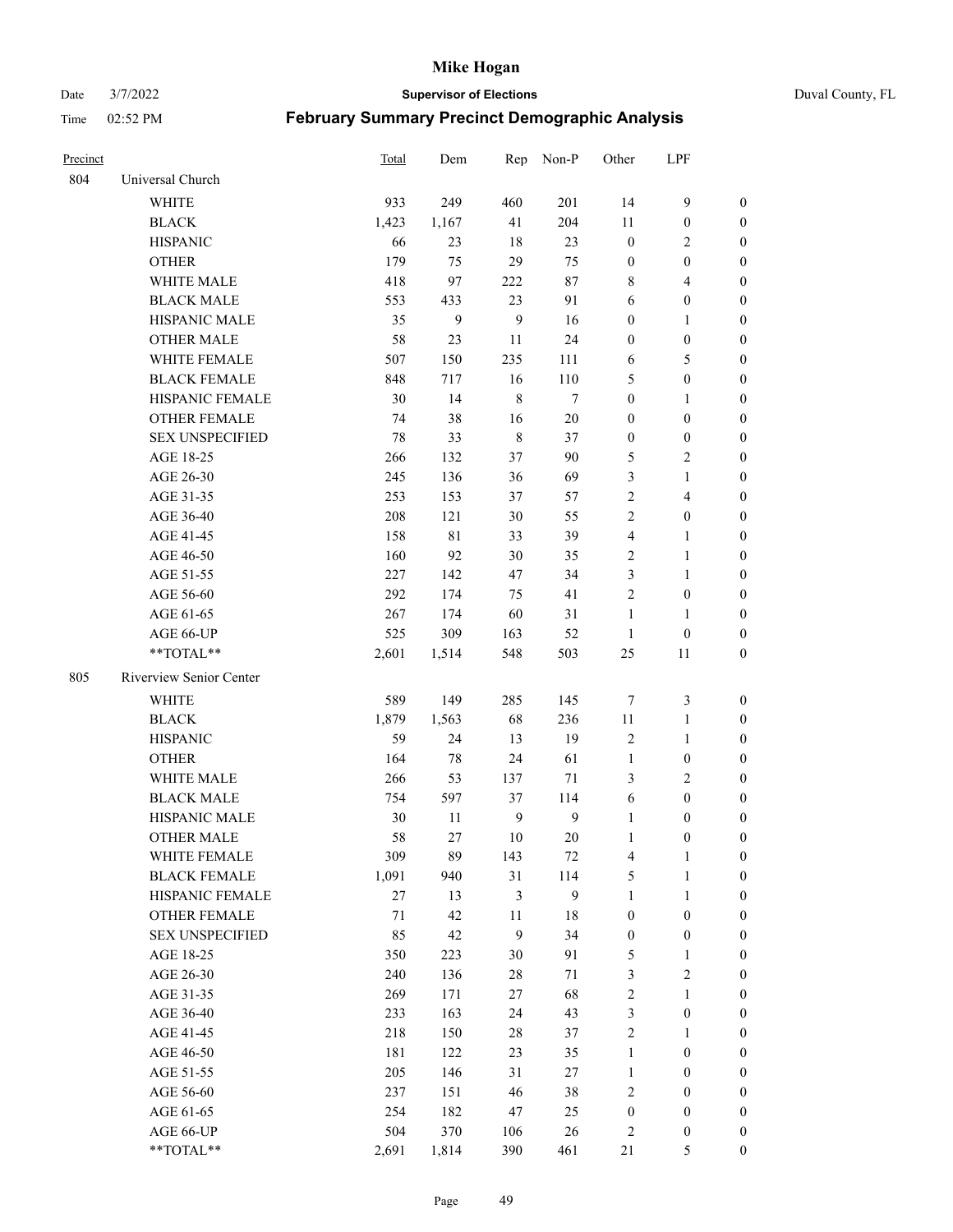#### Date 3/7/2022 **Supervisor of Elections** Duval County, FL

| Precinct |                                  | Total          | Dem              | Rep              | Non-P                   | Other            | LPF              |                  |
|----------|----------------------------------|----------------|------------------|------------------|-------------------------|------------------|------------------|------------------|
| 806      | Simonds Johnson Community Center |                |                  |                  |                         |                  |                  |                  |
|          | <b>WHITE</b>                     | 20             | $\tau$           | $\,8\,$          | 5                       | $\boldsymbol{0}$ | $\boldsymbol{0}$ | $\boldsymbol{0}$ |
|          | <b>BLACK</b>                     | 746            | 643              | 22               | 76                      | 5                | $\boldsymbol{0}$ | $\boldsymbol{0}$ |
|          | <b>HISPANIC</b>                  | 5              | 1                | $\mathbf{1}$     | 3                       | $\boldsymbol{0}$ | $\boldsymbol{0}$ | $\boldsymbol{0}$ |
|          | <b>OTHER</b>                     | 56             | 34               | 3                | 19                      | $\boldsymbol{0}$ | $\boldsymbol{0}$ | $\boldsymbol{0}$ |
|          | WHITE MALE                       | 6              | 3                | $\boldsymbol{0}$ | 3                       | $\boldsymbol{0}$ | $\boldsymbol{0}$ | $\boldsymbol{0}$ |
|          | <b>BLACK MALE</b>                | 288            | 246              | 9                | 31                      | 2                | $\boldsymbol{0}$ | $\boldsymbol{0}$ |
|          | HISPANIC MALE                    | $\mathbf{2}$   | $\boldsymbol{0}$ | 1                | $\mathbf{1}$            | $\boldsymbol{0}$ | $\boldsymbol{0}$ | $\boldsymbol{0}$ |
|          | <b>OTHER MALE</b>                | 19             | 11               | 3                | 5                       | $\boldsymbol{0}$ | $\boldsymbol{0}$ | $\boldsymbol{0}$ |
|          | WHITE FEMALE                     | 14             | 4                | $\,8\,$          | $\mathbf{2}$            | $\boldsymbol{0}$ | $\boldsymbol{0}$ | 0                |
|          | <b>BLACK FEMALE</b>              | 443            | 384              | 13               | 43                      | 3                | $\boldsymbol{0}$ | $\boldsymbol{0}$ |
|          | HISPANIC FEMALE                  | 3              | $\mathbf{1}$     | $\boldsymbol{0}$ | $\mathbf{2}$            | $\boldsymbol{0}$ | $\boldsymbol{0}$ | $\boldsymbol{0}$ |
|          | <b>OTHER FEMALE</b>              | 21             | 17               | $\boldsymbol{0}$ | $\overline{4}$          | $\boldsymbol{0}$ | $\boldsymbol{0}$ | $\boldsymbol{0}$ |
|          | <b>SEX UNSPECIFIED</b>           | 31             | 19               | $\boldsymbol{0}$ | 12                      | $\boldsymbol{0}$ | $\boldsymbol{0}$ | $\boldsymbol{0}$ |
|          | AGE 18-25                        | 111            | 72               | 6                | 31                      | $\overline{c}$   | $\boldsymbol{0}$ | $\boldsymbol{0}$ |
|          | AGE 26-30                        | 81             | 58               | 6                | 17                      | $\boldsymbol{0}$ | $\boldsymbol{0}$ | $\boldsymbol{0}$ |
|          | AGE 31-35                        | 73             | 56               | 5                | 11                      | $\mathbf{1}$     | $\boldsymbol{0}$ | $\boldsymbol{0}$ |
|          | AGE 36-40                        | 63             | 50               | $\boldsymbol{0}$ | 12                      | $\mathbf{1}$     | $\boldsymbol{0}$ | $\boldsymbol{0}$ |
|          | AGE 41-45                        | 73             | 60               | $\mathfrak{Z}$   | $10\,$                  | $\boldsymbol{0}$ | $\boldsymbol{0}$ | $\boldsymbol{0}$ |
|          | AGE 46-50                        | 64             | 50               | $\overline{4}$   | 9                       | 1                | $\boldsymbol{0}$ | 0                |
|          | AGE 51-55                        | 63             | 57               | $\overline{2}$   | $\overline{4}$          | $\boldsymbol{0}$ | $\boldsymbol{0}$ | $\boldsymbol{0}$ |
|          | AGE 56-60                        | 70             | 62               | 3                | 5                       | $\boldsymbol{0}$ | $\boldsymbol{0}$ | $\boldsymbol{0}$ |
|          | AGE 61-65                        | 69             | 65               | 3                | $\mathbf{1}$            | $\boldsymbol{0}$ | $\boldsymbol{0}$ | $\boldsymbol{0}$ |
|          | AGE 66-UP                        | 160            | 155              | $\overline{2}$   | 3                       | $\boldsymbol{0}$ | $\boldsymbol{0}$ | $\boldsymbol{0}$ |
|          | **TOTAL**                        | 827            | 685              | 34               | 103                     | 5                | $\boldsymbol{0}$ | $\boldsymbol{0}$ |
| 807      | Bradham Brooks Regional Library  |                |                  |                  |                         |                  |                  |                  |
|          | <b>WHITE</b>                     | 29             | 6                | 15               | 5                       | 3                | $\boldsymbol{0}$ | $\boldsymbol{0}$ |
|          | <b>BLACK</b>                     | 1,005          | 893              | 24               | 84                      | $\mathbf{1}$     | $\mathfrak{Z}$   | $\boldsymbol{0}$ |
|          | <b>HISPANIC</b>                  | 15             | $\tau$           | $\mathfrak{Z}$   | $\overline{4}$          | $\mathbf{1}$     | $\boldsymbol{0}$ | $\boldsymbol{0}$ |
|          | <b>OTHER</b>                     | 49             | 23               | 6                | 19                      | $\mathbf{1}$     | $\boldsymbol{0}$ | $\boldsymbol{0}$ |
|          | WHITE MALE                       | 16             | 3                | 9                | $\mathbf{2}$            | $\overline{c}$   | $\boldsymbol{0}$ | $\boldsymbol{0}$ |
|          | <b>BLACK MALE</b>                | 374            | 318              | 13               | 40                      | $\mathbf{1}$     | $\mathbf{2}$     | 0                |
|          | HISPANIC MALE                    | $\overline{4}$ | 1                | $\overline{2}$   | $\boldsymbol{0}$        | 1                | $\boldsymbol{0}$ | 0                |
|          | <b>OTHER MALE</b>                | 13             | 8                | $\boldsymbol{0}$ | 5                       | $\boldsymbol{0}$ | $\boldsymbol{0}$ | $\boldsymbol{0}$ |
|          | WHITE FEMALE                     | 13             | $\mathfrak{Z}$   | 6                | 3                       | 1                | $\boldsymbol{0}$ | $\boldsymbol{0}$ |
|          | <b>BLACK FEMALE</b>              | 618            | 564              | $10\,$           | 43                      | $\boldsymbol{0}$ | $\mathbf{1}$     | $\boldsymbol{0}$ |
|          | HISPANIC FEMALE                  | 11             | 6                | $\mathbf{1}$     | $\overline{\mathbf{4}}$ | $\boldsymbol{0}$ | $\boldsymbol{0}$ | $\overline{0}$   |
|          | <b>OTHER FEMALE</b>              | 16             | 9                | $\mathfrak{Z}$   | 3                       | 1                | $\boldsymbol{0}$ | $\overline{0}$   |
|          | <b>SEX UNSPECIFIED</b>           | 33             | 17               | $\overline{4}$   | 12                      | $\boldsymbol{0}$ | $\boldsymbol{0}$ | $\overline{0}$   |
|          | AGE 18-25                        | 90             | 63               | $\mathfrak{Z}$   | 24                      | $\boldsymbol{0}$ | $\boldsymbol{0}$ | $\overline{0}$   |
|          | AGE 26-30                        | 68             | 51               | $\overline{4}$   | 13                      | $\boldsymbol{0}$ | $\boldsymbol{0}$ | 0                |
|          | AGE 31-35                        | 73             | 53               | $\mathfrak{Z}$   | 15                      | $\mathbf{1}$     | $\mathbf{1}$     | 0                |
|          | AGE 36-40                        | 70             | 49               | $\mathfrak s$    | 14                      | $\mathbf{2}$     | $\boldsymbol{0}$ | $\boldsymbol{0}$ |
|          | AGE 41-45                        | 67             | 56               | $\mathfrak{Z}$   | $\boldsymbol{7}$        | $\boldsymbol{0}$ | $\mathbf{1}$     | $\boldsymbol{0}$ |
|          | AGE 46-50                        | 76             | 63               | 6                | $\tau$                  | $\boldsymbol{0}$ | $\boldsymbol{0}$ | $\boldsymbol{0}$ |
|          | AGE 51-55                        | 78             | 67               | $\sqrt{2}$       | $\,$ 8 $\,$             | $\mathbf{1}$     | $\boldsymbol{0}$ | $\boldsymbol{0}$ |
|          | AGE 56-60                        | 97             | 82               | $\sqrt{6}$       | 8                       | $\mathbf{1}$     | $\boldsymbol{0}$ | $\boldsymbol{0}$ |
|          | AGE 61-65                        | 102            | 88               | $\mathfrak{S}$   | 8                       | $\boldsymbol{0}$ | $\mathbf{1}$     | $\boldsymbol{0}$ |
|          | AGE 66-UP                        | 377            | 357              | 11               | $\,8\,$                 | $\mathbf{1}$     | $\boldsymbol{0}$ | $\overline{0}$   |
|          | **TOTAL**                        | 1,098          | 929              | 48               | 112                     | $\sqrt{6}$       | $\mathfrak{Z}$   | $\boldsymbol{0}$ |
|          |                                  |                |                  |                  |                         |                  |                  |                  |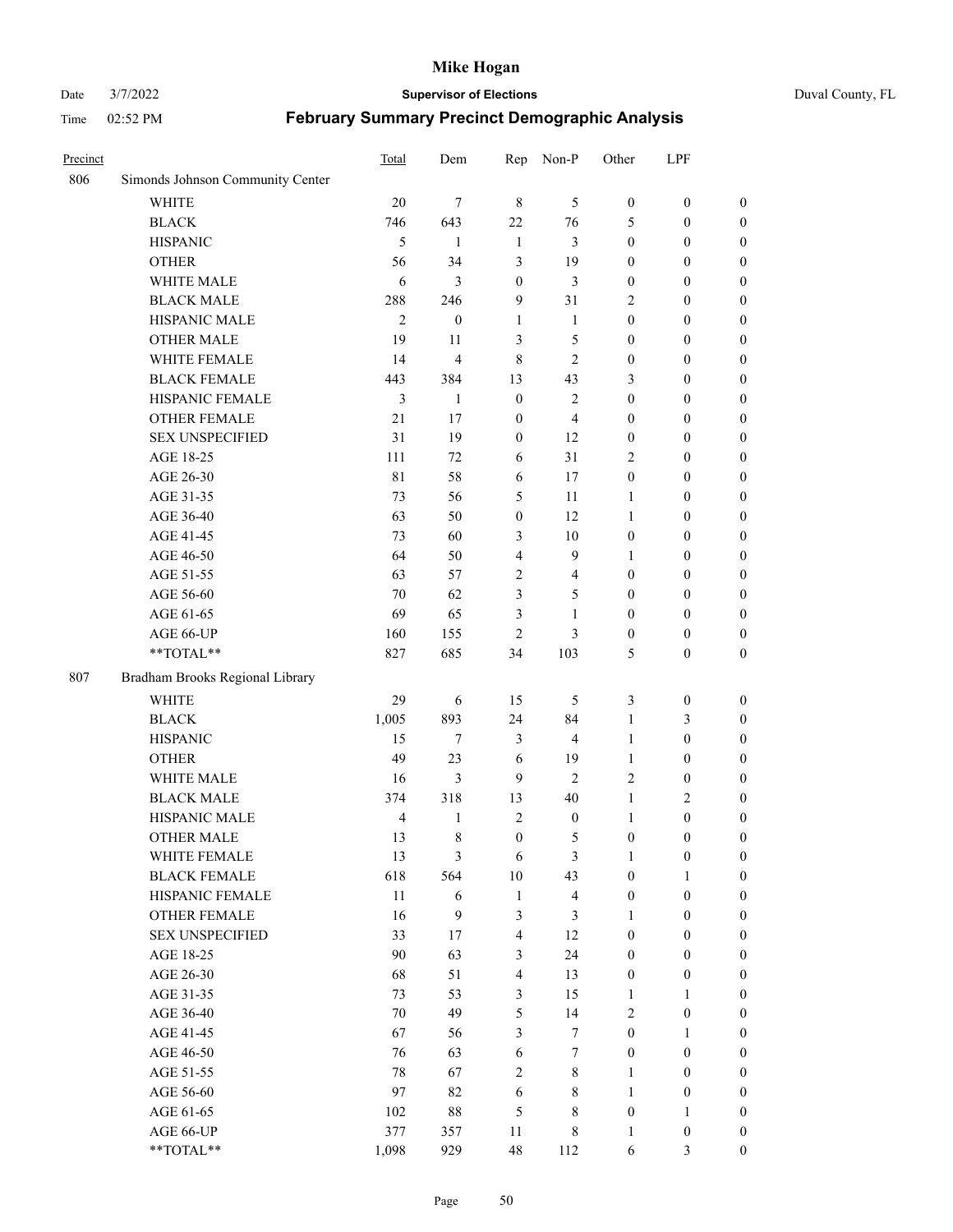Date 3/7/2022 **Supervisor of Elections** Duval County, FL

| Precinct |                                    | Total  | Dem            | Rep            | Non-P          | Other            | LPF              |                  |
|----------|------------------------------------|--------|----------------|----------------|----------------|------------------|------------------|------------------|
| 808      | Fairway Oaks                       |        |                |                |                |                  |                  |                  |
|          | <b>WHITE</b>                       | 57     | 21             | 12             | 22             | $\overline{2}$   | $\boldsymbol{0}$ | 0                |
|          | <b>BLACK</b>                       | 1,689  | 1,445          | 40             | 200            | 4                | $\boldsymbol{0}$ | $\boldsymbol{0}$ |
|          | <b>HISPANIC</b>                    | 20     | 7              | $\overline{2}$ | 11             | $\boldsymbol{0}$ | $\boldsymbol{0}$ | $\boldsymbol{0}$ |
|          | <b>OTHER</b>                       | 116    | 57             | $\,8\,$        | 50             | $\boldsymbol{0}$ | $\mathbf{1}$     | $\boldsymbol{0}$ |
|          | WHITE MALE                         | 22     | 7              | $\overline{7}$ | 6              | 2                | $\boldsymbol{0}$ | $\boldsymbol{0}$ |
|          | <b>BLACK MALE</b>                  | 643    | 530            | 18             | 94             | 1                | $\boldsymbol{0}$ | $\boldsymbol{0}$ |
|          | HISPANIC MALE                      | $\tau$ | $\overline{2}$ | $\mathbf{1}$   | $\overline{4}$ | $\boldsymbol{0}$ | $\boldsymbol{0}$ | $\boldsymbol{0}$ |
|          | <b>OTHER MALE</b>                  | 33     | 14             | 3              | 16             | $\boldsymbol{0}$ | $\boldsymbol{0}$ | $\boldsymbol{0}$ |
|          | WHITE FEMALE                       | 34     | 14             | 5              | 15             | $\boldsymbol{0}$ | $\boldsymbol{0}$ | $\boldsymbol{0}$ |
|          | <b>BLACK FEMALE</b>                | 1,025  | 896            | $22\,$         | 104            | 3                | $\boldsymbol{0}$ | $\boldsymbol{0}$ |
|          | HISPANIC FEMALE                    | 13     | 5              | 1              | $\tau$         | $\boldsymbol{0}$ | $\boldsymbol{0}$ | $\boldsymbol{0}$ |
|          | <b>OTHER FEMALE</b>                | 40     | 24             | $\overline{4}$ | 11             | $\boldsymbol{0}$ | $\mathbf{1}$     | $\boldsymbol{0}$ |
|          | <b>SEX UNSPECIFIED</b>             | 65     | 38             | $\mathbf{1}$   | 26             | $\boldsymbol{0}$ | $\boldsymbol{0}$ | $\boldsymbol{0}$ |
|          | AGE 18-25                          | 257    | 178            | 11             | 67             | 1                | $\boldsymbol{0}$ | $\boldsymbol{0}$ |
|          | AGE 26-30                          | 206    | 146            | $\,8\,$        | 52             | $\boldsymbol{0}$ | $\boldsymbol{0}$ | $\boldsymbol{0}$ |
|          | AGE 31-35                          | 235    | 175            | $\,8\,$        | 48             | 3                | $\mathbf{1}$     | $\boldsymbol{0}$ |
|          | AGE 36-40                          | 184    | 142            | 6              | 34             | $\overline{c}$   | $\boldsymbol{0}$ | $\boldsymbol{0}$ |
|          | AGE 41-45                          | 122    | 100            | 6              | 16             | $\boldsymbol{0}$ | $\boldsymbol{0}$ | $\boldsymbol{0}$ |
|          | AGE 46-50                          | 117    | 101            | $\mathfrak{Z}$ | 13             | $\boldsymbol{0}$ | $\boldsymbol{0}$ | $\boldsymbol{0}$ |
|          | AGE 51-55                          | 138    | 121            | 3              | 14             | $\boldsymbol{0}$ | $\boldsymbol{0}$ | $\boldsymbol{0}$ |
|          | AGE 56-60                          | 161    | 143            | 10             | $\,$ 8 $\,$    | $\boldsymbol{0}$ | $\boldsymbol{0}$ | 0                |
|          | AGE 61-65                          | 173    | 156            | $\overline{4}$ | 13             | $\boldsymbol{0}$ | $\boldsymbol{0}$ | $\boldsymbol{0}$ |
|          | AGE 66-UP                          | 289    | 268            | 3              | 18             | $\boldsymbol{0}$ | $\boldsymbol{0}$ | $\boldsymbol{0}$ |
|          | **TOTAL**                          | 1,882  | 1,530          | 62             | 283            | 6                | $\mathbf{1}$     | $\boldsymbol{0}$ |
| 809      | Simonds-Johnson Community Center   |        |                |                |                |                  |                  |                  |
|          |                                    |        |                |                |                |                  |                  |                  |
|          | <b>WHITE</b>                       | 93     | 31             | 23             | 35             | 3                | $\mathbf{1}$     | $\boldsymbol{0}$ |
|          | <b>BLACK</b>                       | 2,167  | 1,809          | 58             | 284            | 15               | $\mathbf{1}$     | $\boldsymbol{0}$ |
|          | <b>HISPANIC</b>                    | 36     | 21             | $\overline{4}$ | 11             | $\boldsymbol{0}$ | $\boldsymbol{0}$ | $\boldsymbol{0}$ |
|          | <b>OTHER</b>                       | 162    | 69             | 9              | 83             | $\mathbf{1}$     | $\boldsymbol{0}$ | $\boldsymbol{0}$ |
|          | WHITE MALE                         | 41     | 13             | 12             | 14             | $\mathbf{2}$     | $\boldsymbol{0}$ | $\boldsymbol{0}$ |
|          | <b>BLACK MALE</b>                  | 875    | 702            | 25             | 142            | 6                | $\boldsymbol{0}$ | $\boldsymbol{0}$ |
|          | HISPANIC MALE<br><b>OTHER MALE</b> | 18     | 12             | $\mathbf{1}$   | 5              | $\boldsymbol{0}$ | $\boldsymbol{0}$ | $\boldsymbol{0}$ |
|          |                                    | 45     | 18             | 5              | 22             | $\boldsymbol{0}$ | $\boldsymbol{0}$ | $\boldsymbol{0}$ |
|          | WHITE FEMALE                       | 50     | 18             | 11             | 19             | 1                | 1                | 0                |
|          | <b>BLACK FEMALE</b>                | 1,249  | 1,077          | 32             | 130            | 9                | $\mathbf{1}$     | $\boldsymbol{0}$ |
|          | HISPANIC FEMALE                    | 18     | 9              | $\mathfrak{Z}$ | 6              | $\boldsymbol{0}$ | $\boldsymbol{0}$ | $\overline{0}$   |
|          | OTHER FEMALE                       | 57     | 33             | $\mathfrak{Z}$ | 21             | $\boldsymbol{0}$ | $\boldsymbol{0}$ | $\overline{0}$   |
|          | <b>SEX UNSPECIFIED</b>             | 105    | 48             | $\mathfrak{2}$ | 54             | $\mathbf{1}$     | $\boldsymbol{0}$ | $\overline{0}$   |
|          | AGE 18-25                          | 364    | 235            | 14             | 112            | 3                | $\boldsymbol{0}$ | $\overline{0}$   |
|          | AGE 26-30                          | 247    | 165            | 14             | 65             | 3                | $\boldsymbol{0}$ | $\overline{0}$   |
|          | AGE 31-35                          | 280    | 214            | $\,8\,$        | 57             | $\mathbf{1}$     | $\boldsymbol{0}$ | 0                |
|          | AGE 36-40                          | 226    | 156            | 12             | 53             | 3                | $\sqrt{2}$       | 0                |
|          | AGE 41-45                          | 180    | 143            | $\,8\,$        | $28\,$         | $\mathbf{1}$     | $\boldsymbol{0}$ | 0                |
|          | AGE 46-50                          | 191    | 150            | 10             | 27             | 4                | $\boldsymbol{0}$ | $\boldsymbol{0}$ |
|          | AGE 51-55                          | 167    | 132            | 12             | 22             | $\mathbf{1}$     | $\boldsymbol{0}$ | $\boldsymbol{0}$ |
|          | AGE 56-60                          | 200    | 174            | $\mathfrak{S}$ | 21             | $\boldsymbol{0}$ | $\boldsymbol{0}$ | $\boldsymbol{0}$ |
|          | AGE 61-65                          | 210    | 189            | 7              | 12             | 2                | $\boldsymbol{0}$ | $\boldsymbol{0}$ |
|          | AGE 66-UP                          | 393    | 372            | $\overline{4}$ | 16             | $\mathbf{1}$     | $\boldsymbol{0}$ | $\boldsymbol{0}$ |
|          | **TOTAL**                          | 2,458  | 1,930          | 94             | 413            | 19               | $\overline{2}$   | $\boldsymbol{0}$ |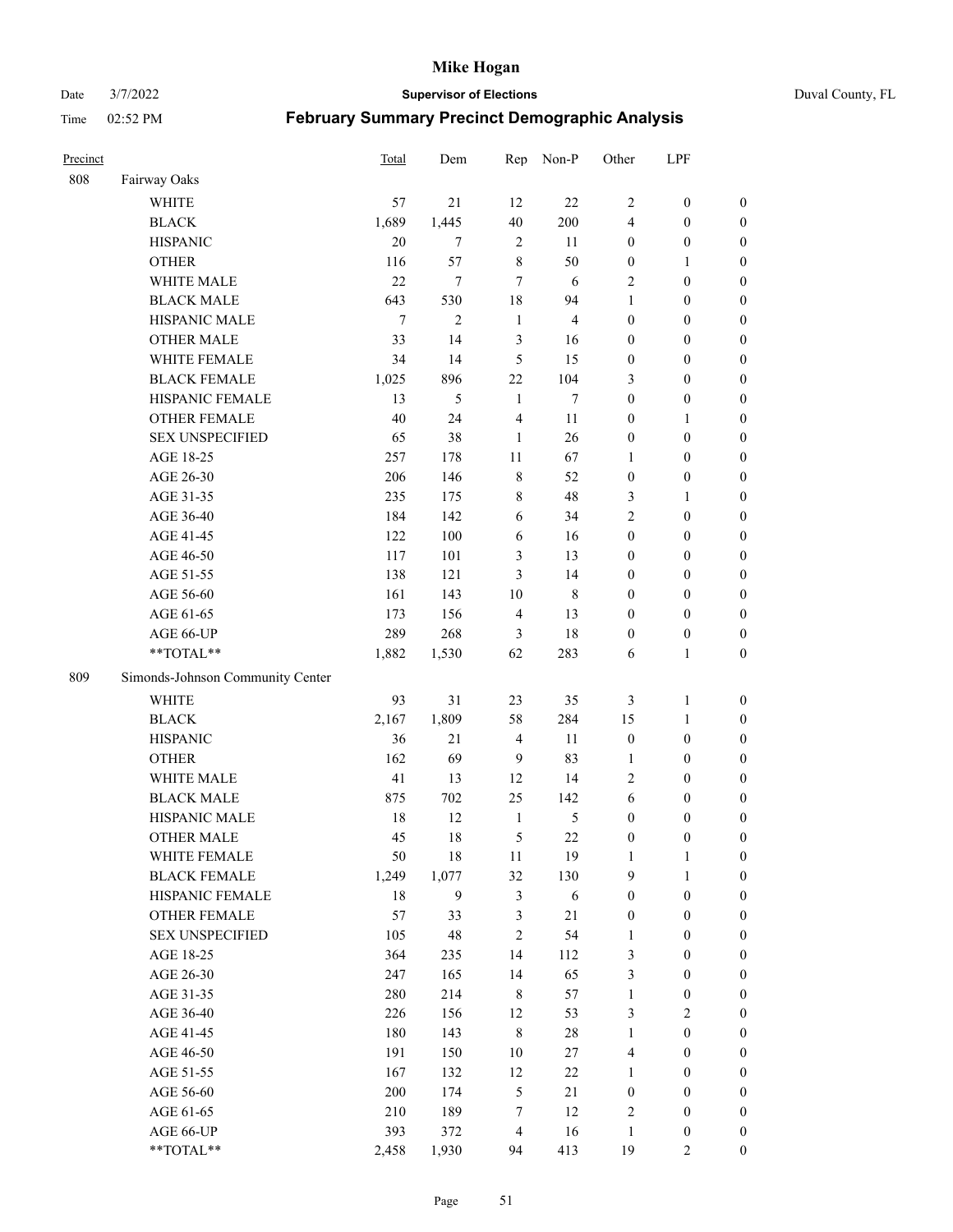Date 3/7/2022 **Supervisor of Elections** Duval County, FL

| Precinct |                                             | <b>Total</b> | Dem            | Rep                     | Non-P          | Other            | LPF              |                  |
|----------|---------------------------------------------|--------------|----------------|-------------------------|----------------|------------------|------------------|------------------|
| 810      | Temple Baptist Church                       |              |                |                         |                |                  |                  |                  |
|          | <b>WHITE</b>                                | 1,043        | 113            | 788                     | 128            | 8                | 6                | 0                |
|          | <b>BLACK</b>                                | 116          | 95             | $\mathfrak{Z}$          | 15             | 3                | $\boldsymbol{0}$ | $\boldsymbol{0}$ |
|          | <b>HISPANIC</b>                             | 25           | 9              | 10                      | 6              | $\boldsymbol{0}$ | $\boldsymbol{0}$ | $\boldsymbol{0}$ |
|          | <b>OTHER</b>                                | 74           | 12             | 34                      | 26             | $\boldsymbol{0}$ | $\sqrt{2}$       | $\boldsymbol{0}$ |
|          | WHITE MALE                                  | 512          | 50             | 387                     | 67             | 5                | $\mathfrak{Z}$   | $\boldsymbol{0}$ |
|          | <b>BLACK MALE</b>                           | 44           | 34             | $\sqrt{2}$              | 7              | $\mathbf{1}$     | $\boldsymbol{0}$ | $\boldsymbol{0}$ |
|          | HISPANIC MALE                               | 12           | 5              | 5                       | 2              | $\boldsymbol{0}$ | $\boldsymbol{0}$ | $\boldsymbol{0}$ |
|          | <b>OTHER MALE</b>                           | 27           | 5              | 11                      | 9              | $\boldsymbol{0}$ | $\mathbf{2}$     | $\boldsymbol{0}$ |
|          | WHITE FEMALE                                | 519          | 62             | 393                     | 58             | 3                | $\mathfrak{Z}$   | $\boldsymbol{0}$ |
|          | <b>BLACK FEMALE</b>                         | 68           | 59             | $\mathbf{1}$            | 7              | $\mathbf{1}$     | $\boldsymbol{0}$ | $\boldsymbol{0}$ |
|          | HISPANIC FEMALE                             | 13           | 4              | 5                       | $\overline{4}$ | $\boldsymbol{0}$ | $\boldsymbol{0}$ | 0                |
|          | <b>OTHER FEMALE</b>                         | 30           | 5              | 16                      | 9              | $\boldsymbol{0}$ | $\boldsymbol{0}$ | $\boldsymbol{0}$ |
|          | <b>SEX UNSPECIFIED</b>                      | 33           | 5              | 15                      | 12             | $\mathbf{1}$     | $\boldsymbol{0}$ | $\boldsymbol{0}$ |
|          | AGE 18-25                                   | 111          | $20\,$         | 65                      | 26             | $\boldsymbol{0}$ | $\boldsymbol{0}$ | $\boldsymbol{0}$ |
|          | AGE 26-30                                   | 82           | 13             | 44                      | $20\,$         | 3                | $\sqrt{2}$       | $\boldsymbol{0}$ |
|          | AGE 31-35                                   | 91           | 23             | 49                      | 16             | $\mathbf{1}$     | $\sqrt{2}$       | $\boldsymbol{0}$ |
|          | AGE 36-40                                   | 95           | 12             | 59                      | 21             | $\overline{c}$   | $\mathbf{1}$     | $\boldsymbol{0}$ |
|          | AGE 41-45                                   | 107          | 19             | 60                      | 25             | $\mathbf{1}$     | $\mathfrak{2}$   | $\boldsymbol{0}$ |
|          | AGE 46-50                                   | 95           | 23             | 63                      | $\mathbf{9}$   | $\boldsymbol{0}$ | $\boldsymbol{0}$ | $\boldsymbol{0}$ |
|          | AGE 51-55                                   | 129          | 19             | 96                      | 13             | 1                | $\boldsymbol{0}$ | $\boldsymbol{0}$ |
|          | AGE 56-60                                   | 121          | 21             | 84                      | 14             | $\overline{c}$   | $\boldsymbol{0}$ | 0                |
|          | AGE 61-65                                   | 144          | 22             | 105                     | 16             | $\boldsymbol{0}$ | $\mathbf{1}$     | 0                |
|          | AGE 66-UP                                   | 283          | 57             | 210                     | 15             | $\mathbf{1}$     | $\boldsymbol{0}$ | $\boldsymbol{0}$ |
|          | $**TOTAL**$                                 | 1,258        | 229            | 835                     | 175            | 11               | $\,$ 8 $\,$      | $\boldsymbol{0}$ |
| 811      | Police Athletic League of Jacksonville, Inc |              |                |                         |                |                  |                  |                  |
|          | WHITE                                       | 36           | 9              | 13                      | 14             | $\boldsymbol{0}$ | $\boldsymbol{0}$ | $\boldsymbol{0}$ |
|          | <b>BLACK</b>                                | 1,217        | 1,040          | 34                      | 134            | $\overline{9}$   | $\boldsymbol{0}$ | $\boldsymbol{0}$ |
|          | <b>HISPANIC</b>                             | 16           | 4              | $\mathbf{1}$            | 9              | $\mathbf{1}$     | $\mathbf{1}$     | $\boldsymbol{0}$ |
|          |                                             | 98           |                | $\mathfrak{Z}$          | 38             | $\mathbf{1}$     |                  |                  |
|          | <b>OTHER</b><br>WHITE MALE                  |              | 55             |                         |                |                  | $\mathbf{1}$     | $\boldsymbol{0}$ |
|          | <b>BLACK MALE</b>                           | 11           | 3<br>410       | 5<br>16                 | 3<br>69        | $\boldsymbol{0}$ | $\boldsymbol{0}$ | $\boldsymbol{0}$ |
|          |                                             | 501          |                |                         |                | 6                | $\boldsymbol{0}$ | $\boldsymbol{0}$ |
|          | HISPANIC MALE                               | 6            | $\overline{c}$ | $\mathbf{1}$            | 3              | $\boldsymbol{0}$ | $\boldsymbol{0}$ | $\boldsymbol{0}$ |
|          | <b>OTHER MALE</b>                           | 40           | 21             | $\boldsymbol{0}$        | 18             | $\boldsymbol{0}$ | $\mathbf{1}$     | $\boldsymbol{0}$ |
|          | WHITE FEMALE                                | 23           | 6              | 7                       | 10             | $\boldsymbol{0}$ | $\boldsymbol{0}$ | 0                |
|          | <b>BLACK FEMALE</b>                         | 701<br>9     | 619            | $18\,$                  | 61             | 3                | $\boldsymbol{0}$ | $\boldsymbol{0}$ |
|          | HISPANIC FEMALE                             |              | $\mathbf{1}$   | $\boldsymbol{0}$        | 6              | $\mathbf{1}$     | $\mathbf{1}$     | $\boldsymbol{0}$ |
|          | OTHER FEMALE                                | 35           | $22\,$         | $\sqrt{2}$              | 11             | $\boldsymbol{0}$ | $\boldsymbol{0}$ | $\overline{0}$   |
|          | <b>SEX UNSPECIFIED</b>                      | 41           | 24             | $\mathbf{2}$            | 14             | $\mathbf{1}$     | $\boldsymbol{0}$ | $\overline{0}$   |
|          | AGE 18-25                                   | 179          | 128            | $\overline{\mathbf{4}}$ | 45             | $\mathfrak{2}$   | $\boldsymbol{0}$ | $\overline{0}$   |
|          | AGE 26-30                                   | 129          | 91             | 9                       | 27             | $\mathbf{1}$     | $\mathbf{1}$     | $\overline{0}$   |
|          | AGE 31-35                                   | 140          | 100            | $10\,$                  | 29             | $\mathbf{1}$     | $\boldsymbol{0}$ | 0                |
|          | AGE 36-40                                   | 115          | 87             | $\overline{4}$          | $22\,$         | $\mathbf{1}$     | $\mathbf{1}$     | 0                |
|          | AGE 41-45                                   | 120          | 94             | 3                       | 20             | 3                | $\boldsymbol{0}$ | 0                |
|          | AGE 46-50                                   | 109          | 88             | $\mathfrak{S}$          | 15             | $\mathbf{1}$     | $\boldsymbol{0}$ | 0                |
|          | AGE 51-55                                   | 100          | 88             | $\mathbf{2}$            | 9              | $\mathbf{1}$     | $\boldsymbol{0}$ | $\boldsymbol{0}$ |
|          | AGE 56-60                                   | 118          | 103            | $\mathfrak{S}$          | 10             | $\boldsymbol{0}$ | $\boldsymbol{0}$ | $\boldsymbol{0}$ |
|          | AGE 61-65                                   | 104          | 92             | 3                       | 9              | $\boldsymbol{0}$ | $\boldsymbol{0}$ | $\boldsymbol{0}$ |
|          | AGE 66-UP                                   | 253          | 237            | 6                       | 9              | $\mathbf{1}$     | $\boldsymbol{0}$ | $\boldsymbol{0}$ |
|          | **TOTAL**                                   | 1,367        | 1,108          | 51                      | 195            | 11               | $\mathbf{2}$     | $\boldsymbol{0}$ |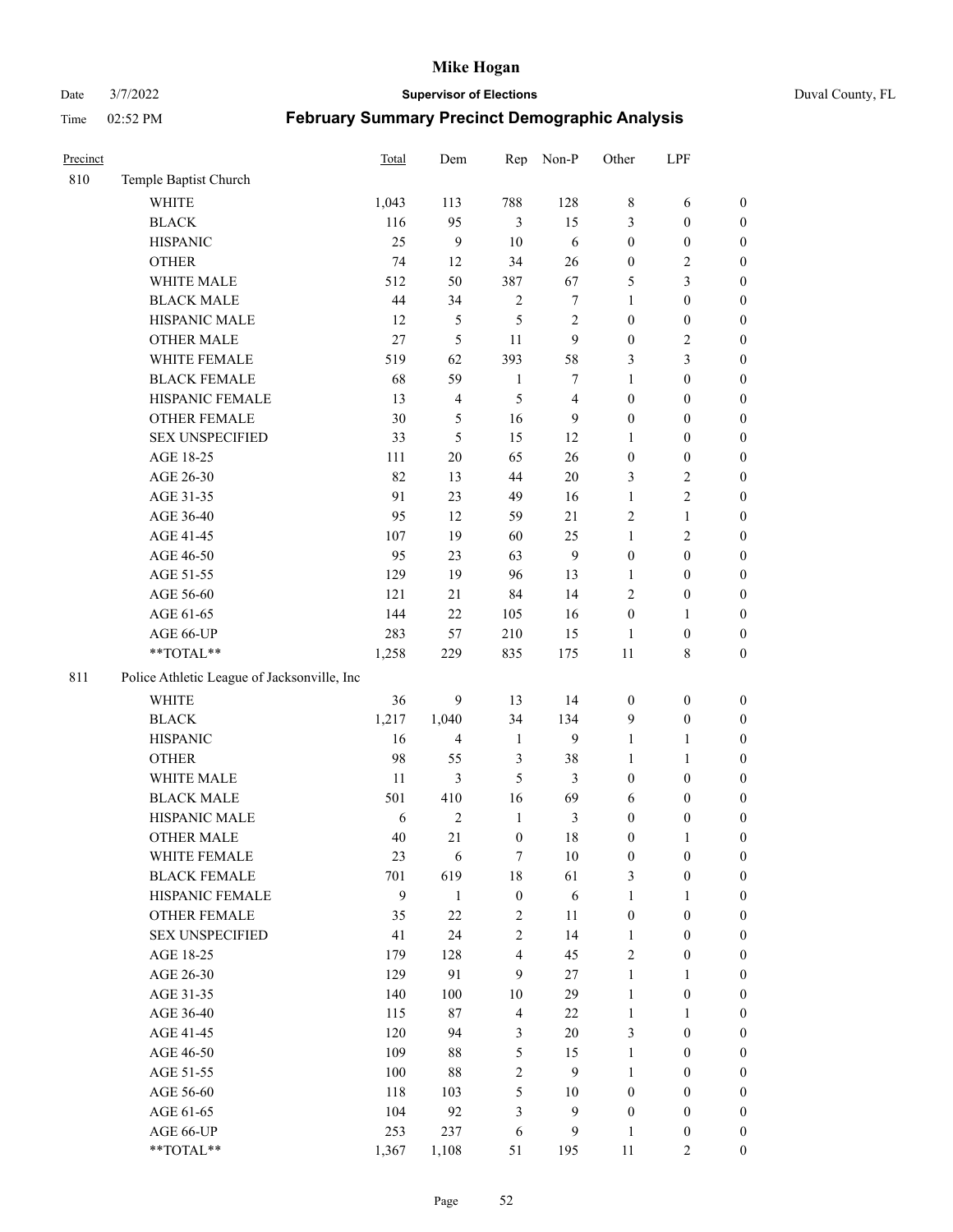Date 3/7/2022 **Supervisor of Elections** Duval County, FL

| Precinct |                              | <b>Total</b> | Dem                     | Rep                     | Non-P      | Other            | LPF              |                  |
|----------|------------------------------|--------------|-------------------------|-------------------------|------------|------------------|------------------|------------------|
| 812      | <b>Emmett Reed Center</b>    |              |                         |                         |            |                  |                  |                  |
|          | <b>WHITE</b>                 | 65           | 25                      | 15                      | 22         | $\overline{2}$   | $\mathbf{1}$     | 0                |
|          | <b>BLACK</b>                 | 1,218        | 1,047                   | 27                      | 140        | 4                | $\boldsymbol{0}$ | 0                |
|          | <b>HISPANIC</b>              | 29           | 13                      | 6                       | 9          | $\mathbf{1}$     | $\boldsymbol{0}$ | $\boldsymbol{0}$ |
|          | <b>OTHER</b>                 | 86           | 47                      | $\overline{4}$          | 34         | 1                | $\boldsymbol{0}$ | $\boldsymbol{0}$ |
|          | WHITE MALE                   | 24           | 9                       | 5                       | 9          | $\mathbf{1}$     | $\boldsymbol{0}$ | $\boldsymbol{0}$ |
|          | <b>BLACK MALE</b>            | 500          | 420                     | 14                      | 63         | 3                | $\boldsymbol{0}$ | $\boldsymbol{0}$ |
|          | HISPANIC MALE                | 9            | $\overline{\mathbf{4}}$ | $\mathfrak{Z}$          | $\sqrt{2}$ | $\boldsymbol{0}$ | $\boldsymbol{0}$ | $\boldsymbol{0}$ |
|          | <b>OTHER MALE</b>            | 26           | 13                      | $\mathfrak{Z}$          | 9          | $\mathbf{1}$     | $\boldsymbol{0}$ | $\boldsymbol{0}$ |
|          | WHITE FEMALE                 | $40\,$       | 16                      | $\boldsymbol{9}$        | 13         | $\mathbf{1}$     | $\mathbf{1}$     | $\boldsymbol{0}$ |
|          | <b>BLACK FEMALE</b>          | 695          | 611                     | 12                      | 71         | $\mathbf{1}$     | $\boldsymbol{0}$ | 0                |
|          | HISPANIC FEMALE              | 18           | $\,8\,$                 | $\mathfrak{Z}$          | 6          | $\mathbf{1}$     | $\boldsymbol{0}$ | 0                |
|          | <b>OTHER FEMALE</b>          | 28           | 19                      | $\mathbf{1}$            | 8          | $\boldsymbol{0}$ | $\boldsymbol{0}$ | $\boldsymbol{0}$ |
|          | <b>SEX UNSPECIFIED</b>       | 58           | 32                      | $\sqrt{2}$              | 24         | $\boldsymbol{0}$ | $\boldsymbol{0}$ | $\boldsymbol{0}$ |
|          | AGE 18-25                    | 145          | 86                      | 6                       | 52         | 1                | $\boldsymbol{0}$ | $\boldsymbol{0}$ |
|          | AGE 26-30                    | 111          | 73                      | 6                       | 30         | $\mathbf{1}$     | $\mathbf{1}$     | $\boldsymbol{0}$ |
|          | AGE 31-35                    | 118          | 86                      | $\boldsymbol{9}$        | 22         | $\mathbf{1}$     | $\boldsymbol{0}$ | $\boldsymbol{0}$ |
|          | AGE 36-40                    | 97           | 75                      | 6                       | 15         | $\mathbf{1}$     | $\boldsymbol{0}$ | $\boldsymbol{0}$ |
|          | AGE 41-45                    | 114          | 86                      | $\mathfrak s$           | 21         | $\mathfrak{2}$   | $\boldsymbol{0}$ | $\boldsymbol{0}$ |
|          | AGE 46-50                    | 87           | 68                      | $\overline{\mathbf{4}}$ | 15         | $\boldsymbol{0}$ | $\boldsymbol{0}$ | $\boldsymbol{0}$ |
|          | AGE 51-55                    | 104          | 85                      | 3                       | 14         | $\mathfrak{2}$   | $\boldsymbol{0}$ | $\boldsymbol{0}$ |
|          | AGE 56-60                    | 110          | 95                      | 5                       | 10         | $\boldsymbol{0}$ | $\boldsymbol{0}$ | 0                |
|          | AGE 61-65                    | 160          | 146                     | $\overline{4}$          | 10         | $\boldsymbol{0}$ | $\boldsymbol{0}$ | 0                |
|          | AGE 66-UP                    | 352          | 332                     | 4                       | 16         | $\boldsymbol{0}$ | $\boldsymbol{0}$ | $\boldsymbol{0}$ |
|          | **TOTAL**                    | 1,398        | 1,132                   | 52                      | 205        | 8                | $\mathbf{1}$     | $\boldsymbol{0}$ |
| 813      | Our Redeemer Lutheran Church |              |                         |                         |            |                  |                  |                  |
|          | <b>WHITE</b>                 | 2,311        | 393                     | 1,444                   | 424        | 38               | 12               | $\boldsymbol{0}$ |
|          | <b>BLACK</b>                 | 3,835        | 3,222                   | 110                     | 467        | 33               | $\mathfrak{Z}$   | $\boldsymbol{0}$ |
|          | <b>HISPANIC</b>              | 178          | 72                      | 44                      | 59         | $\overline{c}$   | $\mathbf{1}$     | $\boldsymbol{0}$ |
|          | <b>OTHER</b>                 | 354          | 152                     | 67                      | 130        | 4                | $\mathbf{1}$     | $\boldsymbol{0}$ |
|          | WHITE MALE                   | 1,108        | 166                     | 708                     | 208        | 16               | $10\,$           | $\boldsymbol{0}$ |
|          | <b>BLACK MALE</b>            | 1,641        | 1,322                   | 70                      | 233        | 14               | $\overline{2}$   | $\boldsymbol{0}$ |
|          | HISPANIC MALE                | 84           | 25                      | 26                      | 32         | $\mathbf{1}$     | $\boldsymbol{0}$ | 0                |
|          | <b>OTHER MALE</b>            | 136          | 50                      | 24                      | 61         | $\boldsymbol{0}$ | $\mathbf{1}$     | 0                |
|          | WHITE FEMALE                 | 1,181        | 224                     | 721                     | 212        | 22               | 2                | 0                |
|          | <b>BLACK FEMALE</b>          | 2,150        | 1,869                   | 39                      | 222        | 19               | $\mathbf{1}$     | $\boldsymbol{0}$ |
|          | HISPANIC FEMALE              | 93           | 46                      | 18                      | 27         | $\mathbf{1}$     | $\mathbf{1}$     | 0                |
|          | OTHER FEMALE                 | 142          | 69                      | 37                      | 33         | 3                | $\boldsymbol{0}$ | 0                |
|          | <b>SEX UNSPECIFIED</b>       | 143          | 68                      | $22\,$                  | 52         | $\mathbf{1}$     | $\boldsymbol{0}$ | 0                |
|          | AGE 18-25                    | 796          | 467                     | 108                     | 207        | 12               | $\sqrt{2}$       | 0                |
|          | AGE 26-30                    | 515          | 259                     | 104                     | 142        | $\,$ 8 $\,$      | $\sqrt{2}$       | 0                |
|          | AGE 31-35                    | 556          | 306                     | 121                     | 117        | 7                | $\mathfrak s$    | 0                |
|          | AGE 36-40                    | 579          | 331                     | 119                     | 121        | 7                | $\mathbf{1}$     | 0                |
|          | AGE 41-45                    | 595          | 371                     | 100                     | 114        | 7                | $\mathfrak{Z}$   | 0                |
|          | AGE 46-50                    | 655          | 416                     | 144                     | 86         | 8                | $\mathbf{1}$     | 0                |
|          | AGE 51-55                    | 697          | 426                     | 179                     | 84         | 8                | $\boldsymbol{0}$ | 0                |
|          | AGE 56-60                    | 601          | 339                     | 189                     | 63         | 9                | $\mathbf{1}$     | 0                |
|          | AGE 61-65                    | 606          | 336                     | 190                     | 72         | 6                | $\sqrt{2}$       | 0                |
|          | AGE 66-UP                    | 1,078        | 588                     | 411                     | 74         | 5                | $\boldsymbol{0}$ | 0                |
|          | **TOTAL**                    | 6,678        | 3,839                   | 1,665                   | 1,080      | 77               | 17               | $\boldsymbol{0}$ |
|          |                              |              |                         |                         |            |                  |                  |                  |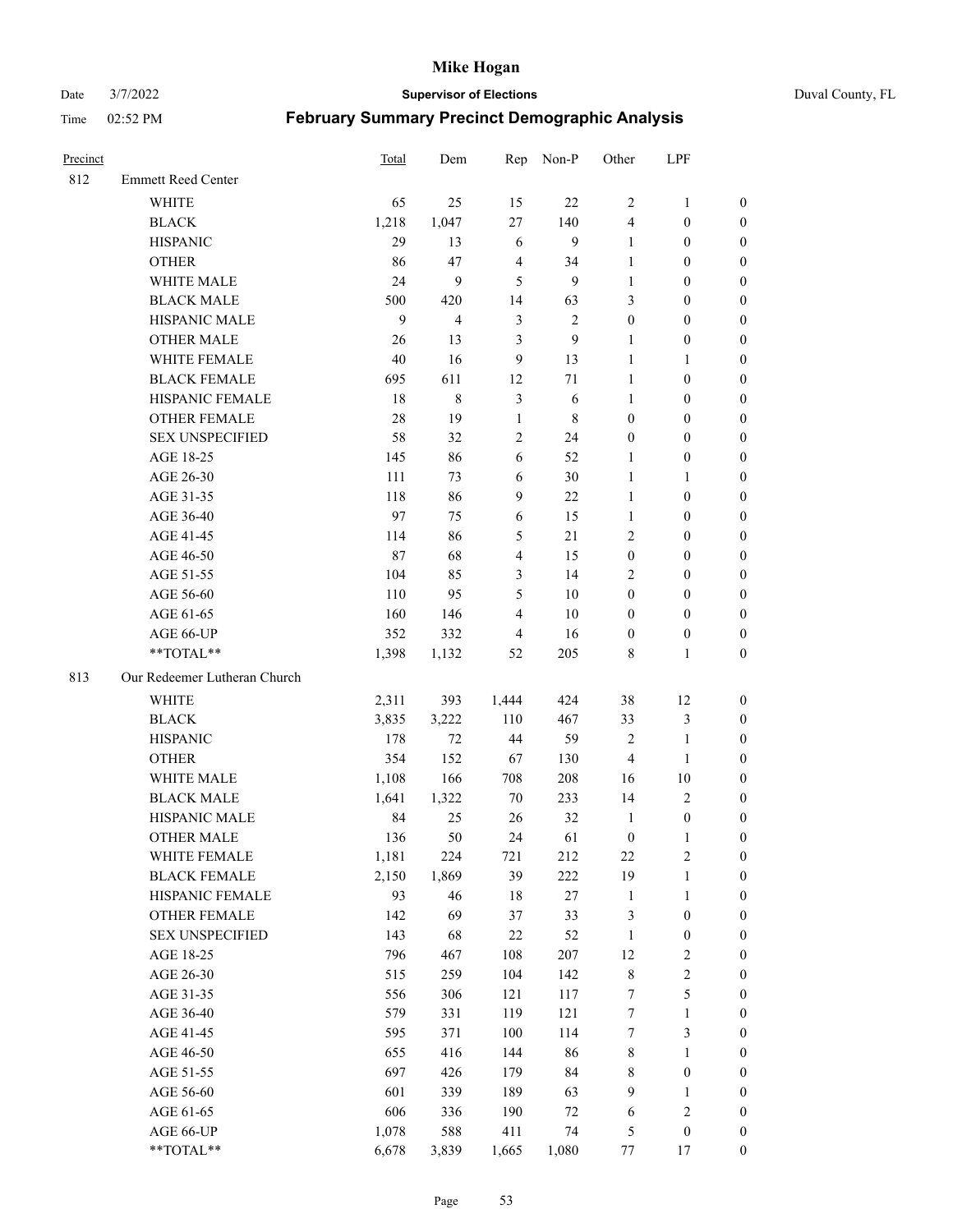#### Date 3/7/2022 **Supervisor of Elections** Duval County, FL

| Precinct |                               | Total  | Dem        | Rep              | Non-P          | Other                   | LPF              |                  |
|----------|-------------------------------|--------|------------|------------------|----------------|-------------------------|------------------|------------------|
| 814      | Cisco Garden Community Center |        |            |                  |                |                         |                  |                  |
|          | <b>WHITE</b>                  | 2,769  | 376        | 1,975            | 391            | $20\,$                  | $\boldsymbol{7}$ | 0                |
|          | <b>BLACK</b>                  | 529    | 434        | 25               | 68             | $\mathbf{2}$            | $\boldsymbol{0}$ | $\boldsymbol{0}$ |
|          | <b>HISPANIC</b>               | 82     | 30         | 25               | 26             | $\mathbf{1}$            | $\boldsymbol{0}$ | $\boldsymbol{0}$ |
|          | <b>OTHER</b>                  | 162    | 37         | 64               | 58             | 3                       | $\boldsymbol{0}$ | $\boldsymbol{0}$ |
|          | WHITE MALE                    | 1,316  | 157        | 953              | 194            | 9                       | 3                | $\boldsymbol{0}$ |
|          | <b>BLACK MALE</b>             | 242    | 185        | 16               | 40             | 1                       | $\boldsymbol{0}$ | $\boldsymbol{0}$ |
|          | HISPANIC MALE                 | 42     | 14         | 12               | 16             | $\boldsymbol{0}$        | $\boldsymbol{0}$ | $\boldsymbol{0}$ |
|          | <b>OTHER MALE</b>             | 54     | 12         | 22               | $18\,$         | $\mathfrak{2}$          | $\boldsymbol{0}$ | $\boldsymbol{0}$ |
|          | WHITE FEMALE                  | 1,421  | 216        | 1,000            | 190            | $11\,$                  | $\overline{4}$   | $\boldsymbol{0}$ |
|          | <b>BLACK FEMALE</b>           | 283    | 245        | 9                | $28\,$         | $\mathbf{1}$            | $\boldsymbol{0}$ | $\boldsymbol{0}$ |
|          | HISPANIC FEMALE               | 38     | 14         | 13               | 10             | $\mathbf{1}$            | $\boldsymbol{0}$ | 0                |
|          | <b>OTHER FEMALE</b>           | 71     | 19         | 25               | 26             | 1                       | $\boldsymbol{0}$ | $\boldsymbol{0}$ |
|          | <b>SEX UNSPECIFIED</b>        | 75     | 15         | 39               | 21             | $\boldsymbol{0}$        | $\boldsymbol{0}$ | $\boldsymbol{0}$ |
|          | AGE 18-25                     | 364    | 84         | 177              | 95             | 5                       | $\mathfrak{Z}$   | $\boldsymbol{0}$ |
|          | AGE 26-30                     | 266    | 54         | 146              | 63             | 2                       | $\mathbf{1}$     | $\boldsymbol{0}$ |
|          | AGE 31-35                     | 280    | 57         | 162              | 57             | 3                       | $\mathbf{1}$     | $\boldsymbol{0}$ |
|          | AGE 36-40                     | 285    | 70         | 152              | 59             | 4                       | $\boldsymbol{0}$ | $\boldsymbol{0}$ |
|          | AGE 41-45                     | 231    | 62         | 122              | 46             | $\mathbf{1}$            | $\boldsymbol{0}$ | $\boldsymbol{0}$ |
|          | AGE 46-50                     | 263    | 72         | 156              | 34             | $\mathbf{1}$            | $\boldsymbol{0}$ | $\boldsymbol{0}$ |
|          | AGE 51-55                     | 340    | 85         | 196              | 56             | $\sqrt{2}$              | $\mathbf{1}$     | $\boldsymbol{0}$ |
|          | AGE 56-60                     | 365    | 103        | 214              | 43             | $\overline{\mathbf{4}}$ | $\mathbf{1}$     | 0                |
|          | AGE 61-65                     | 355    | 90         | 231              | 33             | 1                       | $\boldsymbol{0}$ | 0                |
|          | AGE 66-UP                     | 793    | 200        | 533              | 57             | 3                       | $\boldsymbol{0}$ | $\boldsymbol{0}$ |
|          | **TOTAL**                     | 3,542  | 877        | 2,089            | 543            | 26                      | $\tau$           | $\boldsymbol{0}$ |
| 815      | Graham Branch Library         |        |            |                  |                |                         |                  |                  |
|          | WHITE                         | 70     | 29         | 19               | $21\,$         | 1                       | $\boldsymbol{0}$ | $\boldsymbol{0}$ |
|          | <b>BLACK</b>                  | 1,528  | 1,299      | 41               | 179            | 8                       | $\mathbf{1}$     | $\boldsymbol{0}$ |
|          | <b>HISPANIC</b>               | 24     | 11         | $\overline{4}$   | 9              | $\boldsymbol{0}$        | $\boldsymbol{0}$ | $\boldsymbol{0}$ |
|          | <b>OTHER</b>                  | 109    | 61         | 6                | 42             | $\boldsymbol{0}$        | $\boldsymbol{0}$ | $\boldsymbol{0}$ |
|          | WHITE MALE                    | 24     | $\,8\,$    | $\,$ 8 $\,$      | $\,$ 8 $\,$    | $\boldsymbol{0}$        | $\boldsymbol{0}$ | $\boldsymbol{0}$ |
|          | <b>BLACK MALE</b>             | 672    | 561        | 20               | $88\,$         | 3                       | $\boldsymbol{0}$ | $\boldsymbol{0}$ |
|          | HISPANIC MALE                 | $11\,$ | $\sqrt{6}$ | $\sqrt{2}$       | $\mathfrak{Z}$ | $\boldsymbol{0}$        | $\boldsymbol{0}$ | $\boldsymbol{0}$ |
|          | <b>OTHER MALE</b>             | 29     | 15         | $\mathbf{1}$     | 13             | $\boldsymbol{0}$        | $\boldsymbol{0}$ | $\boldsymbol{0}$ |
|          | WHITE FEMALE                  | 46     | 21         | 11               | 13             | 1                       | $\boldsymbol{0}$ | 0                |
|          | <b>BLACK FEMALE</b>           | 828    | 715        | 21               | 86             | 5                       | $\mathbf{1}$     | $\boldsymbol{0}$ |
|          | HISPANIC FEMALE               | 13     | 5          | $\sqrt{2}$       | $\sqrt{6}$     | $\boldsymbol{0}$        | $\boldsymbol{0}$ | $\overline{0}$   |
|          | OTHER FEMALE                  | 49     | 31         | 5                | 13             | $\boldsymbol{0}$        | $\boldsymbol{0}$ | $\overline{0}$   |
|          | <b>SEX UNSPECIFIED</b>        | 59     | 38         | $\boldsymbol{0}$ | 21             | $\boldsymbol{0}$        | $\boldsymbol{0}$ | $\overline{0}$   |
|          | AGE 18-25                     | 180    | 116        | 6                | 55             | 2                       | $\mathbf{1}$     | $\overline{0}$   |
|          | AGE 26-30                     | 159    | 112        | $\overline{4}$   | 43             | $\boldsymbol{0}$        | $\boldsymbol{0}$ | $\overline{0}$   |
|          | AGE 31-35                     | 144    | 111        | 7                | 25             | $\mathbf{1}$            | $\boldsymbol{0}$ | 0                |
|          | AGE 36-40                     | 182    | 134        | 5                | 41             | 2                       | $\boldsymbol{0}$ | 0                |
|          | AGE 41-45                     | 132    | 95         | 12               | 24             | $\mathbf{1}$            | $\boldsymbol{0}$ | 0                |
|          | AGE 46-50                     | 126    | 104        | $\overline{9}$   | 13             | $\boldsymbol{0}$        | $\boldsymbol{0}$ | 0                |
|          | AGE 51-55                     | 133    | 112        | 7                | 13             | $\mathbf{1}$            | $\boldsymbol{0}$ | $\boldsymbol{0}$ |
|          | AGE 56-60                     | 163    | 143        | $\,$ 8 $\,$      | 11             | $\mathbf{1}$            | $\boldsymbol{0}$ | $\boldsymbol{0}$ |
|          | AGE 61-65                     | 166    | 152        | 5                | 8              | $\mathbf{1}$            | $\boldsymbol{0}$ | $\boldsymbol{0}$ |
|          | AGE 66-UP                     | 346    | 321        | 7                | 18             | $\boldsymbol{0}$        | $\boldsymbol{0}$ | $\boldsymbol{0}$ |
|          | **TOTAL**                     | 1,731  | 1,400      | 70               | 251            | 9                       | $\mathbf{1}$     | $\boldsymbol{0}$ |
|          |                               |        |            |                  |                |                         |                  |                  |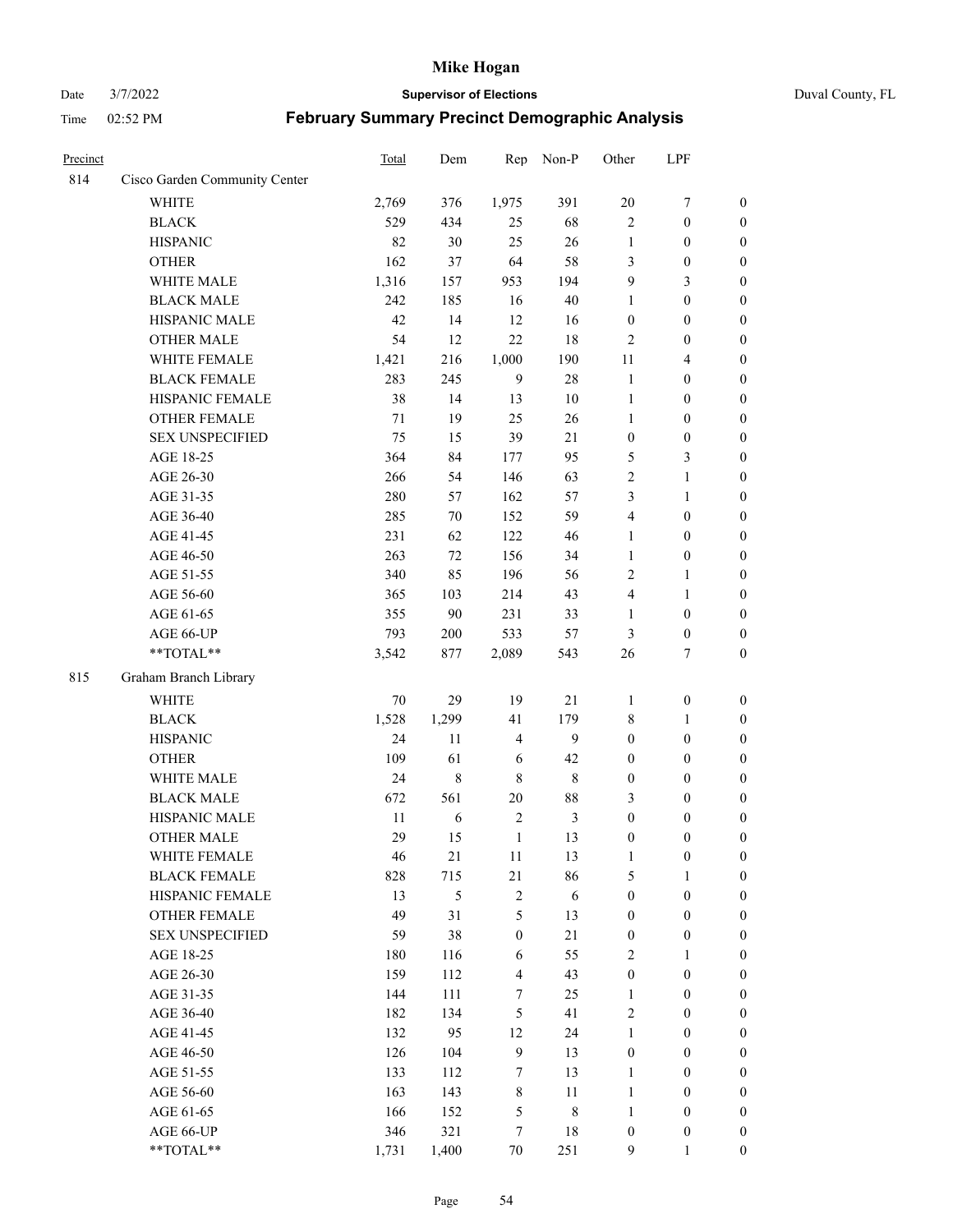Date 3/7/2022 **Supervisor of Elections** Duval County, FL

|                          |                                                                                                                                                                                                                                                                                                                                                   | Dem                                                                                                                                             | Rep                                                                                                                             |                                                                                                           |                                                                                                                             |                                                                                                                                |                                                                                                                                                                                                                                                  |
|--------------------------|---------------------------------------------------------------------------------------------------------------------------------------------------------------------------------------------------------------------------------------------------------------------------------------------------------------------------------------------------|-------------------------------------------------------------------------------------------------------------------------------------------------|---------------------------------------------------------------------------------------------------------------------------------|-----------------------------------------------------------------------------------------------------------|-----------------------------------------------------------------------------------------------------------------------------|--------------------------------------------------------------------------------------------------------------------------------|--------------------------------------------------------------------------------------------------------------------------------------------------------------------------------------------------------------------------------------------------|
| Norwood Community Church |                                                                                                                                                                                                                                                                                                                                                   |                                                                                                                                                 |                                                                                                                                 |                                                                                                           |                                                                                                                             |                                                                                                                                |                                                                                                                                                                                                                                                  |
| <b>WHITE</b>             | 113                                                                                                                                                                                                                                                                                                                                               | 35                                                                                                                                              | 39                                                                                                                              | 34                                                                                                        | $\overline{4}$                                                                                                              | $\mathbf{1}$                                                                                                                   | 0                                                                                                                                                                                                                                                |
| <b>BLACK</b>             | 682                                                                                                                                                                                                                                                                                                                                               | 558                                                                                                                                             | $18\,$                                                                                                                          | 98                                                                                                        | 8                                                                                                                           | $\boldsymbol{0}$                                                                                                               | $\boldsymbol{0}$                                                                                                                                                                                                                                 |
| <b>HISPANIC</b>          | 17                                                                                                                                                                                                                                                                                                                                                | 12                                                                                                                                              | $\sqrt{2}$                                                                                                                      | $\mathfrak{Z}$                                                                                            | $\boldsymbol{0}$                                                                                                            | $\boldsymbol{0}$                                                                                                               | $\boldsymbol{0}$                                                                                                                                                                                                                                 |
| <b>OTHER</b>             | 62                                                                                                                                                                                                                                                                                                                                                | 27                                                                                                                                              | 5                                                                                                                               | 29                                                                                                        | 1                                                                                                                           | $\boldsymbol{0}$                                                                                                               | $\boldsymbol{0}$                                                                                                                                                                                                                                 |
| WHITE MALE               | 50                                                                                                                                                                                                                                                                                                                                                | 12                                                                                                                                              | 21                                                                                                                              | 15                                                                                                        | $\mathbf{1}$                                                                                                                | 1                                                                                                                              | $\boldsymbol{0}$                                                                                                                                                                                                                                 |
|                          | 266                                                                                                                                                                                                                                                                                                                                               |                                                                                                                                                 | $\tau$                                                                                                                          |                                                                                                           | 6                                                                                                                           | $\boldsymbol{0}$                                                                                                               | $\boldsymbol{0}$                                                                                                                                                                                                                                 |
| HISPANIC MALE            | 9                                                                                                                                                                                                                                                                                                                                                 | 5                                                                                                                                               | $\mathbf{1}$                                                                                                                    | 3                                                                                                         | $\boldsymbol{0}$                                                                                                            | $\boldsymbol{0}$                                                                                                               | $\boldsymbol{0}$                                                                                                                                                                                                                                 |
| <b>OTHER MALE</b>        | 20                                                                                                                                                                                                                                                                                                                                                | 9                                                                                                                                               | 3                                                                                                                               | $\,$ 8 $\,$                                                                                               | $\boldsymbol{0}$                                                                                                            | $\boldsymbol{0}$                                                                                                               | $\boldsymbol{0}$                                                                                                                                                                                                                                 |
| WHITE FEMALE             | 60                                                                                                                                                                                                                                                                                                                                                | 22                                                                                                                                              | 17                                                                                                                              | 18                                                                                                        | 3                                                                                                                           | $\boldsymbol{0}$                                                                                                               | $\boldsymbol{0}$                                                                                                                                                                                                                                 |
| <b>BLACK FEMALE</b>      | 400                                                                                                                                                                                                                                                                                                                                               | 339                                                                                                                                             | $11\,$                                                                                                                          | 49                                                                                                        | $\mathbf{1}$                                                                                                                | $\boldsymbol{0}$                                                                                                               | $\boldsymbol{0}$                                                                                                                                                                                                                                 |
| HISPANIC FEMALE          | $\,$ 8 $\,$                                                                                                                                                                                                                                                                                                                                       | $\tau$                                                                                                                                          | $\mathbf{1}$                                                                                                                    | $\boldsymbol{0}$                                                                                          | $\boldsymbol{0}$                                                                                                            | $\boldsymbol{0}$                                                                                                               | 0                                                                                                                                                                                                                                                |
| <b>OTHER FEMALE</b>      | 22                                                                                                                                                                                                                                                                                                                                                | 14                                                                                                                                              | $\mathbf{1}$                                                                                                                    | 7                                                                                                         | $\boldsymbol{0}$                                                                                                            | $\boldsymbol{0}$                                                                                                               | $\boldsymbol{0}$                                                                                                                                                                                                                                 |
| <b>SEX UNSPECIFIED</b>   | 39                                                                                                                                                                                                                                                                                                                                                | 19                                                                                                                                              | $\sqrt{2}$                                                                                                                      | 16                                                                                                        | $\mathfrak{2}$                                                                                                              | $\boldsymbol{0}$                                                                                                               | $\boldsymbol{0}$                                                                                                                                                                                                                                 |
| AGE 18-25                | 115                                                                                                                                                                                                                                                                                                                                               | 63                                                                                                                                              | $\mathfrak{Z}$                                                                                                                  | 47                                                                                                        | $\mathfrak{2}$                                                                                                              | $\boldsymbol{0}$                                                                                                               | $\boldsymbol{0}$                                                                                                                                                                                                                                 |
| AGE 26-30                | 93                                                                                                                                                                                                                                                                                                                                                | 54                                                                                                                                              | 9                                                                                                                               | 30                                                                                                        | $\boldsymbol{0}$                                                                                                            | $\boldsymbol{0}$                                                                                                               | $\boldsymbol{0}$                                                                                                                                                                                                                                 |
| AGE 31-35                | 83                                                                                                                                                                                                                                                                                                                                                | 58                                                                                                                                              | $\overline{4}$                                                                                                                  | 21                                                                                                        | $\boldsymbol{0}$                                                                                                            | $\boldsymbol{0}$                                                                                                               | $\boldsymbol{0}$                                                                                                                                                                                                                                 |
| AGE 36-40                | 92                                                                                                                                                                                                                                                                                                                                                | 71                                                                                                                                              | 4                                                                                                                               | 15                                                                                                        | $\mathbf{1}$                                                                                                                | $\mathbf{1}$                                                                                                                   | $\boldsymbol{0}$                                                                                                                                                                                                                                 |
| AGE 41-45                | 79                                                                                                                                                                                                                                                                                                                                                | 60                                                                                                                                              | $\mathbf{1}$                                                                                                                    | 15                                                                                                        | 3                                                                                                                           | $\boldsymbol{0}$                                                                                                               | $\boldsymbol{0}$                                                                                                                                                                                                                                 |
| AGE 46-50                | 66                                                                                                                                                                                                                                                                                                                                                | 52                                                                                                                                              | $\overline{4}$                                                                                                                  | $\tau$                                                                                                    | 3                                                                                                                           | $\boldsymbol{0}$                                                                                                               | $\boldsymbol{0}$                                                                                                                                                                                                                                 |
| AGE 51-55                | 74                                                                                                                                                                                                                                                                                                                                                | 56                                                                                                                                              | $\,$ 8 $\,$                                                                                                                     | $\,$ 8 $\,$                                                                                               | $\overline{c}$                                                                                                              | $\boldsymbol{0}$                                                                                                               | $\boldsymbol{0}$                                                                                                                                                                                                                                 |
| AGE 56-60                | 59                                                                                                                                                                                                                                                                                                                                                | 42                                                                                                                                              | $\,8\,$                                                                                                                         | 9                                                                                                         | $\boldsymbol{0}$                                                                                                            | $\boldsymbol{0}$                                                                                                               | 0                                                                                                                                                                                                                                                |
| AGE 61-65                | $8\sqrt{1}$                                                                                                                                                                                                                                                                                                                                       | 65                                                                                                                                              | $\,8\,$                                                                                                                         | 8                                                                                                         | $\boldsymbol{0}$                                                                                                            | $\boldsymbol{0}$                                                                                                               | 0                                                                                                                                                                                                                                                |
| AGE 66-UP                | 132                                                                                                                                                                                                                                                                                                                                               | 111                                                                                                                                             | 15                                                                                                                              | $\overline{\mathcal{L}}$                                                                                  | 2                                                                                                                           | $\boldsymbol{0}$                                                                                                               | $\boldsymbol{0}$                                                                                                                                                                                                                                 |
| $**TOTAL**$              | 874                                                                                                                                                                                                                                                                                                                                               | 632                                                                                                                                             | 64                                                                                                                              | 164                                                                                                       | 13                                                                                                                          | $\mathbf{1}$                                                                                                                   | $\boldsymbol{0}$                                                                                                                                                                                                                                 |
|                          |                                                                                                                                                                                                                                                                                                                                                   |                                                                                                                                                 |                                                                                                                                 |                                                                                                           |                                                                                                                             |                                                                                                                                |                                                                                                                                                                                                                                                  |
|                          |                                                                                                                                                                                                                                                                                                                                                   |                                                                                                                                                 |                                                                                                                                 |                                                                                                           |                                                                                                                             |                                                                                                                                | $\boldsymbol{0}$                                                                                                                                                                                                                                 |
|                          |                                                                                                                                                                                                                                                                                                                                                   |                                                                                                                                                 |                                                                                                                                 |                                                                                                           |                                                                                                                             |                                                                                                                                | $\boldsymbol{0}$                                                                                                                                                                                                                                 |
|                          |                                                                                                                                                                                                                                                                                                                                                   |                                                                                                                                                 |                                                                                                                                 |                                                                                                           |                                                                                                                             |                                                                                                                                | $\boldsymbol{0}$                                                                                                                                                                                                                                 |
|                          |                                                                                                                                                                                                                                                                                                                                                   |                                                                                                                                                 |                                                                                                                                 |                                                                                                           |                                                                                                                             |                                                                                                                                | $\boldsymbol{0}$                                                                                                                                                                                                                                 |
|                          |                                                                                                                                                                                                                                                                                                                                                   |                                                                                                                                                 |                                                                                                                                 |                                                                                                           |                                                                                                                             |                                                                                                                                | $\boldsymbol{0}$                                                                                                                                                                                                                                 |
|                          |                                                                                                                                                                                                                                                                                                                                                   |                                                                                                                                                 |                                                                                                                                 |                                                                                                           |                                                                                                                             |                                                                                                                                | $\boldsymbol{0}$                                                                                                                                                                                                                                 |
|                          |                                                                                                                                                                                                                                                                                                                                                   |                                                                                                                                                 |                                                                                                                                 |                                                                                                           |                                                                                                                             |                                                                                                                                | $\boldsymbol{0}$                                                                                                                                                                                                                                 |
|                          |                                                                                                                                                                                                                                                                                                                                                   |                                                                                                                                                 |                                                                                                                                 |                                                                                                           |                                                                                                                             |                                                                                                                                | $\boldsymbol{0}$                                                                                                                                                                                                                                 |
|                          |                                                                                                                                                                                                                                                                                                                                                   |                                                                                                                                                 |                                                                                                                                 |                                                                                                           |                                                                                                                             |                                                                                                                                | 0                                                                                                                                                                                                                                                |
|                          |                                                                                                                                                                                                                                                                                                                                                   |                                                                                                                                                 |                                                                                                                                 |                                                                                                           |                                                                                                                             |                                                                                                                                | $\boldsymbol{0}$                                                                                                                                                                                                                                 |
|                          |                                                                                                                                                                                                                                                                                                                                                   |                                                                                                                                                 |                                                                                                                                 |                                                                                                           | $\mathbf{1}$                                                                                                                | $\mathbf{1}$                                                                                                                   | $\overline{0}$                                                                                                                                                                                                                                   |
|                          |                                                                                                                                                                                                                                                                                                                                                   |                                                                                                                                                 |                                                                                                                                 |                                                                                                           |                                                                                                                             |                                                                                                                                | $\overline{0}$                                                                                                                                                                                                                                   |
|                          |                                                                                                                                                                                                                                                                                                                                                   |                                                                                                                                                 |                                                                                                                                 |                                                                                                           | $\mathbf{1}$                                                                                                                |                                                                                                                                | 0                                                                                                                                                                                                                                                |
| AGE 18-25                |                                                                                                                                                                                                                                                                                                                                                   |                                                                                                                                                 |                                                                                                                                 |                                                                                                           |                                                                                                                             |                                                                                                                                | 0                                                                                                                                                                                                                                                |
|                          |                                                                                                                                                                                                                                                                                                                                                   |                                                                                                                                                 | 59                                                                                                                              |                                                                                                           |                                                                                                                             |                                                                                                                                | 0                                                                                                                                                                                                                                                |
|                          |                                                                                                                                                                                                                                                                                                                                                   |                                                                                                                                                 |                                                                                                                                 |                                                                                                           |                                                                                                                             |                                                                                                                                | 0                                                                                                                                                                                                                                                |
|                          |                                                                                                                                                                                                                                                                                                                                                   |                                                                                                                                                 |                                                                                                                                 | 94                                                                                                        |                                                                                                                             | $\mathbf{1}$                                                                                                                   | 0                                                                                                                                                                                                                                                |
| AGE 41-45                | 352                                                                                                                                                                                                                                                                                                                                               | 215                                                                                                                                             | 63                                                                                                                              | 71                                                                                                        | 3                                                                                                                           | $\boldsymbol{0}$                                                                                                               | 0                                                                                                                                                                                                                                                |
|                          |                                                                                                                                                                                                                                                                                                                                                   |                                                                                                                                                 |                                                                                                                                 |                                                                                                           |                                                                                                                             | $\mathbf{1}$                                                                                                                   | 0                                                                                                                                                                                                                                                |
| AGE 51-55                | 360                                                                                                                                                                                                                                                                                                                                               | 204                                                                                                                                             | 91                                                                                                                              | 57                                                                                                        | 6                                                                                                                           | $\sqrt{2}$                                                                                                                     | 0                                                                                                                                                                                                                                                |
| AGE 56-60                | 375                                                                                                                                                                                                                                                                                                                                               | 227                                                                                                                                             | 107                                                                                                                             | 35                                                                                                        | 5                                                                                                                           | 1                                                                                                                              | $\overline{0}$                                                                                                                                                                                                                                   |
| AGE 61-65                | 345                                                                                                                                                                                                                                                                                                                                               | 224                                                                                                                                             | 82                                                                                                                              | 38                                                                                                        | $\mathbf{1}$                                                                                                                | $\boldsymbol{0}$                                                                                                               | $\boldsymbol{0}$                                                                                                                                                                                                                                 |
| AGE 66-UP                | 706                                                                                                                                                                                                                                                                                                                                               | 397                                                                                                                                             | 230                                                                                                                             | 73                                                                                                        | 5                                                                                                                           | $\mathbf{1}$                                                                                                                   | $\boldsymbol{0}$                                                                                                                                                                                                                                 |
| **TOTAL**                | 4,364                                                                                                                                                                                                                                                                                                                                             | 2,482                                                                                                                                           | 895                                                                                                                             | 916                                                                                                       | 56                                                                                                                          | 15                                                                                                                             | $\boldsymbol{0}$                                                                                                                                                                                                                                 |
|                          | <b>BLACK MALE</b><br>Highlands Baptist Church<br><b>WHITE</b><br><b>BLACK</b><br><b>HISPANIC</b><br><b>OTHER</b><br>WHITE MALE<br><b>BLACK MALE</b><br>HISPANIC MALE<br><b>OTHER MALE</b><br>WHITE FEMALE<br><b>BLACK FEMALE</b><br>HISPANIC FEMALE<br>OTHER FEMALE<br><b>SEX UNSPECIFIED</b><br>AGE 26-30<br>AGE 31-35<br>AGE 36-40<br>AGE 46-50 | <b>Total</b><br>1,440<br>2,415<br>208<br>301<br>658<br>917<br>98<br>103<br>764<br>1,457<br>107<br>130<br>130<br>595<br>480<br>446<br>398<br>307 | 205<br>316<br>1,970<br>86<br>110<br>126<br>700<br>30<br>34<br>187<br>1,238<br>55<br>57<br>55<br>298<br>250<br>250<br>237<br>180 | 728<br>73<br>$40\,$<br>54<br>347<br>31<br>26<br>22<br>371<br>38<br>13<br>24<br>23<br>77<br>67<br>61<br>58 | Non-P<br>48<br>360<br>347<br>79<br>130<br>167<br>169<br>41<br>44<br>188<br>173<br>37<br>46<br>51<br>200<br>167<br>118<br>63 | Other<br>29<br>$20\,$<br>2<br>5<br>13<br>12<br>$\mathbf{1}$<br>$\mathbf{1}$<br>16<br>8<br>3<br>18<br>$\sqrt{2}$<br>6<br>5<br>5 | LPF<br>$\boldsymbol{7}$<br>$\mathfrak{S}$<br>$\mathbf{1}$<br>$\sqrt{2}$<br>$\mathfrak{S}$<br>5<br>$\boldsymbol{0}$<br>$\mathbf{2}$<br>2<br>$\boldsymbol{0}$<br>$\boldsymbol{0}$<br>$\boldsymbol{0}$<br>$\sqrt{2}$<br>$\sqrt{2}$<br>$\mathfrak s$ |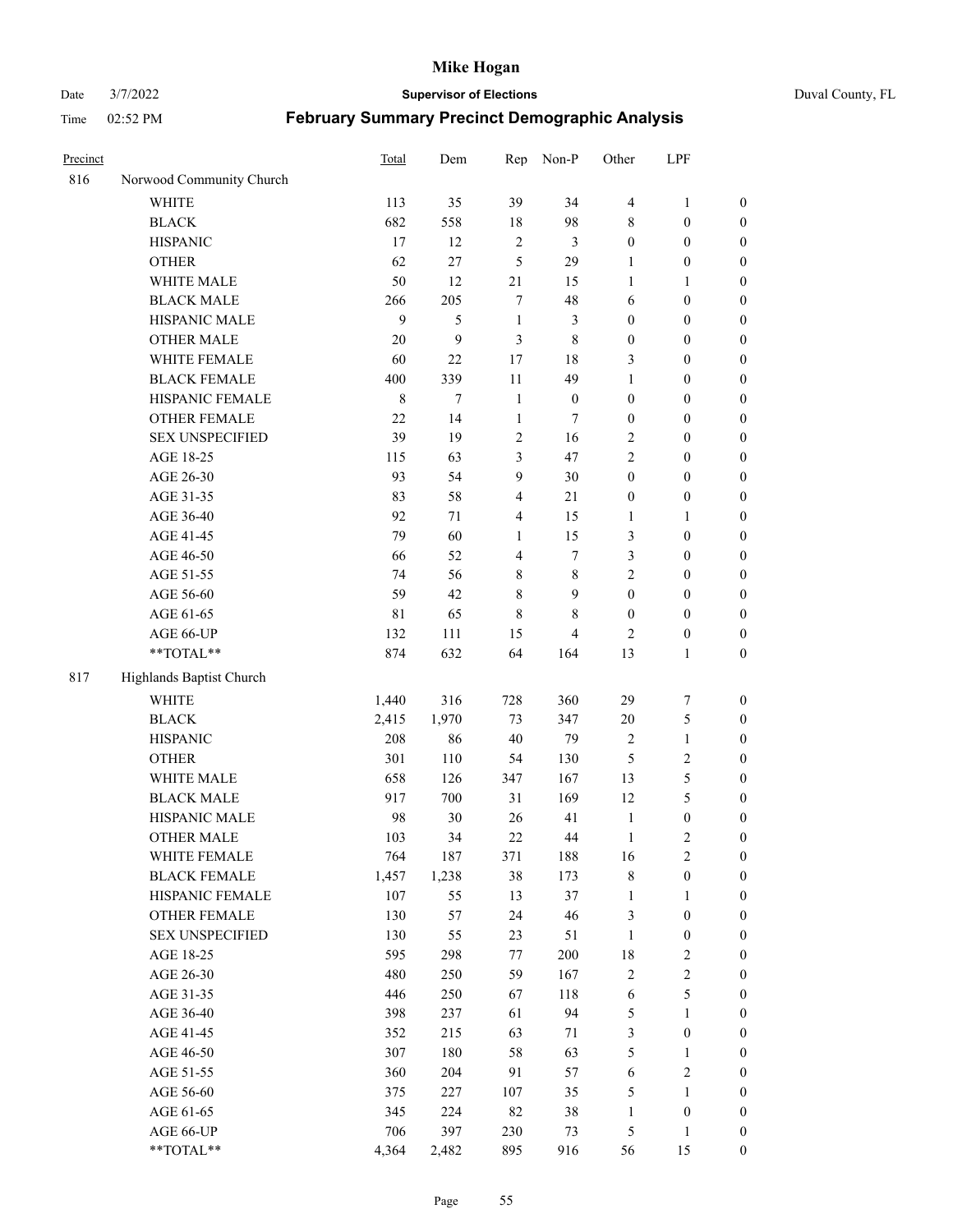#### Date 3/7/2022 **Supervisor of Elections** Duval County, FL

| Precinct |                                      | <b>Total</b> | Dem          | Rep            | Non-P          | Other            | LPF              |                  |
|----------|--------------------------------------|--------------|--------------|----------------|----------------|------------------|------------------|------------------|
| 818      | Greater Harvest Christian Fellowship |              |              |                |                |                  |                  |                  |
|          | <b>WHITE</b>                         | 305          | 76           | 163            | 60             | 5                | $\mathbf{1}$     | 0                |
|          | <b>BLACK</b>                         | 1,078        | 911          | 30             | 134            | 3                | $\boldsymbol{0}$ | 0                |
|          | <b>HISPANIC</b>                      | 26           | $\,$ 8 $\,$  | 5              | 13             | $\boldsymbol{0}$ | $\boldsymbol{0}$ | $\boldsymbol{0}$ |
|          | <b>OTHER</b>                         | 96           | 44           | 10             | $40\,$         | 1                | 1                | $\boldsymbol{0}$ |
|          | WHITE MALE                           | 139          | 19           | 83             | 33             | 4                | $\boldsymbol{0}$ | $\boldsymbol{0}$ |
|          | <b>BLACK MALE</b>                    | 431          | 351          | 19             | 58             | 3                | $\boldsymbol{0}$ | $\boldsymbol{0}$ |
|          | HISPANIC MALE                        | 10           | $\mathbf{2}$ | $\overline{4}$ | $\overline{4}$ | $\boldsymbol{0}$ | $\boldsymbol{0}$ | $\boldsymbol{0}$ |
|          | <b>OTHER MALE</b>                    | 29           | 13           | $\overline{4}$ | $10\,$         | $\mathbf{1}$     | $\mathbf{1}$     | $\boldsymbol{0}$ |
|          | WHITE FEMALE                         | 162          | 55           | 78             | $27\,$         | $\mathbf{1}$     | $\mathbf{1}$     | $\boldsymbol{0}$ |
|          | <b>BLACK FEMALE</b>                  | 629          | 544          | $11\,$         | 74             | $\boldsymbol{0}$ | $\boldsymbol{0}$ | 0                |
|          | HISPANIC FEMALE                      | 15           | 6            | $\mathbf{1}$   | $\,$ 8 $\,$    | $\boldsymbol{0}$ | $\boldsymbol{0}$ | 0                |
|          | OTHER FEMALE                         | 41           | 23           | $\mathfrak{S}$ | 13             | $\boldsymbol{0}$ | $\boldsymbol{0}$ | $\boldsymbol{0}$ |
|          | <b>SEX UNSPECIFIED</b>               | 49           | 26           | 3              | $20\,$         | $\boldsymbol{0}$ | $\boldsymbol{0}$ | $\boldsymbol{0}$ |
|          | AGE 18-25                            | 187          | 114          | 16             | 55             | 1                | 1                | $\boldsymbol{0}$ |
|          | AGE 26-30                            | 109          | 66           | 12             | 29             | $\mathbf{1}$     | $\mathbf{1}$     | $\boldsymbol{0}$ |
|          | AGE 31-35                            | 134          | 89           | 11             | 31             | 3                | $\boldsymbol{0}$ | $\boldsymbol{0}$ |
|          | AGE 36-40                            | 136          | 89           | 16             | 31             | $\boldsymbol{0}$ | $\boldsymbol{0}$ | $\boldsymbol{0}$ |
|          | AGE 41-45                            | 170          | 135          | 11             | 24             | $\boldsymbol{0}$ | $\boldsymbol{0}$ | $\boldsymbol{0}$ |
|          | AGE 46-50                            | 126          | 91           | 15             | $20\,$         | $\boldsymbol{0}$ | $\boldsymbol{0}$ | $\boldsymbol{0}$ |
|          | AGE 51-55                            | 112          | 78           | 16             | 17             | $\mathbf{1}$     | $\boldsymbol{0}$ | $\boldsymbol{0}$ |
|          | AGE 56-60                            | 138          | 90           | 26             | $20\,$         | 2                | $\boldsymbol{0}$ | 0                |
|          | AGE 61-65                            | 124          | 86           | 30             | 8              | $\boldsymbol{0}$ | $\boldsymbol{0}$ | 0                |
|          | AGE 66-UP                            | 269          | 201          | 55             | 12             | 1                | $\boldsymbol{0}$ | $\boldsymbol{0}$ |
|          | **TOTAL**                            | 1,505        | 1,039        | 208            | 247            | 9                | $\overline{2}$   | $\boldsymbol{0}$ |
| 901      | CWA AFL-CIO Local #3106              |              |              |                |                |                  |                  |                  |
|          | <b>WHITE</b>                         | 1,609        | 690          | 460            | 406            | 34               | 19               | $\boldsymbol{0}$ |
|          | <b>BLACK</b>                         | 1,196        | 959          | 44             | 183            | 8                | $\sqrt{2}$       | $\boldsymbol{0}$ |
|          | <b>HISPANIC</b>                      | 137          | 59           | 25             | 49             | 2                | $\overline{c}$   | $\boldsymbol{0}$ |
|          | <b>OTHER</b>                         | 260          | 114          | 51             | $88\,$         | 5                | $\overline{c}$   | $\boldsymbol{0}$ |
|          | WHITE MALE                           | 784          | 301          | 246            | 208            | 16               | 13               | $\boldsymbol{0}$ |
|          | <b>BLACK MALE</b>                    | 501          | 381          | 27             | 86             | 5                | $\sqrt{2}$       | $\boldsymbol{0}$ |
|          | HISPANIC MALE                        | 75           | 33           | 14             | 25             | $\sqrt{2}$       | $\mathbf{1}$     | 0                |
|          | OTHER MALE                           | 97           | 42           | 19             | 35             | $\boldsymbol{0}$ | $\mathbf{1}$     | $\boldsymbol{0}$ |
|          | WHITE FEMALE                         | 805          | 378          | 211            | 192            | 18               | 6                | 0                |
|          | <b>BLACK FEMALE</b>                  | 671          | 561          | 17             | 90             | 3                | $\boldsymbol{0}$ | $\overline{0}$   |
|          | HISPANIC FEMALE                      | 59           | 26           | 10             | $22\,$         | $\boldsymbol{0}$ | 1                | $\overline{0}$   |
|          | OTHER FEMALE                         | 105          | 53           | $20\,$         | $27\,$         | 4                | $\mathbf{1}$     | $\overline{0}$   |
|          | <b>SEX UNSPECIFIED</b>               | 105          | 47           | 16             | 41             | $\mathbf{1}$     | $\boldsymbol{0}$ | 0                |
|          | AGE 18-25                            | 306          | 162          | 39             | 95             | 8                | $\sqrt{2}$       | 0                |
|          | AGE 26-30                            | 438          | 235          | 52             | 141            | 7                | $\mathfrak{Z}$   | 0                |
|          | AGE 31-35                            | 482          | 249          | 71             | 137            | 14               | $11\,$           | 0                |
|          | AGE 36-40                            | 328          | 205          | 36             | $8\sqrt{1}$    | 3                | $\mathfrak{Z}$   | 0                |
|          | AGE 41-45                            | 261          | 149          | 46             | 59             | $\overline{4}$   | $\mathfrak{Z}$   | 0                |
|          | AGE 46-50                            | 231          | 125          | 44             | 56             | 5                | $\mathbf{1}$     | 0                |
|          | AGE 51-55                            | 239          | 126          | 56             | 54             | 3                | $\boldsymbol{0}$ | 0                |
|          | AGE 56-60                            | 250          | 148          | 63             | 34             | 4                | 1                | 0                |
|          | AGE 61-65                            | 257          | 160          | 71             | 25             | 1                | $\boldsymbol{0}$ | $\overline{0}$   |
|          | AGE 66-UP                            | 410          | 263          | 102            | 44             | $\boldsymbol{0}$ | $\mathbf{1}$     | 0                |
|          | **TOTAL**                            | 3,202        | 1,822        | 580            | 726            | 49               | 25               | $\boldsymbol{0}$ |
|          |                                      |              |              |                |                |                  |                  |                  |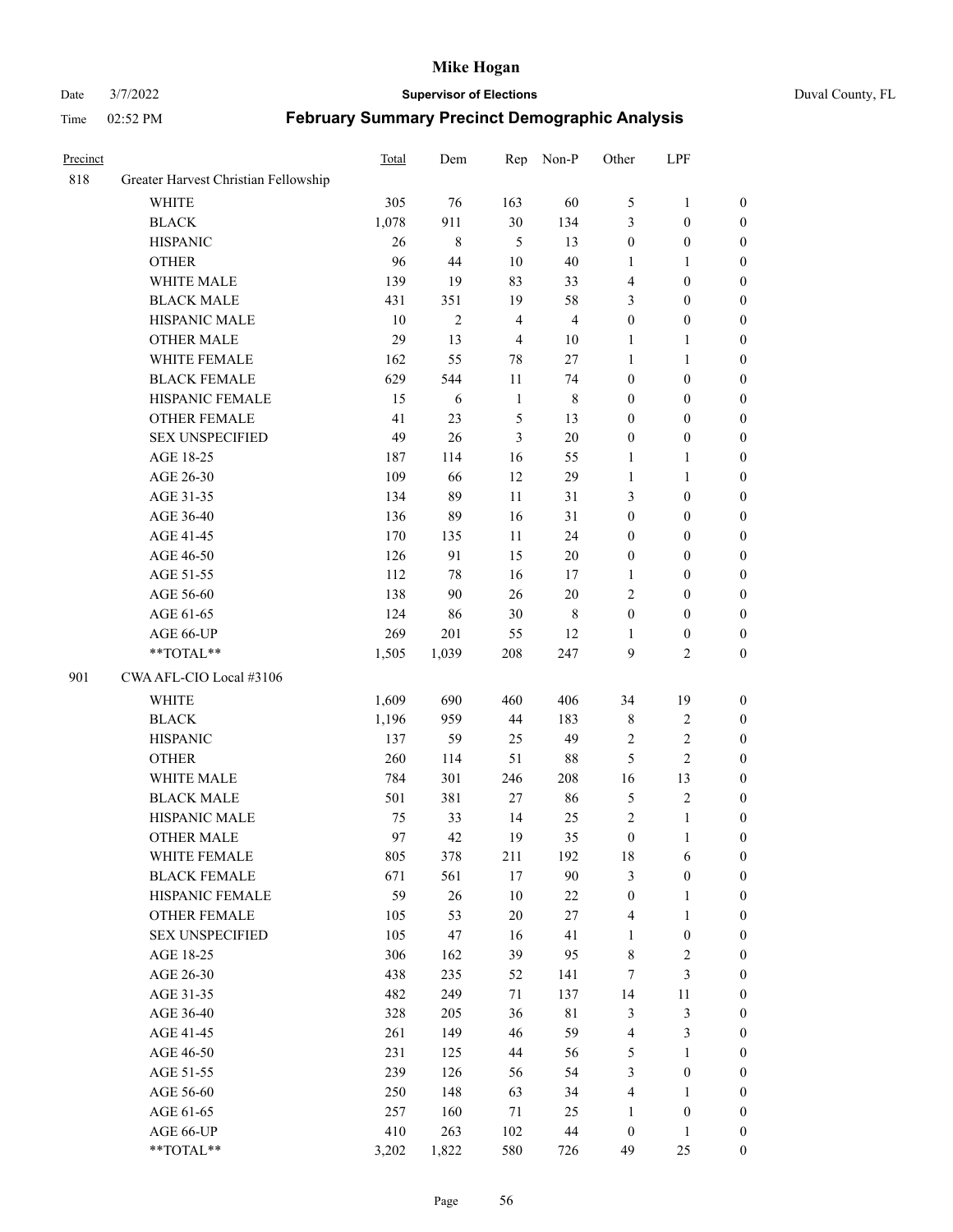#### Date 3/7/2022 **Supervisor of Elections** Duval County, FL

| Precinct |                                                           | Total  | Dem     | Rep            | Non-P          | Other            | LPF                     |                  |
|----------|-----------------------------------------------------------|--------|---------|----------------|----------------|------------------|-------------------------|------------------|
| 902      | Schell-Sweet Resource Wellness Center                     |        |         |                |                |                  |                         |                  |
|          | <b>WHITE</b>                                              | 85     | 37      | 14             | 30             | $\overline{4}$   | $\boldsymbol{0}$        | $\boldsymbol{0}$ |
|          | <b>BLACK</b>                                              | 2,478  | 2,129   | 62             | 266            | 18               | 3                       | $\boldsymbol{0}$ |
|          | <b>HISPANIC</b>                                           | 21     | 13      | $\overline{4}$ | $\overline{4}$ | $\boldsymbol{0}$ | $\boldsymbol{0}$        | $\boldsymbol{0}$ |
|          | <b>OTHER</b>                                              | 162    | 80      | 10             | 69             | 3                | $\boldsymbol{0}$        | $\boldsymbol{0}$ |
|          | WHITE MALE                                                | 30     | 10      | $\,$ 8 $\,$    | 11             | 1                | $\boldsymbol{0}$        | $\boldsymbol{0}$ |
|          | <b>BLACK MALE</b>                                         | 1,018  | 837     | 36             | 136            | 7                | $\overline{2}$          | $\boldsymbol{0}$ |
|          | HISPANIC MALE                                             | $11\,$ | $\tau$  | $\sqrt{2}$     | $\overline{2}$ | $\boldsymbol{0}$ | $\boldsymbol{0}$        | $\boldsymbol{0}$ |
|          | <b>OTHER MALE</b>                                         | 50     | 29      | $\overline{4}$ | 16             | 1                | $\boldsymbol{0}$        | 0                |
|          | WHITE FEMALE                                              | 52     | 27      | $\overline{4}$ | $18\,$         | 3                | $\boldsymbol{0}$        | 0                |
|          | <b>BLACK FEMALE</b>                                       | 1,412  | 1,252   | 26             | 122            | 11               | $\mathbf{1}$            | 0                |
|          | HISPANIC FEMALE                                           | 9      | 6       | $\overline{2}$ | $\mathbf{1}$   | $\boldsymbol{0}$ | $\boldsymbol{0}$        | $\boldsymbol{0}$ |
|          | OTHER FEMALE                                              | 57     | 29      | $\mathfrak{Z}$ | 23             | $\mathbf{2}$     | $\boldsymbol{0}$        | $\boldsymbol{0}$ |
|          | <b>SEX UNSPECIFIED</b>                                    | 107    | 62      | 5              | 40             | $\boldsymbol{0}$ | $\boldsymbol{0}$        | $\boldsymbol{0}$ |
|          | AGE 18-25                                                 | 324    | 195     | 13             | 108            | 7                | $\mathbf{1}$            | $\boldsymbol{0}$ |
|          | AGE 26-30                                                 | 229    | 169     | 10             | 49             | $\boldsymbol{0}$ | $\mathbf{1}$            | $\boldsymbol{0}$ |
|          | AGE 31-35                                                 | 264    | 196     | $\tau$         | 53             | 7                | $\mathbf{1}$            | $\boldsymbol{0}$ |
|          | AGE 36-40                                                 | 211    | 163     | $\,$ 8 $\,$    | 37             | 3                | $\boldsymbol{0}$        | $\boldsymbol{0}$ |
|          | AGE 41-45                                                 | 193    | 157     | 7              | $28\,$         | $\mathbf{1}$     | $\boldsymbol{0}$        | $\boldsymbol{0}$ |
|          | AGE 46-50                                                 | 170    | 145     | 5              | 20             | $\boldsymbol{0}$ | $\boldsymbol{0}$        | 0                |
|          | AGE 51-55                                                 | 215    | 188     | 10             | 17             | $\boldsymbol{0}$ | $\boldsymbol{0}$        | 0                |
|          | AGE 56-60                                                 | 246    | 219     | $\,$ 8 $\,$    | $18\,$         | 1                | $\boldsymbol{0}$        | $\boldsymbol{0}$ |
|          | AGE 61-65                                                 | 227    | 202     | 8              | 15             | $\overline{c}$   | $\boldsymbol{0}$        | $\boldsymbol{0}$ |
|          | AGE 66-UP                                                 | 667    | 625     | 14             | 24             | 4                | $\boldsymbol{0}$        | $\boldsymbol{0}$ |
|          | $\mathrm{*}\mathrm{*}\mathrm{TOTAL} \mathrm{*}\mathrm{*}$ | 2,746  | 2,259   | 90             | 369            | 25               | 3                       | $\boldsymbol{0}$ |
| 903      | Redemption Church                                         |        |         |                |                |                  |                         |                  |
|          | <b>WHITE</b>                                              | 1,183  | 323     | 576            | 258            | 21               | 5                       | $\boldsymbol{0}$ |
|          | <b>BLACK</b>                                              | 1,515  | 1,183   | 52             | 264            | 14               | $\sqrt{2}$              | $\boldsymbol{0}$ |
|          | <b>HISPANIC</b>                                           | 210    | 89      | 23             | $88\,$         | $\,$ 8 $\,$      | $\sqrt{2}$              | $\boldsymbol{0}$ |
|          | <b>OTHER</b>                                              | 275    | $110\,$ | 66             | 91             | 7                | $\mathbf{1}$            | $\boldsymbol{0}$ |
|          | WHITE MALE                                                | 533    | 134     | 261            | 124            | $10\,$           | $\overline{\mathbf{4}}$ | 0                |
|          | <b>BLACK MALE</b>                                         | 591    | 438     | 29             | 118            | $\mathfrak{S}$   | $\mathbf{1}$            | 0                |
|          | HISPANIC MALE                                             | 92     | 33      | 12             | 41             | 5                | $\mathbf{1}$            | 0                |
|          | <b>OTHER MALE</b>                                         | 87     | 28      | 24             | 34             | $\mathbf{1}$     | $\boldsymbol{0}$        | $\boldsymbol{0}$ |
|          | WHITE FEMALE                                              | 639    | 184     | 310            | 133            | 11               | 1                       | $\boldsymbol{0}$ |
|          | <b>BLACK FEMALE</b>                                       | 884    | 715     | $22\,$         | 137            | 9                | $\mathbf{1}$            | $\boldsymbol{0}$ |
|          | HISPANIC FEMALE                                           | 112    | 52      | 11             | 46             | 2                | $\mathbf{1}$            | $\overline{0}$   |
|          | <b>OTHER FEMALE</b>                                       | 133    | 59      | 35             | 36             | 3                | $\boldsymbol{0}$        | $\theta$         |
|          | <b>SEX UNSPECIFIED</b>                                    | 112    | 62      | 13             | 32             | 4                | $\mathbf{1}$            | $\theta$         |
|          | AGE 18-25                                                 | 418    | 229     | 41             | 134            | 11               | $\mathfrak{Z}$          | 0                |
|          | AGE 26-30                                                 | 331    | 176     | 46             | 100            | 7                | $\sqrt{2}$              | 0                |
|          | AGE 31-35                                                 | 334    | 181     | 42             | 103            | $\boldsymbol{7}$ | $\mathbf{1}$            | 0                |
|          | AGE 36-40                                                 | 282    | 145     | 52             | 76             | $\boldsymbol{7}$ | $\sqrt{2}$              | 0                |
|          | AGE 41-45                                                 | 241    | 126     | 47             | 63             | 3                | $\sqrt{2}$              | 0                |
|          | AGE 46-50                                                 | 226    | 122     | 55             | 44             | 5                | $\boldsymbol{0}$        | $\boldsymbol{0}$ |
|          | AGE 51-55                                                 | 237    | 135     | 58             | 42             | $\overline{c}$   | $\boldsymbol{0}$        | $\boldsymbol{0}$ |
|          | AGE 56-60                                                 | 279    | 156     | 80             | 40             | 3                | $\boldsymbol{0}$        | $\overline{0}$   |
|          | AGE 61-65                                                 | 271    | 145     | 82             | 41             | 3                | $\boldsymbol{0}$        | $\overline{0}$   |
|          | AGE 66-UP                                                 | 564    | 290     | 214            | 58             | $\sqrt{2}$       | $\boldsymbol{0}$        | $\overline{0}$   |
|          | **TOTAL**                                                 | 3,183  | 1,705   | 717            | 701            | 50               | 10                      | $\boldsymbol{0}$ |
|          |                                                           |        |         |                |                |                  |                         |                  |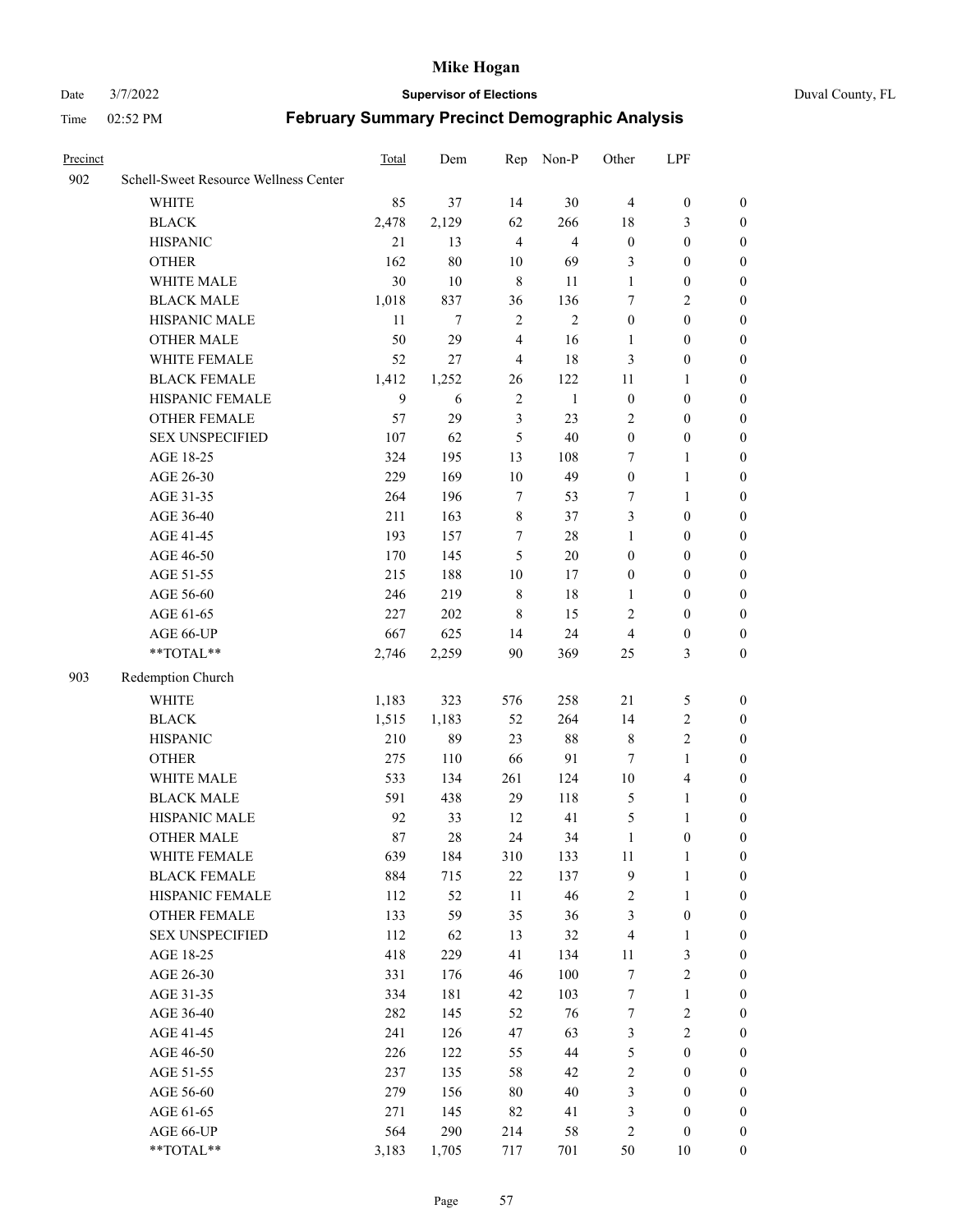#### Date 3/7/2022 **Supervisor of Elections** Duval County, FL

| Precinct |                                    | Total          | Dem            | Rep              | Non-P          | Other            | LPF                     |                  |
|----------|------------------------------------|----------------|----------------|------------------|----------------|------------------|-------------------------|------------------|
| 904      | Johnnie W. Walker Community Center |                |                |                  |                |                  |                         |                  |
|          | <b>WHITE</b>                       | 42             | 21             | $\tau$           | 14             | $\mathbf{0}$     | $\boldsymbol{0}$        | $\boldsymbol{0}$ |
|          | <b>BLACK</b>                       | 2,329          | 2,044          | 47               | 227            | 10               | $\mathbf{1}$            | $\boldsymbol{0}$ |
|          | <b>HISPANIC</b>                    | 12             | 7              | $\boldsymbol{0}$ | 5              | $\boldsymbol{0}$ | $\boldsymbol{0}$        | $\boldsymbol{0}$ |
|          | <b>OTHER</b>                       | 117            | 60             | 7                | 49             | $\boldsymbol{0}$ | $\mathbf{1}$            | $\boldsymbol{0}$ |
|          | WHITE MALE                         | 18             | $\overline{7}$ | 5                | 6              | $\boldsymbol{0}$ | $\boldsymbol{0}$        | $\boldsymbol{0}$ |
|          | <b>BLACK MALE</b>                  | 900            | 766            | 17               | 112            | 5                | $\boldsymbol{0}$        | $\boldsymbol{0}$ |
|          | HISPANIC MALE                      | $\overline{4}$ | $\overline{2}$ | $\boldsymbol{0}$ | $\mathbf{2}$   | $\boldsymbol{0}$ | $\boldsymbol{0}$        | $\boldsymbol{0}$ |
|          | <b>OTHER MALE</b>                  | 32             | 17             | 1                | 14             | $\boldsymbol{0}$ | $\boldsymbol{0}$        | 0                |
|          | WHITE FEMALE                       | 24             | 14             | $\overline{2}$   | $\,$ 8 $\,$    | $\boldsymbol{0}$ | $\boldsymbol{0}$        | 0                |
|          | <b>BLACK FEMALE</b>                | 1,385          | 1,245          | 27               | 107            | 5                | $\mathbf{1}$            | $\boldsymbol{0}$ |
|          | HISPANIC FEMALE                    | $\tau$         | 5              | $\boldsymbol{0}$ | $\overline{c}$ | $\boldsymbol{0}$ | $\boldsymbol{0}$        | $\boldsymbol{0}$ |
|          | OTHER FEMALE                       | 49             | 30             | $\overline{4}$   | 15             | $\boldsymbol{0}$ | $\boldsymbol{0}$        | $\boldsymbol{0}$ |
|          | <b>SEX UNSPECIFIED</b>             | 81             | 46             | $\mathfrak s$    | 29             | $\boldsymbol{0}$ | $\mathbf{1}$            | $\boldsymbol{0}$ |
|          | AGE 18-25                          | 254            | 183            | $\tau$           | 62             | $\overline{c}$   | $\boldsymbol{0}$        | $\boldsymbol{0}$ |
|          | AGE 26-30                          | 209            | 157            | $\overline{4}$   | 45             | $\mathfrak{2}$   | $\mathbf{1}$            | $\boldsymbol{0}$ |
|          | AGE 31-35                          | 204            | 155            | 5                | 41             | 3                | $\boldsymbol{0}$        | $\boldsymbol{0}$ |
|          | AGE 36-40                          | 179            | 142            | $\overline{4}$   | 31             | $\mathbf{1}$     | $\mathbf{1}$            | $\boldsymbol{0}$ |
|          | AGE 41-45                          | 171            | 136            | $\,$ 8 $\,$      | 26             | 1                | $\boldsymbol{0}$        | $\boldsymbol{0}$ |
|          | AGE 46-50                          | 174            | 142            | 5                | 27             | $\boldsymbol{0}$ | $\boldsymbol{0}$        | 0                |
|          | AGE 51-55                          | 197            | 177            | 3                | 17             | $\boldsymbol{0}$ | $\boldsymbol{0}$        | $\boldsymbol{0}$ |
|          | AGE 56-60                          | 232            | 210            | 6                | 16             | $\boldsymbol{0}$ | $\boldsymbol{0}$        | $\boldsymbol{0}$ |
|          | AGE 61-65                          | 222            | 205            | $\overline{7}$   | 10             | $\boldsymbol{0}$ | $\boldsymbol{0}$        | $\boldsymbol{0}$ |
|          | AGE 66-UP                          | 658            | 625            | 12               | 20             | 1                | $\boldsymbol{0}$        | $\boldsymbol{0}$ |
|          | **TOTAL**                          | 2,500          | 2,132          | 61               | 295            | 10               | $\mathfrak{2}$          | $\boldsymbol{0}$ |
| 905      | Webb Wesconnett Regional Library   |                |                |                  |                |                  |                         |                  |
|          | <b>WHITE</b>                       | 718            | 168            | 352              | 183            | 11               | $\overline{\mathbf{4}}$ | $\boldsymbol{0}$ |
|          | <b>BLACK</b>                       | 1,320          | 1,034          | 43               | 229            | 13               | $\mathbf{1}$            | $\boldsymbol{0}$ |
|          | <b>HISPANIC</b>                    | 189            | 75             | 40               | 72             | $\mathbf{1}$     | $\mathbf{1}$            | $\boldsymbol{0}$ |
|          | <b>OTHER</b>                       | 223            | $80\,$         | 47               | 92             | $\overline{4}$   | $\boldsymbol{0}$        | $\boldsymbol{0}$ |
|          | WHITE MALE                         | 295            | 58             | 157              | 74             | $\overline{4}$   | $\sqrt{2}$              | $\boldsymbol{0}$ |
|          | <b>BLACK MALE</b>                  | 486            | 344            | 21               | 110            | 11               | $\boldsymbol{0}$        | 0                |
|          | HISPANIC MALE                      | $8\sqrt{1}$    | 23             | 20               | 37             | $\boldsymbol{0}$ | $\mathbf{1}$            | 0                |
|          | <b>OTHER MALE</b>                  | 97             | 32             | 25               | 39             | $\mathbf{1}$     | $\boldsymbol{0}$        | $\boldsymbol{0}$ |
|          | WHITE FEMALE                       | 412            | 108            | 190              | 105            | $\boldsymbol{7}$ | $\sqrt{2}$              | $\boldsymbol{0}$ |
|          | <b>BLACK FEMALE</b>                | 817            | 676            | $22\,$           | 116            | $\sqrt{2}$       | $\mathbf{1}$            | $\boldsymbol{0}$ |
|          | HISPANIC FEMALE                    | 107            | 51             | $20\,$           | 35             | $\mathbf{1}$     | $\boldsymbol{0}$        | $\overline{0}$   |
|          | <b>OTHER FEMALE</b>                | 97             | 41             | $18\,$           | 35             | 3                | $\boldsymbol{0}$        | $\overline{0}$   |
|          | <b>SEX UNSPECIFIED</b>             | 58             | 24             | $\overline{9}$   | 25             | $\boldsymbol{0}$ | $\boldsymbol{0}$        | $\overline{0}$   |
|          | AGE 18-25                          | 297            | 154            | 39               | 100            | 3                | $\mathbf{1}$            | $\overline{0}$   |
|          | AGE 26-30                          | 267            | 145            | 25               | 92             | 3                | $\sqrt{2}$              | 0                |
|          | AGE 31-35                          | 269            | 144            | 38               | 76             | $\boldsymbol{9}$ | $\overline{2}$          | 0                |
|          | AGE 36-40                          | 248            | 145            | 35               | 64             | 4                | $\boldsymbol{0}$        | $\boldsymbol{0}$ |
|          | AGE 41-45                          | 205            | 130            | 31               | 43             | $\mathbf{1}$     | $\boldsymbol{0}$        | $\overline{0}$   |
|          | AGE 46-50                          | 191            | 104            | 40               | 45             | $\sqrt{2}$       | $\boldsymbol{0}$        | $\boldsymbol{0}$ |
|          | AGE 51-55                          | 206            | 116            | 50               | 38             | $\mathbf{1}$     | $\mathbf{1}$            | $\boldsymbol{0}$ |
|          | AGE 56-60                          | 204            | 107            | 58               | 37             | 2                | $\boldsymbol{0}$        | $\boldsymbol{0}$ |
|          | AGE 61-65                          | 159            | 91             | $40\,$           | 26             | 2                | $\boldsymbol{0}$        | $\overline{0}$   |
|          | AGE 66-UP                          | 404            | 221            | 126              | 55             | $\sqrt{2}$       | $\boldsymbol{0}$        | $\overline{0}$   |
|          | **TOTAL**                          | 2,450          | 1,357          | 482              | 576            | 29               | 6                       | $\boldsymbol{0}$ |
|          |                                    |                |                |                  |                |                  |                         |                  |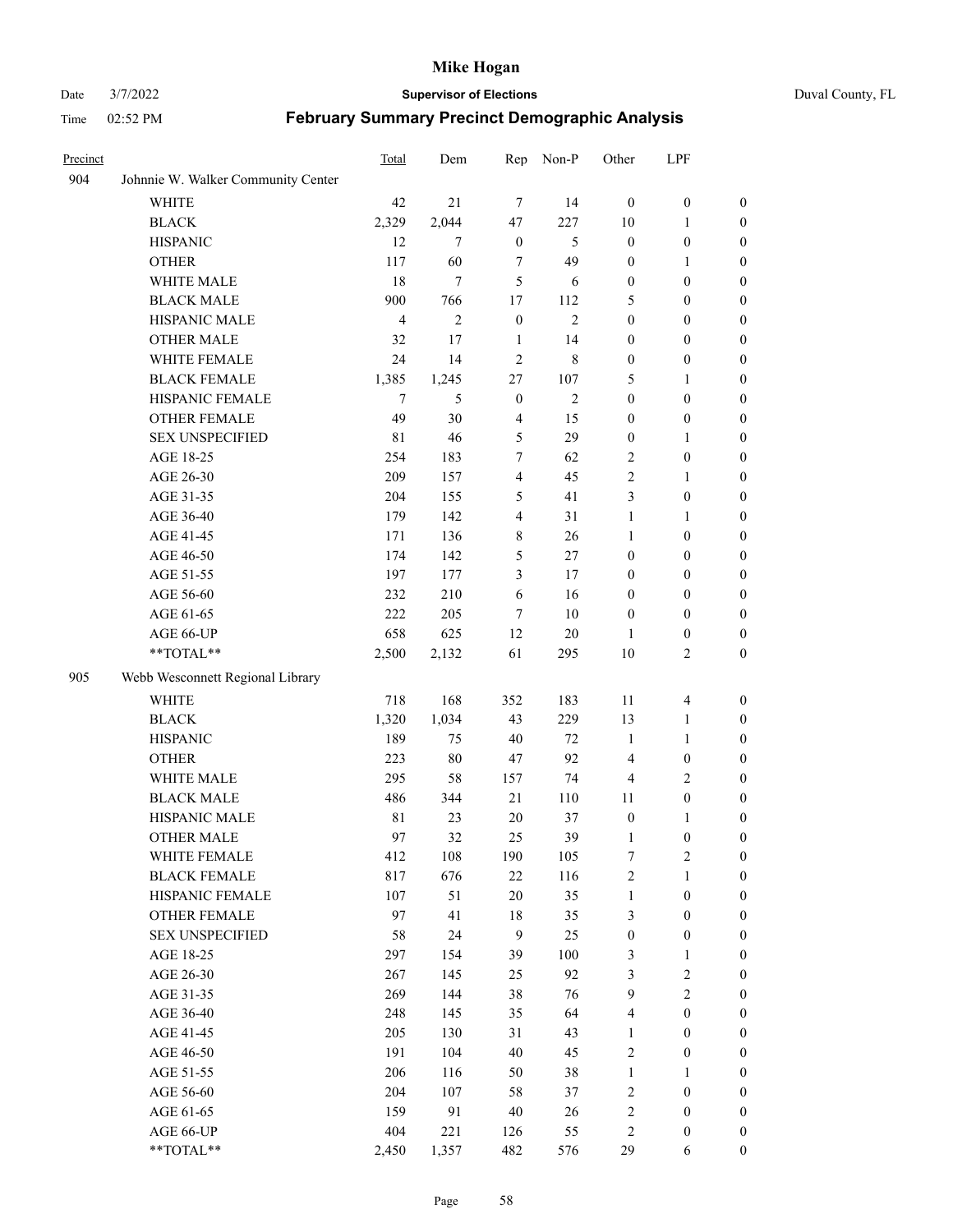#### Date 3/7/2022 **Supervisor of Elections** Duval County, FL

| Precinct |                                     | Total      | Dem       | Rep                  | Non-P    | Other                 | LPF                                  |                                      |
|----------|-------------------------------------|------------|-----------|----------------------|----------|-----------------------|--------------------------------------|--------------------------------------|
| 906      | St Andrews Presbyterian Church      |            |           |                      |          |                       |                                      |                                      |
|          | <b>WHITE</b>                        | 1,025      | 249       | 513                  | 231      | 20                    | 12                                   | $\boldsymbol{0}$                     |
|          | <b>BLACK</b>                        | 357        | 271       | 15                   | 66       | 5                     | $\boldsymbol{0}$                     | 0                                    |
|          | <b>HISPANIC</b>                     | 91         | 30        | 22                   | 38       | $\mathbf{1}$          | $\boldsymbol{0}$                     | $\boldsymbol{0}$                     |
|          | <b>OTHER</b>                        | 130        | 44        | 41                   | 41       | $\overline{2}$        | $\mathbf{2}$                         | $\boldsymbol{0}$                     |
|          | WHITE MALE                          | 484        | 97        | 261                  | 108      | 10                    | $8\,$                                | $\boldsymbol{0}$                     |
|          | <b>BLACK MALE</b>                   | 152        | 110       | 5                    | 36       | $\mathbf{1}$          | $\boldsymbol{0}$                     | $\boldsymbol{0}$                     |
|          | HISPANIC MALE                       | 43         | 13        | 11                   | 19       | $\boldsymbol{0}$      | $\boldsymbol{0}$                     | $\boldsymbol{0}$                     |
|          | <b>OTHER MALE</b>                   | 53         | 13        | 23                   | 15       | $\mathbf{1}$          | $\mathbf{1}$                         | $\boldsymbol{0}$                     |
|          | WHITE FEMALE                        | 528        | 148       | 248                  | 120      | 9                     | $\mathfrak{Z}$                       | $\boldsymbol{0}$                     |
|          | <b>BLACK FEMALE</b>                 | 202        | 160       | $10\,$               | $28\,$   | 4                     | $\boldsymbol{0}$                     | 0                                    |
|          | HISPANIC FEMALE                     | 46         | 15        | 11                   | 19       | 1                     | $\boldsymbol{0}$                     | 0                                    |
|          | <b>OTHER FEMALE</b>                 | 58         | 22        | 16                   | 19       | $\boldsymbol{0}$      | $\mathbf{1}$                         | 0                                    |
|          | <b>SEX UNSPECIFIED</b>              | 37         | 16        | $\sqrt{6}$           | 12       | $\mathbf{2}$          | $\mathbf{1}$                         | $\boldsymbol{0}$                     |
|          | AGE 18-25                           | 174        | 58        | 35                   | $78\,$   | $\sqrt{2}$            | $\mathbf{1}$                         | $\boldsymbol{0}$                     |
|          | AGE 26-30                           | 131        | 54        | 35                   | 37       | 3                     | $\sqrt{2}$                           | $\boldsymbol{0}$                     |
|          | AGE 31-35                           | 153        | 66        | 28                   | 52       | 4                     | $\mathfrak{Z}$                       | $\boldsymbol{0}$                     |
|          | AGE 36-40                           | 125        | 42        | 47                   | 29       | 5                     | $\sqrt{2}$                           | $\boldsymbol{0}$                     |
|          | AGE 41-45                           | 134        | 48        | 42                   | 41       | $\mathbf{2}$          | $\mathbf{1}$                         | $\boldsymbol{0}$                     |
|          | AGE 46-50                           | 114        | 45        | 37                   | $28\,$   | 4                     | $\boldsymbol{0}$                     | $\boldsymbol{0}$                     |
|          | AGE 51-55                           | 117        | 47        | 43                   | 25       | 1                     | $\mathbf{1}$                         | $\boldsymbol{0}$                     |
|          | AGE 56-60                           | 146        | 52        | 71                   | 20       | 3                     | $\boldsymbol{0}$                     | 0                                    |
|          | AGE 61-65                           | 159        | 55        | 79                   | 21       | 3                     | $\mathbf{1}$                         | 0                                    |
|          | AGE 66-UP                           | 350        | 127       | 174                  | 45       | $\mathbf{1}$          | $\mathfrak{Z}$                       | $\boldsymbol{0}$                     |
|          | $**TOTAL**$                         | 1,603      | 594       | 591                  | 376      | 28                    | 14                                   | $\boldsymbol{0}$                     |
| 907      | Wesconnett Church of Christ         |            |           |                      |          |                       |                                      |                                      |
|          | <b>WHITE</b>                        | 916        | 206       | 495                  | 197      | 12                    |                                      |                                      |
|          | <b>BLACK</b>                        | 793        | 624       | $28\,$               | 127      | $11\,$                | 6<br>$\mathfrak{Z}$                  | $\boldsymbol{0}$                     |
|          | <b>HISPANIC</b>                     | 76         | 38        | $\,$ 8 $\,$          | 29       | $\mathbf{1}$          | $\boldsymbol{0}$                     | $\boldsymbol{0}$                     |
|          |                                     |            |           |                      |          |                       |                                      | $\boldsymbol{0}$                     |
|          | <b>OTHER</b><br>WHITE MALE          | 142        | 47        | 32                   | 60       | 2                     | $\mathbf{1}$                         | $\boldsymbol{0}$                     |
|          | <b>BLACK MALE</b>                   | 427        | 77<br>236 | 242                  | 97       | $\mathfrak{S}$<br>7   | 6<br>$\mathfrak{Z}$                  | $\boldsymbol{0}$                     |
|          | HISPANIC MALE                       | 318<br>32  |           | 15<br>$\mathfrak{Z}$ | 57       |                       | $\boldsymbol{0}$                     | $\boldsymbol{0}$                     |
|          |                                     | 60         | 17<br>18  | 12                   | 12<br>28 | $\boldsymbol{0}$<br>2 | $\boldsymbol{0}$                     | $\boldsymbol{0}$<br>$\boldsymbol{0}$ |
|          | <b>OTHER MALE</b>                   |            |           |                      |          |                       |                                      | 0                                    |
|          | WHITE FEMALE<br><b>BLACK FEMALE</b> | 476<br>463 | 127       | 249                  | 93<br>69 | 7<br>4                | $\boldsymbol{0}$<br>$\boldsymbol{0}$ |                                      |
|          | HISPANIC FEMALE                     | 43         | 378<br>21 | 12<br>5              | 16       | $\mathbf{1}$          | $\boldsymbol{0}$                     | $\boldsymbol{0}$<br>$\overline{0}$   |
|          | <b>OTHER FEMALE</b>                 | 64         | 22        | 19                   | 22       | $\boldsymbol{0}$      | $\mathbf{1}$                         | $\overline{0}$                       |
|          | <b>SEX UNSPECIFIED</b>              | $44\,$     | 19        | 6                    | 19       | $\boldsymbol{0}$      | $\boldsymbol{0}$                     | 0                                    |
|          | AGE 18-25                           | 220        | 115       | 34                   | 63       | 6                     | $\sqrt{2}$                           | $\theta$                             |
|          | AGE 26-30                           | 171        | 87        | $27\,$               | 54       | 3                     | $\boldsymbol{0}$                     | 0                                    |
|          | AGE 31-35                           | 221        | 128       | 37                   | 52       | $\overline{c}$        | $\sqrt{2}$                           | 0                                    |
|          | AGE 36-40                           | 176        | 87        | $30\,$               | 50       | 6                     | $\mathfrak{Z}$                       | 0                                    |
|          | AGE 41-45                           | 148        | 81        | 25                   | 39       | $\mathbf{1}$          | $\sqrt{2}$                           | 0                                    |
|          | AGE 46-50                           | 145        | 84        | 37                   | 22       | $\mathbf{1}$          | $\mathbf{1}$                         | 0                                    |
|          | AGE 51-55                           | 152        | 69        | 46                   | 36       | $\mathbf{1}$          | $\boldsymbol{0}$                     | 0                                    |
|          | AGE 56-60                           | 144        | 59        | 60                   | 23       | 2                     | $\boldsymbol{0}$                     | $\overline{0}$                       |
|          | AGE 61-65                           | 171        | 68        | 76                   | 26       | $\mathbf{1}$          | $\boldsymbol{0}$                     | $\overline{0}$                       |
|          | AGE 66-UP                           | 379        | 137       | 191                  | 48       | 3                     | $\boldsymbol{0}$                     | $\boldsymbol{0}$                     |
|          | **TOTAL**                           | 1,927      | 915       | 563                  | 413      | 26                    | 10                                   | $\boldsymbol{0}$                     |
|          |                                     |            |           |                      |          |                       |                                      |                                      |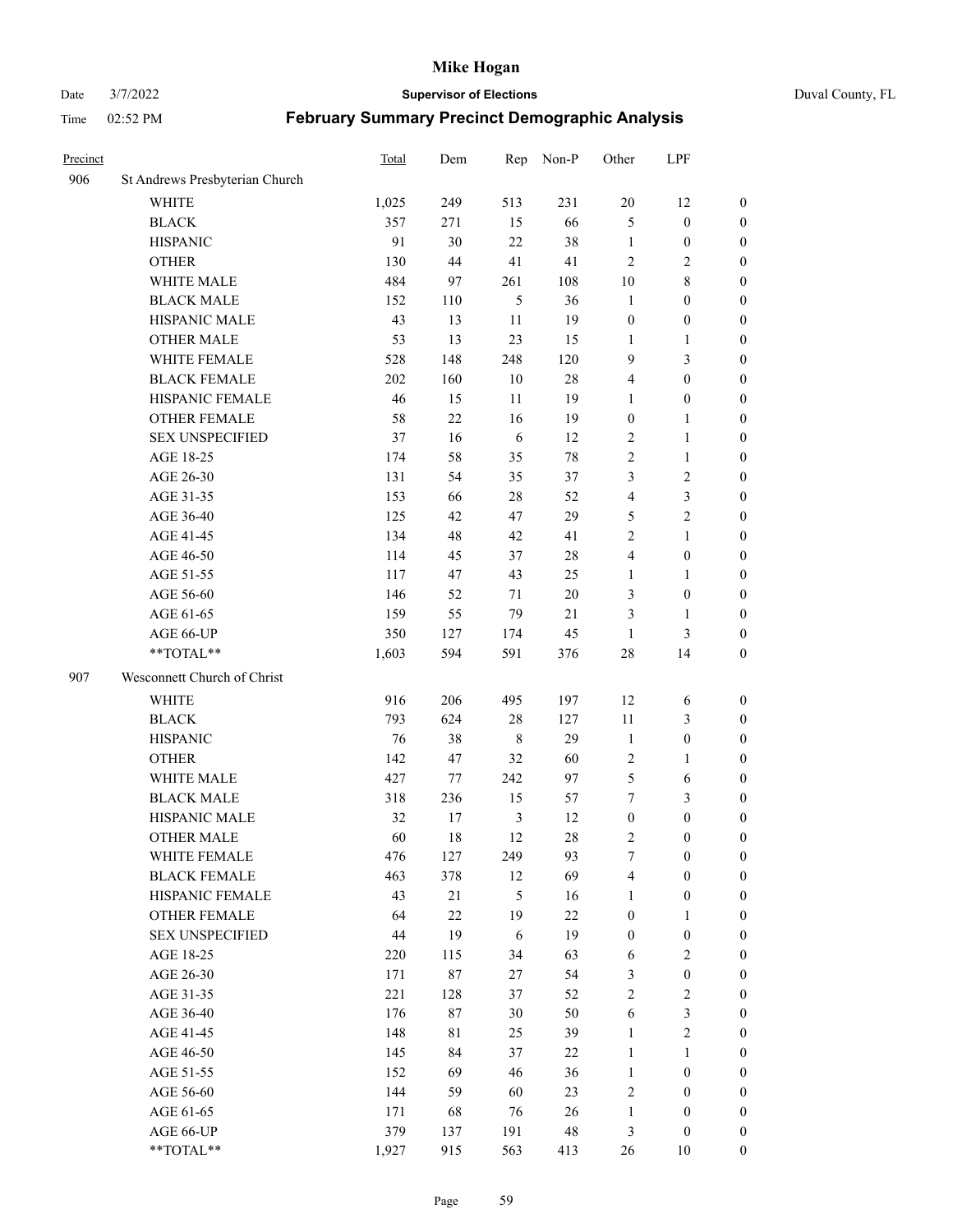Date 3/7/2022 **Supervisor of Elections** Duval County, FL

| Precinct |                                        | Total  | Dem   | Rep            | Non-P     | Other            | LPF              |                  |
|----------|----------------------------------------|--------|-------|----------------|-----------|------------------|------------------|------------------|
| 908      | Potters House International Ministries |        |       |                |           |                  |                  |                  |
|          | <b>WHITE</b>                           | 2,152  | 684   | 901            | 494       | 50               | 23               | $\boldsymbol{0}$ |
|          | <b>BLACK</b>                           | 1,636  | 1,233 | 67             | 315       | 19               | $\sqrt{2}$       | $\boldsymbol{0}$ |
|          | <b>HISPANIC</b>                        | 201    | 83    | 37             | 73        | 7                | 1                | $\boldsymbol{0}$ |
|          | <b>OTHER</b>                           | 365    | 131   | 70             | 157       | 7                | $\boldsymbol{0}$ | $\boldsymbol{0}$ |
|          | WHITE MALE                             | 993    | 264   | 455            | 240       | 19               | 15               | $\boldsymbol{0}$ |
|          | <b>BLACK MALE</b>                      | 578    | 401   | 25             | 142       | 10               | $\boldsymbol{0}$ | $\boldsymbol{0}$ |
|          | HISPANIC MALE                          | 92     | 28    | $27\,$         | 34        | $\mathfrak{Z}$   | $\boldsymbol{0}$ | $\boldsymbol{0}$ |
|          | <b>OTHER MALE</b>                      | 127    | 37    | 33             | 54        | $\mathfrak{Z}$   | $\boldsymbol{0}$ | 0                |
|          | WHITE FEMALE                           | 1,134  | 412   | 436            | 247       | 31               | $\,$ 8 $\,$      | 0                |
|          | <b>BLACK FEMALE</b>                    | 1,030  | 809   | 42             | 168       | 9                | $\sqrt{2}$       | 0                |
|          | HISPANIC FEMALE                        | 101    | 51    | $\,$ 8 $\,$    | 37        | 4                | $\mathbf{1}$     | $\boldsymbol{0}$ |
|          | OTHER FEMALE                           | 158    | 72    | $28\,$         | 54        | 4                | $\boldsymbol{0}$ | $\boldsymbol{0}$ |
|          | <b>SEX UNSPECIFIED</b>                 | 141    | 57    | 21             | 63        | $\boldsymbol{0}$ | $\boldsymbol{0}$ | $\boldsymbol{0}$ |
|          | AGE 18-25                              | 572    | 280   | 71             | 196       | $22\,$           | $\mathfrak{Z}$   | $\boldsymbol{0}$ |
|          | AGE 26-30                              | 524    | 266   | 91             | 143       | 18               | 6                | $\boldsymbol{0}$ |
|          | AGE 31-35                              | 537    | 280   | 83             | 162       | $\overline{9}$   | $\mathfrak{Z}$   | $\boldsymbol{0}$ |
|          | AGE 36-40                              | 434    | 217   | 82             | 120       | 12               | $\mathfrak{Z}$   | $\boldsymbol{0}$ |
|          | AGE 41-45                              | 373    | 177   | 89             | 96        | 6                | 5                | $\boldsymbol{0}$ |
|          | AGE 46-50                              | 325    | 176   | 73             | 68        | 6                | $\mathbf{2}$     | 0                |
|          | AGE 51-55                              | 323    | 155   | 102            | 62        | $\overline{c}$   | $\sqrt{2}$       | 0                |
|          | AGE 56-60                              | 334    | 170   | 107            | 52        | 3                | $\sqrt{2}$       | 0                |
|          | AGE 61-65                              | 297    | 135   | 111            | 49        | $\sqrt{2}$       | $\boldsymbol{0}$ | $\boldsymbol{0}$ |
|          | AGE 66-UP                              | 635    | 275   | 266            | 91        | 3                | $\boldsymbol{0}$ | $\boldsymbol{0}$ |
|          | $**TOTAL**$                            | 4,354  | 2,131 | 1,075          | 1,039     | 83               | 26               | $\boldsymbol{0}$ |
| 909      | City Rescue Mission                    |        |       |                |           |                  |                  |                  |
|          | WHITE                                  | 173    | 62    | $44\,$         | 63        | $\overline{4}$   | $\boldsymbol{0}$ | $\boldsymbol{0}$ |
|          | <b>BLACK</b>                           | 1,291  | 1,073 | 39             | 173       | 5                | $\mathbf{1}$     | $\boldsymbol{0}$ |
|          | <b>HISPANIC</b>                        | 37     | 19    | $\mathfrak s$  | 12        | $\mathbf{1}$     | $\boldsymbol{0}$ | $\boldsymbol{0}$ |
|          | <b>OTHER</b>                           | 128    | 72    | $\overline{9}$ | 45        | $\mathfrak{2}$   | $\boldsymbol{0}$ | $\boldsymbol{0}$ |
|          | WHITE MALE                             | 70     | 22    | $22\,$         | 25        | $\mathbf{1}$     | $\boldsymbol{0}$ | 0                |
|          | <b>BLACK MALE</b>                      | 516    | 413   | 20             | 81        | 1                | $\mathbf{1}$     | 0                |
|          | HISPANIC MALE                          | 15     | 6     | 3              | 6         | $\boldsymbol{0}$ | $\boldsymbol{0}$ | 0                |
|          | <b>OTHER MALE</b>                      | 42     | 23    | 3              | 16        | $\boldsymbol{0}$ | $\boldsymbol{0}$ | $\boldsymbol{0}$ |
|          | WHITE FEMALE                           | 101    | 40    | $21\,$         | 37        | 3                | $\boldsymbol{0}$ | $\boldsymbol{0}$ |
|          | <b>BLACK FEMALE</b>                    | 749    | 641   | 16             | 88        | 4                | $\boldsymbol{0}$ | $\overline{0}$   |
|          | HISPANIC FEMALE                        | $21\,$ | 13    | $\mathbf{1}$   | 6         | $\mathbf{1}$     | $\boldsymbol{0}$ | $\overline{0}$   |
|          | <b>OTHER FEMALE</b>                    | 55     | 37    | $\sqrt{2}$     | 15        | $\mathbf{1}$     | $\boldsymbol{0}$ | $\overline{0}$   |
|          | <b>SEX UNSPECIFIED</b>                 | 60     | 31    | 9              | 19        | $\mathbf{1}$     | $\boldsymbol{0}$ | $\overline{0}$   |
|          | AGE 18-25                              | 205    | 116   | 16             | 73        | $\boldsymbol{0}$ | $\boldsymbol{0}$ | $\overline{0}$   |
|          | AGE 26-30                              | 171    | 112   | $11\,$         | 47        | $\mathbf{1}$     | $\boldsymbol{0}$ | 0                |
|          | AGE 31-35                              | 196    | 136   | $\mathbf{9}$   | 49        | $\overline{c}$   | $\boldsymbol{0}$ | 0                |
|          | AGE 36-40                              | 158    | 117   | $\overline{9}$ | 31        | $\mathbf{1}$     | $\boldsymbol{0}$ | 0                |
|          | AGE 41-45                              | 118    | 87    | 9              | 19        | 3                | $\boldsymbol{0}$ | 0                |
|          | AGE 46-50                              | 136    | 104   | 9              | 22        | $\mathbf{1}$     | $\boldsymbol{0}$ | $\boldsymbol{0}$ |
|          | AGE 51-55                              | 122    | 95    | 6              | $20\,$    | $\mathbf{1}$     | $\boldsymbol{0}$ | $\boldsymbol{0}$ |
|          | AGE 56-60                              | 148    | 125   | 8              | 13        | $\overline{c}$   | $\boldsymbol{0}$ | $\overline{0}$   |
|          | AGE 61-65                              | 137    | 116   | 9              | 11        | $\boldsymbol{0}$ | $\mathbf{1}$     | $\overline{0}$   |
|          | AGE 66-UP                              | 238    | 218   | 11             | $\,$ $\,$ | $\mathbf{1}$     | $\boldsymbol{0}$ | $\overline{0}$   |
|          | **TOTAL**                              | 1,629  | 1,226 | 97             | 293       | 12               | $\mathbf{1}$     | $\boldsymbol{0}$ |
|          |                                        |        |       |                |           |                  |                  |                  |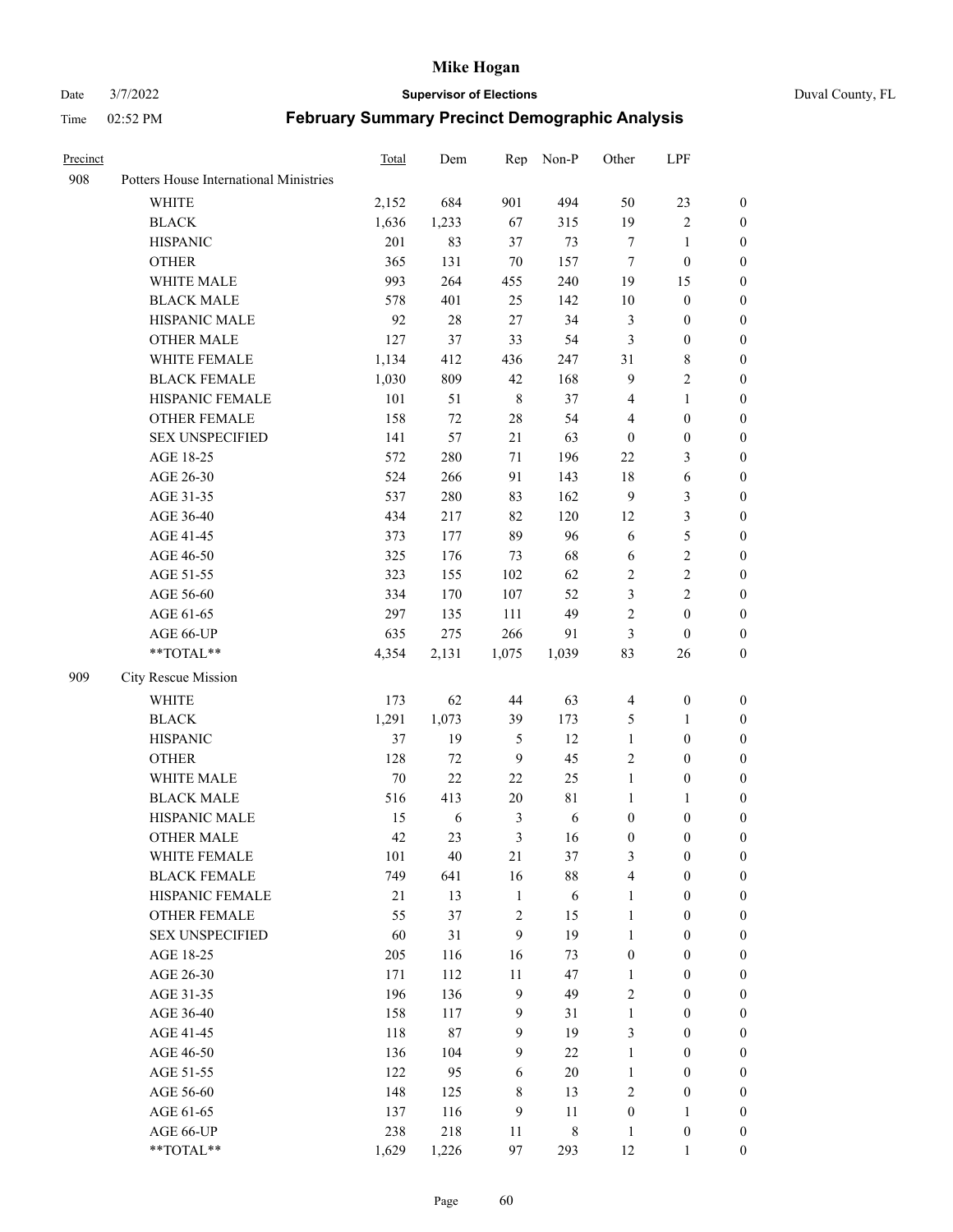#### Date 3/7/2022 **Supervisor of Elections** Duval County, FL

| Precinct |                                     | <b>Total</b> | Dem    | Rep            | Non-P  | Other            | LPF              |                  |
|----------|-------------------------------------|--------------|--------|----------------|--------|------------------|------------------|------------------|
| 910      | Wallace Small Senior Citizen Center |              |        |                |        |                  |                  |                  |
|          | <b>WHITE</b>                        | 279          | 93     | 110            | 67     | $\tau$           | $\sqrt{2}$       | 0                |
|          | <b>BLACK</b>                        | 1,955        | 1,641  | 63             | 237    | 13               | $\mathbf{1}$     | 0                |
|          | <b>HISPANIC</b>                     | 41           | 21     | 6              | 13     | $\mathbf{1}$     | $\boldsymbol{0}$ | 0                |
|          | <b>OTHER</b>                        | 164          | 82     | 9              | 72     | 1                | $\boldsymbol{0}$ | $\boldsymbol{0}$ |
|          | WHITE MALE                          | 113          | 35     | 49             | 23     | 5                | $\mathbf{1}$     | $\boldsymbol{0}$ |
|          | <b>BLACK MALE</b>                   | 788          | 638    | 27             | 114    | 8                | $\mathbf{1}$     | $\boldsymbol{0}$ |
|          | HISPANIC MALE                       | 15           | 8      | $\mathbf{1}$   | 6      | $\boldsymbol{0}$ | $\boldsymbol{0}$ | $\boldsymbol{0}$ |
|          | <b>OTHER MALE</b>                   | 52           | 24     | 5              | 23     | $\boldsymbol{0}$ | $\boldsymbol{0}$ | $\boldsymbol{0}$ |
|          | WHITE FEMALE                        | 163          | 58     | 61             | 41     | 2                | $\mathbf{1}$     | $\boldsymbol{0}$ |
|          | <b>BLACK FEMALE</b>                 | 1,118        | 967    | 34             | 112    | 5                | $\boldsymbol{0}$ | 0                |
|          | HISPANIC FEMALE                     | 26           | 13     | 5              | $\tau$ | $\mathbf{1}$     | $\boldsymbol{0}$ | 0                |
|          | <b>OTHER FEMALE</b>                 | 69           | 39     | $\overline{4}$ | 26     | $\boldsymbol{0}$ | $\boldsymbol{0}$ | 0                |
|          | <b>SEX UNSPECIFIED</b>              | 95           | 55     | $\mathfrak{2}$ | 37     | $\mathbf{1}$     | $\boldsymbol{0}$ | $\boldsymbol{0}$ |
|          | AGE 18-25                           | 309          | 205    | 18             | 80     | 6                | $\boldsymbol{0}$ | $\boldsymbol{0}$ |
|          | AGE 26-30                           | 234          | 167    | 18             | 48     | $\mathbf{1}$     | $\boldsymbol{0}$ | $\boldsymbol{0}$ |
|          | AGE 31-35                           | 293          | 205    | 10             | 76     | $\mathbf{1}$     | $\mathbf{1}$     | $\boldsymbol{0}$ |
|          | AGE 36-40                           | 227          | 164    | 15             | 44     | 3                | $\mathbf{1}$     | $\boldsymbol{0}$ |
|          | AGE 41-45                           | 186          | 144    | 9              | 30     | $\mathbf{2}$     | $\mathbf{1}$     | $\boldsymbol{0}$ |
|          | AGE 46-50                           | 184          | 138    | 18             | 25     | 3                | $\boldsymbol{0}$ | $\boldsymbol{0}$ |
|          | AGE 51-55                           | 198          | 148    | 19             | 29     | $\sqrt{2}$       | $\boldsymbol{0}$ | 0                |
|          | AGE 56-60                           | 227          | 179    | 23             | 23     | $\overline{c}$   | $\boldsymbol{0}$ | 0                |
|          | AGE 61-65                           | 214          | 173    | 20             | $20\,$ | $\mathbf{1}$     | $\boldsymbol{0}$ | 0                |
|          | AGE 66-UP                           | 367          | 314    | 38             | 14     | $\mathbf{1}$     | $\boldsymbol{0}$ | $\boldsymbol{0}$ |
|          | **TOTAL**                           | 2,439        | 1,837  | 188            | 389    | $22\,$           | $\mathfrak{Z}$   | $\boldsymbol{0}$ |
| 911      | Edith Brown Ford Community Center   |              |        |                |        |                  |                  |                  |
|          | <b>WHITE</b>                        | 741          | 213    | 308            | 203    | 14               | $\mathfrak{Z}$   | $\boldsymbol{0}$ |
|          | <b>BLACK</b>                        | 2,526        | 2,102  | 90             | 323    | 10               | $\mathbf{1}$     | $\boldsymbol{0}$ |
|          | <b>HISPANIC</b>                     | 109          | 46     | 18             | 42     | 3                | $\boldsymbol{0}$ | $\boldsymbol{0}$ |
|          | <b>OTHER</b>                        | 259          | 111    | 39             | 107    | $\overline{c}$   | $\boldsymbol{0}$ | $\boldsymbol{0}$ |
|          | WHITE MALE                          | 343          | 83     | 156            | 95     | 8                | $\mathbf{1}$     | $\boldsymbol{0}$ |
|          | <b>BLACK MALE</b>                   | 972          | 771    | 46             | 153    | $\overline{c}$   | $\boldsymbol{0}$ | $\boldsymbol{0}$ |
|          | HISPANIC MALE                       | 44           | 17     | 11             | 15     | $\mathbf{1}$     | $\boldsymbol{0}$ | 0                |
|          | <b>OTHER MALE</b>                   | 82           | 35     | 13             | 33     | $\mathbf{1}$     | $\boldsymbol{0}$ | 0                |
|          | WHITE FEMALE                        | 382          | 127    | 144            | 104    | 5                | 2                | 0                |
|          | <b>BLACK FEMALE</b>                 | 1,479        | 1,268  | 41             | 162    | 7                | $\mathbf{1}$     | $\boldsymbol{0}$ |
|          | HISPANIC FEMALE                     | 64           | $28\,$ | $\tau$         | 27     | $\sqrt{2}$       | $\boldsymbol{0}$ | $\overline{0}$   |
|          | OTHER FEMALE                        | 95           | 47     | 16             | 31     | $\mathbf{1}$     | $\boldsymbol{0}$ | $\overline{0}$   |
|          | <b>SEX UNSPECIFIED</b>              | 174          | 96     | 21             | 55     | 2                | $\boldsymbol{0}$ | 0                |
|          | AGE 18-25                           | 458          | 271    | 32             | 149    | 6                | $\boldsymbol{0}$ | 0                |
|          | AGE 26-30                           | 352          | 211    | 35             | 100    | $\overline{4}$   | $\overline{2}$   | 0                |
|          | AGE 31-35                           | 360          | 235    | 34             | 87     | 4                | $\boldsymbol{0}$ | 0                |
|          | AGE 36-40                           | 352          | 239    | 32             | 79     | 2                | $\boldsymbol{0}$ | 0                |
|          | AGE 41-45                           | 288          | 203    | 29             | 52     | $\overline{c}$   | $\overline{2}$   | 0                |
|          | AGE 46-50                           | 276          | 174    | 40             | 59     | 3                | $\boldsymbol{0}$ | 0                |
|          | AGE 51-55                           | 245          | 178    | 31             | 35     | $\mathbf{1}$     | $\boldsymbol{0}$ | 0                |
|          | AGE 56-60                           | 347          | 251    | 58             | 34     | 4                | $\boldsymbol{0}$ | $\overline{0}$   |
|          | AGE 61-65                           | 330          | 233    | 55             | 40     | 2                | $\boldsymbol{0}$ | $\overline{0}$   |
|          | AGE 66-UP                           | 627          | 477    | 109            | 40     | $\mathbf{1}$     | $\boldsymbol{0}$ | 0                |
|          | **TOTAL**                           | 3,635        | 2,472  | 455            | 675    | 29               | $\overline{4}$   | $\boldsymbol{0}$ |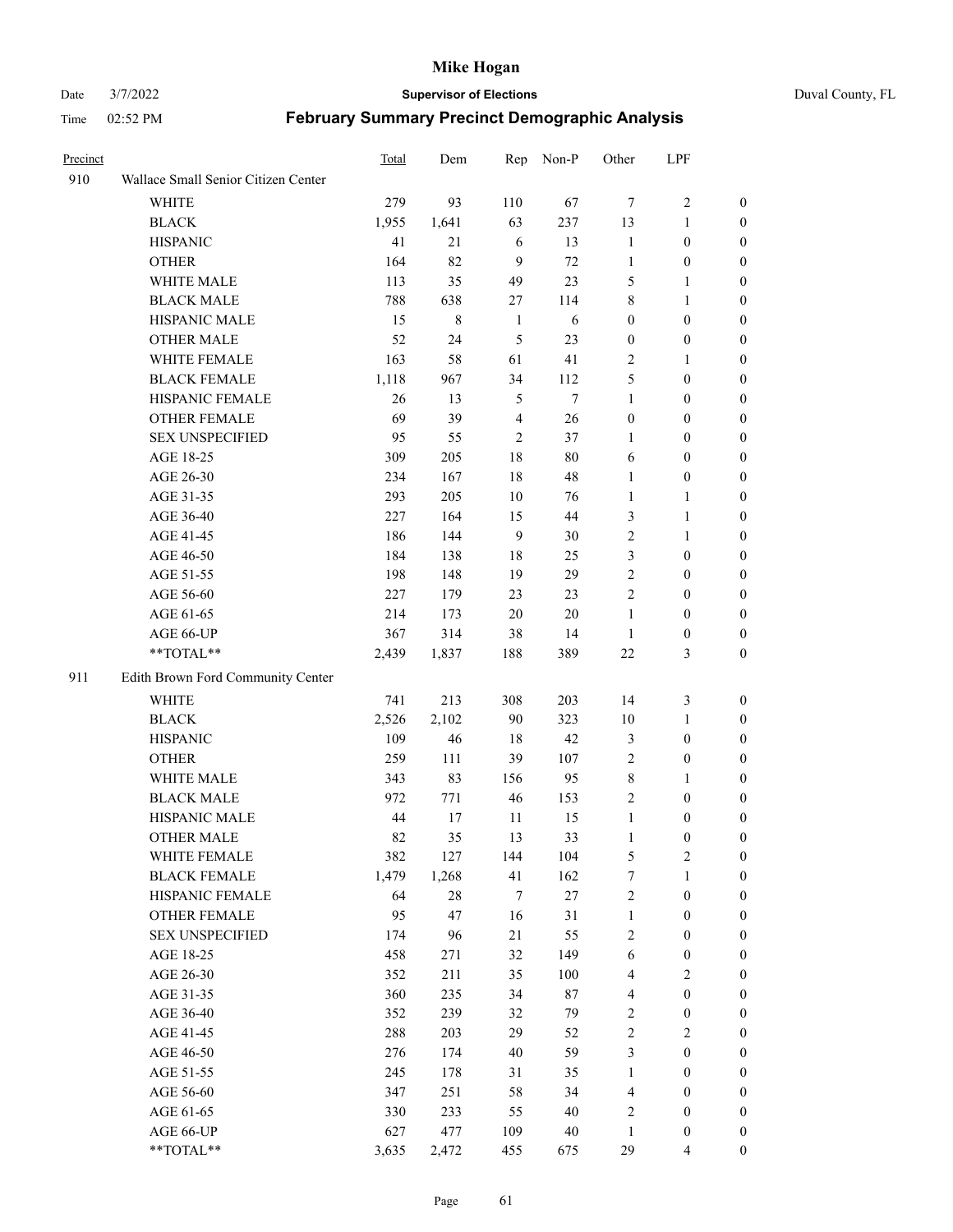Date 3/7/2022 **Supervisor of Elections** Duval County, FL

| Precinct |                             | Total | Dem            | Rep            | Non-P          | Other                   | LPF                     |                  |
|----------|-----------------------------|-------|----------------|----------------|----------------|-------------------------|-------------------------|------------------|
| 912      | Beaver St Enterprise Center |       |                |                |                |                         |                         |                  |
|          | <b>WHITE</b>                | 71    | 26             | 15             | 25             | 5                       | $\boldsymbol{0}$        | $\boldsymbol{0}$ |
|          | <b>BLACK</b>                | 1,447 | 1,202          | 41             | 189            | 13                      | $\overline{c}$          | $\boldsymbol{0}$ |
|          | <b>HISPANIC</b>             | 22    | $\tau$         | 5              | 10             | $\boldsymbol{0}$        | $\boldsymbol{0}$        | $\boldsymbol{0}$ |
|          | <b>OTHER</b>                | 184   | 93             | $\overline{4}$ | 84             | $\sqrt{2}$              | $\mathbf{1}$            | $\boldsymbol{0}$ |
|          | WHITE MALE                  | 24    | 9              | 6              | 7              | $\overline{c}$          | $\boldsymbol{0}$        | $\boldsymbol{0}$ |
|          | <b>BLACK MALE</b>           | 628   | 498            | 17             | 105            | 6                       | $\mathbf{2}$            | $\boldsymbol{0}$ |
|          | HISPANIC MALE               | 10    | $\overline{2}$ | $\mathfrak{2}$ | 6              | $\boldsymbol{0}$        | $\boldsymbol{0}$        | $\boldsymbol{0}$ |
|          | <b>OTHER MALE</b>           | 54    | 33             | $\mathbf{1}$   | $18\,$         | $\mathbf{1}$            | $\mathbf{1}$            | $\boldsymbol{0}$ |
|          | WHITE FEMALE                | 45    | 17             | $\mathbf{9}$   | 16             | 3                       | $\boldsymbol{0}$        | $\boldsymbol{0}$ |
|          | <b>BLACK FEMALE</b>         | 790   | 685            | $22\,$         | 76             | 7                       | $\boldsymbol{0}$        | $\boldsymbol{0}$ |
|          | HISPANIC FEMALE             | 12    | 5              | $\mathfrak{Z}$ | $\overline{4}$ | $\boldsymbol{0}$        | $\boldsymbol{0}$        | $\boldsymbol{0}$ |
|          | <b>OTHER FEMALE</b>         | 50    | 31             | 1              | $18\,$         | $\boldsymbol{0}$        | $\boldsymbol{0}$        | $\boldsymbol{0}$ |
|          | <b>SEX UNSPECIFIED</b>      | 111   | 48             | $\overline{4}$ | 58             | $\mathbf{1}$            | $\boldsymbol{0}$        | $\boldsymbol{0}$ |
|          | AGE 18-25                   | 307   | 193            | 10             | 101            | $\mathfrak{2}$          | $\mathbf{1}$            | $\boldsymbol{0}$ |
|          | AGE 26-30                   | 191   | 137            | $\overline{4}$ | 48             | $\mathbf{1}$            | $\mathbf{1}$            | $\boldsymbol{0}$ |
|          | AGE 31-35                   | 208   | 146            | $\mathbf{9}$   | 50             | $\sqrt{2}$              | $\mathbf{1}$            | $\boldsymbol{0}$ |
|          | AGE 36-40                   | 178   | 134            | 5              | 34             | 5                       | $\boldsymbol{0}$        | $\boldsymbol{0}$ |
|          | AGE 41-45                   | 120   | 91             | 6              | 21             | $\mathfrak{2}$          | $\boldsymbol{0}$        | $\boldsymbol{0}$ |
|          | AGE 46-50                   | 114   | 91             | $\tau$         | 15             | $\mathbf{1}$            | $\boldsymbol{0}$        | $\boldsymbol{0}$ |
|          | AGE 51-55                   | 114   | 94             | $\,$ 8 $\,$    | $10\,$         | $\sqrt{2}$              | $\boldsymbol{0}$        | $\boldsymbol{0}$ |
|          | AGE 56-60                   | 136   | 115            | $\,$ 8 $\,$    | 11             | $\overline{c}$          | $\boldsymbol{0}$        | 0                |
|          | AGE 61-65                   | 136   | 123            | $\mathfrak{2}$ | 9              | $\overline{c}$          | $\boldsymbol{0}$        | $\boldsymbol{0}$ |
|          | AGE 66-UP                   | 220   | 204            | 6              | 9              | $\mathbf{1}$            | $\boldsymbol{0}$        | $\boldsymbol{0}$ |
|          | **TOTAL**                   | 1,724 | 1,328          | 65             | 308            | 20                      | $\mathfrak{Z}$          | $\boldsymbol{0}$ |
| 913      | Wesconnett Assembly of God  |       |                |                |                |                         |                         |                  |
|          | WHITE                       | 789   | 197            | 375            | 192            | $20\,$                  | 5                       | $\boldsymbol{0}$ |
|          | <b>BLACK</b>                | 1,193 | 929            | 42             | 208            | 11                      | $\mathfrak{Z}$          | $\boldsymbol{0}$ |
|          | <b>HISPANIC</b>             | 235   | 97             | 33             | 101            | 4                       | $\boldsymbol{0}$        | $\boldsymbol{0}$ |
|          | <b>OTHER</b>                | 197   | 73             | 47             | 75             | $\mathbf{1}$            | $\mathbf{1}$            | $\boldsymbol{0}$ |
|          | WHITE MALE                  | 350   | 75             | 183            | $77\,$         | 11                      | $\overline{4}$          | $\boldsymbol{0}$ |
|          | <b>BLACK MALE</b>           | 379   | 280            | $18\,$         | 76             | 5                       | $\boldsymbol{0}$        | $\boldsymbol{0}$ |
|          | HISPANIC MALE               | 93    | 35             | 16             | 41             | $\mathbf{1}$            | $\boldsymbol{0}$        | $\boldsymbol{0}$ |
|          | <b>OTHER MALE</b>           | 70    | 19             | 18             | 31             | $\mathbf{1}$            | $\mathbf{1}$            | $\boldsymbol{0}$ |
|          | WHITE FEMALE                | 429   | 120            | 188            | 111            | 9                       | 1                       | 0                |
|          | <b>BLACK FEMALE</b>         | 790   | 631            | 23             | 128            | 5                       | 3                       | $\boldsymbol{0}$ |
|          | HISPANIC FEMALE             | 138   | 58             | 17             | 60             | 3                       | $\boldsymbol{0}$        | $\overline{0}$   |
|          | OTHER FEMALE                | 102   | 44             | $27\,$         | 31             | $\boldsymbol{0}$        | $\boldsymbol{0}$        | $\overline{0}$   |
|          | <b>SEX UNSPECIFIED</b>      | 63    | 34             | 7              | 21             | $\mathbf{1}$            | $\boldsymbol{0}$        | $\overline{0}$   |
|          | AGE 18-25                   | 289   | 146            | 37             | 100            | 6                       | $\boldsymbol{0}$        | $\theta$         |
|          | AGE 26-30                   | 298   | 155            | 48             | 90             | 4                       | $\mathbf{1}$            | 0                |
|          | AGE 31-35                   | 291   | 151            | 37             | 96             | 3                       | $\overline{\mathbf{4}}$ | 0                |
|          | AGE 36-40                   | 205   | 109            | 31             | 61             | $\overline{\mathbf{4}}$ | $\boldsymbol{0}$        | 0                |
|          | AGE 41-45                   | 191   | 114            | 31             | 42             | $\overline{\mathbf{4}}$ | $\boldsymbol{0}$        | 0                |
|          | AGE 46-50                   | 196   | 110            | 32             | 50             | 2                       | $\sqrt{2}$              | 0                |
|          | AGE 51-55                   | 195   | 113            | 44             | 31             | 5                       | $\sqrt{2}$              | $\overline{0}$   |
|          | AGE 56-60                   | 187   | 107            | 46             | 32             | $\sqrt{2}$              | $\boldsymbol{0}$        | $\overline{0}$   |
|          | AGE 61-65                   | 182   | 103            | 52             | 26             | $\mathbf{1}$            | $\boldsymbol{0}$        | $\overline{0}$   |
|          | AGE 66-UP                   | 380   | 188            | 139            | $\sqrt{48}$    | 5                       | $\boldsymbol{0}$        | $\boldsymbol{0}$ |
|          | **TOTAL**                   | 2,414 | 1,296          | 497            | 576            | 36                      | $\mathbf{9}$            | $\boldsymbol{0}$ |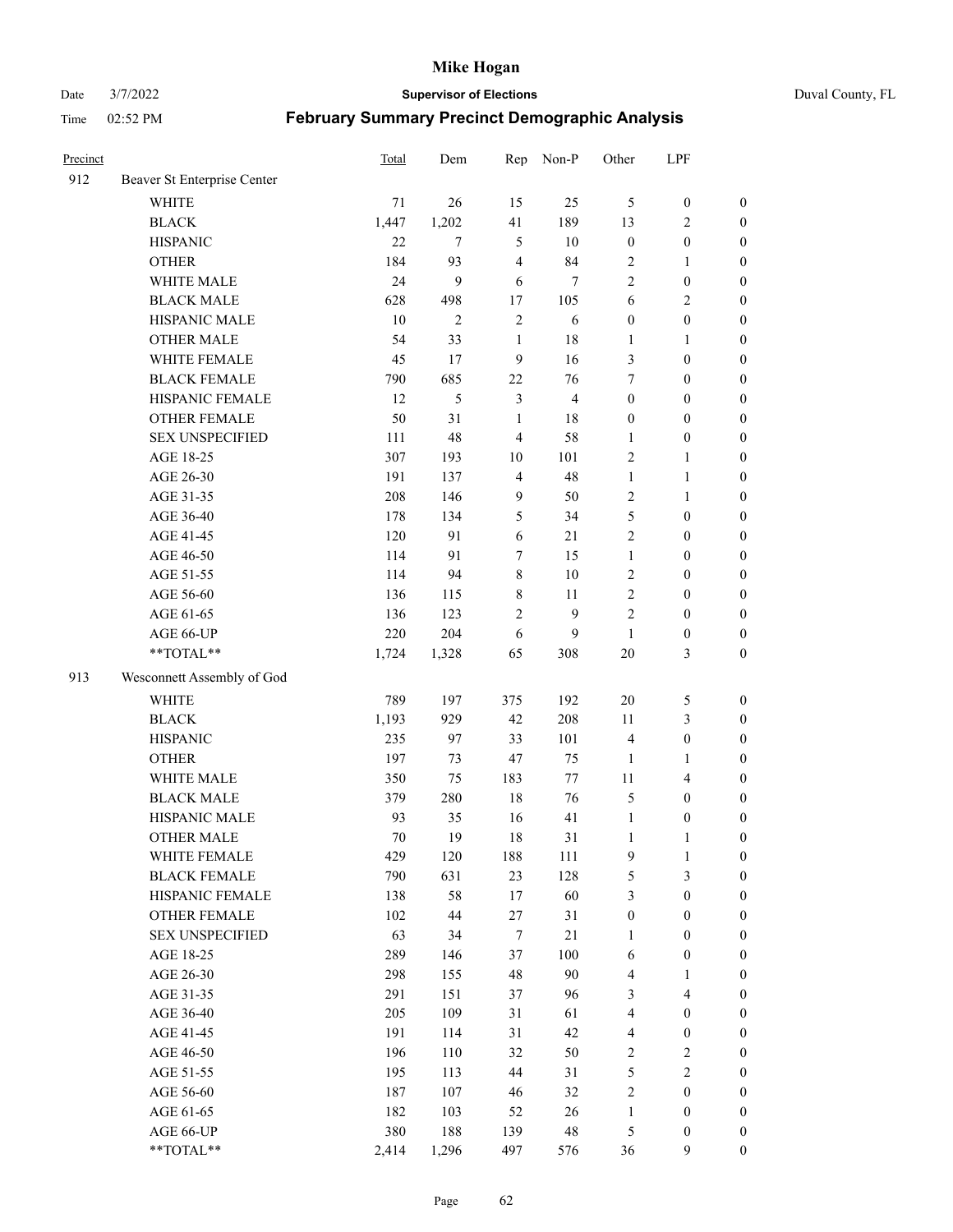Date 3/7/2022 **Supervisor of Elections** Duval County, FL

| Precinct |                                | Total | Dem        | Rep           | Non-P          | Other            | LPF                     |                                      |
|----------|--------------------------------|-------|------------|---------------|----------------|------------------|-------------------------|--------------------------------------|
| 914      | Elks Lodge #2605               |       |            |               |                |                  |                         |                                      |
|          | WHITE                          | 1,874 | 414        | 953           | 463            | 30               | 14                      | 0                                    |
|          | <b>BLACK</b>                   | 2,173 | 1,640      | 74            | 431            | 28               | $\boldsymbol{0}$        | 0                                    |
|          | <b>HISPANIC</b>                | 562   | 219        | 93            | 239            | 9                | $\sqrt{2}$              | $\boldsymbol{0}$                     |
|          | <b>OTHER</b>                   | 647   | 218        | 159           | 254            | 15               | $\mathbf{1}$            | $\boldsymbol{0}$                     |
|          | WHITE MALE                     | 895   | 152        | 493           | 224            | 16               | $10\,$                  | $\boldsymbol{0}$                     |
|          | <b>BLACK MALE</b>              | 858   | 588        | 43            | 211            | 16               | $\boldsymbol{0}$        | $\boldsymbol{0}$                     |
|          | HISPANIC MALE                  | 256   | 92         | 52            | 107            | $\mathfrak s$    | $\boldsymbol{0}$        | $\boldsymbol{0}$                     |
|          | <b>OTHER MALE</b>              | 231   | 69         | 57            | 97             | $\tau$           | $\mathbf{1}$            | $\boldsymbol{0}$                     |
|          | WHITE FEMALE                   | 960   | 257        | 453           | 232            | 14               | $\overline{\mathbf{4}}$ | $\boldsymbol{0}$                     |
|          | <b>BLACK FEMALE</b>            | 1,286 | 1,028      | 31            | 215            | 12               | $\boldsymbol{0}$        | 0                                    |
|          | HISPANIC FEMALE                | 285   | 119        | 38            | 124            | $\sqrt{2}$       | $\sqrt{2}$              | 0                                    |
|          | OTHER FEMALE                   | 337   | 124        | 86            | 120            | $\boldsymbol{7}$ | $\boldsymbol{0}$        | $\boldsymbol{0}$                     |
|          | <b>SEX UNSPECIFIED</b>         | 148   | 62         | 26            | 57             | 3                | $\boldsymbol{0}$        | $\boldsymbol{0}$                     |
|          | AGE 18-25                      | 670   | 287        | 117           | 244            | 21               | $\mathbf{1}$            | $\boldsymbol{0}$                     |
|          | AGE 26-30                      | 616   | 261        | 119           | 216            | 15               | $\mathfrak{S}$          | $\boldsymbol{0}$                     |
|          | AGE 31-35                      | 609   | 316        | 91            | 188            | $11\,$           | $\mathfrak{Z}$          | $\boldsymbol{0}$                     |
|          | AGE 36-40                      | 531   | 272        | 98            | 154            | 7                | $\boldsymbol{0}$        | $\boldsymbol{0}$                     |
|          | AGE 41-45                      | 495   | 263        | 98            | 124            | 8                | $\overline{2}$          | $\boldsymbol{0}$                     |
|          | AGE 46-50                      | 408   | 215        | 92            | 97             | $\overline{4}$   | $\boldsymbol{0}$        | $\boldsymbol{0}$                     |
|          | AGE 51-55                      | 435   | 214        | 116           | 101            | 4                | $\boldsymbol{0}$        | $\boldsymbol{0}$                     |
|          | AGE 56-60                      | 396   | 189        | 119           | 82             | 3                | $\mathfrak{Z}$          | 0                                    |
|          | AGE 61-65                      | 362   | 154        | 135           | $70\,$         | $\mathbf{1}$     | $\sqrt{2}$              | $\boldsymbol{0}$                     |
|          | AGE 66-UP                      | 734   | 320        | 294           | 111            | 8                | $\mathbf{1}$            | $\boldsymbol{0}$                     |
|          | **TOTAL**                      | 5,256 | 2,491      | 1,279         | 1,387          | 82               | $17\,$                  | $\boldsymbol{0}$                     |
| 1001     | Charles Clark Community Center |       |            |               |                |                  |                         |                                      |
|          | <b>WHITE</b>                   | 276   | 68         | 129           | 74             | $\sqrt{2}$       | $\mathfrak{Z}$          | $\boldsymbol{0}$                     |
|          | <b>BLACK</b>                   | 2,711 | 2,350      | 66            | 274            | 20               | $\mathbf{1}$            |                                      |
|          | <b>HISPANIC</b>                | 49    | 18         | 14            | 17             | $\boldsymbol{0}$ | $\boldsymbol{0}$        | $\boldsymbol{0}$<br>$\boldsymbol{0}$ |
|          | <b>OTHER</b>                   | 186   | 113        | 14            | 56             | $\overline{c}$   | $\mathbf{1}$            | $\boldsymbol{0}$                     |
|          | WHITE MALE                     | 137   | 30         | 69            | 34             | $\mathbf{1}$     | $\mathfrak{Z}$          | $\boldsymbol{0}$                     |
|          | <b>BLACK MALE</b>              | 1,089 | 902        | 35            | 141            | 11               | $\boldsymbol{0}$        | $\boldsymbol{0}$                     |
|          | HISPANIC MALE                  | 23    | $\sqrt{6}$ | $\,$ 8 $\,$   | $\overline{9}$ | $\boldsymbol{0}$ | $\boldsymbol{0}$        | $\boldsymbol{0}$                     |
|          | <b>OTHER MALE</b>              | 66    | 42         | $\,$ 8 $\,$   | 15             | $\boldsymbol{0}$ | $\mathbf{1}$            | $\boldsymbol{0}$                     |
|          | WHITE FEMALE                   | 133   | 35         | 57            | 40             | 1                | $\boldsymbol{0}$        | 0                                    |
|          | <b>BLACK FEMALE</b>            | 1,572 | 1,405      | 30            | 127            | 9                | $\mathbf{1}$            | $\boldsymbol{0}$                     |
|          | HISPANIC FEMALE                | 25    | 12         | $\mathfrak s$ | $8\,$          | $\boldsymbol{0}$ | $\boldsymbol{0}$        | $\overline{0}$                       |
|          | <b>OTHER FEMALE</b>            | 74    | 48         | 5             | 19             | 2                | $\boldsymbol{0}$        | $\overline{0}$                       |
|          | <b>SEX UNSPECIFIED</b>         | 103   | 69         | 6             | 28             | $\boldsymbol{0}$ | $\boldsymbol{0}$        | 0                                    |
|          | AGE 18-25                      | 343   | 208        | 23            | 104            | 7                | $\mathbf{1}$            | $\overline{0}$                       |
|          | AGE 26-30                      | 261   | 170        | 16            | 68             | 6                | $\mathbf{1}$            | 0                                    |
|          | AGE 31-35                      | 268   | 202        | 22            | 43             | $\mathbf{1}$     | $\boldsymbol{0}$        | 0                                    |
|          | AGE 36-40                      | 247   | 184        | 18            | 43             | $\mathbf{1}$     | $\mathbf{1}$            | 0                                    |
|          | AGE 41-45                      | 230   | 174        | 21            | 31             | 2                | $\mathbf{2}$            | 0                                    |
|          | AGE 46-50                      | 263   | 209        | 21            | 30             | 3                | $\boldsymbol{0}$        | 0                                    |
|          | AGE 51-55                      | 229   | 175        | 23            | 31             | $\boldsymbol{0}$ | $\boldsymbol{0}$        | $\boldsymbol{0}$                     |
|          | AGE 56-60                      | 294   | 242        | 20            | 30             | $\mathbf{2}$     | $\boldsymbol{0}$        | $\overline{0}$                       |
|          | AGE 61-65                      | 251   | 211        | 20            | 19             | $\mathbf{1}$     | $\boldsymbol{0}$        | $\overline{0}$                       |
|          | AGE 66-UP                      | 836   | 774        | 39            | 22             | $\mathbf{1}$     | $\boldsymbol{0}$        | 0                                    |
|          | **TOTAL**                      | 3,222 | 2,549      | 223           | 421            | 24               | $\mathfrak{S}$          | $\boldsymbol{0}$                     |
|          |                                |       |            |               |                |                  |                         |                                      |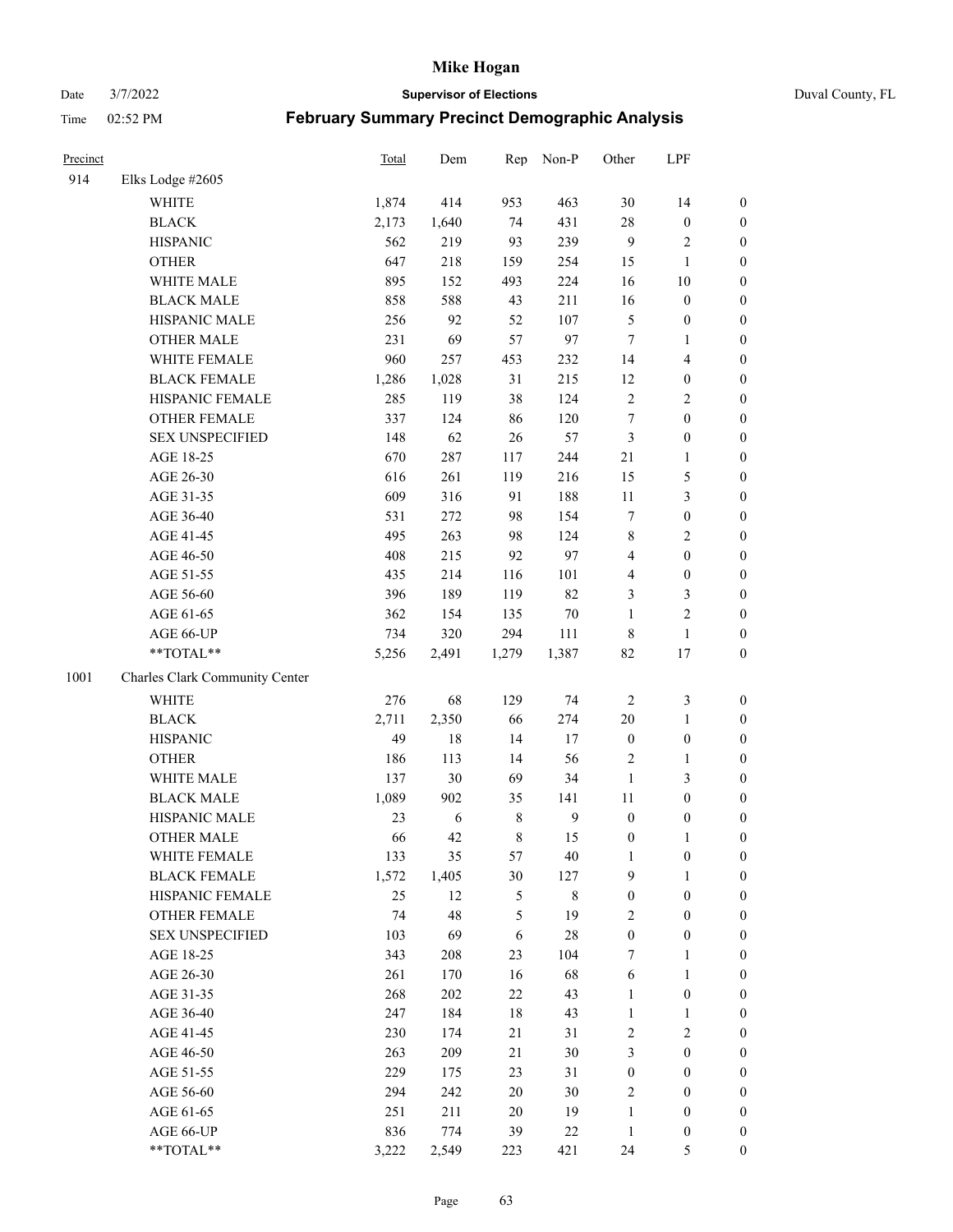Date 3/7/2022 **Supervisor of Elections** Duval County, FL

| Precinct |                                     | <b>Total</b> | Dem            | Rep              | Non-P          | Other            | LPF              |                  |
|----------|-------------------------------------|--------------|----------------|------------------|----------------|------------------|------------------|------------------|
| 1002     | Woodlawn Presbyterian Church        |              |                |                  |                |                  |                  |                  |
|          | <b>WHITE</b>                        | 87           | 35             | 31               | 15             | $\overline{4}$   | $\sqrt{2}$       | 0                |
|          | <b>BLACK</b>                        | 2,977        | 2,581          | 72               | 310            | 13               | $\mathbf{1}$     | 0                |
|          | <b>HISPANIC</b>                     | 23           | 9              | $\mathbf{1}$     | 13             | $\boldsymbol{0}$ | $\boldsymbol{0}$ | 0                |
|          | <b>OTHER</b>                        | 180          | 92             | 6                | $80\,$         | $\overline{c}$   | $\boldsymbol{0}$ | $\boldsymbol{0}$ |
|          | WHITE MALE                          | 38           | 12             | 14               | 9              | 2                | 1                | $\boldsymbol{0}$ |
|          | <b>BLACK MALE</b>                   | 1,178        | 986            | 33               | 150            | 8                | 1                | $\boldsymbol{0}$ |
|          | HISPANIC MALE                       | 10           | 5              | $\mathbf{1}$     | $\overline{4}$ | $\boldsymbol{0}$ | $\boldsymbol{0}$ | $\boldsymbol{0}$ |
|          | <b>OTHER MALE</b>                   | 58           | 31             | $\overline{2}$   | 24             | $\mathbf{1}$     | $\boldsymbol{0}$ | $\boldsymbol{0}$ |
|          | WHITE FEMALE                        | 45           | 22             | 14               | 6              | 2                | 1                | $\boldsymbol{0}$ |
|          | <b>BLACK FEMALE</b>                 | 1,750        | 1,558          | 37               | 151            | 4                | $\boldsymbol{0}$ | $\boldsymbol{0}$ |
|          | HISPANIC FEMALE                     | 13           | $\overline{4}$ | $\boldsymbol{0}$ | 9              | $\boldsymbol{0}$ | $\boldsymbol{0}$ | 0                |
|          | OTHER FEMALE                        | 65           | 36             | $\mathbf{1}$     | 27             | 1                | $\boldsymbol{0}$ | 0                |
|          | <b>SEX UNSPECIFIED</b>              | 110          | 63             | $\,$ 8 $\,$      | 38             | $\mathbf{1}$     | $\boldsymbol{0}$ | $\boldsymbol{0}$ |
|          | AGE 18-25                           | 352          | 237            | $10\,$           | 103            | 2                | $\boldsymbol{0}$ | $\boldsymbol{0}$ |
|          | AGE 26-30                           | 273          | 189            | 13               | 69             | $\boldsymbol{0}$ | $\sqrt{2}$       | $\boldsymbol{0}$ |
|          | AGE 31-35                           | 275          | 211            | $\overline{4}$   | 56             | 3                | $\mathbf{1}$     | $\boldsymbol{0}$ |
|          | AGE 36-40                           | 238          | 184            | $\,8\,$          | 42             | 4                | $\boldsymbol{0}$ | $\boldsymbol{0}$ |
|          | AGE 41-45                           | 245          | 199            | 13               | 32             | $\mathbf{1}$     | $\boldsymbol{0}$ | $\boldsymbol{0}$ |
|          | AGE 46-50                           | 237          | 202            | $\overline{9}$   | 26             | $\boldsymbol{0}$ | $\boldsymbol{0}$ | $\boldsymbol{0}$ |
|          | AGE 51-55                           | 242          | 208            | $\,$ 8 $\,$      | 23             | 3                | $\boldsymbol{0}$ | $\boldsymbol{0}$ |
|          | AGE 56-60                           | 272          | 236            | 11               | 22             | 3                | $\boldsymbol{0}$ | 0                |
|          | AGE 61-65                           | 325          | 287            | 17               | 20             | $\mathbf{1}$     | $\boldsymbol{0}$ | 0                |
|          | AGE 66-UP                           | 808          | 764            | 17               | 25             | $\overline{2}$   | $\boldsymbol{0}$ | $\boldsymbol{0}$ |
|          | **TOTAL**                           | 3,267        | 2,717          | 110              | 418            | 19               | $\mathfrak{Z}$   | $\boldsymbol{0}$ |
| 1003     |                                     |              |                |                  |                |                  |                  |                  |
|          | Zion Hope Missionary Baptist Church |              |                |                  |                |                  |                  |                  |
|          | <b>WHITE</b>                        | 35           | 13             | 12               | 9              | 1                | $\boldsymbol{0}$ | $\boldsymbol{0}$ |
|          | <b>BLACK</b>                        | 1,835        | 1,606          | 48               | 173            | 8                | $\boldsymbol{0}$ | $\boldsymbol{0}$ |
|          | <b>HISPANIC</b>                     | 18           | 9              | $\boldsymbol{0}$ | 9              | $\boldsymbol{0}$ | $\boldsymbol{0}$ | $\boldsymbol{0}$ |
|          | <b>OTHER</b>                        | 108          | 56             | $\overline{4}$   | 48             | $\boldsymbol{0}$ | $\boldsymbol{0}$ | $\boldsymbol{0}$ |
|          | WHITE MALE                          | 13           | $\mathbf{1}$   | $\overline{4}$   | $\,$ 8 $\,$    | $\boldsymbol{0}$ | $\boldsymbol{0}$ | $\boldsymbol{0}$ |
|          | <b>BLACK MALE</b>                   | 673          | 560            | 22               | 86             | 5                | $\boldsymbol{0}$ | $\boldsymbol{0}$ |
|          | HISPANIC MALE                       | 6            | $\mathfrak{Z}$ | $\boldsymbol{0}$ | $\mathfrak{Z}$ | $\boldsymbol{0}$ | $\boldsymbol{0}$ | $\boldsymbol{0}$ |
|          | OTHER MALE                          | 40           | 22             | $\mathbf{1}$     | 17             | $\boldsymbol{0}$ | $\boldsymbol{0}$ | $\boldsymbol{0}$ |
|          | WHITE FEMALE                        | 22           | 12             | 8                | 1              | 1                | $\boldsymbol{0}$ | 0                |
|          | <b>BLACK FEMALE</b>                 | 1,118        | 1,011          | 24               | $80\,$         | 3                | $\boldsymbol{0}$ | $\boldsymbol{0}$ |
|          | HISPANIC FEMALE                     | 9            | 6              | $\boldsymbol{0}$ | 3              | $\boldsymbol{0}$ | $\boldsymbol{0}$ | $\overline{0}$   |
|          | OTHER FEMALE                        | 40           | $20\,$         | $\boldsymbol{2}$ | 18             | $\boldsymbol{0}$ | $\boldsymbol{0}$ | $\overline{0}$   |
|          | <b>SEX UNSPECIFIED</b>              | 75           | 49             | 3                | 23             | $\boldsymbol{0}$ | $\boldsymbol{0}$ | $\overline{0}$   |
|          | AGE 18-25                           | 223          | 151            | 6                | 63             | 3                | $\boldsymbol{0}$ | $\overline{0}$   |
|          | AGE 26-30                           | 203          | 164            | 6                | 32             | $\mathbf{1}$     | $\boldsymbol{0}$ | $\overline{0}$   |
|          | AGE 31-35                           | 191          | 154            | $\overline{4}$   | 33             | $\boldsymbol{0}$ | $\boldsymbol{0}$ | 0                |
|          | AGE 36-40                           | 176          | 139            | 9                | $27\,$         | $\mathbf{1}$     | $\boldsymbol{0}$ | 0                |
|          | AGE 41-45                           | 149          | 119            | 5                | 25             | $\boldsymbol{0}$ | $\boldsymbol{0}$ | 0                |
|          | AGE 46-50                           | 126          | 103            | 5                | 16             | 2                | $\boldsymbol{0}$ | 0                |
|          | AGE 51-55                           | 136          | 117            | $10\,$           | $\,$ 8 $\,$    | $\mathbf{1}$     | $\boldsymbol{0}$ | $\boldsymbol{0}$ |
|          | AGE 56-60                           | 161          | 146            | 5                | 10             | $\boldsymbol{0}$ | $\boldsymbol{0}$ | $\boldsymbol{0}$ |
|          | AGE 61-65                           | 168          | 151            | 7                | $\mathbf{9}$   | 1                | $\boldsymbol{0}$ | $\overline{0}$   |
|          | AGE 66-UP                           | 463          | 440            | 7                | 16             | $\boldsymbol{0}$ | $\boldsymbol{0}$ | $\boldsymbol{0}$ |
|          | **TOTAL**                           | 1,996        | 1,684          | 64               | 239            | 9                | $\boldsymbol{0}$ | $\boldsymbol{0}$ |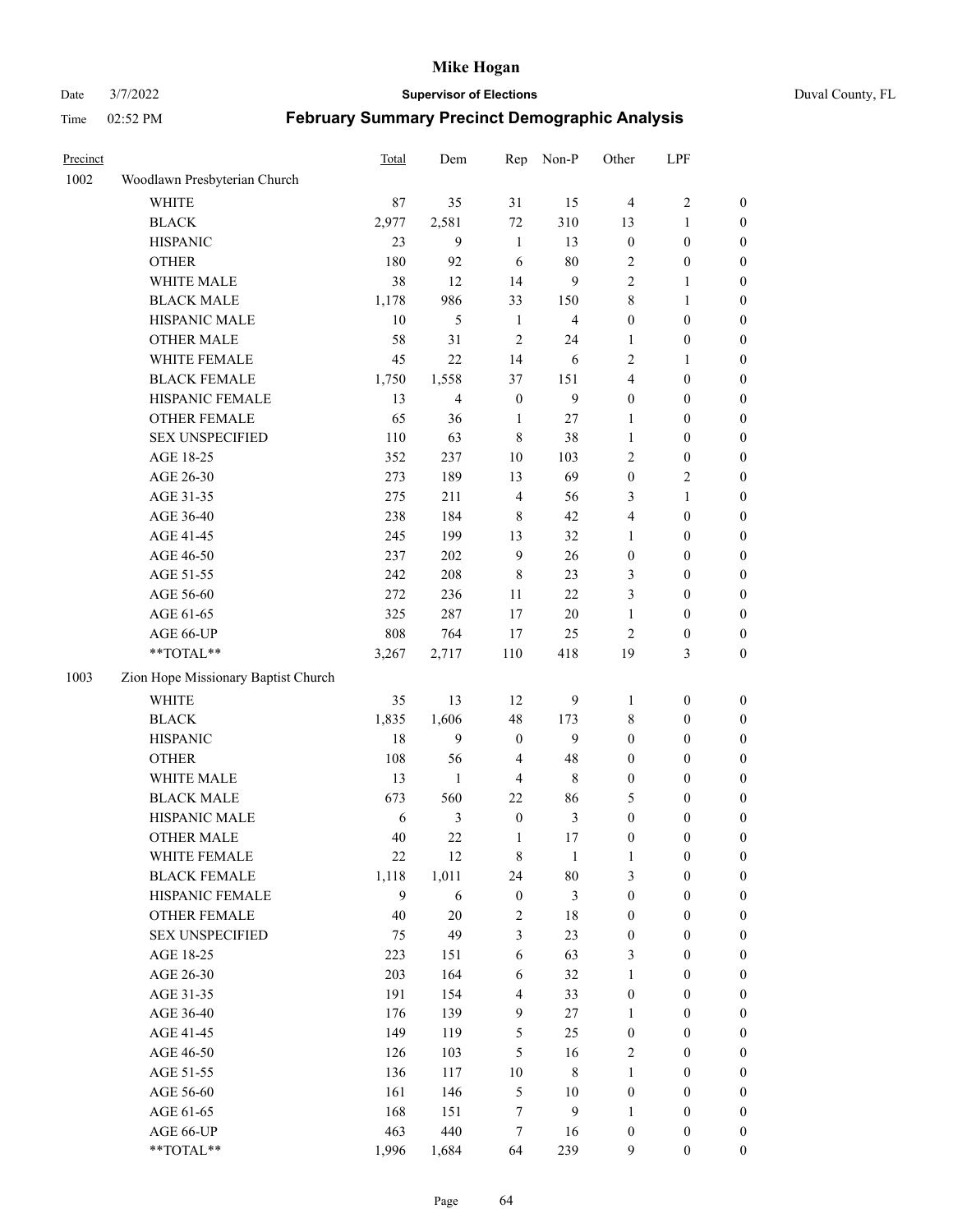#### Date 3/7/2022 **Supervisor of Elections** Duval County, FL

| Precinct |                          | Total  | Dem   | Rep            | Non-P          | Other            | LPF              |                  |
|----------|--------------------------|--------|-------|----------------|----------------|------------------|------------------|------------------|
| 1004     | St Paul AME Church       |        |       |                |                |                  |                  |                  |
|          | <b>WHITE</b>             | 38     | 18    | 10             | 9              | $\mathbf{1}$     | $\boldsymbol{0}$ | $\boldsymbol{0}$ |
|          | <b>BLACK</b>             | 2,309  | 2,050 | 42             | 207            | 10               | $\boldsymbol{0}$ | $\boldsymbol{0}$ |
|          | <b>HISPANIC</b>          | 16     | 9     | $\overline{2}$ | 5              | $\boldsymbol{0}$ | $\boldsymbol{0}$ | $\boldsymbol{0}$ |
|          | <b>OTHER</b>             | 114    | 73    | 9              | 32             | $\boldsymbol{0}$ | $\boldsymbol{0}$ | $\boldsymbol{0}$ |
|          | WHITE MALE               | 14     | 4     | 5              | 5              | $\boldsymbol{0}$ | $\boldsymbol{0}$ | $\boldsymbol{0}$ |
|          | <b>BLACK MALE</b>        | 923    | 770   | 26             | 122            | 5                | $\boldsymbol{0}$ | $\boldsymbol{0}$ |
|          | HISPANIC MALE            | $\tau$ | 4     | $\mathbf{1}$   | $\overline{c}$ | $\boldsymbol{0}$ | $\boldsymbol{0}$ | $\boldsymbol{0}$ |
|          | <b>OTHER MALE</b>        | 28     | 18    | 3              | $\tau$         | $\boldsymbol{0}$ | $\boldsymbol{0}$ | $\boldsymbol{0}$ |
|          | WHITE FEMALE             | 22     | 14    | $\overline{4}$ | 3              | 1                | $\boldsymbol{0}$ | $\boldsymbol{0}$ |
|          | <b>BLACK FEMALE</b>      | 1,356  | 1,254 | 16             | 81             | 5                | $\boldsymbol{0}$ | $\boldsymbol{0}$ |
|          | HISPANIC FEMALE          | 9      | 5     | $\mathbf{1}$   | 3              | $\boldsymbol{0}$ | $\boldsymbol{0}$ | 0                |
|          | <b>OTHER FEMALE</b>      | 49     | 42    | $\overline{4}$ | 3              | $\boldsymbol{0}$ | $\boldsymbol{0}$ | $\boldsymbol{0}$ |
|          | <b>SEX UNSPECIFIED</b>   | 69     | 39    | 3              | 27             | $\boldsymbol{0}$ | $\boldsymbol{0}$ | $\boldsymbol{0}$ |
|          | AGE 18-25                | 240    | 162   | 11             | 64             | 3                | $\boldsymbol{0}$ | $\boldsymbol{0}$ |
|          | AGE 26-30                | 172    | 138   | 5              | 26             | 3                | $\boldsymbol{0}$ | $\boldsymbol{0}$ |
|          | AGE 31-35                | 224    | 166   | 13             | 43             | $\mathfrak{2}$   | $\boldsymbol{0}$ | $\boldsymbol{0}$ |
|          | AGE 36-40                | 167    | 136   | 7              | 24             | $\boldsymbol{0}$ | $\boldsymbol{0}$ | $\boldsymbol{0}$ |
|          | AGE 41-45                | 140    | 115   | $\mathfrak{S}$ | 18             | $\mathfrak{2}$   | $\boldsymbol{0}$ | $\boldsymbol{0}$ |
|          | AGE 46-50                | 146    | 130   | $\sqrt{2}$     | 13             | $\mathbf{1}$     | $\boldsymbol{0}$ | $\boldsymbol{0}$ |
|          | AGE 51-55                | 178    | 161   | 5              | 12             | $\boldsymbol{0}$ | $\boldsymbol{0}$ | $\boldsymbol{0}$ |
|          | AGE 56-60                | 223    | 199   | 6              | 18             | $\boldsymbol{0}$ | $\boldsymbol{0}$ | 0                |
|          | AGE 61-65                | 209    | 191   | $\overline{4}$ | 14             | $\boldsymbol{0}$ | $\boldsymbol{0}$ | 0                |
|          | AGE 66-UP                | 778    | 752   | 5              | 21             | $\boldsymbol{0}$ | $\boldsymbol{0}$ | $\boldsymbol{0}$ |
|          | $**TOTAL**$              | 2,477  | 2,150 | 63             | 253            | 11               | $\boldsymbol{0}$ | $\boldsymbol{0}$ |
| 1005     | Legends Community Center |        |       |                |                |                  |                  |                  |
|          | WHITE                    | 130    | 38    | 50             | 31             | 10               | $\mathbf{1}$     | $\boldsymbol{0}$ |
|          | <b>BLACK</b>             | 3,407  | 3,017 | 65             | 310            | 14               | $\mathbf{1}$     | $\boldsymbol{0}$ |
|          | <b>HISPANIC</b>          | 34     | 20    | $\mathfrak{H}$ | 9              | $\boldsymbol{0}$ | $\boldsymbol{0}$ | $\boldsymbol{0}$ |
|          | <b>OTHER</b>             | 168    | 99    | $\,$ 8 $\,$    | 60             | $\mathbf{1}$     | $\boldsymbol{0}$ | $\boldsymbol{0}$ |
|          | WHITE MALE               | 58     | 17    | 22             | 16             | 3                | $\boldsymbol{0}$ | $\boldsymbol{0}$ |
|          | <b>BLACK MALE</b>        | 1,334  | 1,134 | 32             | 161            | 6                | $\mathbf{1}$     | $\boldsymbol{0}$ |
|          | HISPANIC MALE            | 15     | 6     | $\overline{4}$ | 5              | $\boldsymbol{0}$ | $\boldsymbol{0}$ | $\boldsymbol{0}$ |
|          | <b>OTHER MALE</b>        | 53     | 27    | 3              | 23             | $\boldsymbol{0}$ | $\boldsymbol{0}$ | $\boldsymbol{0}$ |
|          | WHITE FEMALE             | 67     | 18    | 26             | 15             | 7                | 1                | 0                |
|          | <b>BLACK FEMALE</b>      | 2,018  | 1,836 | 33             | 141            | 8                | $\boldsymbol{0}$ | $\boldsymbol{0}$ |
|          | HISPANIC FEMALE          | 17     | 13    | $\mathbf{1}$   | 3              | $\boldsymbol{0}$ | $\boldsymbol{0}$ | $\overline{0}$   |
|          | OTHER FEMALE             | 60     | 45    | $\mathfrak{Z}$ | 12             | $\boldsymbol{0}$ | $\boldsymbol{0}$ | $\overline{0}$   |
|          | <b>SEX UNSPECIFIED</b>   | 117    | 78    | $\overline{4}$ | 34             | $\mathbf{1}$     | $\boldsymbol{0}$ | 0                |
|          | AGE 18-25                | 386    | 270   | 14             | 98             | 3                | $\mathbf{1}$     | $\overline{0}$   |
|          | AGE 26-30                | 280    | 213   | $10\,$         | 54             | 3                | $\boldsymbol{0}$ | 0                |
|          | AGE 31-35                | 288    | 226   | 13             | 48             | $\mathbf{1}$     | $\boldsymbol{0}$ | 0                |
|          | AGE 36-40                | 288    | 230   | 13             | 43             | 2                | $\boldsymbol{0}$ | 0                |
|          | AGE 41-45                | 251    | 211   | 9              | 29             | $\sqrt{2}$       | $\boldsymbol{0}$ | 0                |
|          | AGE 46-50                | 265    | 218   | 11             | 33             | 3                | $\boldsymbol{0}$ | 0                |
|          | AGE 51-55                | 262    | 217   | $\tau$         | 36             | $\sqrt{2}$       | $\boldsymbol{0}$ | $\boldsymbol{0}$ |
|          | AGE 56-60                | 334    | 290   | 17             | 23             | 4                | $\boldsymbol{0}$ | $\boldsymbol{0}$ |
|          | AGE 61-65                | 324    | 290   | 12             | 21             | 1                | $\boldsymbol{0}$ | $\boldsymbol{0}$ |
|          | AGE 66-UP                | 1,061  | 1,009 | $22\,$         | 25             | $\overline{4}$   | $\mathbf{1}$     | $\boldsymbol{0}$ |
|          | **TOTAL**                | 3,739  | 3,174 | 128            | 410            | 25               | $\mathfrak{2}$   | $\boldsymbol{0}$ |
|          |                          |        |       |                |                |                  |                  |                  |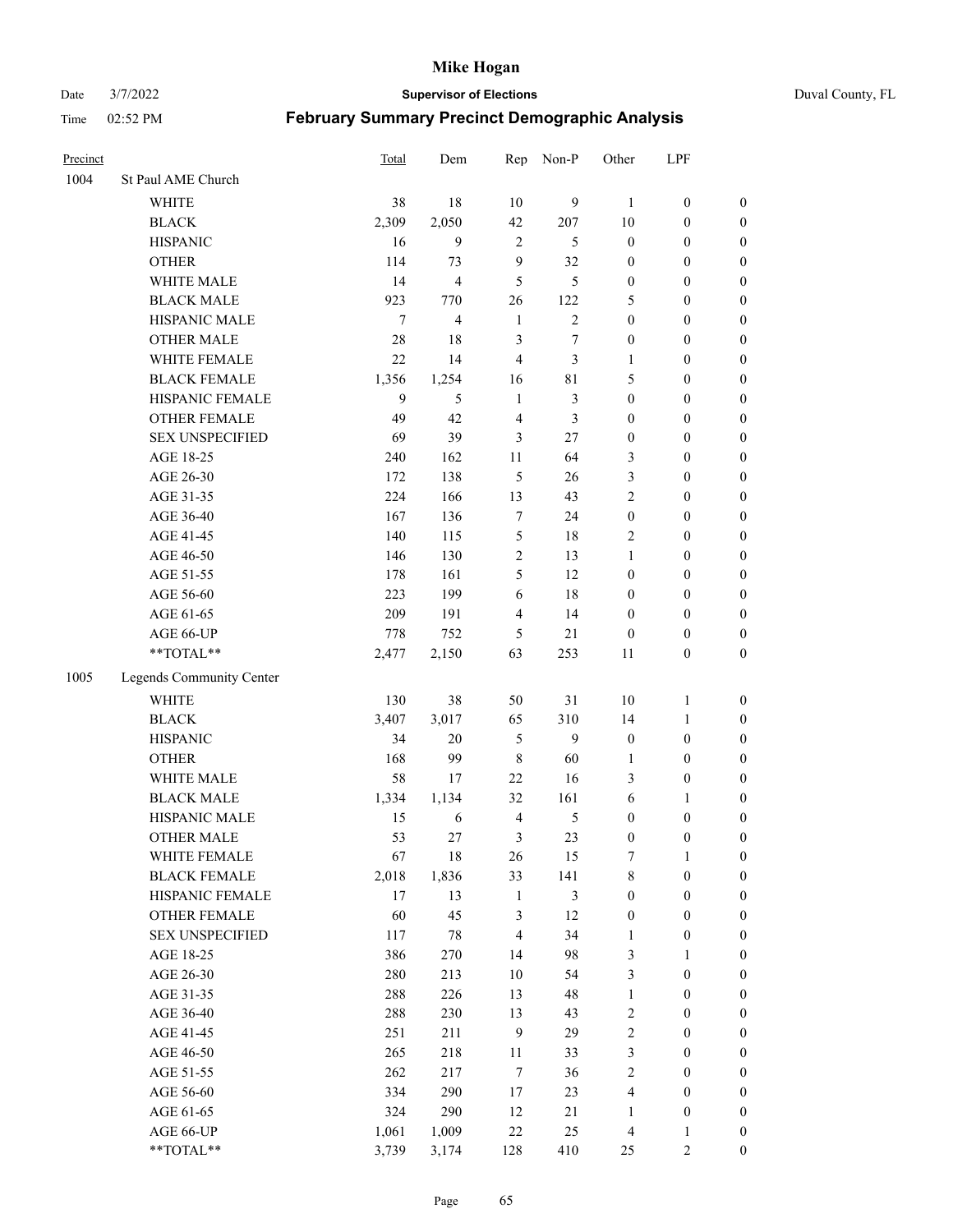Date 3/7/2022 **Supervisor of Elections** Duval County, FL

| Precinct |                                | Total | Dem    | Rep         | Non-P  | Other            | LPF              |                       |
|----------|--------------------------------|-------|--------|-------------|--------|------------------|------------------|-----------------------|
| 1006     | Church of God - N Lane Ave     |       |        |             |        |                  |                  |                       |
|          | <b>WHITE</b>                   | 1,061 | 213    | 587         | 232    | $22\,$           | $\boldsymbol{7}$ | 0                     |
|          | <b>BLACK</b>                   | 820   | 667    | 29          | 120    | 3                | $\mathbf{1}$     | $\boldsymbol{0}$      |
|          | <b>HISPANIC</b>                | 75    | $28\,$ | 22          | 24     | $\mathbf{1}$     | $\boldsymbol{0}$ | $\boldsymbol{0}$      |
|          | <b>OTHER</b>                   | 142   | 49     | 29          | 62     | $\mathfrak{2}$   | $\boldsymbol{0}$ | $\boldsymbol{0}$      |
|          | WHITE MALE                     | 489   | 87     | 274         | 113    | 11               | $\overline{4}$   | $\boldsymbol{0}$      |
|          | <b>BLACK MALE</b>              | 364   | 281    | 19          | 62     | $\mathbf{1}$     | 1                | $\boldsymbol{0}$      |
|          | HISPANIC MALE                  | 37    | 11     | 14          | 11     | $\mathbf{1}$     | $\boldsymbol{0}$ | $\boldsymbol{0}$      |
|          | <b>OTHER MALE</b>              | 57    | 19     | 16          | 22     | $\boldsymbol{0}$ | $\boldsymbol{0}$ | $\boldsymbol{0}$      |
|          | WHITE FEMALE                   | 553   | 123    | 303         | 113    | 11               | $\mathfrak{Z}$   | $\boldsymbol{0}$      |
|          | <b>BLACK FEMALE</b>            | 437   | 370    | $10\,$      | 55     | 2                | $\boldsymbol{0}$ | 0                     |
|          | HISPANIC FEMALE                | 37    | 17     | $\tau$      | 13     | $\boldsymbol{0}$ | 0                | 0                     |
|          | <b>OTHER FEMALE</b>            | 51    | 16     | $10\,$      | 24     | 1                | $\boldsymbol{0}$ | 0                     |
|          | <b>SEX UNSPECIFIED</b>         | 73    | 33     | 14          | 25     | $\mathbf{1}$     | $\boldsymbol{0}$ | $\boldsymbol{0}$      |
|          | AGE 18-25                      | 227   | 94     | 48          | 79     | 6                | $\boldsymbol{0}$ | $\boldsymbol{0}$      |
|          | AGE 26-30                      | 190   | 94     | 35          | 57     | 3                | $\mathbf{1}$     | $\boldsymbol{0}$      |
|          | AGE 31-35                      | 201   | 91     | 53          | 54     | $\overline{c}$   | $\mathbf{1}$     | $\boldsymbol{0}$      |
|          | AGE 36-40                      | 194   | 99     | 42          | 46     | 4                | 3                | $\boldsymbol{0}$      |
|          | AGE 41-45                      | 149   | 64     | 48          | 35     | $\overline{c}$   | $\boldsymbol{0}$ | $\boldsymbol{0}$      |
|          | AGE 46-50                      | 197   | 101    | 62          | 30     | $\overline{2}$   | $\mathfrak{2}$   | $\boldsymbol{0}$      |
|          | AGE 51-55                      | 179   | 76     | 69          | 31     | 3                | $\boldsymbol{0}$ | $\boldsymbol{0}$      |
|          | AGE 56-60                      | 213   | 93     | 76          | 42     | $\mathbf{1}$     | 1                |                       |
|          | AGE 61-65                      | 172   | 81     | 63          | 25     | 3                | $\boldsymbol{0}$ | 0<br>0                |
|          | AGE 66-UP                      | 376   | 164    |             | 39     | $\mathfrak{2}$   | $\boldsymbol{0}$ |                       |
|          | **TOTAL**                      | 2,098 | 957    | 171<br>667  | 438    | $28\,$           | $\,$ 8 $\,$      | 0<br>$\boldsymbol{0}$ |
|          |                                |       |        |             |        |                  |                  |                       |
| 1007     | Evangel Temple Assembly of God |       |        |             |        |                  |                  |                       |
|          | <b>WHITE</b>                   | 928   | 238    | 465         | 207    | 15               | $\mathfrak z$    | $\boldsymbol{0}$      |
|          | <b>BLACK</b>                   | 588   | 473    | 21          | 92     | $\mathbf{1}$     | $\mathbf{1}$     | $\boldsymbol{0}$      |
|          | <b>HISPANIC</b>                | 106   | 48     | 16          | 41     | $\mathbf{1}$     | $\boldsymbol{0}$ | $\boldsymbol{0}$      |
|          | <b>OTHER</b>                   | 142   | 60     | 37          | 43     | $\mathbf{1}$     | $\mathbf{1}$     | $\boldsymbol{0}$      |
|          | WHITE MALE                     | 422   | 103    | 225         | 85     | 8                | $\mathbf{1}$     | $\boldsymbol{0}$      |
|          | <b>BLACK MALE</b>              | 223   | 161    | 14          | 46     | $\mathbf{1}$     | 1                | $\boldsymbol{0}$      |
|          | HISPANIC MALE                  | 40    | 15     | $\,8\,$     | 16     | 1                | $\boldsymbol{0}$ | 0                     |
|          | <b>OTHER MALE</b>              | 42    | 13     | 14          | 14     | $\boldsymbol{0}$ | $\mathbf{1}$     | 0                     |
|          | WHITE FEMALE                   | 499   | 133    | 237         | 120    | 7                | $\overline{c}$   | 0                     |
|          | <b>BLACK FEMALE</b>            | 358   | 305    | 7           | 46     | $\boldsymbol{0}$ | $\boldsymbol{0}$ | $\boldsymbol{0}$      |
|          | HISPANIC FEMALE                | 66    | 33     | $\,$ 8 $\,$ | 25     | $\boldsymbol{0}$ | $\boldsymbol{0}$ | $\overline{0}$        |
|          | <b>OTHER FEMALE</b>            | 64    | 29     | 18          | 17     | $\boldsymbol{0}$ | $\boldsymbol{0}$ | $\overline{0}$        |
|          | <b>SEX UNSPECIFIED</b>         | 50    | 27     | $\,$ $\,$   | 14     | $\mathbf{1}$     | $\boldsymbol{0}$ | 0                     |
|          | AGE 18-25                      | 192   | 89     | 40          | 59     | 2                | $\sqrt{2}$       | 0                     |
|          | AGE 26-30                      | 166   | 83     | 25          | 55     | $\overline{c}$   | $\mathbf{1}$     | 0                     |
|          | AGE 31-35                      | 180   | 85     | 42          | 50     | $\overline{c}$   | $\mathbf{1}$     | 0                     |
|          | AGE 36-40                      | 155   | $80\,$ | 36          | 36     | 2                | $\mathbf{1}$     | 0                     |
|          | AGE 41-45                      | 141   | 68     | 31          | $40\,$ | $\overline{2}$   | $\boldsymbol{0}$ | 0                     |
|          | AGE 46-50                      | 138   | 59     | 38          | 41     | $\boldsymbol{0}$ | $\boldsymbol{0}$ | 0                     |
|          | AGE 51-55                      | 135   | 55     | 49          | $27\,$ | 4                | $\boldsymbol{0}$ | $\overline{0}$        |
|          | AGE 56-60                      | 151   | 76     | 50          | 25     | $\boldsymbol{0}$ | $\boldsymbol{0}$ | $\overline{0}$        |
|          | AGE 61-65                      | 159   | 66     | 67          | 26     | $\boldsymbol{0}$ | $\boldsymbol{0}$ | $\overline{0}$        |
|          | AGE 66-UP                      | 347   | 158    | 161         | 24     | 4                | $\boldsymbol{0}$ | 0                     |
|          | **TOTAL**                      | 1,764 | 819    | 539         | 383    | 18               | $\mathfrak{S}$   | $\boldsymbol{0}$      |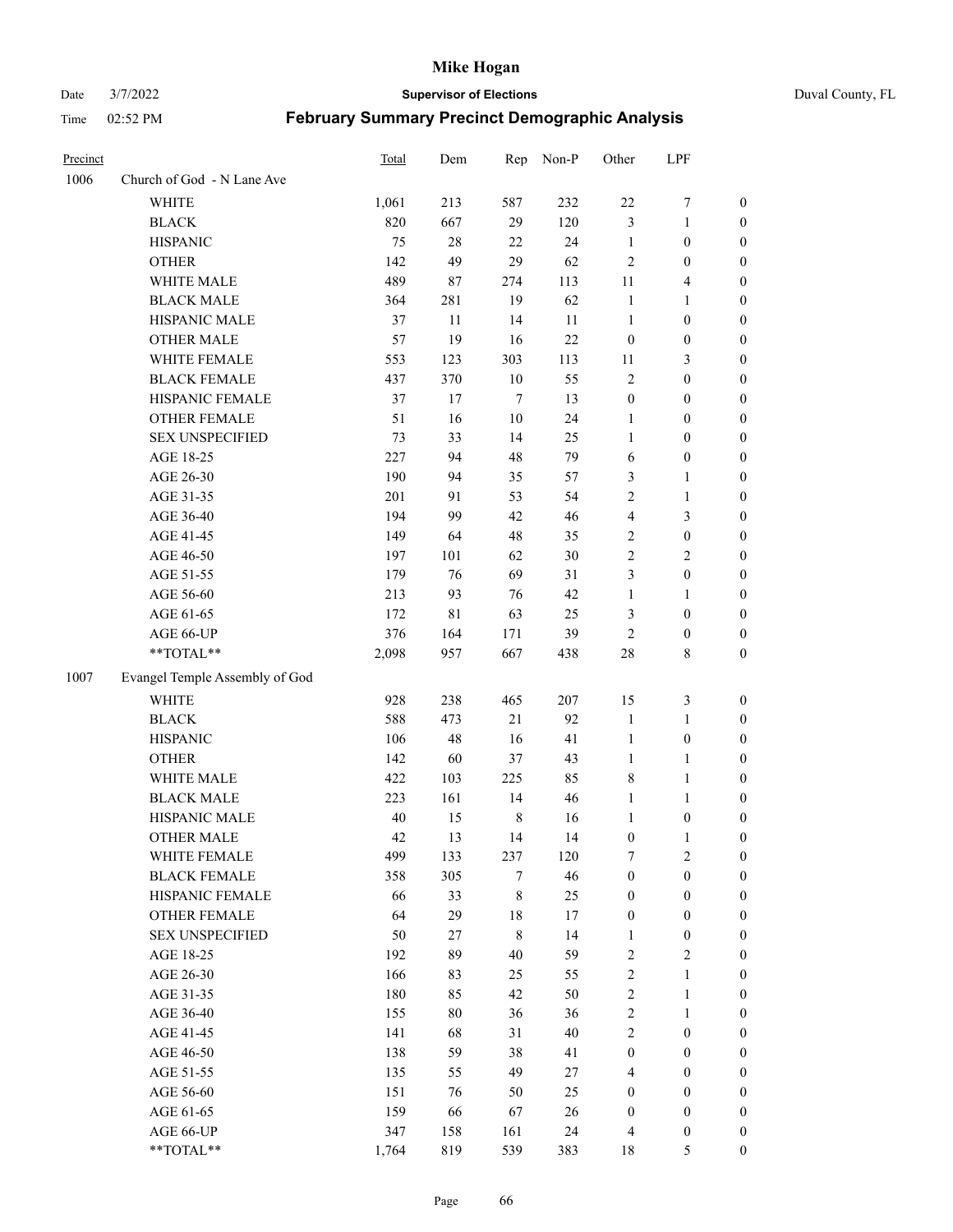Date 3/7/2022 **Supervisor of Elections** Duval County, FL

| Precinct |                                 | <b>Total</b> | Dem   | Rep          | Non-P       | Other            | LPF              |                  |
|----------|---------------------------------|--------------|-------|--------------|-------------|------------------|------------------|------------------|
| 1008     | Mary Lena Gibbs Center          |              |       |              |             |                  |                  |                  |
|          | <b>WHITE</b>                    | 1,221        | 272   | 646          | 273         | $20\,$           | 10               | 0                |
|          | <b>BLACK</b>                    | 2,132        | 1,713 | 86           | 319         | 13               | $\mathbf{1}$     | 0                |
|          | <b>HISPANIC</b>                 | 239          | 99    | 41           | 96          | 3                | $\boldsymbol{0}$ | $\boldsymbol{0}$ |
|          | <b>OTHER</b>                    | 420          | 138   | 115          | 162         | 4                | 1                | $\boldsymbol{0}$ |
|          | WHITE MALE                      | 567          | 106   | 321          | 126         | 9                | 5                | $\boldsymbol{0}$ |
|          | <b>BLACK MALE</b>               | 860          | 657   | 46           | 151         | 6                | $\boldsymbol{0}$ | $\boldsymbol{0}$ |
|          | HISPANIC MALE                   | 107          | 39    | 27           | $40\,$      | 1                | $\boldsymbol{0}$ | $\boldsymbol{0}$ |
|          | <b>OTHER MALE</b>               | 169          | 38    | 55           | 74          | $\mathfrak{2}$   | $\boldsymbol{0}$ | $\boldsymbol{0}$ |
|          | WHITE FEMALE                    | 634          | 161   | 318          | 139         | $11\,$           | $\mathfrak s$    | $\boldsymbol{0}$ |
|          | <b>BLACK FEMALE</b>             | 1,234        | 1,029 | 39           | 158         | 7                | $\mathbf{1}$     | 0                |
|          | HISPANIC FEMALE                 | 125          | 58    | 13           | 52          | $\sqrt{2}$       | $\boldsymbol{0}$ | 0                |
|          | <b>OTHER FEMALE</b>             | 190          | 78    | 52           | 58          | $\mathbf{1}$     | $\mathbf{1}$     | 0                |
|          | <b>SEX UNSPECIFIED</b>          | 126          | 56    | 17           | 52          | $\mathbf{1}$     | $\boldsymbol{0}$ | $\boldsymbol{0}$ |
|          | AGE 18-25                       | 509          | 252   | 66           | 184         | 7                | $\boldsymbol{0}$ | $\boldsymbol{0}$ |
|          | AGE 26-30                       | 387          | 200   | 63           | 116         | 5                | $\mathfrak{Z}$   | $\boldsymbol{0}$ |
|          | AGE 31-35                       | 424          | 217   | 76           | 121         | 6                | $\overline{4}$   | $\boldsymbol{0}$ |
|          | AGE 36-40                       | 395          | 230   | 55           | 103         | 6                | $\mathbf{1}$     | $\boldsymbol{0}$ |
|          | AGE 41-45                       | 326          | 187   | 60           | 74          | 5                | $\boldsymbol{0}$ | $\boldsymbol{0}$ |
|          | AGE 46-50                       | 323          | 195   | 67           | 58          | $\mathbf{1}$     | $\mathfrak{2}$   | $\boldsymbol{0}$ |
|          | AGE 51-55                       | 279          | 158   | 70           | 48          | 3                | $\boldsymbol{0}$ | 0                |
|          | AGE 56-60                       | 324          | 192   | 86           | 44          | $\mathbf{1}$     | 1                | 0                |
|          | AGE 61-65                       | 310          | 165   | 98           | 44          | 3                | $\boldsymbol{0}$ | 0                |
|          | AGE 66-UP                       | 735          | 426   | 247          | 58          | 3                | 1                | $\boldsymbol{0}$ |
|          | **TOTAL**                       | 4,012        | 2,222 | 888          | 850         | 40               | 12               | $\boldsymbol{0}$ |
| 1009     | Oak Hill Church of the Nazarene |              |       |              |             |                  |                  |                  |
|          | <b>WHITE</b>                    | 905          | 196   | 502          | 185         | 15               | $\boldsymbol{7}$ | $\boldsymbol{0}$ |
|          | <b>BLACK</b>                    | 1,434        | 1,134 | 48           | 225         | 26               | $\mathbf{1}$     | $\boldsymbol{0}$ |
|          | <b>HISPANIC</b>                 | 217          | 95    | 47           | 72          | $\mathbf{1}$     | $\sqrt{2}$       | $\boldsymbol{0}$ |
|          | <b>OTHER</b>                    | 301          | 106   | 76           | 115         | 2                | $\sqrt{2}$       | $\boldsymbol{0}$ |
|          | WHITE MALE                      | 410          | 79    | 246          | 74          | $\sqrt{6}$       | 5                | $\boldsymbol{0}$ |
|          | <b>BLACK MALE</b>               | 588          | 433   | 25           | 121         | 8                | $\mathbf{1}$     | $\boldsymbol{0}$ |
|          | HISPANIC MALE                   | 108          | 44    | 25           | 36          | $\mathbf{1}$     | $\sqrt{2}$       | 0                |
|          | <b>OTHER MALE</b>               | 119          | 46    | 33           | 37          | $\mathbf{1}$     | $\overline{2}$   | 0                |
|          | WHITE FEMALE                    | 487          | 113   | 254          | 109         | 9                | 2                | 0                |
|          | <b>BLACK FEMALE</b>             | 822          | 682   | 22           | 101         | 17               | $\boldsymbol{0}$ | $\overline{0}$   |
|          | HISPANIC FEMALE                 | 103          | 49    | 21           | 33          | $\boldsymbol{0}$ | $\boldsymbol{0}$ | $\overline{0}$   |
|          | <b>OTHER FEMALE</b>             | 137          | 50    | 38           | 49          | $\boldsymbol{0}$ | $\boldsymbol{0}$ | $\overline{0}$   |
|          | <b>SEX UNSPECIFIED</b>          | 83           | 35    | $\mathbf{9}$ | 37          | 2                | $\boldsymbol{0}$ | 0                |
|          | AGE 18-25                       | 341          | 175   | 38           | 117         | 9                | $\sqrt{2}$       | 0                |
|          | AGE 26-30                       | 273          | 145   | 38           | $8\sqrt{1}$ | 6                | 3                | 0                |
|          | AGE 31-35                       | 259          | 135   | 48           | $72\,$      | 4                | $\boldsymbol{0}$ | 0                |
|          | AGE 36-40                       | 238          | 141   | 40           | 50          | 6                | 1                | 0                |
|          | AGE 41-45                       | 220          | 132   | 33           | 52          | 2                | $\mathbf{1}$     | 0                |
|          | AGE 46-50                       | 251          | 145   | 61           | 41          | 3                | $\mathbf{1}$     | 0                |
|          | AGE 51-55                       | 235          | 137   | 51           | 44          | $\mathbf{1}$     | $\sqrt{2}$       | 0                |
|          | AGE 56-60                       | 264          | 138   | 73           | 49          | 4                | $\boldsymbol{0}$ | 0                |
|          | AGE 61-65                       | 254          | 123   | 96           | 33          | 2                | $\boldsymbol{0}$ | $\overline{0}$   |
|          | AGE 66-UP                       | 522          | 260   | 195          | 58          | 7                | $\mathfrak{2}$   | 0                |
|          | **TOTAL**                       | 2,857        | 1,531 | 673          | 597         | 44               | 12               | $\boldsymbol{0}$ |
|          |                                 |              |       |              |             |                  |                  |                  |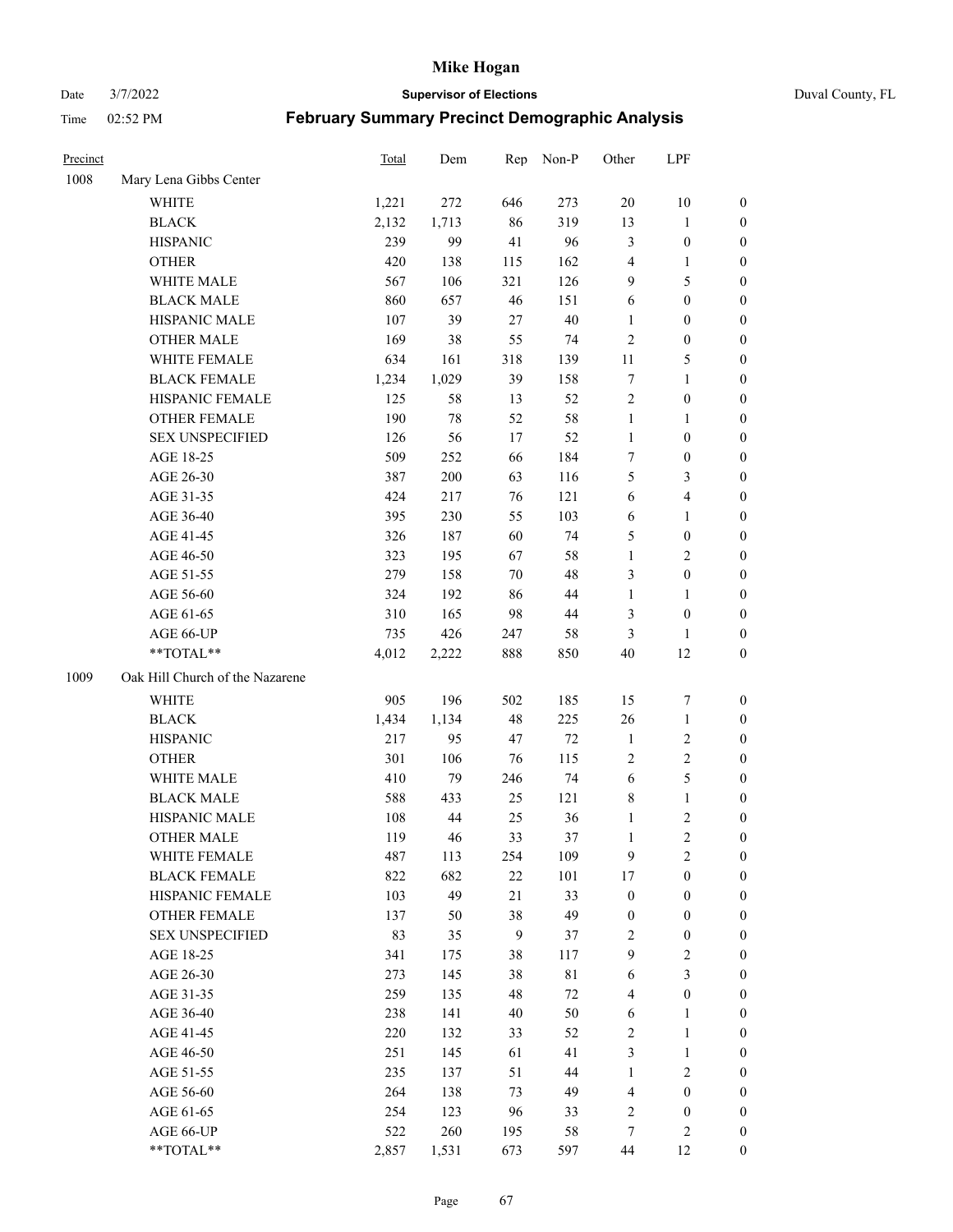Date 3/7/2022 **Supervisor of Elections** Duval County, FL

| Precinct |                                    | <b>Total</b> | Dem    |             | Rep Non-P | Other            | LPF              |                  |
|----------|------------------------------------|--------------|--------|-------------|-----------|------------------|------------------|------------------|
| 1010     | Sweetwater Church of Christ        |              |        |             |           |                  |                  |                  |
|          | <b>WHITE</b>                       | 1,324        | 282    | 707         | 300       | 32               | $\mathfrak{Z}$   | 0                |
|          | <b>BLACK</b>                       | 795          | 636    | 29          | 117       | 11               | $\sqrt{2}$       | 0                |
|          | <b>HISPANIC</b>                    | 161          | 75     | $30\,$      | 52        | 3                | $\mathbf{1}$     | $\boldsymbol{0}$ |
|          | <b>OTHER</b>                       | 197          | 64     | 52          | $77\,$    | 4                | $\boldsymbol{0}$ | $\boldsymbol{0}$ |
|          | WHITE MALE                         | 599          | 98     | 344         | 143       | 12               | $\sqrt{2}$       | $\boldsymbol{0}$ |
|          | <b>BLACK MALE</b>                  | 309          | 227    | 15          | 57        | $\,$ $\,$        | $\sqrt{2}$       | $\boldsymbol{0}$ |
|          | HISPANIC MALE                      | 75           | $28\,$ | 16          | 29        | $\mathbf{1}$     | $\mathbf{1}$     | $\boldsymbol{0}$ |
|          | <b>OTHER MALE</b>                  | 81           | $28\,$ | 19          | 32        | $\mathbf{2}$     | $\boldsymbol{0}$ | $\boldsymbol{0}$ |
|          | WHITE FEMALE                       | 709          | 180    | 355         | 153       | $20\,$           | $\mathbf{1}$     | $\boldsymbol{0}$ |
|          | <b>BLACK FEMALE</b>                | 478          | 402    | 13          | 60        | 3                | $\boldsymbol{0}$ | 0                |
|          | HISPANIC FEMALE                    | 81           | 43     | 14          | $22\,$    | $\overline{c}$   | $\boldsymbol{0}$ | 0                |
|          | <b>OTHER FEMALE</b>                | 81           | 26     | 25          | $28\,$    | $\overline{c}$   | $\boldsymbol{0}$ | $\boldsymbol{0}$ |
|          | <b>SEX UNSPECIFIED</b>             | 64           | 25     | 17          | 22        | $\boldsymbol{0}$ | $\boldsymbol{0}$ | $\boldsymbol{0}$ |
|          | AGE 18-25                          | 295          | 122    | 54          | 106       | 13               | $\boldsymbol{0}$ | $\boldsymbol{0}$ |
|          | AGE 26-30                          | 239          | 106    | 51          | $77\,$    | 3                | $\sqrt{2}$       | $\boldsymbol{0}$ |
|          | AGE 31-35                          | 209          | $87\,$ | 42          | 73        | 5                | $\sqrt{2}$       | $\boldsymbol{0}$ |
|          | AGE 36-40                          | 217          | 99     | 55          | 60        | $\overline{c}$   | $\mathbf{1}$     | $\boldsymbol{0}$ |
|          | AGE 41-45                          | 201          | 96     | 53          | 50        | $\overline{c}$   | $\boldsymbol{0}$ | $\boldsymbol{0}$ |
|          | AGE 46-50                          | 174          | 94     | 41          | 33        | $\sqrt{6}$       | $\boldsymbol{0}$ | $\boldsymbol{0}$ |
|          | AGE 51-55                          | 201          | 89     | 77          | $27\,$    | 8                | $\boldsymbol{0}$ | $\boldsymbol{0}$ |
|          | AGE 56-60                          | 230          | 99     | 90          | 39        | 2                | $\boldsymbol{0}$ | 0                |
|          | AGE 61-65                          | 221          | 76     | 110         | 31        | 4                | $\boldsymbol{0}$ | 0                |
|          | AGE 66-UP                          | 490          | 189    | 245         | 50        | 5                | 1                | $\boldsymbol{0}$ |
|          | **TOTAL**                          | 2,477        | 1,057  | 818         | 546       | 50               | 6                | $\boldsymbol{0}$ |
| 1011     | Teamsters 512                      |              |        |             |           |                  |                  |                  |
|          |                                    |              |        |             |           |                  |                  |                  |
|          | <b>WHITE</b>                       | 1,044        | 192    | 621         | 218       | 7                | 6                | $\boldsymbol{0}$ |
|          | <b>BLACK</b>                       | 453          | 348    | 16          | 83        | 5                | $\mathbf{1}$     | $\boldsymbol{0}$ |
|          | <b>HISPANIC</b>                    | 79           | 33     | 22          | 23        | $\mathbf{1}$     | $\boldsymbol{0}$ | $\boldsymbol{0}$ |
|          | <b>OTHER</b>                       | 86           | $20\,$ | 35          | 29        | $\mathbf{1}$     | $\mathbf{1}$     | $\boldsymbol{0}$ |
|          | WHITE MALE                         | 477          | 80     | 287         | 102       | 4                | $\overline{4}$   | $\boldsymbol{0}$ |
|          | <b>BLACK MALE</b>                  | 176          | 117    | 6           | 49        | 3                | $\mathbf{1}$     | $\boldsymbol{0}$ |
|          | HISPANIC MALE<br><b>OTHER MALE</b> | 43           | 15     | 14          | 14        | $\boldsymbol{0}$ | $\boldsymbol{0}$ | 0                |
|          |                                    | 31           | 5      | 13          | 13        | $\boldsymbol{0}$ | $\boldsymbol{0}$ | 0                |
|          | WHITE FEMALE                       | 553          | 107    | 329         | 112       | 3                | $\overline{c}$   | 0                |
|          | <b>BLACK FEMALE</b>                | 269          | 225    | 8           | 34        | $\overline{c}$   | $\boldsymbol{0}$ | $\overline{0}$   |
|          | HISPANIC FEMALE                    | 35           | 17     | $\,$ 8 $\,$ | 9         | $\mathbf{1}$     | $\boldsymbol{0}$ | $\overline{0}$   |
|          | OTHER FEMALE                       | 40           | 11     | 18          | $10\,$    | $\mathbf{1}$     | $\boldsymbol{0}$ | 0                |
|          | <b>SEX UNSPECIFIED</b>             | 38           | 16     | 11          | $10\,$    | $\boldsymbol{0}$ | $\mathbf{1}$     | 0                |
|          | AGE 18-25                          | 164          | 59     | 49          | 52        | 3                | $\mathbf{1}$     | 0                |
|          | AGE 26-30                          | 129          | 41     | 33          | 51        | $\overline{c}$   | $\mathfrak{2}$   | 0                |
|          | AGE 31-35                          | 165          | 72     | 49          | 41        | $\overline{c}$   | $\mathbf{1}$     | 0                |
|          | AGE 36-40                          | 162          | 66     | 56          | 37        | 3                | $\boldsymbol{0}$ | 0                |
|          | AGE 41-45                          | 137          | 54     | 58          | 24        | $\boldsymbol{0}$ | $\mathbf{1}$     | 0                |
|          | AGE 46-50                          | 156          | 57     | 66          | 31        | $\mathbf{1}$     | $\mathbf{1}$     | 0                |
|          | AGE 51-55                          | 131          | 51     | 50          | $27\,$    | $\mathbf{1}$     | $\sqrt{2}$       | 0                |
|          | AGE 56-60                          | 156          | 58     | 69          | 29        | $\boldsymbol{0}$ | $\boldsymbol{0}$ | 0                |
|          | AGE 61-65                          | 138          | 43     | 71          | 24        | $\boldsymbol{0}$ | $\boldsymbol{0}$ | 0                |
|          | AGE 66-UP                          | 324          | 92     | 193         | 37        | 2                | $\boldsymbol{0}$ | 0                |
|          | **TOTAL**                          | 1,662        | 593    | 694         | 353       | 14               | 8                | $\boldsymbol{0}$ |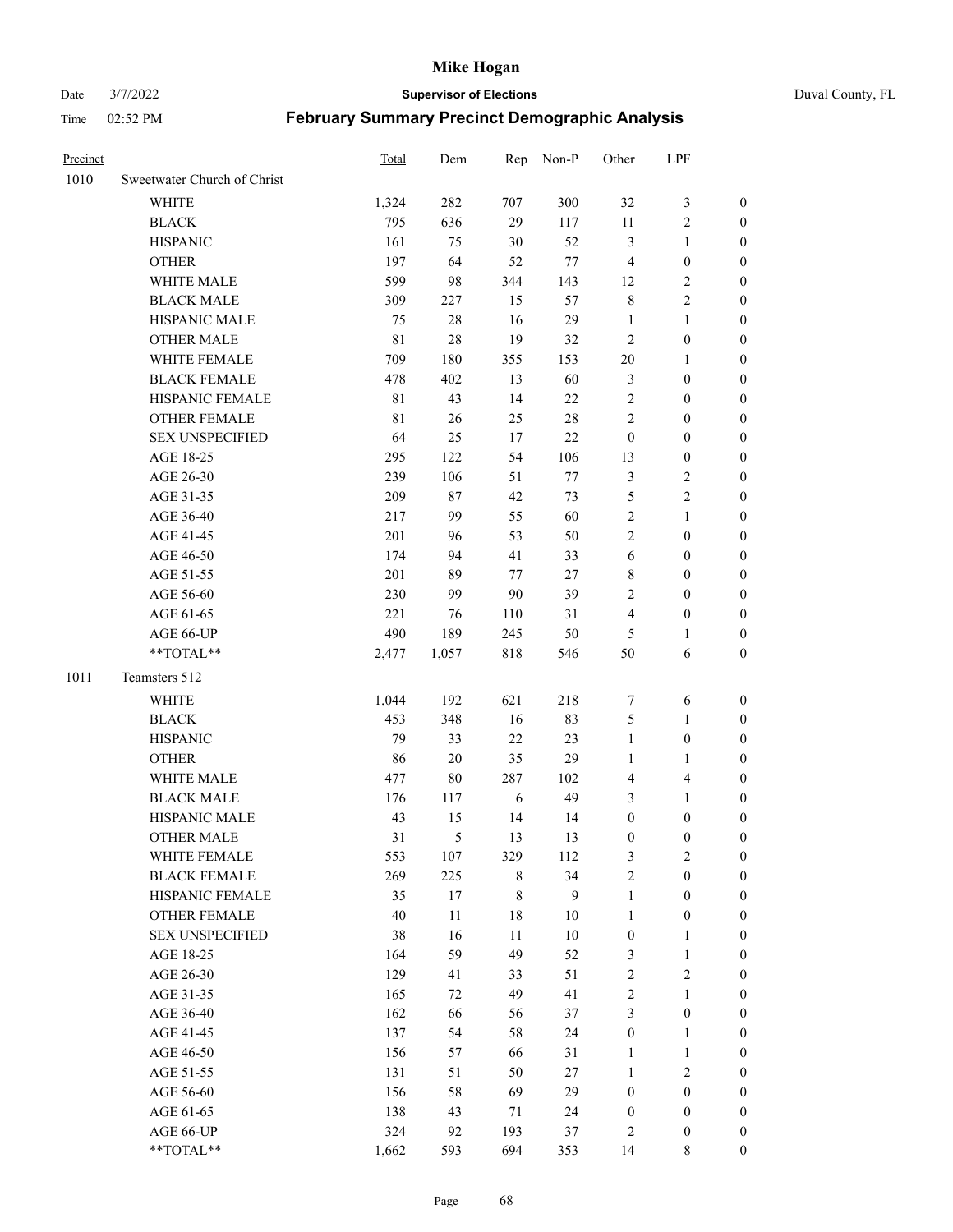Date 3/7/2022 **Supervisor of Elections** Duval County, FL

| Precinct |                            | <b>Total</b> | Dem    | Rep            | Non-P       | Other            | LPF              |                  |
|----------|----------------------------|--------------|--------|----------------|-------------|------------------|------------------|------------------|
| 1012     | Gregory West Apartments    |              |        |                |             |                  |                  |                  |
|          | WHITE                      | 741          | 181    | 340            | 205         | 11               | $\overline{4}$   | 0                |
|          | <b>BLACK</b>               | 1,797        | 1,378  | 65             | 335         | 18               | 1                | $\boldsymbol{0}$ |
|          | <b>HISPANIC</b>            | 354          | 164    | 50             | 135         | 5                | $\boldsymbol{0}$ | $\boldsymbol{0}$ |
|          | <b>OTHER</b>               | 320          | 119    | 60             | 139         | 2                | $\boldsymbol{0}$ | $\boldsymbol{0}$ |
|          | WHITE MALE                 | 323          | 53     | 171            | 93          | 2                | $\overline{4}$   | $\boldsymbol{0}$ |
|          | <b>BLACK MALE</b>          | 648          | 447    | 38             | 152         | 11               | $\boldsymbol{0}$ | $\boldsymbol{0}$ |
|          | HISPANIC MALE              | 161          | 57     | 26             | 77          | $\mathbf{1}$     | $\boldsymbol{0}$ | $\boldsymbol{0}$ |
|          | <b>OTHER MALE</b>          | 117          | 38     | 28             | 49          | 2                | $\boldsymbol{0}$ | $\boldsymbol{0}$ |
|          | WHITE FEMALE               | 402          | 122    | 167            | 104         | 9                | $\boldsymbol{0}$ | $\boldsymbol{0}$ |
|          | <b>BLACK FEMALE</b>        | 1,127        | 918    | $27\,$         | 174         | 7                | 1                | $\boldsymbol{0}$ |
|          | HISPANIC FEMALE            | 188          | 103    | 24             | 57          | 4                | $\boldsymbol{0}$ | $\boldsymbol{0}$ |
|          | <b>OTHER FEMALE</b>        | 151          | 61     | 29             | 61          | $\boldsymbol{0}$ | $\boldsymbol{0}$ | $\boldsymbol{0}$ |
|          | <b>SEX UNSPECIFIED</b>     | 95           | 43     | $\mathfrak{S}$ | 47          | $\boldsymbol{0}$ | $\boldsymbol{0}$ | $\boldsymbol{0}$ |
|          | AGE 18-25                  | 448          | 237    | 33             | 172         | 6                | $\boldsymbol{0}$ | $\boldsymbol{0}$ |
|          | AGE 26-30                  | 351          | 189    | 33             | 117         | $11\,$           | $\mathbf{1}$     | $\boldsymbol{0}$ |
|          | AGE 31-35                  | 368          | 220    | 39             | 104         | 3                | $\sqrt{2}$       | $\boldsymbol{0}$ |
|          | AGE 36-40                  | 325          | 207    | 30             | 83          | 5                | $\boldsymbol{0}$ | $\boldsymbol{0}$ |
|          | AGE 41-45                  | 288          | 182    | 38             | 65          | $\overline{2}$   | $\mathbf{1}$     | $\boldsymbol{0}$ |
|          | AGE 46-50                  | 275          | 169    | 44             | 60          | $\overline{2}$   | $\boldsymbol{0}$ | $\boldsymbol{0}$ |
|          | AGE 51-55                  | 273          | 152    | 62             | 58          | $\mathbf{1}$     | $\boldsymbol{0}$ | $\boldsymbol{0}$ |
|          | AGE 56-60                  | 250          | 138    | 57             | 53          | $\overline{c}$   | $\boldsymbol{0}$ | $\boldsymbol{0}$ |
|          | AGE 61-65                  | 219          | 128    | 47             | 42          | $\overline{c}$   | $\boldsymbol{0}$ | $\boldsymbol{0}$ |
|          | AGE 66-UP                  | 415          | 220    | 132            | 60          | $\overline{2}$   | $\mathbf{1}$     | $\boldsymbol{0}$ |
|          | **TOTAL**                  | 3,212        | 1,842  | 515            | 814         | 36               | $\mathfrak s$    | $\boldsymbol{0}$ |
| 1013     | Cedar Creek Baptist Church |              |        |                |             |                  |                  |                  |
|          | <b>WHITE</b>               | 768          | 174    | 437            | 137         | 13               | $\boldsymbol{7}$ | $\boldsymbol{0}$ |
|          | <b>BLACK</b>               | 496          | 376    | 13             | 101         | 6                | $\boldsymbol{0}$ | $\boldsymbol{0}$ |
|          | <b>HISPANIC</b>            | 82           | 37     | 10             | 33          | 2                | $\boldsymbol{0}$ | $\boldsymbol{0}$ |
|          | <b>OTHER</b>               | 87           | 22     | 27             | 37          | $\boldsymbol{0}$ | $\mathbf{1}$     | $\boldsymbol{0}$ |
|          | WHITE MALE                 | 358          | 74     | 202            | $71\,$      | 5                | 6                | $\boldsymbol{0}$ |
|          | <b>BLACK MALE</b>          | 172          | 115    | $\mathfrak{S}$ | 48          | 4                | $\boldsymbol{0}$ | $\boldsymbol{0}$ |
|          | HISPANIC MALE              | 34           | 12     | 5              | 16          | $\mathbf{1}$     | $\boldsymbol{0}$ | $\boldsymbol{0}$ |
|          | <b>OTHER MALE</b>          | 34           | $\tau$ | 9              | 18          | $\boldsymbol{0}$ | $\boldsymbol{0}$ | $\boldsymbol{0}$ |
|          | WHITE FEMALE               | 405          | 100    | 231            | 65          | 8                | 1                | 0                |
|          | <b>BLACK FEMALE</b>        | 311          | 250    | $\,$ 8 $\,$    | 51          | $\overline{c}$   | $\boldsymbol{0}$ | $\overline{0}$   |
|          | HISPANIC FEMALE            | 46           | 24     | 5              | 16          | $\mathbf{1}$     | $\boldsymbol{0}$ | $\overline{0}$   |
|          | <b>OTHER FEMALE</b>        | 26           | 7      | 11             | $\,$ 8 $\,$ | $\boldsymbol{0}$ | $\boldsymbol{0}$ | $\overline{0}$   |
|          | <b>SEX UNSPECIFIED</b>     | 47           | $20\,$ | 11             | 15          | $\boldsymbol{0}$ | $\mathbf{1}$     | 0                |
|          | AGE 18-25                  | 162          | 64     | 44             | 50          | 4                | $\boldsymbol{0}$ | 0                |
|          | AGE 26-30                  | 160          | 74     | 29             | 50          | 6                | $\mathbf{1}$     | 0                |
|          | AGE 31-35                  | 149          | 67     | 35             | 44          | $\mathbf{1}$     | $\overline{2}$   | 0                |
|          | AGE 36-40                  | 122          | 51     | 37             | 31          | 2                | $\mathbf{1}$     | 0                |
|          | AGE 41-45                  | 106          | 48     | 33             | 22          | $\overline{c}$   | $\mathbf{1}$     | 0                |
|          | AGE 46-50                  | 100          | 49     | 29             | 20          | $\overline{c}$   | $\boldsymbol{0}$ | 0                |
|          | AGE 51-55                  | 119          | 57     | 35             | 24          | $\overline{2}$   | $\mathbf{1}$     | 0                |
|          | AGE 56-60                  | 141          | 53     | 57             | 28          | $\mathbf{1}$     | $\sqrt{2}$       | $\overline{0}$   |
|          | AGE 61-65                  | 100          | 53     | 32             | 15          | $\boldsymbol{0}$ | $\boldsymbol{0}$ | $\overline{0}$   |
|          | AGE 66-UP                  | 274          | 93     | 156            | 24          | $\mathbf{1}$     | $\boldsymbol{0}$ | 0                |
|          | **TOTAL**                  | 1,433        | 609    | 487            | 308         | 21               | 8                | $\boldsymbol{0}$ |
|          |                            |              |        |                |             |                  |                  |                  |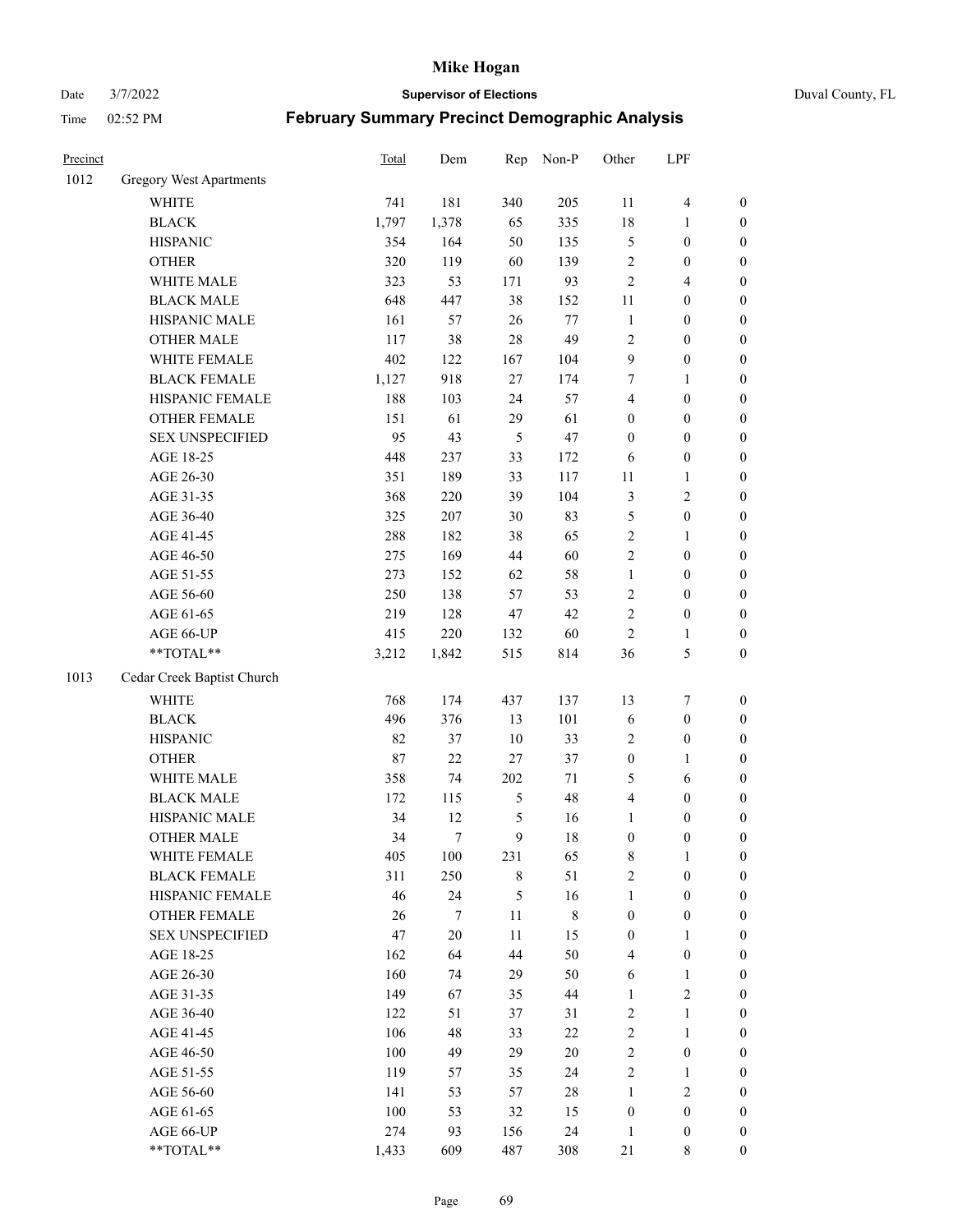Date 3/7/2022 **Supervisor of Elections** Duval County, FL

| Precinct |                             | <b>Total</b> | Dem   | Rep         | Non-P  | Other          | LPF              |                  |
|----------|-----------------------------|--------------|-------|-------------|--------|----------------|------------------|------------------|
| 1014     | McGirts Creek Regional Park |              |       |             |        |                |                  |                  |
|          | <b>WHITE</b>                | 1,266        | 297   | 642         | 298    | 19             | 10               | 0                |
|          | <b>BLACK</b>                | 1,798        | 1,434 | 64          | 268    | 32             | $\boldsymbol{0}$ | $\boldsymbol{0}$ |
|          | <b>HISPANIC</b>             | 262          | 105   | 43          | 111    | 3              | $\boldsymbol{0}$ | $\boldsymbol{0}$ |
|          | <b>OTHER</b>                | 361          | 119   | 113         | 123    | 4              | $\sqrt{2}$       | $\boldsymbol{0}$ |
|          | WHITE MALE                  | 624          | 128   | 323         | 153    | 11             | 9                | $\boldsymbol{0}$ |
|          | <b>BLACK MALE</b>           | 755          | 554   | 36          | 148    | 17             | $\boldsymbol{0}$ | $\boldsymbol{0}$ |
|          | HISPANIC MALE               | 112          | 37    | 23          | 50     | 2              | $\boldsymbol{0}$ | $\boldsymbol{0}$ |
|          | <b>OTHER MALE</b>           | 133          | 36    | 48          | 48     | $\mathbf{1}$   | $\boldsymbol{0}$ | $\boldsymbol{0}$ |
|          | WHITE FEMALE                | 629          | 167   | 312         | 141    | 8              | 1                | $\boldsymbol{0}$ |
|          | <b>BLACK FEMALE</b>         | 1,010        | 855   | $27\,$      | 114    | 14             | $\boldsymbol{0}$ | $\boldsymbol{0}$ |
|          | HISPANIC FEMALE             | 143          | 64    | 19          | 59     | $\mathbf{1}$   | $\boldsymbol{0}$ | 0                |
|          | <b>OTHER FEMALE</b>         | 170          | 63    | 58          | 44     | 3              | $\sqrt{2}$       | $\boldsymbol{0}$ |
|          | <b>SEX UNSPECIFIED</b>      | 111          | 51    | 16          | 43     | $\mathbf{1}$   | $\boldsymbol{0}$ | $\boldsymbol{0}$ |
|          | AGE 18-25                   | 430          | 223   | 54          | 143    | 8              | $\sqrt{2}$       | $\boldsymbol{0}$ |
|          | AGE 26-30                   | 353          | 167   | 66          | 110    | 6              | $\overline{4}$   | $\boldsymbol{0}$ |
|          | AGE 31-35                   | 364          | 184   | 67          | 106    | 6              | $\mathbf{1}$     | $\boldsymbol{0}$ |
|          | AGE 36-40                   | 309          | 167   | 51          | 85     | 6              | $\boldsymbol{0}$ | $\boldsymbol{0}$ |
|          | AGE 41-45                   | 285          | 166   | 39          | 73     | 7              | $\boldsymbol{0}$ | $\boldsymbol{0}$ |
|          | AGE 46-50                   | 283          | 156   | 68          | 51     | 8              | $\boldsymbol{0}$ | $\boldsymbol{0}$ |
|          | AGE 51-55                   | 328          | 169   | 89          | 64     | $\overline{c}$ | $\overline{4}$   | $\boldsymbol{0}$ |
|          | AGE 56-60                   | 312          | 181   | 77          | 51     | 3              | $\boldsymbol{0}$ | 0                |
|          | AGE 61-65                   | 294          | 175   | $8\sqrt{1}$ | 37     | $\mathbf{1}$   | $\boldsymbol{0}$ | $\boldsymbol{0}$ |
|          | AGE 66-UP                   | 729          | 367   | 270         | $80\,$ | $11\,$         | 1                | $\boldsymbol{0}$ |
|          | $**TOTAL**$                 | 3,687        | 1,955 | 862         | 800    | 58             | 12               | $\boldsymbol{0}$ |
| 1015     | River City Community Church |              |       |             |        |                |                  |                  |
|          | <b>WHITE</b>                | 1,187        | 291   | 613         | 256    | $22\,$         | $\mathfrak s$    | $\boldsymbol{0}$ |
|          | <b>BLACK</b>                | 1,265        | 1,005 | 39          | 203    | 18             | $\boldsymbol{0}$ | $\boldsymbol{0}$ |
|          | <b>HISPANIC</b>             | 219          | 94    | 38          | 82     | 4              | $\mathbf{1}$     | $\boldsymbol{0}$ |
|          | <b>OTHER</b>                | 370          | 101   | 124         | 137    | 7              | $\mathbf{1}$     | $\boldsymbol{0}$ |
|          | WHITE MALE                  | 567          | 102   | 308         | 138    | 16             | 3                | $\boldsymbol{0}$ |
|          | <b>BLACK MALE</b>           | 522          | 400   | 21          | 92     | $\mathbf{9}$   | $\boldsymbol{0}$ | $\boldsymbol{0}$ |
|          | HISPANIC MALE               | 96           | 33    | 24          | 37     | 2              | $\boldsymbol{0}$ | $\boldsymbol{0}$ |
|          | <b>OTHER MALE</b>           | 149          | 36    | 58          | 52     | $\overline{c}$ | $\mathbf{1}$     | $\boldsymbol{0}$ |
|          | <b>WHITE FEMALE</b>         | 608          | 186   | 299         | 115    | 6              | $\overline{c}$   | 0                |
|          | <b>BLACK FEMALE</b>         | 718          | 583   | 18          | 109    | 8              | $\boldsymbol{0}$ | $\boldsymbol{0}$ |
|          | HISPANIC FEMALE             | 121          | 61    | 14          | 43     | $\overline{c}$ | 1                | $\overline{0}$   |
|          | <b>OTHER FEMALE</b>         | 173          | 54    | 52          | 63     | 4              | $\boldsymbol{0}$ | $\overline{0}$   |
|          | <b>SEX UNSPECIFIED</b>      | 87           | 36    | 20          | 29     | 2              | $\boldsymbol{0}$ | 0                |
|          | AGE 18-25                   | 382          | 172   | 64          | 134    | $10\,$         | $\sqrt{2}$       | 0                |
|          | AGE 26-30                   | 275          | 122   | 54          | 92     | 6              | $\mathbf{1}$     | 0                |
|          | AGE 31-35                   | 287          | 155   | 46          | $77\,$ | 8              | $\mathbf{1}$     | 0                |
|          | AGE 36-40                   | 249          | 122   | 44          | 76     | 5              | $\sqrt{2}$       | 0                |
|          | AGE 41-45                   | 230          | 119   | 53          | 53     | 5              | $\boldsymbol{0}$ | 0                |
|          | AGE 46-50                   | 222          | 120   | 59          | 42     | $\mathbf{1}$   | $\boldsymbol{0}$ | 0                |
|          | AGE 51-55                   | 263          | 137   | 64          | 58     | 4              | $\boldsymbol{0}$ | $\overline{0}$   |
|          | AGE 56-60                   | 272          | 152   | 73          | 43     | 4              | $\boldsymbol{0}$ | $\overline{0}$   |
|          | AGE 61-65                   | 305          | 144   | 109         | 49     | 3              | $\boldsymbol{0}$ | $\overline{0}$   |
|          | AGE 66-UP                   | 556          | 248   | 248         | 54     | 5              | $\mathbf{1}$     | 0                |
|          | **TOTAL**                   | 3,041        | 1,491 | 814         | 678    | 51             | 7                | $\boldsymbol{0}$ |
|          |                             |              |       |             |        |                |                  |                  |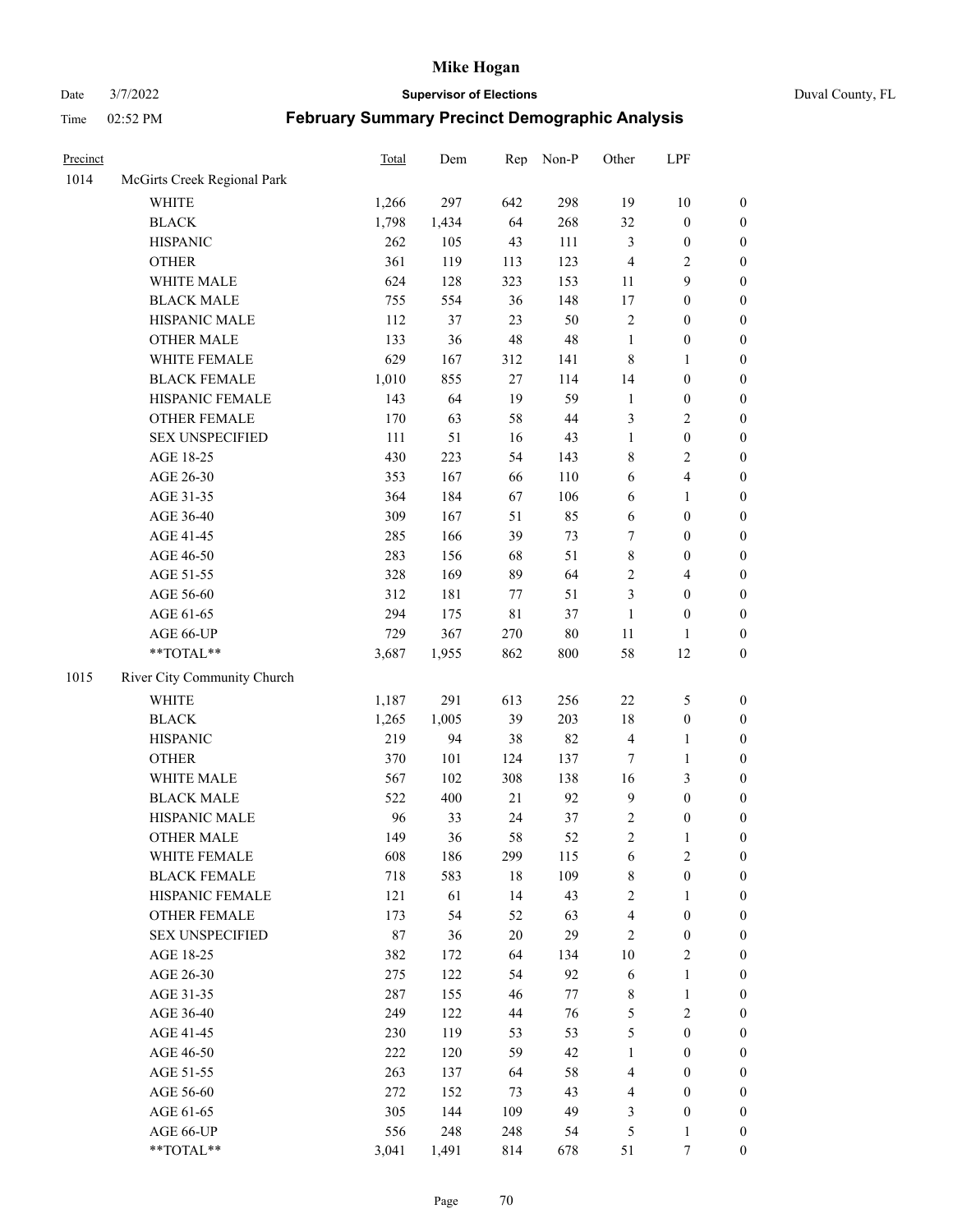Date 3/7/2022 **Supervisor of Elections** Duval County, FL

| Precinct |                         | Total | Dem         | Rep            | Non-P            | Other                   | LPF              |                  |
|----------|-------------------------|-------|-------------|----------------|------------------|-------------------------|------------------|------------------|
| 1016     | Argyle Church of Christ |       |             |                |                  |                         |                  |                  |
|          | <b>WHITE</b>            | 845   | 162         | 433            | 233              | $\overline{9}$          | $\,$ $\,$        | 0                |
|          | <b>BLACK</b>            | 804   | 604         | 42             | 146              | 12                      | $\boldsymbol{0}$ | 0                |
|          | <b>HISPANIC</b>         | 199   | 61          | 49             | 84               | 4                       | $\mathbf{1}$     | $\boldsymbol{0}$ |
|          | <b>OTHER</b>            | 255   | 90          | 75             | 88               | 1                       | 1                | $\boldsymbol{0}$ |
|          | WHITE MALE              | 400   | 64          | 216            | 111              | 3                       | 6                | $\boldsymbol{0}$ |
|          | <b>BLACK MALE</b>       | 338   | 224         | 23             | 84               | 7                       | $\boldsymbol{0}$ | $\boldsymbol{0}$ |
|          | HISPANIC MALE           | 96    | 29          | 24             | 39               | 3                       | $\mathbf{1}$     | $\boldsymbol{0}$ |
|          | <b>OTHER MALE</b>       | 93    | 28          | 32             | 33               | $\boldsymbol{0}$        | $\boldsymbol{0}$ | $\boldsymbol{0}$ |
|          | WHITE FEMALE            | 437   | 97          | 215            | 117              | 6                       | $\sqrt{2}$       | $\boldsymbol{0}$ |
|          | <b>BLACK FEMALE</b>     | 454   | 370         | 19             | 60               | 5                       | $\boldsymbol{0}$ | $\boldsymbol{0}$ |
|          | HISPANIC FEMALE         | 99    | 30          | 25             | 43               | $\mathbf{1}$            | $\boldsymbol{0}$ | 0                |
|          | OTHER FEMALE            | 125   | 49          | 36             | 40               | $\boldsymbol{0}$        | $\boldsymbol{0}$ | $\boldsymbol{0}$ |
|          | <b>SEX UNSPECIFIED</b>  | 61    | 26          | 9              | 24               | $\mathbf{1}$            | $\mathbf{1}$     | $\boldsymbol{0}$ |
|          | AGE 18-25               | 277   | 130         | 59             | $77 \,$          | 8                       | $\mathfrak{Z}$   | $\boldsymbol{0}$ |
|          | AGE 26-30               | 268   | 118         | 49             | 95               | 3                       | $\mathfrak{Z}$   | $\boldsymbol{0}$ |
|          | AGE 31-35               | 222   | 102         | 31             | 89               | $\boldsymbol{0}$        | $\boldsymbol{0}$ | $\boldsymbol{0}$ |
|          | AGE 36-40               | 174   | 69          | 43             | 55               | 6                       | $\mathbf{1}$     | $\boldsymbol{0}$ |
|          | AGE 41-45               | 162   | 73          | 38             | 48               | 2                       | $\mathbf{1}$     | $\boldsymbol{0}$ |
|          | AGE 46-50               | 174   | 91          | 40             | $40\,$           | $\overline{c}$          | $\mathbf{1}$     | $\boldsymbol{0}$ |
|          | AGE 51-55               | 195   | 92          | 64             | 36               | 2                       | $\mathbf{1}$     | 0                |
|          | AGE 56-60               | 193   | 81          | 74             | 38               | $\boldsymbol{0}$        | $\boldsymbol{0}$ | 0                |
|          | AGE 61-65               | 175   | 62          | 83             | 28               | 2                       | $\boldsymbol{0}$ | 0                |
|          | AGE 66-UP               | 263   | 99          | 118            | 45               | $\mathbf{1}$            | $\boldsymbol{0}$ | $\boldsymbol{0}$ |
|          | $**TOTAL**$             | 2,103 | 917         | 599            | 551              | 26                      | 10               | $\boldsymbol{0}$ |
| 1101     | FSCJ - Deerwood Center  |       |             |                |                  |                         |                  |                  |
|          | <b>WHITE</b>            | 721   | 167         | 382            | 156              | 13                      | $\mathfrak z$    | $\boldsymbol{0}$ |
|          | <b>BLACK</b>            | 146   | 114         | 7              | 24               | $\mathbf{1}$            | $\boldsymbol{0}$ | $\boldsymbol{0}$ |
|          | <b>HISPANIC</b>         | 71    | 23          | 25             | 22               | $\mathbf{1}$            | $\boldsymbol{0}$ | $\boldsymbol{0}$ |
|          | <b>OTHER</b>            | 161   | 34          | 48             | 76               | 3                       | $\boldsymbol{0}$ | $\boldsymbol{0}$ |
|          | WHITE MALE              | 338   | 65          | 188            | 76               | 9                       | $\boldsymbol{0}$ | $\boldsymbol{0}$ |
|          | <b>BLACK MALE</b>       | 55    | 42          | $\overline{4}$ | $\boldsymbol{9}$ | $\boldsymbol{0}$        | $\boldsymbol{0}$ | $\boldsymbol{0}$ |
|          | HISPANIC MALE           | 36    | 11          | 12             | 12               | 1                       | $\boldsymbol{0}$ | 0                |
|          | <b>OTHER MALE</b>       | 62    | $\,$ 8 $\,$ | 21             | 33               | $\boldsymbol{0}$        | $\boldsymbol{0}$ | $\boldsymbol{0}$ |
|          | WHITE FEMALE            | 374   | 101         | 189            | 77               | 4                       | 3                | 0                |
|          | <b>BLACK FEMALE</b>     | 89    | $70\,$      | 3              | 15               | 1                       | $\boldsymbol{0}$ | $\overline{0}$   |
|          | HISPANIC FEMALE         | 35    | 12          | 13             | 10               | $\boldsymbol{0}$        | $\boldsymbol{0}$ | $\overline{0}$   |
|          | <b>OTHER FEMALE</b>     | 82    | 23          | 22             | 34               | 3                       | $\boldsymbol{0}$ | $\overline{0}$   |
|          | <b>SEX UNSPECIFIED</b>  | 28    | 6           | 10             | 12               | $\boldsymbol{0}$        | $\boldsymbol{0}$ | 0                |
|          | AGE 18-25               | 94    | 20          | 39             | 31               | 3                       | $\mathbf{1}$     | 0                |
|          | AGE 26-30               | 91    | 34          | 27             | 26               | 4                       | $\boldsymbol{0}$ | 0                |
|          | AGE 31-35               | 89    | 46          | 21             | $20\,$           | 1                       | 1                | 0                |
|          | AGE 36-40               | 87    | 38          | 25             | 24               | $\boldsymbol{0}$        | $\boldsymbol{0}$ | 0                |
|          | AGE 41-45               | 82    | 24          | 28             | 29               | $\mathbf{1}$            | $\boldsymbol{0}$ | 0                |
|          | AGE 46-50               | 109   | 23          | 46             | 38               | $\mathbf{1}$            | 1                | 0                |
|          | AGE 51-55               | 123   | 29          | 56             | 35               | 3                       | $\boldsymbol{0}$ | 0                |
|          | AGE 56-60               | 127   | 46          | 51             | 28               | $\overline{c}$          | $\boldsymbol{0}$ | $\overline{0}$   |
|          | AGE 61-65               | 82    | 26          | 40             | 15               | 1                       | $\boldsymbol{0}$ | $\overline{0}$   |
|          | AGE 66-UP               | 215   | 52          | 129            | 32               | $\overline{\mathbf{c}}$ | $\boldsymbol{0}$ | 0                |
|          | **TOTAL**               | 1,099 | 338         | 462            | 278              | 18                      | 3                | $\boldsymbol{0}$ |
|          |                         |       |             |                |                  |                         |                  |                  |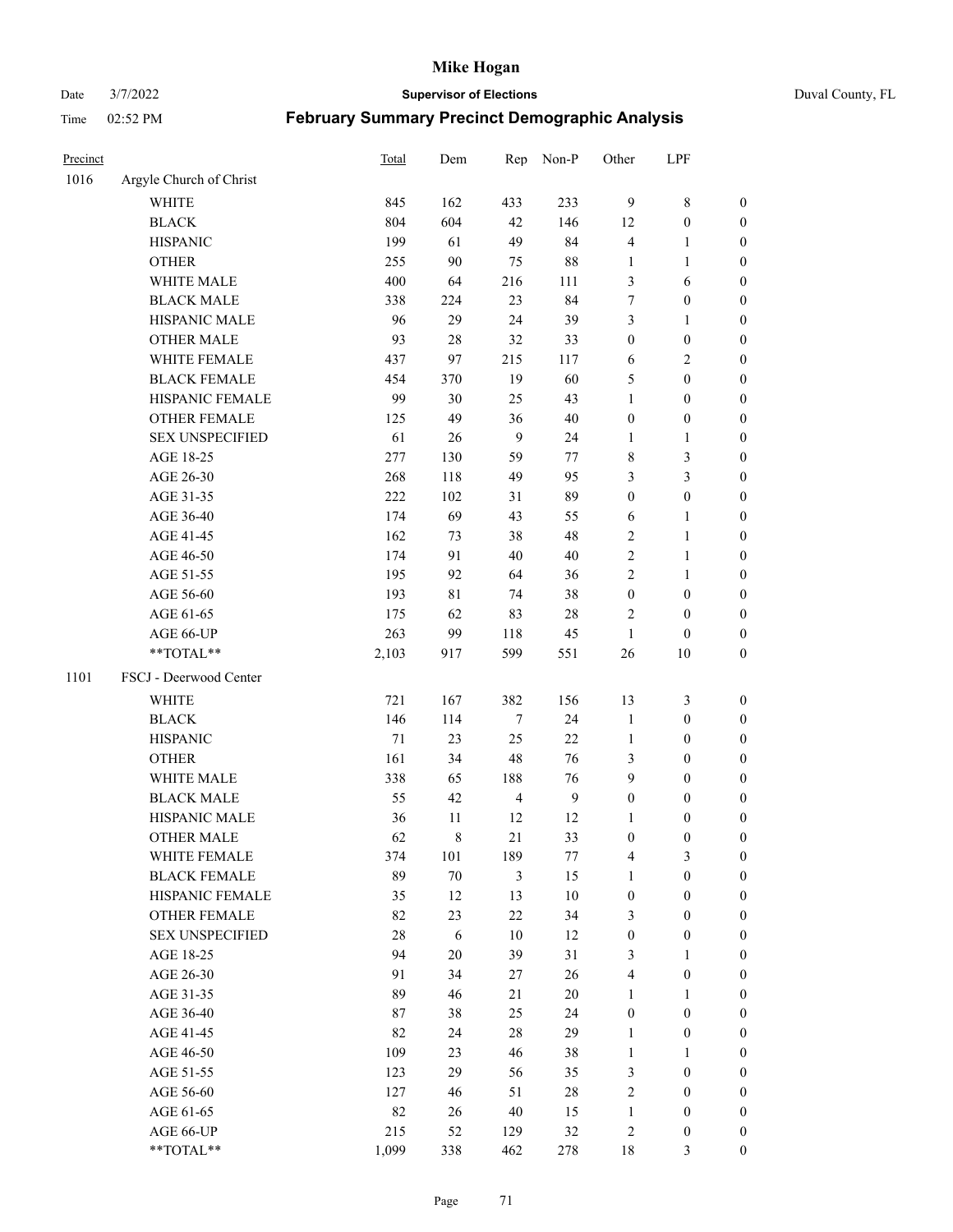#### Date 3/7/2022 **Supervisor of Elections** Duval County, FL

| Precinct |                                   | Total  | Dem              | Rep              | Non-P                   | Other            | LPF              |                  |
|----------|-----------------------------------|--------|------------------|------------------|-------------------------|------------------|------------------|------------------|
| 1102     | Glen Kernan Golf and Country Club |        |                  |                  |                         |                  |                  |                  |
|          | <b>WHITE</b>                      | 387    | 67               | 241              | 71                      | 7                | $\mathbf{1}$     | 0                |
|          | <b>BLACK</b>                      | 29     | 19               | $\sqrt{2}$       | $\tau$                  | $\mathbf{1}$     | $\boldsymbol{0}$ | $\boldsymbol{0}$ |
|          | <b>HISPANIC</b>                   | 17     | 3                | 9                | 5                       | $\boldsymbol{0}$ | $\boldsymbol{0}$ | $\boldsymbol{0}$ |
|          | <b>OTHER</b>                      | 159    | 48               | 30               | 76                      | 4                | 1                | $\boldsymbol{0}$ |
|          | WHITE MALE                        | 186    | 26               | 123              | 35                      | 2                | $\boldsymbol{0}$ | $\boldsymbol{0}$ |
|          | <b>BLACK MALE</b>                 | 15     | 9                | $\sqrt{2}$       | $\overline{\mathbf{4}}$ | $\boldsymbol{0}$ | $\boldsymbol{0}$ | $\boldsymbol{0}$ |
|          | HISPANIC MALE                     | 6      | $\mathbf{1}$     | $\mathfrak{2}$   | 3                       | $\boldsymbol{0}$ | $\boldsymbol{0}$ | $\boldsymbol{0}$ |
|          | <b>OTHER MALE</b>                 | 71     | 23               | 15               | 31                      | $\mathbf{1}$     | $\mathbf{1}$     | $\boldsymbol{0}$ |
|          | WHITE FEMALE                      | 199    | 41               | 117              | 35                      | 5                | 1                | $\boldsymbol{0}$ |
|          | <b>BLACK FEMALE</b>               | 12     | $\,$ 8 $\,$      | $\boldsymbol{0}$ | $\mathfrak{Z}$          | $\mathbf{1}$     | $\boldsymbol{0}$ | 0                |
|          | HISPANIC FEMALE                   | 11     | $\overline{2}$   | 7                | $\overline{2}$          | $\boldsymbol{0}$ | $\boldsymbol{0}$ | 0                |
|          | <b>OTHER FEMALE</b>               | 67     | 22               | 12               | 32                      | $\mathbf{1}$     | $\boldsymbol{0}$ | $\boldsymbol{0}$ |
|          | <b>SEX UNSPECIFIED</b>            | 25     | 5                | $\overline{4}$   | 14                      | $\mathbf{2}$     | $\boldsymbol{0}$ | $\boldsymbol{0}$ |
|          | AGE 18-25                         | 109    | 34               | 38               | 32                      | 4                | 1                | $\boldsymbol{0}$ |
|          | AGE 26-30                         | $22\,$ | 6                | 12               | 3                       | $\mathbf{1}$     | $\boldsymbol{0}$ | $\boldsymbol{0}$ |
|          | AGE 31-35                         | 21     | 6                | $\tau$           | 6                       | $\mathbf{1}$     | $\mathbf{1}$     | $\boldsymbol{0}$ |
|          | AGE 36-40                         | 37     | 11               | 15               | $10\,$                  | $\mathbf{1}$     | $\boldsymbol{0}$ | $\boldsymbol{0}$ |
|          | AGE 41-45                         | 43     | $\tau$           | 21               | 15                      | $\boldsymbol{0}$ | $\boldsymbol{0}$ | $\boldsymbol{0}$ |
|          | AGE 46-50                         | 73     | $18\,$           | 30               | 24                      | $\mathbf{1}$     | $\boldsymbol{0}$ | $\boldsymbol{0}$ |
|          | AGE 51-55                         | 72     | 15               | 40               | 16                      | $\mathbf{1}$     | $\boldsymbol{0}$ | $\boldsymbol{0}$ |
|          | AGE 56-60                         | 63     | 12               | 31               | 19                      | $\mathbf{1}$     | $\boldsymbol{0}$ | 0                |
|          | AGE 61-65                         | 44     | $\boldsymbol{7}$ | 22               | 14                      | $\mathbf{1}$     | $\boldsymbol{0}$ | 0                |
|          | AGE 66-UP                         | 108    | 21               | 66               | $20\,$                  | $\mathbf{1}$     | $\boldsymbol{0}$ | $\boldsymbol{0}$ |
|          | **TOTAL**                         | 592    | 137              | 282              | 159                     | 12               | $\sqrt{2}$       | $\boldsymbol{0}$ |
| 1103     | Hampton Glen                      |        |                  |                  |                         |                  |                  |                  |
|          | <b>WHITE</b>                      | 2,043  | 506              | 1,064            | 438                     | 28               | $\boldsymbol{7}$ | $\boldsymbol{0}$ |
|          | <b>BLACK</b>                      | 357    | 256              | $17$             | $77 \,$                 | 6                | $\mathbf{1}$     | $\boldsymbol{0}$ |
|          | <b>HISPANIC</b>                   | 229    | 93               | 59               | 71                      | 6                | $\boldsymbol{0}$ | $\boldsymbol{0}$ |
|          | <b>OTHER</b>                      | 641    | 209              | 136              | 290                     | 5                | $\mathbf{1}$     | $\boldsymbol{0}$ |
|          | WHITE MALE                        | 928    | 182              | 517              | 213                     | 12               | $\overline{4}$   | $\boldsymbol{0}$ |
|          | <b>BLACK MALE</b>                 | 166    | 103              | 12               | 48                      | 3                | $\boldsymbol{0}$ | $\boldsymbol{0}$ |
|          | HISPANIC MALE                     | 106    | 42               | 27               | 33                      | 4                | $\boldsymbol{0}$ | $\boldsymbol{0}$ |
|          | OTHER MALE                        | 270    | 83               | 60               | 123                     | 3                | $\mathbf{1}$     | $\boldsymbol{0}$ |
|          | WHITE FEMALE                      | 1,100  | 323              | 537              | 222                     | 15               | 3                | 0                |
|          | <b>BLACK FEMALE</b>               | 188    | 150              | 5                | 29                      | 3                | $\mathbf{1}$     | $\boldsymbol{0}$ |
|          | HISPANIC FEMALE                   | 118    | 49               | 30               | 37                      | $\sqrt{2}$       | $\boldsymbol{0}$ | $\overline{0}$   |
|          | <b>OTHER FEMALE</b>               | 309    | 109              | 69               | 130                     | $\mathbf{1}$     | $\boldsymbol{0}$ | 0                |
|          | <b>SEX UNSPECIFIED</b>            | 85     | 23               | 19               | 41                      | $\overline{c}$   | $\boldsymbol{0}$ | 0                |
|          | AGE 18-25                         | 478    | 176              | 135              | 150                     | 16               | $\mathbf{1}$     | 0                |
|          | AGE 26-30                         | 310    | 123              | 82               | 100                     | 4                | $\mathbf{1}$     | 0                |
|          | AGE 31-35                         | 268    | 110              | 85               | $70\,$                  | 2                | $\mathbf{1}$     | 0                |
|          | AGE 36-40                         | 227    | 76               | 74               | 74                      | 3                | $\boldsymbol{0}$ | 0                |
|          | AGE 41-45                         | 221    | 84               | 71               | 61                      | $\overline{c}$   | 3                | 0                |
|          | AGE 46-50                         | 253    | 73               | 103              | 76                      | $\mathbf{1}$     | $\boldsymbol{0}$ | 0                |
|          | AGE 51-55                         | 314    | 85               | 126              | 99                      | 3                | $\mathbf{1}$     | 0                |
|          | AGE 56-60                         | 326    | 87               | 147              | 89                      | 2                | $\mathbf{1}$     | 0                |
|          | AGE 61-65                         | 272    | 67               | 153              | 50                      | $\overline{c}$   | $\boldsymbol{0}$ | 0                |
|          | AGE 66-UP                         | 601    | 183              | 300              | 107                     | 10               | $\mathbf{1}$     | 0                |
|          | **TOTAL**                         | 3,270  | 1,064            | 1,276            | 876                     | 45               | $\mathbf{9}$     | $\boldsymbol{0}$ |
|          |                                   |        |                  |                  |                         |                  |                  |                  |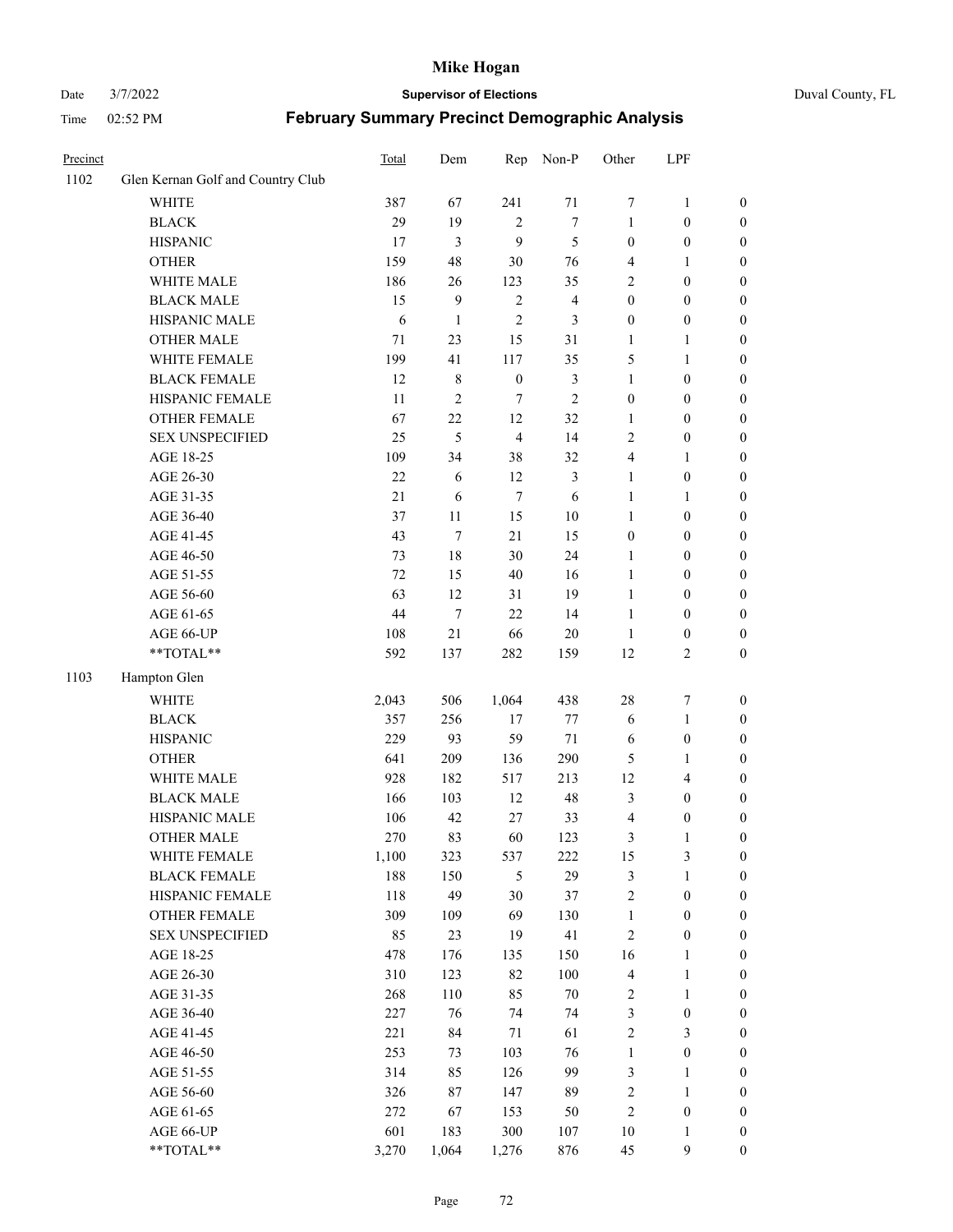Date 3/7/2022 **Supervisor of Elections** Duval County, FL

| Precinct |                            | <b>Total</b> | Dem    | Rep         | Non-P  | Other                   | LPF              |                  |
|----------|----------------------------|--------------|--------|-------------|--------|-------------------------|------------------|------------------|
| 1104     | Julington Baptist Church   |              |        |             |        |                         |                  |                  |
|          | <b>WHITE</b>               | 4,171        | 897    | 2,156       | 1,019  | 76                      | 23               | 0                |
|          | <b>BLACK</b>               | 1,041        | 776    | 46          | 206    | 12                      | $\mathbf{1}$     | $\boldsymbol{0}$ |
|          | <b>HISPANIC</b>            | 592          | 190    | 151         | 237    | $10\,$                  | $\overline{4}$   | $\boldsymbol{0}$ |
|          | <b>OTHER</b>               | 1,143        | 352    | 283         | 490    | 13                      | 5                | $\boldsymbol{0}$ |
|          | WHITE MALE                 | 1,956        | 360    | 1,048       | 506    | 29                      | 13               | $\boldsymbol{0}$ |
|          | <b>BLACK MALE</b>          | 456          | 305    | 25          | 117    | $\,$ 8 $\,$             | 1                | $\boldsymbol{0}$ |
|          | HISPANIC MALE              | 277          | $87\,$ | $71\,$      | 115    | 2                       | $\sqrt{2}$       | $\boldsymbol{0}$ |
|          | <b>OTHER MALE</b>          | 489          | 142    | 124         | 214    | 5                       | $\overline{4}$   | $\boldsymbol{0}$ |
|          | WHITE FEMALE               | 2,176        | 531    | 1,084       | 504    | $47\,$                  | 10               | $\boldsymbol{0}$ |
|          | <b>BLACK FEMALE</b>        | 569          | 462    | 19          | 84     | $\overline{\mathbf{4}}$ | $\boldsymbol{0}$ | $\boldsymbol{0}$ |
|          | HISPANIC FEMALE            | 303          | 97     | 79          | 117    | $8\,$                   | $\sqrt{2}$       | $\boldsymbol{0}$ |
|          | <b>OTHER FEMALE</b>        | 556          | 187    | 135         | 226    | $\tau$                  | $\mathbf{1}$     | $\boldsymbol{0}$ |
|          | <b>SEX UNSPECIFIED</b>     | 165          | $44\,$ | 51          | 69     | $\mathbf{1}$            | $\boldsymbol{0}$ | $\boldsymbol{0}$ |
|          | AGE 18-25                  | 754          | 237    | 239         | 250    | $22\,$                  | 6                | $\boldsymbol{0}$ |
|          | AGE 26-30                  | 851          | 259    | 285         | 285    | 17                      | $\mathfrak s$    | $\boldsymbol{0}$ |
|          | AGE 31-35                  | 774          | 247    | 261         | 242    | 13                      | $11\,$           | $\boldsymbol{0}$ |
|          | AGE 36-40                  | 668          | 232    | 209         | 216    | $\,$ $\,$               | $\sqrt{3}$       | $\boldsymbol{0}$ |
|          | AGE 41-45                  | 659          | 219    | 191         | 239    | 5                       | 5                | $\boldsymbol{0}$ |
|          | AGE 46-50                  | 627          | 189    | 225         | 199    | $11\,$                  | $\mathfrak{Z}$   | $\boldsymbol{0}$ |
|          | AGE 51-55                  | 637          | 170    | 294         | 160    | 13                      | $\boldsymbol{0}$ | $\boldsymbol{0}$ |
|          | AGE 56-60                  | 559          | 169    | 273         | 112    | 5                       | $\boldsymbol{0}$ | 0                |
|          | AGE 61-65                  | 496          | 167    | 219         | 102    | 8                       | $\boldsymbol{0}$ | $\boldsymbol{0}$ |
|          | AGE 66-UP                  | 922          | 326    | 440         | 147    | 9                       | $\boldsymbol{0}$ | $\boldsymbol{0}$ |
|          | $**TOTAL**$                | 6,947        | 2,215  | 2,636       | 1,952  | 111                     | 33               | $\boldsymbol{0}$ |
| 1105     | Kernan Blvd Baptist Church |              |        |             |        |                         |                  |                  |
|          | <b>WHITE</b>               |              | 721    |             | 900    | $80\,$                  |                  |                  |
|          | <b>BLACK</b>               | 3,129<br>681 | 446    | 1,403<br>36 | 188    | 9                       | 25<br>$\sqrt{2}$ | $\boldsymbol{0}$ |
|          | <b>HISPANIC</b>            | 439          |        | 100         |        |                         | $\mathfrak s$    | $\boldsymbol{0}$ |
|          |                            |              | 176    |             | 154    | 4                       |                  | $\boldsymbol{0}$ |
|          | <b>OTHER</b>               | 629          | 204    | 152         | 259    | 13                      | $\mathbf{1}$     | $\boldsymbol{0}$ |
|          | WHITE MALE                 | 1,479        | 272    | 729         | 428    | 30                      | 20               | $\boldsymbol{0}$ |
|          | <b>BLACK MALE</b>          | 288          | 182    | 17          | 84     | 4                       | $\mathbf{1}$     | $\boldsymbol{0}$ |
|          | HISPANIC MALE              | $202\,$      | 63     | 55          | 77     | 3                       | 4                | 0                |
|          | <b>OTHER MALE</b>          | 237          | 63     | 66          | 104    | 3                       | $\mathbf{1}$     | $\boldsymbol{0}$ |
|          | WHITE FEMALE               | 1,591        | 435    | 651         | 453    | 47                      | 5                | 0                |
|          | <b>BLACK FEMALE</b>        | 365          | 247    | 16          | 96     | 5                       | $\mathbf{1}$     | $\boldsymbol{0}$ |
|          | HISPANIC FEMALE            | 231          | 110    | 44          | 75     | $\mathbf{1}$            | $\mathbf{1}$     | $\overline{0}$   |
|          | <b>OTHER FEMALE</b>        | 265          | 104    | 66          | 89     | 6                       | $\boldsymbol{0}$ | 0                |
|          | <b>SEX UNSPECIFIED</b>     | 220          | 71     | 47          | 95     | 7                       | $\boldsymbol{0}$ | 0                |
|          | AGE 18-25                  | 1,180        | 459    | 324         | 354    | 36                      | 7                | 0                |
|          | AGE 26-30                  | 786          | 238    | 214         | 310    | 18                      | 6                | 0                |
|          | AGE 31-35                  | 594          | 182    | 189         | 196    | 19                      | $\,$ $\,$        | 0                |
|          | AGE 36-40                  | 380          | 121    | 119         | 129    | $\,$ 8 $\,$             | $\sqrt{3}$       | 0                |
|          | AGE 41-45                  | 342          | 101    | 105         | 129    | 5                       | $\sqrt{2}$       | 0                |
|          | AGE 46-50                  | 287          | 86     | 115         | $80\,$ | 5                       | $\mathbf{1}$     | 0                |
|          | AGE 51-55                  | 336          | 92     | 153         | 84     | 5                       | $\sqrt{2}$       | 0                |
|          | AGE 56-60                  | 303          | 68     | 149         | 84     | 1                       | 1                | 0                |
|          | AGE 61-65                  | 250          | 75     | 112         | 58     | 5                       | $\boldsymbol{0}$ | 0                |
|          | AGE 66-UP                  | 420          | 125    | 211         | 77     | 4                       | $\mathfrak{Z}$   | 0                |
|          | **TOTAL**                  | 4,878        | 1,547  | 1,691       | 1,501  | 106                     | 33               | $\boldsymbol{0}$ |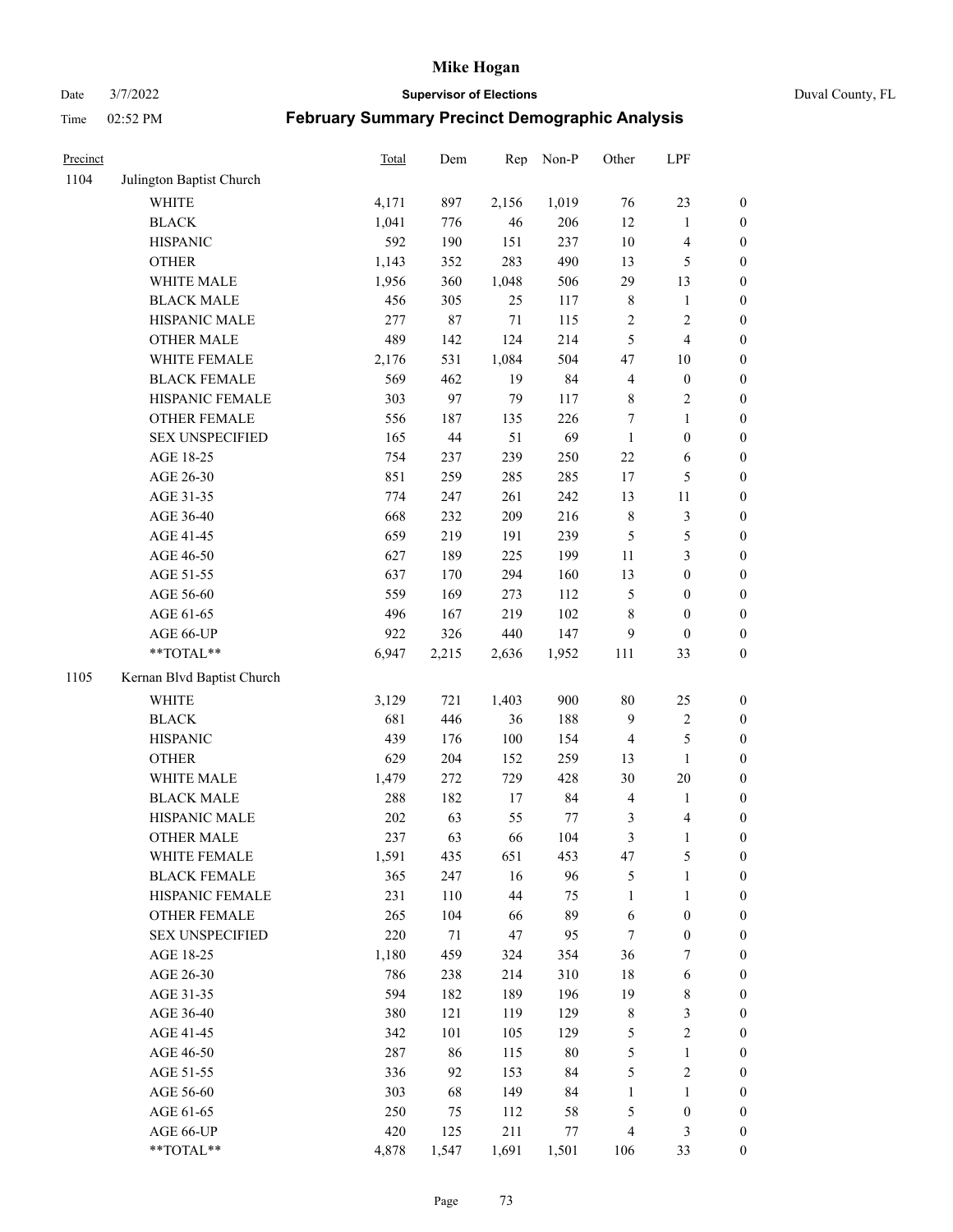Date 3/7/2022 **Supervisor of Elections** Duval County, FL

| Precinct |                        | Total | Dem         | Rep            | Non-P       | Other            | LPF                     |                  |
|----------|------------------------|-------|-------------|----------------|-------------|------------------|-------------------------|------------------|
| 1106     | Church of Eleven 22    |       |             |                |             |                  |                         |                  |
|          | <b>WHITE</b>           | 4,522 | 1,097       | 2,338          | 988         | 78               | $21\,$                  | 0                |
|          | <b>BLACK</b>           | 759   | 544         | 30             | 171         | 13               | $\mathbf{1}$            | 0                |
|          | <b>HISPANIC</b>        | 489   | 177         | 122            | 184         | $\mathfrak{S}$   | $\mathbf{1}$            | 0                |
|          | <b>OTHER</b>           | 850   | 313         | 174            | 348         | 14               | $\mathbf{1}$            | $\boldsymbol{0}$ |
|          | WHITE MALE             | 1,999 | 412         | 1,053          | 486         | 33               | 15                      | $\boldsymbol{0}$ |
|          | <b>BLACK MALE</b>      | 323   | 213         | 19             | 84          | $\boldsymbol{7}$ | $\boldsymbol{0}$        | $\boldsymbol{0}$ |
|          | HISPANIC MALE          | 206   | 61          | 61             | 82          | $\sqrt{2}$       | $\boldsymbol{0}$        | $\boldsymbol{0}$ |
|          | <b>OTHER MALE</b>      | 350   | 105         | 70             | 169         | $\mathfrak{S}$   | $\mathbf{1}$            | $\boldsymbol{0}$ |
|          | WHITE FEMALE           | 2,490 | 674         | 1,274          | 492         | $44\,$           | 6                       | 0                |
|          | <b>BLACK FEMALE</b>    | 430   | 327         | 11             | 86          | 5                | $\mathbf{1}$            | 0                |
|          | HISPANIC FEMALE        | 280   | 114         | 60             | 102         | 3                | $\mathbf{1}$            | 0                |
|          | OTHER FEMALE           | 417   | 175         | 90             | 145         | 7                | $\boldsymbol{0}$        | 0                |
|          | <b>SEX UNSPECIFIED</b> | 125   | 50          | 26             | 45          | $\overline{4}$   | $\boldsymbol{0}$        | $\boldsymbol{0}$ |
|          | AGE 18-25              | 707   | 266         | 201            | 214         | 22               | $\overline{\mathbf{4}}$ | $\boldsymbol{0}$ |
|          | AGE 26-30              | 656   | 219         | 211            | 203         | 15               | $\,$ 8 $\,$             | $\boldsymbol{0}$ |
|          | AGE 31-35              | 527   | 170         | 166            | 172         | 13               | 6                       | $\boldsymbol{0}$ |
|          | AGE 36-40              | 487   | 182         | 145            | 150         | $\overline{9}$   | $\mathbf{1}$            | $\boldsymbol{0}$ |
|          | AGE 41-45              | 465   | 149         | 170            | 141         | $\overline{4}$   | $\mathbf{1}$            | $\boldsymbol{0}$ |
|          | AGE 46-50              | 463   | 147         | 158            | 151         | 7                | $\boldsymbol{0}$        | $\boldsymbol{0}$ |
|          | AGE 51-55              | 474   | 138         | 204            | 125         | 7                | $\boldsymbol{0}$        | $\boldsymbol{0}$ |
|          | AGE 56-60              | 487   | 160         | 187            | 128         | 12               | $\boldsymbol{0}$        | 0                |
|          | AGE 61-65              | 457   | 127         | 224            | 100         | 5                | $\mathbf{1}$            | 0                |
|          | AGE 66-UP              | 1,897 | 573         | 998            | 307         | 16               | 3                       | 0                |
|          | **TOTAL**              | 6,620 | 2,131       | 2,664          | 1,691       | 110              | 24                      | $\boldsymbol{0}$ |
| 1107     | FSCJ - Deerwood Center |       |             |                |             |                  |                         |                  |
|          | <b>WHITE</b>           | 1,075 | 158         | 726            | 174         | 15               | $\sqrt{2}$              | $\boldsymbol{0}$ |
|          | <b>BLACK</b>           | 92    | 62          | $\,$ 8 $\,$    | 21          | $\mathbf{1}$     | $\boldsymbol{0}$        | $\boldsymbol{0}$ |
|          | <b>HISPANIC</b>        | 69    | 13          | 28             | 28          | $\boldsymbol{0}$ | $\boldsymbol{0}$        | $\boldsymbol{0}$ |
|          | <b>OTHER</b>           | 440   | 133         | 104            | 193         | 7                | $\mathfrak{Z}$          | $\boldsymbol{0}$ |
|          | WHITE MALE             | 531   | 68          | 353            | 101         | $\tau$           | $\overline{2}$          | $\boldsymbol{0}$ |
|          | <b>BLACK MALE</b>      | 42    | 24          | $\overline{4}$ | 13          | $\mathbf{1}$     | $\boldsymbol{0}$        | $\boldsymbol{0}$ |
|          | HISPANIC MALE          | 37    | $\,$ 8 $\,$ | 15             | 14          | $\boldsymbol{0}$ | $\boldsymbol{0}$        | 0                |
|          | <b>OTHER MALE</b>      | 192   | 50          | 49             | 88          | 3                | $\mathbf{2}$            | 0                |
|          | WHITE FEMALE           | 529   | 90          | 366            | 65          | 8                | $\boldsymbol{0}$        | 0                |
|          | <b>BLACK FEMALE</b>    | 49    | 38          | $\overline{4}$ | $\tau$      | $\boldsymbol{0}$ | $\boldsymbol{0}$        | $\overline{0}$   |
|          | HISPANIC FEMALE        | 32    | 5           | 13             | 14          | $\boldsymbol{0}$ | $\boldsymbol{0}$        | $\overline{0}$   |
|          | OTHER FEMALE           | 216   | 74          | 50             | 87          | 4                | $\mathbf{1}$            | $\overline{0}$   |
|          | <b>SEX UNSPECIFIED</b> | 48    | 9           | 12             | 27          | $\boldsymbol{0}$ | $\boldsymbol{0}$        | 0                |
|          | AGE 18-25              | 189   | 54          | 68             | 58          | 8                | $\mathbf{1}$            | 0                |
|          | AGE 26-30              | 97    | 30          | 35             | 29          | 2                | $\mathbf{1}$            | 0                |
|          | AGE 31-35              | 75    | $20\,$      | 34             | $18\,$      | 2                | $\mathbf{1}$            | 0                |
|          | AGE 36-40              | 71    | 16          | 29             | 24          | $\mathfrak{2}$   | $\boldsymbol{0}$        | 0                |
|          | AGE 41-45              | 87    | 23          | 31             | 32          | $\boldsymbol{0}$ | $\mathbf{1}$            | 0                |
|          | AGE 46-50              | 112   | 24          | 55             | 32          | $\mathbf{1}$     | $\boldsymbol{0}$        | 0                |
|          | AGE 51-55              | 149   | 27          | 65             | 56          | $\mathbf{1}$     | $\boldsymbol{0}$        | 0                |
|          | AGE 56-60              | 187   | 36          | 98             | 50          | $\overline{c}$   | 1                       | 0                |
|          | AGE 61-65              | 179   | 29          | 113            | 36          | $\mathbf{1}$     | $\boldsymbol{0}$        | 0                |
|          | AGE 66-UP              | 530   | 107         | 338            | $8\sqrt{1}$ | $\overline{4}$   | $\boldsymbol{0}$        | 0                |
|          | **TOTAL**              | 1,676 | 366         | 866            | 416         | 23               | 5                       | $\boldsymbol{0}$ |
|          |                        |       |             |                |             |                  |                         |                  |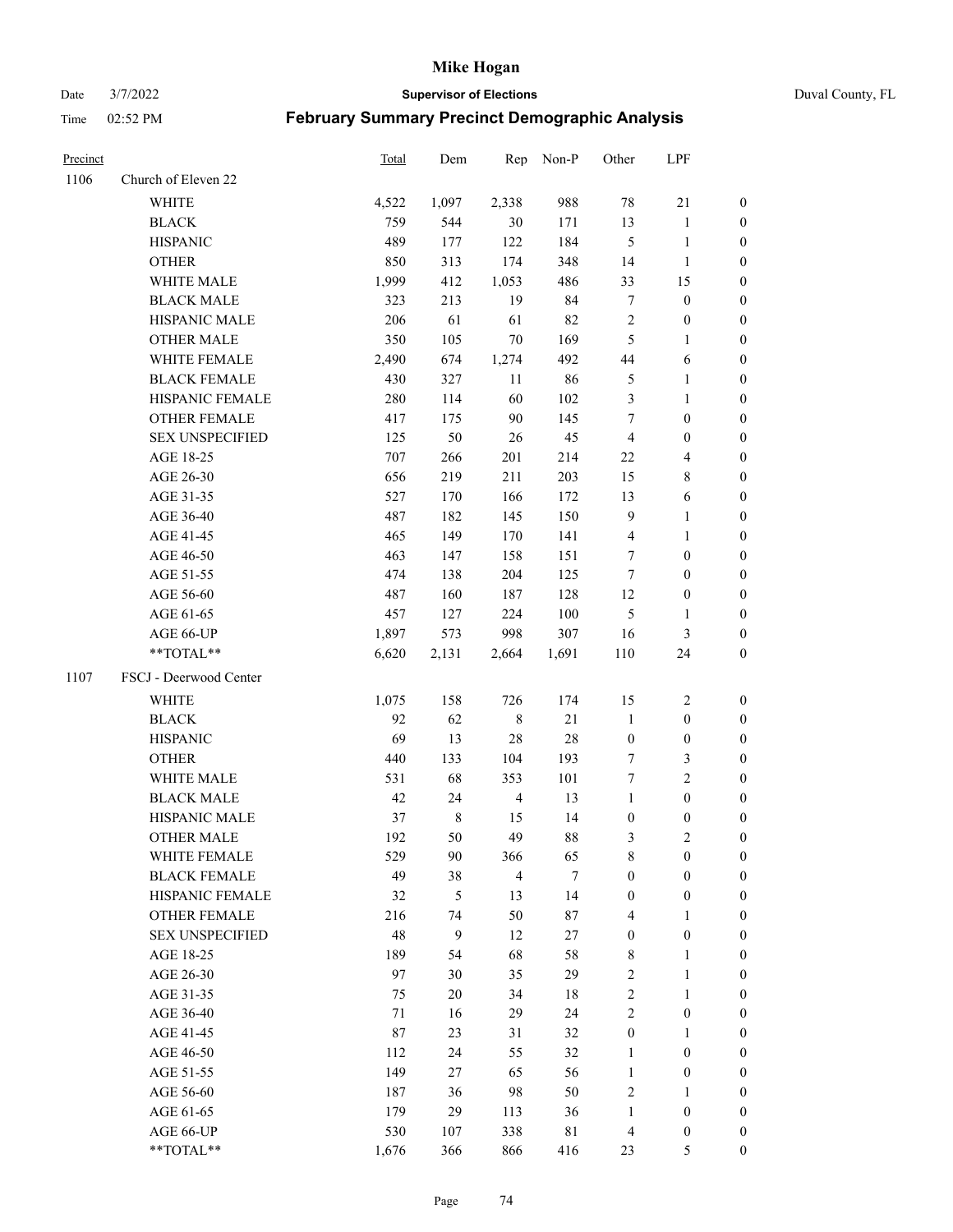#### Date 3/7/2022 **Supervisor of Elections** Duval County, FL

| Precinct |                        | <b>Total</b> | Dem            | Rep            | Non-P       | Other            | LPF              |                  |
|----------|------------------------|--------------|----------------|----------------|-------------|------------------|------------------|------------------|
| 1108     | FSCJ - Deerwood Center |              |                |                |             |                  |                  |                  |
|          | <b>WHITE</b>           | 2,191        | 609            | 962            | 560         | 48               | 12               | $\boldsymbol{0}$ |
|          | <b>BLACK</b>           | 753          | 546            | 29             | 161         | 15               | $\sqrt{2}$       | $\boldsymbol{0}$ |
|          | <b>HISPANIC</b>        | 338          | 116            | 92             | 119         | $10\,$           | $\mathbf{1}$     | $\boldsymbol{0}$ |
|          | <b>OTHER</b>           | 326          | 121            | 56             | 138         | 9                | $\sqrt{2}$       | $\boldsymbol{0}$ |
|          | WHITE MALE             | 1,026        | 241            | 463            | 299         | 14               | 9                | $\boldsymbol{0}$ |
|          | <b>BLACK MALE</b>      | 300          | 196            | 12             | 81          | $10\,$           | $\mathbf{1}$     | $\boldsymbol{0}$ |
|          | HISPANIC MALE          | 147          | 48             | 42             | 51          | 5                | $\mathbf{1}$     | $\boldsymbol{0}$ |
|          | <b>OTHER MALE</b>      | 117          | 46             | 18             | 49          | 3                | $\mathbf{1}$     | $\boldsymbol{0}$ |
|          | WHITE FEMALE           | 1,145        | 363            | 492            | 253         | 34               | $\mathfrak{Z}$   | $\boldsymbol{0}$ |
|          | <b>BLACK FEMALE</b>    | 444          | 343            | 17             | $78\,$      | 5                | $\mathbf{1}$     | $\boldsymbol{0}$ |
|          | HISPANIC FEMALE        | 186          | 66             | 50             | 65          | 5                | $\boldsymbol{0}$ | 0                |
|          | <b>OTHER FEMALE</b>    | 159          | 63             | $28\,$         | 61          | 6                | $\mathbf{1}$     | $\boldsymbol{0}$ |
|          | <b>SEX UNSPECIFIED</b> | 84           | 26             | 17             | 41          | $\boldsymbol{0}$ | $\boldsymbol{0}$ | $\boldsymbol{0}$ |
|          | AGE 18-25              | 502          | 201            | 127            | 157         | 15               | $\sqrt{2}$       | $\boldsymbol{0}$ |
|          | AGE 26-30              | 517          | 214            | 111            | 171         | 18               | $\mathfrak{Z}$   | $\boldsymbol{0}$ |
|          | AGE 31-35              | 454          | 188            | 104            | 146         | 13               | $\mathfrak{Z}$   | $\boldsymbol{0}$ |
|          | AGE 36-40              | 298          | 117            | 73             | 97          | $\,$ $\,$        | $\mathfrak{Z}$   | $\boldsymbol{0}$ |
|          | AGE 41-45              | 271          | 105            | $78\,$         | 83          | $\sqrt{2}$       | $\mathfrak{Z}$   | $\boldsymbol{0}$ |
|          | AGE 46-50              | 255          | 95             | 85             | 64          | $\boldsymbol{9}$ | $\overline{c}$   | $\boldsymbol{0}$ |
|          | AGE 51-55              | 244          | 93             | 93             | 52          | 5                | $\mathbf{1}$     | $\boldsymbol{0}$ |
|          | AGE 56-60              | 254          | 92             | 105            | 53          | 4                | $\boldsymbol{0}$ | 0                |
|          | AGE 61-65              | 253          | 86             | 112            | 52          | 3                | $\boldsymbol{0}$ | $\boldsymbol{0}$ |
|          | AGE 66-UP              | 560          | 201            | 251            | 103         | 5                | $\boldsymbol{0}$ | $\boldsymbol{0}$ |
|          | $**TOTAL**$            | 3,608        | 1,392          | 1,139          | 978         | 82               | 17               | $\boldsymbol{0}$ |
| 1109     | Deerwood Country Club  |              |                |                |             |                  |                  |                  |
|          | <b>WHITE</b>           | 1,735        | 299            | 1,152          | 261         | 19               | $\overline{4}$   | $\boldsymbol{0}$ |
|          | <b>BLACK</b>           | 59           | $40\,$         | $\overline{4}$ | 12          | 3                | $\boldsymbol{0}$ | $\boldsymbol{0}$ |
|          | <b>HISPANIC</b>        | 86           | 12             | 48             | 23          | 3                | $\boldsymbol{0}$ | $\boldsymbol{0}$ |
|          | <b>OTHER</b>           | 202          | 55             | 67             | 79          | $\mathbf{1}$     | $\boldsymbol{0}$ | $\boldsymbol{0}$ |
|          | WHITE MALE             | 826          | 117            | 560            | 135         | $10\,$           | $\overline{4}$   | $\boldsymbol{0}$ |
|          | <b>BLACK MALE</b>      | $28\,$       | 16             | $\mathfrak{Z}$ | $\,$ 8 $\,$ | $\mathbf{1}$     | $\boldsymbol{0}$ | $\boldsymbol{0}$ |
|          | HISPANIC MALE          | 35           | $\mathfrak{S}$ | 18             | 12          | $\boldsymbol{0}$ | $\boldsymbol{0}$ | $\boldsymbol{0}$ |
|          | <b>OTHER MALE</b>      | 75           | 21             | 23             | 31          | $\boldsymbol{0}$ | $\boldsymbol{0}$ | $\boldsymbol{0}$ |
|          | WHITE FEMALE           | 901          | 179            | 588            | 125         | 9                | 0                | 0                |
|          | <b>BLACK FEMALE</b>    | 29           | 23             | $\mathbf{1}$   | 3           | $\overline{c}$   | $\boldsymbol{0}$ | $\overline{0}$   |
|          | HISPANIC FEMALE        | 50           | $\sqrt{6}$     | 30             | $11\,$      | 3                | $\boldsymbol{0}$ | $\overline{0}$   |
|          | <b>OTHER FEMALE</b>    | 95           | 32             | 34             | $28\,$      | $\mathbf{1}$     | $\boldsymbol{0}$ | $\overline{0}$   |
|          | <b>SEX UNSPECIFIED</b> | 43           | $\tau$         | 14             | $22\,$      | $\boldsymbol{0}$ | $\boldsymbol{0}$ | 0                |
|          | AGE 18-25              | 223          | 47             | 114            | 58          | 4                | $\boldsymbol{0}$ | 0                |
|          | AGE 26-30              | 108          | 18             | 62             | $27\,$      | $\mathbf{1}$     | $\boldsymbol{0}$ | 0                |
|          | AGE 31-35              | 113          | 21             | 64             | 26          | 2                | $\boldsymbol{0}$ | 0                |
|          | AGE 36-40              | 138          | 32             | 78             | $28\,$      | $\boldsymbol{0}$ | $\boldsymbol{0}$ | 0                |
|          | AGE 41-45              | 138          | 26             | 75             | 32          | 3                | $\mathfrak{2}$   | 0                |
|          | AGE 46-50              | 190          | 30             | 121            | 34          | 4                | $\mathbf{1}$     | 0                |
|          | AGE 51-55              | 163          | 27             | 109            | 26          | $\mathbf{1}$     | $\boldsymbol{0}$ | 0                |
|          | AGE 56-60              | 172          | 36             | 96             | 37          | 3                | $\boldsymbol{0}$ | 0                |
|          | AGE 61-65              | 182          | 31             | 121            | $30\,$      | $\boldsymbol{0}$ | $\boldsymbol{0}$ | 0                |
|          | AGE 66-UP              | 655          | 138            | 431            | 77          | 8                | $\mathbf{1}$     | 0                |
|          | **TOTAL**              | 2,082        | 406            | 1,271          | 375         | 26               | $\overline{4}$   | $\boldsymbol{0}$ |
|          |                        |              |                |                |             |                  |                  |                  |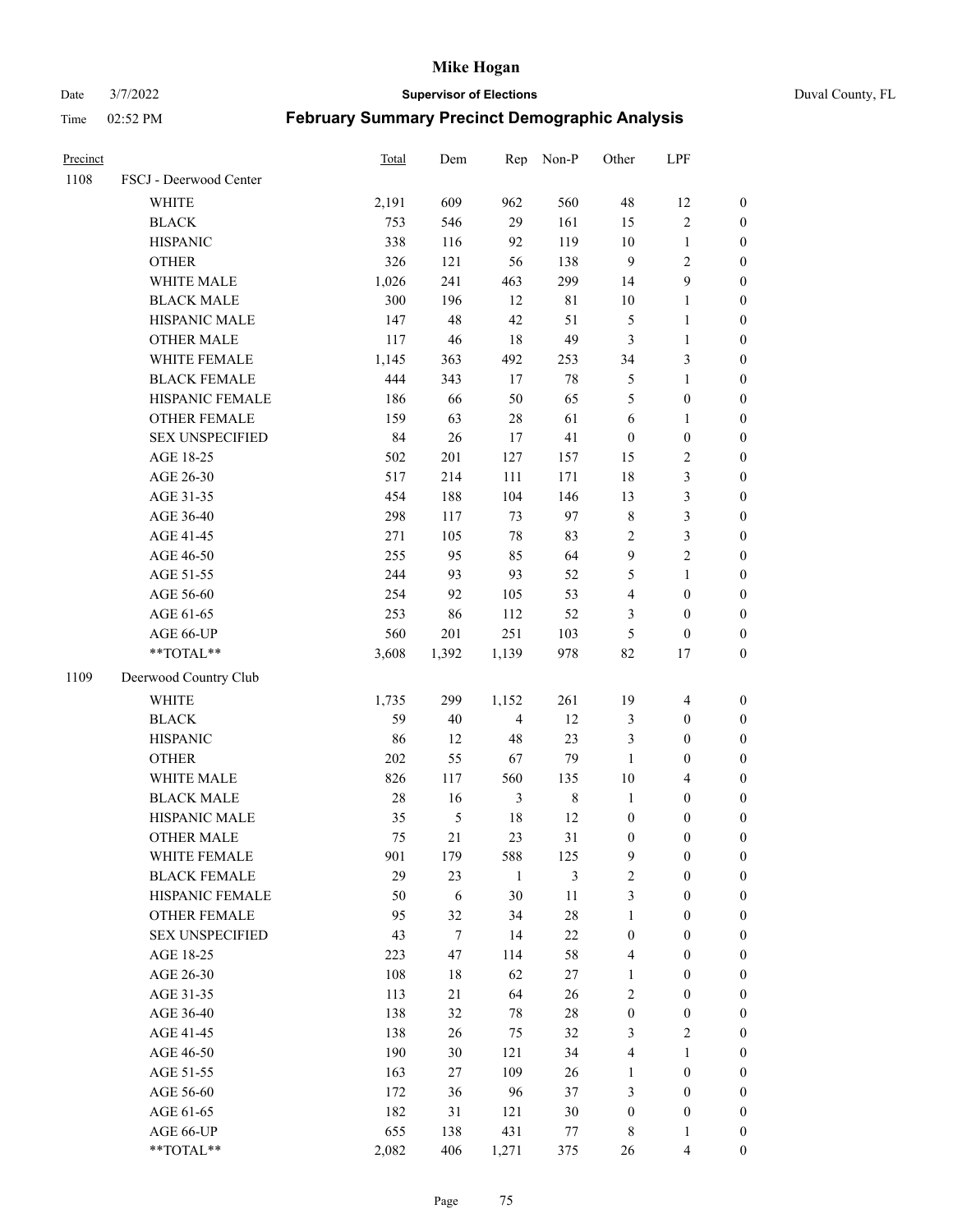Date 3/7/2022 **Supervisor of Elections** Duval County, FL

| Precinct |                                       | <b>Total</b> | Dem   | Rep    | Non-P | Other            | LPF                     |                  |
|----------|---------------------------------------|--------------|-------|--------|-------|------------------|-------------------------|------------------|
| 1110     | Holiday Inn Express Bartram Park S    |              |       |        |       |                  |                         |                  |
|          | <b>WHITE</b>                          | 4,848        | 1,058 | 2,466  | 1,176 | 125              | 23                      | 0                |
|          | <b>BLACK</b>                          | 1,095        | 745   | 69     | 257   | $22\,$           | $\sqrt{2}$              | 0                |
|          | <b>HISPANIC</b>                       | 686          | 251   | 177    | 250   | 6                | $\sqrt{2}$              | 0                |
|          | <b>OTHER</b>                          | 801          | 233   | 224    | 330   | 11               | $\mathfrak{Z}$          | $\boldsymbol{0}$ |
|          | WHITE MALE                            | 2,119        | 373   | 1,121  | 565   | 47               | 13                      | $\boldsymbol{0}$ |
|          | <b>BLACK MALE</b>                     | 456          | 271   | 35     | 140   | 10               | $\boldsymbol{0}$        | $\boldsymbol{0}$ |
|          | HISPANIC MALE                         | 287          | 89    | 78     | 115   | 3                | $\sqrt{2}$              | $\boldsymbol{0}$ |
|          | <b>OTHER MALE</b>                     | 330          | 86    | 94     | 142   | $\tau$           | $\mathbf{1}$            | $\boldsymbol{0}$ |
|          | WHITE FEMALE                          | 2,696        | 679   | 1,331  | 600   | 76               | $10\,$                  | 0                |
|          | <b>BLACK FEMALE</b>                   | 629          | 469   | 32     | 114   | 12               | $\sqrt{2}$              | 0                |
|          | HISPANIC FEMALE                       | 394          | 161   | 98     | 132   | 3                | $\boldsymbol{0}$        | 0                |
|          | OTHER FEMALE                          | 387          | 123   | 111    | 148   | 3                | $\sqrt{2}$              | 0                |
|          | <b>SEX UNSPECIFIED</b>                | 132          | 36    | 36     | 57    | 3                | $\boldsymbol{0}$        | $\boldsymbol{0}$ |
|          | AGE 18-25                             | 681          | 200   | 228    | 225   | 23               | $\mathfrak{S}$          | $\boldsymbol{0}$ |
|          | AGE 26-30                             | 939          | 275   | 363    | 269   | 25               | $\boldsymbol{7}$        | $\boldsymbol{0}$ |
|          | AGE 31-35                             | 983          | 309   | 353    | 301   | 14               | 6                       | $\boldsymbol{0}$ |
|          | AGE 36-40                             | 803          | 248   | 264    | 274   | 14               | $\mathfrak{Z}$          | $\boldsymbol{0}$ |
|          | AGE 41-45                             | 684          | 231   | 234    | 206   | 11               | $\sqrt{2}$              | $\boldsymbol{0}$ |
|          | AGE 46-50                             | 558          | 168   | 204    | 168   | 14               | $\overline{\mathbf{4}}$ | $\boldsymbol{0}$ |
|          | AGE 51-55                             | 590          | 183   | 256    | 138   | 11               | $\sqrt{2}$              | 0                |
|          | AGE 56-60                             | 516          | 139   | 241    | 121   | 14               | $\mathbf{1}$            | 0                |
|          | AGE 61-65                             | 482          | 152   | 243    | 84    | $\mathfrak{Z}$   | $\boldsymbol{0}$        | 0                |
|          | AGE 66-UP                             | 1,193        | 382   | 550    | 226   | 35               | $\boldsymbol{0}$        | $\boldsymbol{0}$ |
|          | $**TOTAL**$                           | 7,430        | 2,287 | 2,936  | 2,013 | 164              | $30\,$                  | $\boldsymbol{0}$ |
| 1111     | Shepherd of the Woods Lutheran Church |              |       |        |       |                  |                         |                  |
|          | <b>WHITE</b>                          | 1,044        | 311   | 396    | 306   | $20\,$           | 11                      | $\boldsymbol{0}$ |
|          | <b>BLACK</b>                          | 598          | 436   | $20\,$ | 133   | 7                | $\sqrt{2}$              | $\boldsymbol{0}$ |
|          | <b>HISPANIC</b>                       | 231          | 83    | 36     | 108   | $\overline{c}$   | $\sqrt{2}$              | $\boldsymbol{0}$ |
|          | <b>OTHER</b>                          | 197          | 71    | 36     | 83    | 5                | $\sqrt{2}$              | $\boldsymbol{0}$ |
|          | WHITE MALE                            | 463          | 113   | 183    | 145   | 11               | $11\,$                  | $\boldsymbol{0}$ |
|          | <b>BLACK MALE</b>                     | 223          | 140   | 13     | 67    | 3                | $\boldsymbol{0}$        | 0                |
|          | HISPANIC MALE                         | 90           | 27    | $18\,$ | 44    | $\boldsymbol{0}$ | 1                       | 0                |
|          | <b>OTHER MALE</b>                     | 71           | 21    | $18\,$ | 28    | 3                | $\mathbf{1}$            | 0                |
|          | WHITE FEMALE                          | 567          | 192   | 208    | 158   | 9                | $\boldsymbol{0}$        | 0                |
|          | <b>BLACK FEMALE</b>                   | 369          | 291   | 7      | 65    | 4                | $\sqrt{2}$              | $\overline{0}$   |
|          | HISPANIC FEMALE                       | 135          | 55    | 15     | 62    | $\sqrt{2}$       | $\mathbf{1}$            | $\overline{0}$   |
|          | <b>OTHER FEMALE</b>                   | 92           | 39    | 15     | 36    | $\overline{c}$   | $\boldsymbol{0}$        | $\overline{0}$   |
|          | <b>SEX UNSPECIFIED</b>                | 60           | 23    | 11     | 25    | $\boldsymbol{0}$ | $\mathbf{1}$            | 0                |
|          | AGE 18-25                             | 335          | 134   | 69     | 116   | 9                | $\boldsymbol{7}$        | $\theta$         |
|          | AGE 26-30                             | 344          | 151   | 59     | 125   | 7                | $\overline{2}$          | 0                |
|          | AGE 31-35                             | 301          | 139   | 52     | 100   | 6                | $\overline{4}$          | 0                |
|          | AGE 36-40                             | 196          | 89    | 35     | 68    | 3                | $\mathbf{1}$            | 0                |
|          | AGE 41-45                             | 132          | 55    | 34     | 42    | $\mathbf{1}$     | $\boldsymbol{0}$        | 0                |
|          | AGE 46-50                             | 135          | 68    | 21     | 42    | 3                | $\mathbf{1}$            | 0                |
|          | AGE 51-55                             | 115          | 44    | 29     | 40    | $\sqrt{2}$       | $\boldsymbol{0}$        | 0                |
|          | AGE 56-60                             | 124          | 66    | 34     | 22    | $\mathbf{2}$     | $\boldsymbol{0}$        | $\overline{0}$   |
|          | AGE 61-65                             | 106          | 51    | 32     | 23    | $\boldsymbol{0}$ | $\boldsymbol{0}$        | $\overline{0}$   |
|          | AGE 66-UP                             | 282          | 104   | 123    | 52    | $\mathbf{1}$     | $\mathfrak{2}$          | 0                |
|          | **TOTAL**                             | 2,070        | 901   | 488    | 630   | 34               | 17                      | $\boldsymbol{0}$ |
|          |                                       |              |       |        |       |                  |                         |                  |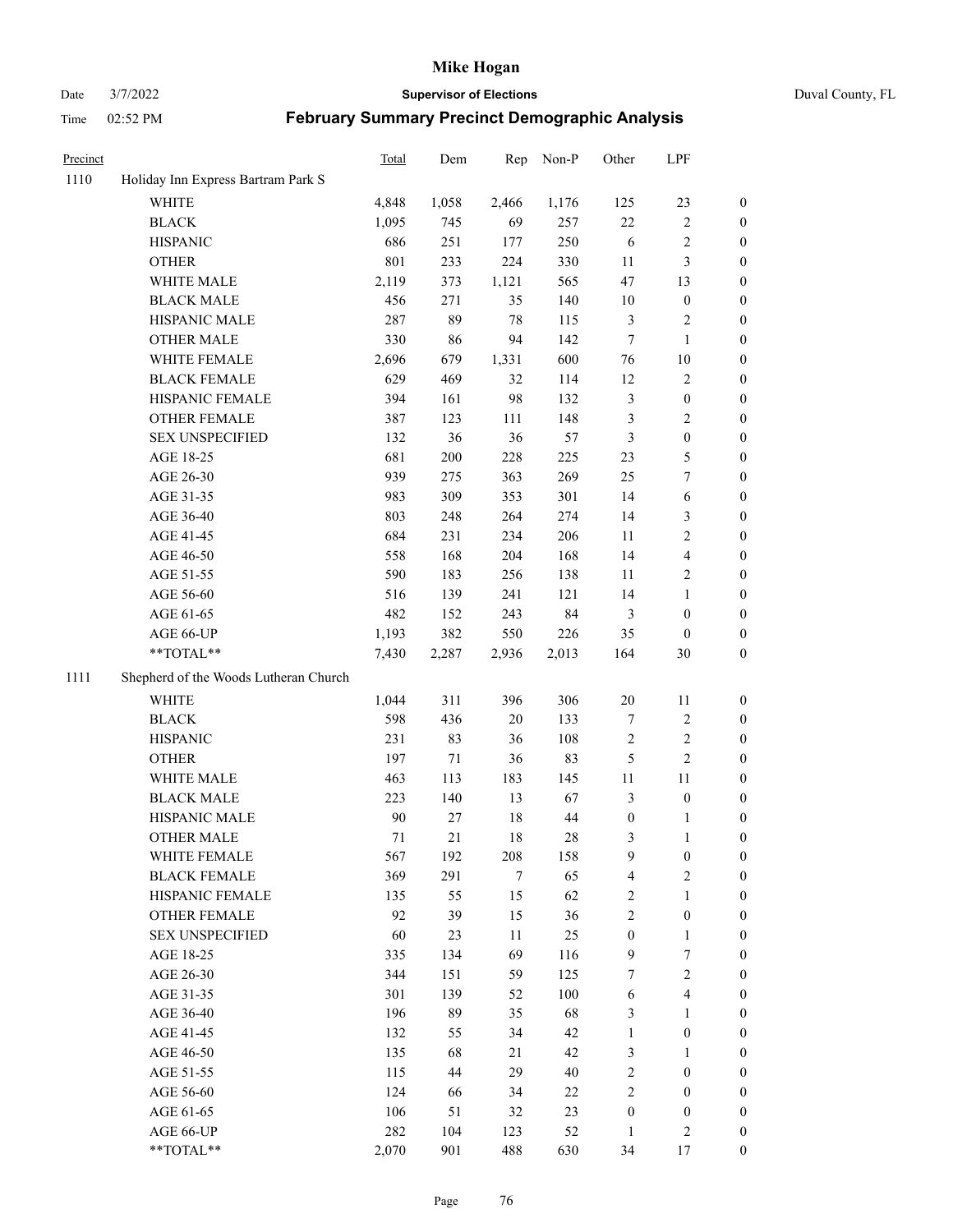Date 3/7/2022 **Supervisor of Elections** Duval County, FL

| Precinct |                            | Total | Dem    | Rep    | Non-P  | Other                   | LPF              |                  |
|----------|----------------------------|-------|--------|--------|--------|-------------------------|------------------|------------------|
| 1112     | Southeast Regional Library |       |        |        |        |                         |                  |                  |
|          | <b>WHITE</b>               | 2,616 | 566    | 1,396  | 583    | 56                      | 15               | 0                |
|          | <b>BLACK</b>               | 537   | 374    | 23     | 126    | 13                      | $\mathbf{1}$     | $\boldsymbol{0}$ |
|          | <b>HISPANIC</b>            | 279   | $87\,$ | 86     | 97     | $\tau$                  | $\sqrt{2}$       | $\boldsymbol{0}$ |
|          | <b>OTHER</b>               | 620   | 218    | 140    | 252    | 9                       | $\mathbf{1}$     | $\boldsymbol{0}$ |
|          | WHITE MALE                 | 1,210 | 216    | 666    | 295    | 22                      | 11               | $\boldsymbol{0}$ |
|          | <b>BLACK MALE</b>          | 243   | 149    | 10     | $78\,$ | 6                       | $\boldsymbol{0}$ | $\boldsymbol{0}$ |
|          | HISPANIC MALE              | 113   | 32     | 36     | $42\,$ | $\mathbf{1}$            | $\sqrt{2}$       | $\boldsymbol{0}$ |
|          | <b>OTHER MALE</b>          | 259   | 75     | 66     | 112    | 5                       | $\mathbf{1}$     | $\boldsymbol{0}$ |
|          | WHITE FEMALE               | 1,388 | 347    | 721    | 284    | 33                      | $\mathfrak{Z}$   | $\boldsymbol{0}$ |
|          | <b>BLACK FEMALE</b>        | 289   | 221    | 13     | 47     | 7                       | $\mathbf{1}$     | $\boldsymbol{0}$ |
|          | HISPANIC FEMALE            | 163   | 53     | 50     | 54     | 6                       | $\boldsymbol{0}$ | $\boldsymbol{0}$ |
|          | OTHER FEMALE               | 287   | 114    | 61     | 109    | 3                       | $\boldsymbol{0}$ | $\boldsymbol{0}$ |
|          | <b>SEX UNSPECIFIED</b>     | 100   | 38     | 22     | 37     | $\sqrt{2}$              | $\mathbf{1}$     | $\boldsymbol{0}$ |
|          | AGE 18-25                  | 559   | 178    | 194    | 160    | $25\,$                  | $\sqrt{2}$       | $\boldsymbol{0}$ |
|          | AGE 26-30                  | 511   | 158    | 168    | 166    | 17                      | $\sqrt{2}$       | $\boldsymbol{0}$ |
|          | AGE 31-35                  | 367   | 125    | 112    | 120    | $\boldsymbol{7}$        | $\mathfrak{Z}$   | $\boldsymbol{0}$ |
|          | AGE 36-40                  | 339   | 125    | 109    | 97     | 5                       | $\mathfrak{Z}$   | $\boldsymbol{0}$ |
|          | AGE 41-45                  | 304   | 99     | 111    | $88\,$ | $\overline{\mathbf{4}}$ | $\sqrt{2}$       | $\boldsymbol{0}$ |
|          | AGE 46-50                  | 344   | 101    | 130    | 102    | 8                       | $\mathfrak{Z}$   | $\boldsymbol{0}$ |
|          | AGE 51-55                  | 355   | 103    | 152    | 92     | 7                       | $\mathbf{1}$     | $\boldsymbol{0}$ |
|          | AGE 56-60                  | 343   | 84     | 175    | $77\,$ | $\sqrt{6}$              | $\mathbf{1}$     | 0                |
|          | AGE 61-65                  | 316   | 92     | 164    | 56     | 3                       | $\mathbf{1}$     | 0                |
|          | AGE 66-UP                  | 614   | 180    | 330    | 100    | 3                       | $\mathbf{1}$     | $\boldsymbol{0}$ |
|          | **TOTAL**                  | 4,052 | 1,245  | 1,645  | 1,058  | 85                      | 19               | $\boldsymbol{0}$ |
| 1113     | Deermeadows Baptist Church |       |        |        |        |                         |                  |                  |
|          | <b>WHITE</b>               | 2,008 | 580    | 785    | 556    | 63                      | 24               | $\boldsymbol{0}$ |
|          | <b>BLACK</b>               | 1,220 | 865    | 47     | 287    | $20\,$                  | $\mathbf{1}$     | $\boldsymbol{0}$ |
|          | <b>HISPANIC</b>            | 371   | 146    | 75     | 146    | $\overline{c}$          | $\sqrt{2}$       | $\boldsymbol{0}$ |
|          | <b>OTHER</b>               | 402   | 168    | 65     | 156    | 11                      | $\overline{c}$   | $\boldsymbol{0}$ |
|          | WHITE MALE                 | 913   | 235    | 375    | 268    | 21                      | 14               | $\boldsymbol{0}$ |
|          | <b>BLACK MALE</b>          | 482   | 313    | 21     | 140    | $\,8\,$                 | $\boldsymbol{0}$ | $\boldsymbol{0}$ |
|          | HISPANIC MALE              | 170   | 66     | $40\,$ | 61     | $\mathbf{1}$            | $\overline{c}$   | $\boldsymbol{0}$ |
|          | <b>OTHER MALE</b>          | 170   | 52     | 35     | 76     | 6                       | $\mathbf{1}$     | $\boldsymbol{0}$ |
|          | WHITE FEMALE               | 1,075 | 340    | 405    | 279    | 41                      | 10               | 0                |
|          | <b>BLACK FEMALE</b>        | 728   | 542    | 26     | 147    | 12                      | $\mathbf{1}$     | $\boldsymbol{0}$ |
|          | HISPANIC FEMALE            | 193   | 76     | 33     | 83     | $\mathbf{1}$            | $\boldsymbol{0}$ | $\overline{0}$   |
|          | <b>OTHER FEMALE</b>        | 186   | 101    | 24     | 56     | 4                       | $\mathbf{1}$     | $\overline{0}$   |
|          | <b>SEX UNSPECIFIED</b>     | 84    | 34     | 13     | 35     | 2                       | $\boldsymbol{0}$ | 0                |
|          | AGE 18-25                  | 565   | 232    | 106    | 205    | 16                      | 6                | 0                |
|          | AGE 26-30                  | 733   | 323    | 123    | 247    | $28\,$                  | 12               | 0                |
|          | AGE 31-35                  | 515   | 234    | 86     | 172    | 16                      | $\boldsymbol{7}$ | 0                |
|          | AGE 36-40                  | 373   | 168    | 67     | 129    | 7                       | $\sqrt{2}$       | 0                |
|          | AGE 41-45                  | 287   | 150    | 52     | 83     | 2                       | $\boldsymbol{0}$ | 0                |
|          | AGE 46-50                  | 293   | 137    | 81     | 67     | $\,$ 8 $\,$             | $\boldsymbol{0}$ | 0                |
|          | AGE 51-55                  | 249   | 128    | 60     | 54     | 6                       | 1                | 0                |
|          | AGE 56-60                  | 258   | 100    | 87     | 68     | 3                       | $\boldsymbol{0}$ | 0                |
|          | AGE 61-65                  | 208   | 73     | 75     | 55     | 5                       | $\boldsymbol{0}$ | $\overline{0}$   |
|          | AGE 66-UP                  | 520   | 214    | 235    | 65     | 5                       | $\mathbf{1}$     | 0                |
|          | **TOTAL**                  | 4,001 | 1,759  | 972    | 1,145  | 96                      | 29               | $\boldsymbol{0}$ |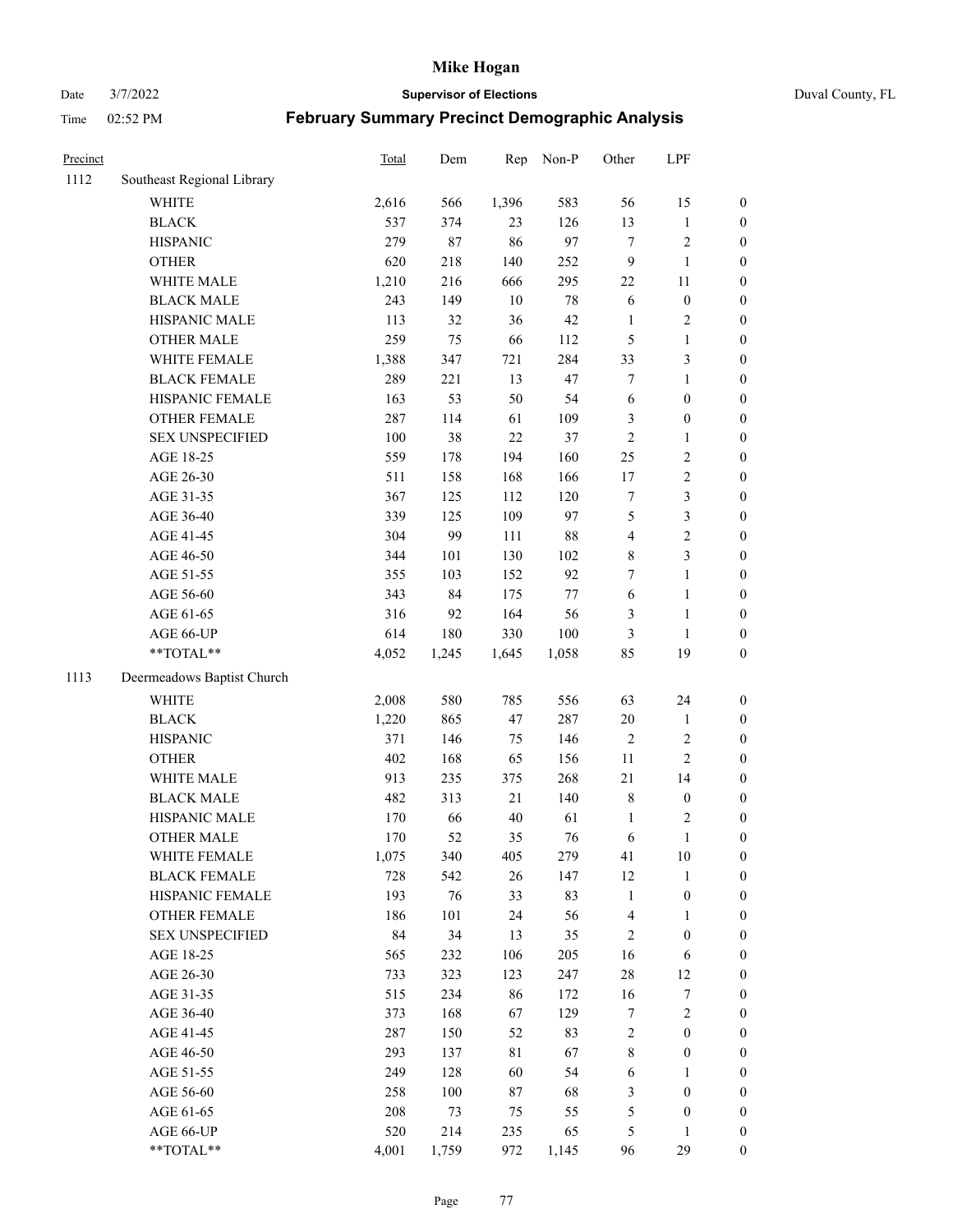# Date 3/7/2022 **Supervisor of Elections** Duval County, FL

| Precinct |                                   | <b>Total</b> | Dem   | Rep         | Non-P       | Other                   | LPF                     |                  |
|----------|-----------------------------------|--------------|-------|-------------|-------------|-------------------------|-------------------------|------------------|
| 1114     | Best Western Premier Jacksonville |              |       |             |             |                         |                         |                  |
|          | <b>WHITE</b>                      | 2,464        | 701   | 1,069       | 622         | 59                      | 13                      | 0                |
|          | <b>BLACK</b>                      | 962          | 684   | 30          | 226         | $20\,$                  | $\sqrt{2}$              | 0                |
|          | <b>HISPANIC</b>                   | 359          | 118   | 78          | 158         | $\overline{4}$          | $\mathbf{1}$            | $\boldsymbol{0}$ |
|          | <b>OTHER</b>                      | 476          | 163   | 108         | 190         | 12                      | $\mathfrak{Z}$          | $\boldsymbol{0}$ |
|          | WHITE MALE                        | 1,084        | 268   | 492         | 289         | 25                      | $10\,$                  | $\boldsymbol{0}$ |
|          | <b>BLACK MALE</b>                 | 369          | 237   | 13          | 112         | $\sqrt{6}$              | $\mathbf{1}$            | $\boldsymbol{0}$ |
|          | HISPANIC MALE                     | 180          | 47    | 50          | $8\sqrt{1}$ | $\sqrt{2}$              | $\boldsymbol{0}$        | $\boldsymbol{0}$ |
|          | <b>OTHER MALE</b>                 | 187          | 53    | 50          | $78\,$      | $\overline{4}$          | $\overline{2}$          | $\boldsymbol{0}$ |
|          | WHITE FEMALE                      | 1,354        | 421   | 574         | 323         | 33                      | $\mathfrak{Z}$          | $\boldsymbol{0}$ |
|          | <b>BLACK FEMALE</b>               | 577          | 436   | 16          | 110         | 14                      | $\mathbf{1}$            | 0                |
|          | HISPANIC FEMALE                   | 173          | 67    | 28          | 75          | $\sqrt{2}$              | $\mathbf{1}$            | 0                |
|          | OTHER FEMALE                      | 229          | 94    | 47          | 79          | $\,$ 8 $\,$             | $\mathbf{1}$            | 0                |
|          | <b>SEX UNSPECIFIED</b>            | 108          | 43    | 15          | 49          | $\mathbf{1}$            | $\boldsymbol{0}$        | $\boldsymbol{0}$ |
|          | AGE 18-25                         | 627          | 229   | 172         | 197         | $26\,$                  | $\mathfrak{Z}$          | $\boldsymbol{0}$ |
|          | AGE 26-30                         | 885          | 351   | 222         | 286         | 23                      | $\mathfrak{Z}$          | $\boldsymbol{0}$ |
|          | AGE 31-35                         | 580          | 228   | 140         | 198         | 11                      | $\mathfrak{Z}$          | $\boldsymbol{0}$ |
|          | AGE 36-40                         | 369          | 166   | 90          | 103         | 7                       | $\mathfrak{Z}$          | $\boldsymbol{0}$ |
|          | AGE 41-45                         | 281          | 104   | 66          | 105         | $\overline{4}$          | $\sqrt{2}$              | $\overline{0}$   |
|          | AGE 46-50                         | 244          | 94    | 63          | $80\,$      | 5                       | $\overline{2}$          | $\boldsymbol{0}$ |
|          | AGE 51-55                         | 253          | 107   | 82          | 56          | 7                       | $\mathbf{1}$            | 0                |
|          | AGE 56-60                         | 233          | 89    | 92          | 49          | 3                       | $\boldsymbol{0}$        | 0                |
|          | AGE 61-65                         | 193          | 73    | $8\sqrt{1}$ | 35          | 4                       | $\boldsymbol{0}$        | 0                |
|          | AGE 66-UP                         | 596          | 225   | 277         | $87\,$      | 5                       | 2                       | $\boldsymbol{0}$ |
|          | **TOTAL**                         | 4,261        | 1,666 | 1,285       | 1,196       | 95                      | 19                      | $\boldsymbol{0}$ |
| 1115     | Bartram Springs Clubhouse         |              |       |             |             |                         |                         |                  |
|          | <b>WHITE</b>                      | 2,835        | 567   | 1,509       | 699         | 42                      | $18\,$                  | $\boldsymbol{0}$ |
|          | <b>BLACK</b>                      | 725          | 520   | 38          | 159         | $\,$ $\,$               | $\boldsymbol{0}$        | $\boldsymbol{0}$ |
|          | <b>HISPANIC</b>                   | 350          | 108   | 86          | 148         | 6                       | $\mathbf{2}$            | $\boldsymbol{0}$ |
|          | <b>OTHER</b>                      | 604          | 190   | 184         | 218         | 11                      | $\mathbf{1}$            | $\boldsymbol{0}$ |
|          | WHITE MALE                        | 1,327        | 216   | 739         | 340         | $20\,$                  | 12                      | $\boldsymbol{0}$ |
|          | <b>BLACK MALE</b>                 | 313          | 207   | 22          | 79          | 5                       | $\boldsymbol{0}$        | $\boldsymbol{0}$ |
|          | HISPANIC MALE                     | 173          | 50    | 44          | 75          | $\sqrt{2}$              | $\overline{c}$          | 0                |
|          | <b>OTHER MALE</b>                 | 245          | 71    | 84          | $88\,$      | $\overline{c}$          | $\boldsymbol{0}$        | 0                |
|          | WHITE FEMALE                      | 1,487        | 347   | 759         | 353         | 22                      | 6                       | 0                |
|          | <b>BLACK FEMALE</b>               | 407          | 308   | 16          | $80\,$      | 3                       | $\boldsymbol{0}$        | $\boldsymbol{0}$ |
|          | HISPANIC FEMALE                   | 172          | 55    | 41          | $72\,$      | 4                       | $\boldsymbol{0}$        | $\overline{0}$   |
|          | OTHER FEMALE                      | 295          | 100   | 88          | 99          | 7                       | $\mathbf{1}$            | $\overline{0}$   |
|          | <b>SEX UNSPECIFIED</b>            | 95           | 31    | 24          | 38          | $\overline{c}$          | $\boldsymbol{0}$        | 0                |
|          | AGE 18-25                         | 523          | 171   | 155         | 179         | 16                      | $\sqrt{2}$              | 0                |
|          | AGE 26-30                         | 430          | 142   | 143         | 134         | 8                       | $\mathfrak{Z}$          | 0                |
|          | AGE 31-35                         | 441          | 129   | 153         | 145         | $10\,$                  | $\overline{\mathbf{4}}$ | 0                |
|          | AGE 36-40                         | 492          | 143   | 185         | 156         | 6                       | $\sqrt{2}$              | 0                |
|          | AGE 41-45                         | 484          | 139   | 177         | 159         | 5                       | $\overline{\mathbf{4}}$ | 0                |
|          | AGE 46-50                         | 484          | 140   | 211         | 126         | 4                       | $\mathfrak{Z}$          | 0                |
|          | AGE 51-55                         | 432          | 122   | 198         | 107         | $\overline{\mathbf{4}}$ | $\mathbf{1}$            | $\boldsymbol{0}$ |
|          | AGE 56-60                         | 403          | 117   | 193         | 84          | 7                       | $\sqrt{2}$              | $\boldsymbol{0}$ |
|          | AGE 61-65                         | 272          | 106   | 128         | 36          | 2                       | $\boldsymbol{0}$        | $\boldsymbol{0}$ |
|          | AGE 66-UP                         | 553          | 176   | 274         | 98          | 5                       | $\boldsymbol{0}$        | 0                |
|          | **TOTAL**                         | 4,514        | 1,385 | 1,817       | 1,224       | 67                      | 21                      | $\boldsymbol{0}$ |
|          |                                   |              |       |             |             |                         |                         |                  |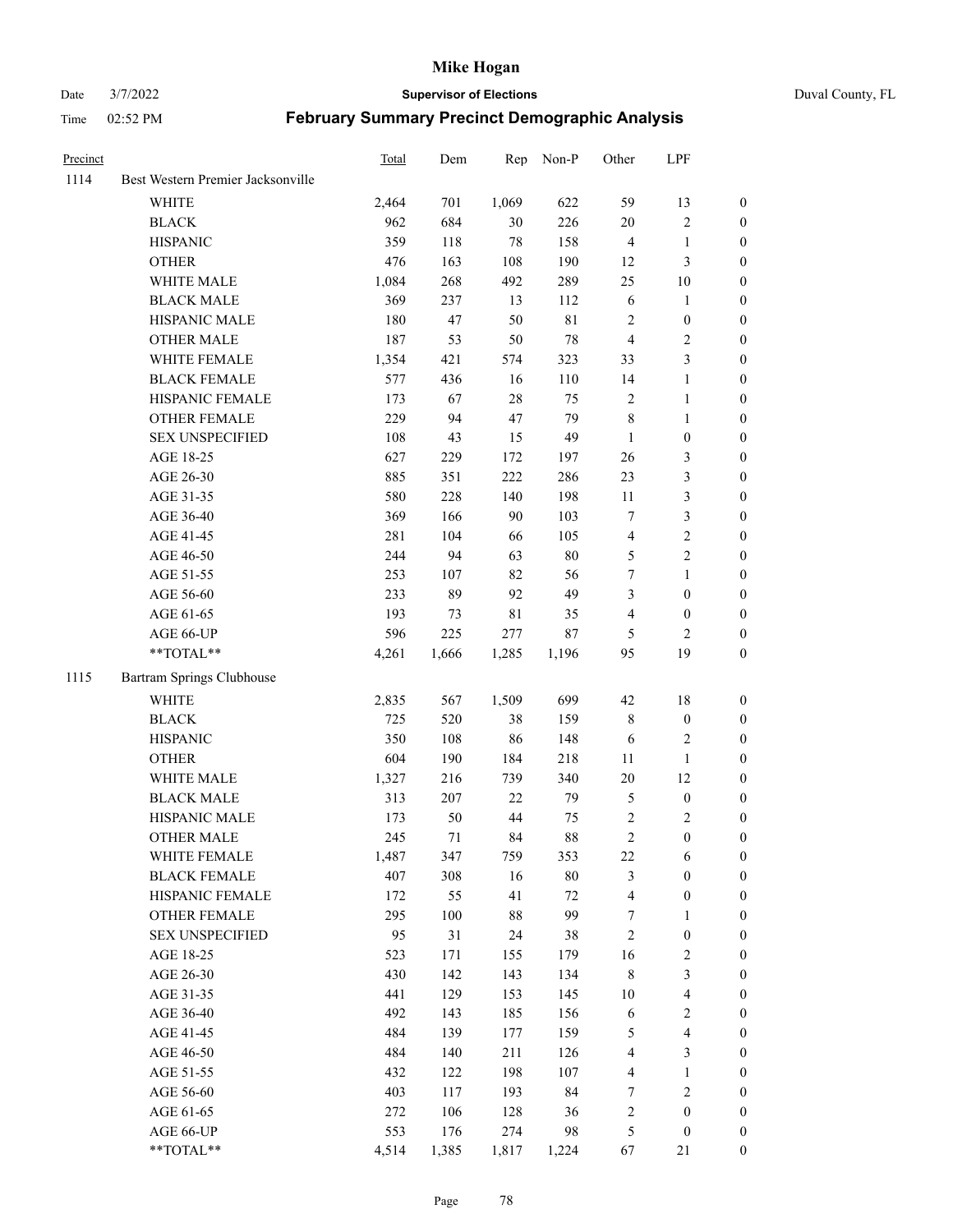# Date 3/7/2022 **Supervisor of Elections** Duval County, FL

| Precinct |                                                 | Total  | Dem        | Rep            | Non-P  | Other            | LPF                     |                  |
|----------|-------------------------------------------------|--------|------------|----------------|--------|------------------|-------------------------|------------------|
| 1116     | First Baptist Church of Jacksonville at Nocatee |        |            |                |        |                  |                         |                  |
|          | <b>WHITE</b>                                    | 1,881  | 396        | 1,046          | 396    | 39               | $\overline{\mathbf{4}}$ | $\boldsymbol{0}$ |
|          | <b>BLACK</b>                                    | 79     | 52         | $\tau$         | 17     | 3                | $\boldsymbol{0}$        | $\boldsymbol{0}$ |
|          | <b>HISPANIC</b>                                 | 89     | 30         | 38             | 21     | $\boldsymbol{0}$ | $\boldsymbol{0}$        | $\boldsymbol{0}$ |
|          | <b>OTHER</b>                                    | 108    | 32         | 34             | 41     | $\boldsymbol{0}$ | $\mathbf{1}$            | $\boldsymbol{0}$ |
|          | WHITE MALE                                      | 907    | 147        | 525            | 211    | $22\,$           | $\sqrt{2}$              | $\boldsymbol{0}$ |
|          | <b>BLACK MALE</b>                               | 38     | 23         | $\mathfrak{Z}$ | $10\,$ | $\sqrt{2}$       | $\boldsymbol{0}$        | $\boldsymbol{0}$ |
|          | HISPANIC MALE                                   | 38     | 12         | 15             | 11     | $\boldsymbol{0}$ | $\boldsymbol{0}$        | $\boldsymbol{0}$ |
|          | <b>OTHER MALE</b>                               | 44     | 14         | 14             | 15     | $\boldsymbol{0}$ | 1                       | 0                |
|          | WHITE FEMALE                                    | 967    | 249        | 516            | 183    | 17               | $\sqrt{2}$              | 0                |
|          | <b>BLACK FEMALE</b>                             | 41     | 29         | $\overline{4}$ | $\tau$ | $\mathbf{1}$     | $\boldsymbol{0}$        | $\boldsymbol{0}$ |
|          | HISPANIC FEMALE                                 | 50     | $18\,$     | 23             | 9      | $\boldsymbol{0}$ | $\boldsymbol{0}$        | $\boldsymbol{0}$ |
|          | OTHER FEMALE                                    | 51     | 16         | 17             | $18\,$ | $\boldsymbol{0}$ | $\boldsymbol{0}$        | $\boldsymbol{0}$ |
|          | <b>SEX UNSPECIFIED</b>                          | 21     | $\sqrt{2}$ | $\,$ 8 $\,$    | 11     | $\boldsymbol{0}$ | $\boldsymbol{0}$        | $\boldsymbol{0}$ |
|          | AGE 18-25                                       | 135    | 42         | 52             | 35     | 5                | $\mathbf{1}$            | $\boldsymbol{0}$ |
|          | AGE 26-30                                       | 89     | 19         | 39             | 29     | $\mathbf{1}$     | $\mathbf{1}$            | $\boldsymbol{0}$ |
|          | AGE 31-35                                       | 135    | $28\,$     | 63             | 43     | $\mathbf{1}$     | $\boldsymbol{0}$        | $\boldsymbol{0}$ |
|          | AGE 36-40                                       | 141    | 34         | 62             | 43     | $\boldsymbol{0}$ | $\sqrt{2}$              | $\boldsymbol{0}$ |
|          | AGE 41-45                                       | 120    | 29         | 51             | 37     | 3                | $\boldsymbol{0}$        | 0                |
|          | AGE 46-50                                       | 120    | $28\,$     | 57             | 33     | $\sqrt{2}$       | $\boldsymbol{0}$        | 0                |
|          | AGE 51-55                                       | 171    | $40\,$     | 84             | 43     | $\overline{4}$   | $\boldsymbol{0}$        | $\boldsymbol{0}$ |
|          | AGE 56-60                                       | 228    | 47         | 126            | $47\,$ | 7                | 1                       | $\boldsymbol{0}$ |
|          | AGE 61-65                                       | 263    | 63         | 154            | 43     | 3                | $\boldsymbol{0}$        | $\boldsymbol{0}$ |
|          | AGE 66-UP                                       | 755    | 180        | 437            | 122    | 16               | $\boldsymbol{0}$        | 0                |
|          | **TOTAL**                                       | 2,157  | 510        | 1,125          | 475    | 42               | 5                       | $\boldsymbol{0}$ |
| 1201     | Church of God Marietta                          |        |            |                |        |                  |                         |                  |
|          | WHITE                                           | 2,177  | 365        | 1,416          | 367    | $22\,$           | $\boldsymbol{7}$        | $\boldsymbol{0}$ |
|          | <b>BLACK</b>                                    | 389    | 302        | $26\,$         | 56     | $\sqrt{2}$       | $\mathfrak{Z}$          | $\boldsymbol{0}$ |
|          | <b>HISPANIC</b>                                 | 127    | 55         | 38             | 33     | $\mathbf{1}$     | $\boldsymbol{0}$        | $\boldsymbol{0}$ |
|          | <b>OTHER</b>                                    | 193    | 45         | 78             | 67     | 3                | $\boldsymbol{0}$        | $\boldsymbol{0}$ |
|          | WHITE MALE                                      | 993    | 152        | 657            | 166    | 14               | $\overline{4}$          | 0                |
|          | <b>BLACK MALE</b>                               | 180    | 126        | 19             | 33     | $\mathbf{1}$     | 1                       | 0                |
|          | HISPANIC MALE                                   | 59     | $28\,$     | 17             | 14     | $\boldsymbol{0}$ | $\boldsymbol{0}$        | 0                |
|          | <b>OTHER MALE</b>                               | 76     | 19         | 36             | $21\,$ | $\boldsymbol{0}$ | $\boldsymbol{0}$        | $\boldsymbol{0}$ |
|          | WHITE FEMALE                                    | 1,161  | 209        | 746            | 195    | 8                | 3                       | $\boldsymbol{0}$ |
|          | <b>BLACK FEMALE</b>                             | 202    | 170        | $\tau$         | 22     | $\mathbf{1}$     | $\sqrt{2}$              | $\overline{0}$   |
|          | HISPANIC FEMALE                                 | 65     | 25         | 21             | 18     | $\mathbf{1}$     | $\boldsymbol{0}$        | 0                |
|          | <b>OTHER FEMALE</b>                             | $78\,$ | 21         | 30             | 24     | 3                | $\boldsymbol{0}$        | 0                |
|          | <b>SEX UNSPECIFIED</b>                          | $72\,$ | 17         | 25             | $30\,$ | $\boldsymbol{0}$ | $\boldsymbol{0}$        | 0                |
|          | AGE 18-25                                       | 255    | $70\,$     | 100            | 76     | 7                | $\sqrt{2}$              | 0                |
|          | AGE 26-30                                       | 228    | 43         | 109            | 73     | 3                | $\boldsymbol{0}$        | 0                |
|          | AGE 31-35                                       | 234    | 62         | 105            | 62     | 4                | 1                       | 0                |
|          | AGE 36-40                                       | 220    | 53         | 114            | 50     | $\mathbf{1}$     | $\sqrt{2}$              | 0                |
|          | AGE 41-45                                       | 208    | 63         | 94             | 49     | $\mathbf{1}$     | $\mathbf{1}$            | 0                |
|          | AGE 46-50                                       | 174    | 58         | 76             | 36     | 3                | $\mathbf{1}$            | $\boldsymbol{0}$ |
|          | AGE 51-55                                       | 233    | 56         | 131            | 41     | 4                | $\mathbf{1}$            | 0                |
|          | AGE 56-60                                       | 264    | 71         | 154            | 37     | $\overline{c}$   | $\boldsymbol{0}$        | 0                |
|          | AGE 61-65                                       | 298    | 87         | 177            | 33     | $\mathbf{1}$     | $\boldsymbol{0}$        | 0                |
|          | AGE 66-UP                                       | 772    | 204        | 498            | 66     | $\sqrt{2}$       | $\sqrt{2}$              | 0                |
|          | **TOTAL**                                       | 2,886  | 767        | 1,558          | 523    | $28\,$           | 10                      | $\boldsymbol{0}$ |
|          |                                                 |        |            |                |        |                  |                         |                  |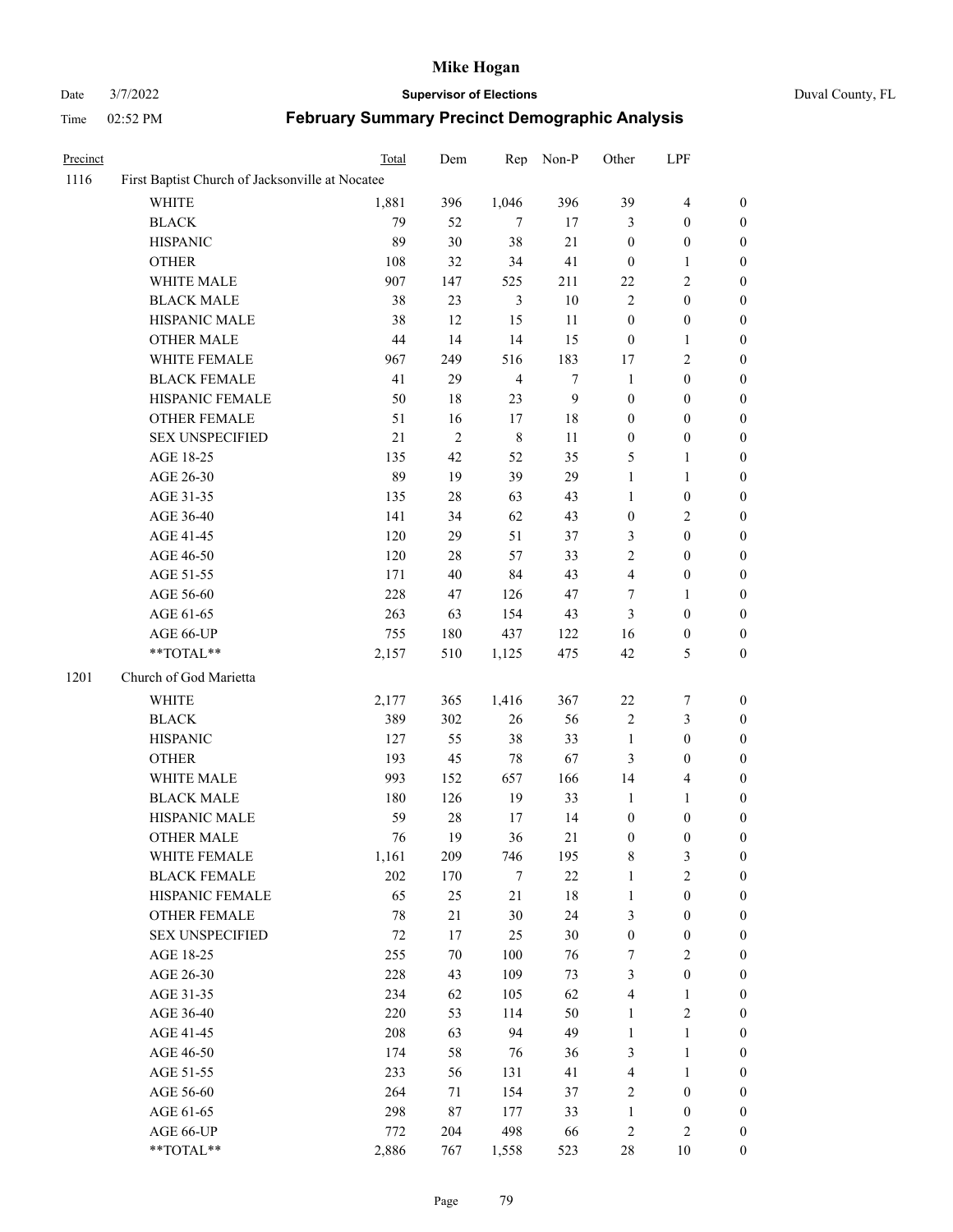Date 3/7/2022 **Supervisor of Elections** Duval County, FL

| Precinct |                                | Total       | Dem    | Rep            | Non-P                   | Other            | LPF              |                  |
|----------|--------------------------------|-------------|--------|----------------|-------------------------|------------------|------------------|------------------|
| 1202     | Hillcrest at Crystal Springs   |             |        |                |                         |                  |                  |                  |
|          | <b>WHITE</b>                   | 1,596       | 235    | 1,117          | 219                     | 16               | $\mathbf{9}$     | 0                |
|          | <b>BLACK</b>                   | 590         | 452    | $28\,$         | 104                     | 6                | $\boldsymbol{0}$ | $\boldsymbol{0}$ |
|          | <b>HISPANIC</b>                | $8\sqrt{1}$ | 31     | 27             | 22                      | $\mathbf{1}$     | $\boldsymbol{0}$ | $\boldsymbol{0}$ |
|          | <b>OTHER</b>                   | 178         | 50     | $71\,$         | 56                      | 1                | $\boldsymbol{0}$ | $\boldsymbol{0}$ |
|          | WHITE MALE                     | 767         | 103    | 545            | 108                     | 8                | $\mathfrak{Z}$   | $\boldsymbol{0}$ |
|          | <b>BLACK MALE</b>              | 275         | 200    | 17             | 55                      | 3                | $\boldsymbol{0}$ | $\boldsymbol{0}$ |
|          | HISPANIC MALE                  | 39          | 15     | 13             | 11                      | $\boldsymbol{0}$ | $\boldsymbol{0}$ | $\boldsymbol{0}$ |
|          | <b>OTHER MALE</b>              | 57          | 12     | 29             | 15                      | $\mathbf{1}$     | $\boldsymbol{0}$ | $\boldsymbol{0}$ |
|          | WHITE FEMALE                   | 803         | 128    | 556            | 105                     | 8                | 6                | $\boldsymbol{0}$ |
|          | <b>BLACK FEMALE</b>            | 307         | 247    | 10             | 47                      | 3                | $\boldsymbol{0}$ | $\boldsymbol{0}$ |
|          | HISPANIC FEMALE                | $40\,$      | 14     | 14             | 11                      | $\mathbf{1}$     | $\boldsymbol{0}$ | 0                |
|          | OTHER FEMALE                   | 83          | 32     | 30             | 21                      | $\boldsymbol{0}$ | $\boldsymbol{0}$ | 0                |
|          | <b>SEX UNSPECIFIED</b>         | 74          | 17     | 29             | $28\,$                  | $\boldsymbol{0}$ | $\boldsymbol{0}$ | $\boldsymbol{0}$ |
|          | AGE 18-25                      | 251         | 71     | 104            | $70\,$                  | 4                | $\sqrt{2}$       | $\boldsymbol{0}$ |
|          | AGE 26-30                      | 216         | 64     | 87             | 57                      | 8                | $\boldsymbol{0}$ | $\boldsymbol{0}$ |
|          | AGE 31-35                      | 171         | 50     | 73             | 46                      | $\boldsymbol{0}$ | $\sqrt{2}$       | $\boldsymbol{0}$ |
|          | AGE 36-40                      | 180         | 57     | 87             | 34                      | $\boldsymbol{0}$ | $\sqrt{2}$       | $\boldsymbol{0}$ |
|          | AGE 41-45                      | 175         | 56     | 89             | 27                      | $\sqrt{2}$       | $\mathbf{1}$     | $\boldsymbol{0}$ |
|          | AGE 46-50                      | 168         | 44     | 87             | 34                      | 3                | $\boldsymbol{0}$ | $\boldsymbol{0}$ |
|          | AGE 51-55                      | 222         | 73     | 117            | $28\,$                  | $\sqrt{2}$       | $\sqrt{2}$       | $\boldsymbol{0}$ |
|          | AGE 56-60                      | 288         | 101    | 142            | 42                      | 3                | $\boldsymbol{0}$ | 0                |
|          | AGE 61-65                      | 245         | $72\,$ | 159            | 14                      | $\boldsymbol{0}$ | $\boldsymbol{0}$ | 0                |
|          | AGE 66-UP                      | 529         | 180    | 298            | 49                      | $\overline{c}$   | $\boldsymbol{0}$ | $\boldsymbol{0}$ |
|          | **TOTAL**                      | 2,445       | 768    | 1,243          | 401                     | 24               | 9                | $\boldsymbol{0}$ |
| 1203     | Leroy D. Clemons Senior Center |             |        |                |                         |                  |                  |                  |
|          | <b>WHITE</b>                   | 1,144       | 147    | 772            | 203                     | 14               | $\,$ 8 $\,$      | $\boldsymbol{0}$ |
|          | <b>BLACK</b>                   | 123         | 96     | 5              | 21                      | $\mathbf{1}$     | $\boldsymbol{0}$ | $\boldsymbol{0}$ |
|          | <b>HISPANIC</b>                | 35          | 8      | 16             | 11                      | $\boldsymbol{0}$ | $\boldsymbol{0}$ | $\boldsymbol{0}$ |
|          | <b>OTHER</b>                   | 59          | 9      | 26             | 22                      | $\mathbf{1}$     | $\mathbf{1}$     | $\boldsymbol{0}$ |
|          | WHITE MALE                     | 535         | 58     | 372            | 93                      | 8                | $\overline{4}$   | $\boldsymbol{0}$ |
|          | <b>BLACK MALE</b>              | 54          | 40     | $\overline{4}$ | $10\,$                  | $\boldsymbol{0}$ | $\boldsymbol{0}$ | $\boldsymbol{0}$ |
|          | HISPANIC MALE                  | 18          | 3      | $\overline{9}$ | 6                       | $\boldsymbol{0}$ | $\boldsymbol{0}$ | $\boldsymbol{0}$ |
|          | <b>OTHER MALE</b>              | 25          | 3      | 12             | 9                       | $\mathbf{1}$     | $\boldsymbol{0}$ | $\boldsymbol{0}$ |
|          | WHITE FEMALE                   | 596         | 86     | 393            | 107                     | 6                | 4                | 0                |
|          | <b>BLACK FEMALE</b>            | 67          | 55     | $\mathbf{1}$   | $10\,$                  | $\mathbf{1}$     | $\boldsymbol{0}$ | $\overline{0}$   |
|          | HISPANIC FEMALE                | 16          | 5      | $\tau$         | $\overline{\mathbf{4}}$ | $\boldsymbol{0}$ | $\boldsymbol{0}$ | $\overline{0}$   |
|          | OTHER FEMALE                   | $20\,$      | 5      | 9              | 6                       | $\boldsymbol{0}$ | $\boldsymbol{0}$ | $\overline{0}$   |
|          | <b>SEX UNSPECIFIED</b>         | 30          | 5      | 12             | 12                      | $\boldsymbol{0}$ | $\mathbf{1}$     | 0                |
|          | AGE 18-25                      | 117         | 18     | 62             | 36                      | $\boldsymbol{0}$ | $\mathbf{1}$     | $\theta$         |
|          | AGE 26-30                      | 123         | 23     | 66             | 30                      | $\mathbf{1}$     | $\mathfrak{Z}$   | 0                |
|          | AGE 31-35                      | 116         | 22     | 62             | $28\,$                  | $\overline{4}$   | $\boldsymbol{0}$ | 0                |
|          | AGE 36-40                      | 127         | 17     | 71             | 32                      | 5                | $\sqrt{2}$       | 0                |
|          | AGE 41-45                      | 96          | 12     | 54             | 30                      | $\boldsymbol{0}$ | $\boldsymbol{0}$ | 0                |
|          | AGE 46-50                      | 89          | 11     | 56             | $20\,$                  | 1                | $\mathbf{1}$     | 0                |
|          | AGE 51-55                      | 115         | 22     | 70             | 22                      | $\boldsymbol{0}$ | $\mathbf{1}$     | 0                |
|          | AGE 56-60                      | 142         | 27     | 94             | $20\,$                  | 1                | $\boldsymbol{0}$ | 0                |
|          | AGE 61-65                      | 160         | 34     | 101            | $20\,$                  | 4                | $\mathbf{1}$     | $\overline{0}$   |
|          | AGE 66-UP                      | 276         | 74     | 183            | 19                      | $\boldsymbol{0}$ | $\boldsymbol{0}$ | $\boldsymbol{0}$ |
|          | **TOTAL**                      | 1,361       | 260    | 819            | 257                     | 16               | 9                | $\boldsymbol{0}$ |
|          |                                |             |        |                |                         |                  |                  |                  |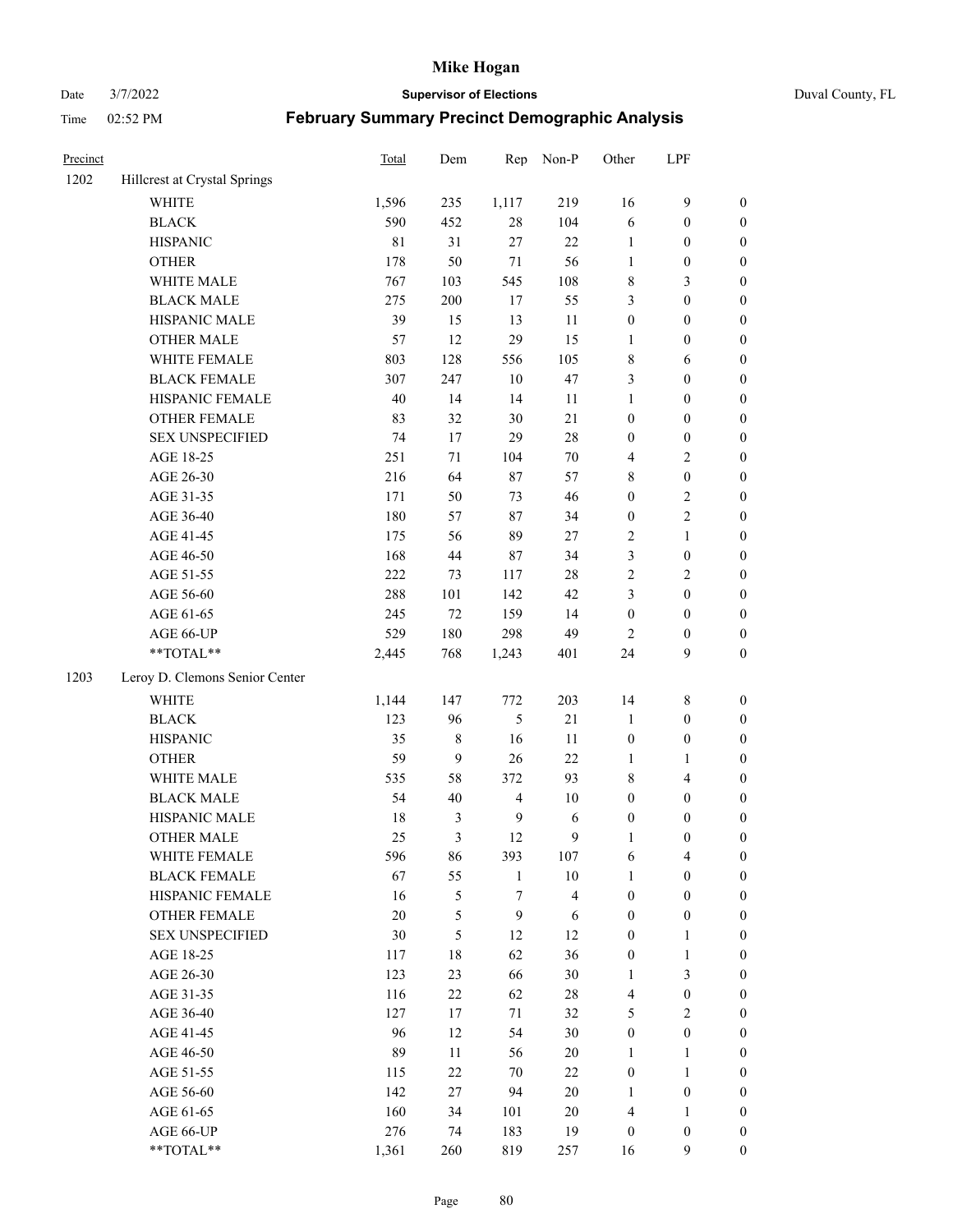Date 3/7/2022 **Supervisor of Elections** Duval County, FL

| Precinct |                                                           | Total | Dem    | Rep          | Non-P  | Other            | LPF              |                  |
|----------|-----------------------------------------------------------|-------|--------|--------------|--------|------------------|------------------|------------------|
| 1204     | Maxville Community Center                                 |       |        |              |        |                  |                  |                  |
|          | <b>WHITE</b>                                              | 1,724 | 227    | 1,173        | 295    | $22\,$           | $\boldsymbol{7}$ | 0                |
|          | <b>BLACK</b>                                              | 488   | 374    | $18\,$       | 89     | $\tau$           | $\boldsymbol{0}$ | $\boldsymbol{0}$ |
|          | <b>HISPANIC</b>                                           | 101   | $28\,$ | 34           | 39     | $\boldsymbol{0}$ | $\boldsymbol{0}$ | $\boldsymbol{0}$ |
|          | <b>OTHER</b>                                              | 123   | $30\,$ | 41           | 49     | 1                | $\sqrt{2}$       | $\boldsymbol{0}$ |
|          | WHITE MALE                                                | 814   | 83     | 572          | 147    | 7                | 5                | $\boldsymbol{0}$ |
|          | <b>BLACK MALE</b>                                         | 207   | 151    | $\mathbf{9}$ | 42     | 5                | $\boldsymbol{0}$ | $\boldsymbol{0}$ |
|          | HISPANIC MALE                                             | 47    | $10\,$ | 19           | 18     | $\boldsymbol{0}$ | $\boldsymbol{0}$ | $\boldsymbol{0}$ |
|          | <b>OTHER MALE</b>                                         | 54    | 12     | 18           | $21\,$ | $\mathbf{1}$     | $\sqrt{2}$       | $\boldsymbol{0}$ |
|          | WHITE FEMALE                                              | 885   | 142    | 579          | 147    | 15               | $\sqrt{2}$       | $\boldsymbol{0}$ |
|          | <b>BLACK FEMALE</b>                                       | 273   | 215    | $\mathbf{9}$ | 47     | 2                | $\boldsymbol{0}$ | $\boldsymbol{0}$ |
|          | HISPANIC FEMALE                                           | 53    | 17     | 15           | 21     | $\boldsymbol{0}$ | $\boldsymbol{0}$ | $\boldsymbol{0}$ |
|          | <b>OTHER FEMALE</b>                                       | 42    | 15     | 11           | 16     | $\boldsymbol{0}$ | $\boldsymbol{0}$ | $\boldsymbol{0}$ |
|          | <b>SEX UNSPECIFIED</b>                                    | 61    | 14     | 34           | 13     | $\boldsymbol{0}$ | $\boldsymbol{0}$ | $\boldsymbol{0}$ |
|          | AGE 18-25                                                 | 285   | $71\,$ | 133          | 76     | 5                | $\boldsymbol{0}$ | $\boldsymbol{0}$ |
|          | AGE 26-30                                                 | 231   | 52     | 110          | 63     | 3                | $\mathfrak{Z}$   | $\boldsymbol{0}$ |
|          | AGE 31-35                                                 | 223   | 56     | 91           | $71\,$ | 4                | $\mathbf{1}$     | $\boldsymbol{0}$ |
|          | AGE 36-40                                                 | 251   | 91     | 108          | 47     | 2                | 3                | $\boldsymbol{0}$ |
|          | AGE 41-45                                                 | 199   | 57     | $8\sqrt{1}$  | 58     | $\mathbf{1}$     | $\mathfrak{2}$   | $\boldsymbol{0}$ |
|          | AGE 46-50                                                 | 196   | 57     | 97           | 37     | 5                | $\boldsymbol{0}$ | $\boldsymbol{0}$ |
|          | AGE 51-55                                                 | 197   | 52     | 115          | $26\,$ | 4                | $\boldsymbol{0}$ | $\boldsymbol{0}$ |
|          | AGE 56-60                                                 | 238   | 62     | 147          | 27     | $\overline{c}$   | $\boldsymbol{0}$ | 0                |
|          | AGE 61-65                                                 | 202   | 53     | 117          | 30     | $\overline{c}$   | $\boldsymbol{0}$ | $\boldsymbol{0}$ |
|          | AGE 66-UP                                                 | 414   | 108    | 267          | 37     | $\sqrt{2}$       | $\boldsymbol{0}$ | $\boldsymbol{0}$ |
|          | $\mathrm{*}\mathrm{*}\mathrm{TOTAL} \mathrm{*}\mathrm{*}$ | 2,436 | 659    | 1,266        | 472    | $30\,$           | 9                | $\boldsymbol{0}$ |
| 1205     | Midnight Cry Ministries                                   |       |        |              |        |                  |                  |                  |
|          | <b>WHITE</b>                                              | 2,169 | 405    | 1,242        | 475    | 30               | 17               | $\boldsymbol{0}$ |
|          | <b>BLACK</b>                                              | 1,640 | 1,304  | 64           | 254    | 18               | $\boldsymbol{0}$ | $\boldsymbol{0}$ |
|          | <b>HISPANIC</b>                                           | 326   | 117    | 69           | 136    | 2                | $\sqrt{2}$       | $\boldsymbol{0}$ |
|          | <b>OTHER</b>                                              | 393   | 105    | 118          | 159    | 9                | $\sqrt{2}$       | $\boldsymbol{0}$ |
|          | WHITE MALE                                                | 998   | 155    | 585          | 232    | 14               | 12               | $\boldsymbol{0}$ |
|          | <b>BLACK MALE</b>                                         | 694   | 521    | 36           | 128    | $\mathbf{9}$     | $\boldsymbol{0}$ | $\boldsymbol{0}$ |
|          | HISPANIC MALE                                             | 134   | 53     | 31           | 49     | $\boldsymbol{0}$ | 1                | $\boldsymbol{0}$ |
|          | <b>OTHER MALE</b>                                         | 149   | 33     | 58           | 53     | 4                | $\mathbf{1}$     | $\boldsymbol{0}$ |
|          | WHITE FEMALE                                              | 1,141 | 244    | 643          | 233    | 16               | 5                | 0                |
|          | <b>BLACK FEMALE</b>                                       | 915   | 761    | 27           | 118    | 9                | $\boldsymbol{0}$ | $\boldsymbol{0}$ |
|          | HISPANIC FEMALE                                           | 186   | 63     | 37           | 83     | 2                | $\mathbf{1}$     | $\overline{0}$   |
|          | <b>OTHER FEMALE</b>                                       | 169   | 53     | 46           | 65     | 4                | $\mathbf{1}$     | $\overline{0}$   |
|          | <b>SEX UNSPECIFIED</b>                                    | 141   | 48     | 30           | 62     | $\mathbf{1}$     | $\boldsymbol{0}$ | 0                |
|          | AGE 18-25                                                 | 598   | 248    | 137          | 197    | 12               | $\overline{4}$   | 0                |
|          | AGE 26-30                                                 | 421   | 151    | 113          | 145    | 11               | $\mathbf{1}$     | 0                |
|          | AGE 31-35                                                 | 426   | 166    | 124          | 129    | 6                | $\mathbf{1}$     | 0                |
|          | AGE 36-40                                                 | 398   | 175    | 93           | 120    | 6                | $\overline{4}$   | 0                |
|          | AGE 41-45                                                 | 363   | 194    | 83           | $80\,$ | 6                | $\boldsymbol{0}$ | 0                |
|          | AGE 46-50                                                 | 413   | 188    | 125          | 92     | 5                | 3                | 0                |
|          | AGE 51-55                                                 | 385   | 173    | 130          | 76     | 3                | $\mathfrak{Z}$   | $\boldsymbol{0}$ |
|          | AGE 56-60                                                 | 439   | 199    | 174          | 58     | 5                | $\mathfrak{Z}$   | $\boldsymbol{0}$ |
|          | AGE 61-65                                                 | 344   | 145    | 147          | 49     | 2                | $\mathbf{1}$     | $\boldsymbol{0}$ |
|          | AGE 66-UP                                                 | 741   | 292    | 367          | 78     | 3                | $\mathbf{1}$     | 0                |
|          | **TOTAL**                                                 | 4,528 | 1,931  | 1,493        | 1,024  | 59               | $21\,$           | $\boldsymbol{0}$ |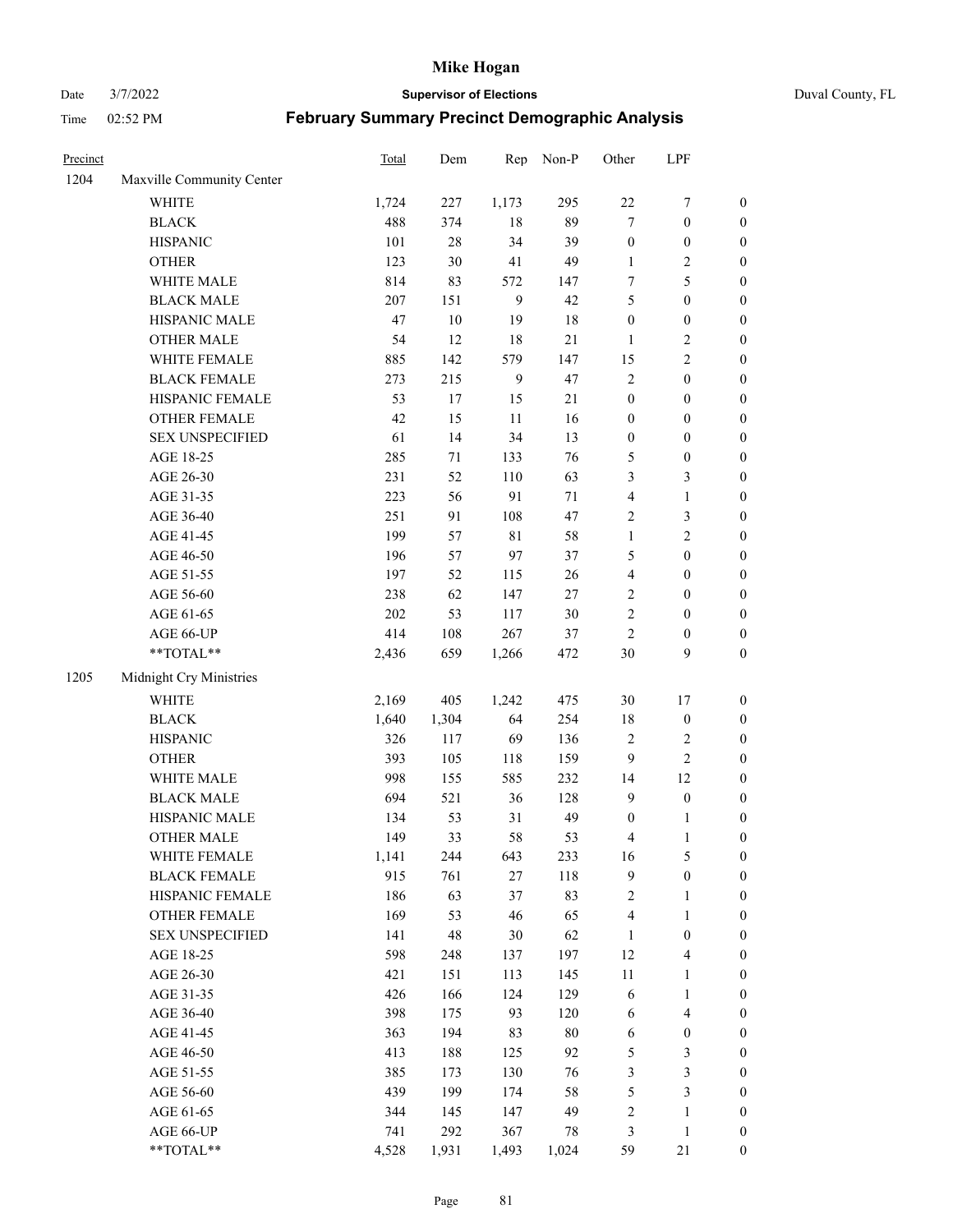Date 3/7/2022 **Supervisor of Elections** Duval County, FL

| Precinct |                             | Total | Dem          | Rep                     | Non-P            | Other            | LPF              |                  |
|----------|-----------------------------|-------|--------------|-------------------------|------------------|------------------|------------------|------------------|
| 1206     | Promise Land Baptist Church |       |              |                         |                  |                  |                  |                  |
|          | <b>WHITE</b>                | 1,995 | 259          | 1,429                   | 285              | 16               | 6                | 0                |
|          | <b>BLACK</b>                | 1,285 | 996          | 57                      | 213              | 16               | $\mathfrak{Z}$   | $\boldsymbol{0}$ |
|          | <b>HISPANIC</b>             | 96    | 42           | 31                      | 22               | $\mathbf{1}$     | $\boldsymbol{0}$ | $\boldsymbol{0}$ |
|          | <b>OTHER</b>                | 297   | 100          | 95                      | 95               | 7                | $\boldsymbol{0}$ | $\boldsymbol{0}$ |
|          | WHITE MALE                  | 940   | 91           | 710                     | 126              | 8                | 5                | $\boldsymbol{0}$ |
|          | <b>BLACK MALE</b>           | 587   | 424          | 38                      | 118              | 5                | $\sqrt{2}$       | $\boldsymbol{0}$ |
|          | HISPANIC MALE               | 39    | $18\,$       | 15                      | 6                | $\boldsymbol{0}$ | $\boldsymbol{0}$ | $\boldsymbol{0}$ |
|          | <b>OTHER MALE</b>           | 101   | 32           | 33                      | 33               | 3                | $\boldsymbol{0}$ | $\boldsymbol{0}$ |
|          | WHITE FEMALE                | 1,026 | 164          | 700                     | 153              | $\,$ 8 $\,$      | $\mathbf{1}$     | $\boldsymbol{0}$ |
|          | <b>BLACK FEMALE</b>         | 672   | 555          | 17                      | $88\,$           | 11               | $\mathbf{1}$     | 0                |
|          | HISPANIC FEMALE             | 55    | 23           | 16                      | 15               | $\mathbf{1}$     | $\boldsymbol{0}$ | 0                |
|          | <b>OTHER FEMALE</b>         | 145   | 56           | 49                      | 38               | 2                | $\boldsymbol{0}$ | $\boldsymbol{0}$ |
|          | <b>SEX UNSPECIFIED</b>      | 108   | 34           | 34                      | 38               | $\overline{2}$   | $\boldsymbol{0}$ | $\boldsymbol{0}$ |
|          | AGE 18-25                   | 429   | 147          | 139                     | 136              | 6                | $\mathbf{1}$     | $\boldsymbol{0}$ |
|          | AGE 26-30                   | 272   | 93           | 97                      | $78\,$           | 2                | $\sqrt{2}$       | $\boldsymbol{0}$ |
|          | AGE 31-35                   | 294   | 100          | 111                     | 74               | 6                | $\mathfrak{Z}$   | $\boldsymbol{0}$ |
|          | AGE 36-40                   | 271   | 93           | 120                     | 55               | 3                | $\boldsymbol{0}$ | $\boldsymbol{0}$ |
|          | AGE 41-45                   | 303   | 131          | 112                     | 55               | 3                | $\overline{2}$   | $\boldsymbol{0}$ |
|          | AGE 46-50                   | 315   | 140          | 115                     | 58               | $\overline{c}$   | $\boldsymbol{0}$ | $\boldsymbol{0}$ |
|          | AGE 51-55                   | 349   | 156          | 155                     | 37               | $\boldsymbol{0}$ | $\mathbf{1}$     | $\boldsymbol{0}$ |
|          | AGE 56-60                   | 407   | 155          | 210                     | 39               | 3                | $\boldsymbol{0}$ | 0                |
|          | AGE 61-65                   | 329   | 121          | 161                     | 45               | $\mathbf{2}$     | $\boldsymbol{0}$ | 0                |
|          | AGE 66-UP                   | 704   | 261          | 392                     | 38               | 13               | $\boldsymbol{0}$ | $\boldsymbol{0}$ |
|          | **TOTAL**                   | 3,673 | 1,397        | 1,612                   | 615              | 40               | $\boldsymbol{9}$ | $\boldsymbol{0}$ |
| 1207     | Baldwin Town Hall           |       |              |                         |                  |                  |                  |                  |
|          |                             |       |              |                         |                  |                  |                  |                  |
|          | <b>WHITE</b>                | 685   | 113          | 423                     | 133              | 14               | $\sqrt{2}$       | $\boldsymbol{0}$ |
|          | <b>BLACK</b>                | 243   | 217          | 8                       | 18               | $\boldsymbol{0}$ | $\boldsymbol{0}$ | $\boldsymbol{0}$ |
|          | <b>HISPANIC</b>             | 11    | 3            | 6                       | $\sqrt{2}$       | $\boldsymbol{0}$ | $\boldsymbol{0}$ | $\boldsymbol{0}$ |
|          | <b>OTHER</b>                | 34    | 9            | 14                      | $10\,$           | 1                | $\boldsymbol{0}$ | $\boldsymbol{0}$ |
|          | WHITE MALE                  | 305   | 50           | 188                     | 58               | 9                | $\boldsymbol{0}$ | $\boldsymbol{0}$ |
|          | <b>BLACK MALE</b>           | 85    | 73           | $\mathfrak{S}$          | $\boldsymbol{7}$ | $\boldsymbol{0}$ | $\boldsymbol{0}$ | $\boldsymbol{0}$ |
|          | HISPANIC MALE               | 5     | $\sqrt{2}$   | $\sqrt{2}$              | $\mathbf{1}$     | $\boldsymbol{0}$ | $\boldsymbol{0}$ | $\boldsymbol{0}$ |
|          | OTHER MALE                  | 14    | 6            | 5                       | $\mathfrak{Z}$   | $\boldsymbol{0}$ | $\boldsymbol{0}$ | $\boldsymbol{0}$ |
|          | WHITE FEMALE                | 371   | 62           | 231                     | 71               | 5                | 2                | 0                |
|          | <b>BLACK FEMALE</b>         | 152   | 140          | 3                       | 9                | $\boldsymbol{0}$ | $\boldsymbol{0}$ | $\overline{0}$   |
|          | HISPANIC FEMALE             | 6     | $\mathbf{1}$ | $\overline{\mathbf{4}}$ | $\mathbf{1}$     | $\boldsymbol{0}$ | $\boldsymbol{0}$ | $\overline{0}$   |
|          | OTHER FEMALE                | 10    | 2            | 6                       | $\mathbf{1}$     | 1                | $\boldsymbol{0}$ | $\overline{0}$   |
|          | <b>SEX UNSPECIFIED</b>      | 25    | 6            | 7                       | 12               | $\boldsymbol{0}$ | $\boldsymbol{0}$ | $\overline{0}$   |
|          | AGE 18-25                   | 94    | 32           | 32                      | $27\,$           | 3                | $\boldsymbol{0}$ | $\theta$         |
|          | AGE 26-30                   | 84    | 24           | 40                      | 17               | 3                | $\boldsymbol{0}$ | 0                |
|          | AGE 31-35                   | 76    | 21           | 34                      | $20\,$           | $\boldsymbol{0}$ | $\mathbf{1}$     | 0                |
|          | AGE 36-40                   | 84    | 24           | 45                      | 15               | $\boldsymbol{0}$ | $\boldsymbol{0}$ | 0                |
|          | AGE 41-45                   | 65    | 20           | 31                      | 10               | $\overline{4}$   | $\boldsymbol{0}$ | 0                |
|          | AGE 46-50                   | 69    | 23           | 34                      | $10\,$           | 1                | 1                | 0                |
|          | AGE 51-55                   | 80    | 23           | 45                      | 11               | $\mathbf{1}$     | $\boldsymbol{0}$ | $\overline{0}$   |
|          | AGE 56-60                   | 81    | 31           | 33                      | 15               | 2                | $\boldsymbol{0}$ | $\overline{0}$   |
|          | AGE 61-65                   | 91    | 35           | 42                      | 14               | $\boldsymbol{0}$ | $\boldsymbol{0}$ | $\overline{0}$   |
|          | AGE 66-UP                   | 249   | 109          | 115                     | 24               | $\mathbf{1}$     | $\boldsymbol{0}$ | 0                |
|          | **TOTAL**                   | 973   | 342          | 451                     | 163              | 15               | $\overline{2}$   | $\boldsymbol{0}$ |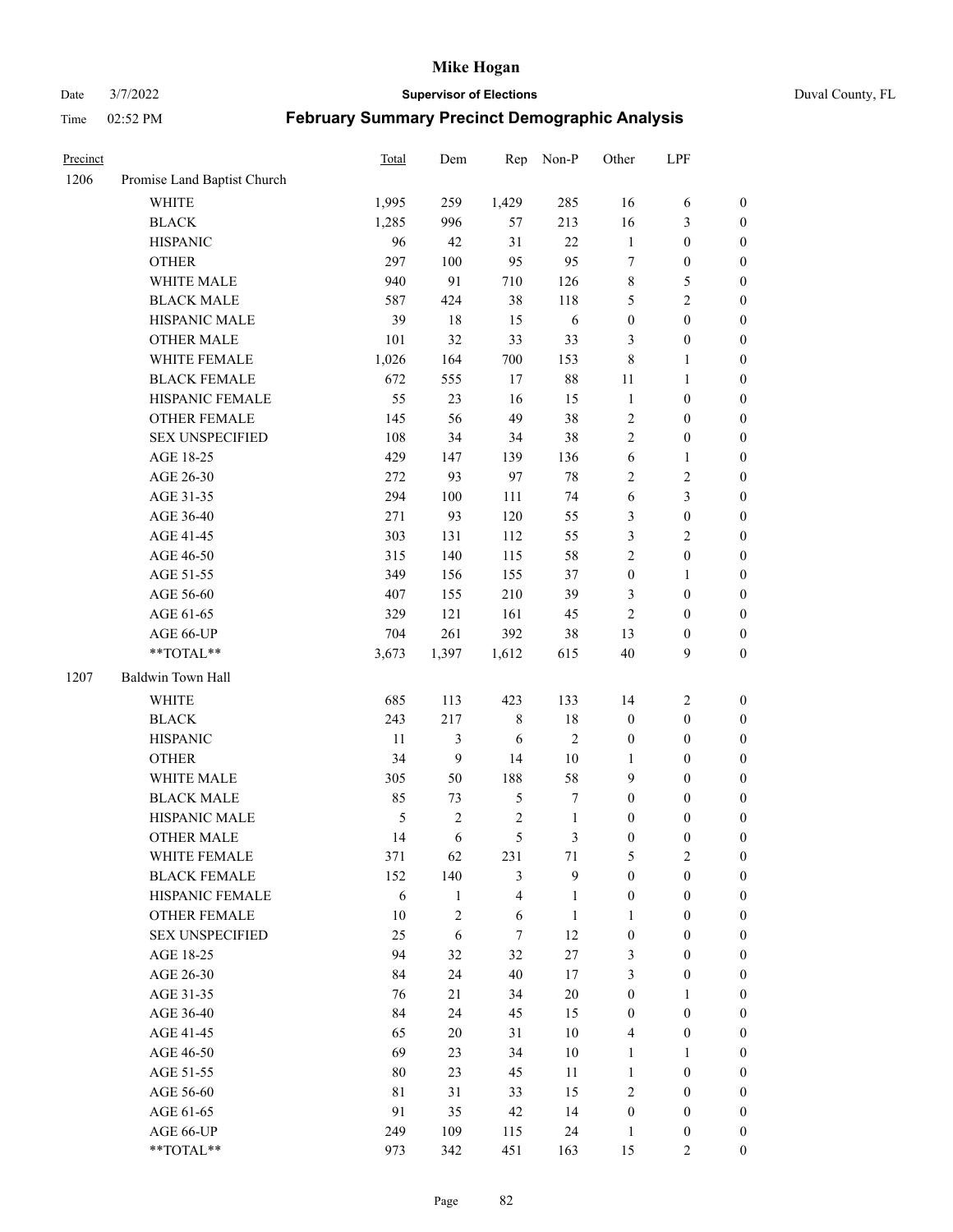Date 3/7/2022 **Supervisor of Elections** Duval County, FL

| Precinct |                           | Total | Dem    | Rep    | Non-P  | Other                   | LPF                     |                  |
|----------|---------------------------|-------|--------|--------|--------|-------------------------|-------------------------|------------------|
| 1208     | Harvest Ministries        |       |        |        |        |                         |                         |                  |
|          | <b>WHITE</b>              | 1,854 | 370    | 1,073  | 374    | 28                      | $\mathbf{9}$            | 0                |
|          | <b>BLACK</b>              | 1,422 | 1,103  | 45     | 250    | 23                      | $\mathbf{1}$            | $\boldsymbol{0}$ |
|          | <b>HISPANIC</b>           | 253   | 99     | 53     | 98     | 3                       | $\boldsymbol{0}$        | $\boldsymbol{0}$ |
|          | <b>OTHER</b>              | 445   | 129    | 141    | 168    | 5                       | $\sqrt{2}$              | $\boldsymbol{0}$ |
|          | WHITE MALE                | 862   | 146    | 523    | 179    | 7                       | $\tau$                  | $\boldsymbol{0}$ |
|          | <b>BLACK MALE</b>         | 509   | 357    | 29     | 110    | 12                      | $\mathbf{1}$            | $\boldsymbol{0}$ |
|          | HISPANIC MALE             | 120   | 48     | 28     | 43     | $\mathbf{1}$            | $\boldsymbol{0}$        | $\boldsymbol{0}$ |
|          | <b>OTHER MALE</b>         | 161   | 43     | 57     | 60     | $\mathbf{1}$            | $\boldsymbol{0}$        | $\boldsymbol{0}$ |
|          | WHITE FEMALE              | 977   | 224    | 542    | 189    | $20\,$                  | $\overline{2}$          | $\boldsymbol{0}$ |
|          | <b>BLACK FEMALE</b>       | 896   | 731    | 15     | 139    | $11\,$                  | $\boldsymbol{0}$        | $\boldsymbol{0}$ |
|          | HISPANIC FEMALE           | 130   | 49     | 24     | 55     | $\sqrt{2}$              | $\boldsymbol{0}$        | 0                |
|          | OTHER FEMALE              | 217   | 68     | 68     | $77\,$ | $\sqrt{2}$              | $\sqrt{2}$              | $\boldsymbol{0}$ |
|          | <b>SEX UNSPECIFIED</b>    | 101   | 35     | 26     | 37     | 3                       | $\boldsymbol{0}$        | $\boldsymbol{0}$ |
|          | AGE 18-25                 | 436   | 183    | 86     | 152    | 15                      | $\boldsymbol{0}$        | $\boldsymbol{0}$ |
|          | AGE 26-30                 | 356   | 147    | 87     | 113    | $\,$ $\,$               | $\mathbf{1}$            | $\boldsymbol{0}$ |
|          | AGE 31-35                 | 402   | 189    | 89     | 112    | 7                       | $\mathfrak s$           | $\boldsymbol{0}$ |
|          | AGE 36-40                 | 357   | 151    | 88     | 110    | 5                       | $\mathfrak{Z}$          | $\boldsymbol{0}$ |
|          | AGE 41-45                 | 302   | 136    | 88     | $72\,$ | $\sqrt{6}$              | $\boldsymbol{0}$        | $\boldsymbol{0}$ |
|          | AGE 46-50                 | 342   | 151    | 114    | 67     | $\mathbf{9}$            | $\mathbf{1}$            | $\boldsymbol{0}$ |
|          | AGE 51-55                 | 325   | 150    | 106    | 66     | 2                       | $\mathbf{1}$            | 0                |
|          | AGE 56-60                 | 364   | 156    | 152    | 54     | $\mathbf{1}$            | 1                       | 0                |
|          | AGE 61-65                 | 375   | 168    | 158    | 47     | $\mathbf{2}$            | $\boldsymbol{0}$        | 0                |
|          | AGE 66-UP                 | 715   | 270    | 344    | 97     | $\overline{4}$          | $\boldsymbol{0}$        | $\boldsymbol{0}$ |
|          | **TOTAL**                 | 3,974 | 1,701  | 1,312  | 890    | 59                      | 12                      | $\boldsymbol{0}$ |
| 1209     | Whitehouse Baptist Church |       |        |        |        |                         |                         |                  |
|          | <b>WHITE</b>              | 2,727 | 399    | 1,850  | 434    | 32                      | 12                      | $\boldsymbol{0}$ |
|          | <b>BLACK</b>              | 507   | 392    | 27     | 84     | 4                       | $\boldsymbol{0}$        | $\boldsymbol{0}$ |
|          | <b>HISPANIC</b>           | 109   | 35     | 38     | 34     | $\mathbf{1}$            | $\mathbf{1}$            | $\boldsymbol{0}$ |
|          | <b>OTHER</b>              | 190   | 43     | $78\,$ | 61     | $\tau$                  | $\mathbf{1}$            | $\boldsymbol{0}$ |
|          | WHITE MALE                | 1,297 | 164    | 901    | 210    | 18                      | $\overline{\mathbf{4}}$ | $\boldsymbol{0}$ |
|          | <b>BLACK MALE</b>         | 212   | 155    | $20\,$ | 37     | $\boldsymbol{0}$        | $\boldsymbol{0}$        | $\boldsymbol{0}$ |
|          | HISPANIC MALE             | 64    | $18\,$ | 25     | $20\,$ | 1                       | $\boldsymbol{0}$        | $\boldsymbol{0}$ |
|          | <b>OTHER MALE</b>         | 64    | 12     | 30     | $20\,$ | $\overline{c}$          | $\boldsymbol{0}$        | $\boldsymbol{0}$ |
|          | WHITE FEMALE              | 1,401 | 232    | 935    | 213    | 14                      | 7                       | 0                |
|          | <b>BLACK FEMALE</b>       | 286   | 232    | 7      | 43     | 4                       | $\boldsymbol{0}$        | $\boldsymbol{0}$ |
|          | HISPANIC FEMALE           | 42    | 15     | 13     | 13     | $\boldsymbol{0}$        | $\mathbf{1}$            | $\overline{0}$   |
|          | OTHER FEMALE              | 73    | 15     | 35     | $20\,$ | 3                       | $\boldsymbol{0}$        | $\overline{0}$   |
|          | <b>SEX UNSPECIFIED</b>    | 94    | 26     | 27     | 37     | 2                       | $\sqrt{2}$              | 0                |
|          | AGE 18-25                 | 359   | 82     | 167    | 95     | 12                      | $\mathfrak{Z}$          | 0                |
|          | AGE 26-30                 | 269   | 56     | 139    | 68     | $\overline{\mathbf{4}}$ | $\sqrt{2}$              | 0                |
|          | AGE 31-35                 | 286   | 65     | 142    | 69     | 8                       | $\sqrt{2}$              | 0                |
|          | AGE 36-40                 | 286   | 67     | 141    | 71     | 7                       | $\boldsymbol{0}$        | 0                |
|          | AGE 41-45                 | 293   | 78     | 152    | 58     | $\overline{c}$          | $\mathfrak{Z}$          | 0                |
|          | AGE 46-50                 | 303   | 67     | 180    | 49     | 6                       | $\mathbf{1}$            | 0                |
|          | AGE 51-55                 | 347   | 100    | 193    | 54     | $\boldsymbol{0}$        | $\boldsymbol{0}$        | 0                |
|          | AGE 56-60                 | 357   | 90     | 217    | 49     | 1                       | $\boldsymbol{0}$        | 0                |
|          | AGE 61-65                 | 319   | 82     | 195    | 38     | 2                       | $\sqrt{2}$              | 0                |
|          | AGE 66-UP                 | 714   | 182    | 467    | 62     | 2                       | $\mathbf{1}$            | $\boldsymbol{0}$ |
|          | $**TOTAL**$               | 3,533 | 869    | 1,993  | 613    | 44                      | 14                      | $\boldsymbol{0}$ |
|          |                           |       |        |        |        |                         |                         |                  |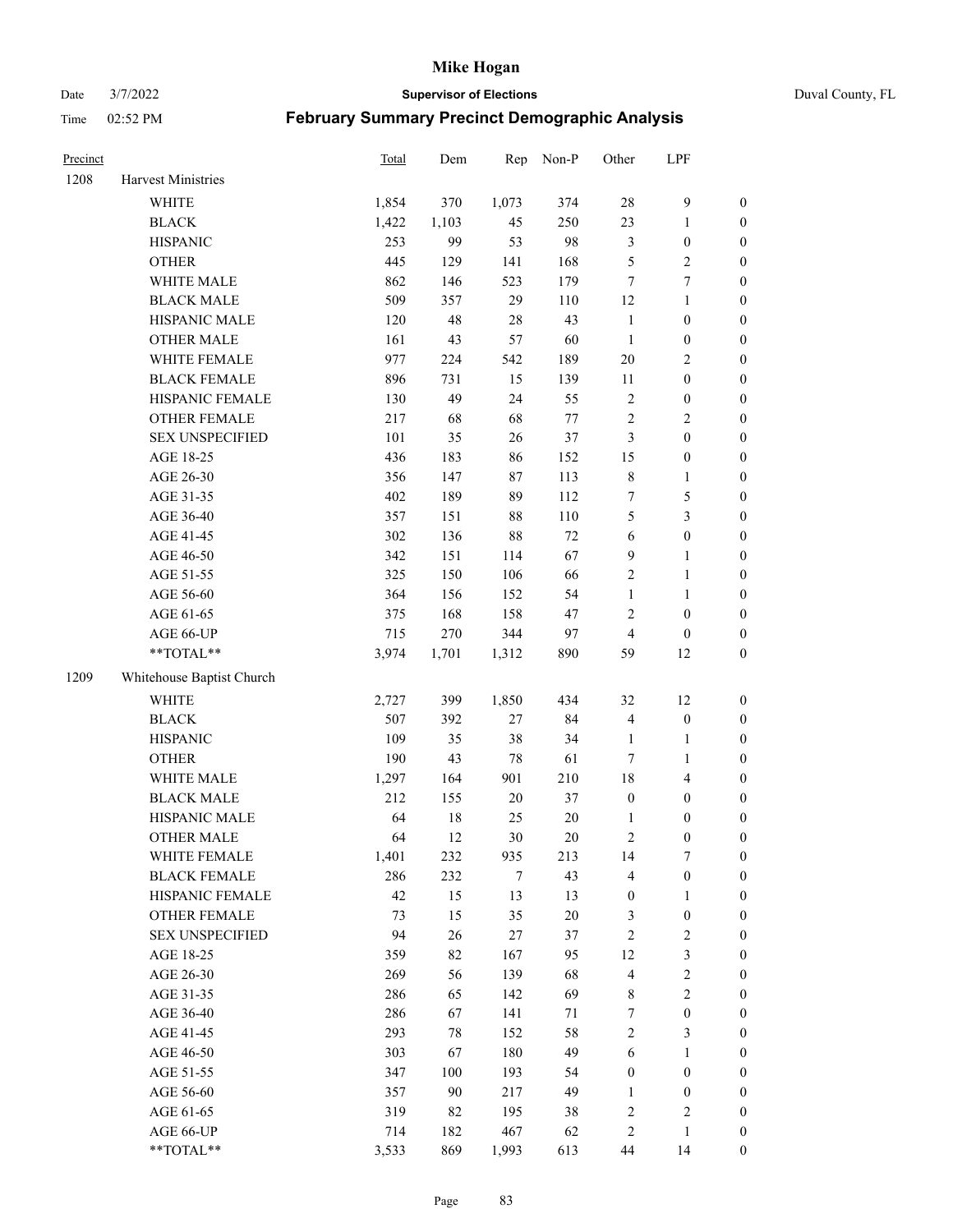Date 3/7/2022 **Supervisor of Elections** Duval County, FL

| Precinct |                             | <b>Total</b> | Dem    | Rep    | Non-P   | Other          | LPF                      |                  |
|----------|-----------------------------|--------------|--------|--------|---------|----------------|--------------------------|------------------|
| 1210     | Shindler Dr Baptist Church  |              |        |        |         |                |                          |                  |
|          | <b>WHITE</b>                | 1,753        | 310    | 1,015  | 388     | $27\,$         | 13                       | 0                |
|          | <b>BLACK</b>                | 761          | 569    | 44     | 138     | $10\,$         | $\boldsymbol{0}$         | $\boldsymbol{0}$ |
|          | <b>HISPANIC</b>             | 265          | 99     | 55     | 106     | 3              | $\sqrt{2}$               | $\boldsymbol{0}$ |
|          | <b>OTHER</b>                | 251          | 90     | 76     | $77\,$  | 7              | 1                        | $\boldsymbol{0}$ |
|          | WHITE MALE                  | 829          | 113    | 514    | 182     | 11             | 9                        | $\boldsymbol{0}$ |
|          | <b>BLACK MALE</b>           | 334          | 226    | 26     | 74      | 8              | $\boldsymbol{0}$         | $\boldsymbol{0}$ |
|          | HISPANIC MALE               | 132          | 47     | 31     | 51      | 2              | $\mathbf{1}$             | $\boldsymbol{0}$ |
|          | <b>OTHER MALE</b>           | 90           | $28\,$ | 34     | 26      | $\overline{2}$ | $\boldsymbol{0}$         | $\boldsymbol{0}$ |
|          | WHITE FEMALE                | 903          | 194    | 489    | $200\,$ | 16             | $\overline{4}$           | $\boldsymbol{0}$ |
|          | <b>BLACK FEMALE</b>         | 415          | 335    | 17     | 61      | 2              | $\boldsymbol{0}$         | $\boldsymbol{0}$ |
|          | HISPANIC FEMALE             | 128          | 49     | 23     | 54      | $\mathbf{1}$   | $\mathbf{1}$             | 0                |
|          | <b>OTHER FEMALE</b>         | 131          | 51     | 38     | 39      | 3              | $\boldsymbol{0}$         | $\boldsymbol{0}$ |
|          | <b>SEX UNSPECIFIED</b>      | 68           | 25     | 18     | $22\,$  | 2              | $\mathbf{1}$             | $\boldsymbol{0}$ |
|          | AGE 18-25                   | 343          | 127    | 88     | 113     | 13             | $\sqrt{2}$               | $\boldsymbol{0}$ |
|          | AGE 26-30                   | 314          | 93     | 109    | 102     | 7              | $\mathfrak{Z}$           | $\boldsymbol{0}$ |
|          | AGE 31-35                   | 270          | 105    | $87\,$ | 69      | 5              | $\overline{4}$           | $\boldsymbol{0}$ |
|          | AGE 36-40                   | 259          | 98     | 71     | 82      | 5              | $\mathfrak{Z}$           | $\boldsymbol{0}$ |
|          | AGE 41-45                   | 215          | 74     | 82     | 57      | $\mathbf{1}$   | $\mathbf{1}$             | $\boldsymbol{0}$ |
|          | AGE 46-50                   | 239          | $80\,$ | 100    | 55      | 4              | $\boldsymbol{0}$         | $\boldsymbol{0}$ |
|          | AGE 51-55                   | 296          | 106    | 131    | 56      | 2              | 1                        | $\boldsymbol{0}$ |
|          | AGE 56-60                   | 296          | 104    | 132    | 58      | $\overline{c}$ | $\boldsymbol{0}$         | 0                |
|          | AGE 61-65                   | 259          | 98     | 111    | 46      | $\overline{2}$ | $\overline{2}$           | $\boldsymbol{0}$ |
|          | AGE 66-UP                   | 539          | 183    | 279    | 71      | $\sqrt{6}$     | $\boldsymbol{0}$         | $\boldsymbol{0}$ |
|          | $**TOTAL**$                 | 3,030        | 1,068  | 1,190  | 709     | 47             | 16                       | $\boldsymbol{0}$ |
| 1211     | Christian Family Fellowship |              |        |        |         |                |                          |                  |
|          | <b>WHITE</b>                | 2,810        | 506    | 1,599  | 635     | 61             | $\mathbf{9}$             | $\boldsymbol{0}$ |
|          | <b>BLACK</b>                | 2,575        | 1,933  | 109    | 494     | 36             | $\mathfrak{Z}$           | $\boldsymbol{0}$ |
|          | <b>HISPANIC</b>             | 648          | 229    | 166    | 244     | 8              | $\mathbf{1}$             | $\boldsymbol{0}$ |
|          | <b>OTHER</b>                | 766          | 234    | 220    | 292     | 17             | 3                        | $\boldsymbol{0}$ |
|          | WHITE MALE                  | 1,321        | 180    | 794    | 314     | 27             | 6                        | $\boldsymbol{0}$ |
|          | <b>BLACK MALE</b>           | 1,116        | 764    | 60     | 268     | 23             | $\mathbf{1}$             | $\boldsymbol{0}$ |
|          | HISPANIC MALE               | 304          | 94     | 92     | 115     | $\overline{c}$ | $\mathbf{1}$             | $\boldsymbol{0}$ |
|          | <b>OTHER MALE</b>           | 300          | 78     | 100    | 117     | 3              | $\overline{2}$           | $\boldsymbol{0}$ |
|          | WHITE FEMALE                | 1,465        | 322    | 790    | 316     | 34             | 3                        | 0                |
|          | <b>BLACK FEMALE</b>         | 1,428        | 1,146  | 48     | 219     | 13             | $\sqrt{2}$               | $\overline{0}$   |
|          | HISPANIC FEMALE             | 337          | 134    | 71     | 126     | 6              | $\boldsymbol{0}$         | $\overline{0}$   |
|          | <b>OTHER FEMALE</b>         | 381          | 126    | 104    | 138     | 12             | 1                        | $\overline{0}$   |
|          | <b>SEX UNSPECIFIED</b>      | 147          | 58     | 35     | 52      | $\overline{c}$ | $\boldsymbol{0}$         | 0                |
|          | AGE 18-25                   | 828          | 343    | 169    | 296     | 19             | $\mathbf{1}$             | 0                |
|          | AGE 26-30                   | 739          | 274    | 193    | 247     | 21             | $\overline{\mathcal{L}}$ | 0                |
|          | AGE 31-35                   | 716          | 293    | 183    | 220     | 18             | $\sqrt{2}$               | 0                |
|          | AGE 36-40                   | 632          | 285    | 156    | 173     | 13             | 5                        | 0                |
|          | AGE 41-45                   | 612          | 266    | 157    | 174     | 13             | $\sqrt{2}$               | 0                |
|          | AGE 46-50                   | 599          | 275    | 189    | 127     | 7              | $\mathbf{1}$             | 0                |
|          | AGE 51-55                   | 616          | 298    | 206    | 102     | 9              | $\mathbf{1}$             | 0                |
|          | AGE 56-60                   | 614          | 271    | 219    | 117     | 7              | $\boldsymbol{0}$         | 0                |
|          | AGE 61-65                   | 547          | 242    | 216    | 85      | 4              | $\boldsymbol{0}$         | $\boldsymbol{0}$ |
|          | AGE 66-UP                   | 896          | 355    | 406    | 124     | 11             | $\boldsymbol{0}$         | 0                |
|          | **TOTAL**                   | 6,799        | 2,902  | 2,094  | 1,665   | 122            | 16                       | $\boldsymbol{0}$ |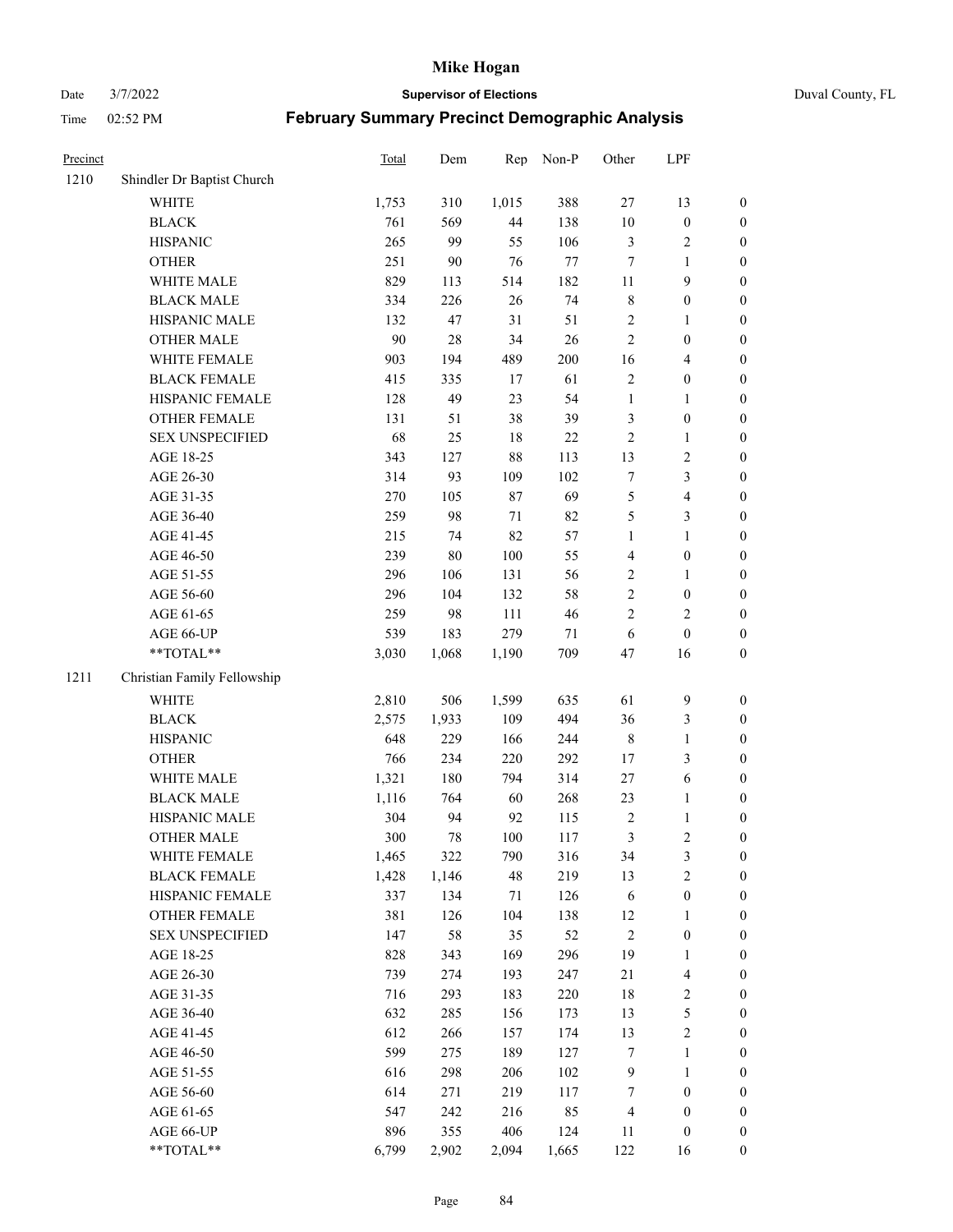Date 3/7/2022 **Supervisor of Elections** Duval County, FL

| Precinct |                                | Total | Dem   | Rep   | Non-P  | Other            | LPF                      |                  |
|----------|--------------------------------|-------|-------|-------|--------|------------------|--------------------------|------------------|
| 1212     | West Regional Library          |       |       |       |        |                  |                          |                  |
|          | <b>WHITE</b>                   | 2,953 | 453   | 1,892 | 563    | 35               | 10                       | 0                |
|          | <b>BLACK</b>                   | 3,017 | 2,394 | 112   | 471    | 39               | $\mathbf{1}$             | $\boldsymbol{0}$ |
|          | <b>HISPANIC</b>                | 436   | 161   | 105   | 163    | 6                | $\mathbf{1}$             | $\boldsymbol{0}$ |
|          | <b>OTHER</b>                   | 589   | 202   | 161   | 216    | 10               | $\boldsymbol{0}$         | $\boldsymbol{0}$ |
|          | WHITE MALE                     | 1,395 | 173   | 920   | 274    | 19               | $\mathbf{9}$             | $\boldsymbol{0}$ |
|          | <b>BLACK MALE</b>              | 1,305 | 984   | 59    | 241    | 20               | $\mathbf{1}$             | $\boldsymbol{0}$ |
|          | HISPANIC MALE                  | 212   | 66    | 60    | 80     | 5                | $\mathbf{1}$             | $\boldsymbol{0}$ |
|          | <b>OTHER MALE</b>              | 216   | 69    | 62    | 80     | 5                | $\boldsymbol{0}$         | $\boldsymbol{0}$ |
|          | WHITE FEMALE                   | 1,519 | 274   | 949   | 279    | 16               | 1                        | $\boldsymbol{0}$ |
|          | <b>BLACK FEMALE</b>            | 1,654 | 1,367 | 50    | 218    | 19               | $\boldsymbol{0}$         | $\boldsymbol{0}$ |
|          | HISPANIC FEMALE                | 216   | 93    | 42    | 80     | $\mathbf{1}$     | $\boldsymbol{0}$         | $\boldsymbol{0}$ |
|          | OTHER FEMALE                   | 284   | 105   | 86    | 89     | 4                | $\boldsymbol{0}$         | $\boldsymbol{0}$ |
|          | <b>SEX UNSPECIFIED</b>         | 194   | 79    | 42    | $72\,$ | $\mathbf{1}$     | $\boldsymbol{0}$         | $\boldsymbol{0}$ |
|          | AGE 18-25                      | 820   | 393   | 163   | 243    | $20\,$           | $\mathbf{1}$             | $\boldsymbol{0}$ |
|          | AGE 26-30                      | 588   | 240   | 146   | 190    | $11\,$           | $\mathbf{1}$             | $\boldsymbol{0}$ |
|          | AGE 31-35                      | 649   | 273   | 208   | 160    | $\boldsymbol{7}$ | $\mathbf{1}$             | $\boldsymbol{0}$ |
|          | AGE 36-40                      | 712   | 341   | 205   | 153    | 10               | 3                        | $\boldsymbol{0}$ |
|          | AGE 41-45                      | 719   | 349   | 220   | 138    | 10               | $\sqrt{2}$               | $\boldsymbol{0}$ |
|          | AGE 46-50                      | 716   | 354   | 207   | 141    | 12               | $\sqrt{2}$               | $\boldsymbol{0}$ |
|          | AGE 51-55                      | 660   | 338   | 197   | 116    | $\,$ $\,$        | $\mathbf{1}$             | $\boldsymbol{0}$ |
|          | AGE 56-60                      | 646   | 307   | 252   | 82     | 5                | $\boldsymbol{0}$         | $\boldsymbol{0}$ |
|          | AGE 61-65                      | 535   | 246   | 223   | 64     | $\mathbf{1}$     | 1                        | $\boldsymbol{0}$ |
|          | AGE 66-UP                      | 950   | 369   | 449   | 126    | 6                | $\boldsymbol{0}$         | $\boldsymbol{0}$ |
|          | $**TOTAL**$                    | 6,995 | 3,210 | 2,270 | 1,413  | 90               | 12                       | $\boldsymbol{0}$ |
| 1213     | Westside Family Worship Center |       |       |       |        |                  |                          |                  |
|          | <b>WHITE</b>                   | 2,492 | 448   | 1,419 | 576    | 35               | 14                       | $\boldsymbol{0}$ |
|          | <b>BLACK</b>                   | 1,906 | 1,472 | 77    | 334    | 23               | $\boldsymbol{0}$         | $\boldsymbol{0}$ |
|          | <b>HISPANIC</b>                | 450   | 169   | 60    | 212    | 8                | $\mathbf{1}$             | $\boldsymbol{0}$ |
|          | <b>OTHER</b>                   | 404   | 132   | 109   | 158    | 5                | $\boldsymbol{0}$         | $\boldsymbol{0}$ |
|          | WHITE MALE                     | 1,172 | 157   | 725   | 265    | 16               | $\mathbf{9}$             | $\boldsymbol{0}$ |
|          | <b>BLACK MALE</b>              | 715   | 511   | 37    | 153    | 14               | $\boldsymbol{0}$         | $\boldsymbol{0}$ |
|          | HISPANIC MALE                  | 206   | 69    | 29    | 103    | 5                | $\boldsymbol{0}$         | $\boldsymbol{0}$ |
|          | <b>OTHER MALE</b>              | 139   | 48    | 38    | 51     | $\overline{c}$   | $\boldsymbol{0}$         | $\boldsymbol{0}$ |
|          | WHITE FEMALE                   | 1,285 | 282   | 672   | 307    | 19               | 5                        | 0                |
|          | <b>BLACK FEMALE</b>            | 1,162 | 939   | 39    | 175    | 9                | $\boldsymbol{0}$         | $\boldsymbol{0}$ |
|          | HISPANIC FEMALE                | 233   | 96    | 31    | 102    | 3                | 1                        | $\overline{0}$   |
|          | OTHER FEMALE                   | 191   | 62    | 57    | 69     | 3                | $\boldsymbol{0}$         | $\overline{0}$   |
|          | <b>SEX UNSPECIFIED</b>         | 149   | 57    | 37    | 55     | $\boldsymbol{0}$ | $\boldsymbol{0}$         | 0                |
|          | AGE 18-25                      | 628   | 270   | 120   | 227    | 10               | $\mathbf{1}$             | 0                |
|          | AGE 26-30                      | 542   | 215   | 122   | 191    | 10               | $\overline{\mathcal{L}}$ | 0                |
|          | AGE 31-35                      | 557   | 223   | 126   | 194    | 12               | $\sqrt{2}$               | 0                |
|          | AGE 36-40                      | 469   | 203   | 111   | 147    | 6                | $\sqrt{2}$               | 0                |
|          | AGE 41-45                      | 412   | 203   | 91    | 110    | 7                | $\mathbf{1}$             | 0                |
|          | AGE 46-50                      | 397   | 169   | 127   | 95     | 4                | $\sqrt{2}$               | 0                |
|          | AGE 51-55                      | 488   | 219   | 167   | 93     | 8                | $\mathbf{1}$             | 0                |
|          | AGE 56-60                      | 452   | 201   | 173   | 74     | 4                | $\boldsymbol{0}$         | 0                |
|          | AGE 61-65                      | 461   | 197   | 202   | 56     | 4                | $\sqrt{2}$               | 0                |
|          | AGE 66-UP                      | 846   | 321   | 426   | 93     | 6                | $\boldsymbol{0}$         | 0                |
|          | **TOTAL**                      | 5,252 | 2,221 | 1,665 | 1,280  | 71               | 15                       | $\boldsymbol{0}$ |
|          |                                |       |       |       |        |                  |                          |                  |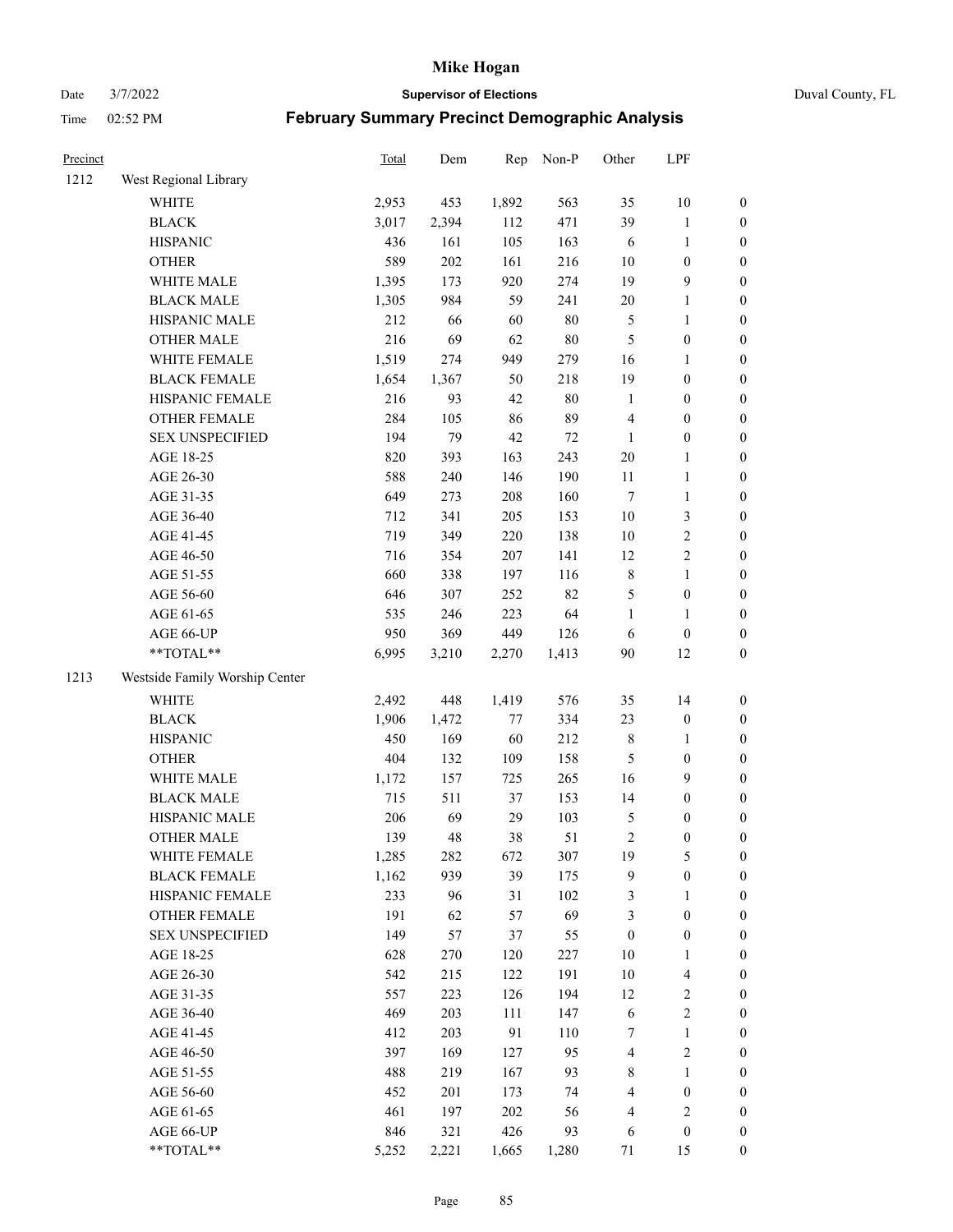Date 3/7/2022 **Supervisor of Elections** Duval County, FL

| Precinct |                              | <b>Total</b> | Dem          | Rep              | Non-P          | Other            | LPF                     |                  |
|----------|------------------------------|--------------|--------------|------------------|----------------|------------------|-------------------------|------------------|
| 1301     | Bennie Furlong Senior Center |              |              |                  |                |                  |                         |                  |
|          | <b>WHITE</b>                 | 3,044        | 744          | 1,617            | 612            | 56               | 15                      | 0                |
|          | <b>BLACK</b>                 | 35           | 25           | $\overline{4}$   | 6              | $\boldsymbol{0}$ | $\boldsymbol{0}$        | 0                |
|          | <b>HISPANIC</b>              | 62           | 21           | 20               | $20\,$         | 1                | $\boldsymbol{0}$        | $\boldsymbol{0}$ |
|          | <b>OTHER</b>                 | 174          | 51           | 46               | 69             | 5                | 3                       | $\boldsymbol{0}$ |
|          | WHITE MALE                   | 1,504        | 309          | 832              | 324            | 27               | 12                      | $\boldsymbol{0}$ |
|          | <b>BLACK MALE</b>            | 18           | 13           | $\overline{2}$   | $\mathfrak{Z}$ | $\boldsymbol{0}$ | $\boldsymbol{0}$        | $\boldsymbol{0}$ |
|          | HISPANIC MALE                | 26           | 5            | 10               | 11             | $\boldsymbol{0}$ | $\boldsymbol{0}$        | $\boldsymbol{0}$ |
|          | <b>OTHER MALE</b>            | 69           | 17           | 22               | 27             | $\mathbf{2}$     | $\mathbf{1}$            | $\boldsymbol{0}$ |
|          | WHITE FEMALE                 | 1,512        | 427          | 771              | 282            | 29               | $\mathfrak{Z}$          | $\boldsymbol{0}$ |
|          | <b>BLACK FEMALE</b>          | 16           | 12           | $\sqrt{2}$       | $\sqrt{2}$     | $\boldsymbol{0}$ | $\boldsymbol{0}$        | 0                |
|          | HISPANIC FEMALE              | 35           | 16           | 10               | $\,$ 8 $\,$    | 1                | $\boldsymbol{0}$        | 0                |
|          | <b>OTHER FEMALE</b>          | 71           | 26           | 19               | 23             | 1                | $\sqrt{2}$              | $\boldsymbol{0}$ |
|          | <b>SEX UNSPECIFIED</b>       | 64           | 16           | 19               | 27             | $\mathbf{2}$     | $\boldsymbol{0}$        | $\boldsymbol{0}$ |
|          | AGE 18-25                    | 271          | 68           | 116              | 75             | $10\,$           | $\sqrt{2}$              | $\boldsymbol{0}$ |
|          | AGE 26-30                    | 229          | 46           | 108              | 67             | 3                | $\mathfrak{S}$          | $\boldsymbol{0}$ |
|          | AGE 31-35                    | 283          | 69           | 117              | 83             | $10\,$           | $\overline{\mathbf{4}}$ | $\boldsymbol{0}$ |
|          | AGE 36-40                    | 222          | 52           | 99               | 67             | 3                | $\mathbf{1}$            | $\boldsymbol{0}$ |
|          | AGE 41-45                    | 217          | 51           | 95               | 65             | 5                | $\mathbf{1}$            | $\boldsymbol{0}$ |
|          | AGE 46-50                    | 244          | 68           | 112              | 59             | $\overline{4}$   | $\mathbf{1}$            | $\boldsymbol{0}$ |
|          | AGE 51-55                    | 292          | 45           | 180              | 59             | 8                | $\boldsymbol{0}$        | 0                |
|          | AGE 56-60                    | 334          | 77           | 192              | 56             | 7                | $\sqrt{2}$              | 0                |
|          | AGE 61-65                    | 384          | 88           | 224              | 67             | 4                | $\mathbf{1}$            | 0                |
|          | AGE 66-UP                    | 839          | 277          | 444              | 109            | 8                | $\mathbf{1}$            | $\boldsymbol{0}$ |
|          | **TOTAL**                    | 3,315        | 841          | 1,687            | 707            | 62               | $18\,$                  | $\boldsymbol{0}$ |
| 1302     | Bethlehem Lutheran Church    |              |              |                  |                |                  |                         |                  |
|          | <b>WHITE</b>                 | 2,914        | 636          | 1,664            | 567            | 26               | $21\,$                  | $\boldsymbol{0}$ |
|          | <b>BLACK</b>                 | 23           | 16           | $\overline{4}$   | $\sqrt{2}$     | $\mathbf{1}$     | $\boldsymbol{0}$        | $\boldsymbol{0}$ |
|          | <b>HISPANIC</b>              | 64           | 17           | 25               | 17             | 3                | $\mathbf{2}$            | $\boldsymbol{0}$ |
|          | <b>OTHER</b>                 | 162          | $40\,$       | 66               | 50             | 6                | $\boldsymbol{0}$        | $\boldsymbol{0}$ |
|          | WHITE MALE                   | 1,451        | 256          | 852              | 312            | 12               | 19                      | $\boldsymbol{0}$ |
|          | <b>BLACK MALE</b>            | 13           | $\mathbf{9}$ | $\sqrt{2}$       | $\mathbf{1}$   | $\mathbf{1}$     | $\boldsymbol{0}$        | $\boldsymbol{0}$ |
|          | HISPANIC MALE                | 25           | $\tau$       | $\boldsymbol{9}$ | $\,$ 8 $\,$    | $\boldsymbol{0}$ | 1                       | 0                |
|          | OTHER MALE                   | 67           | 16           | 28               | 19             | 4                | $\boldsymbol{0}$        | $\boldsymbol{0}$ |
|          | WHITE FEMALE                 | 1,429        | 374          | 789              | 250            | 14               | 2                       | 0                |
|          | <b>BLACK FEMALE</b>          | 9            | 7            | $\mathbf{1}$     | $\mathbf{1}$   | $\boldsymbol{0}$ | $\boldsymbol{0}$        | $\boldsymbol{0}$ |
|          | HISPANIC FEMALE              | 39           | $10\,$       | 16               | 9              | 3                | 1                       | $\overline{0}$   |
|          | OTHER FEMALE                 | 58           | 15           | 29               | 13             | $\mathbf{1}$     | $\boldsymbol{0}$        | $\overline{0}$   |
|          | <b>SEX UNSPECIFIED</b>       | 72           | 15           | 33               | 23             | $\mathbf{1}$     | $\boldsymbol{0}$        | 0                |
|          | AGE 18-25                    | 283          | 63           | 148              | 63             | 7                | $\sqrt{2}$              | 0                |
|          | AGE 26-30                    | 274          | 55           | 143              | 67             | 5                | $\overline{\mathbf{4}}$ | 0                |
|          | AGE 31-35                    | 330          | 70           | 156              | 101            | $\overline{c}$   | $\mathbf{1}$            | 0                |
|          | AGE 36-40                    | 321          | 60           | 176              | 73             | 7                | $\mathfrak{S}$          | 0                |
|          | AGE 41-45                    | 282          | 63           | 140              | 77             | $\boldsymbol{0}$ | $\sqrt{2}$              | 0                |
|          | AGE 46-50                    | 245          | 59           | 124              | 58             | 2                | $\sqrt{2}$              | 0                |
|          | AGE 51-55                    | 232          | 44           | 140              | 45             | $\mathbf{1}$     | $\overline{2}$          | 0                |
|          | AGE 56-60                    | 262          | 48           | 177              | 32             | 4                | 1                       | $\overline{0}$   |
|          | AGE 61-65                    | 315          | 78           | 195              | 37             | 4                | $\mathbf{1}$            | $\overline{0}$   |
|          | AGE 66-UP                    | 619          | 169          | 360              | 83             | 4                | $\mathfrak{Z}$          | 0                |
|          | **TOTAL**                    | 3,163        | 709          | 1,759            | 636            | 36               | 23                      | $\boldsymbol{0}$ |
|          |                              |              |              |                  |                |                  |                         |                  |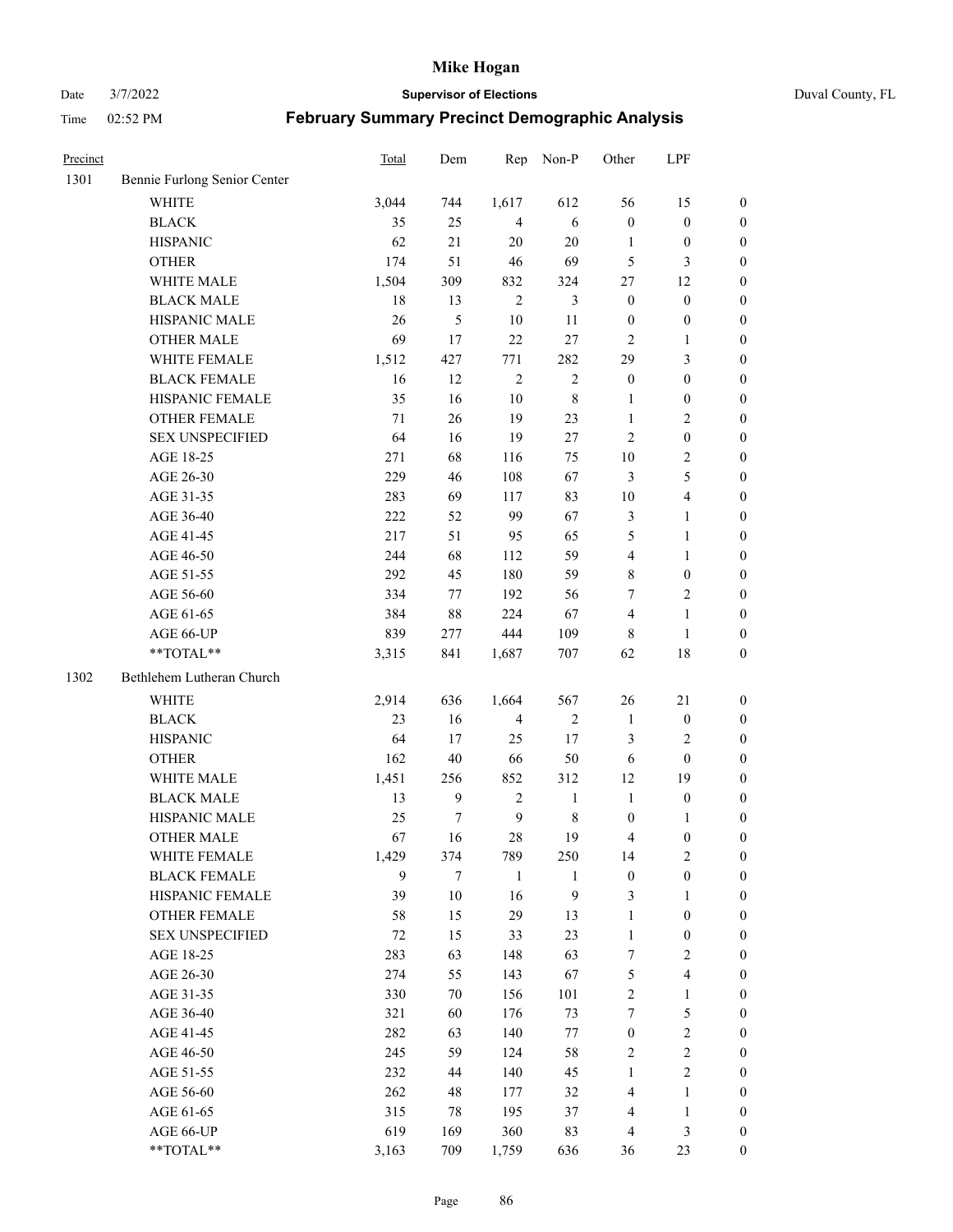Date 3/7/2022 **Supervisor of Elections** Duval County, FL

| Precinct |                              | Total  | Dem | Rep            | Non-P       | Other                   | LPF                     |                  |
|----------|------------------------------|--------|-----|----------------|-------------|-------------------------|-------------------------|------------------|
| 1303     | American Legion Post 129     |        |     |                |             |                         |                         |                  |
|          | <b>WHITE</b>                 | 2,491  | 588 | 1,307          | 538         | 49                      | $\mathbf{9}$            | 0                |
|          | <b>BLACK</b>                 | 110    | 85  | $\overline{2}$ | 22          | $\mathbf{1}$            | $\boldsymbol{0}$        | $\boldsymbol{0}$ |
|          | <b>HISPANIC</b>              | 74     | 22  | 28             | 24          | $\boldsymbol{0}$        | $\boldsymbol{0}$        | $\boldsymbol{0}$ |
|          | <b>OTHER</b>                 | 171    | 34  | 73             | 57          | 5                       | $\sqrt{2}$              | $\boldsymbol{0}$ |
|          | WHITE MALE                   | 1,213  | 236 | 673            | 275         | $25\,$                  | $\overline{\mathbf{4}}$ | $\boldsymbol{0}$ |
|          | <b>BLACK MALE</b>            | 48     | 32  | $\mathbf{1}$   | 14          | $\mathbf{1}$            | $\boldsymbol{0}$        | $\boldsymbol{0}$ |
|          | HISPANIC MALE                | 25     | 3   | 10             | 12          | $\boldsymbol{0}$        | $\boldsymbol{0}$        | $\boldsymbol{0}$ |
|          | <b>OTHER MALE</b>            | 63     | 11  | 28             | 23          | $\mathbf{1}$            | $\boldsymbol{0}$        | $\boldsymbol{0}$ |
|          | WHITE FEMALE                 | 1,260  | 351 | 622            | 258         | 24                      | $\mathfrak{S}$          | $\boldsymbol{0}$ |
|          | <b>BLACK FEMALE</b>          | 61     | 52  | $\mathbf{1}$   | $\,$ 8 $\,$ | $\boldsymbol{0}$        | $\boldsymbol{0}$        | $\boldsymbol{0}$ |
|          | HISPANIC FEMALE              | 48     | 19  | 17             | 12          | $\boldsymbol{0}$        | $\boldsymbol{0}$        | 0                |
|          | OTHER FEMALE                 | 65     | 14  | 31             | 17          | 3                       | $\boldsymbol{0}$        | $\boldsymbol{0}$ |
|          | <b>SEX UNSPECIFIED</b>       | 63     | 11  | $27\,$         | $22\,$      | $\mathbf{1}$            | $\sqrt{2}$              | $\boldsymbol{0}$ |
|          | AGE 18-25                    | 262    | 68  | 113            | 73          | 6                       | $\sqrt{2}$              | $\boldsymbol{0}$ |
|          | AGE 26-30                    | 304    | 69  | 145            | 82          | 5                       | $\mathfrak{Z}$          | $\boldsymbol{0}$ |
|          | AGE 31-35                    | 258    | 63  | 107            | 79          | $\boldsymbol{7}$        | $\sqrt{2}$              | $\boldsymbol{0}$ |
|          | AGE 36-40                    | 236    | 64  | $87\,$         | 76          | $\boldsymbol{7}$        | $\sqrt{2}$              | $\boldsymbol{0}$ |
|          | AGE 41-45                    | 199    | 47  | 94             | 52          | 5                       | $\mathbf{1}$            | $\boldsymbol{0}$ |
|          | AGE 46-50                    | 206    | 50  | 102            | 48          | $\sqrt{6}$              | $\boldsymbol{0}$        | $\boldsymbol{0}$ |
|          | AGE 51-55                    | 218    | 39  | 126            | 47          | 5                       | 1                       | $\boldsymbol{0}$ |
|          | AGE 56-60                    | 258    | 66  | 137            | 51          | $\overline{\mathbf{4}}$ | $\boldsymbol{0}$        | 0                |
|          | AGE 61-65                    | 267    | 78  | 141            | 43          | 5                       | $\boldsymbol{0}$        | 0                |
|          | AGE 66-UP                    | 638    | 185 | 358            | $90\,$      | 5                       | $\boldsymbol{0}$        | $\boldsymbol{0}$ |
|          | **TOTAL**                    | 2,846  | 729 | 1,410          | 641         | 55                      | 11                      | $\boldsymbol{0}$ |
| 1304     | Jacksonville Beach City Hall |        |     |                |             |                         |                         |                  |
|          | WHITE                        | 2,664  | 682 | 1,235          | 674         | 54                      | 19                      | $\boldsymbol{0}$ |
|          | <b>BLACK</b>                 | 251    | 185 | 14             | 49          | 2                       | $\mathbf{1}$            | $\boldsymbol{0}$ |
|          | <b>HISPANIC</b>              | 109    | 39  | 38             | $27\,$      | 4                       | $\mathbf{1}$            | $\boldsymbol{0}$ |
|          | <b>OTHER</b>                 | 195    | 47  | 51             | 89          | $\tau$                  | $\mathbf{1}$            | $\boldsymbol{0}$ |
|          | WHITE MALE                   | 1,305  | 265 | 624            | 376         | 28                      | 12                      | $\boldsymbol{0}$ |
|          | <b>BLACK MALE</b>            | $90\,$ | 61  | $\overline{4}$ | 24          | $\boldsymbol{0}$        | $\mathbf{1}$            | $\boldsymbol{0}$ |
|          | HISPANIC MALE                | 54     | 15  | 24             | 15          | $\boldsymbol{0}$        | $\boldsymbol{0}$        | 0                |
|          | OTHER MALE                   | 81     | 18  | 20             | 38          | 4                       | $\mathbf{1}$            | $\boldsymbol{0}$ |
|          | WHITE FEMALE                 | 1,329  | 411 | 593            | 293         | 26                      | 6                       | 0                |
|          | <b>BLACK FEMALE</b>          | 155    | 118 | $10\,$         | 25          | 2                       | $\boldsymbol{0}$        | $\boldsymbol{0}$ |
|          | HISPANIC FEMALE              | 53     | 23  | 14             | $11\,$      | 4                       | $\mathbf{1}$            | $\overline{0}$   |
|          | <b>OTHER FEMALE</b>          | 83     | 27  | 21             | 32          | 3                       | $\boldsymbol{0}$        | $\overline{0}$   |
|          | <b>SEX UNSPECIFIED</b>       | 68     | 15  | 28             | 24          | $\boldsymbol{0}$        | $\mathbf{1}$            | 0                |
|          | AGE 18-25                    | 268    | 92  | 90             | 76          | 10                      | $\boldsymbol{0}$        | 0                |
|          | AGE 26-30                    | 437    | 116 | 162            | 147         | 8                       | $\overline{\mathbf{4}}$ | 0                |
|          | AGE 31-35                    | 382    | 110 | 136            | 115         | 13                      | $8\,$                   | 0                |
|          | AGE 36-40                    | 284    | 77  | 102            | 101         | 3                       | $\mathbf{1}$            | 0                |
|          | AGE 41-45                    | 223    | 61  | $77\,$         | $78\,$      | 4                       | $\mathfrak{Z}$          | 0                |
|          | AGE 46-50                    | 190    | 46  | 85             | 54          | 4                       | $\mathbf{1}$            | 0                |
|          | AGE 51-55                    | 258    | 68  | 117            | $70\,$      | $\overline{2}$          | $\mathbf{1}$            | 0                |
|          | AGE 56-60                    | 261    | 65  | 138            | 51          | 6                       | $\mathbf{1}$            | 0                |
|          | AGE 61-65                    | 227    | 74  | 109            | 38          | 5                       | $\mathbf{1}$            | $\overline{0}$   |
|          | AGE 66-UP                    | 689    | 244 | 322            | 109         | 12                      | $\sqrt{2}$              | 0                |
|          | **TOTAL**                    | 3,219  | 953 | 1,338          | 839         | 67                      | $22\,$                  | $\boldsymbol{0}$ |
|          |                              |        |     |                |             |                         |                         |                  |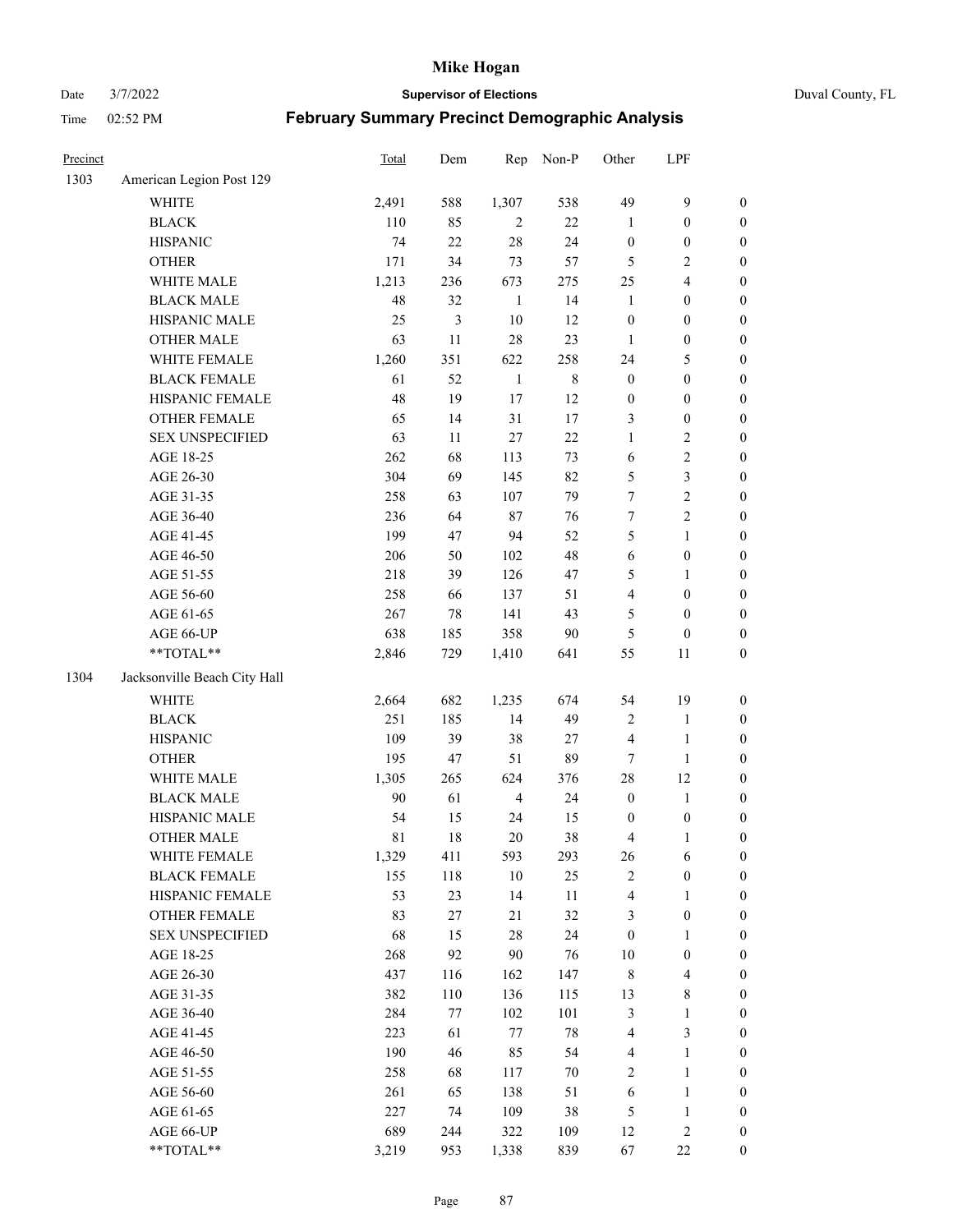Date 3/7/2022 **Supervisor of Elections** Duval County, FL

| Precinct |                          | Total  | Dem    | Rep              | Non-P            | Other                   | LPF                     |                  |
|----------|--------------------------|--------|--------|------------------|------------------|-------------------------|-------------------------|------------------|
| 1305     | Beaches Regional Library |        |        |                  |                  |                         |                         |                  |
|          | <b>WHITE</b>             | 2,646  | 720    | 1,326            | 546              | 39                      | 15                      | 0                |
|          | <b>BLACK</b>             | 20     | 11     | 3                | $\overline{4}$   | $\mathfrak{2}$          | $\boldsymbol{0}$        | 0                |
|          | <b>HISPANIC</b>          | 68     | 26     | 24               | 16               | $\mathbf{1}$            | $\mathbf{1}$            | $\boldsymbol{0}$ |
|          | <b>OTHER</b>             | 128    | 38     | 44               | 41               | 3                       | $\sqrt{2}$              | $\boldsymbol{0}$ |
|          | WHITE MALE               | 1,244  | 257    | 666              | 290              | $20\,$                  | 11                      | $\boldsymbol{0}$ |
|          | <b>BLACK MALE</b>        | 12     | 6      | $\sqrt{2}$       | $\sqrt{2}$       | $\sqrt{2}$              | $\boldsymbol{0}$        | $\boldsymbol{0}$ |
|          | HISPANIC MALE            | 24     | 8      | $\,$ 8 $\,$      | $\boldsymbol{7}$ | $\mathbf{1}$            | $\boldsymbol{0}$        | $\boldsymbol{0}$ |
|          | OTHER MALE               | 47     | 13     | 16               | 14               | 3                       | $\mathbf{1}$            | $\boldsymbol{0}$ |
|          | WHITE FEMALE             | 1,377  | 456    | 646              | 253              | 18                      | $\overline{\mathbf{4}}$ | $\boldsymbol{0}$ |
|          | <b>BLACK FEMALE</b>      | 8      | 5      | $\mathbf{1}$     | $\sqrt{2}$       | $\boldsymbol{0}$        | $\boldsymbol{0}$        | 0                |
|          | HISPANIC FEMALE          | 41     | 17     | 14               | $\mathbf{9}$     | $\boldsymbol{0}$        | $\mathbf{1}$            | 0                |
|          | <b>OTHER FEMALE</b>      | 53     | $20\,$ | 17               | 15               | $\boldsymbol{0}$        | $\mathbf{1}$            | $\boldsymbol{0}$ |
|          | <b>SEX UNSPECIFIED</b>   | 56     | 13     | 27               | 15               | $\mathbf{1}$            | $\boldsymbol{0}$        | $\boldsymbol{0}$ |
|          | AGE 18-25                | 249    | 73     | 94               | 69               | 9                       | $\overline{\mathbf{4}}$ | $\boldsymbol{0}$ |
|          | AGE 26-30                | 258    | 75     | 103              | 73               | 6                       | $\mathbf{1}$            | $\boldsymbol{0}$ |
|          | AGE 31-35                | 245    | 64     | 106              | $70\,$           | $\overline{c}$          | $\mathfrak{Z}$          | $\boldsymbol{0}$ |
|          | AGE 36-40                | 264    | 65     | 117              | 76               | 5                       | $\mathbf{1}$            | $\boldsymbol{0}$ |
|          | AGE 41-45                | 183    | 53     | 71               | 54               | 3                       | $\sqrt{2}$              | $\boldsymbol{0}$ |
|          | AGE 46-50                | 232    | 58     | 117              | 50               | $\overline{\mathbf{4}}$ | $\mathfrak{Z}$          | $\boldsymbol{0}$ |
|          | AGE 51-55                | 243    | 55     | 126              | 53               | 6                       | $\mathfrak{Z}$          | $\boldsymbol{0}$ |
|          | AGE 56-60                | 232    | 49     | 143              | 33               | 7                       | $\boldsymbol{0}$        | 0                |
|          | AGE 61-65                | 274    | 61     | 158              | 53               | $\mathbf{1}$            | $\mathbf{1}$            | 0                |
|          | AGE 66-UP                | 682    | 242    | 362              | 76               | $\sqrt{2}$              | $\boldsymbol{0}$        | $\boldsymbol{0}$ |
|          | **TOTAL**                | 2,862  | 795    | 1,397            | 607              | 45                      | $18\,$                  | $\boldsymbol{0}$ |
| 1306     | Atlantic Beach City Hall |        |        |                  |                  |                         |                         |                  |
|          | WHITE                    | 2,249  | 707    | 1,008            | 490              | 37                      | $\boldsymbol{7}$        | $\boldsymbol{0}$ |
|          | <b>BLACK</b>             | 90     | 69     | $\mathfrak{S}$   | 16               | $\boldsymbol{0}$        | $\boldsymbol{0}$        | $\boldsymbol{0}$ |
|          | <b>HISPANIC</b>          | 47     | 22     | $11\,$           | 13               | $\mathbf{1}$            | $\boldsymbol{0}$        | $\boldsymbol{0}$ |
|          | <b>OTHER</b>             | 158    | 42     | 53               | 59               | $\overline{c}$          | $\sqrt{2}$              | $\boldsymbol{0}$ |
|          | WHITE MALE               | 1,065  | 271    | 510              | 262              | 17                      | $\mathfrak{S}$          | $\boldsymbol{0}$ |
|          | <b>BLACK MALE</b>        | 49     | 35     | $\mathfrak{Z}$   | $11\,$           | $\boldsymbol{0}$        | $\boldsymbol{0}$        | $\boldsymbol{0}$ |
|          | HISPANIC MALE            | 24     | $10\,$ | $\boldsymbol{7}$ | 7                | $\boldsymbol{0}$        | $\boldsymbol{0}$        | $\boldsymbol{0}$ |
|          | OTHER MALE               | 50     | 9      | 18               | 23               | $\boldsymbol{0}$        | $\boldsymbol{0}$        | $\boldsymbol{0}$ |
|          | WHITE FEMALE             | 1,167  | 430    | 492              | 223              | 20                      | 2                       | 0                |
|          | <b>BLACK FEMALE</b>      | 41     | 34     | $\sqrt{2}$       | $\mathfrak{S}$   | $\boldsymbol{0}$        | $\boldsymbol{0}$        | $\boldsymbol{0}$ |
|          | HISPANIC FEMALE          | 23     | 12     | $\overline{4}$   | $\sqrt{6}$       | $\mathbf{1}$            | $\boldsymbol{0}$        | $\overline{0}$   |
|          | OTHER FEMALE             | $70\,$ | 26     | 25               | 17               | $\mathbf{1}$            | $\mathbf{1}$            | $\overline{0}$   |
|          | <b>SEX UNSPECIFIED</b>   | 55     | 13     | 16               | 24               | $\mathbf{1}$            | $\mathbf{1}$            | 0                |
|          | AGE 18-25                | 190    | 57     | 74               | 54               | 5                       | $\boldsymbol{0}$        | 0                |
|          | AGE 26-30                | 203    | 67     | 76               | 54               | 6                       | $\boldsymbol{0}$        | 0                |
|          | AGE 31-35                | 235    | $88\,$ | 72               | 66               | 8                       | 1                       | 0                |
|          | AGE 36-40                | 210    | 59     | 71               | 74               | 5                       | $\mathbf{1}$            | 0                |
|          | AGE 41-45                | 211    | 71     | 76               | 58               | 3                       | $\mathfrak{Z}$          | 0                |
|          | AGE 46-50                | 187    | 52     | 82               | 50               | 3                       | $\boldsymbol{0}$        | 0                |
|          | AGE 51-55                | 189    | 52     | 93               | 38               | 4                       | $\overline{2}$          | 0                |
|          | AGE 56-60                | 231    | 59     | 120              | 51               | 1                       | $\boldsymbol{0}$        | $\overline{0}$   |
|          | AGE 61-65                | 251    | 84     | 129              | 37               | $\mathbf{1}$            | $\boldsymbol{0}$        | $\overline{0}$   |
|          | AGE 66-UP                | 637    | 251    | 284              | 96               | 4                       | $\mathfrak{2}$          | 0                |
|          | **TOTAL**                | 2,544  | 840    | 1,077            | 578              | 40                      | $\mathbf{9}$            | $\boldsymbol{0}$ |
|          |                          |        |        |                  |                  |                         |                         |                  |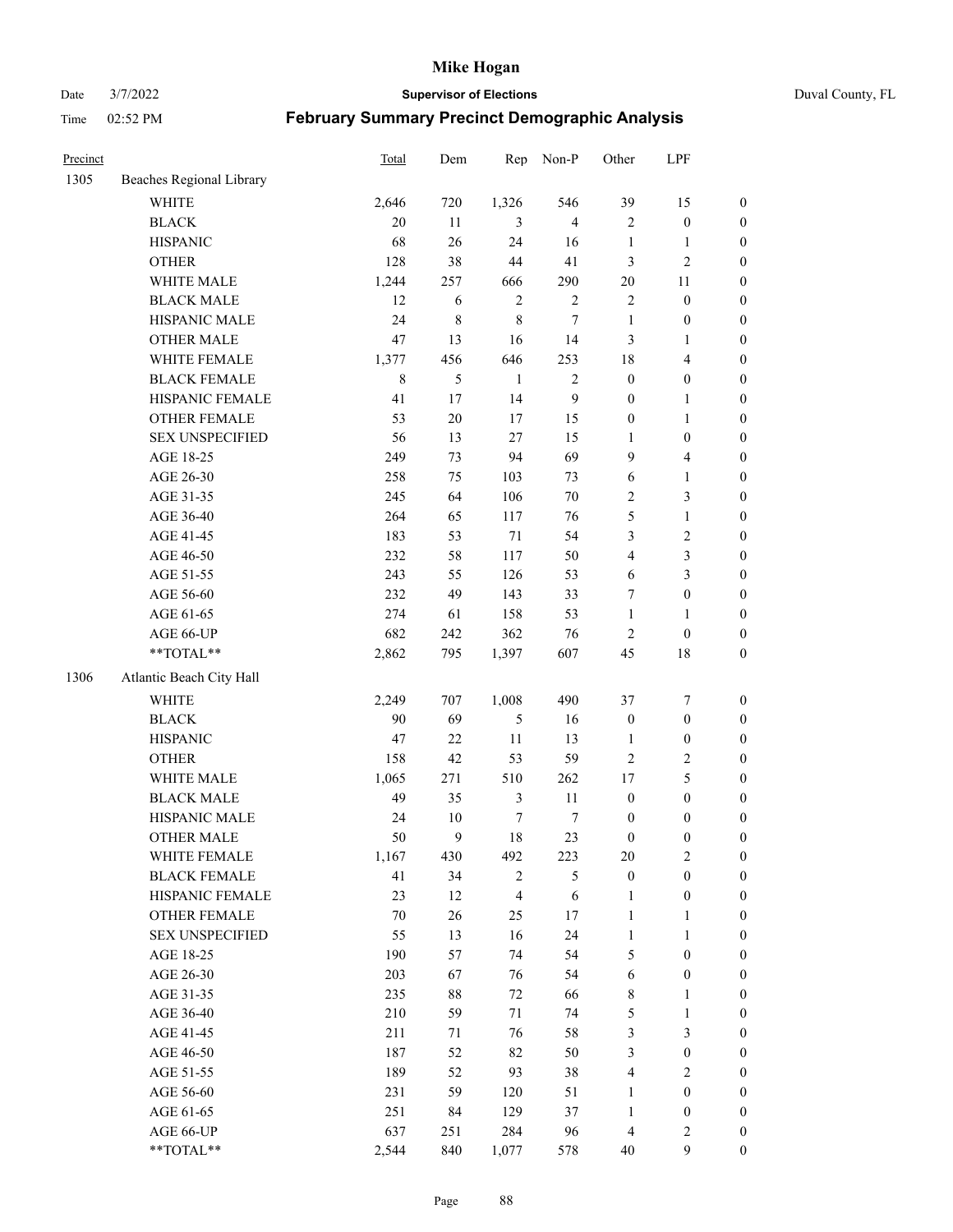Date 3/7/2022 **Supervisor of Elections** Duval County, FL

| Precinct |                               | <b>Total</b> | Dem         | Rep          | Non-P                   | Other            | LPF                     |                  |
|----------|-------------------------------|--------------|-------------|--------------|-------------------------|------------------|-------------------------|------------------|
| 1307     | Adele Grage Cultural Center   |              |             |              |                         |                  |                         |                  |
|          | <b>WHITE</b>                  | 2,729        | 785         | 1,390        | 501                     | 39               | 14                      | 0                |
|          | <b>BLACK</b>                  | 20           | 11          | 3            | $\overline{4}$          | $\mathbf{1}$     | $\mathbf{1}$            | $\boldsymbol{0}$ |
|          | <b>HISPANIC</b>               | 44           | 17          | 21           | 6                       | $\boldsymbol{0}$ | $\boldsymbol{0}$        | $\boldsymbol{0}$ |
|          | <b>OTHER</b>                  | 146          | 30          | 62           | 48                      | 6                | $\boldsymbol{0}$        | $\boldsymbol{0}$ |
|          | WHITE MALE                    | 1,258        | 286         | 680          | 261                     | $20\,$           | 11                      | $\boldsymbol{0}$ |
|          | <b>BLACK MALE</b>             | 10           | 5           | $\mathbf{1}$ | $\mathfrak{Z}$          | $\boldsymbol{0}$ | 1                       | $\boldsymbol{0}$ |
|          | HISPANIC MALE                 | 20           | 6           | 10           | $\overline{\mathbf{4}}$ | $\boldsymbol{0}$ | $\boldsymbol{0}$        | $\boldsymbol{0}$ |
|          | <b>OTHER MALE</b>             | 58           | 10          | 30           | 17                      | $\mathbf{1}$     | $\boldsymbol{0}$        | $\boldsymbol{0}$ |
|          | WHITE FEMALE                  | 1,456        | 494         | 702          | 238                     | 19               | $\mathfrak{Z}$          | $\boldsymbol{0}$ |
|          | <b>BLACK FEMALE</b>           | $10\,$       | 6           | $\sqrt{2}$   | $\mathbf{1}$            | $\mathbf{1}$     | $\boldsymbol{0}$        | $\boldsymbol{0}$ |
|          | HISPANIC FEMALE               | 22           | 11          | 9            | $\sqrt{2}$              | $\boldsymbol{0}$ | $\boldsymbol{0}$        | 0                |
|          | OTHER FEMALE                  | 57           | 15          | 22           | 16                      | 4                | $\boldsymbol{0}$        | $\boldsymbol{0}$ |
|          | <b>SEX UNSPECIFIED</b>        | 48           | 10          | 20           | 17                      | $\mathbf{1}$     | $\boldsymbol{0}$        | $\boldsymbol{0}$ |
|          | AGE 18-25                     | 197          | 60          | 88           | 41                      | 6                | $\sqrt{2}$              | $\boldsymbol{0}$ |
|          | AGE 26-30                     | 117          | 36          | 47           | $28\,$                  | 6                | $\boldsymbol{0}$        | $\boldsymbol{0}$ |
|          | AGE 31-35                     | 124          | 34          | 48           | 38                      | 3                | $\mathbf{1}$            | $\boldsymbol{0}$ |
|          | AGE 36-40                     | 135          | 33          | 53           | 45                      | 2                | $\sqrt{2}$              | $\boldsymbol{0}$ |
|          | AGE 41-45                     | 123          | 35          | 53           | 34                      | $\boldsymbol{0}$ | $\mathbf{1}$            | $\boldsymbol{0}$ |
|          | AGE 46-50                     | 131          | 40          | 52           | 33                      | 2                | $\overline{\mathbf{4}}$ | $\boldsymbol{0}$ |
|          | AGE 51-55                     | 216          | 47          | 117          | 48                      | 3                | $\mathbf{1}$            | $\boldsymbol{0}$ |
|          | AGE 56-60                     | 272          | 54          | 160          | 56                      | $\mathbf{1}$     | $\mathbf{1}$            | 0                |
|          | AGE 61-65                     | 268          | 83          | 139          | 39                      | 5                | $\sqrt{2}$              | 0                |
|          | AGE 66-UP                     | 1,356        | 421         | 719          | 197                     | 18               | $\mathbf{1}$            | $\boldsymbol{0}$ |
|          | **TOTAL**                     | 2,939        | 843         | 1,476        | 559                     | 46               | 15                      | $\boldsymbol{0}$ |
| 1308     | Community Presbyterian Church |              |             |              |                         |                  |                         |                  |
|          | WHITE                         | 2,576        | 696         | 1,262        | 569                     | 35               | 14                      | $\boldsymbol{0}$ |
|          | <b>BLACK</b>                  | 346          | 270         | $17\,$       | 58                      | $\boldsymbol{0}$ | $\mathbf{1}$            | $\boldsymbol{0}$ |
|          | <b>HISPANIC</b>               | 66           | 25          | 20           | 21                      | $\boldsymbol{0}$ | $\boldsymbol{0}$        | $\boldsymbol{0}$ |
|          | <b>OTHER</b>                  | 157          | 58          | 50           | $46\,$                  | 3                | $\boldsymbol{0}$        | $\boldsymbol{0}$ |
|          | WHITE MALE                    | 1,207        | 269         | 627          | 288                     | 14               | 9                       | $\boldsymbol{0}$ |
|          | <b>BLACK MALE</b>             | 143          | 99          | 11           | 33                      | $\boldsymbol{0}$ | $\boldsymbol{0}$        | $\boldsymbol{0}$ |
|          | HISPANIC MALE                 | 26           | $\,$ 8 $\,$ | $\tau$       | 11                      | $\boldsymbol{0}$ | $\boldsymbol{0}$        | $\boldsymbol{0}$ |
|          | OTHER MALE                    | 52           | 17          | 19           | 14                      | 2                | $\boldsymbol{0}$        | $\boldsymbol{0}$ |
|          | WHITE FEMALE                  | 1,353        | 421         | 630          | 277                     | 20               | 5                       | 0                |
|          | <b>BLACK FEMALE</b>           | 198          | 166         | 6            | 25                      | $\boldsymbol{0}$ | $\mathbf{1}$            | $\boldsymbol{0}$ |
|          | HISPANIC FEMALE               | 39           | 16          | 13           | $10\,$                  | $\boldsymbol{0}$ | $\boldsymbol{0}$        | $\overline{0}$   |
|          | OTHER FEMALE                  | 63           | 26          | 20           | 16                      | $\mathbf{1}$     | $\boldsymbol{0}$        | $\overline{0}$   |
|          | <b>SEX UNSPECIFIED</b>        | 64           | 27          | 16           | $20\,$                  | $\mathbf{1}$     | $\boldsymbol{0}$        | 0                |
|          | AGE 18-25                     | 313          | 110         | 112          | 83                      | 8                | $\boldsymbol{0}$        | $\theta$         |
|          | AGE 26-30                     | 193          | 68          | 64           | 56                      | 4                | $\mathbf{1}$            | 0                |
|          | AGE 31-35                     | 216          | 77          | 69           | 66                      | 3                | $\mathbf{1}$            | 0                |
|          | AGE 36-40                     | 255          | 74          | 96           | $78\,$                  | $\overline{c}$   | $\mathfrak{S}$          | 0                |
|          | AGE 41-45                     | 247          | 71          | 98           | 74                      | $\overline{c}$   | $\sqrt{2}$              | 0                |
|          | AGE 46-50                     | 236          | 75          | 104          | 56                      | $\boldsymbol{0}$ | $\mathbf{1}$            | 0                |
|          | AGE 51-55                     | 253          | 69          | 120          | 56                      | 4                | $\overline{\mathbf{4}}$ | 0                |
|          | AGE 56-60                     | 367          | 111         | 178          | 69                      | 8                | 1                       | $\overline{0}$   |
|          | AGE 61-65                     | 319          | 103         | 168          | 45                      | 3                | $\boldsymbol{0}$        | $\overline{0}$   |
|          | AGE 66-UP                     | 746          | 291         | 340          | 111                     | 4                | $\boldsymbol{0}$        | 0                |
|          | **TOTAL**                     | 3,145        | 1,049       | 1,349        | 694                     | 38               | 15                      | $\boldsymbol{0}$ |
|          |                               |              |             |              |                         |                  |                         |                  |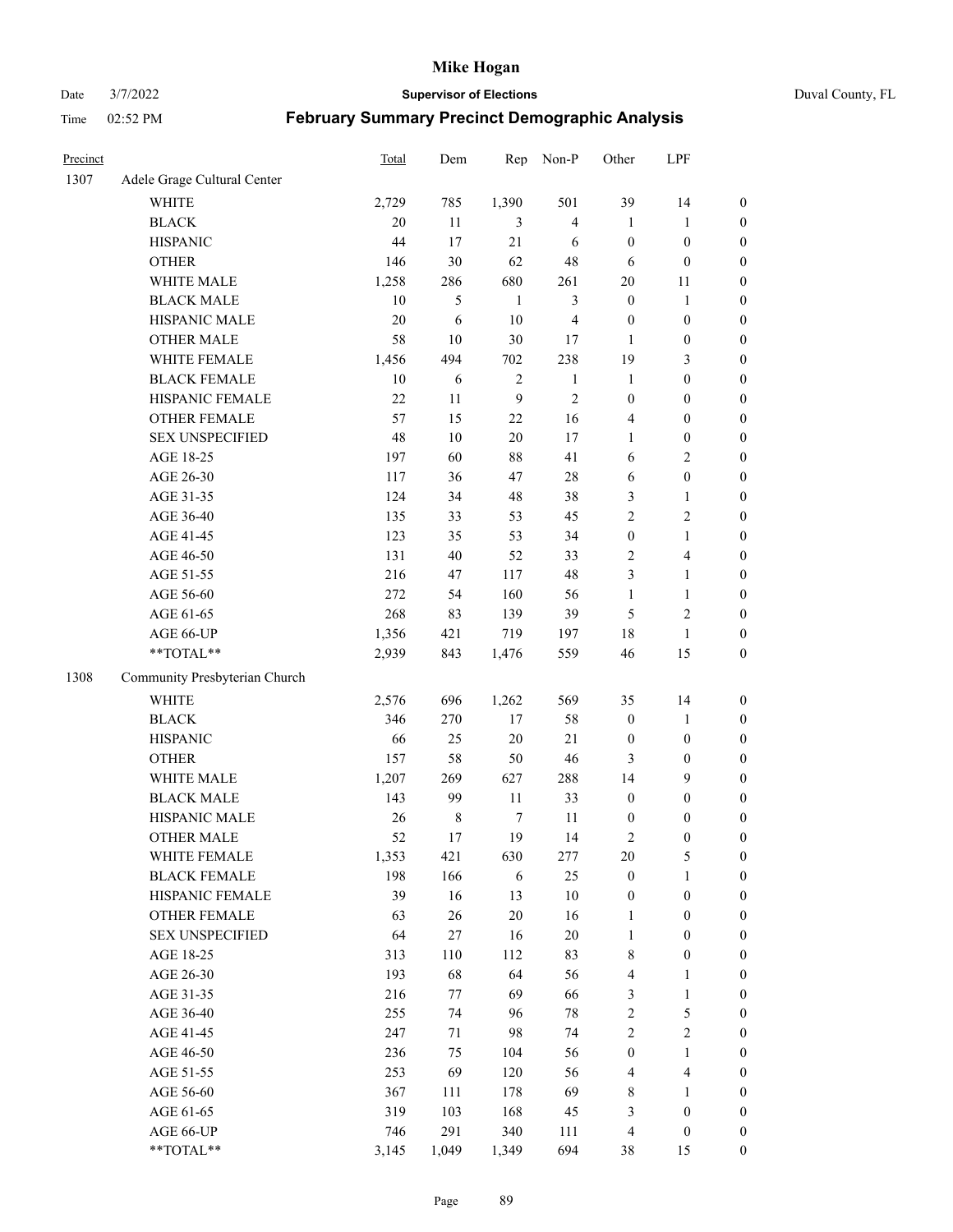Date 3/7/2022 **Supervisor of Elections** Duval County, FL

| Precinct |                                       | Total | Dem          | Rep            | Non-P          | Other            | LPF              |                  |
|----------|---------------------------------------|-------|--------------|----------------|----------------|------------------|------------------|------------------|
| 1309     | Christ United Methodist Church        |       |              |                |                |                  |                  |                  |
|          | <b>WHITE</b>                          | 2,782 | 676          | 1,415          | 629            | $46\,$           | 16               | 0                |
|          | <b>BLACK</b>                          | 38    | 18           | 7              | 10             | 3                | $\boldsymbol{0}$ | 0                |
|          | <b>HISPANIC</b>                       | 57    | 18           | 23             | 14             | $\mathbf{1}$     | $\mathbf{1}$     | 0                |
|          | <b>OTHER</b>                          | 154   | 35           | 48             | 63             | 3                | 5                | $\boldsymbol{0}$ |
|          | WHITE MALE                            | 1,335 | 239          | 724            | 337            | 25               | 10               | $\boldsymbol{0}$ |
|          | <b>BLACK MALE</b>                     | 21    | 12           | $\sqrt{2}$     | 5              | $\mathbf{2}$     | $\boldsymbol{0}$ | $\boldsymbol{0}$ |
|          | HISPANIC MALE                         | 27    | 6            | 11             | $\overline{9}$ | $\mathbf{1}$     | $\boldsymbol{0}$ | $\boldsymbol{0}$ |
|          | <b>OTHER MALE</b>                     | 56    | 12           | 15             | 25             | $\mathbf{2}$     | $\overline{2}$   | $\boldsymbol{0}$ |
|          | WHITE FEMALE                          | 1,415 | 434          | 674            | 280            | 21               | 6                | 0                |
|          | <b>BLACK FEMALE</b>                   | 17    | 6            | $\mathfrak{S}$ | 5              | $\mathbf{1}$     | $\boldsymbol{0}$ | 0                |
|          | HISPANIC FEMALE                       | 29    | 12           | 11             | 5              | $\boldsymbol{0}$ | $\mathbf{1}$     | 0                |
|          | OTHER FEMALE                          | 67    | 18           | 26             | $20\,$         | $\boldsymbol{0}$ | $\mathfrak{Z}$   | 0                |
|          | <b>SEX UNSPECIFIED</b>                | 63    | $\,$ 8 $\,$  | 25             | 29             | $\mathbf{1}$     | $\boldsymbol{0}$ | $\boldsymbol{0}$ |
|          | AGE 18-25                             | 272   | 59           | 111            | 89             | 9                | $\overline{4}$   | $\boldsymbol{0}$ |
|          | AGE 26-30                             | 269   | 67           | 105            | 92             | 5                | $\boldsymbol{0}$ | $\boldsymbol{0}$ |
|          | AGE 31-35                             | 270   | 61           | 115            | 82             | 10               | $\sqrt{2}$       | $\boldsymbol{0}$ |
|          | AGE 36-40                             | 304   | 68           | 135            | 92             | 3                | $\sqrt{6}$       | $\boldsymbol{0}$ |
|          | AGE 41-45                             | 272   | 71           | 112            | $8\sqrt{1}$    | $\sqrt{6}$       | $\sqrt{2}$       | $\boldsymbol{0}$ |
|          | AGE 46-50                             | 239   | 45           | 115            | $72\,$         | 5                | $\sqrt{2}$       | $\boldsymbol{0}$ |
|          | AGE 51-55                             | 249   | 57           | 139            | 50             | $\boldsymbol{0}$ | $\mathfrak{Z}$   | 0                |
|          | AGE 56-60                             | 246   | 53           | 137            | 48             | 6                | $\overline{2}$   | 0                |
|          | AGE 61-65                             | 267   | 63           | 157            | 45             | 2                | $\boldsymbol{0}$ | 0                |
|          | AGE 66-UP                             | 643   | 203          | 367            | 65             | $\tau$           | $\mathbf{1}$     | 0                |
|          | **TOTAL**                             | 3,031 | 747          | 1,493          | 716            | 53               | $22\,$           | $\boldsymbol{0}$ |
| 1310     | First Christian Church of the Beaches |       |              |                |                |                  |                  |                  |
|          | <b>WHITE</b>                          | 2,810 | 687          | 1,402          | 657            | 47               | 17               | $\boldsymbol{0}$ |
|          | <b>BLACK</b>                          | 41    | 24           | $\tau$         | 9              | $\mathbf{1}$     | $\boldsymbol{0}$ | $\boldsymbol{0}$ |
|          | <b>HISPANIC</b>                       | 101   | $28\,$       | 43             | 24             | 6                | $\boldsymbol{0}$ | $\boldsymbol{0}$ |
|          | <b>OTHER</b>                          | 174   | 43           | 52             | 75             | $\mathbf{1}$     | $\mathfrak{Z}$   | $\boldsymbol{0}$ |
|          | WHITE MALE                            | 1,389 | 287          | 695            | 367            | 25               | 15               | $\overline{0}$   |
|          | <b>BLACK MALE</b>                     | 25    | 13           | $\overline{4}$ | $\tau$         | $\mathbf{1}$     | $\boldsymbol{0}$ | $\boldsymbol{0}$ |
|          | HISPANIC MALE                         | 50    | $\mathbf{9}$ | 28             | 11             | $\overline{c}$   | $\boldsymbol{0}$ | 0                |
|          | <b>OTHER MALE</b>                     | 65    | 14           | 17             | 32             | $\mathbf{1}$     | 1                | 0                |
|          | WHITE FEMALE                          | 1,399 | 396          | 694            | 285            | 22               | 2                | 0                |
|          | <b>BLACK FEMALE</b>                   | 15    | 10           | 3              | $\overline{2}$ | $\boldsymbol{0}$ | $\boldsymbol{0}$ | $\boldsymbol{0}$ |
|          | HISPANIC FEMALE                       | 51    | 19           | 15             | 13             | 4                | $\boldsymbol{0}$ | $\overline{0}$   |
|          | OTHER FEMALE                          | 73    | $22\,$       | 29             | 21             | $\boldsymbol{0}$ | $\mathbf{1}$     | $\overline{0}$   |
|          | <b>SEX UNSPECIFIED</b>                | 59    | 12           | 19             | $27\,$         | $\boldsymbol{0}$ | $\mathbf{1}$     | 0                |
|          | AGE 18-25                             | 256   | 67           | 97             | $78\,$         | 13               | $\mathbf{1}$     | 0                |
|          | AGE 26-30                             | 316   | 74           | 118            | 115            | 5                | $\overline{4}$   | 0                |
|          | AGE 31-35                             | 335   | 82           | 143            | 106            | 3                | $\mathbf{1}$     | 0                |
|          | AGE 36-40                             | 263   | 72           | 99             | 84             | 6                | $\sqrt{2}$       | 0                |
|          | AGE 41-45                             | 234   | 60           | 99             | 64             | 6                | $\mathfrak{S}$   | 0                |
|          | AGE 46-50                             | 211   | 54           | 103            | 47             | 4                | $\mathfrak{Z}$   | 0                |
|          | AGE 51-55                             | 274   | 61           | 149            | 60             | 4                | $\boldsymbol{0}$ | $\overline{0}$   |
|          | AGE 56-60                             | 307   | 71           | 171            | 57             | 5                | $\mathfrak{Z}$   | $\overline{0}$   |
|          | AGE 61-65                             | 278   | 59           | 154            | 61             | 3                | $\mathbf{1}$     | $\overline{0}$   |
|          | AGE 66-UP                             | 652   | 182          | 371            | 93             | 6                | $\boldsymbol{0}$ | 0                |
|          | **TOTAL**                             | 3,126 | 782          | 1,504          | 765            | 55               | 20               | $\boldsymbol{0}$ |
|          |                                       |       |              |                |                |                  |                  |                  |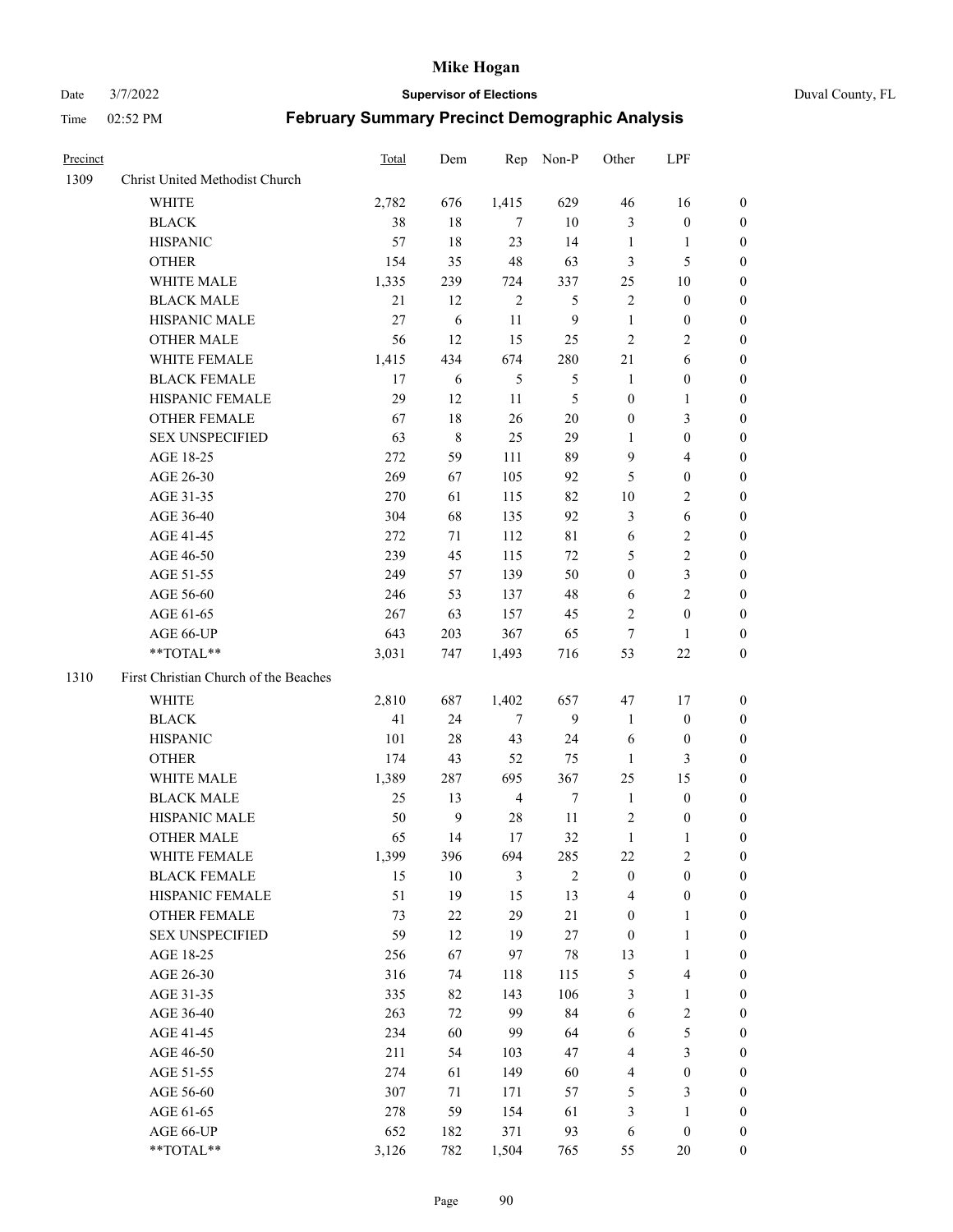Date 3/7/2022 **Supervisor of Elections** Duval County, FL

| Precinct |                            | <b>Total</b> | Dem     | Rep            | Non-P          | Other            | LPF              |                  |
|----------|----------------------------|--------------|---------|----------------|----------------|------------------|------------------|------------------|
| 1311     | Hampton Inn                |              |         |                |                |                  |                  |                  |
|          | <b>WHITE</b>               | 3,353        | 750     | 1,784          | 732            | 67               | 20               | 0                |
|          | <b>BLACK</b>               | 63           | 44      | 6              | 11             | $\mathbf{1}$     | $\mathbf{1}$     | 0                |
|          | <b>HISPANIC</b>            | 80           | 27      | 30             | 21             | $\sqrt{2}$       | $\boldsymbol{0}$ | $\boldsymbol{0}$ |
|          | <b>OTHER</b>               | 235          | 62      | 105            | 67             | $\mathbf{1}$     | $\boldsymbol{0}$ | $\boldsymbol{0}$ |
|          | WHITE MALE                 | 1,539        | 263     | 868            | 370            | 28               | 10               | $\boldsymbol{0}$ |
|          | <b>BLACK MALE</b>          | 38           | 25      | $\overline{4}$ | $8\,$          | $\mathbf{1}$     | $\boldsymbol{0}$ | $\boldsymbol{0}$ |
|          | HISPANIC MALE              | 23           | $\,8\,$ | 9              | 6              | $\boldsymbol{0}$ | $\boldsymbol{0}$ | $\boldsymbol{0}$ |
|          | <b>OTHER MALE</b>          | 91           | 22      | 42             | 27             | $\boldsymbol{0}$ | $\boldsymbol{0}$ | $\boldsymbol{0}$ |
|          | WHITE FEMALE               | 1,784        | 481     | 907            | 347            | 39               | 10               | $\boldsymbol{0}$ |
|          | <b>BLACK FEMALE</b>        | 25           | 19      | $\sqrt{2}$     | $\mathfrak{Z}$ | $\boldsymbol{0}$ | $\mathbf{1}$     | $\boldsymbol{0}$ |
|          | HISPANIC FEMALE            | 54           | 19      | $20\,$         | 13             | 2                | $\boldsymbol{0}$ | 0                |
|          | <b>OTHER FEMALE</b>        | 108          | 33      | 51             | 23             | $\mathbf{1}$     | $\boldsymbol{0}$ | $\boldsymbol{0}$ |
|          | <b>SEX UNSPECIFIED</b>     | 69           | 13      | 22             | 34             | $\boldsymbol{0}$ | $\boldsymbol{0}$ | $\boldsymbol{0}$ |
|          | AGE 18-25                  | 303          | 66      | 144            | 82             | 11               | $\boldsymbol{0}$ | $\boldsymbol{0}$ |
|          | AGE 26-30                  | 344          | 78      | 148            | 103            | 9                | 6                | $\boldsymbol{0}$ |
|          | AGE 31-35                  | 359          | 67      | 172            | 113            | 4                | $\mathfrak{Z}$   | $\boldsymbol{0}$ |
|          | AGE 36-40                  | 320          | 75      | 146            | 89             | $\tau$           | 3                | $\boldsymbol{0}$ |
|          | AGE 41-45                  | 302          | $70\,$  | 138            | $87\,$         | $\sqrt{6}$       | $\mathbf{1}$     | $\boldsymbol{0}$ |
|          | AGE 46-50                  | 224          | 36      | 130            | 53             | 3                | $\sqrt{2}$       | $\boldsymbol{0}$ |
|          | AGE 51-55                  | 330          | 51      | 202            | 66             | 7                | $\overline{4}$   | 0                |
|          | AGE 56-60                  | 323          | 73      | 185            | 58             | 6                | $\mathbf{1}$     | 0                |
|          | AGE 61-65                  | 331          | 91      | 180            | 51             | 8                | $\mathbf{1}$     | $\boldsymbol{0}$ |
|          | AGE 66-UP                  | 895          | 276     | 480            | 129            | $10\,$           | $\boldsymbol{0}$ | $\boldsymbol{0}$ |
|          | **TOTAL**                  | 3,731        | 883     | 1,925          | 831            | $71\,$           | $21\,$           | $\boldsymbol{0}$ |
| 1312     | Oceanside Church of Christ |              |         |                |                |                  |                  |                  |
|          | <b>WHITE</b>               | 1,942        | 511     | 829            | 552            | 37               | 13               | $\boldsymbol{0}$ |
|          | <b>BLACK</b>               | 322          | 238     | 19             | 60             | 5                | $\boldsymbol{0}$ | $\boldsymbol{0}$ |
|          | <b>HISPANIC</b>            | 137          | 56      | 37             | $40\,$         | 4                | $\boldsymbol{0}$ | $\boldsymbol{0}$ |
|          | <b>OTHER</b>               | 171          | 54      | 48             | 65             | 3                | $\mathbf{1}$     | $\boldsymbol{0}$ |
|          | WHITE MALE                 | 930          | 177     | 434            | 295            | 16               | $\,$ 8 $\,$      | $\boldsymbol{0}$ |
|          | <b>BLACK MALE</b>          | 136          | $90\,$  | 13             | 31             | $\overline{2}$   | $\boldsymbol{0}$ | $\boldsymbol{0}$ |
|          | HISPANIC MALE              | 62           | 18      | 19             | 25             | $\boldsymbol{0}$ | $\boldsymbol{0}$ | $\boldsymbol{0}$ |
|          | <b>OTHER MALE</b>          | 62           | 19      | 14             | 29             | $\boldsymbol{0}$ | $\boldsymbol{0}$ | $\boldsymbol{0}$ |
|          | WHITE FEMALE               | 995          | 328     | 388            | 253            | 21               | 5                | 0                |
|          | <b>BLACK FEMALE</b>        | 179          | 144     | 6              | 26             | 3                | $\boldsymbol{0}$ | $\overline{0}$   |
|          | HISPANIC FEMALE            | 74           | 38      | 17             | 15             | 4                | $\boldsymbol{0}$ | $\overline{0}$   |
|          | <b>OTHER FEMALE</b>        | 73           | 25      | 23             | 23             | $\mathbf{1}$     | $\mathbf{1}$     | $\overline{0}$   |
|          | <b>SEX UNSPECIFIED</b>     | 61           | $20\,$  | 19             | $20\,$         | 2                | $\boldsymbol{0}$ | 0                |
|          | AGE 18-25                  | 282          | 94      | 80             | 95             | $10\,$           | $\mathfrak{Z}$   | 0                |
|          | AGE 26-30                  | 325          | 86      | 120            | 111            | 6                | $\sqrt{2}$       | 0                |
|          | AGE 31-35                  | 302          | 90      | 96             | 106            | 7                | $\mathfrak{Z}$   | 0                |
|          | AGE 36-40                  | 265          | 96      | 69             | 86             | $10\,$           | $\overline{4}$   | 0                |
|          | AGE 41-45                  | 216          | 83      | 52             | 77             | 3                | $\mathbf{1}$     | 0                |
|          | AGE 46-50                  | 203          | 58      | 74             | 66             | 5                | $\boldsymbol{0}$ | 0                |
|          | AGE 51-55                  | 211          | 56      | 107            | 48             | $\boldsymbol{0}$ | $\boldsymbol{0}$ | 0                |
|          | AGE 56-60                  | 210          | 60      | 101            | 46             | 2                | 1                | 0                |
|          | AGE 61-65                  | 205          | 78      | 96             | 29             | 2                | $\boldsymbol{0}$ | 0                |
|          | AGE 66-UP                  | 353          | 158     | 138            | 53             | 4                | $\boldsymbol{0}$ | 0                |
|          | **TOTAL**                  | 2,572        | 859     | 933            | 717            | 49               | 14               | $\boldsymbol{0}$ |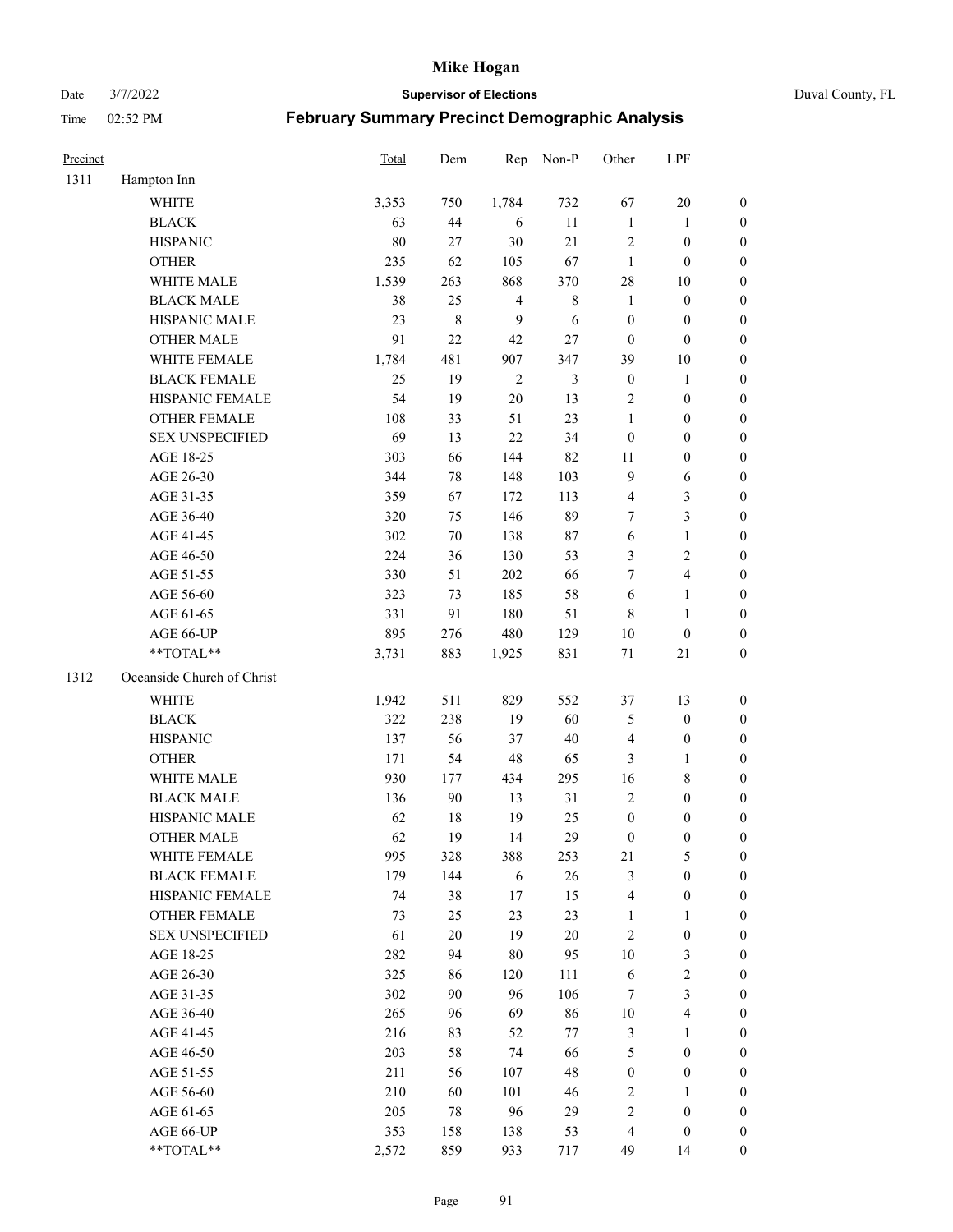Date 3/7/2022 **Supervisor of Elections** Duval County, FL

| Precinct |                          | <b>Total</b> | Dem         | Rep            | Non-P          | Other            | LPF              |                  |
|----------|--------------------------|--------------|-------------|----------------|----------------|------------------|------------------|------------------|
| 1313     | Rivertown Church         |              |             |                |                |                  |                  |                  |
|          | <b>WHITE</b>             | 3,727        | 619         | 2,279          | 777            | 42               | 10               | $\boldsymbol{0}$ |
|          | <b>BLACK</b>             | 195          | 134         | 12             | 49             | $\boldsymbol{0}$ | $\boldsymbol{0}$ | $\boldsymbol{0}$ |
|          | <b>HISPANIC</b>          | 172          | 67          | 52             | 51             | 2                | $\boldsymbol{0}$ | $\boldsymbol{0}$ |
|          | <b>OTHER</b>             | 299          | 62          | 111            | 118            | 7                | 1                | $\boldsymbol{0}$ |
|          | WHITE MALE               | 1,851        | 238         | 1,174          | 418            | 15               | 6                | $\boldsymbol{0}$ |
|          | <b>BLACK MALE</b>        | 71           | 40          | $\,8\,$        | 23             | $\boldsymbol{0}$ | $\boldsymbol{0}$ | $\boldsymbol{0}$ |
|          | HISPANIC MALE            | 78           | $26\,$      | 28             | 23             | $\mathbf{1}$     | $\boldsymbol{0}$ | $\boldsymbol{0}$ |
|          | <b>OTHER MALE</b>        | 102          | 25          | 34             | 43             | $\boldsymbol{0}$ | $\boldsymbol{0}$ | $\boldsymbol{0}$ |
|          | WHITE FEMALE             | 1,847        | 377         | 1,086          | 353            | 27               | $\overline{4}$   | $\boldsymbol{0}$ |
|          | <b>BLACK FEMALE</b>      | 124          | 94          | $\overline{4}$ | $26\,$         | $\boldsymbol{0}$ | $\boldsymbol{0}$ | $\boldsymbol{0}$ |
|          | HISPANIC FEMALE          | 91           | 39          | 23             | $28\,$         | 1                | $\boldsymbol{0}$ | 0                |
|          | <b>OTHER FEMALE</b>      | 146          | 27          | 62             | 50             | 6                | $\mathbf{1}$     | $\boldsymbol{0}$ |
|          | <b>SEX UNSPECIFIED</b>   | 83           | 16          | 35             | 31             | $\mathbf{1}$     | $\boldsymbol{0}$ | $\boldsymbol{0}$ |
|          | AGE 18-25                | 420          | 108         | 175            | 132            | 4                | 1                | $\boldsymbol{0}$ |
|          | AGE 26-30                | 318          | 67          | 142            | 101            | 4                | $\overline{4}$   | $\boldsymbol{0}$ |
|          | AGE 31-35                | 326          | 85          | 140            | 94             | 6                | $\mathbf{1}$     | $\boldsymbol{0}$ |
|          | AGE 36-40                | 389          | 84          | 189            | 104            | 9                | 3                | $\boldsymbol{0}$ |
|          | AGE 41-45                | 372          | 74          | 178            | 114            | 6                | $\boldsymbol{0}$ | $\boldsymbol{0}$ |
|          | AGE 46-50                | 340          | 59          | 200            | 76             | 5                | $\boldsymbol{0}$ | $\boldsymbol{0}$ |
|          | AGE 51-55                | 356          | 62          | 210            | $78\,$         | 5                | 1                | $\boldsymbol{0}$ |
|          | AGE 56-60                | 419          | 65          | 272            | 79             | 3                | $\boldsymbol{0}$ | 0                |
|          | AGE 61-65                | 378          | 58          | 247            | 67             | 5                | $\mathbf{1}$     | 0                |
|          | AGE 66-UP                | 1,075        | 220         | 701            | 150            | 4                | $\boldsymbol{0}$ | $\boldsymbol{0}$ |
|          | $**TOTAL**$              | 4,393        | 882         | 2,454          | 995            | 51               | 11               | $\boldsymbol{0}$ |
| 1314     | Mayport Community Center |              |             |                |                |                  |                  |                  |
|          | <b>WHITE</b>             | 774          | 135         | 418            | 194            | $20\,$           | $\boldsymbol{7}$ | $\boldsymbol{0}$ |
|          | <b>BLACK</b>             | 159          | 95          | $11\,$         | 45             | 8                | $\boldsymbol{0}$ | $\boldsymbol{0}$ |
|          | <b>HISPANIC</b>          | 95           | $27\,$      | 32             | 32             | $\boldsymbol{0}$ | $\overline{4}$   | $\boldsymbol{0}$ |
|          | <b>OTHER</b>             | 125          | 29          | 53             | 38             | 5                | $\boldsymbol{0}$ | $\boldsymbol{0}$ |
|          | WHITE MALE               | 391          | 48          | 230            | 99             | $10\,$           | $\overline{4}$   | $\boldsymbol{0}$ |
|          | <b>BLACK MALE</b>        | 71           | 34          | $\tau$         | 25             | 5                | $\boldsymbol{0}$ | $\boldsymbol{0}$ |
|          | HISPANIC MALE            | 49           | 13          | 16             | 17             | $\boldsymbol{0}$ | $\mathfrak{Z}$   | $\boldsymbol{0}$ |
|          | <b>OTHER MALE</b>        | 51           | 9           | 24             | 14             | 4                | $\boldsymbol{0}$ | $\boldsymbol{0}$ |
|          | WHITE FEMALE             | 367          | 84          | 179            | 91             | 10               | 3                | 0                |
|          | <b>BLACK FEMALE</b>      | 85           | 59          | $\overline{4}$ | 19             | 3                | $\boldsymbol{0}$ | $\overline{0}$   |
|          | HISPANIC FEMALE          | 44           | 13          | 15             | 15             | $\boldsymbol{0}$ | 1                | $\overline{0}$   |
|          | <b>OTHER FEMALE</b>      | 58           | 14          | 23             | $21\,$         | $\boldsymbol{0}$ | $\boldsymbol{0}$ | 0                |
|          | <b>SEX UNSPECIFIED</b>   | 37           | 12          | 16             | 8              | $\mathbf{1}$     | $\boldsymbol{0}$ | 0                |
|          | AGE 18-25                | 167          | 47          | 59             | 53             | 4                | $\overline{4}$   | 0                |
|          | AGE 26-30                | 122          | 24          | 42             | 52             | 3                | $\mathbf{1}$     | 0                |
|          | AGE 31-35                | 159          | 43          | 57             | 49             | 6                | $\overline{4}$   | 0                |
|          | AGE 36-40                | 177          | 45          | 74             | 53             | 5                | $\boldsymbol{0}$ | 0                |
|          | AGE 41-45                | 146          | 38          | 72             | 31             | 3                | $\mathfrak{2}$   | 0                |
|          | AGE 46-50                | 99           | 26          | 48             | 22             | 3                | $\boldsymbol{0}$ | 0                |
|          | AGE 51-55                | 78           | 10          | 46             | $18\,$         | 4                | $\boldsymbol{0}$ | 0                |
|          | AGE 56-60                | 63           | 14          | 36             | 11             | 2                | $\boldsymbol{0}$ | 0                |
|          | AGE 61-65                | 44           | $\,$ 8 $\,$ | 30             | $\mathfrak{S}$ | $\mathbf{1}$     | $\boldsymbol{0}$ | 0                |
|          | AGE 66-UP                | 98           | 31          | 50             | 15             | 2                | $\boldsymbol{0}$ | 0                |
|          | **TOTAL**                | 1,153        | 286         | 514            | 309            | 33               | 11               | $\boldsymbol{0}$ |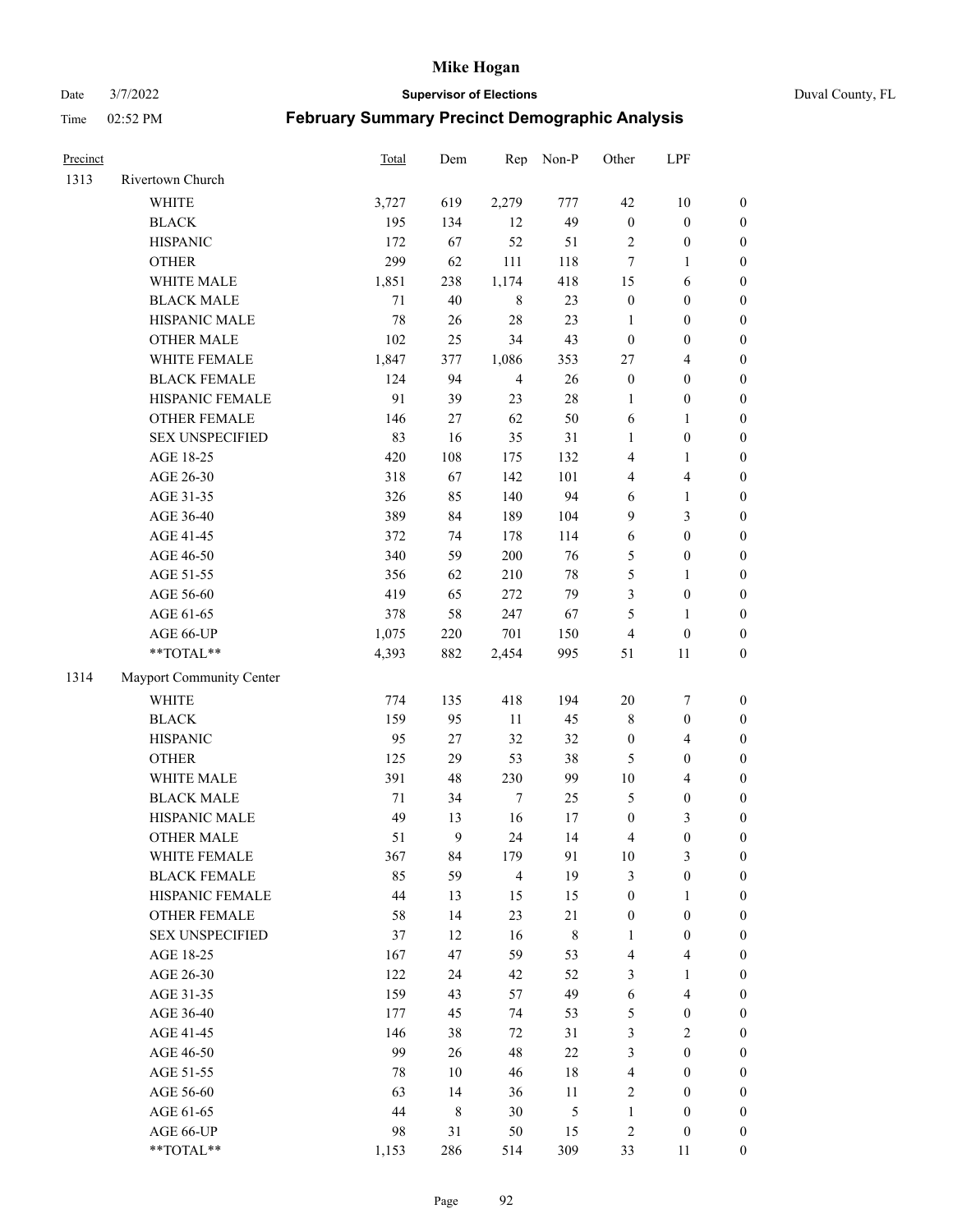Date 3/7/2022 **Supervisor of Elections** Duval County, FL

| Precinct |                            | Total | Dem    | Rep    | Non-P  | Other                   | LPF                     |                  |
|----------|----------------------------|-------|--------|--------|--------|-------------------------|-------------------------|------------------|
| 1315     | Oceanside Church of Christ |       |        |        |        |                         |                         |                  |
|          | <b>WHITE</b>               | 4,539 | 1,080  | 2,106  | 1,228  | 101                     | 24                      | 0                |
|          | <b>BLACK</b>               | 789   | 530    | 58     | 185    | 13                      | $\mathfrak{Z}$          | $\boldsymbol{0}$ |
|          | <b>HISPANIC</b>            | 442   | 152    | 111    | 166    | 9                       | $\overline{\mathbf{4}}$ | $\boldsymbol{0}$ |
|          | <b>OTHER</b>               | 592   | 151    | 189    | 240    | 9                       | 3                       | $\boldsymbol{0}$ |
|          | WHITE MALE                 | 2,156 | 416    | 1,055  | 614    | 53                      | $18\,$                  | $\boldsymbol{0}$ |
|          | <b>BLACK MALE</b>          | 371   | 217    | 35     | 112    | 5                       | $\sqrt{2}$              | $\boldsymbol{0}$ |
|          | HISPANIC MALE              | 207   | 59     | 59     | 81     | 6                       | $\sqrt{2}$              | $\boldsymbol{0}$ |
|          | <b>OTHER MALE</b>          | 228   | 48     | 83     | 93     | $\mathbf{1}$            | $\mathfrak{Z}$          | $\boldsymbol{0}$ |
|          | WHITE FEMALE               | 2,336 | 648    | 1,035  | 600    | $47\,$                  | $\sqrt{6}$              | $\boldsymbol{0}$ |
|          | <b>BLACK FEMALE</b>        | 403   | 301    | 23     | 71     | $\,$ 8 $\,$             | $\boldsymbol{0}$        | 0                |
|          | HISPANIC FEMALE            | 225   | 89     | 49     | 82     | 3                       | $\sqrt{2}$              | 0                |
|          | OTHER FEMALE               | 265   | 77     | $87\,$ | 96     | 5                       | $\boldsymbol{0}$        | $\boldsymbol{0}$ |
|          | <b>SEX UNSPECIFIED</b>     | 171   | 58     | 38     | $70\,$ | 4                       | $\mathbf{1}$            | $\boldsymbol{0}$ |
|          | AGE 18-25                  | 692   | 225    | 186    | 253    | 24                      | $\overline{\mathbf{4}}$ | $\boldsymbol{0}$ |
|          | AGE 26-30                  | 708   | 185    | 216    | 274    | $22\,$                  | 11                      | $\boldsymbol{0}$ |
|          | AGE 31-35                  | 689   | 209    | 240    | 225    | 11                      | $\overline{\mathbf{4}}$ | $\boldsymbol{0}$ |
|          | AGE 36-40                  | 601   | 184    | 190    | 214    | 9                       | $\overline{\mathbf{4}}$ | $\boldsymbol{0}$ |
|          | AGE 41-45                  | 513   | 142    | 177    | 182    | $\mathbf{9}$            | $\mathfrak{Z}$          | $\boldsymbol{0}$ |
|          | AGE 46-50                  | 481   | 128    | 197    | 144    | $\mathbf{9}$            | $\mathfrak{Z}$          | $\boldsymbol{0}$ |
|          | AGE 51-55                  | 462   | 125    | 204    | 122    | $\mathbf{9}$            | $\sqrt{2}$              | $\boldsymbol{0}$ |
|          | AGE 56-60                  | 532   | 159    | 254    | 113    | 6                       | $\boldsymbol{0}$        | 0                |
|          | AGE 61-65                  | 505   | 165    | 217    | 106    | 15                      | $\overline{c}$          | 0                |
|          | AGE 66-UP                  | 1,179 | 391    | 583    | 186    | 18                      | $\mathbf{1}$            | $\boldsymbol{0}$ |
|          | **TOTAL**                  | 6,362 | 1,913  | 2,464  | 1,819  | 132                     | 34                      | $\boldsymbol{0}$ |
| 1401     | Church at Argyle           |       |        |        |        |                         |                         |                  |
|          | <b>WHITE</b>               | 1,511 | 327    | 800    | 334    | 38                      | 12                      | $\boldsymbol{0}$ |
|          | <b>BLACK</b>               | 845   | 636    | 41     | 149    | 19                      | $\boldsymbol{0}$        | $\boldsymbol{0}$ |
|          | <b>HISPANIC</b>            | 271   | 113    | 53     | 100    | $\overline{\mathbf{4}}$ | $\mathbf{1}$            | $\boldsymbol{0}$ |
|          | <b>OTHER</b>               | 278   | $88\,$ | 82     | 99     | 7                       | $\sqrt{2}$              | $\boldsymbol{0}$ |
|          | WHITE MALE                 | 682   | 116    | 381    | 163    | 14                      | $8\,$                   | $\boldsymbol{0}$ |
|          | <b>BLACK MALE</b>          | 320   | 216    | 24     | $70\,$ | $10\,$                  | $\boldsymbol{0}$        | $\boldsymbol{0}$ |
|          | HISPANIC MALE              | 113   | 44     | 24     | 43     | $\overline{c}$          | $\boldsymbol{0}$        | 0                |
|          | <b>OTHER MALE</b>          | 105   | 26     | 39     | 35     | $\overline{\mathbf{4}}$ | 1                       | $\boldsymbol{0}$ |
|          | WHITE FEMALE               | 818   | 210    | 412    | 168    | 24                      | 4                       | 0                |
|          | <b>BLACK FEMALE</b>        | 518   | 415    | 16     | $78\,$ | 9                       | $\boldsymbol{0}$        | $\overline{0}$   |
|          | HISPANIC FEMALE            | 154   | 67     | 29     | 56     | 2                       | $\boldsymbol{0}$        | $\overline{0}$   |
|          | <b>OTHER FEMALE</b>        | 143   | 55     | 36     | 49     | 2                       | $\mathbf{1}$            | $\overline{0}$   |
|          | <b>SEX UNSPECIFIED</b>     | 52    | 15     | 15     | $20\,$ | $\mathbf{1}$            | $\mathbf{1}$            | 0                |
|          | AGE 18-25                  | 293   | 109    | 66     | 101    | 15                      | $\sqrt{2}$              | 0                |
|          | AGE 26-30                  | 323   | 142    | 65     | 106    | $\,$ 8 $\,$             | $\sqrt{2}$              | 0                |
|          | AGE 31-35                  | 303   | 120    | 77     | 97     | 5                       | $\overline{\mathbf{4}}$ | 0                |
|          | AGE 36-40                  | 298   | 135    | 82     | 72     | 7                       | $\sqrt{2}$              | 0                |
|          | AGE 41-45                  | 217   | 81     | 68     | 57     | $\mathbf{9}$            | $\sqrt{2}$              | 0                |
|          | AGE 46-50                  | 230   | 94     | 66     | 60     | 8                       | $\sqrt{2}$              | 0                |
|          | AGE 51-55                  | 252   | 109    | 104    | 36     | 3                       | $\boldsymbol{0}$        | 0                |
|          | AGE 56-60                  | 234   | 102    | 92     | $40\,$ | $\boldsymbol{0}$        | $\boldsymbol{0}$        | 0                |
|          | AGE 61-65                  | 257   | 101    | 110    | 43     | 3                       | $\boldsymbol{0}$        | $\overline{0}$   |
|          | AGE 66-UP                  | 498   | 171    | 246    | 70     | 10                      | $\mathbf{1}$            | 0                |
|          | **TOTAL**                  | 2,905 | 1,164  | 976    | 682    | 68                      | 15                      | $\boldsymbol{0}$ |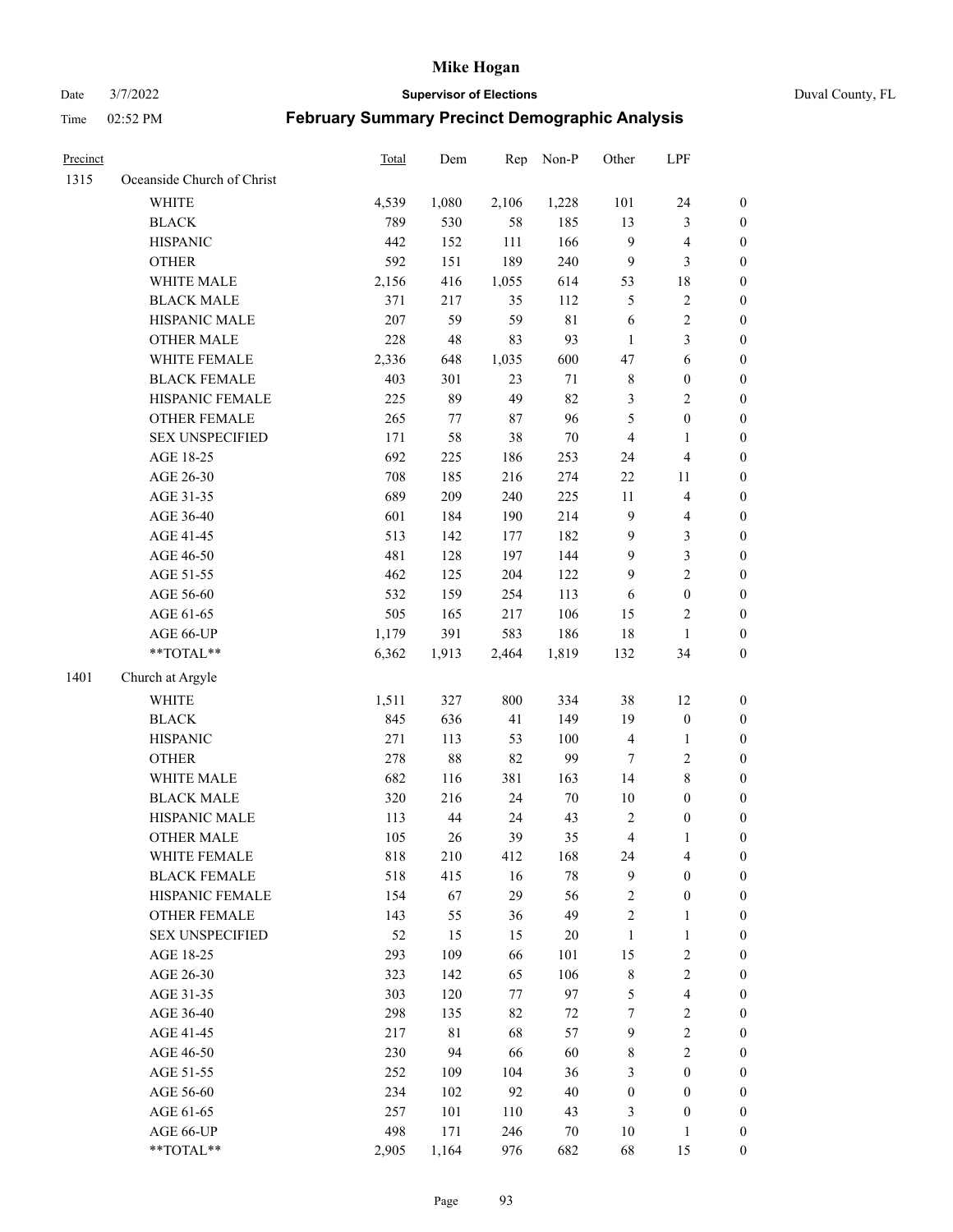# Date 3/7/2022 **Supervisor of Elections** Duval County, FL

| Precinct |                              | <b>Total</b> | Dem    | Rep         | Non-P       | Other            | LPF              |                  |
|----------|------------------------------|--------------|--------|-------------|-------------|------------------|------------------|------------------|
| 1402     | Kirkwood Presbyterian Church |              |        |             |             |                  |                  |                  |
|          | <b>WHITE</b>                 | 1,449        | 234    | 905         | 284         | 18               | $\,$ 8 $\,$      | 0                |
|          | <b>BLACK</b>                 | 808          | 615    | 42          | 141         | $\,$ 8 $\,$      | $\sqrt{2}$       | $\boldsymbol{0}$ |
|          | <b>HISPANIC</b>              | 271          | 101    | 82          | 84          | 3                | $\mathbf{1}$     | $\boldsymbol{0}$ |
|          | <b>OTHER</b>                 | 412          | 103    | 144         | 157         | 8                | $\boldsymbol{0}$ | $\boldsymbol{0}$ |
|          | WHITE MALE                   | 713          | 100    | 449         | 152         | 5                | $\boldsymbol{7}$ | $\boldsymbol{0}$ |
|          | <b>BLACK MALE</b>            | 353          | 257    | 24          | 67          | 3                | $\sqrt{2}$       | $\boldsymbol{0}$ |
|          | HISPANIC MALE                | 121          | 41     | 41          | 36          | 2                | $\mathbf{1}$     | $\boldsymbol{0}$ |
|          | <b>OTHER MALE</b>            | 154          | 39     | 58          | 53          | 4                | $\boldsymbol{0}$ | $\boldsymbol{0}$ |
|          | WHITE FEMALE                 | 722          | 134    | 447         | 127         | 13               | 1                | $\boldsymbol{0}$ |
|          | <b>BLACK FEMALE</b>          | 444          | 350    | 17          | $72\,$      | 5                | $\boldsymbol{0}$ | $\boldsymbol{0}$ |
|          | HISPANIC FEMALE              | 150          | 60     | 41          | 48          | $\mathbf{1}$     | $\boldsymbol{0}$ | $\boldsymbol{0}$ |
|          | <b>OTHER FEMALE</b>          | 206          | 54     | 78          | $70\,$      | 4                | $\boldsymbol{0}$ | $\boldsymbol{0}$ |
|          | <b>SEX UNSPECIFIED</b>       | $77\,$       | 18     | $18\,$      | 41          | $\boldsymbol{0}$ | $\boldsymbol{0}$ | $\boldsymbol{0}$ |
|          | AGE 18-25                    | 247          | 93     | 57          | 93          | $\overline{c}$   | $\sqrt{2}$       | $\boldsymbol{0}$ |
|          | AGE 26-30                    | 251          | 84     | 71          | 91          | 3                | $\sqrt{2}$       | $\boldsymbol{0}$ |
|          | AGE 31-35                    | 264          | 90     | 90          | $8\sqrt{1}$ | $\mathbf{1}$     | $\sqrt{2}$       | $\boldsymbol{0}$ |
|          | AGE 36-40                    | 240          | 103    | 55          | $72\,$      | 8                | $\sqrt{2}$       | $\boldsymbol{0}$ |
|          | AGE 41-45                    | 231          | 93     | 73          | 60          | 3                | $\overline{c}$   | $\boldsymbol{0}$ |
|          | AGE 46-50                    | 229          | 86     | 92          | 50          | $\mathbf{1}$     | $\boldsymbol{0}$ | $\boldsymbol{0}$ |
|          | AGE 51-55                    | 257          | $88\,$ | 116         | 49          | 4                | $\boldsymbol{0}$ | $\boldsymbol{0}$ |
|          | AGE 56-60                    | 309          | 109    | 147         | 48          | 5                | $\boldsymbol{0}$ | 0                |
|          | AGE 61-65                    | 303          | 100    | 150         | 47          | 6                | $\boldsymbol{0}$ | $\boldsymbol{0}$ |
|          | AGE 66-UP                    | 609          | 207    | 322         | 75          | 4                | $\mathbf{1}$     | $\boldsymbol{0}$ |
|          | $**TOTAL**$                  | 2,940        | 1,053  | 1,173       | 666         | 37               | $11\,$           | $\boldsymbol{0}$ |
| 1403     | Argyle Branch Library        |              |        |             |             |                  |                  |                  |
|          | <b>WHITE</b>                 | 1,394        | 259    | 759         | 345         | 26               | $\mathfrak s$    | $\boldsymbol{0}$ |
|          | <b>BLACK</b>                 | 753          | 571    | 20          | 148         | 13               | $\mathbf{1}$     | $\boldsymbol{0}$ |
|          | <b>HISPANIC</b>              | 292          | 102    | 79          | 108         | 3                | $\boldsymbol{0}$ | $\boldsymbol{0}$ |
|          | <b>OTHER</b>                 | 287          | 94     | 97          | 91          | 5                | $\boldsymbol{0}$ | $\boldsymbol{0}$ |
|          | WHITE MALE                   | 652          | 109    | 364         | 163         | $11\,$           | 5                | $\boldsymbol{0}$ |
|          | <b>BLACK MALE</b>            | 327          | 233    | 9           | 74          | $10\,$           | $\mathbf{1}$     | $\boldsymbol{0}$ |
|          | HISPANIC MALE                | 136          | $40\,$ | 45          | 50          | $\mathbf{1}$     | $\boldsymbol{0}$ | 0                |
|          | <b>OTHER MALE</b>            | 114          | 29     | 43          | 41          | $\mathbf{1}$     | $\boldsymbol{0}$ | $\boldsymbol{0}$ |
|          | WHITE FEMALE                 | 729          | 149    | 388         | 178         | 14               | 0                | 0                |
|          | <b>BLACK FEMALE</b>          | 411          | 327    | $10\,$      | 71          | 3                | $\boldsymbol{0}$ | $\overline{0}$   |
|          | HISPANIC FEMALE              | 152          | 60     | 34          | 56          | $\overline{c}$   | $\boldsymbol{0}$ | $\overline{0}$   |
|          | <b>OTHER FEMALE</b>          | 143          | 51     | 50          | 38          | 4                | $\boldsymbol{0}$ | $\overline{0}$   |
|          | <b>SEX UNSPECIFIED</b>       | 62           | $28\,$ | 12          | $21\,$      | $\mathbf{1}$     | $\boldsymbol{0}$ | 0                |
|          | AGE 18-25                    | 287          | 108    | 64          | 107         | 8                | $\boldsymbol{0}$ | 0                |
|          | AGE 26-30                    | 257          | 92     | 75          | 84          | 6                | $\boldsymbol{0}$ | 0                |
|          | AGE 31-35                    | 287          | 98     | $80\,$      | 102         | 7                | $\boldsymbol{0}$ | 0                |
|          | AGE 36-40                    | 269          | 106    | 72          | 84          | 6                | 1                | 0                |
|          | AGE 41-45                    | 248          | 109    | 54          | 79          | $\overline{4}$   | $\sqrt{2}$       | 0                |
|          | AGE 46-50                    | 241          | 92     | 89          | 52          | 7                | $\mathbf{1}$     | 0                |
|          | AGE 51-55                    | 216          | 82     | $8\sqrt{1}$ | 50          | 3                | $\boldsymbol{0}$ | 0                |
|          | AGE 56-60                    | 231          | 78     | 124         | 27          | 1                | 1                | $\boldsymbol{0}$ |
|          | AGE 61-65                    | 226          | 84     | 102         | 36          | 3                | $\mathbf{1}$     | 0                |
|          | AGE 66-UP                    | 464          | 177    | 214         | 71          | 2                | $\boldsymbol{0}$ | 0                |
|          | **TOTAL**                    | 2,726        | 1,026  | 955         | 692         | 47               | 6                | $\boldsymbol{0}$ |
|          |                              |              |        |             |             |                  |                  |                  |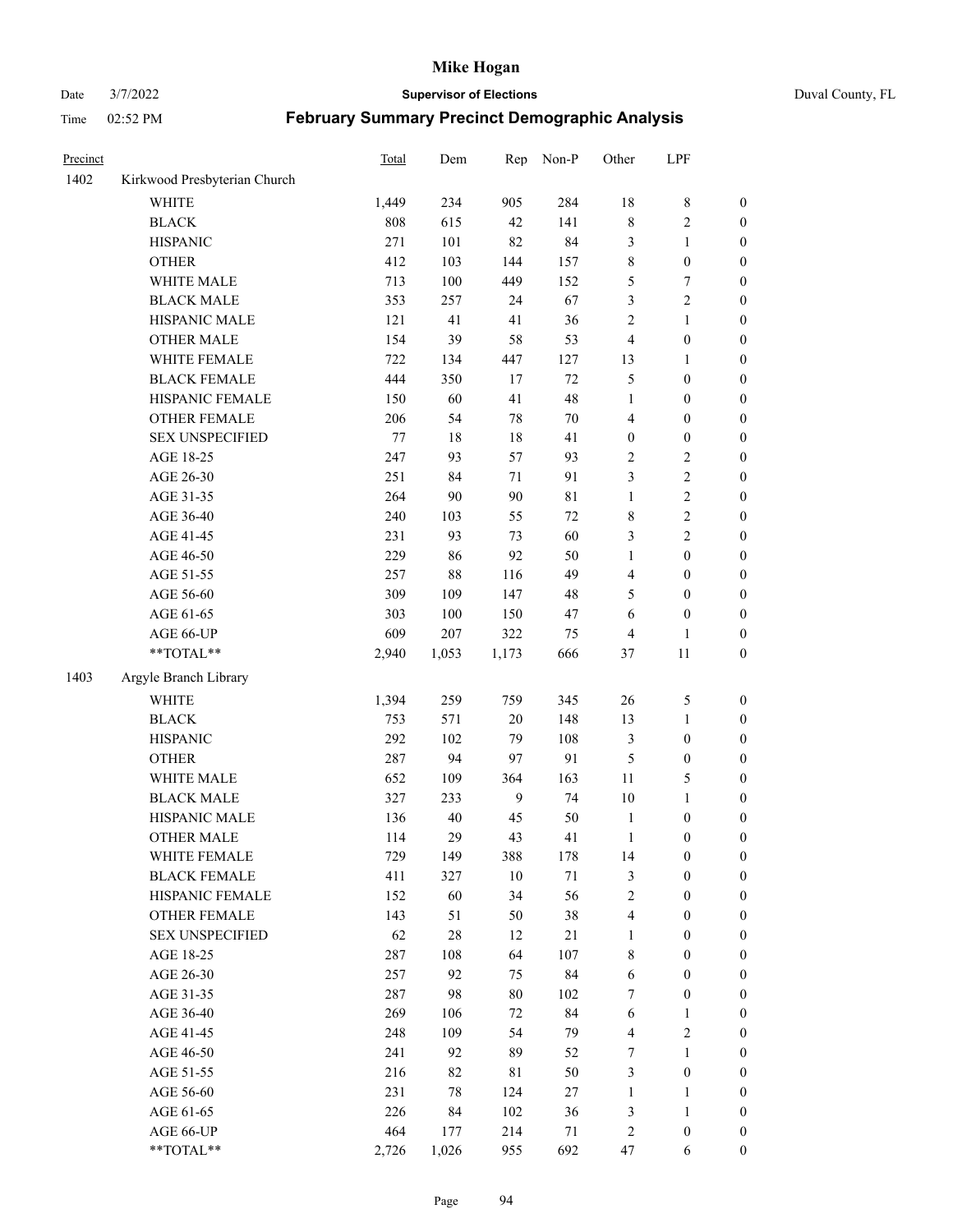Date 3/7/2022 **Supervisor of Elections** Duval County, FL

| Precinct |                            | <b>Total</b> | Dem   | Rep        | Non-P          | Other            | LPF                     |                  |
|----------|----------------------------|--------------|-------|------------|----------------|------------------|-------------------------|------------------|
| 1404     | Grace Church of Avondale   |              |       |            |                |                  |                         |                  |
|          | <b>WHITE</b>               | 3,960        | 1,635 | 1,502      | 739            | 53               | 31                      | 0                |
|          | <b>BLACK</b>               | 93           | 70    | 5          | 16             | $\mathbf{1}$     | $\mathbf{1}$            | 0                |
|          | <b>HISPANIC</b>            | 156          | 77    | 33         | 41             | 4                | $\mathbf{1}$            | $\boldsymbol{0}$ |
|          | <b>OTHER</b>               | 257          | 100   | 53         | 101            | 1                | $\sqrt{2}$              | $\boldsymbol{0}$ |
|          | WHITE MALE                 | 1,869        | 660   | 749        | 414            | 28               | $18\,$                  | $\boldsymbol{0}$ |
|          | <b>BLACK MALE</b>          | 52           | 35    | 3          | 12             | $\mathbf{1}$     | 1                       | $\boldsymbol{0}$ |
|          | HISPANIC MALE              | 71           | 34    | 16         | 18             | 2                | $\mathbf{1}$            | $\boldsymbol{0}$ |
|          | <b>OTHER MALE</b>          | 107          | 38    | $20\,$     | 48             | $\boldsymbol{0}$ | $\mathbf{1}$            | $\boldsymbol{0}$ |
|          | WHITE FEMALE               | 2,062        | 964   | 742        | 319            | 24               | 13                      | $\boldsymbol{0}$ |
|          | <b>BLACK FEMALE</b>        | 39           | 33    | $\sqrt{2}$ | $\overline{4}$ | $\boldsymbol{0}$ | $\boldsymbol{0}$        | 0                |
|          | HISPANIC FEMALE            | 83           | 42    | 17         | 22             | $\sqrt{2}$       | $\boldsymbol{0}$        | 0                |
|          | OTHER FEMALE               | 102          | 49    | 22         | $30\,$         | $\mathbf{1}$     | $\boldsymbol{0}$        | $\boldsymbol{0}$ |
|          | <b>SEX UNSPECIFIED</b>     | $8\sqrt{1}$  | 27    | 22         | $30\,$         | $\mathbf{1}$     | $\mathbf{1}$            | $\boldsymbol{0}$ |
|          | AGE 18-25                  | 346          | 148   | 105        | 85             | 5                | $\mathfrak{Z}$          | $\boldsymbol{0}$ |
|          | AGE 26-30                  | 430          | 177   | 137        | 102            | 10               | $\overline{\mathbf{4}}$ | $\boldsymbol{0}$ |
|          | AGE 31-35                  | 516          | 226   | 149        | 128            | 8                | $\mathfrak{S}$          | $\boldsymbol{0}$ |
|          | AGE 36-40                  | 480          | 204   | 130        | 139            | 6                | $\mathbf{1}$            | $\boldsymbol{0}$ |
|          | AGE 41-45                  | 402          | 172   | 110        | 103            | 6                | $11\,$                  | $\boldsymbol{0}$ |
|          | AGE 46-50                  | 310          | 130   | 113        | 60             | 3                | $\overline{\mathbf{4}}$ | $\boldsymbol{0}$ |
|          | AGE 51-55                  | 386          | 136   | 148        | 95             | $\sqrt{6}$       | $\mathbf{1}$            | $\boldsymbol{0}$ |
|          | AGE 56-60                  | 384          | 142   | 176        | 60             | $\overline{4}$   | $\sqrt{2}$              | 0                |
|          | AGE 61-65                  | 342          | 164   | 125        | 45             | 6                | $\sqrt{2}$              | 0                |
|          | AGE 66-UP                  | 870          | 383   | 400        | $80\,$         | 5                | $\overline{2}$          | $\boldsymbol{0}$ |
|          | **TOTAL**                  | 4,466        | 1,882 | 1,593      | 897            | 59               | 35                      | $\boldsymbol{0}$ |
| 1405     | Murray Hill Baptist Church |              |       |            |                |                  |                         |                  |
|          | <b>WHITE</b>               | 1,888        | 815   | 640        | 384            | 29               | $20\,$                  | $\boldsymbol{0}$ |
|          | <b>BLACK</b>               | 198          | 144   | 12         | 40             | $\sqrt{2}$       | $\boldsymbol{0}$        | $\boldsymbol{0}$ |
|          | <b>HISPANIC</b>            | 109          | 51    | 26         | $27\,$         | 4                | $\mathbf{1}$            | $\boldsymbol{0}$ |
|          | <b>OTHER</b>               | 144          | 65    | 34         | $40\,$         | 3                | $\overline{c}$          | $\boldsymbol{0}$ |
|          | WHITE MALE                 | 860          | 334   | 305        | 197            | 14               | $10\,$                  | $\boldsymbol{0}$ |
|          | <b>BLACK MALE</b>          | 88           | 56    | $\tau$     | 24             | $\mathbf{1}$     | $\boldsymbol{0}$        | $\boldsymbol{0}$ |
|          | HISPANIC MALE              | 48           | 21    | 16         | $10\,$         | $\mathbf{1}$     | $\boldsymbol{0}$        | 0                |
|          | <b>OTHER MALE</b>          | 55           | 20    | 14         | $20\,$         | $\boldsymbol{0}$ | $\mathbf{1}$            | $\boldsymbol{0}$ |
|          | WHITE FEMALE               | 1,007        | 476   | 326        | 181            | 15               | 9                       | 0                |
|          | <b>BLACK FEMALE</b>        | 105          | 83    | 5          | 16             | $\mathbf{1}$     | $\boldsymbol{0}$        | $\boldsymbol{0}$ |
|          | HISPANIC FEMALE            | 59           | 29    | $10\,$     | 16             | 3                | $\mathbf{1}$            | $\overline{0}$   |
|          | OTHER FEMALE               | 58           | 32    | 15         | $8\,$          | 3                | $\boldsymbol{0}$        | $\overline{0}$   |
|          | <b>SEX UNSPECIFIED</b>     | 59           | 24    | 14         | 19             | $\boldsymbol{0}$ | $\sqrt{2}$              | 0                |
|          | AGE 18-25                  | 149          | 66    | 32         | 46             | 3                | $\sqrt{2}$              | 0                |
|          | AGE 26-30                  | 271          | 120   | 57         | 79             | $10\,$           | $\mathfrak{S}$          | 0                |
|          | AGE 31-35                  | 341          | 182   | 71         | $70\,$         | $\,$ 8 $\,$      | $10\,$                  | 0                |
|          | AGE 36-40                  | 246          | 137   | 52         | 54             | 3                | $\boldsymbol{0}$        | 0                |
|          | AGE 41-45                  | 190          | 96    | 42         | 51             | $\mathbf{1}$     | $\boldsymbol{0}$        | 0                |
|          | AGE 46-50                  | 146          | 61    | 44         | 34             | 4                | 3                       | 0                |
|          | AGE 51-55                  | 147          | 60    | 50         | 35             | $\boldsymbol{0}$ | $\sqrt{2}$              | 0                |
|          | AGE 56-60                  | 151          | 60    | 63         | 25             | 3                | $\boldsymbol{0}$        | $\overline{0}$   |
|          | AGE 61-65                  | 178          | 75    | 71         | 29             | 3                | $\boldsymbol{0}$        | $\overline{0}$   |
|          | AGE 66-UP                  | 520          | 218   | 230        | 68             | 3                | $\mathbf{1}$            | 0                |
|          | **TOTAL**                  | 2,339        | 1,075 | 712        | 491            | 38               | 23                      | $\boldsymbol{0}$ |
|          |                            |              |       |            |                |                  |                         |                  |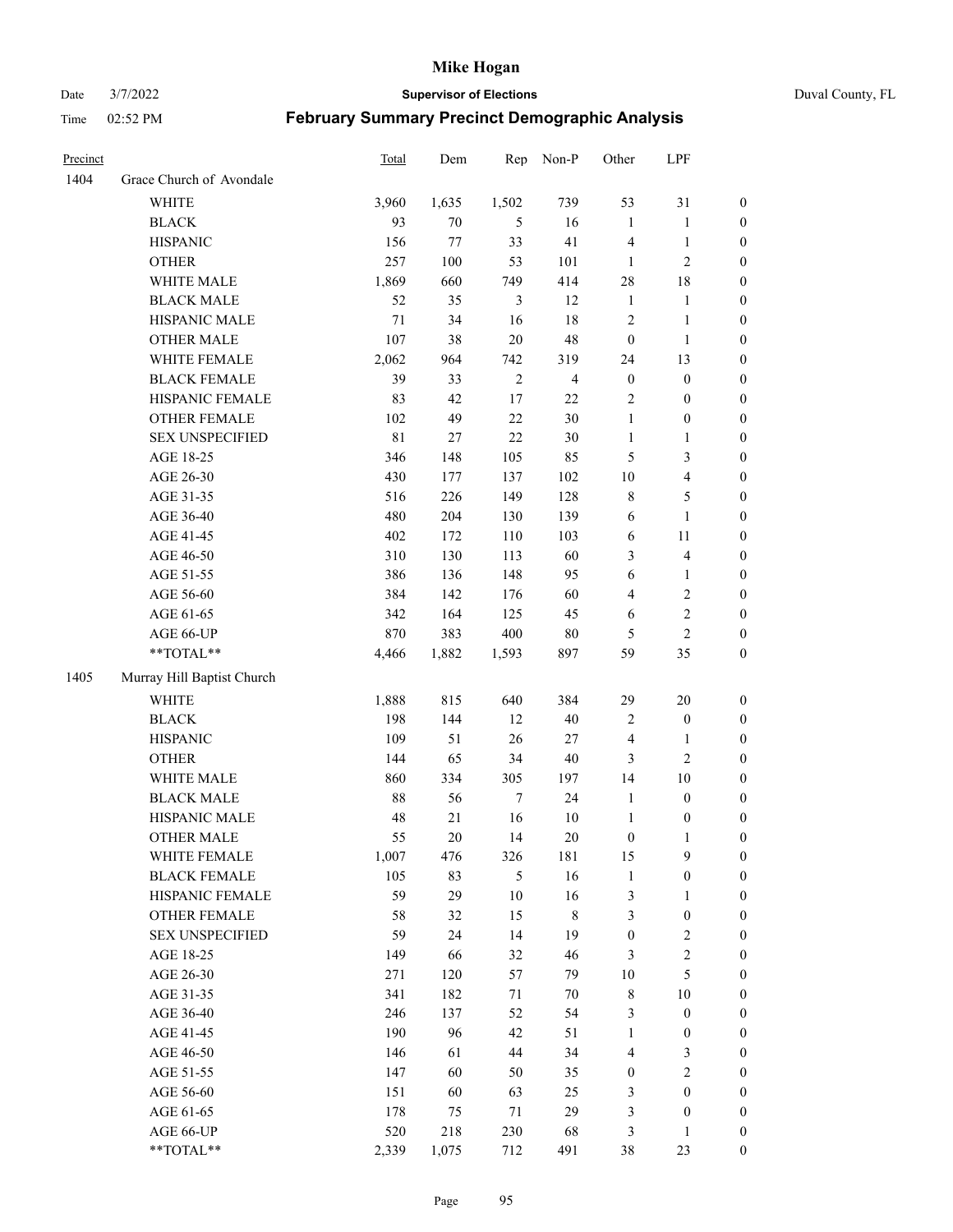#### Date 3/7/2022 **Supervisor of Elections** Duval County, FL

| Precinct |                                           | Total | Dem              | Rep            | Non-P  | Other            | LPF                     |                  |
|----------|-------------------------------------------|-------|------------------|----------------|--------|------------------|-------------------------|------------------|
| 1406     | Hillcrest Baptist                         |       |                  |                |        |                  |                         |                  |
|          | <b>WHITE</b>                              | 1,027 | 200              | 601            | 206    | 12               | $8\,$                   | 0                |
|          | <b>BLACK</b>                              | 349   | 280              | 13             | 48     | 6                | $\sqrt{2}$              | $\boldsymbol{0}$ |
|          | <b>HISPANIC</b>                           | 153   | 56               | 42             | 53     | $\mathbf{1}$     | $\mathbf{1}$            | $\boldsymbol{0}$ |
|          | <b>OTHER</b>                              | 178   | 34               | 51             | 84     | 7                | $\sqrt{2}$              | $\boldsymbol{0}$ |
|          | WHITE MALE                                | 475   | 74               | 292            | 100    | 3                | 6                       | $\boldsymbol{0}$ |
|          | <b>BLACK MALE</b>                         | 141   | 102              | $\mathbf{9}$   | 23     | 5                | $\sqrt{2}$              | $\boldsymbol{0}$ |
|          | HISPANIC MALE                             | 63    | 17               | 20             | 25     | $\boldsymbol{0}$ | $\mathbf{1}$            | $\boldsymbol{0}$ |
|          | <b>OTHER MALE</b>                         | 78    | 15               | 25             | 35     | $\mathbf{1}$     | $\overline{2}$          | $\boldsymbol{0}$ |
|          | WHITE FEMALE                              | 540   | 123              | 301            | 105    | 9                | $\overline{2}$          | $\boldsymbol{0}$ |
|          | <b>BLACK FEMALE</b>                       | 202   | 174              | $\overline{4}$ | 23     | $\mathbf{1}$     | $\boldsymbol{0}$        | $\boldsymbol{0}$ |
|          | HISPANIC FEMALE                           | 85    | 35               | 21             | $28\,$ | $\mathbf{1}$     | $\boldsymbol{0}$        | 0                |
|          | <b>OTHER FEMALE</b>                       | 84    | 19               | 22             | 37     | 6                | $\boldsymbol{0}$        | $\boldsymbol{0}$ |
|          | <b>SEX UNSPECIFIED</b>                    | 39    | 11               | 13             | 15     | $\boldsymbol{0}$ | $\boldsymbol{0}$        | $\boldsymbol{0}$ |
|          | AGE 18-25                                 | 149   | 50               | 42             | 52     | 4                | 1                       | $\boldsymbol{0}$ |
|          | AGE 26-30                                 | 143   | 36               | 48             | 49     | 6                | $\overline{\mathbf{4}}$ | $\boldsymbol{0}$ |
|          | AGE 31-35                                 | 176   | 65               | 53             | 50     | 3                | $\mathfrak{S}$          | $\boldsymbol{0}$ |
|          | AGE 36-40                                 | 141   | 49               | 45             | 44     | $\mathbf{1}$     | $\sqrt{2}$              | $\boldsymbol{0}$ |
|          | AGE 41-45                                 | 119   | 45               | 36             | 34     | $\overline{4}$   | $\boldsymbol{0}$        | $\boldsymbol{0}$ |
|          | AGE 46-50                                 | 121   | 37               | 51             | $30\,$ | 3                | $\boldsymbol{0}$        | $\boldsymbol{0}$ |
|          | AGE 51-55                                 | 134   | 47               | 62             | 24     | $\mathbf{1}$     | $\boldsymbol{0}$        | $\boldsymbol{0}$ |
|          | AGE 56-60                                 | 183   | 47               | 97             | 38     | $\mathbf{1}$     | $\boldsymbol{0}$        | 0                |
|          | AGE 61-65                                 | 164   | 59               | 82             | 21     | $\mathbf{1}$     | $\mathbf{1}$            | 0                |
|          | AGE 66-UP                                 | 377   | 135              | 191            | 49     | $\sqrt{2}$       | $\boldsymbol{0}$        | $\boldsymbol{0}$ |
|          | **TOTAL**                                 | 1,707 | 570              | 707            | 391    | $26\,$           | 13                      | $\boldsymbol{0}$ |
| 1407     | Jacksonville Association of Fire Fighters |       |                  |                |        |                  |                         |                  |
|          | WHITE                                     | 1,124 | 553              | 265            | 264    | $28\,$           | 14                      | $\boldsymbol{0}$ |
|          | <b>BLACK</b>                              | 258   | 194              | $11\,$         | 48     | 4                | $\mathbf{1}$            | $\boldsymbol{0}$ |
|          | <b>HISPANIC</b>                           | 66    | 33               | $11\,$         | 19     | 3                | $\boldsymbol{0}$        | $\boldsymbol{0}$ |
|          | <b>OTHER</b>                              | 137   | 53               | 23             | 57     | 3                | $\mathbf{1}$            | $\boldsymbol{0}$ |
|          | WHITE MALE                                | 563   | 251              | 136            | 145    | 19               | 12                      | $\boldsymbol{0}$ |
|          | <b>BLACK MALE</b>                         | 108   | 77               | $\mathfrak{S}$ | 23     | $\overline{c}$   | $\mathbf{1}$            | $\boldsymbol{0}$ |
|          | HISPANIC MALE                             | 24    | $\boldsymbol{7}$ | $\overline{4}$ | 12     | $\mathbf{1}$     | $\boldsymbol{0}$        | 0                |
|          | OTHER MALE                                | 60    | 24               | 9              | 25     | $\mathbf{1}$     | $\mathbf{1}$            | $\boldsymbol{0}$ |
|          | WHITE FEMALE                              | 546   | 293              | 127            | 115    | 9                | 2                       | 0                |
|          | <b>BLACK FEMALE</b>                       | 148   | 117              | 5              | 24     | $\overline{c}$   | $\boldsymbol{0}$        | $\overline{0}$   |
|          | HISPANIC FEMALE                           | 41    | 25               | $\tau$         | 7      | $\overline{c}$   | $\boldsymbol{0}$        | $\overline{0}$   |
|          | <b>OTHER FEMALE</b>                       | 54    | 23               | $10\,$         | $20\,$ | $\mathbf{1}$     | $\boldsymbol{0}$        | $\overline{0}$   |
|          | <b>SEX UNSPECIFIED</b>                    | 41    | 16               | $\tau$         | 17     | $\mathbf{1}$     | $\boldsymbol{0}$        | 0                |
|          | AGE 18-25                                 | 138   | 74               | 17             | $40\,$ | 6                | $\mathbf{1}$            | 0                |
|          | AGE 26-30                                 | 292   | 169              | 54             | 65     | 4                | $\boldsymbol{0}$        | 0                |
|          | AGE 31-35                                 | 301   | 136              | 55             | 94     | $10\,$           | 6                       | 0                |
|          | AGE 36-40                                 | 180   | 90               | 28             | 50     | 7                | $\mathfrak{S}$          | 0                |
|          | AGE 41-45                                 | 120   | 50               | 17             | 49     | 3                | $\mathbf{1}$            | 0                |
|          | AGE 46-50                                 | 111   | 62               | 22             | $22\,$ | 3                | $\sqrt{2}$              | 0                |
|          | AGE 51-55                                 | 94    | 51               | 23             | 17     | 2                | $\mathbf{1}$            | 0                |
|          | AGE 56-60                                 | 83    | 42               | 24             | 17     | $\boldsymbol{0}$ | $\boldsymbol{0}$        | 0                |
|          | AGE 61-65                                 | 90    | 59               | 18             | 11     | 2                | $\boldsymbol{0}$        | $\overline{0}$   |
|          | AGE 66-UP                                 | 176   | 100              | 52             | 23     | $\mathbf{1}$     | $\boldsymbol{0}$        | 0                |
|          | $**TOTAL**$                               | 1,585 | 833              | 310            | 388    | 38               | 16                      | $\boldsymbol{0}$ |
|          |                                           |       |                  |                |        |                  |                         |                  |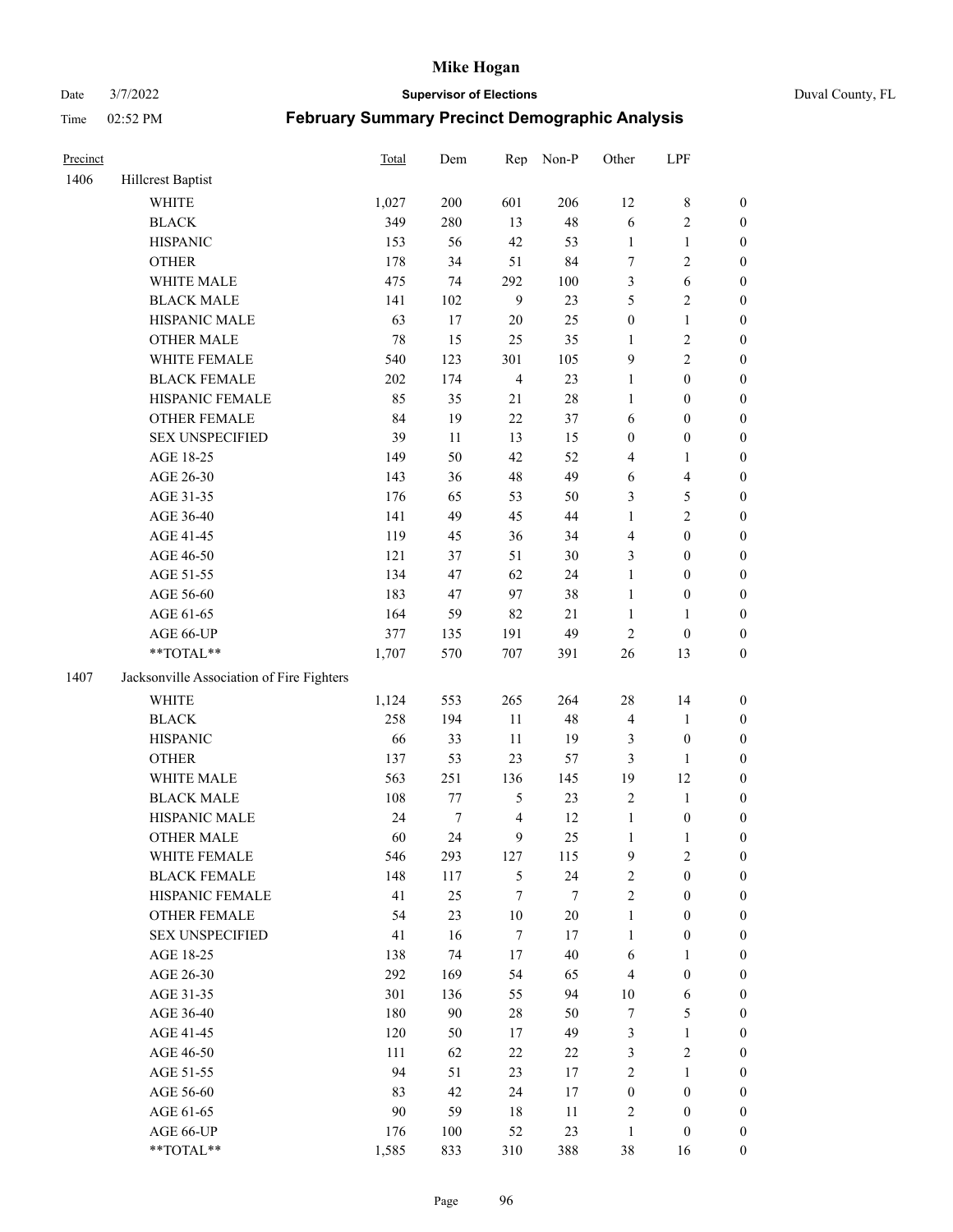Date 3/7/2022 **Supervisor of Elections** Duval County, FL

| Precinct |                               | <b>Total</b> | Dem    | Rep    | Non-P       | Other                   | LPF                     |                  |
|----------|-------------------------------|--------------|--------|--------|-------------|-------------------------|-------------------------|------------------|
| 1408     | St. Johns Presbyterian Church |              |        |        |             |                         |                         |                  |
|          | <b>WHITE</b>                  | 2,965        | 900    | 1,425  | 584         | 41                      | 15                      | 0                |
|          | <b>BLACK</b>                  | 221          | 151    | 26     | 42          | $\sqrt{2}$              | $\boldsymbol{0}$        | 0                |
|          | <b>HISPANIC</b>               | 125          | 57     | 30     | 35          | 3                       | $\boldsymbol{0}$        | $\boldsymbol{0}$ |
|          | <b>OTHER</b>                  | 224          | 71     | 63     | $80\,$      | 9                       | 1                       | $\boldsymbol{0}$ |
|          | WHITE MALE                    | 1,389        | 357    | 697    | 307         | 18                      | $10\,$                  | $\boldsymbol{0}$ |
|          | <b>BLACK MALE</b>             | 99           | 60     | 15     | 23          | $\mathbf{1}$            | $\boldsymbol{0}$        | $\boldsymbol{0}$ |
|          | HISPANIC MALE                 | 58           | 27     | 15     | 16          | $\boldsymbol{0}$        | $\boldsymbol{0}$        | $\boldsymbol{0}$ |
|          | <b>OTHER MALE</b>             | 91           | 30     | 29     | $30\,$      | $\mathbf{1}$            | $\mathbf{1}$            | $\boldsymbol{0}$ |
|          | WHITE FEMALE                  | 1,540        | 535    | 709    | 268         | 23                      | $\mathfrak{S}$          | $\boldsymbol{0}$ |
|          | <b>BLACK FEMALE</b>           | 120          | 89     | 11     | 19          | $\mathbf{1}$            | $\boldsymbol{0}$        | 0                |
|          | HISPANIC FEMALE               | 64           | 29     | 14     | 18          | 3                       | $\boldsymbol{0}$        | 0                |
|          | OTHER FEMALE                  | 87           | $28\,$ | 25     | $27\,$      | $\tau$                  | $\boldsymbol{0}$        | $\boldsymbol{0}$ |
|          | <b>SEX UNSPECIFIED</b>        | 87           | 24     | 29     | 33          | $\mathbf{1}$            | $\boldsymbol{0}$        | $\boldsymbol{0}$ |
|          | AGE 18-25                     | 232          | 67     | $72\,$ | $78\,$      | 12                      | $\mathfrak{Z}$          | $\boldsymbol{0}$ |
|          | AGE 26-30                     | 336          | 119    | 116    | 95          | 6                       | $\boldsymbol{0}$        | $\boldsymbol{0}$ |
|          | AGE 31-35                     | 393          | 144    | 141    | 98          | 6                       | $\overline{\mathbf{4}}$ | $\boldsymbol{0}$ |
|          | AGE 36-40                     | 351          | 141    | 108    | 97          | 3                       | $\sqrt{2}$              | $\boldsymbol{0}$ |
|          | AGE 41-45                     | 274          | 93     | 94     | $78\,$      | $\tau$                  | $\overline{2}$          | $\boldsymbol{0}$ |
|          | AGE 46-50                     | 236          | 72     | 106    | 53          | $\overline{\mathbf{4}}$ | $\mathbf{1}$            | $\boldsymbol{0}$ |
|          | AGE 51-55                     | 248          | 68     | 122    | 52          | 5                       | $\mathbf{1}$            | 0                |
|          | AGE 56-60                     | 274          | 89     | 139    | 44          | $\sqrt{2}$              | $\boldsymbol{0}$        | 0                |
|          | AGE 61-65                     | 370          | 112    | 203    | 49          | 5                       | $\mathbf{1}$            | 0                |
|          | AGE 66-UP                     | 821          | 274    | 443    | 97          | 5                       | $\sqrt{2}$              | $\boldsymbol{0}$ |
|          | **TOTAL**                     | 3,535        | 1,179  | 1,544  | 741         | 55                      | 16                      | $\boldsymbol{0}$ |
| 1409     | St. Peter's Episcopal Church  |              |        |        |             |                         |                         |                  |
|          | <b>WHITE</b>                  | 3,202        | 685    | 1,743  | 691         | 73                      | $10\,$                  | $\boldsymbol{0}$ |
|          | <b>BLACK</b>                  | 1,338        | 989    | 56     | 278         | 14                      | $\mathbf{1}$            | $\boldsymbol{0}$ |
|          | <b>HISPANIC</b>               | 483          | 189    | 99     | 180         | 12                      | $\mathfrak{Z}$          | $\boldsymbol{0}$ |
|          | <b>OTHER</b>                  | 568          | 145    | 174    | 236         | 11                      | $\sqrt{2}$              | $\boldsymbol{0}$ |
|          | WHITE MALE                    | 1,551        | 274    | 882    | 355         | 32                      | $8\,$                   | $\boldsymbol{0}$ |
|          | <b>BLACK MALE</b>             | 581          | 395    | 27     | 152         | $\tau$                  | $\boldsymbol{0}$        | $\boldsymbol{0}$ |
|          | HISPANIC MALE                 | 234          | 76     | 55     | 96          | 6                       | 1                       | $\boldsymbol{0}$ |
|          | <b>OTHER MALE</b>             | 220          | 53     | 79     | 83          | 5                       | $\boldsymbol{0}$        | $\boldsymbol{0}$ |
|          | WHITE FEMALE                  | 1,605        | 405    | 836    | 324         | 38                      | 2                       | 0                |
|          | <b>BLACK FEMALE</b>           | 735          | 578    | 27     | 122         | 7                       | $\mathbf{1}$            | $\boldsymbol{0}$ |
|          | HISPANIC FEMALE               | 237          | 107    | 42     | $8\sqrt{1}$ | 6                       | $\mathbf{1}$            | $\boldsymbol{0}$ |
|          | <b>OTHER FEMALE</b>           | 252          | $72\,$ | 76     | 99          | 4                       | $\mathbf{1}$            | $\overline{0}$   |
|          | <b>SEX UNSPECIFIED</b>        | 176          | 48     | 48     | 73          | 5                       | $\sqrt{2}$              | 0                |
|          | AGE 18-25                     | 666          | 241    | 159    | 241         | $22\,$                  | $\mathfrak{Z}$          | 0                |
|          | AGE 26-30                     | 593          | 182    | 165    | 228         | 14                      | $\overline{\mathbf{4}}$ | 0                |
|          | AGE 31-35                     | 546          | 208    | 162    | 162         | 13                      | 1                       | 0                |
|          | AGE 36-40                     | 478          | 183    | 157    | 120         | 12                      | 6                       | 0                |
|          | AGE 41-45                     | 451          | 159    | 142    | 137         | 13                      | $\boldsymbol{0}$        | 0                |
|          | AGE 46-50                     | 391          | 154    | 137    | 95          | 5                       | $\boldsymbol{0}$        | 0                |
|          | AGE 51-55                     | 442          | 155    | 172    | 107         | 8                       | $\boldsymbol{0}$        | 0                |
|          | AGE 56-60                     | 489          | 195    | 200    | 89          | 5                       | $\boldsymbol{0}$        | $\overline{0}$   |
|          | AGE 61-65                     | 493          | 171    | 238    | 76          | 7                       | 1                       | $\overline{0}$   |
|          | AGE 66-UP                     | 1,042        | 360    | 540    | 130         | 11                      | $\mathbf{1}$            | $\boldsymbol{0}$ |
|          | $**TOTAL**$                   | 5,591        | 2,008  | 2,072  | 1,385       | 110                     | 16                      | $\boldsymbol{0}$ |
|          |                               |              |        |        |             |                         |                         |                  |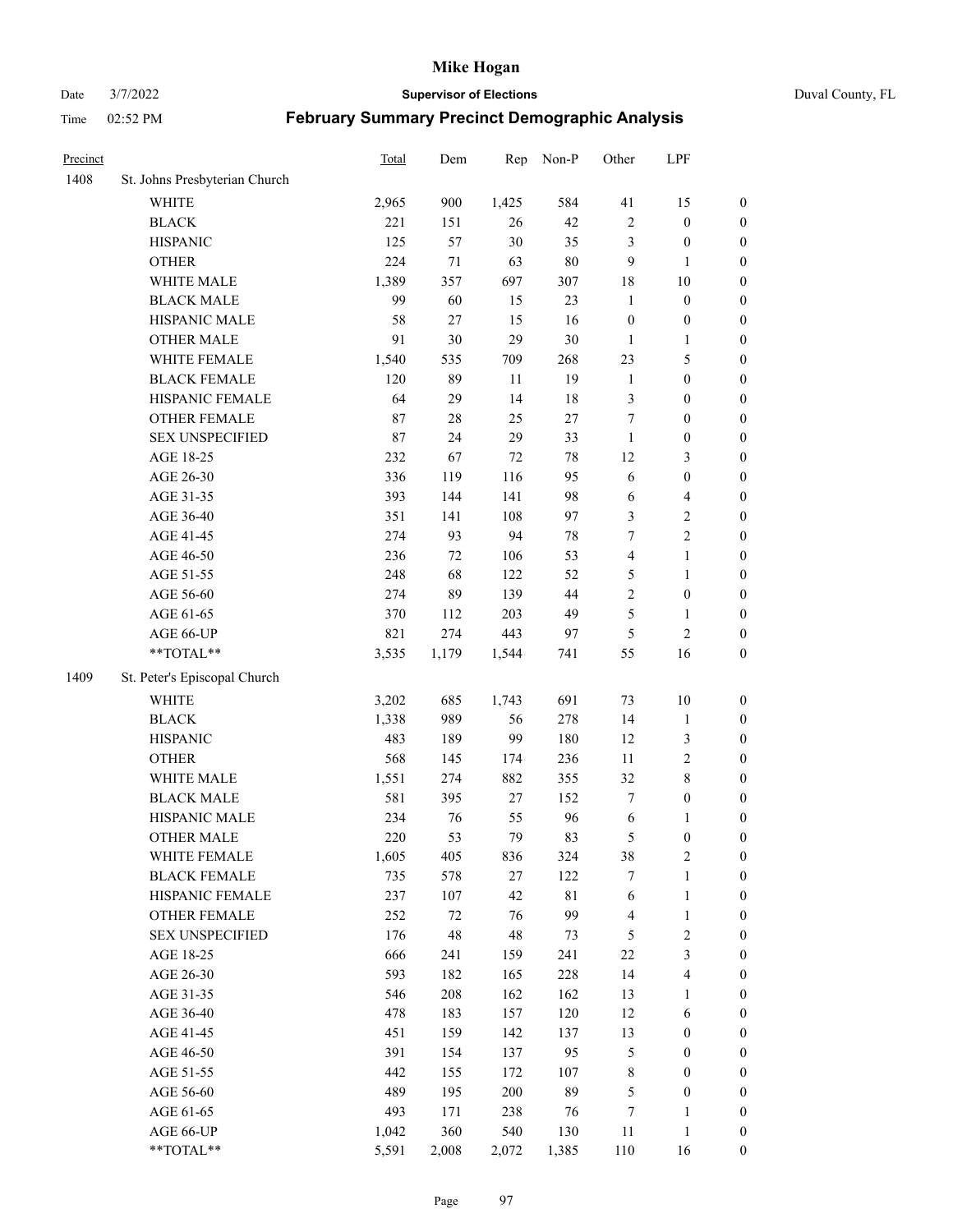Date 3/7/2022 **Supervisor of Elections** Duval County, FL

| Precinct |                                | Total | Dem         | Rep         | Non-P | Other                   | LPF              |                  |
|----------|--------------------------------|-------|-------------|-------------|-------|-------------------------|------------------|------------------|
| 1410     | Fleet Reserve                  |       |             |             |       |                         |                  |                  |
|          | <b>WHITE</b>                   | 2,481 | 506         | 1,333       | 574   | 52                      | 16               | 0                |
|          | <b>BLACK</b>                   | 1,635 | 1,239       | 62          | 306   | 25                      | $\mathfrak{Z}$   | 0                |
|          | <b>HISPANIC</b>                | 423   | 155         | $8\sqrt{1}$ | 177   | $\,$ $\,$               | $\sqrt{2}$       | $\boldsymbol{0}$ |
|          | <b>OTHER</b>                   | 514   | 172         | 121         | 212   | 5                       | $\overline{4}$   | $\boldsymbol{0}$ |
|          | WHITE MALE                     | 1,124 | 174         | 637         | 274   | 30                      | $\mathbf{9}$     | $\boldsymbol{0}$ |
|          | <b>BLACK MALE</b>              | 627   | 433         | 42          | 141   | $10\,$                  | $\mathbf{1}$     | $\boldsymbol{0}$ |
|          | HISPANIC MALE                  | 191   | 64          | $40\,$      | 84    | 3                       | $\boldsymbol{0}$ | $\boldsymbol{0}$ |
|          | <b>OTHER MALE</b>              | 199   | 61          | 49          | 86    | $\sqrt{2}$              | $\mathbf{1}$     | $\boldsymbol{0}$ |
|          | WHITE FEMALE                   | 1,330 | 325         | 685         | 291   | 22                      | $\overline{7}$   | $\boldsymbol{0}$ |
|          | <b>BLACK FEMALE</b>            | 974   | 780         | $18\,$      | 159   | 15                      | $\sqrt{2}$       | 0                |
|          | HISPANIC FEMALE                | 224   | 90          | 36          | 92    | 4                       | $\sqrt{2}$       | 0                |
|          | OTHER FEMALE                   | 239   | 93          | 54          | 91    | $\boldsymbol{0}$        | $\mathbf{1}$     | 0                |
|          | <b>SEX UNSPECIFIED</b>         | 145   | 52          | 36          | 51    | 4                       | $\sqrt{2}$       | $\boldsymbol{0}$ |
|          | AGE 18-25                      | 602   | 247         | 116         | 221   | 17                      | $\mathbf{1}$     | $\boldsymbol{0}$ |
|          | AGE 26-30                      | 502   | 197         | 99          | 187   | 16                      | $\mathfrak{Z}$   | $\boldsymbol{0}$ |
|          | AGE 31-35                      | 503   | 223         | 110         | 157   | 9                       | $\overline{4}$   | $\boldsymbol{0}$ |
|          | AGE 36-40                      | 420   | 185         | 95          | 126   | 9                       | $\mathfrak s$    | $\boldsymbol{0}$ |
|          | AGE 41-45                      | 386   | 155         | 115         | 104   | 8                       | $\overline{4}$   | $\boldsymbol{0}$ |
|          | AGE 46-50                      | 402   | 174         | 117         | 102   | 6                       | $\mathfrak{Z}$   | $\boldsymbol{0}$ |
|          | AGE 51-55                      | 444   | 159         | 172         | 105   | 6                       | $\sqrt{2}$       | 0                |
|          | AGE 56-60                      | 457   | 190         | 182         | 79    | 5                       | $\mathbf{1}$     | 0                |
|          | AGE 61-65                      | 411   | 183         | 168         | 54    | 5                       | $\mathbf{1}$     | 0                |
|          | AGE 66-UP                      | 926   | 359         | 423         | 134   | 9                       | $\mathbf{1}$     | $\boldsymbol{0}$ |
|          | $**TOTAL**$                    | 5,053 | 2,072       | 1,597       | 1,269 | 90                      | 25               | $\boldsymbol{0}$ |
|          |                                |       |             |             |       |                         |                  |                  |
| 1411     | Ortega United Methodist Church |       |             |             |       |                         |                  |                  |
|          | <b>WHITE</b>                   | 5,049 | 1,028       | 3,268       | 671   | 59                      | 23               | $\boldsymbol{0}$ |
|          | <b>BLACK</b>                   | 140   | 105         | 5           | 28    | 2                       | $\boldsymbol{0}$ | $\boldsymbol{0}$ |
|          | <b>HISPANIC</b>                | 100   | 25          | 50          | 20    | 4                       | $\mathbf{1}$     | $\boldsymbol{0}$ |
|          | <b>OTHER</b>                   | 212   | 50          | $8\sqrt{1}$ | 73    | $\boldsymbol{7}$        | $\mathbf{1}$     | $\boldsymbol{0}$ |
|          | WHITE MALE                     | 2,341 | 393         | 1,561       | 347   | 28                      | 12               | $\boldsymbol{0}$ |
|          | <b>BLACK MALE</b>              | 61    | 44          | 3           | 13    | $\mathbf{1}$            | $\boldsymbol{0}$ | $\boldsymbol{0}$ |
|          | HISPANIC MALE                  | 51    | 14          | 24          | 10    | 3                       | $\boldsymbol{0}$ | 0                |
|          | <b>OTHER MALE</b>              | 69    | 13          | 30          | 23    | 3                       | $\boldsymbol{0}$ | $\boldsymbol{0}$ |
|          | WHITE FEMALE                   | 2,662 | 626         | 1,680       | 314   | 31                      | 11               | 0                |
|          | <b>BLACK FEMALE</b>            | 77    | 59          | 2           | 15    | $\mathbf{1}$            | $\boldsymbol{0}$ | $\boldsymbol{0}$ |
|          | HISPANIC FEMALE                | 49    | $11\,$      | 26          | 10    | $\mathbf{1}$            | $\mathbf{1}$     | $\boldsymbol{0}$ |
|          | OTHER FEMALE                   | 90    | 29          | 37          | 21    | $\overline{\mathbf{c}}$ | $\mathbf{1}$     | $\overline{0}$   |
|          | <b>SEX UNSPECIFIED</b>         | 101   | 19          | 41          | 39    | $\overline{c}$          | $\boldsymbol{0}$ | 0                |
|          | AGE 18-25                      | 543   | 122         | 275         | 128   | 13                      | $\mathfrak s$    | 0                |
|          | AGE 26-30                      | 378   | 79          | 204         | 90    | 4                       | $\mathbf{1}$     | 0                |
|          | AGE 31-35                      | 502   | 114         | 282         | 91    | 12                      | $\mathfrak z$    | 0                |
|          | AGE 36-40                      | 432   | 99          | 220         | 100   | 8                       | 5                | 0                |
|          | AGE 41-45                      | 389   | 94          | 218         | 68    | 5                       | $\overline{4}$   | 0                |
|          | AGE 46-50                      | 405   | 81          | 234         | 86    | 3                       | $\mathbf{1}$     | 0                |
|          | AGE 51-55                      | 462   | 102         | 284         | 67    | 6                       | $\mathfrak z$    | 0                |
|          | AGE 56-60                      | 413   | $8\sqrt{1}$ | 300         | 26    | 4                       | $\sqrt{2}$       | $\overline{0}$   |
|          | AGE 61-65                      | 527   | 107         | 372         | 44    | 4                       | $\boldsymbol{0}$ | $\overline{0}$   |
|          | AGE 66-UP                      | 1,450 | 329         | 1,015       | 92    | 13                      | $\mathbf{1}$     | 0                |
|          | **TOTAL**                      | 5,501 | 1,208       | 3,404       | 792   | 72                      | 25               | $\boldsymbol{0}$ |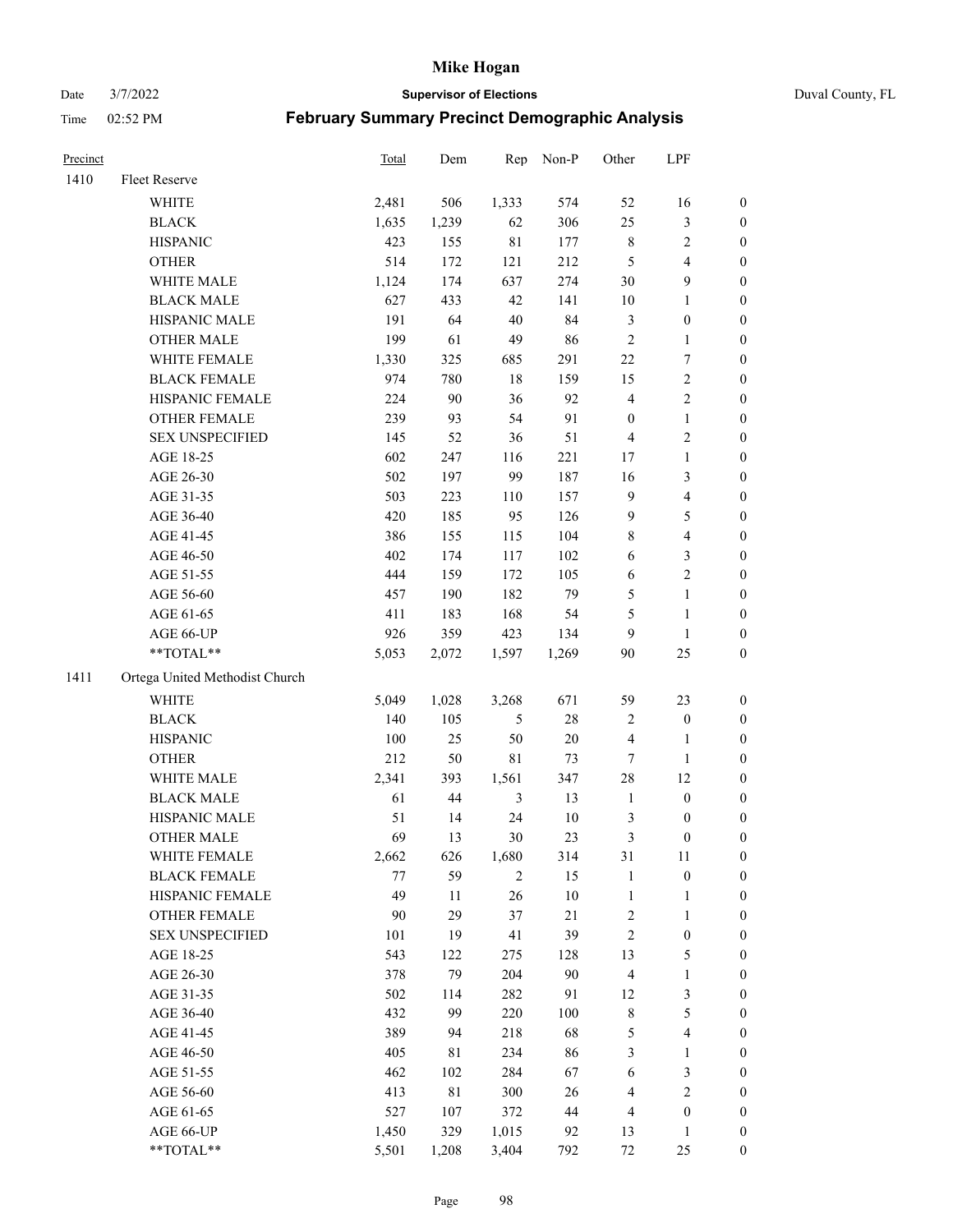### Date 3/7/2022 **Supervisor of Elections** Duval County, FL

| Precinct |                                    | <b>Total</b> | Dem    | Rep         | Non-P       | Other                   | LPF                     |                  |
|----------|------------------------------------|--------------|--------|-------------|-------------|-------------------------|-------------------------|------------------|
| 1412     | Saint Catherine's Episcopal Church |              |        |             |             |                         |                         |                  |
|          | <b>WHITE</b>                       | 1,868        | 563    | 851         | 396         | 43                      | 15                      | 0                |
|          | <b>BLACK</b>                       | 571          | 444    | 13          | 108         | 6                       | $\boldsymbol{0}$        | 0                |
|          | <b>HISPANIC</b>                    | 169          | 79     | 32          | 51          | 4                       | 3                       | $\boldsymbol{0}$ |
|          | <b>OTHER</b>                       | 205          | 63     | 43          | 91          | 7                       | $\mathbf{1}$            | $\boldsymbol{0}$ |
|          | WHITE MALE                         | 852          | 229    | 412         | 177         | 20                      | 14                      | $\boldsymbol{0}$ |
|          | <b>BLACK MALE</b>                  | 195          | 148    | 5           | 38          | 4                       | $\boldsymbol{0}$        | $\boldsymbol{0}$ |
|          | HISPANIC MALE                      | 82           | 38     | 19          | 22          | 2                       | $\mathbf{1}$            | $\boldsymbol{0}$ |
|          | <b>OTHER MALE</b>                  | 66           | 21     | 16          | 26          | $\mathfrak{2}$          | $\mathbf{1}$            | $\boldsymbol{0}$ |
|          | WHITE FEMALE                       | 992          | 326    | 429         | 214         | $22\,$                  | 1                       | $\boldsymbol{0}$ |
|          | <b>BLACK FEMALE</b>                | 364          | 290    | $\tau$      | 65          | $\sqrt{2}$              | $\boldsymbol{0}$        | 0                |
|          | HISPANIC FEMALE                    | 84           | 41     | 13          | 26          | $\sqrt{2}$              | $\sqrt{2}$              | 0                |
|          | <b>OTHER FEMALE</b>                | 88           | 31     | 21          | 31          | 5                       | $\boldsymbol{0}$        | $\boldsymbol{0}$ |
|          | <b>SEX UNSPECIFIED</b>             | 90           | 25     | 17          | 47          | $\mathbf{1}$            | $\boldsymbol{0}$        | $\boldsymbol{0}$ |
|          | AGE 18-25                          | 247          | 106    | 47          | $80\,$      | 13                      | $\mathbf{1}$            | $\boldsymbol{0}$ |
|          | AGE 26-30                          | 303          | 137    | 66          | 80          | 13                      | $\boldsymbol{7}$        | $\boldsymbol{0}$ |
|          | AGE 31-35                          | 333          | 140    | 80          | 101         | 9                       | $\mathfrak{Z}$          | $\boldsymbol{0}$ |
|          | AGE 36-40                          | 285          | 118    | 67          | 87          | $\,$ 8 $\,$             | $\mathfrak{S}$          | $\boldsymbol{0}$ |
|          | AGE 41-45                          | 228          | 91     | 73          | 61          | 3                       | $\boldsymbol{0}$        | $\boldsymbol{0}$ |
|          | AGE 46-50                          | $202\,$      | 77     | 68          | 51          | 6                       | $\boldsymbol{0}$        | $\boldsymbol{0}$ |
|          | AGE 51-55                          | 200          | 82     | 80          | 37          | 1                       | $\boldsymbol{0}$        | 0                |
|          | AGE 56-60                          | 289          | 112    | 115         | 60          | $\boldsymbol{0}$        | $\sqrt{2}$              | 0                |
|          | AGE 61-65                          | 240          | 94     | 111         | 30          | 4                       | $\mathbf{1}$            | $\boldsymbol{0}$ |
|          | AGE 66-UP                          | 486          | 192    | 232         | 59          | 3                       | $\boldsymbol{0}$        | $\boldsymbol{0}$ |
|          | **TOTAL**                          | 2,813        | 1,149  | 939         | 646         | 60                      | 19                      | $\boldsymbol{0}$ |
| 1413     | Trinity Lutheran Church - ELCA     |              |        |             |             |                         |                         |                  |
|          | <b>WHITE</b>                       | 3,267        | 1,434  | 1,092       | 651         | 63                      | $27\,$                  | $\boldsymbol{0}$ |
|          | <b>BLACK</b>                       | 229          | 159    | 11          | 55          | 4                       | $\boldsymbol{0}$        | $\boldsymbol{0}$ |
|          | <b>HISPANIC</b>                    | 151          | 79     | 21          | 49          | 2                       | $\boldsymbol{0}$        | $\boldsymbol{0}$ |
|          | <b>OTHER</b>                       | 256          | 112    | 44          | 90          | $10\,$                  | $\boldsymbol{0}$        | $\boldsymbol{0}$ |
|          | WHITE MALE                         | 1,536        | 577    | 560         | 354         | 25                      | $20\,$                  | $\boldsymbol{0}$ |
|          | <b>BLACK MALE</b>                  | 116          | $80\,$ | 5           | 29          | $\overline{2}$          | $\boldsymbol{0}$        | $\boldsymbol{0}$ |
|          | HISPANIC MALE                      | $72\,$       | 39     | $\,$ 8 $\,$ | 25          | $\boldsymbol{0}$        | $\boldsymbol{0}$        | 0                |
|          | <b>OTHER MALE</b>                  | 105          | 36     | 20          | 45          | 4                       | $\boldsymbol{0}$        | $\boldsymbol{0}$ |
|          | WHITE FEMALE                       | 1,701        | 847    | 518         | 291         | 38                      | 7                       | 0                |
|          | <b>BLACK FEMALE</b>                | 110          | 78     | 6           | 24          | 2                       | $\boldsymbol{0}$        | $\boldsymbol{0}$ |
|          | HISPANIC FEMALE                    | 75           | 38     | 12          | 23          | $\overline{c}$          | $\boldsymbol{0}$        | $\overline{0}$   |
|          | <b>OTHER FEMALE</b>                | 96           | 48     | 16          | $28\,$      | 4                       | $\boldsymbol{0}$        | $\overline{0}$   |
|          | <b>SEX UNSPECIFIED</b>             | 92           | 41     | 23          | 26          | 2                       | $\boldsymbol{0}$        | 0                |
|          | AGE 18-25                          | 277          | 142    | 56          | 71          | 8                       | $\boldsymbol{0}$        | 0                |
|          | AGE 26-30                          | 497          | 242    | 95          | 137         | 17                      | 6                       | 0                |
|          | AGE 31-35                          | 592          | 302    | 122         | 146         | 17                      | $\mathfrak{S}$          | 0                |
|          | AGE 36-40                          | 456          | 185    | 120         | 129         | 12                      | $10\,$                  | 0                |
|          | AGE 41-45                          | 295          | 134    | $72\,$      | $8\sqrt{1}$ | $\overline{\mathbf{4}}$ | $\overline{\mathbf{4}}$ | 0                |
|          | AGE 46-50                          | 238          | 110    | $70\,$      | 53          | 4                       | $\mathbf{1}$            | 0                |
|          | AGE 51-55                          | 292          | 108    | 114         | 65          | $\overline{4}$          | $\mathbf{1}$            | 0                |
|          | AGE 56-60                          | 241          | 107    | 98          | 31          | 5                       | $\boldsymbol{0}$        | 0                |
|          | AGE 61-65                          | 285          | 138    | 101         | 42          | 4                       | $\boldsymbol{0}$        | 0                |
|          | AGE 66-UP                          | 730          | 316    | 320         | $90\,$      | 4                       | $\boldsymbol{0}$        | 0                |
|          | **TOTAL**                          | 3,903        | 1,784  | 1,168       | 845         | 79                      | 27                      | $\boldsymbol{0}$ |